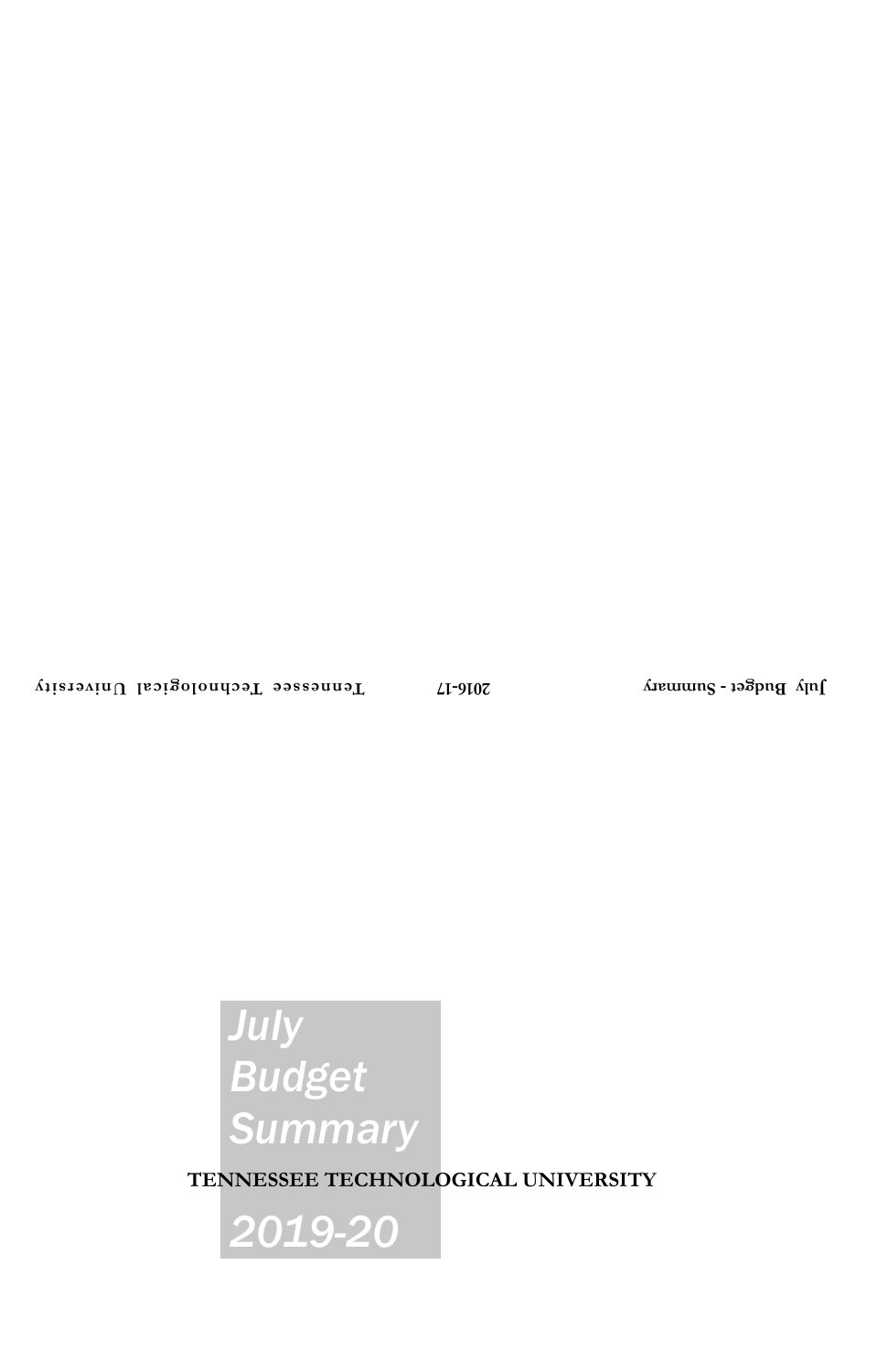# **TENNESSEE TECHNOLOGICAL UNIVERSITY JULY BUDGET 2019-20 Summary**

# **TABLE OF CONTENTS**

|                                                                | Page |                                                                | Page |
|----------------------------------------------------------------|------|----------------------------------------------------------------|------|
| I. Summary of Unrestricted Current Funds Available and Applied |      | V. Unrestricted Expenditures by Major Functional Area & Object |      |
|                                                                |      | Actual 2017-18                                                 | 12   |
| II. Detail of Special Allocations                              | 4    | Revised Budget 2018-19                                         | 13   |
|                                                                |      | Estimated Budget 2018-19                                       | 14   |
| III. Unrestricted Expenditures                                 |      | July Budget 2019-20                                            | 15   |
| Actual 2017-18                                                 |      |                                                                |      |
| Revised Budget 2018-19                                         | b    | VI. Detailed Current Fund Revenues                             | 16   |
| Estimated Budget 2018-19                                       |      |                                                                |      |
| July Budget 2019-20                                            | 8    | VII. Detailed Current Fund Expenditures                        | 20   |
| IV. Detail of Transfers                                        |      | VIII. Restricted Current Funds, Revenues & Expenditures        | 238  |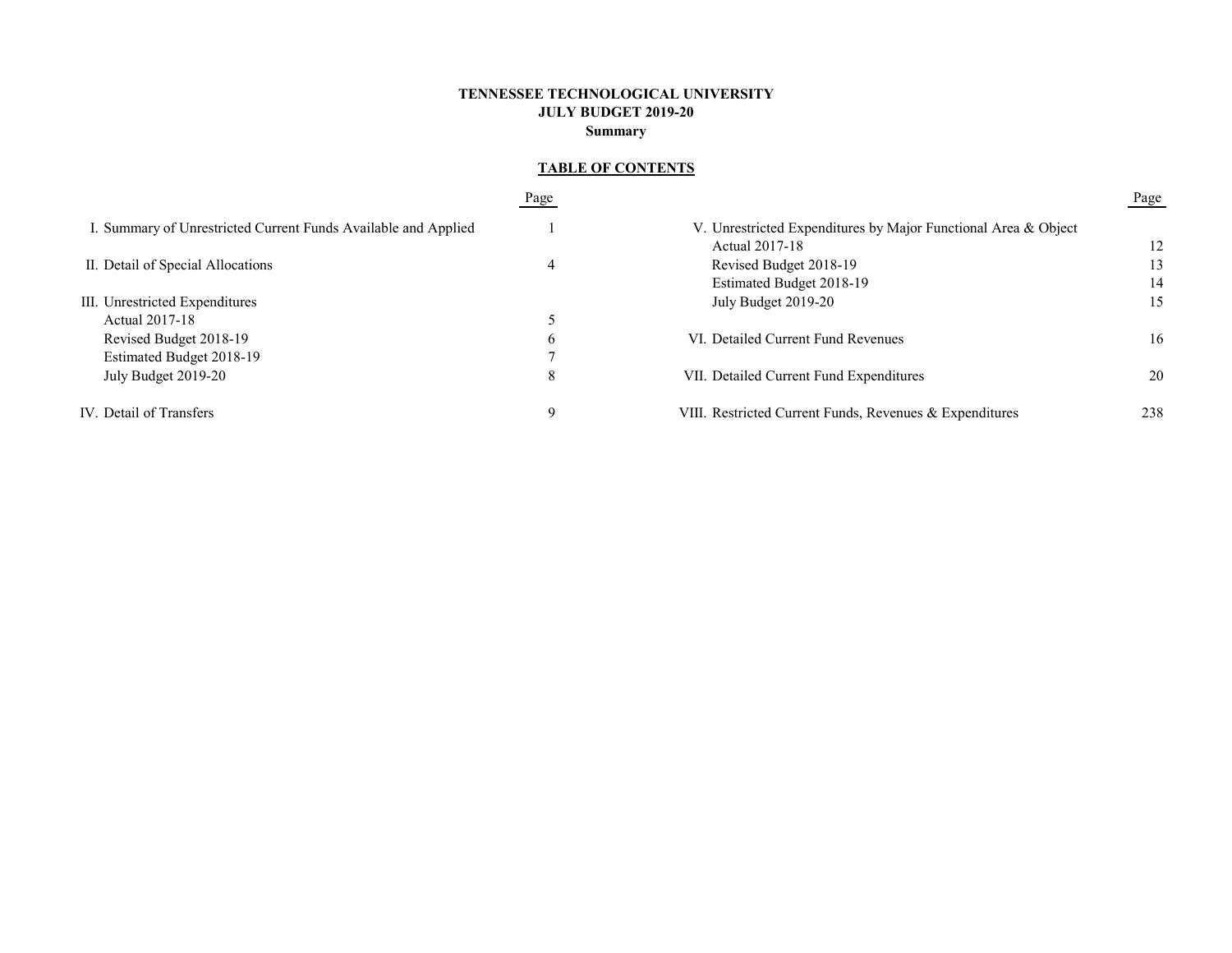Page 1<br>FZRJF01 TBR8: 1.1 Run Date 30-MAY-2019 FZRJF01 TBR8: 1.1 Run Date 30-MAY-2019

# Form I Georgian Communication of the Communication of Tennessee Tech University Communication Run Time 03:40 PM Summary Of Unrestricted Current Funds Available And Applied July Budget 2019-20

|                                          | Actual<br>$2017 - 18$ | October<br>Budget<br>$2018 - 19$ | Estimated<br>Budget<br>$2018 - 19$ | % Change<br>Over<br>Actual | July<br>Budget<br>$2019 - 20$ | % Change<br>Over<br>Actual |
|------------------------------------------|-----------------------|----------------------------------|------------------------------------|----------------------------|-------------------------------|----------------------------|
| Unrestricted Current Fund Balances       |                       |                                  |                                    |                            |                               |                            |
| at Beginning of Period                   |                       |                                  |                                    |                            |                               |                            |
| Allocation for Encumbrances              | 270,194               | 198,800                          | 198,800                            | $-26.4$                    | 198,800                       | $-26.4$                    |
| Allocation for Working Capital           | 3, 335, 259           | 2,306,600                        | 2,306,600                          | $-30.8$                    | 2,306,600                     | $-30.8$                    |
| Special Allocations                      | 8,731,020             | 10,418,000                       | 10,418,000                         | 19.3                       | 6,630,600                     | $-24.1$                    |
| Unallocated Balance                      | 324,645               | 128,800                          | 128,800                            | $-60.3$                    | $\Omega$                      | $-100.0$                   |
| Total Unrestricted Current Fund Balances | 12,661,118            | 13,052,200                       | 13,052,200                         | 03.1                       | 9,136,000                     | $-27.8$                    |
| Revenues                                 |                       |                                  |                                    |                            |                               |                            |
| Education and General                    |                       |                                  |                                    |                            |                               |                            |
| Tuition and Fees                         | 97, 159, 435          | 94,772,200                       | 95,893,800                         | $-01.3$                    | 94,100,800                    | $-03.1$                    |
| State Appropriations                     | 47,219,674            | 53, 528, 100                     | 53,528,100                         | 13.4                       | 59,187,800                    | 25.3                       |
| Federal Grants and Contracts             | 1,122,030             | 869,700                          | 869,700                            | $-22.5$                    | 869,700                       | $-22.5$                    |
| Local Grants and Contracts               | $\Omega$              | 3,200                            | 3,200                              |                            | 3,200                         |                            |
| State Grants and Contracts               | 148,277               | 59,400                           | 59,400                             | $-59.9$                    | 59,400                        | $-59.9$                    |
| Private Grants and Contracts             | 69,671                | 39,100                           | 39,100                             | $-43.9$                    | 39,100                        | $-43.9$                    |
| Private Gifts                            | 22,131                | $\Omega$                         | $\Omega$                           | $-100.0$                   | $\Omega$                      | $-100.0$                   |
| Sales & Services of Educ Activities      | 1,173,536             | 862,500                          | 870,000                            | $-25.9$                    | 855,500                       | $-27.1$                    |
| Sales & Services of Other Activities     | 8,786,549             | 8,624,800                        | 8,702,500                          | $-01.0$                    | 8,635,700                     | $-01.7$                    |
| Other Sources                            | 1,973,020             | 1,234,000                        | 1,246,000                          | $-36.8$                    | 1,246,000                     | $-36.8$                    |
| Total Education and General              | 157,674,323           | 159,993,000                      | 161, 211, 800                      | 02.2                       | 164,997,200                   | 04.6                       |
| Sales & Services of Aux Enterprises      |                       |                                  |                                    |                            |                               |                            |
| Sales and Services of Aux Enterprises    | 18,467,239            | 18,332,500                       | 18,357,800                         | $-00.6$                    | 18,320,800                    | $-00.8$                    |
| Total Revenues                           | 176, 141, 562         | 178,325,500                      | 179,569,600                        | 01.9                       | 183, 318, 000                 | 04.1                       |
| Expenditures and Transfers               |                       |                                  |                                    |                            |                               |                            |
| Education and General                    |                       |                                  |                                    |                            |                               |                            |
| Instruction                              | 69,303,486            | 75, 207, 400                     | 73,917,800                         | 06.7                       | 74,951,100                    | 08.1                       |
| Research                                 | 2,617,240             | 3, 415, 500                      | 3,644,000                          | 39.2                       | 2,730,200                     | 04.3                       |
| Public Service                           | 2,279,577             | 2,468,100                        | 2,565,300                          | 12.5                       | 2,224,600                     | $-02.4$                    |
| Academic Support                         | 11,547,115            | 12,064,400                       | 12,370,400                         | 07.1                       | 12,661,600                    | 09.7                       |
| Student Services                         | 19,694,821            | 18,944,200                       | 19,762,100                         | 00.3                       | 19,128,000                    | $-02.9$                    |
| Institutional Support                    | 15,075,726            | 15,639,400                       | 15,468,300                         | 02.6                       | 16,372,500                    | 08.6                       |
| Operation & Maintenance of Plant         | 12,679,027            | 14,391,900                       | 13,872,100                         | 09.4                       | 14,458,600                    | 14.0                       |
| Scholarships & Fellowships               | 15,995,855            | 17,235,400                       | 16,057,700                         | 00.4                       | 17,351,100                    | 08.5                       |
| Total Education and General              | 149,192,847           | 159,366,300                      | 157,657,700                        | 05.7                       | 159,877,700                   | 07.2                       |
| Mandatory Transfers for:                 |                       |                                  |                                    |                            |                               |                            |
| Principal & Interest                     | 427,524               | 369,900                          | 369,900                            | $-13.5$                    | 369,900                       | $-13.5$                    |
| Renewals & Replacements                  | $\Omega$              | $\Omega$                         | $\Omega$                           |                            | $\Omega$                      |                            |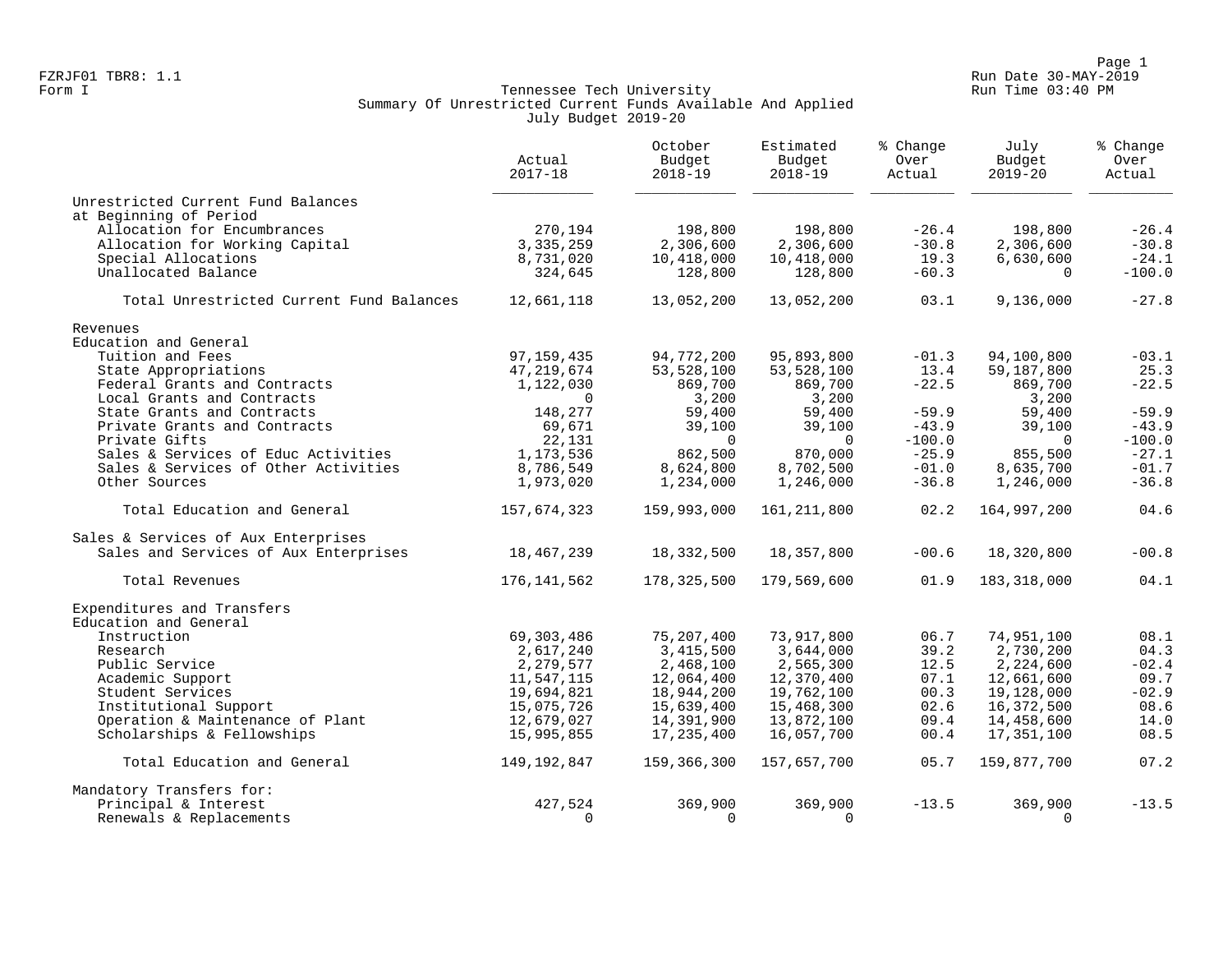Page 2<br>FZRJF01 TBR8: 1.1 Page 2 FZRJF01 TBR8: 1.1 Run Date 30-MAY-2019

# Form I Georgian Communication of the Communication of Tennessee Tech University Communication Run Time 03:40 PM Summary Of Unrestricted Current Funds Available And Applied July Budget 2019-20

|                                                                 | Actual<br>$2017 - 18$   | October<br>Budget<br>$2018 - 19$ | Estimated<br>Budget<br>$2018 - 19$ | % Change<br>Over<br>Actual | July<br>Budget<br>$2019 - 20$ | % Change<br>Over<br>Actual |
|-----------------------------------------------------------------|-------------------------|----------------------------------|------------------------------------|----------------------------|-------------------------------|----------------------------|
| Loan Fund Matching Grant                                        | $\Omega$                | $\Omega$                         | $\Omega$                           |                            | $\Omega$                      |                            |
| Total Mandatory Transfers                                       | 427,524                 | 369,900                          | 369,900                            | $-13.5$                    | 369,900                       | $-13.5$                    |
| Non-Mandatory Transfers for:                                    |                         |                                  |                                    |                            |                               |                            |
| Transfers to Unexpended Plant Fund                              | 4,531,925               | 3,725,300                        | 7,105,600                          | 56.8                       | 3,705,800                     | $-18.2$                    |
| Transfers to Renewal & Replacements<br>Transfers to Other Funds | 746,094                 | 700,100                          | 726,900                            | $-02.6$                    | 1,670,100                     | 123.8<br>$-04.0$           |
| Transfers from Unexpended Plant Fund                            | 2,404,129               | 2,308,000<br>$\Omega$            | 2,308,000                          | $-04.0$                    | 2,308,000                     |                            |
| Transfers from Renewal & Replacements                           | $\mathbf 0$             | $-2,668,800$                     | $-3, 174, 500$                     |                            | $-3,000,000$                  |                            |
| Transfers from Other Funds                                      |                         | $\Omega$                         |                                    |                            |                               |                            |
| Total Non-Mandatory Transfers                                   | 7,682,148               | 4,064,600                        | 6,966,000                          | $-09.3$                    | 4,683,900                     | $-39.0$                    |
| Total Education and General                                     | 157, 302, 519           | 163,800,800                      | 164,993,600                        | 04.9                       | 164,931,500                   | 04.8                       |
| Auxiliary Enterprises Expenditures                              |                         |                                  |                                    |                            |                               |                            |
| Auxiliary Enterprises Expenditures                              | 7,010,206               | 7,360,800                        | 7,262,100                          | 03.6                       | 7,431,100                     | 06.0                       |
| Total Auxiliary Expenditures                                    | 7,010,206               | 7,360,800                        | 7,262,100                          | 03.6                       | 7,431,100                     | 06.0                       |
| Mandatory Transfers for:                                        |                         |                                  |                                    |                            |                               |                            |
| Principal & Interest                                            | 5,184,815               | 5,152,300                        | 5,152,300                          | $-00.6$                    | 5,152,300                     | $-00.6$                    |
| Renewals & Replacements                                         |                         | $\Omega$                         | $\Omega$                           | 00.0                       | $\Omega$                      | 00.0                       |
| Loan Fund Matching Grant                                        | $\Omega$                | $\Omega$                         | $\Omega$                           | 00.0                       | $\Omega$                      | 00.0                       |
| Total Mandatory Transfers                                       | 5, 184, 815             | 5,152,300                        | 5,152,300                          | $-00.6$                    | 5,152,300                     | $-00.6$                    |
| Non-Mandatory Transfers for:                                    |                         |                                  |                                    |                            |                               |                            |
| Tranfers to Unexpended Plant Fund                               | $\Omega$                | $\Omega$                         | 0                                  | 00.0                       | $\Omega$                      | 00.0                       |
| Transfers to Renewal & Replacements<br>Transfers to Other Funds | 6, 252, 874<br>$\Omega$ | 5,955,200<br>$\Omega$            | 6,077,800<br>0                     | $-02.8$<br>00.0            | 5,737,400<br>$\Omega$         | $-08.2$<br>00.0            |
| Transfers from Unexpended Plant Fund                            | $\Omega$                | $\mathbf 0$                      | $\mathbf 0$                        | 00.0                       | $\Omega$                      | 00.0                       |
| Transfers from Renewal & Replacements                           | $\Omega$                | $\Omega$                         | $\Omega$                           | 00.0                       | $\Omega$                      | 00.0                       |
| Transfers from Other Funds                                      | $\cap$                  | $\Omega$                         | $\Omega$                           | 00.0                       | $\Omega$                      | 00.0                       |
| Total Non-Mandatory Transfers                                   | 6,252,874               | 5,955,200                        | 6,077,800                          | $-02.8$                    | 5,737,400                     | $-08.2$                    |
| Total Auxiliary Enterprises                                     | 18,447,895              | 18,468,300                       | 18,492,200                         | 00.2                       | 18,320,800                    | $-00.7$                    |
| Total Expenditures And Transfers                                | 175,750,414             | 182, 269, 100                    | 183,485,800                        | 04.4                       | 183, 252, 300                 | 04.3                       |
| Other                                                           |                         |                                  |                                    |                            |                               |                            |
| Prior Period Adjustments                                        | 0                       | $\mathbf 0$                      | $\mathbf 0$                        | 00.0                       | $\Omega$                      | 00.0                       |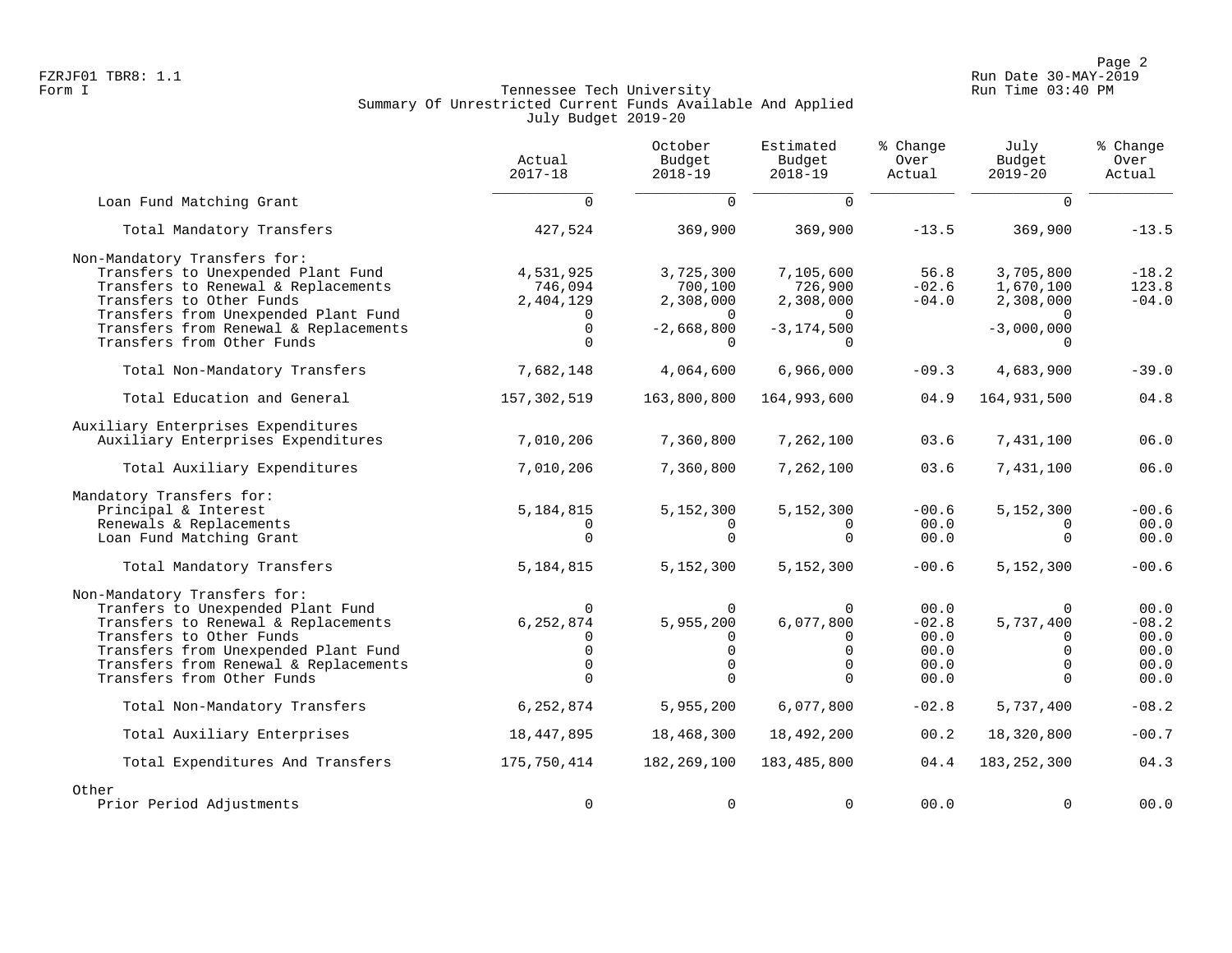Page 3<br>Run Date 30-MAY-2019 Run Date 30-MAY-2019

# Form I Georgian Communication of the Communication of Tennessee Tech University Communication Run Time 03:40 PM Summary Of Unrestricted Current Funds Available And Applied July Budget 2019-20

|                                                                                      | Actual<br>$2017 - 18$              | October<br>Budget<br>$2018 - 19$  | Estimated<br>Budget<br>$2018 - 19$ | % Change<br>Over<br>Actual | July<br>Budget<br>$2019 - 20$     | % Change<br>Over<br>Actual |
|--------------------------------------------------------------------------------------|------------------------------------|-----------------------------------|------------------------------------|----------------------------|-----------------------------------|----------------------------|
| Other Additions/Deductions                                                           | 0                                  |                                   |                                    | 00.0                       | 0                                 | 00.0                       |
| Total Other                                                                          | 0                                  | $\Omega$                          | $\Omega$                           | 00.0                       | $\mathbf{0}$                      | 00.0                       |
| Unrestricted Current Fund Balances<br>at End of Period                               |                                    |                                   |                                    |                            |                                   |                            |
| Allocation for Encumbrances<br>Allocation for Working Capital<br>Special Allocations | 198,818<br>2,306,620<br>10,418,025 | 198,800<br>2,306,600<br>6,603,200 | 198,800<br>2,306,600<br>6,630,600  | 00.0<br>00.0<br>$-36.4$    | 198,800<br>2,306,600<br>6.696.300 | 00.0<br>00.0<br>$-35.7$    |
| Unallocated Balance                                                                  | 128,803                            |                                   | 0                                  | $-100.0$                   | $\Omega$                          | $-100.0$                   |
| Total Unrestricted Current Fund Balances                                             | 13,052,266                         | 9,108,600                         | 9,136,000                          | $-30.0$                    | 9,201,700                         | $-29.5$                    |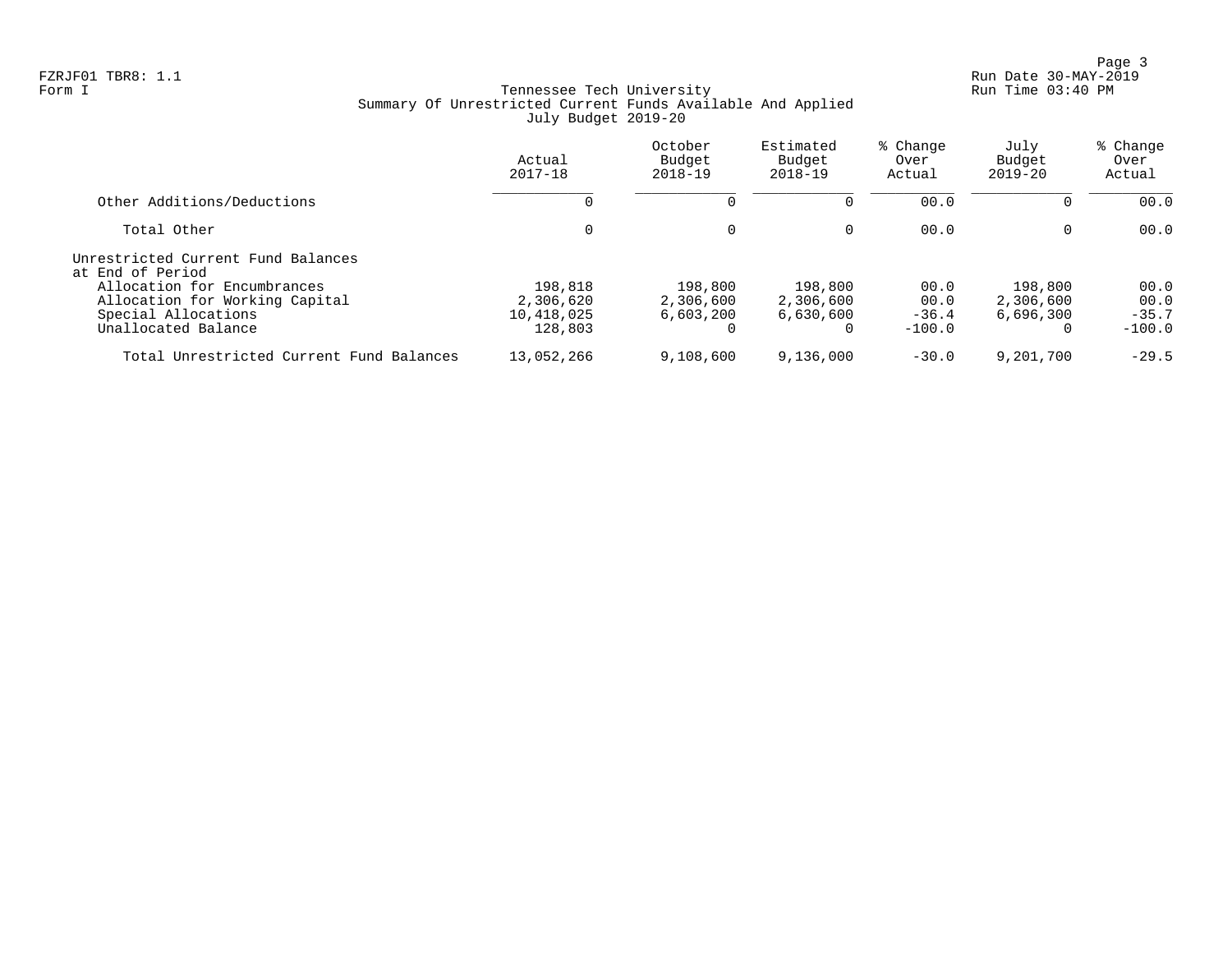# Form II Tennessee Tech University Run Time 03:50 PM Special Allocations July Budget 2019-20

|                                                                                     | Actual<br>$2017 - 18$ | October<br>Budget<br>$2018 - 19$ | Estimated<br>Budget<br>$2018 - 19$ | July<br>Budget<br>$2019 - 20$ |
|-------------------------------------------------------------------------------------|-----------------------|----------------------------------|------------------------------------|-------------------------------|
| At Beginning of Period                                                              |                       |                                  |                                    |                               |
| 2% to 5% Reserve                                                                    | 6,003,368             | 7,019,006                        | 7,019,006                          | 3, 237, 179                   |
| Allocation for Compensated Absences                                                 |                       |                                  |                                    |                               |
| Allocation for Student Activity Fees                                                | 621,069               | 455,381                          | 455,381                            | 455,381                       |
| Allocation for Technology Access Fees                                               | 1,076,383             | 1,110,158                        | 1,110,158                          | 1,110,158                     |
| Allocation for Auxiliary Contingency                                                | 845,870               | 923,499                          | 923,499                            | 917,888                       |
| Allocation for Specialized Academic Course Fees                                     | 184,330               | 909,981                          | 909,981                            | 909,981                       |
| Allocation for Unexpended Contracts                                                 |                       |                                  |                                    |                               |
| Allocation for Conferences and Institutes                                           |                       |                                  |                                    |                               |
| Allocation for Floyd Scholarship                                                    |                       |                                  |                                    |                               |
| Allocation for RODP                                                                 |                       |                                  |                                    |                               |
| Allocation for TTC Equipment Appropriation                                          |                       |                                  |                                    |                               |
| Allocation for OPEB                                                                 |                       |                                  |                                    |                               |
| Allocation for Designated Appropriations                                            |                       |                                  |                                    |                               |
| Allocation for Sustainable Campus Fee                                               |                       |                                  |                                    |                               |
| Allocation for International Education Fee                                          |                       |                                  |                                    |                               |
| Total                                                                               | 8,731,020             | 10,418,025                       | 10,418,025                         | 6,630,587                     |
| At End of Period                                                                    |                       |                                  |                                    |                               |
| 2% to 5% Reserve                                                                    | 7,019,006             | 3,211,040                        | 3,237,179                          | 3,304,783                     |
| Allocation for Compensated Absences                                                 |                       |                                  |                                    |                               |
| Allocation for Student Activity Fees                                                | 455,381               | 455,381                          | 455,381                            | 455,381                       |
| Allocation for Technology Access Fees                                               | 1,110,158             | 1,110,158                        | 1,110,158                          | 1,110,158                     |
| Allocation for Auxiliary Contingency                                                | 923,499               | 916,626                          | 917,888                            | 916,041                       |
| Allocation for Specialized Academic Course Fees                                     | 909,981               | 909,981                          | 909,981                            | 909,981                       |
| Allocation for Unexpended Contracts                                                 |                       |                                  |                                    |                               |
| Allocation for Conferences and Institutes                                           |                       |                                  |                                    |                               |
| Allocation for Floyd Scholarship                                                    |                       |                                  |                                    |                               |
| Allocation for RODP                                                                 |                       |                                  |                                    |                               |
| Allocation for TTC Equipment Appropriation                                          |                       |                                  |                                    |                               |
| Allocation for OPEB                                                                 |                       |                                  |                                    |                               |
| Allocation for Designated Appropriations                                            |                       |                                  |                                    |                               |
| Allocation for Sustainable Campus Fee<br>Allocation for International Education Fee |                       |                                  |                                    |                               |
|                                                                                     |                       |                                  |                                    |                               |
| Total                                                                               | 10,418,025            | 6,603,186                        | 6,630,587                          | 6,696,344                     |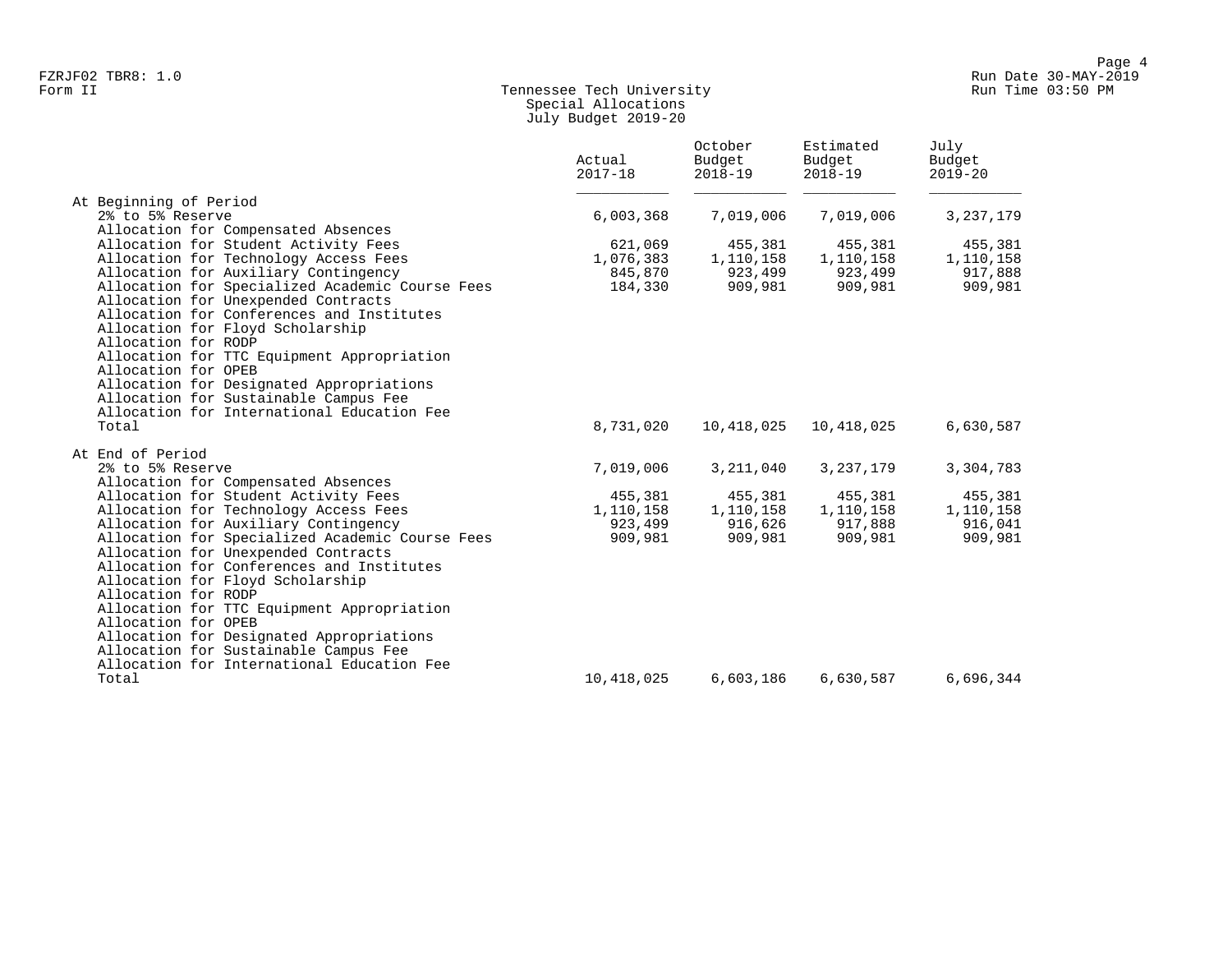#### Form III Tennessee Tech University Run Time 03:54 PM Unrestricted Educational And General Expenditures By Budget Category Actual 2017-18

| UNRESTRICTED EXPENDITURES<br>EDUCATION AND GENERAL | Professional<br>Salaries | Other<br>Salaries | Employee<br>Benefits | Travel       | Operating<br>Expense | Capital<br>Outlay | Total       | % OF<br>Total<br>E & G |
|----------------------------------------------------|--------------------------|-------------------|----------------------|--------------|----------------------|-------------------|-------------|------------------------|
| Instruction                                        | 40,129,470               | 3, 131, 811       | 16,813,873           | 367,777      | 8,646,195            | 214,360           | 69,303,486  | 46.45                  |
| Research                                           | 745,154                  | 290,876           | 399,322              | 233,147      | 855,802              | 92,939            | 2,617,240   | 1.75                   |
| Public Service                                     | 438,008                  | 377,646           | 372,051              | 26,709       | 1,065,163            | 0                 | 2,279,577   | 1.53                   |
| Academic Support                                   | 7,457,318                | 1,985,265         | 3,870,892            | 210,740      | $-2, 124, 626$       | 147,526           | 11,547,115  | 7.74                   |
| Student Services                                   | 7,768,763                | 1,729,488         | 3,952,867            | 1,652,439    | 4,553,108            | 38,156            | 19,694,821  | 13.20                  |
| Institutional Support                              | 6,679,433                | 1,450,876         | 3,247,160            | 212,316      | 3,485,941            | $\mathbf 0$       | 15,075,726  | 10.10                  |
| Oper & Maint of Plant                              | 1,099,902                | 2,770,597         | 2,131,614            | 21,859       | 6,626,093            | 28,962            | 12,679,027  | 8.50                   |
| Scholarships & Fellow                              | $\mathbf 0$              | $\mathsf 0$       | $\mathbf 0$          | $\mathbf{0}$ | 15,995,855           | 0                 | 15,995,855  | 10.72                  |
| Total Educational and General                      | 64, 318, 048             | 11,736,559        | 30,787,779           | 2,724,987    | 39,103,531           | 521,943           | 149,192,847 |                        |
| Auxiliary Enterprises                              | 749,884                  | 1,309,763         | 705,380              | 36,769       | 4,208,410            | 0                 | 7,010,206   |                        |
| Total Unrestricted                                 | 65,067,932               | 13,046,322        | 31, 493, 159         | 2,761,756    | 43, 311, 941         | 521,943           | 156,203,053 |                        |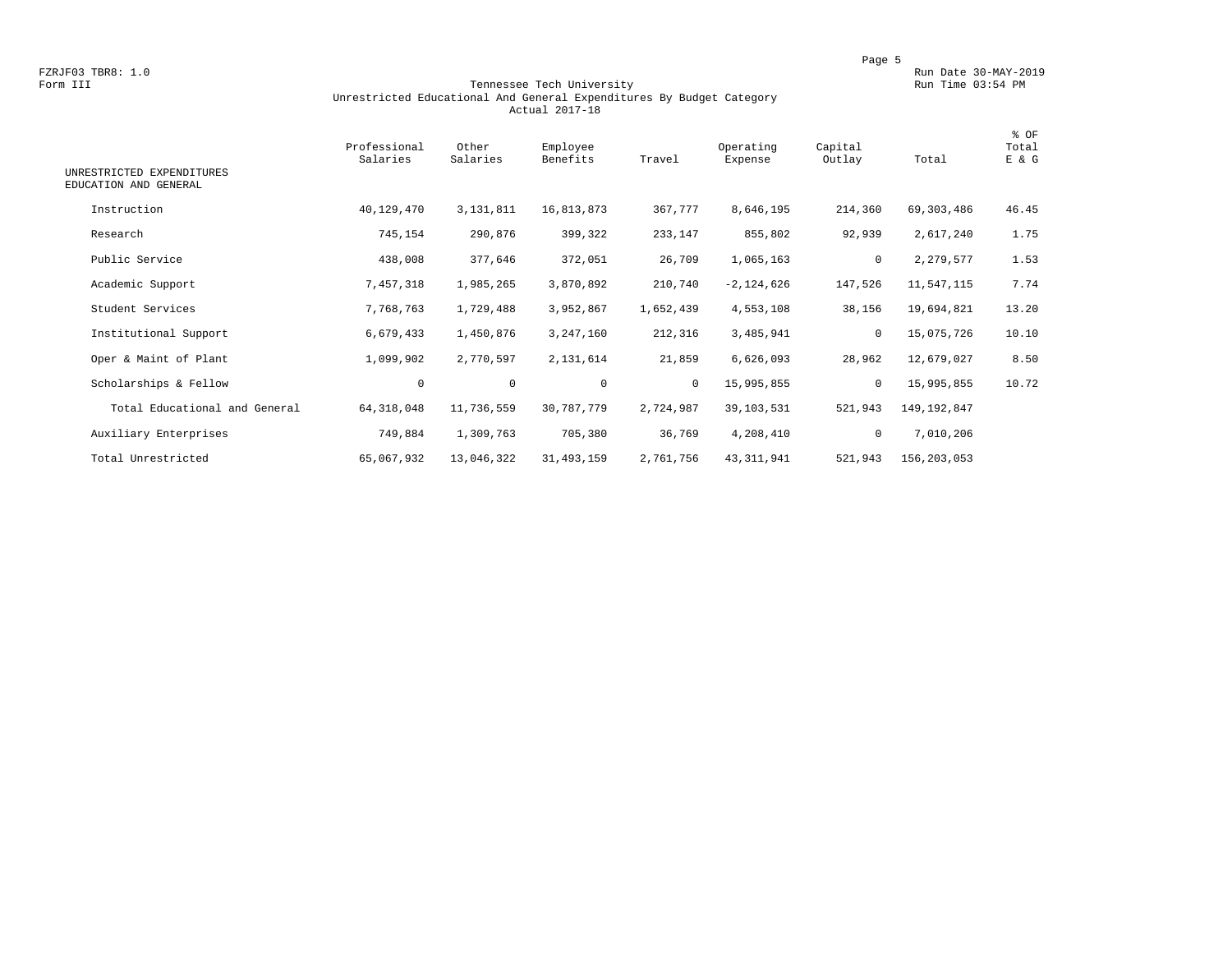#### Form III Tennessee Tech University Run Time 03:54 PM Unrestricted Educational And General Expenditures By Budget Category Revised 2018-19

| UNRESTRICTED EXPENDITURES     | Professional<br>Salaries | Other<br>Salaries | Employee<br>Benefits | Travel       | Operating<br>Expense | Capital<br>Outlay | Total       | % OF<br>Total<br>E & G |
|-------------------------------|--------------------------|-------------------|----------------------|--------------|----------------------|-------------------|-------------|------------------------|
| EDUCATION AND GENERAL         |                          |                   |                      |              |                      |                   |             |                        |
| Instruction                   | 42,889,400               | 3,151,200         | 17,305,100           | 300,100      | 11,426,700           | 134,900           | 75,207,400  | 47.19                  |
| Research                      | 427,400                  | 233,100           | 281,200              | 66,000       | 2,398,800            | 9,000             | 3,415,500   | 2.14                   |
| Public Service                | 460,500                  | 327,700           | 372,100              | 10,200       | 1,297,600            | 0                 | 2,468,100   | 1.55                   |
| Academic Support              | 8,288,500                | 2,065,000         | 4,081,500            | 265,200      | $-2,855,800$         | 220,000           | 12,064,400  | 7.57                   |
| Student Services              | 7,920,500                | 1,676,800         | 3,807,000            | 1,272,100    | 4,256,100            | 11,700            | 18,944,200  | 11.89                  |
| Institutional Support         | 7,326,900                | 1,410,400         | 4,116,900            | 79,700       | 2,698,500            | 7,000             | 15,639,400  | 9.81                   |
| Oper & Maint of Plant         | 1,068,200                | 3,060,200         | 2,379,800            | 9,600        | 7,874,100            | $\mathbf 0$       | 14,391,900  | 9.03                   |
| Scholarships & Fellow         | $\circ$                  | $\mathbf 0$       | $\mathbf 0$          | $\mathbf{0}$ | 17,235,400           | $\mathbf 0$       | 17,235,400  | 10.81                  |
| Total Educational and General | 68,381,400               | 11,924,400        | 32, 343, 600         | 2,002,900    | 44, 331, 400         | 382,600           | 159,366,300 |                        |
| Auxiliary Enterprises         | 796,700                  | 1,503,100         | 781,000              | 20,000       | 4,257,500            | 2,500             | 7,360,800   |                        |
| Total Unrestricted            | 69,178,100               | 13,427,500        | 33,124,600           | 2,022,900    | 48,588,900           | 385,100           | 166,727,100 |                        |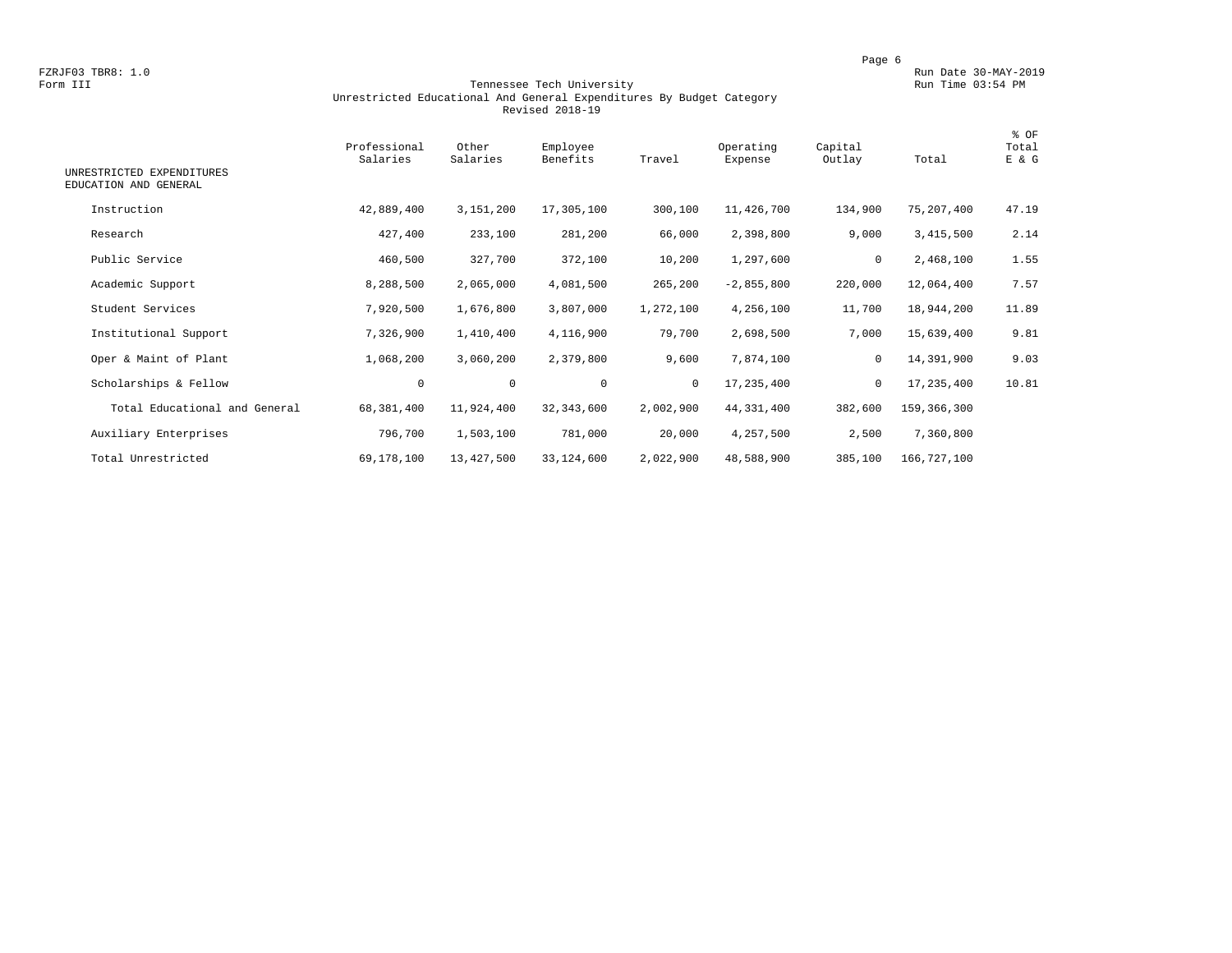#### Form III Tennessee Tech University Run Time 03:54 PM Unrestricted Educational And General Expenditures By Budget Category Estimated 2018-19

| UNRESTRICTED EXPENDITURES<br>EDUCATION AND GENERAL | Professional<br>Salaries | Other<br>Salaries | Employee<br>Benefits | Travel       | Operating<br>Expense | Capital<br>Outlay | Total       | % OF<br>Total<br>E & G |
|----------------------------------------------------|--------------------------|-------------------|----------------------|--------------|----------------------|-------------------|-------------|------------------------|
| Instruction                                        | 40,505,500               | 3,195,600         | 16,656,700           | 401,400      | 12,968,000           | 190,600           | 73,917,800  | 46.88                  |
| Research                                           | 555,200                  | 316,500           | 409,000              | 187,900      | 2,159,700            | 15,700            | 3,644,000   | 2.31                   |
| Public Service                                     | 469,500                  | 348,000           | 422,300              | 16,000       | 1,309,500            | 0                 | 2,565,300   | 1.63                   |
| Academic Support                                   | 7,995,000                | 2,059,900         | 4,172,600            | 283,100      | $-2, 221, 300$       | 81,100            | 12,370,400  | 7.85                   |
| Student Services                                   | 7,854,200                | 1,775,600         | 4,065,800            | 1,583,100    | 4,380,900            | 102,500           | 19,762,100  | 12.53                  |
| Institutional Support                              | 7,106,300                | 1,331,800         | 3,740,800            | 181,400      | 3,108,000            | 0                 | 15,468,300  | 9.81                   |
| Oper & Maint of Plant                              | 1,052,500                | 3,022,700         | 2,323,800            | 16,800       | 7,358,000            | 98,300            | 13,872,100  | 8.80                   |
| Scholarships & Fellow                              | $\mathbf 0$              | $\mathbf 0$       | 8,800                | $\mathbf{0}$ | 16,048,900           | $\mathbf 0$       | 16,057,700  | 10.19                  |
| Total Educational and General                      | 65,538,200               | 12,050,100        | 31,799,800           | 2,669,700    | 45, 111, 700         | 488,200           | 157,657,700 |                        |
| Auxiliary Enterprises                              | 792,900                  | 1,513,200         | 799,000              | 21,100       | 4,133,400            | 2,500             | 7,262,100   |                        |
| Total Unrestricted                                 | 66, 331, 100             | 13,563,300        | 32,598,800           | 2,690,800    | 49, 245, 100         | 490,700           | 164,919,800 |                        |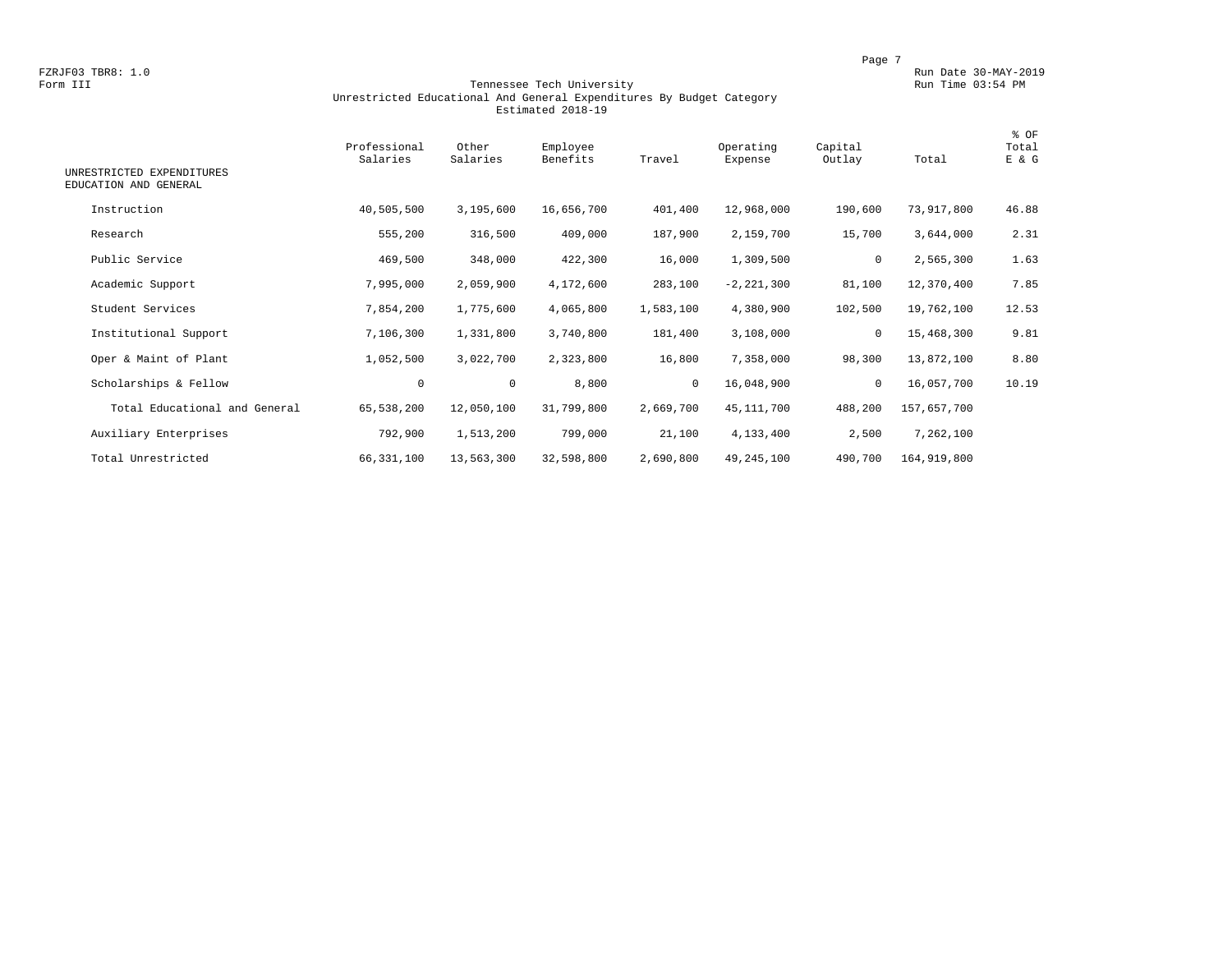#### Form III Tennessee Tech University Run Time 03:54 PM Unrestricted Educational And General Expenditures By Budget Category Proposed 2019-20

| UNRESTRICTED EXPENDITURES<br>EDUCATION AND GENERAL | Professional<br>Salaries | Other<br>Salaries | Employee<br>Benefits | Travel       | Operating<br>Expense | Capital<br>Outlay | Total       | % OF<br>Total<br>E & G |
|----------------------------------------------------|--------------------------|-------------------|----------------------|--------------|----------------------|-------------------|-------------|------------------------|
| Instruction                                        | 43,793,200               | 3,013,000         | 17,678,100           | 312,900      | 10,042,400           | 111,500           | 74,951,100  | 46.88                  |
| Research                                           | 308,400                  | 222,500           | 350,300              | 58,500       | 1,790,500            | 0                 | 2,730,200   | 1.71                   |
| Public Service                                     | 405,100                  | 310,900           | 355,200              | 7,200        | 1,146,200            | 0                 | 2,224,600   | 1.39                   |
| Academic Support                                   | 8,669,700                | 2,091,900         | 4,160,500            | 238,900      | $-2,719,400$         | 220,000           | 12,661,600  | 7.92                   |
| Student Services                                   | 8,249,700                | 1,786,800         | 4,061,700            | 1,355,200    | 3,674,600            | $\mathbf 0$       | 19,128,000  | 11.96                  |
| Institutional Support                              | 7,602,200                | 1,359,600         | 4,998,100            | 100,800      | 2,311,800            | 0                 | 16,372,500  | 10.24                  |
| Oper & Maint of Plant                              | 1,101,300                | 2,929,700         | 2,415,500            | 9,600        | 8,002,500            | 0                 | 14,458,600  | 9.04                   |
| Scholarships & Fellow                              | $\mathsf{O}\xspace$      | $\mathbf 0$       | $\mathbf 0$          | $\mathbf{0}$ | 17,351,100           | $\mathbf 0$       | 17,351,100  | 10.85                  |
| Total Educational and General                      | 70,129,600               | 11,714,400        | 34,019,400           | 2,083,100    | 41,599,700           | 331,500           | 159,877,700 |                        |
| Auxiliary Enterprises                              | 796,000                  | 1,483,000         | 767,900              | 20,000       | 4,361,700            | 2,500             | 7,431,100   |                        |
| Total Unrestricted                                 | 70,925,600               | 13,197,400        | 34,787,300           | 2,103,100    | 45,961,400           | 334,000           | 167,308,800 |                        |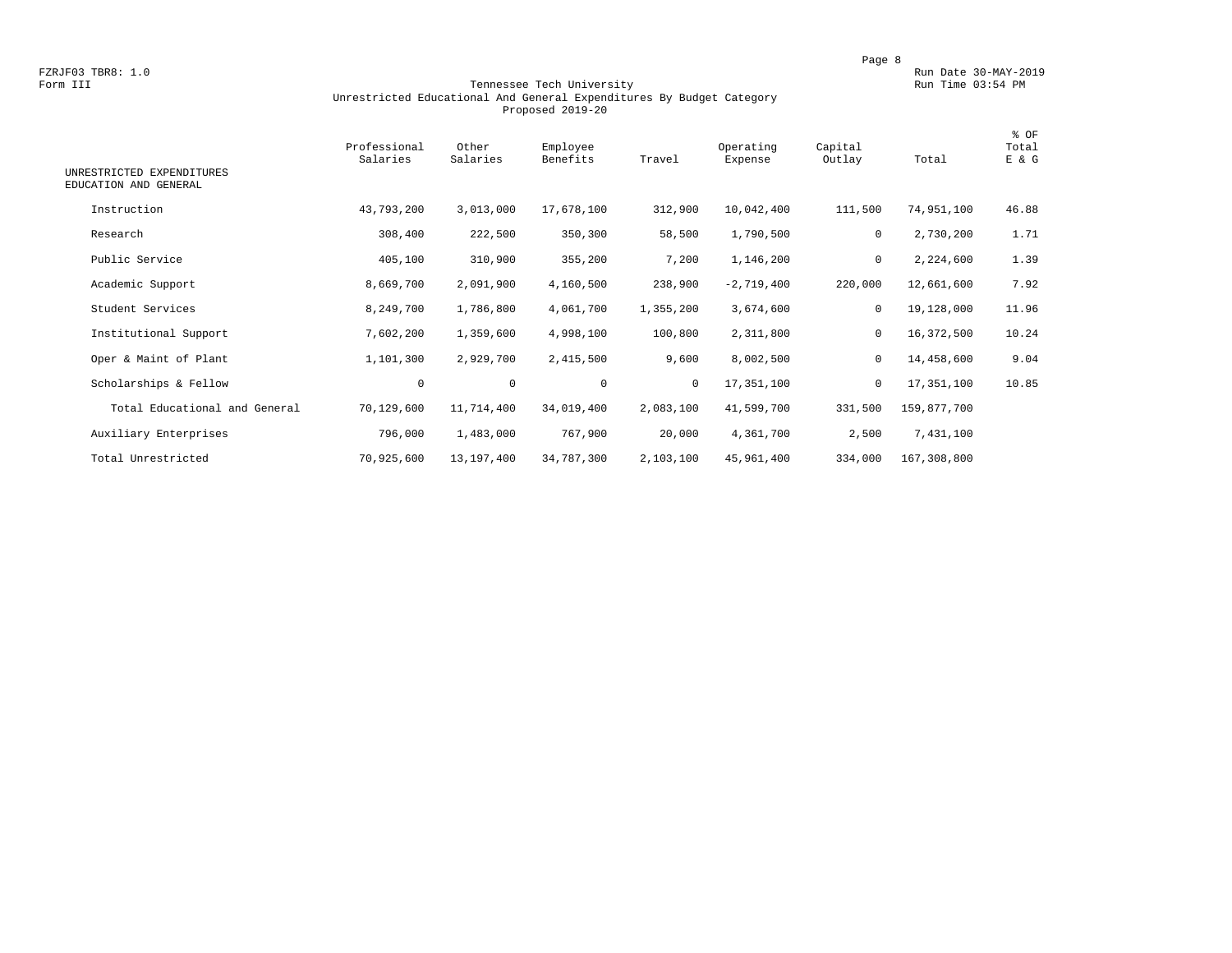# Form IV Tennessee Tech University Run Time 03:59 PM Detail Of Transfers July Budget 2019-20

|                                                                     | Actual<br>$2017 - 18$ | October<br>Budget<br>$2018 - 19$ | Estimated<br>Budget<br>$2018 - 19$ | July<br>Budget<br>$2019 - 20$ |
|---------------------------------------------------------------------|-----------------------|----------------------------------|------------------------------------|-------------------------------|
|                                                                     |                       |                                  |                                    |                               |
| Educational And General                                             |                       |                                  |                                    |                               |
| Mandatory Transfers                                                 |                       |                                  |                                    |                               |
| Retirement of Indebtedness:                                         |                       |                                  |                                    |                               |
| ROI Energy Performance Contract                                     | 5,875                 | 6,350                            | 6,350                              | 6,350                         |
| ROI Performance Contr Order 2                                       | 156,224               | 158,970                          | 158,970                            | 158,970                       |
| ROI Energy Perf 2014B 08B 915                                       | 63,533                | 63,530                           | 63,530                             | 63,530                        |
| ROI Energy Perf 2014B 09A 918                                       | 43,576                | 43,580                           | 43,580                             | 43,580                        |
| ROI Parking & Transportation P927                                   | 53,469                | 38,500                           | 38,500                             | 38,500                        |
| ROI Lab Science Building P928                                       | 104,847               | 59,000                           | 59,000                             | 59,000                        |
| Loan Fund Matching-NDSL                                             |                       |                                  |                                    |                               |
| Renewals and Replacements:                                          |                       |                                  |                                    |                               |
| Total E&G Mandatory Transfers                                       | 427,524               | 369,930                          | 369,930                            | 369,930                       |
| Non-Mandatory Transfers To (From)                                   |                       |                                  |                                    |                               |
| Unexpended Plant Funds:                                             |                       |                                  |                                    |                               |
| Transf to Un Ex Plant Extra Maint                                   | 90,000                | 90,000                           | 90,000                             | 90,000                        |
| Trf to Un Ex Plt Library 110                                        | 17,650                | 0                                | $\Omega$                           | $\overline{0}$                |
| Trf to Un Ex Plt Penn 406 Generator                                 | 20,651                | $\Omega$                         | 1,306                              | $\Omega$                      |
| Transf to Un Ex Plant Presc CEROC                                   | 20,034                | $\Omega$                         | $\Omega$                           | $\Omega$                      |
| Transf to Un Ex Plant Parkg Paving                                  | 214,800               | 214,800                          | 214,800                            | 214,800                       |
| Trf to Un Ex Plt Libr 140 Cubical                                   | 11,110                | $\Omega$                         | $\Omega$                           | $\Omega$                      |
| Transf to Un Ex Plant RUC Move                                      | 10,000                | $\Omega$                         | $\Omega$                           | $\Omega$                      |
| Transf to Un Ex Plant Landscaping                                   | $\Omega$              | $\Omega$                         | 554,070                            | $\Omega$<br>$\Omega$          |
| Trf to Un Ex Plnt Volpe Library Exp                                 | 200,000               | $\Omega$                         | $\Omega$                           |                               |
| Trf to Un Ex Plt Extra Maint Local                                  | 1,060,000             | 560,000                          | 560,000                            | 560,000                       |
| Trf to Un Ex Plt Var Acad Bldg<br>Trf to Un Ex Plt Clement Hall ITS | 893,262               | 841,000<br>$\Omega$              | 841,000<br>2,500                   | 841,000<br>$\overline{0}$     |
| Trf to Un Ex Plt Research                                           | 7,900<br>13,839       | 0                                | $\Omega$                           | $\mathbf 0$                   |
| Trf to CEROC Presc 416                                              | 25,704                | $\mathbf 0$                      | $\Omega$                           | $\mathbf 0$                   |
| Trf to Un Ex Plt West Stadium Door                                  | 2,550                 | $\Omega$                         | $\Omega$                           | $\Omega$                      |
| Trf to Un Ex Plt Facilities Develop                                 | 946,687               | 856,000                          | 867,000                            | 845,500                       |
| Trf to Un Ex Plt Ion Beam Test Fac                                  | 50,363                | 0                                | $\Omega$                           | 0                             |
| Trf to Un Ex Plt Alumni Bldg                                        | 3,644                 | 0                                | $\Omega$                           | $\Omega$                      |
| Trf to Un Ex Plt W TV Dixie Prkg Pr                                 | 725,797               | 863,475                          | 828,475                            | 854,492                       |
| Trf to Un Ex Plt WTTU Radio Antenna                                 | 11,528                | 0                                | $\mathbf 0$                        | $\mathbf 0$                   |
| Trf to Un Ex Plt HEND 101 Off Recon                                 | 6,406                 | $\overline{0}$                   | $\mathbf 0$                        | $\mathsf{O}$                  |
| Trf to Un Ex Plt Baseball Complex                                   | 0                     | $\overline{0}$                   | 7,500                              | $\mathbf 0$                   |
| Trf to Un Ex Plt Tucker Stad Renov                                  | 0                     | $\overline{0}$                   | 6,500                              | $\mathsf 0$                   |
| Trf to Un Ex Plt Data Ctr Fire Prot                                 | $\Omega$              | $\Omega$                         | 312,000                            | $\mathsf 0$                   |
| Tfr to Un Ex Plt Ag Facility                                        | 0                     | $\mathsf 0$                      | 235,000                            | $\mathsf{O}\xspace$           |
| Tfr to Un Ex Plt HEC Roof Replace                                   | $\mathbf 0$           | $\mathbf 0$                      | 1,550,000                          | $\mathsf{O}$                  |
| Trf to Un Ex Plt Engr Vehicle                                       | $\mathbf 0$           | $\mathbf 0$                      | 490,000                            | $\mathbf 0$                   |
| Tfr to Un Ex Plt RUC Upgrades Furn                                  | $\Omega$              | $\Omega$                         | 225,400                            | $\mathbf 0$                   |
| Renewals and Replacements:                                          |                       |                                  |                                    |                               |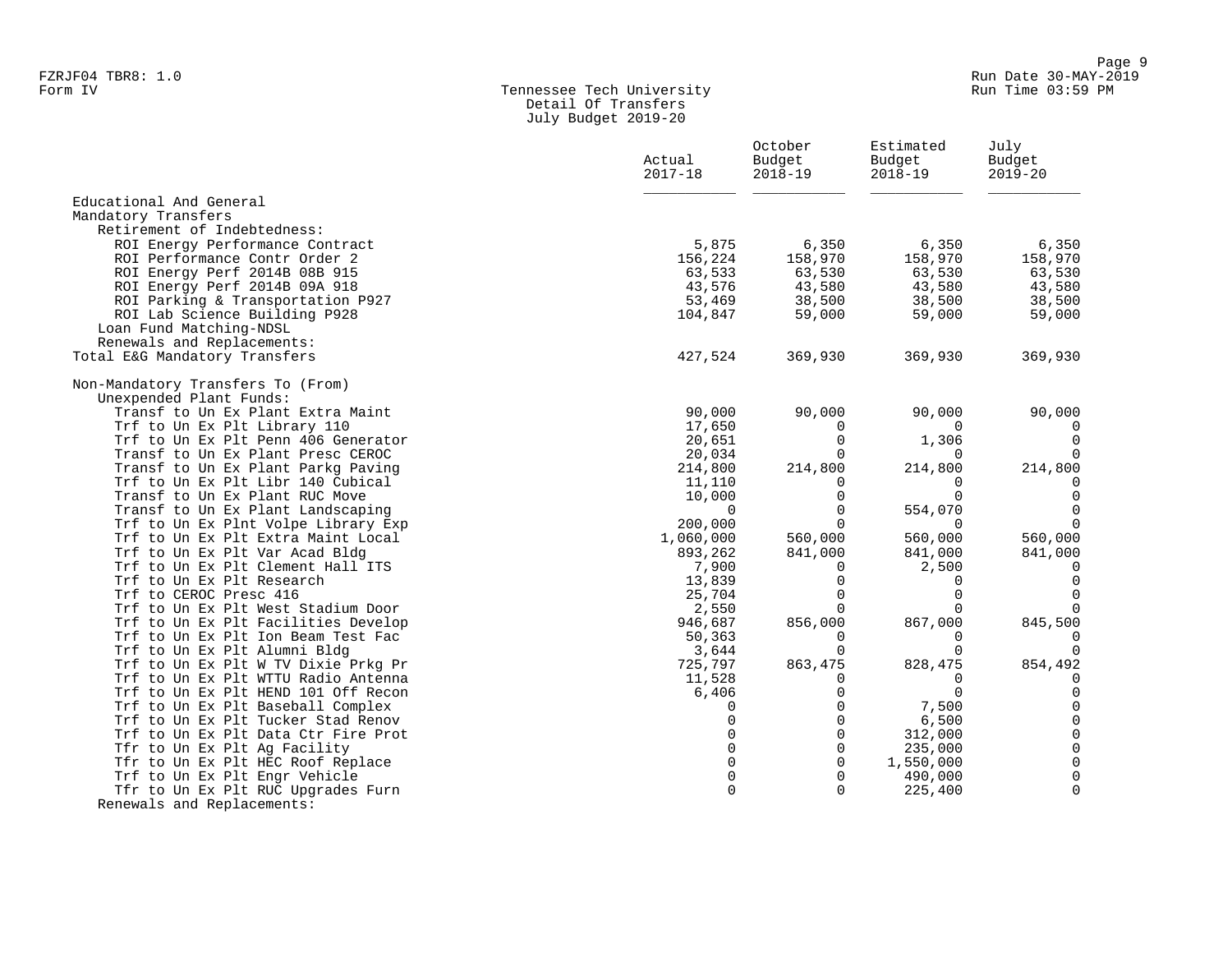# Form IV Tennessee Tech University Run Time 03:59 PM Detail Of Transfers July Budget 2019-20

|                                                                 | Actual<br>$2017 - 18$ | October<br>Budget<br>$2018 - 19$ | Estimated<br>Budget<br>$2018 - 19$ | July<br>Budget<br>$2019 - 20$ |
|-----------------------------------------------------------------|-----------------------|----------------------------------|------------------------------------|-------------------------------|
| Tfr to Un Ex Plt Master Plan Amend                              | 200,000               | 300,000                          | 300,000                            | 300,000                       |
| Tfr to Un Ex Plt Old FIT Reprog/Pla                             | $\mathbf 0$           | $\overline{0}$                   | 20,000                             | $\overline{0}$                |
| Transfers to RR MP Athletics                                    | 4,460                 | 2,000                            | 2,000                              | 2,000                         |
| Transfers to RR MP Ext Educ                                     | $\mathbf 0$           | 1,000                            | 1,000                              | 1,000                         |
| Transfers to RR MP Arts n Sci                                   | 5,594                 | 10,000                           | 10,000                             | 10,000                        |
| Transfers to RR MP Water Ctr<br>Transfers to RR Post Office     | 17,705<br>40,091      | 10,000<br>30,000                 | 10,000<br>30,000                   | 10,000<br>30,000              |
| Transfers to RR Reserves                                        | $\Omega$              | $\Omega$                         | 26,800                             | 1,000,000                     |
| Transfers to RR Craft Ctr E&G                                   | 190,000               | 190,000                          | 190,000                            | 190,000                       |
| Transfers to RR Com Equipment Repl                              | 77,110                | 77,110                           | 77,110                             | 77,110                        |
| Transfers to RR University Police                               | 31,820                | 30,000                           | 30,000                             | $\overline{0}$                |
| Transfers to RR Electronic Updates                              | 350,000               | 350,000                          | 350,000                            | 350,000                       |
| Transfers to RR MP Engineering                                  | 1,112                 | $\overline{0}$                   | $\overline{0}$                     | $\overline{0}$                |
| Transfers to RR MP Ag HEC                                       | 1,615                 | $\overline{0}$                   | $\mathbf 0$                        | $\mathbf 0$                   |
| Trf to RR RUC Suite 121-Student Aff                             | 26,587                | $\overline{0}$                   | $\mathbf 0$                        | $\Omega$                      |
| Transfers from RR Reserves                                      | $\mathbf 0$           | $-2,668,820$                     | $-3, 174, 500$                     | $-3,000,000$                  |
| Other:                                                          |                       |                                  |                                    |                               |
| Transfers to Restricted                                         | 44,596                | $\mathbf 0$                      | $\Omega$                           | $\mathbf 0$                   |
| Transfers to ROI Fitness Center<br>Transfers to ROI Univ Center | 2,066,886<br>91,452   | 2,021,730<br>89,460              | 2,021,730<br>89,460                | 2,021,730<br>89,460           |
| Transfers to ROI Eblen Center                                   | 201,195               | 196,810                          | 196,810                            | 196,810                       |
| Total E&G Non-Mandatory Transfers                               | 7,682,148             | 4,064,565                        | 6,965,961                          | 4,683,902                     |
|                                                                 |                       |                                  |                                    |                               |
| Total Educational And General                                   | 8,109,672             | 4,434,495                        | 7,335,891                          | 5,053,832                     |
| Auxiliary Enterprises                                           |                       |                                  |                                    |                               |
| Mandatory Transfers                                             |                       |                                  |                                    |                               |
| Retirement of Indebtedness:                                     |                       |                                  |                                    |                               |
| ROI Dorms 10TH D 2012C 914 (2004B)                              | 343,957               | 347,820                          | 347,820                            | 347,820                       |
| ROI R H Rep 2007C 914 Bd                                        | 178,518               | 178,860                          | 178,860                            | 178,860                       |
| ROI TV Apts 2012A 920                                           | 339,813<br>405,327    | 344,570<br>413,770               | 344,570<br>413,770                 | 344,570<br>413,770            |
| ROI TV Apts Renov PH2 P921<br>ROI Warf Ellington P922           | 401,169               | 391,420                          | 391,420                            | 391,420                       |
| ROI Jobe Murphy RH P924                                         | 809,297               | 789,560                          | 789,560                            | 789,560                       |
| ROI TV P3 2017A P923 390250 76121                               | 259,552               | 247,070                          | 247,070                            | 247,070                       |
| ROI RH 2015A 914 07C 076125 390252                              | 66,782                | 69,910                           | 69,910                             | 69,910                        |
| ROI RH 2015B 917 10A 076126 390253                              | 581,261               | 581,260                          | 581,260                            | 581,260                       |
| ROI M McCord B Evans P926                                       | 783,432               | 756,320                          | 756,320                            | 756,320                       |
| ROI RH 2017B 914 07C 076128 390255                              | 82,481                | 85,910                           | 85,910                             | 85,910                        |
| ROI RH 2017B 917 10A 076129 390256                              | 786,332               | 792,780                          | 792,780                            | 792,780                       |
| ROI TV1 2017B 920 12A 076130 390257                             | 101,616               | 105,900                          | 105,900                            | 105,900                       |
| ROI TV2 2017B 921 13A 076131 390258                             | 45,278                | 47,120                           | 47,120                             | 47,120                        |
| Renewals and Replacements:                                      |                       |                                  |                                    |                               |
| Total Auxiliary Mandatory Transfers                             | 5, 184, 815           | 5, 152, 270                      | 5,152,270                          | 5,152,270                     |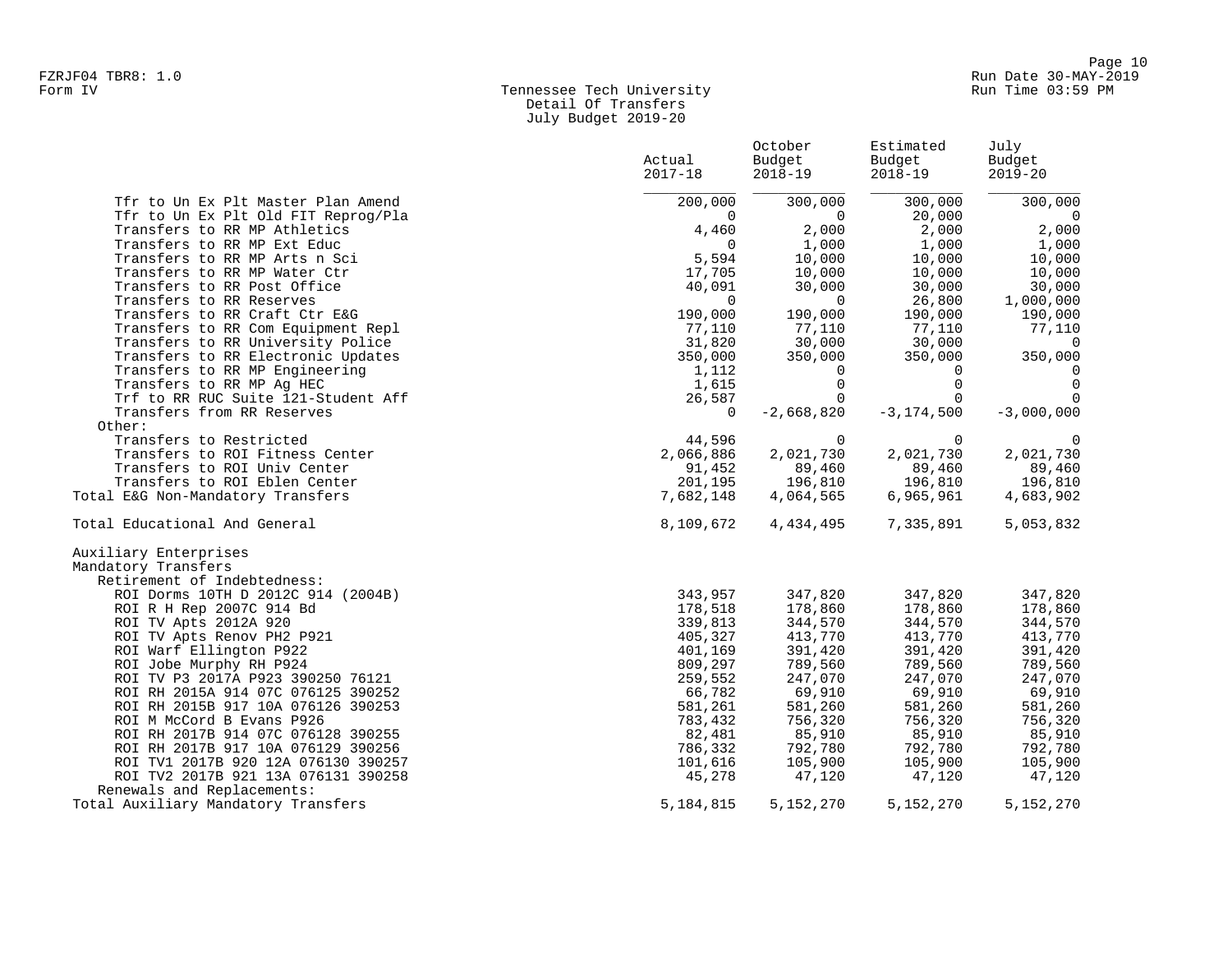# Form IV Tennessee Tech University Run Time 03:59 PM Detail Of Transfers July Budget 2019-20

|                                         | Actual<br>$2017 - 18$ | October<br>Budget<br>2018-19 | Estimated<br>Budget<br>$2018 - 19$ | July<br>Budget<br>$2019 - 20$ |
|-----------------------------------------|-----------------------|------------------------------|------------------------------------|-------------------------------|
| Non-Mandatory Transfers To (From)       |                       |                              |                                    |                               |
| Unexpended Plant Funds:                 |                       |                              |                                    |                               |
| Renewals and Replacements:              |                       |                              |                                    |                               |
| Transfers to RR Housing                 | 2,590,690             | 2,467,561                    | 2,552,131                          | 2,412,636                     |
| Transfers to RR Aptments                | 181,900               |                              |                                    | $\Omega$                      |
| Transfers to RR Bookstore               | 442,923               | 412,735                      | 414,825                            | 408,948                       |
| Transfers to RR Cafeteria               | 2,730,700             | 2,856,791                    | 2,860,459                          | 2,737,344                     |
| Transfers to RR Vending                 | 114,091               | 91,063                       | 93,653                             | 88,068                        |
| Transfers to RR Post Office             | 3,601                 | 4,100                        | 4,100                              | 4,100                         |
| Transfers to RR Fitness Center          | 163,777               | 81,001                       | 109,901                            | 43,114                        |
| Transfers to RR CC Housing              | 24,586                | 41,934                       | 42,764                             | 43,172                        |
| Transfers to RR CC Contr SR             | 606                   | $\Omega$                     |                                    | $\Omega$                      |
| Other:                                  |                       |                              |                                    |                               |
| Total Auxiliary Non-Mandatory Transfers | 6,252,874             | 5,955,185                    | 6,077,833                          | 5,737,382                     |
| Total Auxiliary Enterprises             | 11,437,689            | 11,107,455                   | 11,230,103                         | 10,889,652                    |
| Total Transfers                         | 19,547,361            | 15,541,950                   | 18,565,994                         | 15,943,484                    |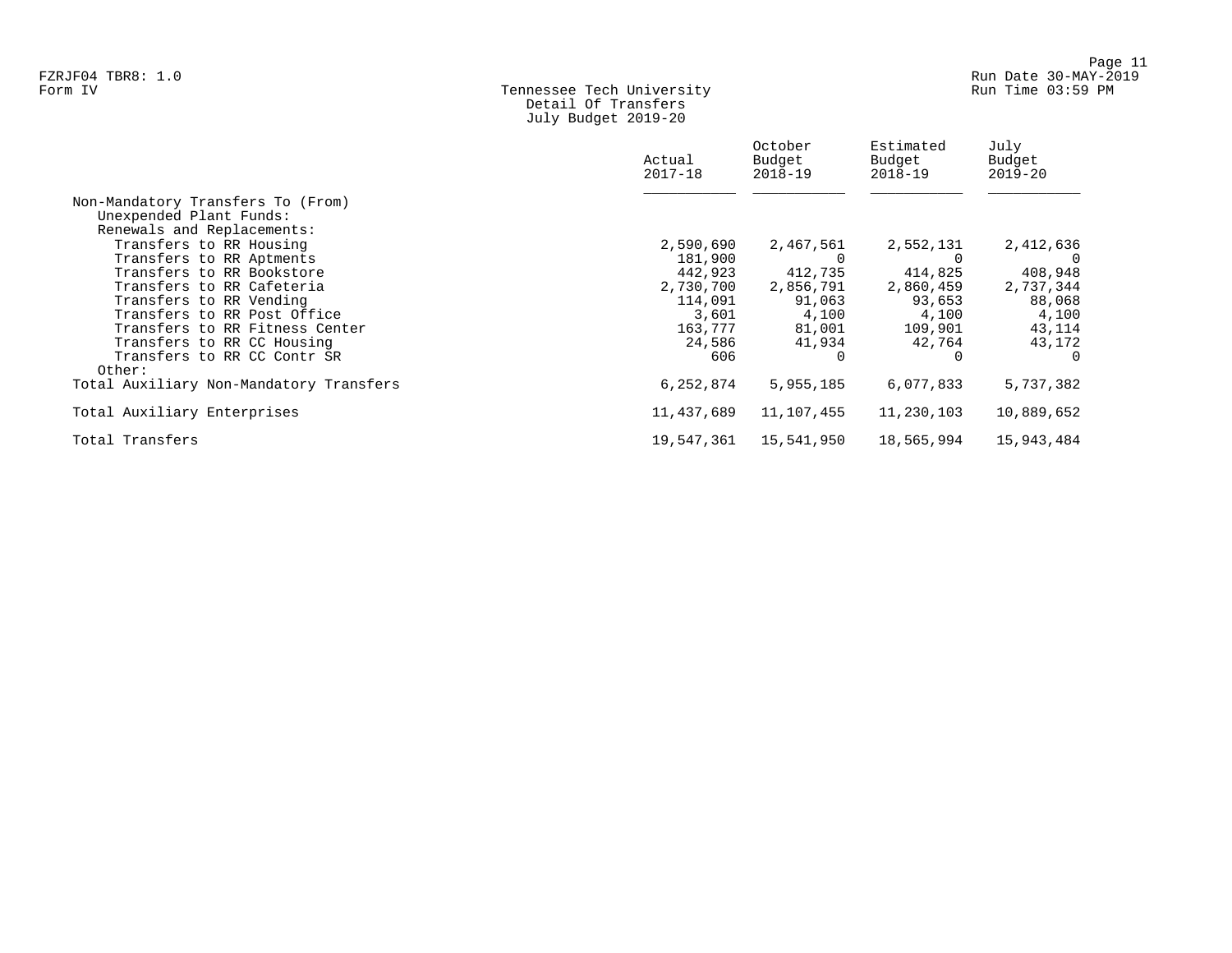#### Form V Tennessee Tech University Run Time 04:11 PM Unrestricted Expenditures And Transfers By Major Functional Area And Account For Fiscal Year Actual 2017-18

|                             |              |                | Public       | Academic     | Student      | Inst.        | Operation &  | Scholar/     | Total         |              |               |
|-----------------------------|--------------|----------------|--------------|--------------|--------------|--------------|--------------|--------------|---------------|--------------|---------------|
|                             | Instruction  | Research       | Service      | Support      | Services     | Support      | Maintenance  | Fellowships  | E & E G       | Auxiliary    | Total         |
| Salaries                    |              |                |              |              |              |              |              |              |               |              |               |
| Administrative/Professional | 145,906      | 168,392        | $\mathbf 0$  | 2,029,484    | 445,024      | 2,714,053    | 122,940      | $\Omega$     | 5,625,799     | $\mathbf 0$  | 5,625,799     |
| Academic                    | 37, 404, 942 | 372,082        | 98,570       | 704,649      | 10,612       | 4,525        | $\mathbf 0$  | $\Omega$     | 38,595,380    | $\mathbf 0$  | 38,595,380    |
| Supporting                  | 2,423,070    | 139,063        | 274,372      | 1,790,387    | 1,483,701    | 1,369,362    | 2,700,451    | $\Omega$     | 10,180,406    | 635,810      | 10,816,216    |
| Students                    | 708,741      | 151,813        | 103,274      | 194,878      | 245,787      | 81,514       | 70,146       | $\Omega$     | 1,556,153     | 673,953      | 2,230,106     |
| Professional                | 2,578,622    | 204,680        | 339,438      | 4,723,185    | 7,313,127    | 3,960,855    | 976,962      | $\Omega$     | 20,096,869    | 749,884      | 20,846,753    |
| Total Salaries              | 43, 261, 281 | 1,036,030      | 815,654      | 9,442,583    | 9,498,251    | 8,130,309    | 3,870,499    | $\Omega$     | 76,054,607    | 2,059,647    | 78, 114, 254  |
| Employee Benefits           |              |                |              |              |              |              |              |              |               |              |               |
| FICA                        | 2,934,591    | 59,904         | 50.355       | 641,934      | 653,133      | 532,035      | 269,482      | $\Omega$     | 5, 141, 434   | 105,094      | 5,246,528     |
| Retirement                  | 4,881,117    | 100,811        | 93,072       | 1,192,850    | 1,155,759    | 1,053,759    | 589,685      | $\Omega$     | 9,067,053     | 179,858      | 9,246,911     |
| Insurance                   | 6,364,953    | 78,891         | 152,284      | 1,707,336    | 1,681,476    | 1,321,517    | 1,091,835    | $\Omega$     | 12,398,292    | 359,484      | 12,757,776    |
| Unemployment Compensation   | 5,398        | $\circ$        | $\circ$      | $\mathbf{0}$ | 9,984        | 9,692        | $\Omega$     | $\Omega$     | 25,074        | $\circ$      | 25,074        |
| Other                       | 2,627,814    | 159,716        | 76,340       | 328,772      | 452,515      | 330,157      | 180,612      | $\Omega$     | 4,155,926     | 60,944       | 4,216,870     |
| Total Benefits              | 16,813,873   | 399,322        | 372,051      | 3,870,892    | 3,952,867    | 3,247,160    | 2,131,614    | $\Omega$     | 30,787,779    | 705,380      | 31, 493, 159  |
| Total Personal Serv.        | 60,075,154   | 1,435,352      | 1,187,705    | 13, 313, 475 | 13, 451, 118 | 11, 377, 469 | 6,002,113    | $\Omega$     | 106,842,386   | 2,765,027    | 109,607,413   |
| Other                       |              |                |              |              |              |              |              |              |               |              |               |
| Travel                      | 367,777      | 233,147        | 26,709       | 210,740      | 1,652,439    | 212,316      | 21,859       | $\Omega$     | 2,724,987     | 36,769       | 2,761,756     |
| Printing, Duplicating, Film | 75,338       | 14,279         | 11,215       | 9,867        | 260,614      | $-127,826$   | 3,979        | $\Omega$     | 247,466       | 10,155       | 257,621       |
| Processing                  |              |                |              |              |              |              |              |              |               |              |               |
| Utilities & Fuel            | $\Omega$     | $\overline{0}$ | $\Omega$     | $-4,491$     | $\mathbf 0$  | $\Omega$     | 4,775,682    | $\Omega$     | 4,771,191     | $\Omega$     | 4,771,191     |
| Communications & Shipping   | 194,674      | 4,792          | 44,013       | 195,636      | 129,662      | $-478,520$   | 33,199       | $\Omega$     | 123,456       | 473,948      | 597,404       |
| Cost                        |              |                |              |              |              |              |              |              |               |              |               |
| Maintenance/Repairs         | 204,965      | 5,205          | 13,810       | 241,426      | 83,006       | 94,331       | 2,585,485    | $\mathbf{0}$ | 3,228,228     | 733,590      | 3,961,818     |
| Professional/Admin.         | 1,671,358    | 226,456        | 132,724      | 2,494,168    | 1,832,498    | 2,486,775    | 346,364      | $\Omega$     | 9,190,343     | 250,908      | 9,441,251     |
| Services                    |              |                |              |              |              |              |              |              |               |              |               |
| Supplies                    | 1, 412, 715  | 323,562        | 143,122      | 501,769      | 1,334,069    | 537,020      | 237,240      | $\Omega$     | 4,489,497     | 260,006      | 4,749,503     |
| Rental & Insurance          | 369,203      | 15,596         | 9,974        | 153,698      | 92,707       | 87,472       | 418,569      | $\Omega$     | 1,147,219     | 125,843      | 1,273,062     |
| Motor Vehicle Operation     | 2            | 513            | 3,789        | 29,406       | 16,695       | 2,678        | 101,789      | $\Omega$     | 154,872       | 10,659       | 165,531       |
| Grants & Subsidies          | $-150$       | 790            | $\Omega$     | 36,293       | 518          | 1,345        | 950          | $\Omega$     | 39,746        | $\circ$      | 39,746        |
| Other Services & Expenses   | 31,475       | $\Omega$       | $\mathbf{0}$ | 25,575       | 75,294       | 624,955      | $\mathbb O$  | $\Omega$     | 757,299       | 59,618       | 816,917       |
| Stores for Resale           | $\mathbf 0$  | $\Omega$       | $\mathbf 0$  | $\mathbf{0}$ | 125          | 418          | $\mathbf 0$  | $\Omega$     | 543           | 89,861       | 90,404        |
| Equipment                   | 214,360      | 90,439         | $\Omega$     | 62,732       | 38,156       | $\Omega$     | 28,962       | $\Omega$     | 434,649       | $^{\circ}$   | 434,649       |
| Buildings                   | $\mathbf{0}$ | 2,500          | $\Omega$     | $\mathbf{0}$ | $^{\circ}$   | $^{\circ}$   | $\mathbf 0$  | $\Omega$     | 2,500         | $^{\circ}$   | 2,500         |
| Dept Revenue & Service      | 4,077,858    | 275,981        | 706,516      | $-5,843,360$ | 564,148      | 257,293      | $-1,877,164$ | $\Omega$     | $-1,838,728$  | 2,169,822    | 331,094       |
| Charges                     |              |                |              |              |              |              |              |              |               |              |               |
| Library Holdings & Bindings | $\mathbf 0$  | $\mathbf 0$    | $\mathbf 0$  | 84,794       | $\Omega$     | $\mathbf 0$  | $\mathbf 0$  | $\Omega$     | 84,794        | $\mathbf 0$  | 84,794        |
| Scholarships                | 608,757      | $-11,372$      | $\Omega$     | 35,387       | 163,772      | $\Omega$     | $^{\circ}$   | 15,995,855   | 16,792,399    | 24,000       | 16,816,399    |
| Total Other                 | 9,228,332    | 1,181,888      | 1,091,872    | $-1,766,360$ | 6, 243, 703  | 3,698,257    | 6.676.914    | 15,995,855   | 42, 350, 461  | 4, 245, 179  | 46,595,640    |
| Total E & G                 | 69, 303, 486 | 2,617,240      | 2,279,577    | 11,547,115   | 19,694,821   | 15,075,726   | 12,679,027   | 15,995,855   | 149, 192, 847 | 7,010,206    | 156, 203, 053 |
| Transfers & Debt Serv.      | $\mathbf 0$  | $\overline{0}$ | $\mathbf{0}$ | $^{\circ}$   | $\Omega$     | $^{\circ}$   | $\mathbf 0$  | $\Omega$     | 8,109,672     | 11, 437, 689 | 19,547,361    |
| Grand Total                 | 69, 303, 486 | 2,617,240      | 2, 279, 577  | 11,547,115   | 19,694,821   | 15,075,726   | 12,679,027   | 15,995,855   | 157, 302, 519 | 18, 447, 895 | 175,750,414   |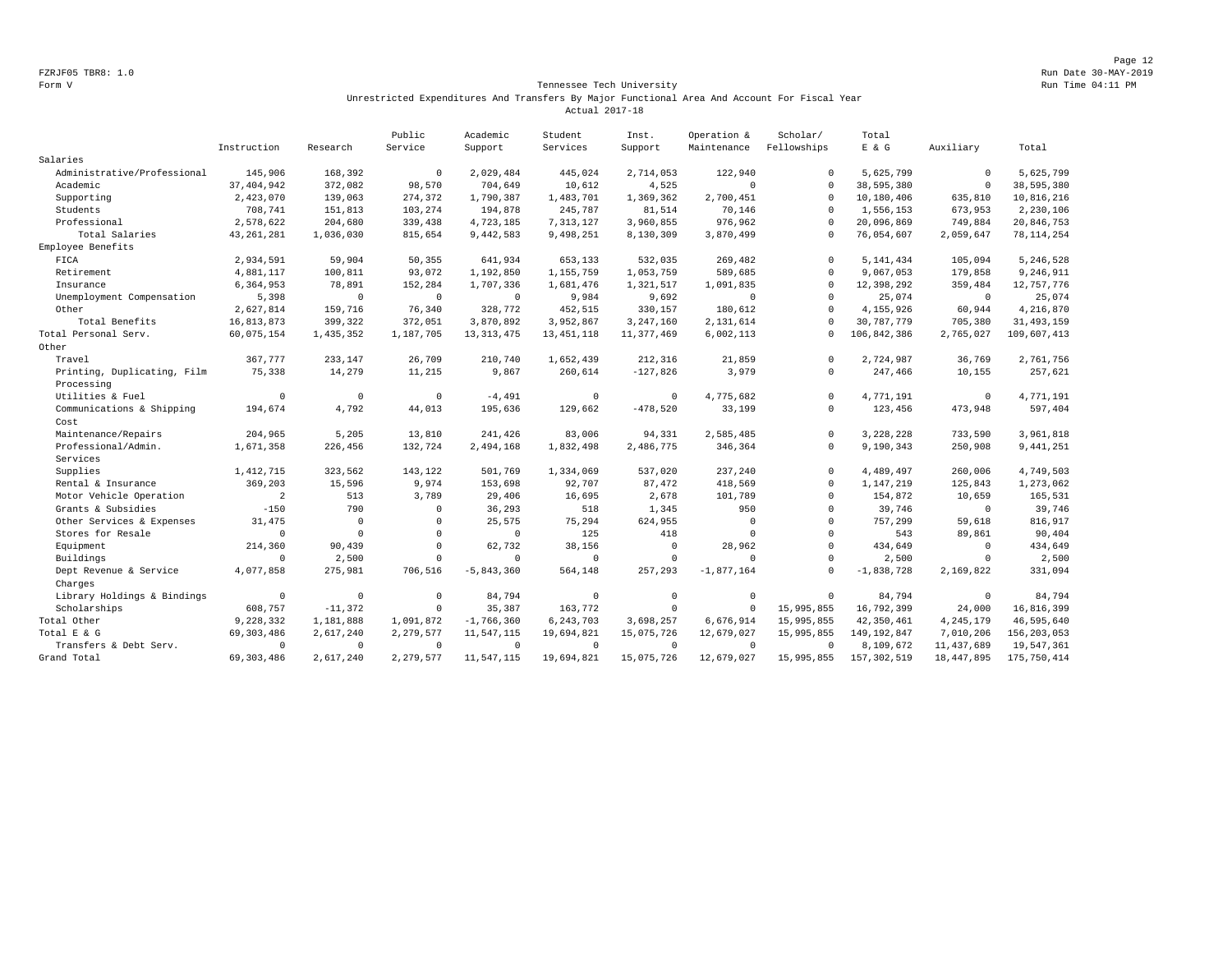#### Form V Tennessee Tech University Run Time 04:11 PM Unrestricted Expenditures And Transfers By Major Functional Area And Account For Fiscal Year Revised 2018-19

|                             |              |             | Public       | Academic       | Student      | Inst.          | Operation &  | Scholar/     | Total         |              |                |
|-----------------------------|--------------|-------------|--------------|----------------|--------------|----------------|--------------|--------------|---------------|--------------|----------------|
|                             | Instruction  | Research    | Service      | Support        | Services     | Support        | Maintenance  | Fellowships  | E & G         | Auxiliary    | Total          |
| Salaries                    |              |             |              |                |              |                |              |              |               |              |                |
| Administrative/Professional | 154,849      | 172,975     | $^{\circ}$   | 2,017,733      | 467,725      | 2,890,692      | 126,313      | $\Omega$     | 5,830,287     | $^{\circ}$   | 5,830,287      |
| Academic                    | 40, 255, 037 | 130,849     | 66,468       | 718,483        | $\circ$      | 4,000          | $\Omega$     | $\Omega$     | 41, 174, 837  | 1,000        | 41, 175, 837   |
| Supporting                  | 2,456,542    | 157,039     | 270,969      | 1,931,543      | 1,457,579    | 1,360,514      | 3,046,199    | $\Omega$     | 10,680,385    | 769,666      | 11,450,051     |
| Students                    | 694,640      | 76,090      | 56,721       | 133,480        | 219,270      | 49,898         | 14,038       | $\Omega$     | 1,244,137     | 733,405      | 1,977,542      |
| Professional                | 2,479,487    | 123,617     | 394,038      | 5,552,234      | 7,452,797    | 4, 432, 159    | 941,841      | $\Omega$     | 21, 376, 173  | 795,684      | 22, 171, 857   |
| Total Salaries              | 46,040,555   | 660,570     | 788,196      | 10, 353, 473   | 9,597,371    | 8,737,263      | 4,128,391    | $\Omega$     | 80, 305, 819  | 2,299,755    | 82,605,574     |
| Employee Benefits           |              |             |              |                |              |                |              |              |               |              |                |
| FICA                        | 2,768,824    | 44,989      | 59,540       | 653,038        | 609,116      | 658,709        | 380,774      | $\Omega$     | 5,174,990     | 124,965      | 5,299,955      |
| Retirement                  | 5,537,648    | 89,978      | 119,080      | 1,306,076      | 1,218,232    | 1,317,418      | 761,548      | $\Omega$     | 10,349,980    | 249,931      | 10,599,911     |
| Insurance                   | 7,614,266    | 123,719     | 163,735      | 1,795,854      | 1,675,069    | 1,811,450      | 1,047,128    | $\cap$       | 14, 231, 221  | 343,655      | 14,574,876     |
| Unemployment Compensation   | 173,051      | 2,812       | 3.721        | 40.815         | 38,070       | 41,169         | 23,798       | $\Omega$     | 323,436       | 7.810        | 331,246        |
| Other                       | 1,211,360    | 19,683      | 26,049       | 285,704        | 266,488      | 288,185        | 166,589      | $\Omega$     | 2,264,058     | 54,672       | 2,318,730      |
| Total Benefits              | 17,305,149   | 281,181     | 372,125      | 4,081,487      | 3,806,975    | 4, 116, 931    | 2,379,837    | $\Omega$     | 32, 343, 685  | 781,033      | 33, 124, 718   |
| Total Personal Serv.        | 63, 345, 704 | 941,751     | 1,160,321    | 14,434,960     | 13, 404, 346 | 12,854,194     | 6,508,228    | $^{\circ}$   | 112,649,504   | 3,080,788    | 115,730,292    |
| Other                       |              |             |              |                |              |                |              |              |               |              |                |
| Travel                      | 300,069      | 66,040      | 10,170       | 265,159        | 1,272,130    | 79,660         | 9,640        | $\Omega$     | 2,002,868     | 20,010       | 2,022,878      |
| Operating Expense Budget    | 6,679,189    | 2,104,828   | 533,693      | 3,316,094      | 3,429,213    | 3,852,949      | 4,191,913    | $\Omega$     | 24, 107, 879  | 1,973,393    | 26,081,272     |
| Capital Expenditure Budget  | 134,936      | 8,998       | $\Omega$     | 220,000        | 11,715       | 6,970          | $\Omega$     | $\Omega$     | 382,619       | 2,500        | 385,119        |
| Utilities & Fuel            | $\Omega$     | $^{\circ}$  | $\Omega$     | $^{\circ}$     | $\circ$      | $^{\circ}$     | 5,842,480    | $\Omega$     | 5,842,480     | $\mathbf{0}$ | 5,842,480      |
| Supplies                    | $\Omega$     | $^{\circ}$  | 1,969        | $^{\circ}$     | $\circ$      | $\Omega$       | $\Omega$     | $\Omega$     | 1,969         | $\mathbf{0}$ | 1,969          |
| Dept Revenue & Service      | 4,334,600    | 294,020     | 761,920      | $-6, 171, 860$ | 599,980      | $-1, 154, 470$ | $-2,160,340$ | $\Omega$     | $-3,496,150$  | 2,284,070    | $-1, 212, 080$ |
| Charges                     |              |             |              |                |              |                |              |              |               |              |                |
| Scholarships                | 412,880      | $\circ$     | $\mathbf{0}$ | $\mathbf 0$    | 226,900      | $\circ$        | $^{\circ}$   | 17, 235, 368 | 17,875,148    | $^{\circ}$   | 17,875,148     |
| Total Other                 | 11,861,674   | 2,473,886   | 1,307,752    | $-2,370,607$   | 5,539,938    | 2,785,109      | 7,883,693    | 17, 235, 368 | 46,716,813    | 4,279,973    | 50,996,786     |
| Total E & G                 | 75, 207, 378 | 3, 415, 637 | 2,468,073    | 12,064,353     | 18,944,284   | 15,639,303     | 14,391,921   | 17, 235, 368 | 159, 366, 317 | 7,360,761    | 166, 727, 078  |
| Transfers & Debt Serv.      | $\Omega$     | $^{\circ}$  | $\Omega$     | $^{\circ}$     | $\Omega$     | $\Omega$       | $\Omega$     | $\Omega$     | 4,434,495     | 11, 107, 455 | 15,541,950     |
| Grand Total                 | 75, 207, 378 | 3, 415, 637 | 2,468,073    | 12,064,353     | 18,944,284   | 15,639,303     | 14,391,921   | 17, 235, 368 | 163,800,812   | 18,468,216   | 182, 269, 028  |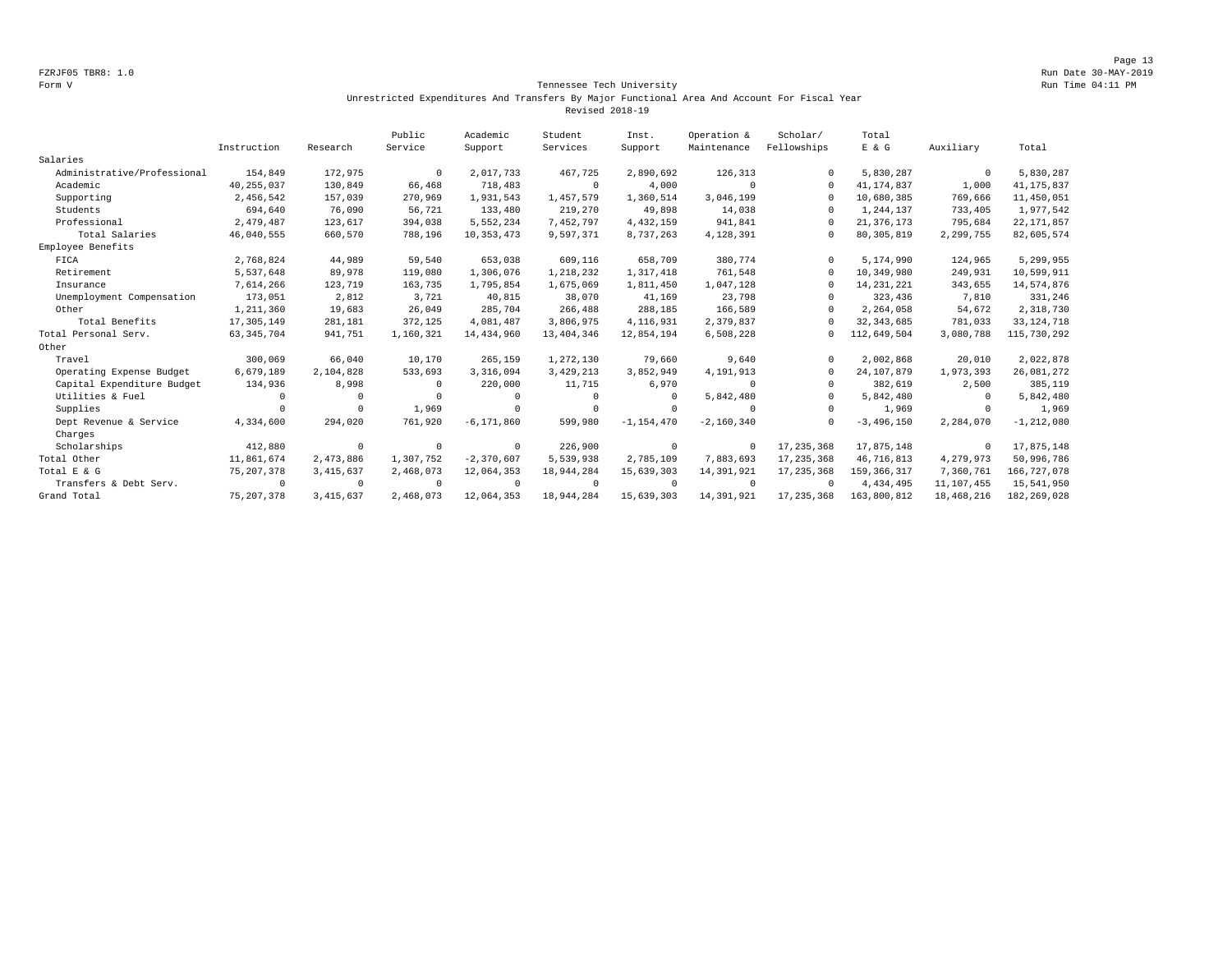#### Form V Tennessee Tech University Run Time 04:11 PM Unrestricted Expenditures And Transfers By Major Functional Area And Account For Fiscal Year Estimated 2018-19

|                             |              |            | Public    | Academic       | Student    | Inst.          | Operation &  | Scholar/    | Total        |            |                |
|-----------------------------|--------------|------------|-----------|----------------|------------|----------------|--------------|-------------|--------------|------------|----------------|
|                             | Instruction  | Research   | Service   | Support        | Services   | Support        | Maintenance  | Fellowships | E & G        | Auxiliary  | Total          |
| Salaries                    |              |            |           |                |            |                |              |             |              |            |                |
| Administrative/Professional | 93,260       | 101,471    | $\Omega$  | 1,998,476      | 470,101    | 2,774,567      | 110,688      | 0           | 5,548,563    | $^{\circ}$ | 5,548,563      |
| Academic                    | 38,000,047   | 288,639    | 33,062    | 748,784        | 4,000      | 4,000          | $^{\circ}$   | $\Omega$    | 39,078,532   | 1,000      | 39,079,532     |
| Supporting                  | 2,380,676    | 159,159    | 261,386   | 1,914,375      | 1,481,981  | 1,239,359      | 2,965,770    |             | 10,402,706   | 778,721    | 11, 181, 427   |
| Students                    | 814,930      | 157,375    | 86,631    | 145,510        | 293,640    | 92,393         | 56,907       | $\Omega$    | 1,647,386    | 734,515    | 2,381,901      |
| Professional                | 2, 412, 184  | 165,045    | 436,468   | 5, 247, 739    | 7,380,098  | 4,327,767      | 941,841      | $\Omega$    | 20, 911, 142 | 791,914    | 21,703,056     |
| Total Salaries              | 43,701,097   | 871,689    | 817,547   | 10,054,884     | 9,629,820  | 8,438,086      | 4,075,206    | $\Omega$    | 77,588,329   | 2,306,150  | 79,894,479     |
| Employee Benefits           |              |            |           |                |            |                |              |             |              |            |                |
| FICA                        | 2,665,073    | 65,433     | 67,570    | 667,619        | 650,524    | 598,532        | 371,814      | 1,414       | 5,087,979    | 127,833    | 5, 215, 812    |
| Retirement                  | 5,330,145    | 130,867    | 135,139   | 1,335,238      | 1,301,049  | 1,197,063      | 743,628      | 2,827       | 10,175,956   | 255,665    | 10, 431, 621   |
| Insurance                   | 7,328,950    | 179,942    | 185,816   | 1,835,952      | 1,788,942  | 1,645,962      | 1,022,488    | 3,887       | 13,991,939   | 351,540    | 14, 343, 479   |
| Unemployment Compensation   | 166,567      | 4,090      | 4,223     | 41,726         | 40,658     | 37,408         | 23,238       | 88          | 317,998      | 7,990      | 325,988        |
| Other                       | 1,165,969    | 28,627     | 29,562    | 292,083        | 284,604    | 261,858        | 162,669      | 618         | 2,225,990    | 55,927     | 2,281,917      |
| Total Benefits              | 16,656,704   | 408,959    | 422,310   | 4,172,618      | 4,065,777  | 3,740,823      | 2,323,837    | 8,834       | 31,799,862   | 798,955    | 32,598,817     |
| Total Personal Serv.        | 60, 357, 801 | 1,280,648  | 1,239,857 | 14, 227, 502   | 13,695,597 | 12,178,909     | 6,399,043    | 8,834       | 109,388,191  | 3,105,105  | 112,493,296    |
| Other                       |              |            |           |                |            |                |              |             |              |            |                |
| Travel                      | 401,398      | 187,906    | 15,979    | 283,099        | 1,583,130  | 181,425        | 16,831       |             | 2,669,768    | 21,110     | 2,690,878      |
| Operating Expense Budget    | 8,079,179    | 1,871,476  | 562,076   | 3,897,478      | 3,564,941  | 4,478,229      | 4,051,523    | $\Omega$    | 26.504.902   | 1,964,718  | 28,469,620     |
| Capital Expenditure Budget  | 190,562      | 15,726     | $\Omega$  | 81,149         | 102,490    | $^{\circ}$     | 98,293       | $\Omega$    | 488,220      | 2,500      | 490,720        |
| Utilities & Fuel            | 900          | $^{\circ}$ | 503       | 7,000          | $^{\circ}$ | 3,000          | 5,342,480    | $\Omega$    | 5, 353, 883  | $\circ$    | 5, 353, 883    |
| Dept Revenue & Service      | 4,249,010    | 288,210    | 746,880   | $-6, 125, 753$ | 588,010    | $-1, 373, 222$ | $-2,035,970$ | $\cap$      | $-3,662,835$ | 2,168,660  | $-1, 494, 175$ |
| Charges                     |              |            |           |                |            |                |              |             |              |            |                |
| Scholarships                | 638,880      | $^{\circ}$ | $\Omega$  | $^{\circ}$     | 227,980    | $^{\circ}$     | $^{\circ}$   | 16,048,908  | 16, 915, 768 | $^{\circ}$ | 16,915,768     |
| Total Other                 | 13,559,929   | 2,363,318  | 1,325,438 | $-1.857.027$   | 6,066,551  | 3,289,432      | 7,473,157    | 16,048,908  | 48,269,706   | 4,156,988  | 52,426,694     |
| Total E & G                 | 73,917,730   | 3,643,966  | 2,565,295 | 12,370,475     | 19,762,148 | 15,468,341     | 13,872,200   | 16,057,742  | 157,657,897  | 7,262,093  | 164, 919, 990  |
| Transfers & Debt Serv.      | $\Omega$     | $^{\circ}$ | $\Omega$  | $^{\circ}$     | $\circ$    | $\Omega$       | $\Omega$     | $\Omega$    | 7,335,891    | 11,230,103 | 18,565,994     |
| Grand Total                 | 73, 917, 730 | 3,643,966  | 2,565,295 | 12,370,475     | 19,762,148 | 15,468,341     | 13,872,200   | 16,057,742  | 164,993,788  | 18,492,196 | 183, 485, 984  |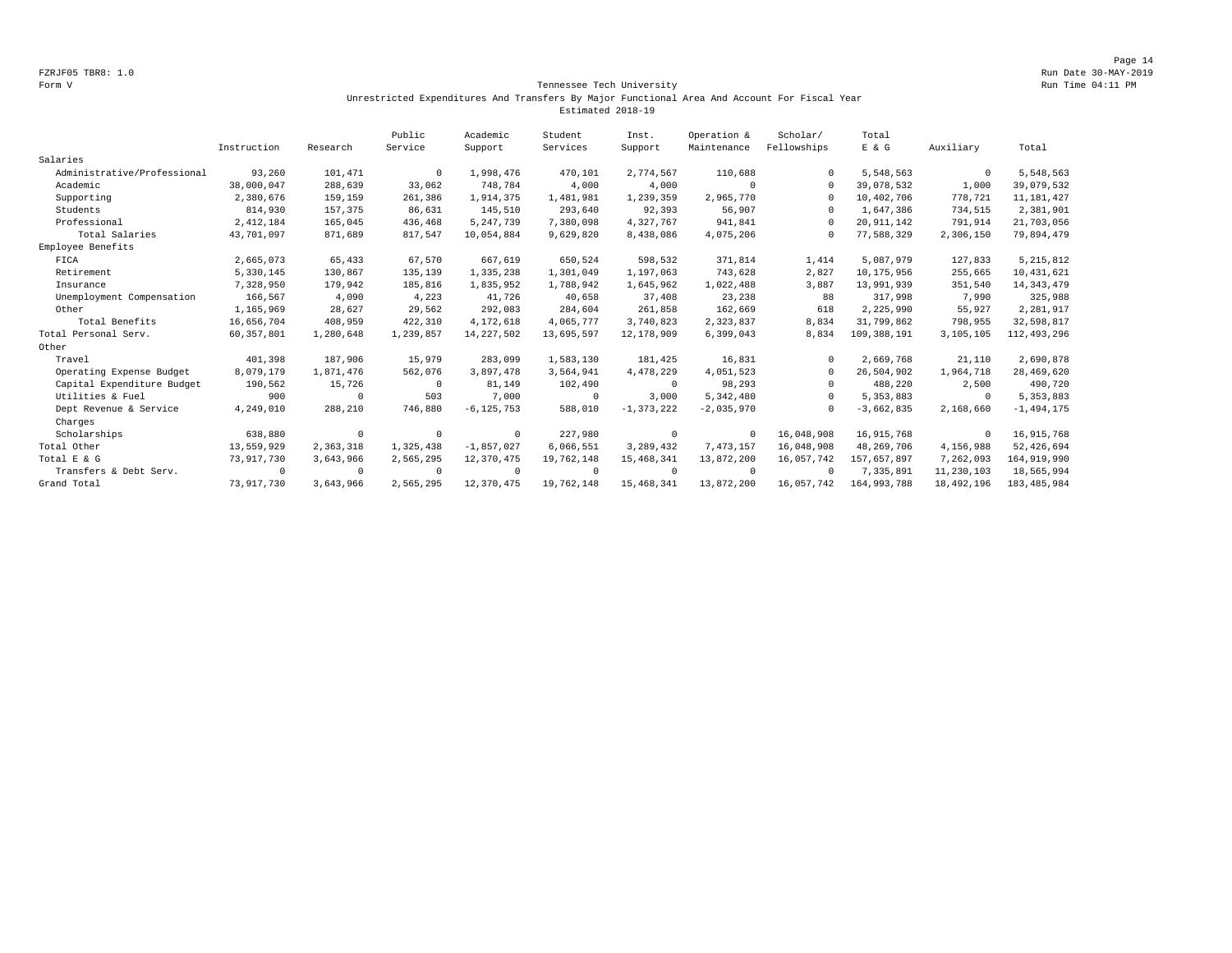Page 15 FZRJF05 TBR8: 1.0 Run Date 30-MAY-2019

#### Form V Tennessee Tech University Run Time 04:11 PM Unrestricted Expenditures And Transfers By Major Functional Area And Account For Fiscal Year Proposed 2019-20

|                             |              |            | Public      | Academic       | Student      | Inst.          | Operation &    | Scholar/    | Total        |             |                |
|-----------------------------|--------------|------------|-------------|----------------|--------------|----------------|----------------|-------------|--------------|-------------|----------------|
|                             | Instruction  | Research   | Service     | Support        | Services     | Support        | Maintenance    | Fellowships | E & G        | Auxiliary   | Total          |
| Salaries                    |              |            |             |                |              |                |                |             |              |             |                |
| Administrative/Professional | 7,635        | 742        | $^{\circ}$  | 2,129,061      | 459,244      | 2,901,774      | 142,865        | $\Omega$    | 5,641,321    | $\mathbf 0$ | 5,641,321      |
| Academic                    | 41, 478, 538 | 134,971    | 124,764     | 736,748        | $^{\circ}$   | 4,000          | $\Omega$       | $\Omega$    | 42, 479, 021 | 1,000       | 42,480,021     |
| Supporting                  | 2,367,604    | 162,129    | 272,639     | 1,947,251      | 1,550,098    | 1,309,657      | 2,908,302      | $\Omega$    | 10,517,680   | 755,495     | 11, 273, 175   |
| Students                    | 645,390      | 60,390     | 38,270      | 144,620        | 236,700      | 49,898         | 21,438         | $\Omega$    | 1,196,706    | 727,485     | 1,924,191      |
| Professional                | 2,307,069    | 172,654    | 280,312     | 5,803,921      | 7,790,453    | 4,696,400      | 958,443        | $\Omega$    | 22,009,252   | 795,042     | 22,804,294     |
| Total Salaries              | 46,806,236   | 530,886    | 715,985     | 10,761,601     | 10,036,495   | 8,961,729      | 4,031,048      | $\Omega$    | 81,843,980   | 2,279,022   | 84, 123, 002   |
| Employee Benefits           |              |            |             |                |              |                |                |             |              |             |                |
| FICA                        | 2,828,499    | 56,043     | 56,834      | 665,685        | 649,871      | 799,689        | 386,480        | $\Omega$    | 5, 443, 101  | 122,861     | 5,565,962      |
| Retirement                  | 5,656,998    | 112,086    | 113,668     | 1,331,370      | 1,299,741    | 1,599,378      | 772,960        | $\Omega$    | 10,886,201   | 245,723     | 11, 131, 924   |
| Insurance                   | 7,778,373    | 154,118    | 156,294     | 1,830,633      | 1,787,144    | 2,199,144      | 1,062,820      | $\Omega$    | 14,968,526   | 337,869     | 15, 306, 395   |
| Unemployment Compensation   | 176,781      | 3,503      | 3,552       | 41,605         | 40,617       | 49,981         | 24,155         | $\Omega$    | 340,194      | 7.679       | 347,873        |
| Other                       | 1,237,468    | 24,519     | 24,865      | 291,237        | 284,318      | 349,864        | 169,085        | $\Omega$    | 2,381,356    | 53,752      | 2,435,108      |
| Total Benefits              | 17,678,119   | 350,269    | 355,213     | 4,160,530      | 4,061,691    | 4,998,056      | 2,415,500      | $\Omega$    | 34,019,378   | 767,884     | 34,787,262     |
| Total Personal Serv.        | 64, 484, 355 | 881,155    | 1,071,198   | 14,922,131     | 14,098,186   | 13,959,785     | 6,446,548      | $^{\circ}$  | 115,863,358  | 3,046,906   | 118,910,264    |
| Other                       |              |            |             |                |              |                |                |             |              |             |                |
| Travel                      | 312,926      | 58,540     | 7,170       | 238,918        | 1,355,161    | 100,779        | 9,640          | $\Omega$    | 2,083,134    | 20,010      | 2,103,144      |
| Operating Expense Budget    | 5,099,262    | 1,483,238  | 347,905     | 3,750,522      | 2,820,618    | 3,664,961      | 3,846,177      | $\Omega$    | 21,012,683   | 1,972,092   | 22,984,775     |
| Capital Expenditure Budget  | 111,500      | $\Omega$   | $\Omega$    | 220,000        | $\Omega$     | $\Omega$       | $\Omega$       | $\Omega$    | 331,500      | 2,500       | 334,000        |
| Utilities & Fuel            | $\Omega$     | $\Omega$   | $\Omega$    | $\Omega$       | $\Omega$     | $\Omega$       | 6, 413, 758    | $\Omega$    | 6, 413, 758  | $^{\circ}$  | 6, 413, 758    |
| Supplies                    | $\Omega$     | $^{\circ}$ | 1,969       | $^{\circ}$     | $\mathbf 0$  | $\Omega$       | $\Omega$       | $\Omega$    | 1,969        | $^{\circ}$  | 1,969          |
| Dept Revenue & Service      | 4,530,230    | 307.290    | 796,310     | $-6, 469, 900$ | 627,060      | $-1, 353, 131$ | $-2, 257, 410$ | $\Omega$    | $-3,819,551$ | 2,389,560   | $-1, 429, 991$ |
| Charges                     |              |            |             |                |              |                |                |             |              |             |                |
| Scholarships                | 412,880      | $\circ$    | $^{\circ}$  | $\mathbf 0$    | 226,900      | $^{\circ}$     | $^{\circ}$     | 17,351,097  | 17,990,877   | $^{\circ}$  | 17,990,877     |
| Total Other                 | 10,466,798   | 1,849,068  | 1, 153, 354 | $-2, 260, 460$ | 5,029,739    | 2,412,609      | 8,012,165      | 17,351,097  | 44,014,370   | 4,384,162   | 48,398,532     |
| Total E & G                 | 74, 951, 153 | 2,730,223  | 2,224,552   | 12,661,671     | 19, 127, 925 | 16,372,394     | 14, 458, 713   | 17,351,097  | 159,877,728  | 7,431,068   | 167, 308, 796  |
| Transfers & Debt Serv.      | $\Omega$     | $^{\circ}$ | $\Omega$    | $^{\circ}$     | $^{\circ}$   | $\Omega$       | $\Omega$       | $\Omega$    | 5,053,832    | 10,889,652  | 15,943,484     |
| Grand Total                 | 74,951,153   | 2,730,223  | 2,224,552   | 12,661,671     | 19, 127, 925 | 16, 372, 394   | 14,458,713     | 17,351,097  | 164,931,560  | 18,320,720  | 183, 252, 280  |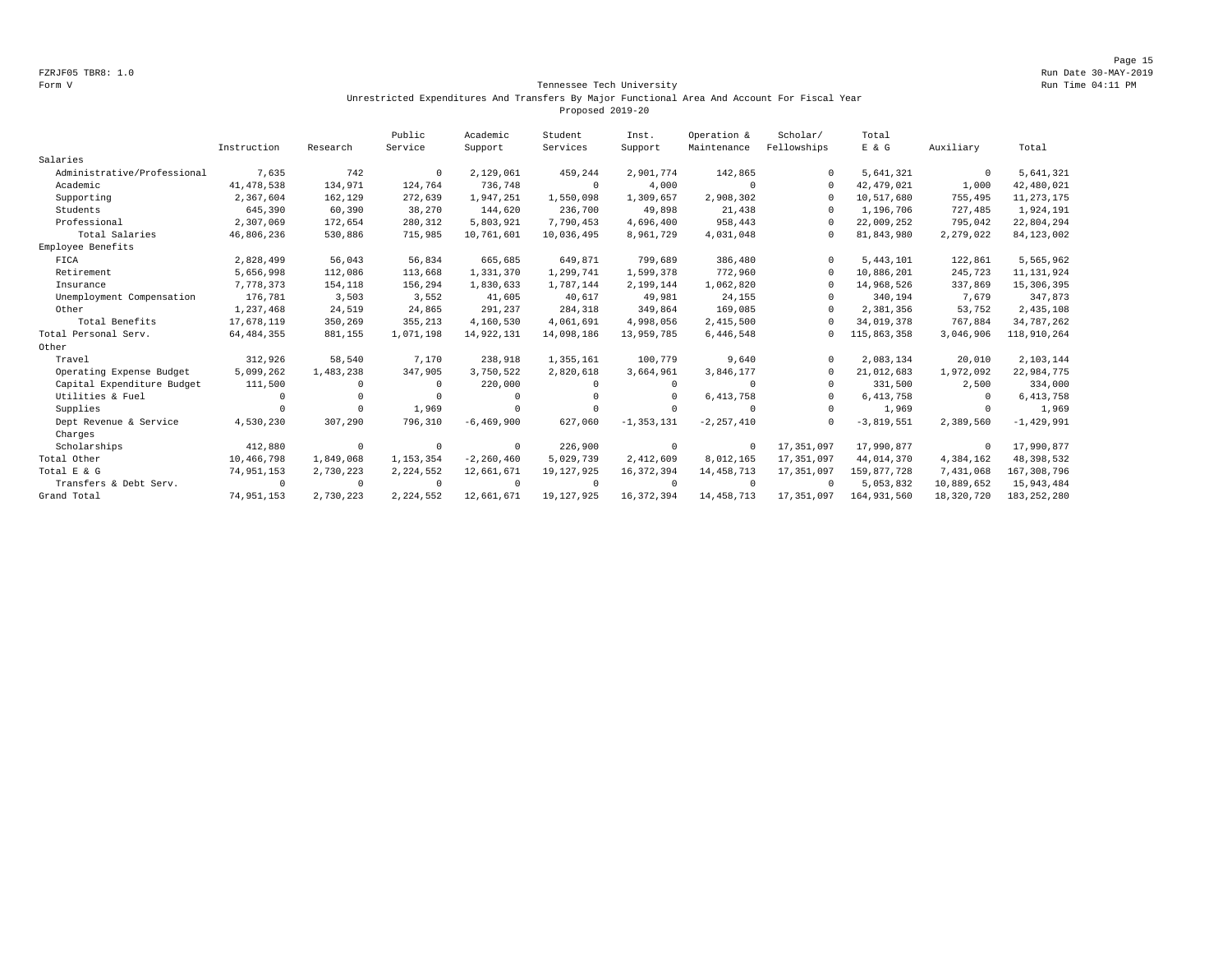### PAGE 16 FZRJF06 TBR8: 1.1 RUN DATE 30-MAY-2019 RUN TIME 04:19 PM

| Form VI | Tennessee Tech University |
|---------|---------------------------|
|         | Current Fund Revenues     |
|         | July Budget 2019-20       |

|                                    | Actual<br>$2017 - 18$ | October<br>Budget<br>$2018 - 19$ | Estimated<br>Budget<br>$2018 - 19$ | July<br>Budget<br>$2019 - 20$ |
|------------------------------------|-----------------------|----------------------------------|------------------------------------|-------------------------------|
| Education and General              |                       |                                  |                                    |                               |
| Tuition and Fees                   |                       |                                  |                                    |                               |
| Mandatory Fees                     |                       |                                  |                                    |                               |
| Maintenance Fees                   | 75,101,767            | 74,867,000                       | 75,760,000                         | 75,462,000                    |
| Out-Of-State Tuition               | 8,260,654             | 6,502,000                        | 6,506,750                          | 4,938,750                     |
| Debt Service Fees                  | 2,359,533             | 2,284,000                        | 2,310,000                          | 2,256,500                     |
| General Access                     |                       |                                  |                                    |                               |
| Student Mental Health Wellness Fee | $\Omega$              | 52,000                           | 52,500                             | 51,000                        |
| Technology Access Fee              | 2,208,404             | 2,135,500                        | 2,161,000                          | 2,427,000                     |
| Facilities Fee                     | 946,687               | 915,000                          | 926,000                            | 904,500                       |
| Total Mandatory Fees               | 88,877,045            | 86,755,500                       | 87,716,250                         | 86,039,750                    |
| Non-Mandatory Fees                 |                       |                                  |                                    |                               |
| CEU Student Fees                   | 15,724                | 48,000                           | 48,000                             | 48,000                        |
| Application Fees                   | 254,832               | 256,000                          | 204,000                            | 204,000                       |
| Late Registration Fees             | 111,100               | 109,000                          | 122,000                            | 122,000                       |
| Institution On-Line Course Fee     | 522,310               | 634,000                          | 670,000                            | 664,000                       |
| RODP Fee                           | 734,868               | 634,000                          | 645,000                            | 653,500                       |
| Specialized Academic Course Fee    |                       |                                  |                                    |                               |
| SACFee Engineering Regr Term       | 2,565,391             | 2,502,000                        | 2,586,000                          | 2,484,000                     |
| SACFee Engineering Summ Term       | 134,995               | $\Omega$                         | $\Omega$                           | 0                             |
| SACFee Business Regr Term          | 818,204               | 938,000                          | 990,000                            | 1,080,500                     |
| SACFee Business Summ Term          | 60,923                | $\Omega$                         | $\Omega$                           | $\Omega$                      |
| SACFee Nursing Regr Term           | 520,813               | 553,300                          | 572,300                            | 549,300                       |
| SACFee Nursing Summ Term           | 13,598                | $\Omega$                         | $\Omega$                           | $\Omega$                      |
| SACFee Nurs Regr Term TN eCampus   | 38,235                | $\Omega$                         | $\Omega$                           | $\mathbf 0$                   |
| SACFee Nurs Summ Term TN eCampus   | 13,544                | $\Omega$                         |                                    |                               |
| SACFee Education Regr Term         | 998,229               | 707,000                          | 734,000                            | 705,000                       |
| SACFee Education Summ Term         | 27,026                | $\Omega$                         | $\Omega$                           |                               |
| SACF-Agric/Human Ecology           | 233,325               | 219,500                          | 227,500                            | 218,500                       |
| SACF-Agric/Human Ecology-Summer    | 5,810                 |                                  |                                    |                               |
| SACF-Arts & Sciences               | 910,350               | 963,000                          | 955,000                            | 918,000                       |
| SACF-Arts & Sciences-Summer        | 15,133                | $\Omega$                         | $\Omega$                           | $\Omega$                      |
| SACF-Music & Art                   | $\Omega$              | 234,500                          | 234,500                            | 225,000                       |
| Music Private Lesson Fees          | 109,369               | 105,900                          | 95,900                             | 95,900                        |
| Craft Ctr Workshop Fees            | 93,420                | 50,000                           | 50,000                             | 50,000                        |
| Credit By Examination              | 1,780                 | 2,000                            | 2,000                              | 2,000                         |
| Return Check Fines                 | 3,090                 | 3,200                            | 3,000                              | 3,000                         |
| Laboratory Breakage                | 2,828                 | 2,800                            | 2,800                              | 2,800                         |
| Thesis Binding                     | $\Omega$              | 2,000                            | 2,000                              | 2,000                         |
| Library Fines                      | 26,228                | 26,500                           | 11,750                             | 11,750                        |
| LRC Library Fines                  | 1,114                 | 100                              | 0                                  | 0                             |
| Transcription Fees                 | 8                     | $\Omega$                         | $\Omega$                           | $\Omega$                      |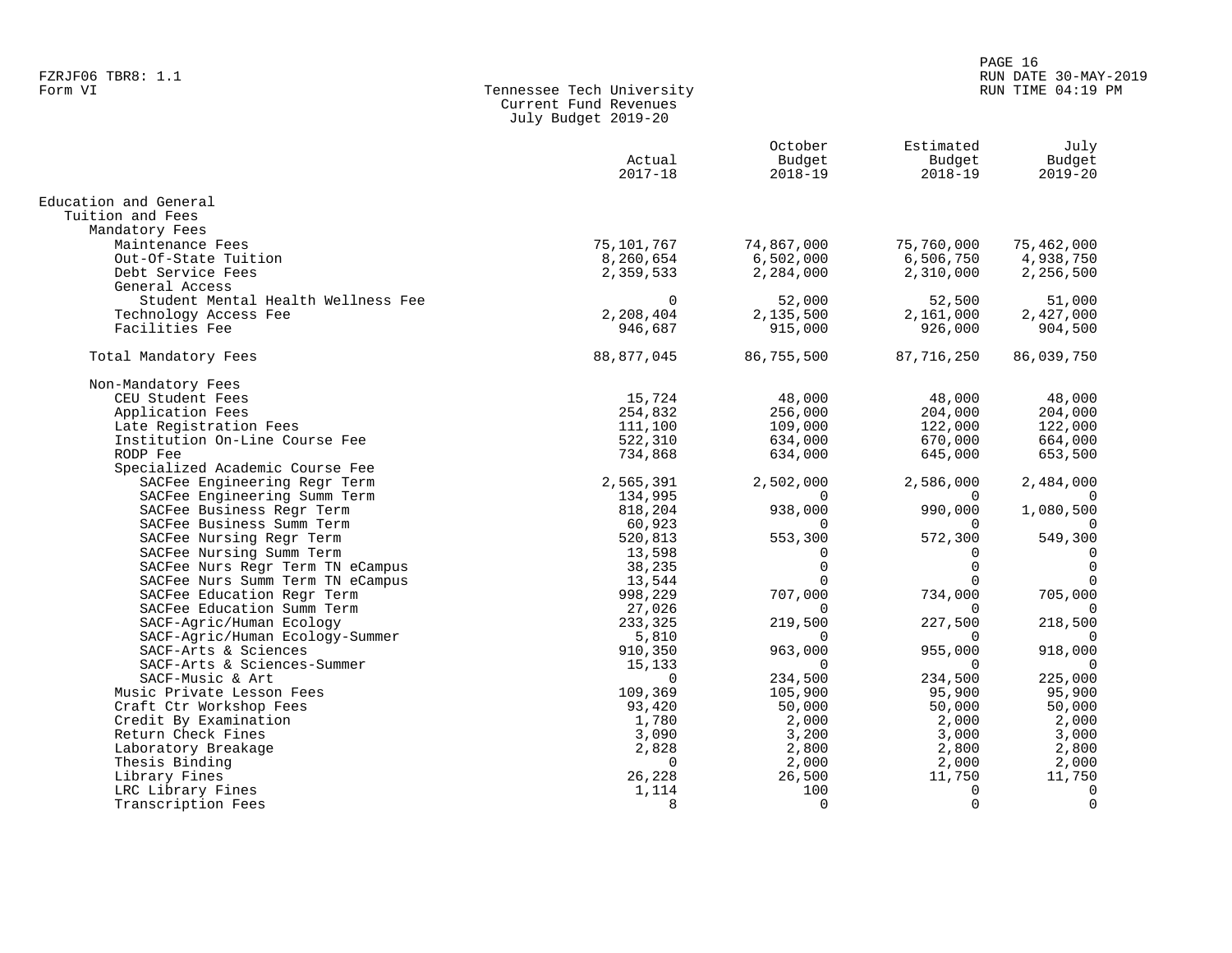### PAGE 17 FZRJF06 TBR8: 1.1 RUN DATE 30-MAY-2019 RUN TIME 04:19 PM

| Form VI | Tennessee Tech University |
|---------|---------------------------|
|         | Current Fund Revenues     |
|         | July Budget 2019-20       |

|                                      |              | October     | Estimated   | July           |
|--------------------------------------|--------------|-------------|-------------|----------------|
|                                      | Actual       | Budget      | Budget      | Budget         |
|                                      | $2017 - 18$  | $2018 - 19$ | $2018 - 19$ | $2019 - 20$    |
|                                      |              |             |             |                |
| Eagle Card Replacement Fees          | 10,582       | 10,000      | 7,000       | 7,000          |
| Recital Fees                         | 4,425        | 4,400       | 3,800       | 3,800          |
| FLS Intl IEP Non-Credit Course Fees  | 25,486       | $\Omega$    | $\Omega$    | 0              |
| Golf Fees                            | 11,925       | 11,500      | 11,000      | 11,000         |
| Sales Tax Transmitted                | $-2, 275$    | $\Omega$    | $\Omega$    | $\Omega$       |
| Total Non-Mandatory Fees             | 8,282,390    | 8,016,700   | 8,177,550   | 8,061,050      |
| Total Tuition & Fees                 | 97, 159, 435 | 94,772,200  | 95,893,800  | 94,100,800     |
| State Appropriations                 | 47,219,674   | 53,528,100  | 53,528,100  | 59,187,800     |
| Federal Grants and Contracts         | 1,122,030    | 869,670     | 869,670     | 869,670        |
| State Grants & Contracts             | 148,277      | 59,400      | 59,400      | 59,400         |
| Local Grants & Contracts             | $\mathbf 0$  | 3,200       | 3,200       | 3,200          |
| Private Grants & Contracts           | 69,671       | 39,100      | 39,100      | 39,100         |
| Private Gifts                        | 22,131       | $\Omega$    | $\Omega$    | $\mathbf{0}$   |
|                                      |              |             |             |                |
| Sales & Services of Educ. Activities |              |             |             |                |
| Child Care Centers - Educational     | 508,472      | 393,040     | 393,040     | 393,040        |
| Extramurals                          | $\mathbf 0$  | 820         | 820         | 820            |
| Band Camps                           | $\Omega$     | 53,330      | 53,330      | 53,330         |
| Livestock Dairy Beef Cattle          | 105,596      | 38,900      | 38,900      | 38,900         |
| Livestock Dairy Sheep                | 15,741       | 6,900       | 6,900       | 6,900          |
| Livestock Dairy Hogs                 | 13,908       | 13,870      | 14,500      | 13,870         |
| Dramatics                            | 16,450       | 2,420       | 11,866      | 2,420          |
| Choral Concert Clinic Taxable Sales  | $\Omega$     | 0           | 6,557       | $\overline{0}$ |
| Sales Svcs Edu Depts Taxable         | 18,843       | 7,580       | 9,972       | 5,580          |
| Sales Svcs Edu Depts Nontaxable      | 19,408       | 8,915       | 8,915       | 8,915          |
| Sales Tax Transmitted                | $-1,735$     | $\Omega$    | $-261$      | $\overline{0}$ |
| Workshop Fees                        | 39,949       | 5,575       | 9,225       | 575            |
| Dairy Cattle                         | $\Omega$     | 430         | $\Omega$    | 430            |
| Showing Fitting Services             | $\Omega$     | 5,240       | $\Omega$    | 5,240          |
| Bull Development Center              | 2,176        | 6,000       | 1,200       | 6,000          |
| Business Media Service Center        | 92,345       | 92,346      | 92,346      | 92,346         |
| Sponsorships                         | 12,945       | $\Omega$    | 7,060       | $\overline{0}$ |
| Vegetables and Garden Products       | 148,320      | 71,000      | 38,400      | 71,000         |
| Bull Sales                           | $\Omega$     | 50,000      | 54,750      | 50,000         |
| Indirect Cost Recovery Unrestricted  | 23,086       | 23,086      | 23,086      | 23,086         |
| Plant Sales                          | 980          | 2,220       | 2,220       | 2,220          |
| Competitions                         | 176          | $\Omega$    | $\Omega$    | $\overline{0}$ |
| Instructional Equipment Rental       | 74,750       | 2,000       | 15,400      | 2,000          |
| Examination and Testing Fees         | 4,725        | 8,500       | 8,500       | 8,500          |
| Examination and Testing COMPASS      | 5,300        | 6,000       | 6,000       | 6,000          |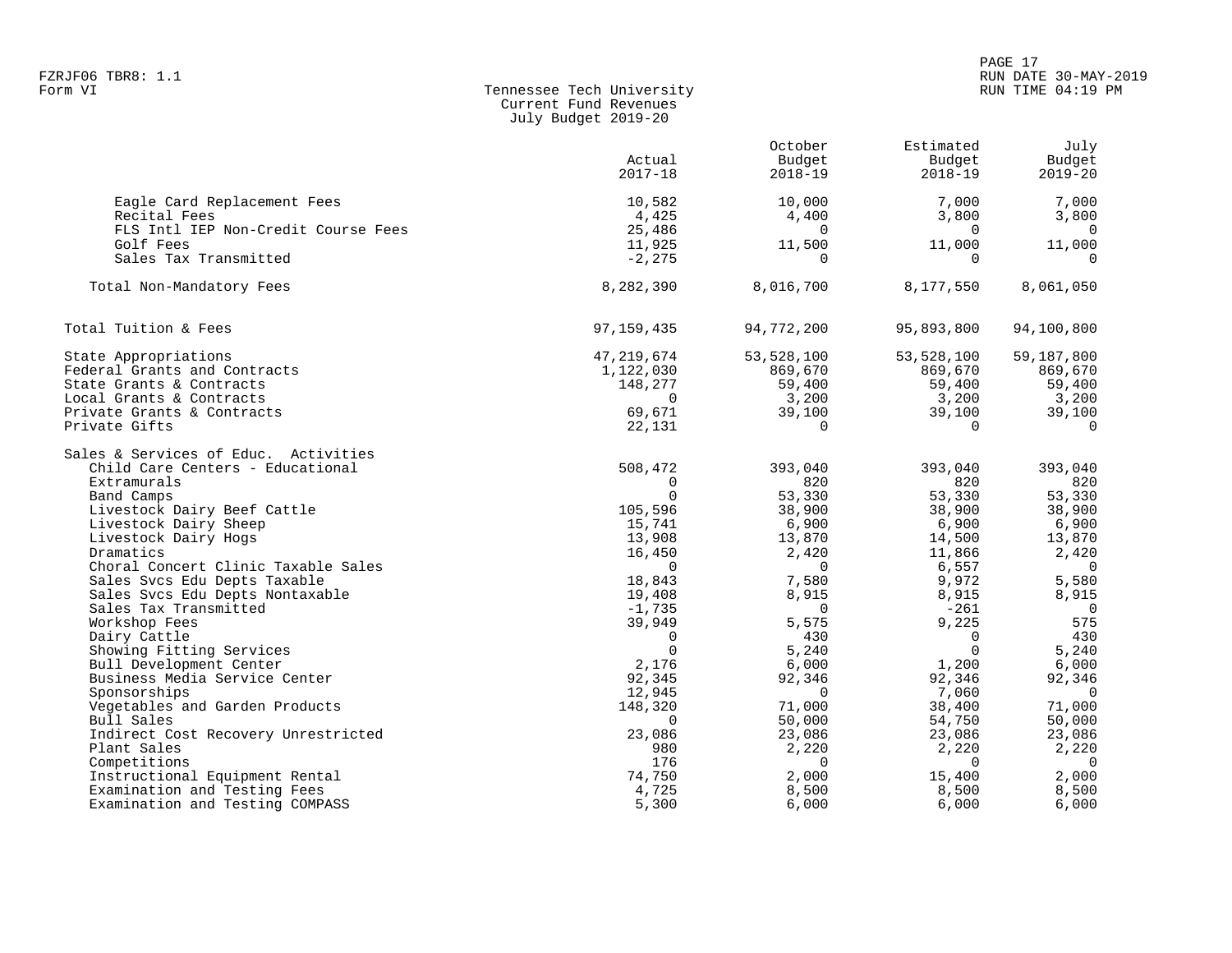# PAGE 18 FZRJF06 TBR8: 1.1<br>Form VI RUN DATE 30-MAY-2019 Tennessee Tech University Number of RUN DATE 30-MAY-2019 RUN TIME 04:19 PM

| Form VI | Tennessee Tech University |
|---------|---------------------------|
|         | Current Fund Revenues     |
|         | July Budget 2019-20       |

|                                                       | Actual           | October<br>Budget    | Estimated<br>Budget | July<br>Budget             |
|-------------------------------------------------------|------------------|----------------------|---------------------|----------------------------|
|                                                       | $2017 - 18$      | $2018 - 19$          | $2018 - 19$         | $2019 - 20$                |
| ACT GED Testing                                       | $\Omega$         | 70                   | 70                  | 70                         |
| Certified Teacher Test/Praxis                         | 33,950           | 40,000               | 43,000              | 40,000                     |
| Lab Manuals                                           | 35,568           | 24,231               | 24,231              | 24,231                     |
| CLEP Testing Fees                                     | 1,175            | $\Omega$             | $\Omega$            | $\mathbf 0$                |
| edTPA Remediation Scoring Fee                         | 450              | $\mathbf 0$          | $\Omega$            | $\mathbf 0$                |
| Sales & Services Edu Bad Debt Contra                  | 258              | $\mathbf 0$          | $\Omega$            | $\mathbf 0$                |
| Honey                                                 | 700              | $\Omega$             | $\Omega$            | $\Omega$                   |
| Total Sales & Services of Educ. Activities            | 1,173,536        | 862,473              | 870,027             | 855,473                    |
| Sales & Services of Other Activities                  |                  |                      |                     |                            |
| Athletics                                             | 6,494,736        | 6,247,890            | 6,334,620           | 6, 202, 390                |
| Sales and Service Other Act Taxable                   | 119,269          | 70,940               | 70,973              | 70,940                     |
| Sales and Serv Other Act Nontaxable                   | 213,748          | 217,600              | 214,893             | 202,000                    |
| Sales & Serv Oth Sales Tax Transmit                   | $-12,061$        | $-4,230$             | $-4,230$            | $-4,230$                   |
| Parking Permits-Staff                                 | 271,570          | 337,000              | 285,000             | 303,000                    |
| Parking Permits-Student                               | 921,154          | 933,000              | 938,000             | 1,014,000                  |
| Facilities Rental                                     | 108,053          | 134,009              | 134,009             | 134,009                    |
| Agric Pavilion Concessions Taxable                    | $\Omega$         | 46,000               | 46,000              | 46,000                     |
| Agric Pavilion Student Resid Rent                     | 3,765            | 4,980                | 4,980               | 4,980                      |
| Salvage Income                                        | 29,508           | 40,000               | 40,000              | 40,000                     |
| Commissions on Other Sources                          | 18,008           | 37,500               | 37,500              | 37,500                     |
| PSC Metals Salvage                                    | 6,511            | $\Omega$             | $\bigcap$           | $\overline{0}$             |
| Photo Services Sales Taxable                          | 440              | 32,490               | 32,490              | 32,490                     |
| Photo Services Sales Nontaxable                       | 24,466           | $\Omega$             | $\Omega$            | $\overline{0}$             |
| International Student Req Fee                         | 112,100          | 175,600              | 175,600             | 175,600                    |
| Airport Transportation Fee                            | 4,500            | 9,440                | 9,440               | 9,440                      |
| Intrastate Long Distance (9.75%)                      | 12,682           | 21,000               | 21,000<br>$\Omega$  | 21,000                     |
| Interstate Long Distance (8.50%)                      | 175<br>2,739     | $\Omega$<br>$\Omega$ | $\Omega$            | $\overline{0}$<br>$\Omega$ |
| Long Distance Nontaxable<br>Printing Services Taxable |                  | 22,160               | 47,160              | 47,160                     |
| Printing Services Nontaxable                          | 6,901<br>115,133 | 50,000               | 50,000              | 50,000                     |
| Cable TV Taxable                                      | 453              | 600                  | 600                 | 600                        |
| Recycling Salvage                                     | 422              | $\mathbf 0$          | $\overline{0}$      | $\overline{\phantom{0}}$   |
| Clinics                                               | 6,310            | 2,475                | 5,275               | 2,475                      |
| Career Services                                       | 117,400          | 71,600               | 71,600              | 71,600                     |
| Pharmacy                                              | 57,165           | 63,800               | 63,800              | 63,800                     |
| Infirmary Lab                                         | 20,323           | 27,000               | 27,000              | 27,000                     |
| Health Services Faculty Staff                         | 2,600            | $\Omega$             | 1,520               | $\overline{0}$             |
| Student Orientation SOAR Req Fees                     | 79,718           | 50,000               | 62,250              | 50,000                     |
| Student Orientation SOAR Hours Taxb                   | 22,364           | 15,000               | 15,000              | 15,000                     |
| Career College Fair                                   | 4,625            | 5,880                | 5,880               | 5,880                      |
| Replacement Diplomas                                  | 1,320            | 250                  | 250                 | 250                        |
| Advertising                                           | 5,860            | 6,780                | 6,780               | 6,780                      |
|                                                       |                  |                      |                     |                            |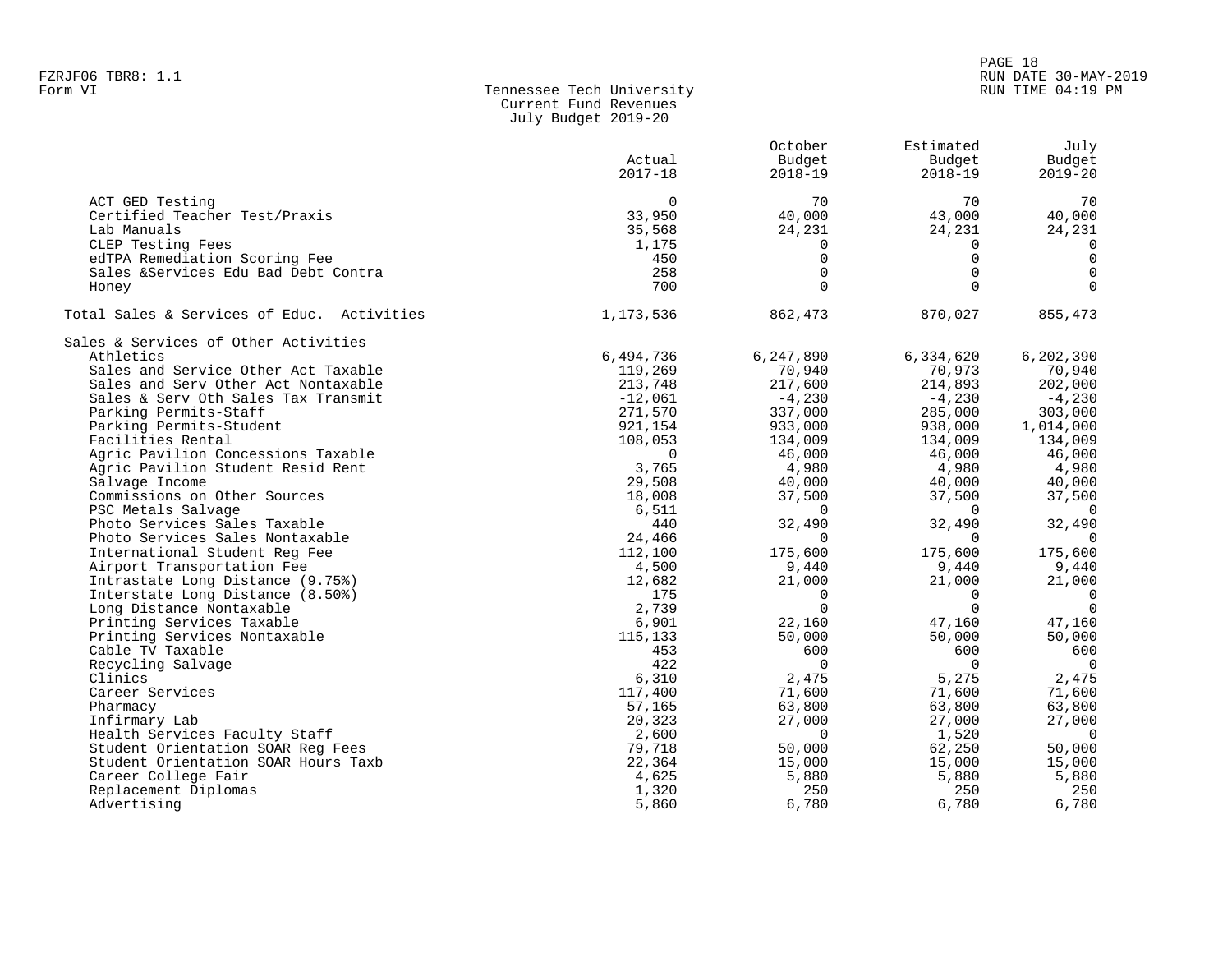|                   |                           | PAGE 19           |                      |
|-------------------|---------------------------|-------------------|----------------------|
| FZRJF06 TBR8: 1.1 |                           |                   | RUN DATE 30-MAY-2019 |
| Form VI           | Tennessee Tech University | RUN TIME 04:19 PM |                      |

| Form VI | Tennessee Tech University | RUN TIME 04:19 PM |
|---------|---------------------------|-------------------|
|         | Current Fund Revenues     |                   |
|         | July Budget 2019-20       |                   |

|                                            | Actual<br>$2017 - 18$ | October<br>Budget<br>$2018 - 19$ | Estimated<br>Budget<br>$2018 - 19$ | July<br>Budget<br>$2019 - 20$ |
|--------------------------------------------|-----------------------|----------------------------------|------------------------------------|-------------------------------|
| Yearbook Sales Taxable                     | 315                   | 500                              | 500                                | 500                           |
| Yearbook Sales Nontaxable                  | 96                    | $\Omega$                         | $\Omega$                           | $\Omega$                      |
| Copies Taxable                             | 6,834                 | 5,535                            | 4,575                              | 5,535                         |
| Salvage of Fixed Assets                    | 7,347                 | $\Omega$                         | 0                                  | $\Omega$                      |
| Total Sales & Services of Other Activities | 8,786,549             | 8,624,799                        | 8,702,465                          | 8,635,699                     |
| Other Sources                              |                       |                                  |                                    |                               |
| Traffic Fines                              | 170,895               | 168,000                          | 180,000                            | 180,000                       |
| Over and Short General Nontaxable          | 7                     |                                  | $\Omega$                           | $\Omega$                      |
| Miscellaneous Income Nontaxable            | 143,831               | 30,000                           | 30,000                             | 30,000                        |
| Other Sources Sales Tax Transmitted        | $-1,623$              | $\Omega$                         | $\Omega$                           | $\Omega$                      |
| Expired Grants                             | 28,043                |                                  |                                    | $\Omega$                      |
| Property Management Income                 | 15,682                |                                  |                                    | $\Omega$                      |
| Equipment Loss and Damage                  | 50                    |                                  | 0                                  | $\Omega$                      |
| Other Operating Rev Bad Debt Contra        | $-16$                 | $\Omega$                         | $\Omega$                           | $\Omega$                      |
| Other Nonoperating Bad Debt Contra         | $-2,403$              |                                  | $\Omega$                           | $\Omega$                      |
| Interest Income                            | 1,621,503             | 1,035,000                        | 1,035,000                          | 1,035,000                     |
| Unrealized Gains and Losses                | $-2,949$              | 1,000                            | 1,000                              | 1,000                         |
| Total Other Sources                        | 1,973,020             | 1,234,000                        | 1,246,000                          | 1,246,000                     |
| Total Educational & General                | 157,674,323           | 159,992,942                      | 161, 211, 762                      | 164,997,142                   |
| Auxiliary Enterprises Revenues             |                       |                                  |                                    |                               |
| Book & University Store                    | 483,295               | 459,639                          | 459,639                            | 459,639                       |
| Food Services                              | 2,948,514             | 2,949,731                        | 2,949,731                          | 2,949,731                     |
| Housing                                    | 13, 263, 663          | 13,181,900                       | 13,181,900                         | 13,181,900                    |
| Post Office                                | 3,871                 | 4,750                            | 4,750                              | 4,750                         |
| Wellness Facility                          | 1,524,526             | 1,465,300                        | 1,490,540                          | 1,454,800                     |
| Other Auxiliaries                          | 243,370               | 271,200                          | 271,200                            | 270,000                       |
| Total Auxiliary Revenues                   | 18,467,239            | 18,332,520                       | 18,357,760                         | 18,320,820                    |
| Total Revenues                             | 176,141,562           | 178,325,462                      | 179,569,522                        | 183, 317, 962                 |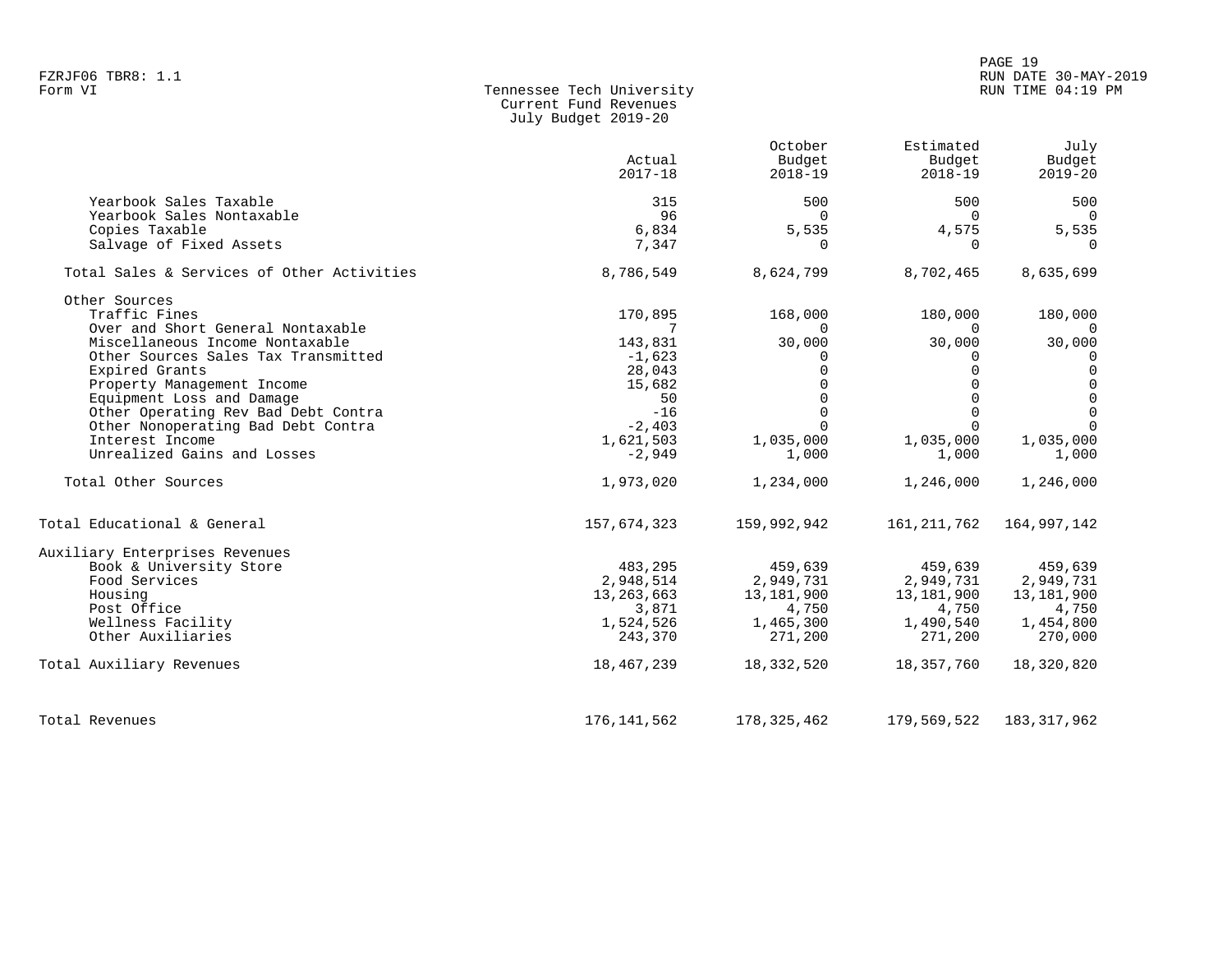|                                               | Actual<br>$2017 - 18$ | October<br>$2018 - 19$ | Estimated<br>$2018 - 19$ | July<br>$2019 - 20$ |
|-----------------------------------------------|-----------------------|------------------------|--------------------------|---------------------|
| Education and General                         |                       |                        |                          |                     |
| Instruction (20)                              |                       |                        |                          |                     |
| Instruction (200)                             |                       |                        |                          |                     |
| Summer School (120004)<br>Salaries - Academic | 17,844                | 17,044                 | 17,044                   | 17,044              |
| Salaries - Students                           | 1,670                 | $\Omega$               | $\Omega$                 | $\Omega$            |
| Employee Benefits                             | 3,007                 | 4,531                  | 4,531                    | 4,531               |
|                                               |                       |                        |                          |                     |
| Total - Summer School (120004):               | 22,521                | 21,575                 | 21,575                   | 21,575              |
| Provost Surplus Instruction (120020)          |                       |                        |                          |                     |
| Salaries - Academic                           | $\Omega$              | 4,612                  | 0                        | 4,612               |
| Operating Expenses                            | 23,400                | $-4,612$               | $\Omega$                 | $-4,612$            |
| Total - Provost Surplus Instruction (120020): | 23,400                | $\mathbf 0$            | 0                        | 0                   |
| Online & Distance Education (120022)          |                       |                        |                          |                     |
| Salaries - Administrative                     | 145,906               | 147,214                | 86,625                   | 0                   |
| Salaries - Academic                           | 7,502                 | 30,000                 | 30,000                   | $\Omega$            |
| Salaries - Supporting                         | 59,743                | 64,318                 | 21,624                   | 21,213              |
| Salaries - Professional                       | 104,871               | 107,601                | 31,820                   | $\Omega$            |
| Employee Benefits                             | 126,018               | 75,715                 | 15,715                   | 75,715              |
| Travel                                        | 8,978                 | 14,500                 | 8,077                    | 0                   |
| Operating Expenses                            | 4,026                 | 14,044                 | 810                      | $\Omega$            |
| Total - Online & Distance Education (120022): | 457,044               | 453,392                | 194,671                  | 96,928              |
|                                               |                       |                        |                          |                     |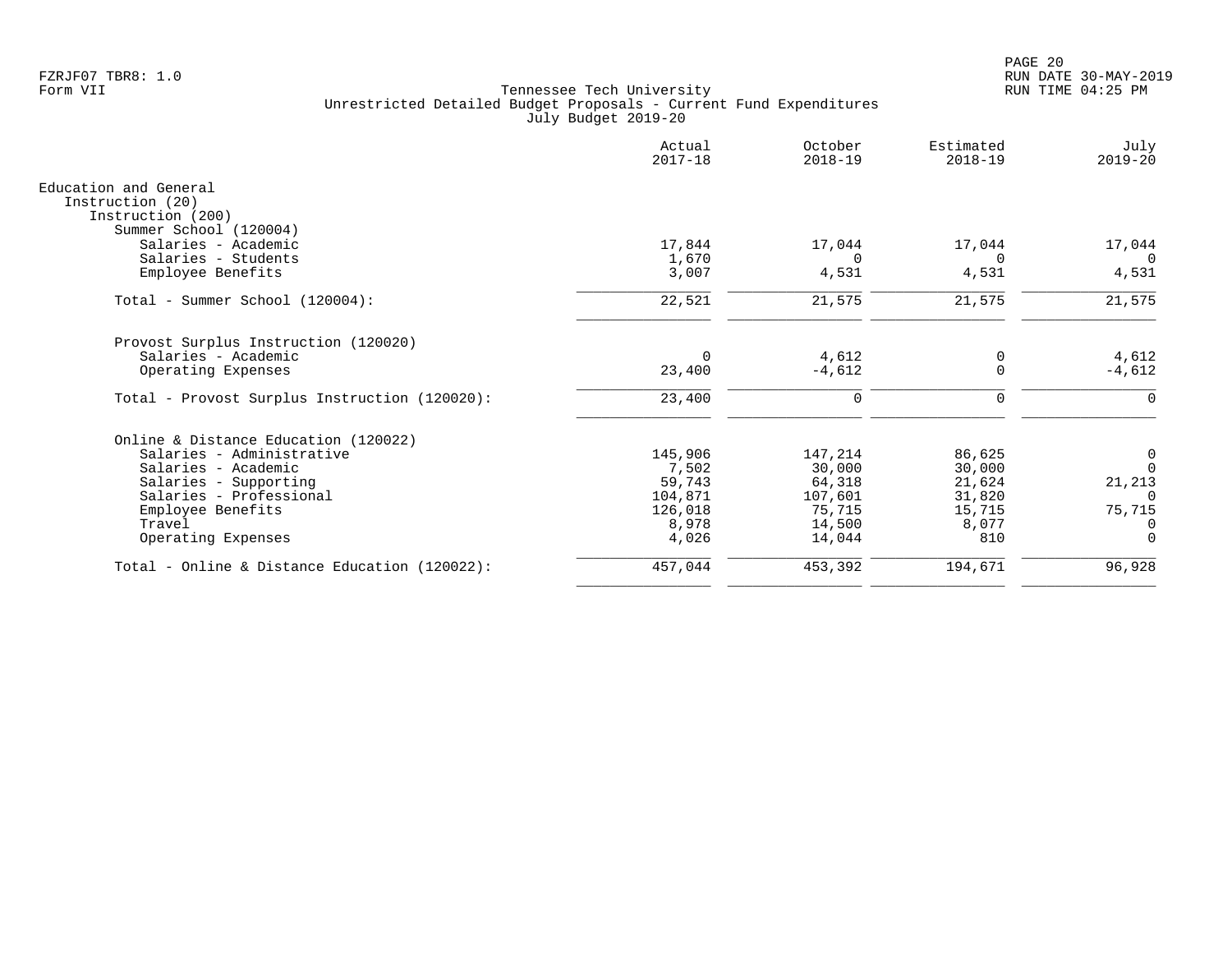|                                                   | Actual<br>$2017 - 18$ | October<br>$2018 - 19$ | Estimated<br>$2018 - 19$ | July<br>$2019 - 20$ |
|---------------------------------------------------|-----------------------|------------------------|--------------------------|---------------------|
| SAF Student Success Fee (121000)                  |                       |                        |                          |                     |
| Salaries - Academic                               | 190,812               | 225,970                | 182,670                  | 225,970             |
| Salaries - Supporting                             | 1,250                 | 22,880                 | $\Omega$                 | 22,880              |
| Salaries - Students                               | 44,471                | 48,500                 | 48,500                   | 48,500              |
| Salaries - Professional                           | 87,357                | 108,166                | 90,346                   | 108,466             |
| Employee Benefits                                 | 79,094                | 81,230                 | 81,230                   | 81,230              |
| Travel                                            | $\Omega$              | 5,000                  | $\Omega$                 | 5,000               |
| Operating Expenses                                | 92,598                | $-171, 265$            | 102,935                  | $-115, 459$         |
| Total - SAF Student Success Fee (121000):         | 495,582               | 320,481                | 505,681                  | 376,587             |
| SAF SS Fee Villages (121001)                      |                       |                        |                          |                     |
| Salaries - Academic                               | 46,100                | 36,500                 | 44,000                   | 36,500              |
| Salaries - Students                               | 30,615                | 48,000                 | 48,000                   | 48,000              |
| Employee Benefits                                 | 28,690                | 8,600                  | 20,770                   | 8,600               |
| Travel                                            | 20,927                | 500                    | 10,500                   | $\overline{0}$      |
| Operating Expenses                                | 64,281                | 436,540                | 235,138                  | 261,608             |
| Total - SAF SS Fee Villages (121001):             | 190,613               | 530,140                | 358,408                  | 354,708             |
| Instr TAF Equipment (121600)                      |                       |                        |                          |                     |
| Operating Expenses                                | 111,070               | 644,923                | 647,423                  | 263,500             |
| Capital Outlay                                    | $\mathbf 0$           | 5,500                  | 5,500                    | 5,500               |
| Total - Instr TAF Equipment (121600):             | 111,070               | 650,423                | 652,923                  | 269,000             |
| Center for Career Dev - COOP (121801)             |                       |                        |                          |                     |
| Salaries - Professional                           | 50,833                | 53,190                 | 46,643                   | 50,300              |
| Employee Benefits                                 | 27,995                | 24,555                 | 24,555                   | 24,555              |
| Operating Expenses                                | 1,472                 | 1,500                  | 1,500                    | 1,500               |
| Total - Center for Career Dev - COOP $(121801)$ : | 80,300                | 79,245                 | 72,698                   | 76,355              |
|                                                   |                       |                        |                          |                     |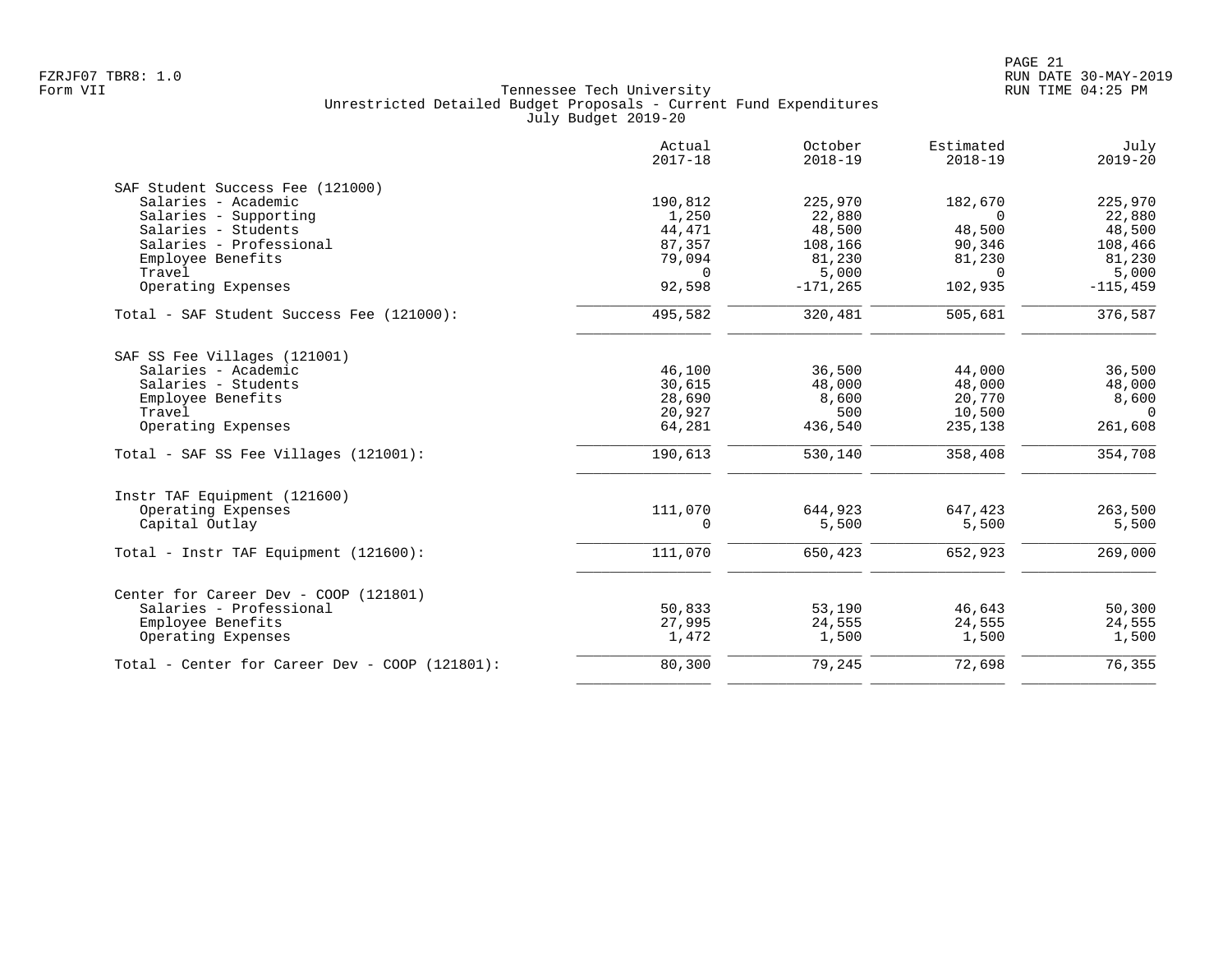|                                                      | Actual<br>$2017 - 18$ | October<br>$2018 - 19$ | Estimated<br>$2018 - 19$ | July<br>$2019 - 20$ |
|------------------------------------------------------|-----------------------|------------------------|--------------------------|---------------------|
| Honors College (121900)                              |                       |                        |                          |                     |
| Salaries - Academic                                  | 44,720                | 52,941                 | 36,820                   | 42,500              |
| Salaries - Supporting                                | 27,605                | 25,750                 | 32,500                   | 25,750              |
| Salaries - Students                                  | 2,862                 | 3,780                  | 5,678                    | 3,780               |
| Salaries - Professional                              | 116,209               | 122,147                | 122,147                  | 127,366             |
| Employee Benefits                                    | 40,926                | 58,159                 | 58,159                   | 53,040              |
| Travel                                               | 2,507                 | 2,340                  | 2,108                    | 5,340               |
| Operating Expenses                                   | 28,866                | 2,710                  | 10,415                   | 10,151              |
| Total - Honors College (121900):                     | 263,695               | 267,827                | 267,827                  | 267,927             |
| Federal College Work Study Program (122001)          |                       |                        |                          |                     |
| Salaries - Students                                  | 57,905                | 57,730                 | 57,730                   | 57,730              |
| Total - Federal College Work Study Program (122001): | 57,905                | 57,730                 | 57,730                   | 57,730              |
| Military Science (125600)                            |                       |                        |                          |                     |
| Salaries - Supporting                                | 34,538                | 36,039                 | 36,039                   | 36,039              |
| Employee Benefits                                    | 24,275                | 24,150                 | 24,150                   | 24,150              |
| Operating Expenses                                   | 10,433                | 11,460                 | 11,460                   | 11,460              |
| Total - Military Science (125600):                   | 69,246                | 71,649                 | 71,649                   | 71,649              |
| Arts and Sci Grad Assist (130001)                    |                       |                        |                          |                     |
| Employee Benefits                                    | 154,910               | 161,340                | 201,340                  | 162,410             |
| Total - Arts and Sci Grad Assist (130001):           | 154,910               | 161,340                | 201,340                  | 162,410             |
|                                                      |                       |                        |                          |                     |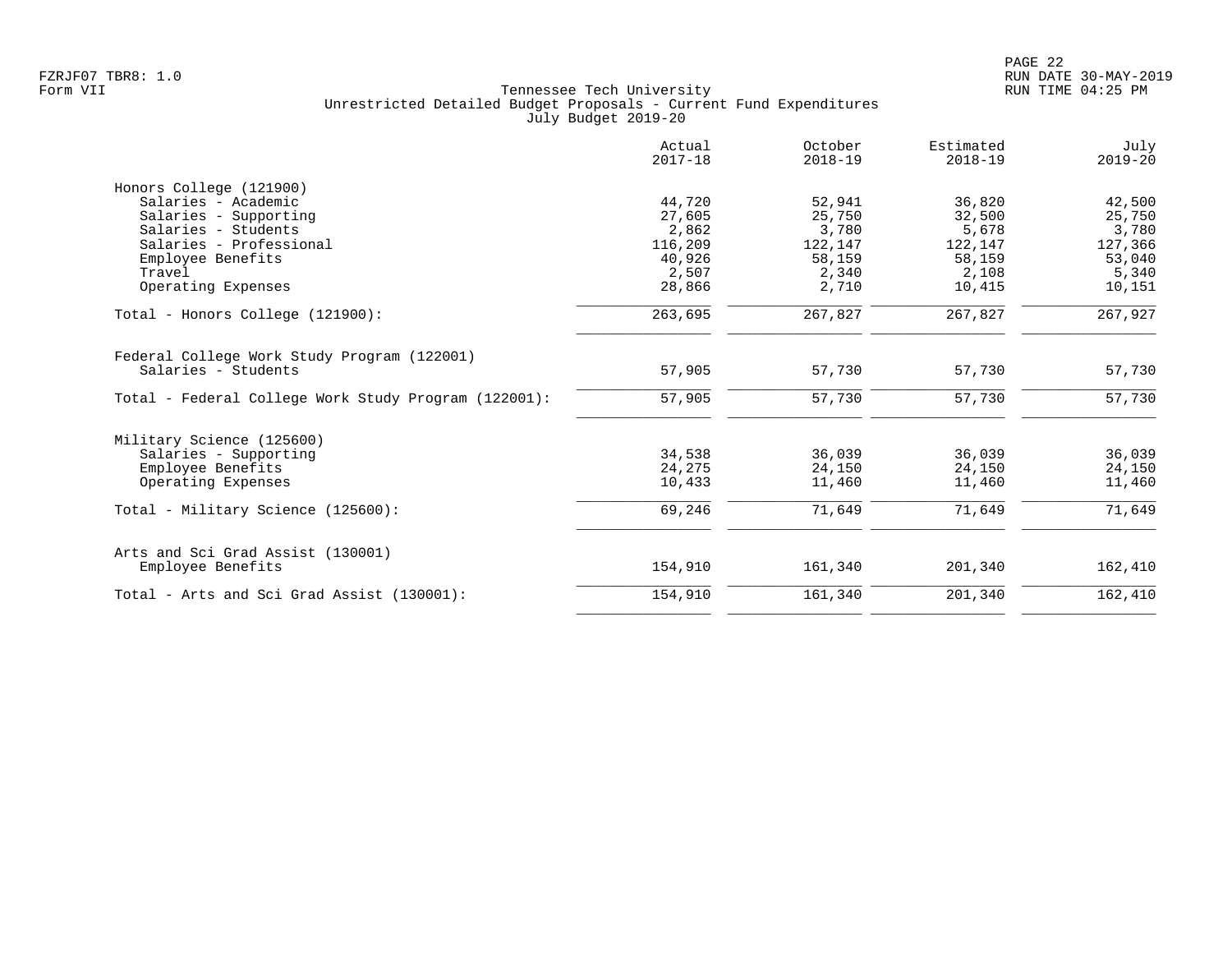|                                                                                                             | Actual<br>$2017 - 18$      | October<br>$2018 - 19$ | Estimated<br>$2018 - 19$ | July<br>$2019 - 20$    |
|-------------------------------------------------------------------------------------------------------------|----------------------------|------------------------|--------------------------|------------------------|
| Online Course Dev Arts and Science (130010)<br>Operating Expenses                                           | $\mathbf 0$                | 9,800                  | 9,800                    | 11,800                 |
| Total - Online Course Dev Arts and Science (130010):                                                        | $\Omega$                   | 9,800                  | 9,800                    | 11,800                 |
| SACF Arts & Sciences (130016)<br>Employee Benefits                                                          | 154,623                    | 163,600                | 163,600                  | 163,600                |
| Operating Expenses<br>Total - SACF Arts & Sciences (130016):                                                | $\Omega$<br>154,623        | 230,879<br>394,479     | 108,964<br>272,564       | 91,800<br>255,400      |
| Summer School Col of Arts & Science (130028)<br>Salaries - Academic                                         | 637,263                    | 393,130                | 393,130                  | 393,130                |
| Salaries - Students<br>Employee Benefits                                                                    | 500<br>135,899             | $\Omega$<br>126,503    | $\Omega$<br>126,503      | റ<br>126,503           |
| Total - Summer School Col of Arts & Science (130028):                                                       | 773,662                    | 519,633                | 519,633                  | 519,633                |
| TN eCampus Col of Arts & Science (130031)<br>Salaries - Academic<br>Employee Benefits<br>Operating Expenses | 187,190<br>29,759<br>6,956 | 282,841<br>35,000<br>0 | 282,841<br>35,000<br>0   | 282,841<br>35,000<br>0 |
| Total - TN eCampus Col of Arts & Science (130031):                                                          | 223,905                    | 317,841                | 317,841                  | 317,841                |
| LSP-Dean Arts & Sci (130034)<br>Operating Expenses                                                          | $\mathsf{O}$               | 0                      | 28,261                   | $\mathbf 0$            |
| Total - LSP-Dean Arts & Sci $(130034)$ :                                                                    | $\overline{0}$             | $\mathbf 0$            | 28,261                   | $\mathbf 0$            |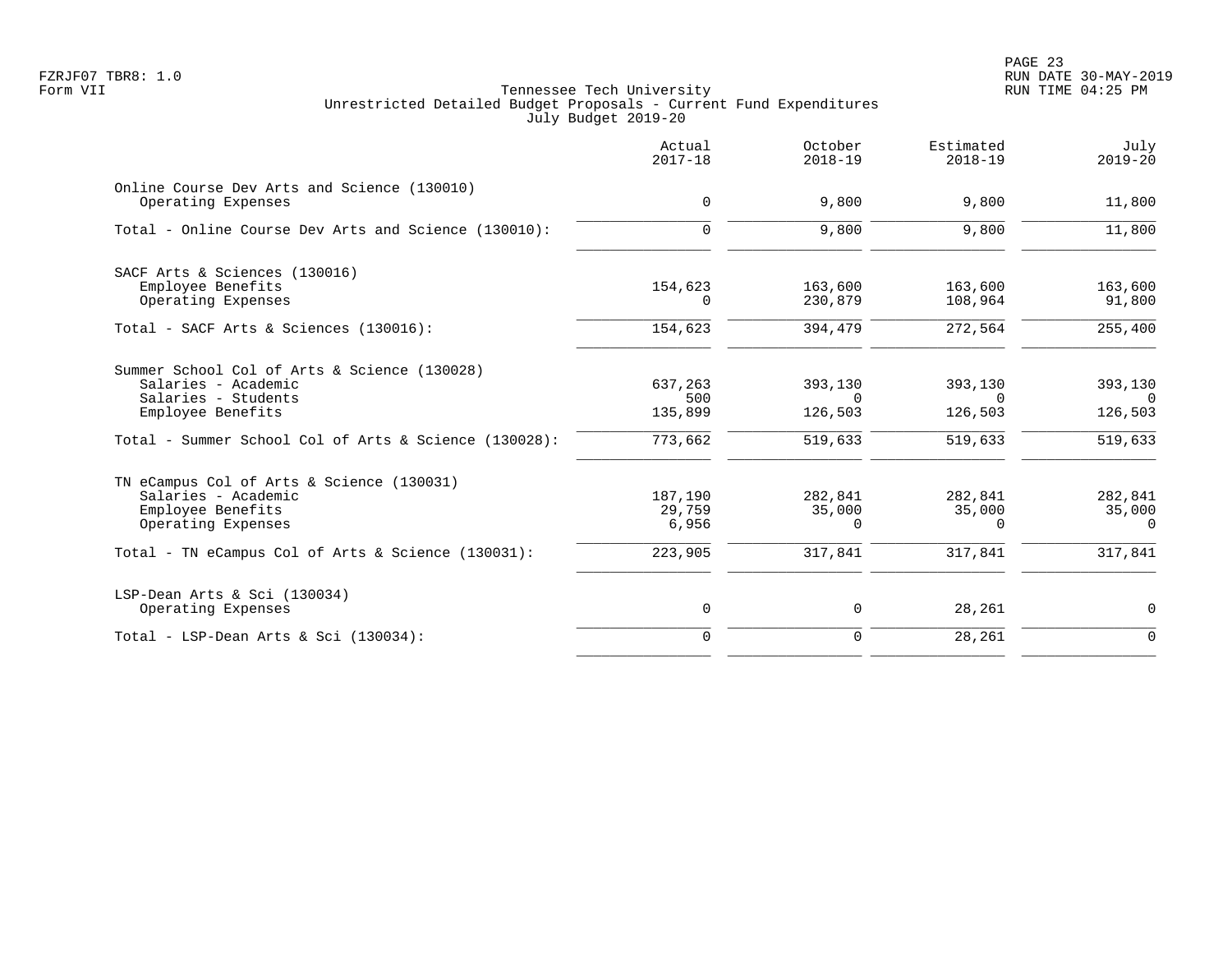|                                                                                                                                                  | Actual<br>$2017 - 18$                                       | October<br>$2018 - 19$                                         | Estimated<br>$2018 - 19$                                    | July<br>$2019 - 20$                                            |
|--------------------------------------------------------------------------------------------------------------------------------------------------|-------------------------------------------------------------|----------------------------------------------------------------|-------------------------------------------------------------|----------------------------------------------------------------|
| Biology (131000)<br>Salaries - Academic<br>Salaries - Supporting<br>Salaries - Professional<br>Employee Benefits<br>Travel<br>Operating Expenses | 1,213,233<br>75,787<br>85,811<br>569,762<br>4,270<br>56,190 | 1,318,447<br>78,015<br>88,256<br>589,168<br>$\Omega$<br>34,000 | 1,287,985<br>78,015<br>88,256<br>548,408<br>2,000<br>36,502 | 1,350,933<br>78,315<br>88,456<br>589,640<br>$\Omega$<br>34,000 |
| $Total - Biology (131000):$                                                                                                                      | 2,005,053                                                   | 2,107,886                                                      | 2,041,166                                                   | 2, 141, 344                                                    |
| Biology Lab Fees (131001)<br>Operating Expenses                                                                                                  | 5,130                                                       | 0                                                              | $\mathbf 0$                                                 | 0                                                              |
| Total - Biology Lab Fees (131001):                                                                                                               | 5,130                                                       | $\mathbf 0$                                                    | $\mathbf 0$                                                 | $\mathbf 0$                                                    |
| Biology Lab Manuals (131008)<br>Operating Expenses<br>Total - Biology Lab Manuals (131008):                                                      | 0<br>$\Omega$                                               | 1,915<br>1,915                                                 | 1,915<br>1,915                                              | 1,915<br>1,915                                                 |
|                                                                                                                                                  |                                                             |                                                                |                                                             |                                                                |
| SACF Biology (131016)<br>Salaries - Academic<br>Salaries - Students<br>Employee Benefits<br>Operating Expenses<br>Capital Outlay                 | 108,000<br>50,887<br>23,741<br>5,113                        | 115,200<br>68,000<br>$\Omega$<br>0<br>$\Omega$                 | 115,200<br>68,000<br>$\Omega$<br>36,145<br>0                | 115,200<br>68,000<br>0<br>$\mathbf 0$<br>$\Omega$              |
| $Total - SACF Biology (131016):$                                                                                                                 | 187,748                                                     | 183,200                                                        | 219,345                                                     | 183,200                                                        |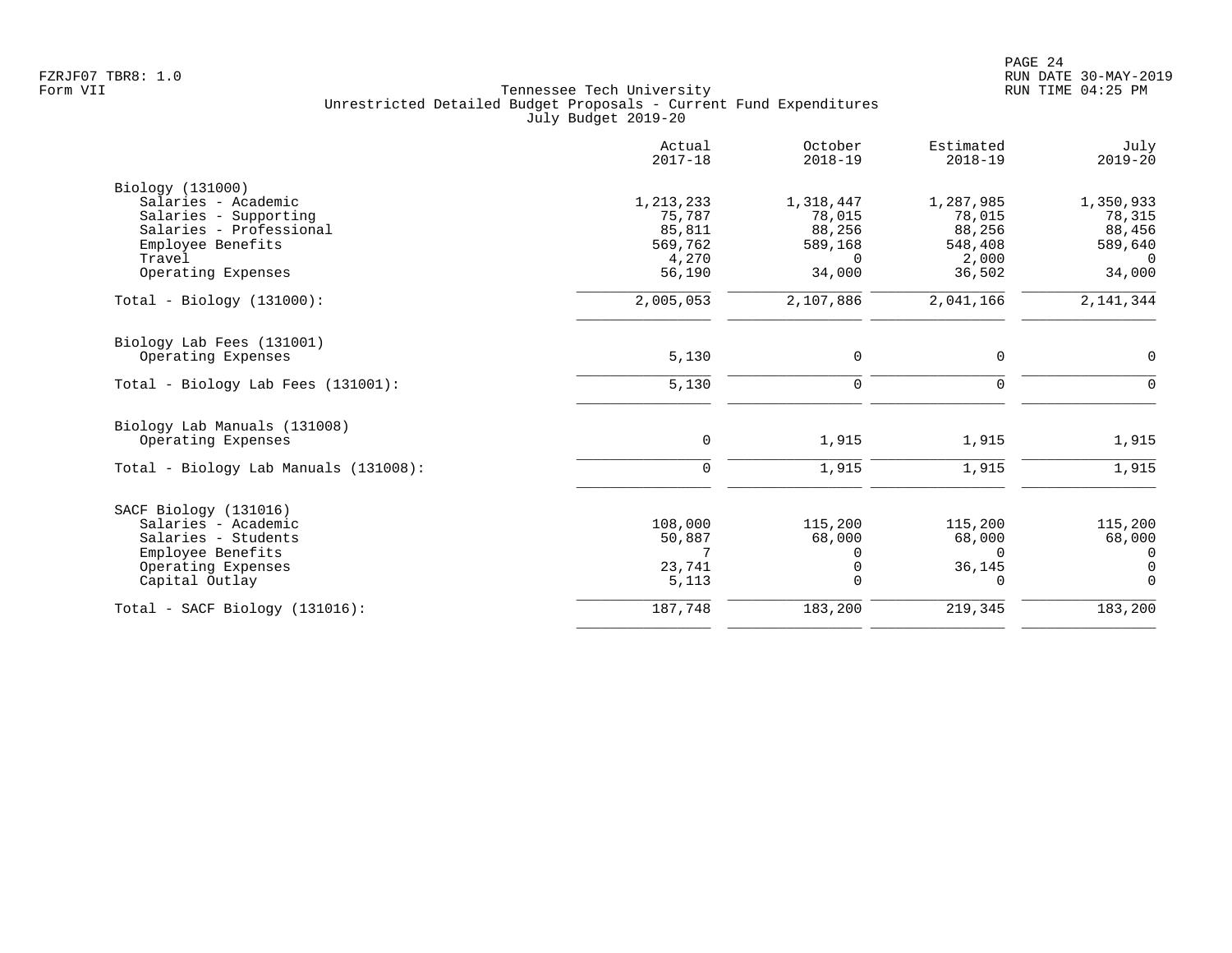|                                                      | Actual<br>$2017 - 18$ | October<br>$2018 - 19$ | Estimated<br>$2018 - 19$ | July<br>$2019 - 20$ |
|------------------------------------------------------|-----------------------|------------------------|--------------------------|---------------------|
| SACF Biology Lab (131017)                            |                       |                        |                          |                     |
| Travel<br>Operating Expenses                         | 5,402<br>80,064       | 9,400<br>76,000        | 9,400<br>76,000          | 9,400<br>76,000     |
| Total - SACF Biology Lab (131017):                   | 85,466                | 85,400                 | 85,400                   | 85,400              |
| SACF Biology Equipment Maintenance (131018)          |                       |                        |                          |                     |
| Operating Expenses                                   | 12,726                | 10,000                 | 10,000                   | 10,000              |
| Total - SACF Biology Equipment Maintenance (131018): | 12,726                | 10,000                 | 10,000                   | 10,000              |
| Chemistry (131500)                                   |                       |                        |                          |                     |
| Salaries - Academic                                  | 1,460,132             | 1,502,131              | 1,500,967                | 1,490,467           |
| Salaries - Supporting                                | 77,976                | 79,524                 | 81,288                   | 80,538              |
| Salaries - Students                                  | 2,069                 | $\Omega$               | $\Omega$                 | $\Omega$            |
| Salaries - Professional                              | 57,114                | 58,845                 | 58,845                   | 58,945              |
| Employee Benefits<br>Travel                          | 624,929<br>2,038      | 611,980<br>2,000       | 611,980<br>2,002         | 611,980<br>2,000    |
| Operating Expenses                                   | 53,739                | 33,644                 | 33,642                   | 34,000              |
| Capital Outlay                                       | 24,800                | $\Omega$               | $\Omega$                 | $\Omega$            |
| Total - Chemistry $(131500)$ :                       | 2,302,797             | 2,288,124              | 2,288,724                | 2,277,930           |
| Chemistry NMR Maint (131501)                         |                       |                        |                          |                     |
| Operating Expenses                                   | 1,847                 | 0                      | 0                        | 0                   |
| Total - Chemistry NMR Maint (131501):                | 1,847                 | $\mathbf 0$            | $\mathbf 0$              | $\mathbf 0$         |
|                                                      |                       |                        |                          |                     |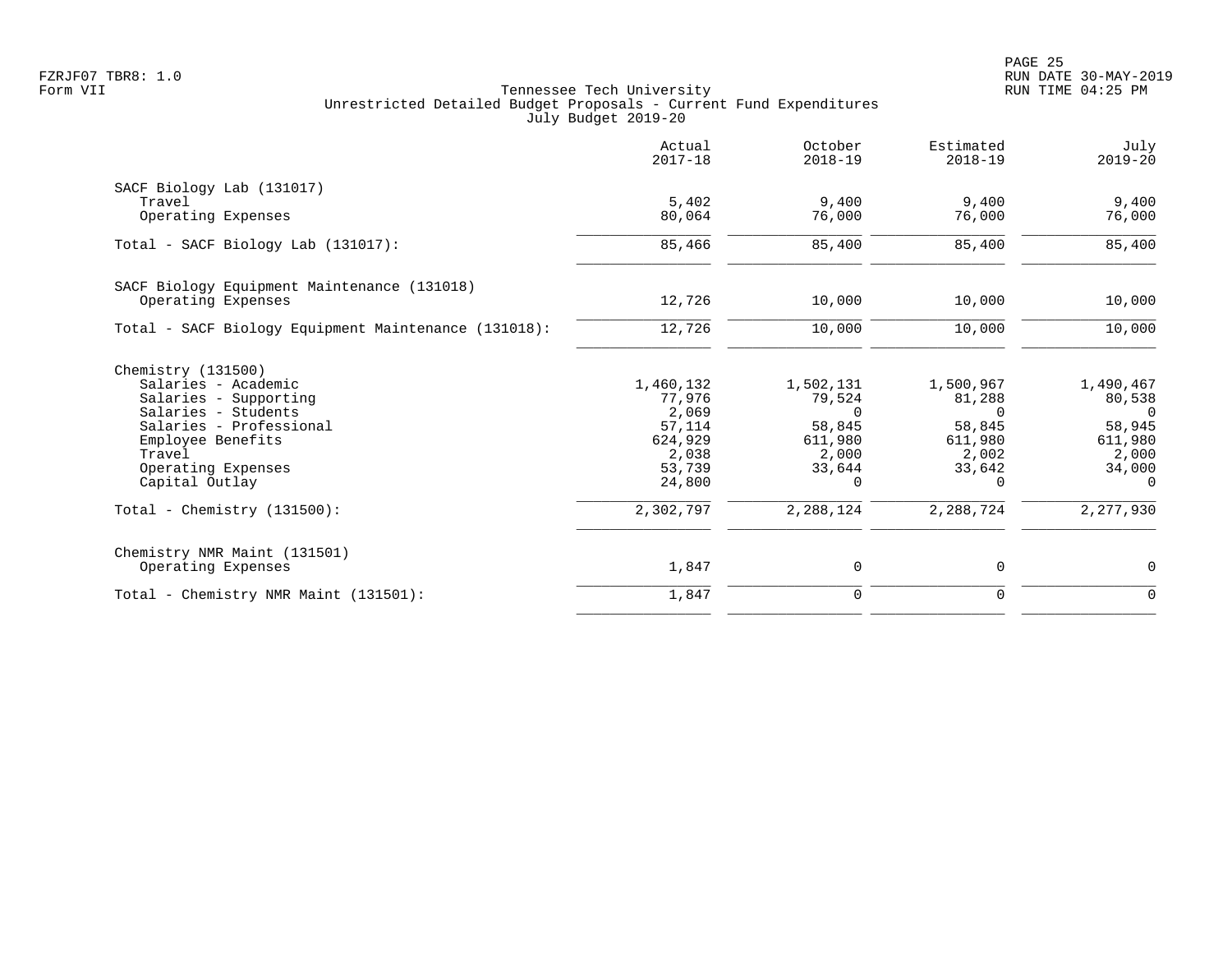|                                                   | Actual<br>$2017 - 18$ | October<br>$2018 - 19$ | Estimated<br>$2018 - 19$ | July<br>$2019 - 20$ |
|---------------------------------------------------|-----------------------|------------------------|--------------------------|---------------------|
| Chemistry Lab Fees (131502)                       |                       |                        |                          |                     |
| Travel                                            | 353                   | $\overline{0}$         | 0                        | $\overline{0}$      |
| Operating Expenses                                | 2,199                 | 2,800                  | 2,800                    | 2,800               |
| Total - Chemistry Lab Fees (131502):              | 2,552                 | 2,800                  | 2,800                    | 2,800               |
| Preprofessional Health Services (131503)          |                       |                        |                          |                     |
| Salaries - Supporting                             | 22,914                | 23,410                 | 23,410                   | 23,710              |
| Employee Benefits                                 | 11,218                | 5,700                  | 5,700                    | 5,700               |
| Travel                                            | $\Omega$              | 500                    | 500                      | 500                 |
| Operating Expenses                                | 1,418                 | 860                    | 860                      | 860                 |
| Total - Preprofessional Health Services (131503): | 35,550                | 30,470                 | 30,470                   | 30,770              |
| Environmental Science PHD (131504)                |                       |                        |                          |                     |
| Salaries - Academic                               | 50,907                | 31,300                 | 31,800                   | 72,650              |
| Salaries - Supporting                             | 900                   | $\Omega$               | $\Omega$                 | $\Omega$            |
| Salaries - Students                               | 58,138                | 79,900                 | 79,900                   | 37,900              |
| Salaries - Professional                           | 4,966                 | 16,030                 | 4,730                    | 14,030              |
| Employee Benefits                                 | 2,117                 | 1,590                  | 1,590                    | 1,590               |
| Travel                                            | 3,479                 | 3,700                  | 5,700                    | 3,700               |
| Operating Expenses                                | 2,015                 | 5,660                  | 8,660                    | 5,660               |
| Total - Environmental Science PHD (131504):       | 122,522               | 138,180                | 132,380                  | 135,530             |
| Chemistry Equip Maintenance (131505)              |                       |                        |                          |                     |
| Operating Expenses                                | 3,269                 | 0                      | $\mathbf 0$              | 0                   |
| Total - Chemistry Equip Maintenance (131505):     | 3,269                 | $\mathbf 0$            | $\mathbf 0$              | $\mathbf 0$         |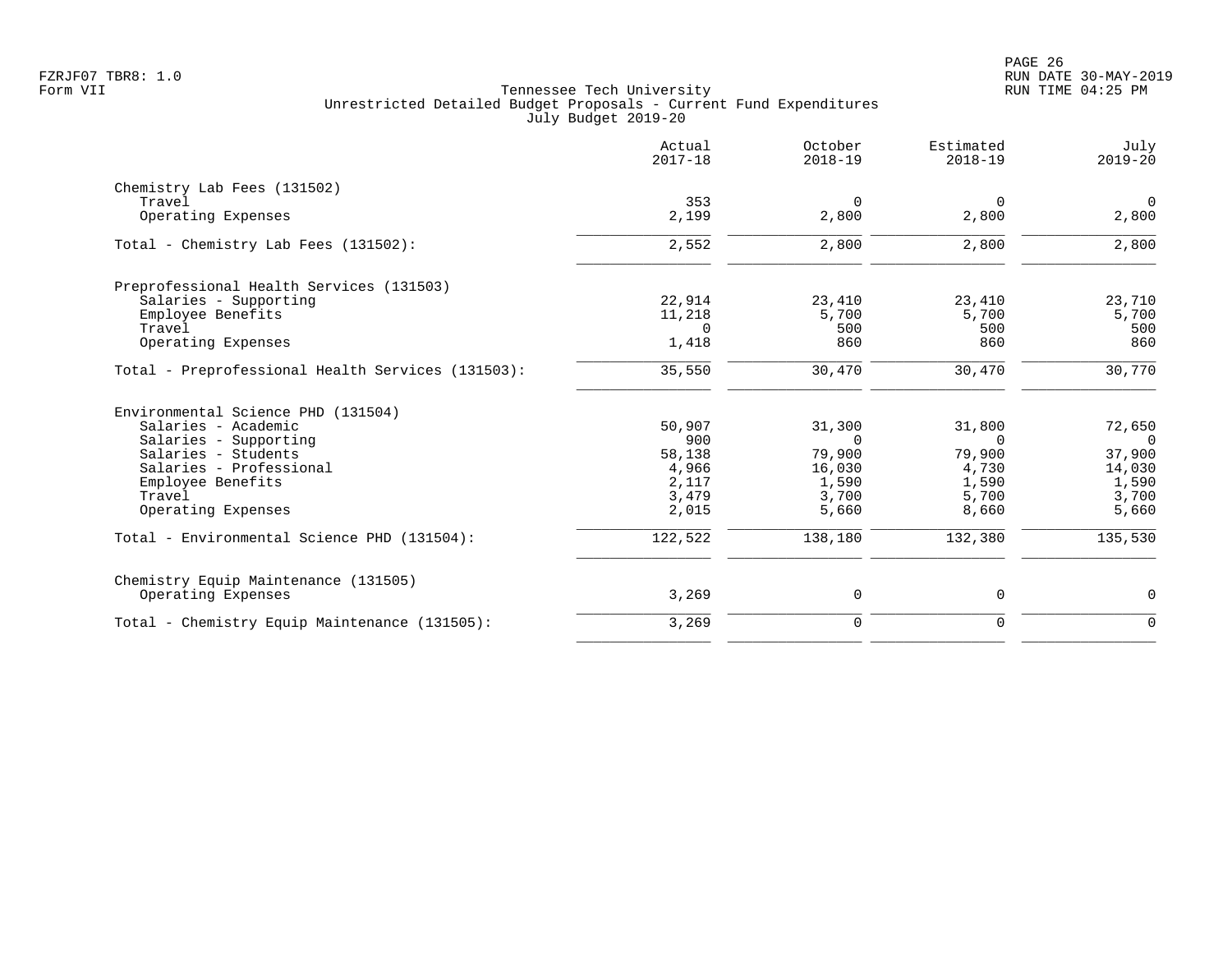|                                                  | Actual<br>$2017 - 18$ | October<br>$2018 - 19$ | Estimated<br>$2018 - 19$ | July<br>$2019 - 20$ |
|--------------------------------------------------|-----------------------|------------------------|--------------------------|---------------------|
| SACF Chemistry (131517)                          |                       |                        |                          |                     |
| Salaries - Academic                              | 115,200               | 144,000                | 144,000                  | 144,000             |
| Salaries - Students                              | 24,364                | 27,000                 | 27,000                   | 27,000              |
| Employee Benefits                                | 267                   | $\mathbf 0$            | $\Omega$                 | 0                   |
| Operating Expenses                               | 24,695                | $\mathsf 0$            | 35,054                   | $\overline{0}$      |
| Capital Outlay                                   | 5,250                 | $\Omega$               | $\Omega$                 | $\mathbf 0$         |
| Total - SACF Chemistry (131517):                 | 169,776               | 171,000                | 206,054                  | 171,000             |
| SACF Chemistry Lab Expenses (131518)             |                       |                        |                          |                     |
| Operating Expenses                               | 52,354                | 53,000                 | 46,000                   | 46,000              |
| Total - SACF Chemistry Lab Expenses (131518):    | 52,354                | 53,000                 | 46,000                   | 46,000              |
| SACF Chemistry Equipment Maint (131519)          |                       |                        |                          |                     |
| Operating Expenses                               | 104,133               | 100,000                | 100,000                  | 100,000             |
| Total - SACF Chemistry Equipment Maint (131519): | 104,133               | 100,000                | 100,000                  | 100,000             |
| SACF Chemistry Cryogens (131520)                 |                       |                        |                          |                     |
| Operating Expenses                               | 18,899                | 14,000                 | 21,000                   | 21,000              |
| Total - SACF Chemistry Cryogens (131520):        | 18,899                | 14,000                 | 21,000                   | 21,000              |
| Computer Science (132000)                        |                       |                        |                          |                     |
| Salaries - Academic                              | 1,017,758             | 2,188,835              | 1,129,196                | 1,921,838           |
| Salaries - Supporting                            | 46,351                | 49,688                 | 49,376                   | 49,600              |
| Salaries - Students                              | 2,544                 | $\Omega$               | 4,110                    | $\mathbf 0$         |
| Salaries - Professional                          | 38,741                | 39,709                 | 21,150                   | $\Omega$            |
| Employee Benefits                                | 368,998               | 792,390                | 406,281                  | 806,652             |
| Travel                                           | 22,197                | $\Omega$               | 28,000                   | $\Omega$            |
| Operating Expenses                               | 32,346                | 16,728                 | 30,043                   | 16,728              |
| Total - Computer Science (132000):               | 1,528,935             | 3,087,350              | 1,668,156                | 2,794,818           |
|                                                  |                       |                        |                          |                     |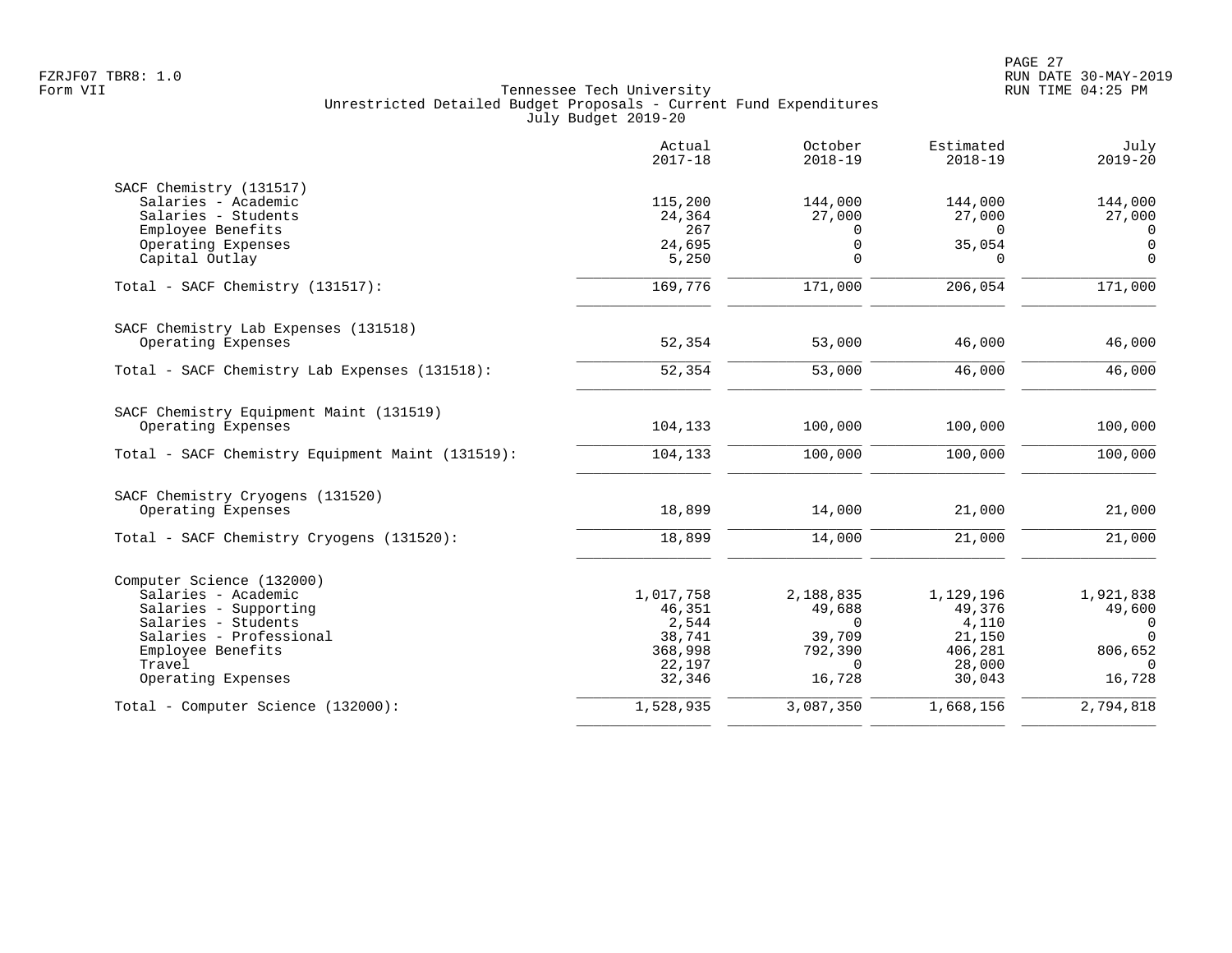PAGE 28 FZRJF07 TBR8: 1.0 RUN DATE 30-MAY-2019

|                                                    | Actual<br>$2017 - 18$ | October<br>$2018 - 19$ | Estimated<br>$2018 - 19$ | July<br>$2019 - 20$ |
|----------------------------------------------------|-----------------------|------------------------|--------------------------|---------------------|
| SACF Comp Sci GTAs (132007)<br>Employee Benefits   | 104,187               | $\mathbf 0$            | 95,473                   | 0                   |
| Total - SACF Comp Sci GTAs (132007):               | 104,187               | $\mathbf 0$            | 95,473                   | $\Omega$            |
| Earth Sciences (132500)                            |                       |                        |                          |                     |
| Salaries - Academic                                | 543,770               | 552,680                | 557,662                  | 553,480             |
| Salaries - Supporting                              | 29,686                | 30,543                 | 30,543                   | 30,643              |
| Employee Benefits                                  | 229,204               | 213,540                | 213,540                  | 213,540             |
| Travel                                             | 882                   | $\Omega$               | $\Omega$                 | $\Omega$            |
| Operating Expenses                                 | 14,080                | 15,000                 | 15,000                   | 15,000              |
| Total - Earth Sciences (132500):                   | 817,622               | 811,763                | 816,745                  | 812,663             |
| SACF Earth Sciences (132516)                       |                       |                        |                          |                     |
| Salaries - Students                                | 4,292                 | 5,300                  | 5,300                    | 5,300               |
| Operating Expenses                                 | 4,815                 | $\Omega$               | 22,185                   | $\Omega$            |
| Total - SACF Earth Sciences (132516):              | 9,107                 | 5,300                  | 27,485                   | 5,300               |
| SACF Earth Sciences Lab Expenses (132517)          |                       |                        |                          |                     |
| Travel                                             | 2,062                 | 2,500                  | 2,500                    | 2,500               |
| Operating Expenses                                 | 5,513                 | 7,200                  | 7,200                    | 7,200               |
| Total - SACF Earth Sciences Lab Expenses (132517): | 7,575                 | 9,700                  | 9,700                    | 9,700               |
|                                                    |                       |                        |                          |                     |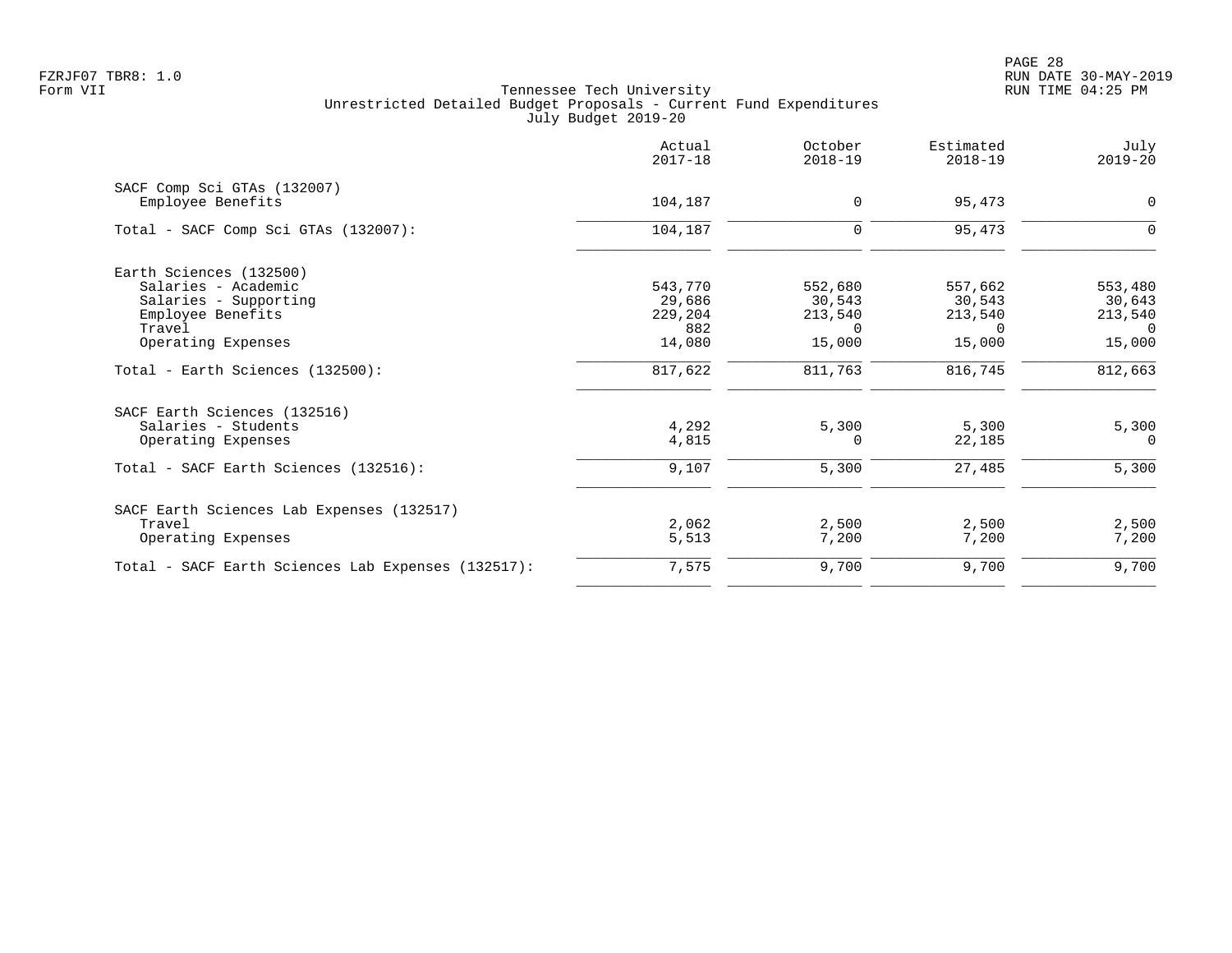|                                                                    | Actual<br>$2017 - 18$ | October<br>$2018 - 19$ | Estimated<br>$2018 - 19$ | July<br>$2019 - 20$ |
|--------------------------------------------------------------------|-----------------------|------------------------|--------------------------|---------------------|
| SACF Earth Sciences Equipment Maint (132518)<br>Operating Expenses | 8,799                 | 12,000                 | 12,000                   | 12,000              |
| Total - SACF Earth Sciences Equipment Maint (132518):              | 8,799                 | 12,000                 | 12,000                   | 12,000              |
| English (133000)                                                   |                       |                        |                          |                     |
| Salaries - Academic                                                | 1,901,330             | 1,926,154              | 1,910,154                | 1,930,988           |
| Salaries - Supporting                                              | 58,720                | 61,555                 | 60,820                   | 58,364              |
| Salaries - Students                                                | $\Omega$              | 300                    | 300                      | 300                 |
| Employee Benefits                                                  | 681,114               | 639,600                | 639,600                  | 639,600             |
| Travel                                                             | 6,504                 | $\Omega$               | 929                      | $\Omega$            |
| Operating Expenses                                                 | 45,041                | 28,100                 | 35,952                   | 28,100              |
| $Total - English (133000):$                                        | 2,692,709             | 2,655,709              | 2,647,755                | 2,657,352           |
| Speech (133001)                                                    |                       |                        |                          |                     |
| Travel                                                             | 18,041                | 10,000                 | 19,690                   | 20,000              |
| Operating Expenses                                                 | 0                     | $\Omega$               | 310                      | $\Omega$            |
| $Total - Speech (133001):$                                         | 18,041                | 10,000                 | 20,000                   | 20,000              |
| Communication (133003)                                             |                       |                        |                          |                     |
| Salaries - Academic                                                | 670,272               | 739,659                | 763,232                  | 774,598             |
| Salaries - Supporting                                              | 30,160                | 30,901                 | 30,901                   | 31,001              |
| Employee Benefits                                                  | 236,022               | 219,330                | 229,730                  | 219,330             |
| Travel                                                             | $\Omega$              | $\Omega$               | 1,280                    | 2,500               |
| Operating Expenses                                                 | 12,521                | 12,825                 | 13,475                   | 12,825              |
| Total - Communication (133003):                                    | 948,975               | 1,002,715              | 1,038,618                | 1,040,254           |
|                                                                    |                       |                        |                          |                     |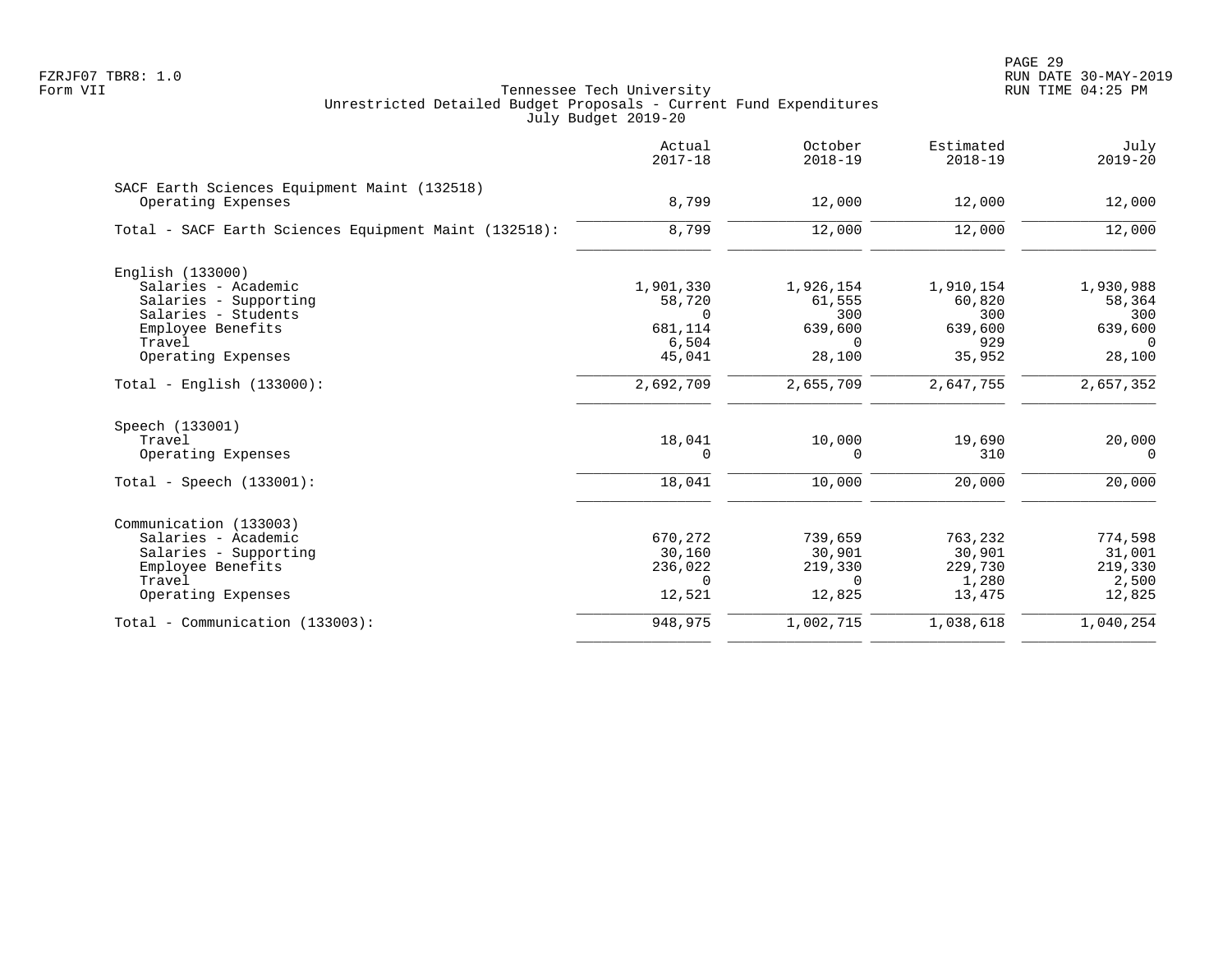|                                                    | Actual<br>$2017 - 18$ | October<br>$2018 - 19$ | Estimated<br>$2018 - 19$ | July<br>$2019 - 20$ |
|----------------------------------------------------|-----------------------|------------------------|--------------------------|---------------------|
| Theatre (133004)                                   |                       |                        |                          |                     |
| Salaries - Supporting                              | 29,315                | 20,000                 | 20,000                   | 20,000              |
| Employee Benefits                                  | 2,244                 | 1,530                  | 1,530                    | 1,530               |
| Operating Expenses                                 | 36,644                | 16,890                 | 26,336                   | 16,890              |
| Total - Theatre $(133004)$ :                       | 68,203                | 38,420                 | 47,866                   | 38,420              |
| Upper Cumberland Writing Project (133007)          |                       |                        |                          |                     |
| Operating Expenses                                 | 3,255                 | 0                      | 1,051                    | $\mathbf 0$         |
| Total - Upper Cumberland Writing Project (133007): | 3,255                 | 0                      | 1,051                    | $\mathsf{O}$        |
| Foreign Languages (133500)                         |                       |                        |                          |                     |
| Salaries - Academic                                | 455,252               | 531,424                | 499,990                  | 574,040             |
| Salaries - Supporting                              | 30,936                | 32,080                 | 32,080                   | 32,180              |
| Salaries - Students                                | 894                   | 5,220                  | 5,220                    | 5,220               |
| Employee Benefits                                  | 174,350               | 196,530                | 186,130                  | 196,530             |
| Travel                                             | 4,222                 | $\Omega$               | $\Omega$                 | $\overline{0}$      |
| Operating Expenses                                 | 15,623                | 10,000                 | 10,000                   | 10,000              |
| Total - Foreign Languages (133500):                | 681,277               | 775,254                | 733,420                  | 817,970             |
| History (134000)                                   |                       |                        |                          |                     |
| Salaries - Academic                                | 642,113               | 721,047                | 727,797                  | 685,770             |
| Salaries - Supporting                              | 28,001                | 28,938                 | 29,438                   | 30,038              |
| Employee Benefits                                  | 253,212               | 254,270                | 254,270                  | 254,270             |
| Travel                                             | 2,424                 | $\Omega$               | 218                      | $\Omega$            |
| Operating Expenses                                 | 17,251                | 11,810                 | 11,592                   | 11,810              |
| Total - History $(134000)$ :                       | 943,001               | 1,016,065              | 1,023,315                | 981,888             |
|                                                    |                       |                        |                          |                     |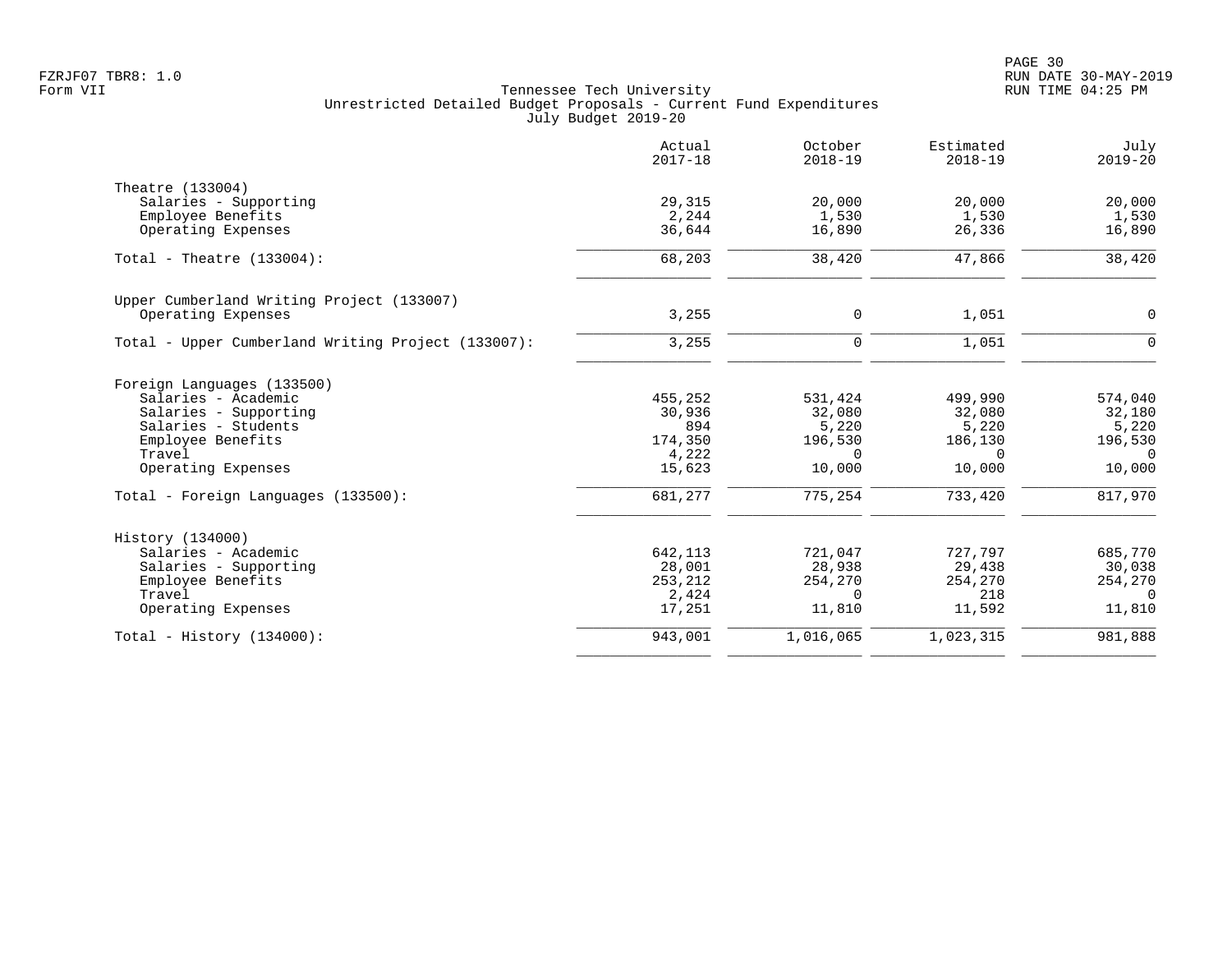|                                         | Actual<br>$2017 - 18$ | October<br>$2018 - 19$ | Estimated<br>$2018 - 19$ | July<br>$2019 - 20$ |
|-----------------------------------------|-----------------------|------------------------|--------------------------|---------------------|
| Mathematics (134500)                    |                       |                        |                          |                     |
| Salaries - Academic                     | 1,687,377             | 1,741,039              | 1,736,239                | 1,733,980           |
| Salaries - Supporting                   | 59,870                | 61,522                 | 61,522                   | 61,622              |
| Salaries - Students                     | 13,742                | 20,000                 | 19,240                   | 20,000              |
| Employee Benefits                       | 661,971               | 616,060                | 601,060                  | 616,060             |
| Travel                                  | 6,797                 | 4,000                  | 4,000                    | $\Omega$            |
| Operating Expenses                      | 23,833                | 20,000                 | 20,000                   | 24,000              |
| Total - Mathematics (134500):           | 2,453,590             | 2,462,621              | 2,442,061                | 2,455,662           |
| Math Grad Assist TIKI (134502)          |                       |                        |                          |                     |
| Salaries - Professional                 | 9,600                 | 15,000                 | 20,560                   | $\overline{0}$      |
| Employee Benefits                       | 9,925                 | 0                      | 15,000                   | 480                 |
| Total - Math Grad Assist TIKI (134502): | 19,525                | 15,000                 | 35,560                   | 480                 |
| Physics (135000)                        |                       |                        |                          |                     |
| Salaries - Academic                     | 695,955               | 710,657                | 702,093                  | 711,457             |
| Salaries - Supporting                   | 78,416                | 80,505                 | 80,505                   | 80,605              |
| Employee Benefits                       | 281,880               | 266,940                | 263,943                  | 266,940             |
| Operating Expenses                      | 24,654                | 12,000                 | 12,000                   | 12,000              |
| Total - Physics $(135000)$ :            | 1,080,905             | 1,070,102              | 1,058,541                | 1,071,002           |
| Physics Lab Fees (135001)               |                       |                        |                          |                     |
| Operating Expenses                      | 17,749                | 18,930                 | 18,930                   | 18,930              |
| Total - Physics Lab Fees (135001):      | 17,749                | 18,930                 | 18,930                   | 18,930              |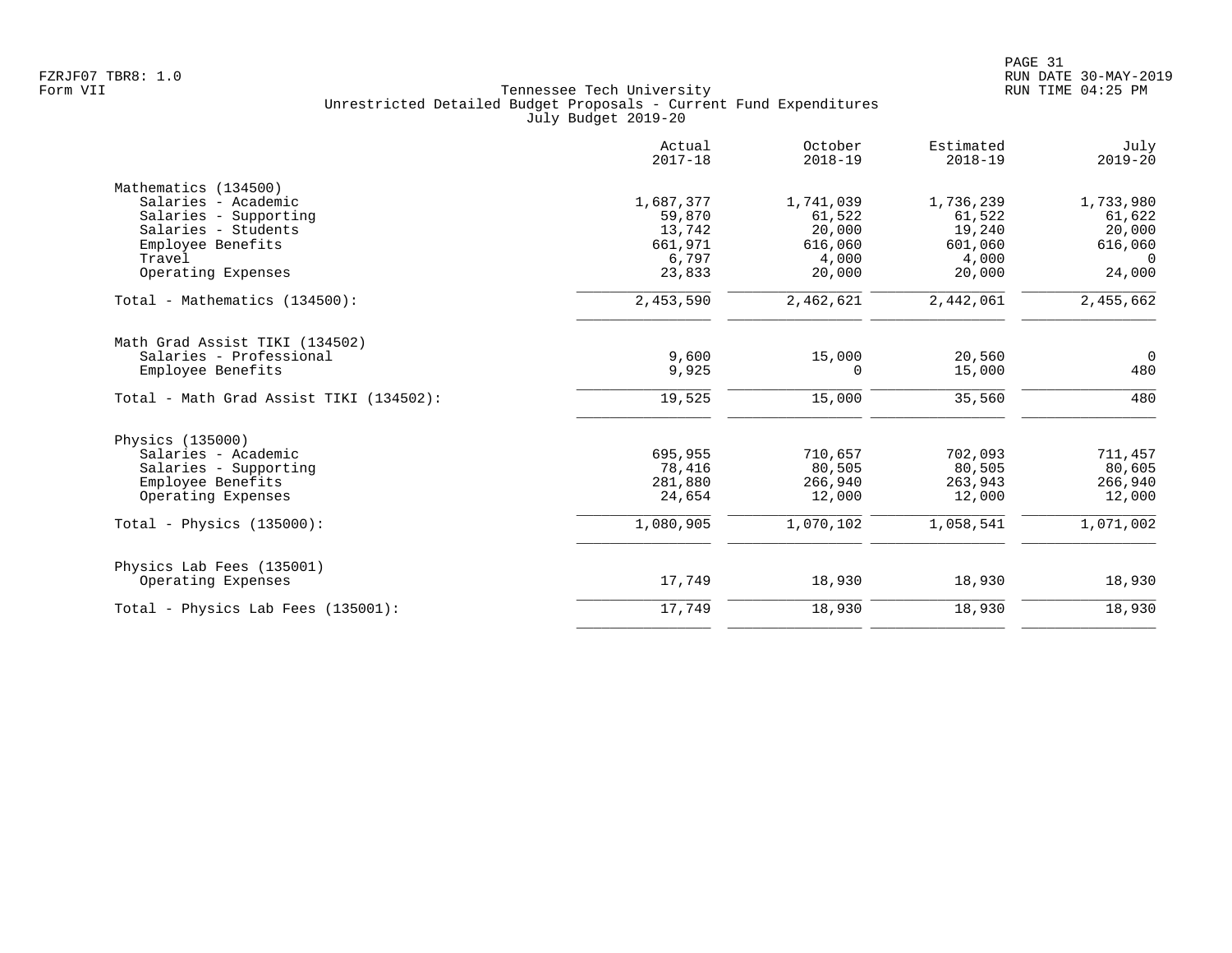|                                                      | Actual<br>$2017 - 18$ | October<br>$2018 - 19$ | Estimated<br>$2018 - 19$ | July<br>$2019 - 20$ |
|------------------------------------------------------|-----------------------|------------------------|--------------------------|---------------------|
| SACF Physics (135016)                                |                       |                        |                          |                     |
| Salaries - Students                                  | 13,730                | 19,000                 | 19,000                   | 19,000              |
| Operating Expenses                                   | 6,469                 | 0                      | 20,531                   | $\Omega$            |
| Total - SACF Physics (135016):                       | 20,199                | 19,000                 | 39,531                   | 19,000              |
| Sociology and Political Science (135500)             |                       |                        |                          |                     |
| Salaries - Academic                                  | 915,268               | 1,077,235              | 970,325                  | 1,081,978           |
| Salaries - Supporting                                | 27,709                | 29,818                 | 29,818                   | 29,918              |
| Employee Benefits                                    | 353,930               | 366,700                | 366,700                  | 366,700             |
| Travel                                               | 3,778                 | $\Omega$               | $\Omega$                 | $\Omega$            |
| Operating Expenses                                   | 37,012                | 16,000                 | 25,373                   | 16,000              |
| Total - Sociology and Political Science (135500):    | 1,337,697             | 1,489,753              | 1,392,216                | 1,494,596           |
| General Curriculum Student Success (136000)          |                       |                        |                          |                     |
| Salaries - Supporting                                | 21,042                | 27,770                 | 27,520                   | 27,500              |
| Salaries - Students                                  | $\Omega$              | 1,300                  | 432                      | 1,300               |
| Salaries - Professional                              | 113,581               | 117,424                | 117,424                  | 117,424             |
| Employee Benefits                                    | 38,411                | 47,050                 | 47,050                   | 47,050              |
| Operating Expenses                                   | 7,695                 | 3,050                  | 3,188                    | 3,050               |
| Total - General Curriculum Student Success (136000): | 180,729               | 196,594                | 195,614                  | 196,324             |
| Gen Curr Studt Succ Grad Assist (136001)             |                       |                        |                          |                     |
| Employee Benefits                                    | 7,586                 | 10,710                 | 10,710                   | 10,895              |
| Total - Gen Curr Studt Succ Grad Assist (136001):    | 7,586                 | 10,710                 | 10,710                   | 10,895              |
|                                                      |                       |                        |                          |                     |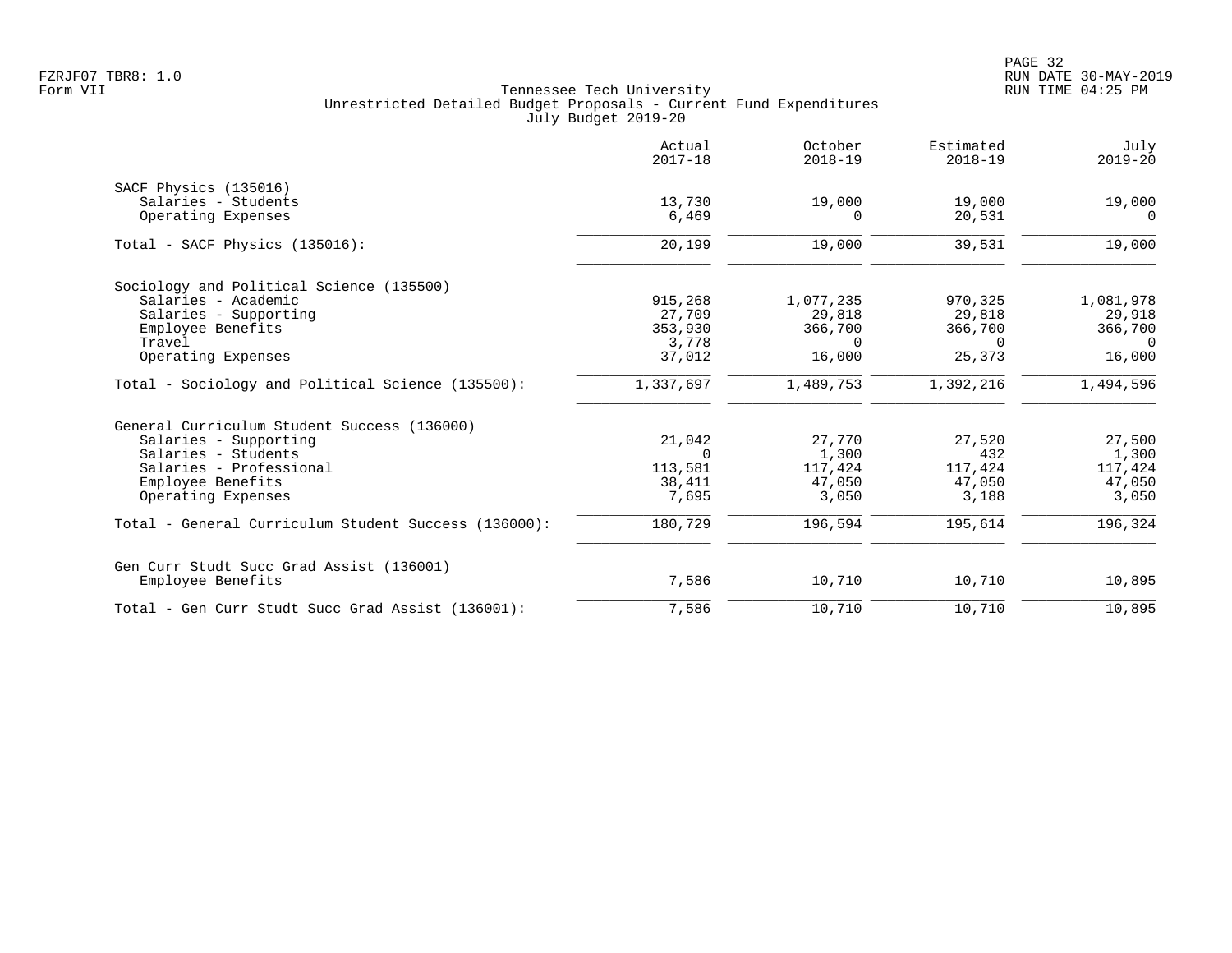|                                                             | Actual<br>$2017 - 18$ | October<br>$2018 - 19$ | Estimated<br>$2018 - 19$ | July<br>$2019 - 20$ |
|-------------------------------------------------------------|-----------------------|------------------------|--------------------------|---------------------|
| SACF Engineering Spec Acad Crs Fees (137001)                |                       |                        |                          |                     |
| Salaries - Academic                                         | 891,300               | 892,384                | 997,948                  | 842,048             |
| Salaries - Supporting                                       | 20,194                | $\Omega$               |                          |                     |
| Salaries - Students                                         | 159,602               | 73,000                 | 123,000                  | 73,000              |
| Salaries - Professional                                     | 24,532                | 57,626                 | 10,064                   | 24,578              |
| Employee Benefits                                           | 35,833                | 241,207                | 161,207                  | 254,407             |
| Travel                                                      | 54,270                | 36,000                 | 56,000                   | 36,000              |
| Operating Expenses                                          | 405,265               | 1,421,816              | 822,749                  | 1,037,787           |
| Capital Outlay                                              | 114,146               | 6,000                  | 56,316                   | 6,000               |
| Total - SACF Engineering Spec Acad Crs Fees (137001):       | 1,705,142             | 2,728,033              | 2,227,284                | 2, 273, 820         |
| SACF Enginrg Student Success (137002)                       |                       |                        |                          |                     |
| Salaries - Supporting                                       | 31,322                | 32,244                 | 32,244                   | 32,344              |
| Salaries - Students                                         | 9,714                 | $\Omega$               | 9,483                    | $\cap$              |
| Salaries - Professional                                     | 146,682               | 111,978                | 129,401                  | 112,178             |
| Employee Benefits                                           | 84,782                | 45,293                 | 56,566                   | 45,293              |
| Operating Expenses                                          | 12,095                | 21,164                 | $-7,843$                 | 20,365              |
| Total - SACF Enginrg Student Success (137002):              | 284,595               | 210,679                | 219,851                  | 210,180             |
| Engineering Instruction Support (137008)                    |                       |                        |                          |                     |
| Employee Benefits                                           | 0                     | 6,000                  | 6,000                    | 6,000               |
| Total - Engineering Instruction Support (137008):           | $\mathbf 0$           | 6,000                  | 6,000                    | 6,000               |
|                                                             |                       |                        |                          |                     |
| SACF Dean of Engineering GTAs (137010)<br>Employee Benefits | $\mathsf{O}$          | 0                      | 9,586                    | 0                   |
|                                                             |                       |                        |                          | $\Omega$            |
| Total - SACF Dean of Engineering GTAs (137010):             | $\mathbf 0$           | $\mathbf 0$            | 9,586                    |                     |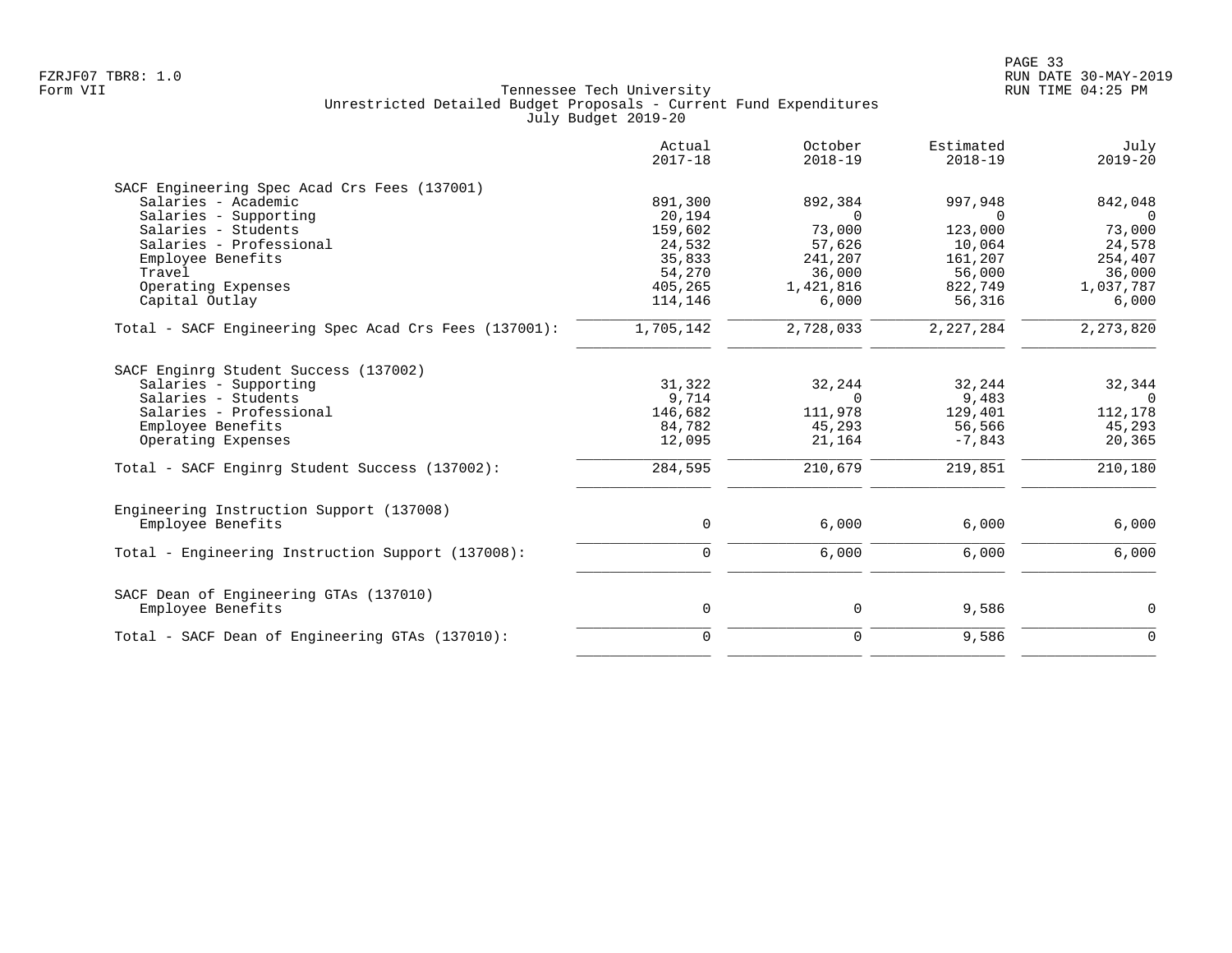|                                                      | Actual<br>$2017 - 18$ | October<br>$2018 - 19$ | Estimated<br>$2018 - 19$ | July<br>$2019 - 20$ |
|------------------------------------------------------|-----------------------|------------------------|--------------------------|---------------------|
| Engineering MOE Funding (137020)                     |                       |                        |                          |                     |
| Salaries - Academic                                  | 558,998               | 446,624                | 446,624                  | 565,150             |
| Employee Benefits                                    | 168,086               | 128,000                | 128,000                  | 128,000             |
| Total - Engineering MOE Funding (137020):            | 727,084               | 574,624                | 574,624                  | 693,150             |
| Summer School Col of Engineering (137028)            |                       |                        |                          |                     |
| Salaries - Academic                                  | 511,018               | 342,751                | 342,751                  | 342,751             |
| Salaries - Students                                  | 7,248                 | $\Omega$               | $\Omega$                 | $\Omega$            |
| Employee Benefits                                    | 96,046                | 100,111                | 100,111                  | 100,111             |
| Total - Summer School Col of Engineering (137028):   | 614,312               | 442,862                | 442,862                  | 442,862             |
| Desig Grad Stud Assist-Engineering (137032)          |                       |                        |                          |                     |
| Salaries - Students                                  | 19,378                | 0                      | 14,324                   | $\overline{0}$      |
| Salaries - Professional                              | 170,145               | $\Omega$               | 156,600                  | $\Omega$            |
| Employee Benefits                                    | 100,048               | 300,000                | 129,076                  | 307,090             |
| Total - Desig Grad Stud Assist-Engineering (137032): | 289,571               | 300,000                | 300,000                  | 307,090             |
| College of Engr State Approp (137035)                |                       |                        |                          |                     |
| Operating Expenses                                   | 0                     | 1,355,260              | 2, 131, 825              | 1,527,772           |
| Total - College of Engr State Approp (137035):       | 0                     | 1,355,260              | 2,131,825                | 1,527,772           |
| LSP-Dean Engineering (137036)                        |                       |                        |                          |                     |
| Operating Expenses                                   | 0                     | 0                      | $-1$                     | 0                   |
| Total - LSP-Dean Engineering (137036):               | $\overline{0}$        | $\mathbf 0$            | $-1$                     | $\Omega$            |
|                                                      |                       |                        |                          |                     |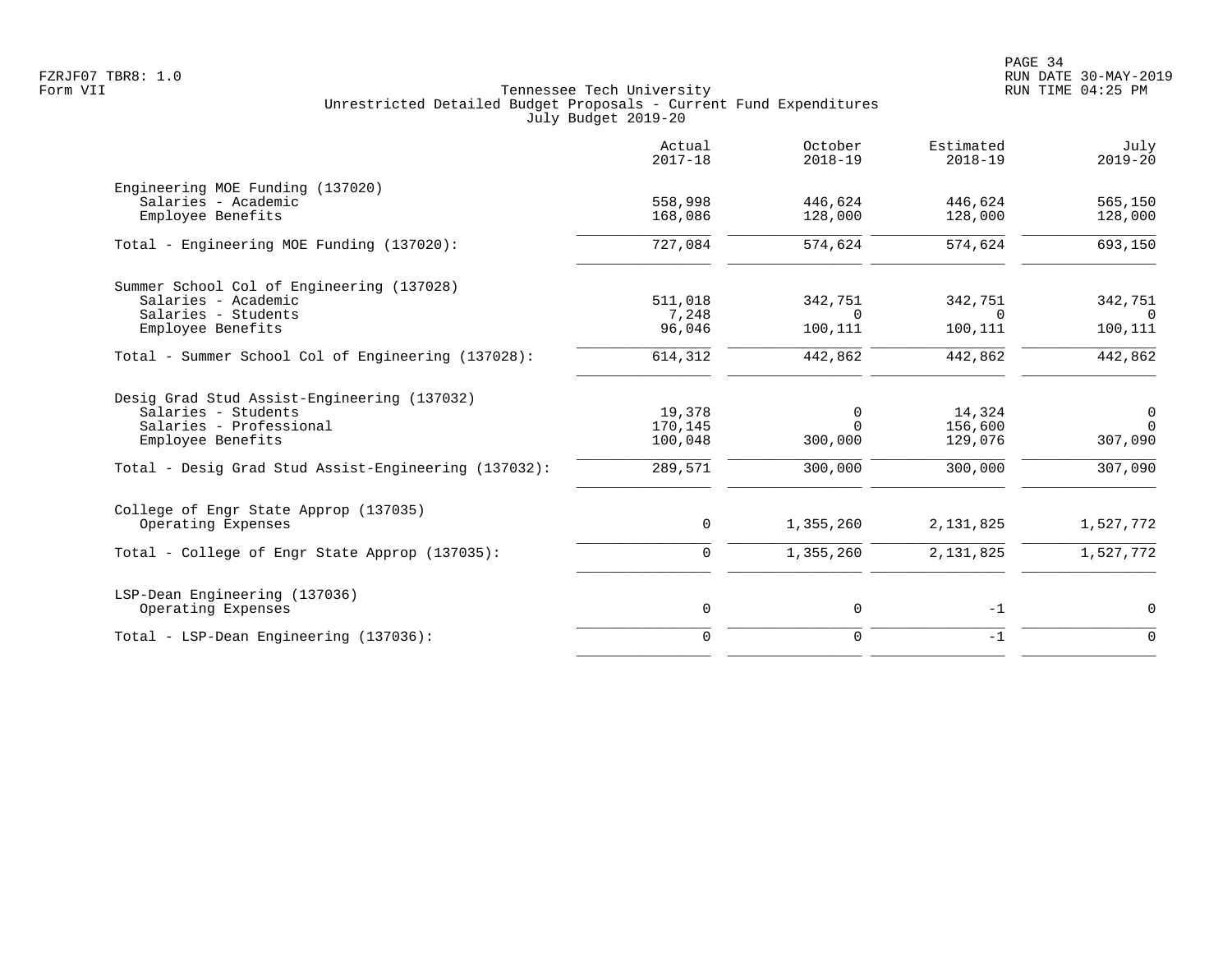|                                               | Actual<br>$2017 - 18$ | October<br>$2018 - 19$ | Estimated<br>$2018 - 19$ | July<br>$2019 - 20$ |
|-----------------------------------------------|-----------------------|------------------------|--------------------------|---------------------|
| General & Basic Engineering (137200)          |                       |                        |                          |                     |
| Salaries - Academic                           | 172,506               | 404,888                | 395,104                  | 472,917             |
| Salaries - Supporting                         | 29,786                | 30,643                 | 30,643                   | 30,743              |
| Employee Benefits                             | 138,501               | 187,380                | 187,380                  | 187,380             |
| Travel<br>Operating Expenses                  | 1,968<br>7,278        | $\Omega$<br>95,793     | 182<br>104,124           | $\Omega$<br>93,620  |
|                                               |                       |                        |                          |                     |
| Total - General & Basic Engineering (137200): | 350,039               | 718,704                | 717,433                  | 784,660             |
| Basic Engr Lab Fees (137203)                  |                       |                        |                          |                     |
| Operating Expenses                            | 19,203                | 18,400                 | 18,400                   | 18,400              |
| Total - Basic Engr Lab Fees (137203):         | 19,203                | 18,400                 | 18,400                   | 18,400              |
| SACF Basic Engr GTAs (137206)                 |                       |                        |                          |                     |
| Employee Benefits                             | $\mathbf 0$           | 0                      | 1,941                    | $\mathbf 0$         |
| Total - SACF Basic Engr GTAs (137206):        | 0                     | $\mathbf 0$            | 1,941                    |                     |
| Joint BSE with ETSU (137214)                  |                       |                        |                          |                     |
| Salaries - Academic                           | 1,500                 | 1,501                  | 6,301                    | 1,501               |
| Employee Benefits                             | 246                   | 247                    | 2,747                    | 247                 |
| Travel                                        | 0                     | $\Omega$               | 800                      | $\Omega$            |
| Operating Expenses                            | $\mathbf 0$           | 15,252                 | $-5,848$                 | $-1,748$            |
| Total - Joint BSE with ETSU (137214):         | 1,746                 | 17,000                 | 4,000                    | 0                   |
|                                               |                       |                        |                          |                     |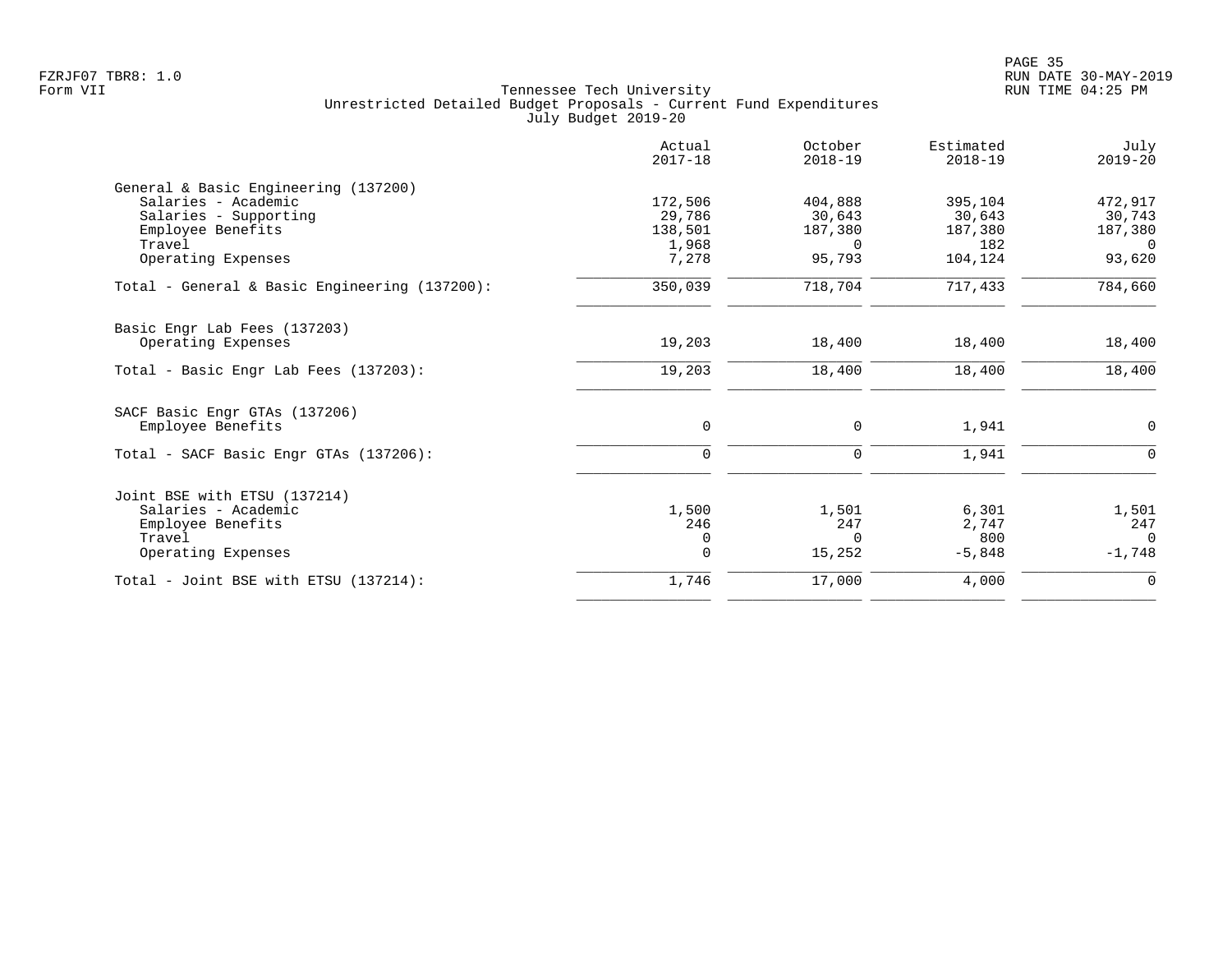|                                              | Actual<br>$2017 - 18$ | October<br>$2018 - 19$ | Estimated<br>$2018 - 19$ | July<br>$2019 - 20$ |
|----------------------------------------------|-----------------------|------------------------|--------------------------|---------------------|
| Chemical Engineering (137400)                |                       |                        |                          |                     |
| Salaries - Academic                          | 765,898               | 849,447                | 755,443                  | 855,402             |
| Salaries - Supporting                        | 108,490               | 103,940                | 110,940                  | 104,140             |
| Salaries - Students                          | 2,997                 | $\Omega$               | 6,225                    | $\Omega$            |
| Employee Benefits                            | 303,293               | 277,155                | 277,155                  | 277,155             |
| Operating Expenses                           | 14,301                | 9,700                  | 42,094                   | 9,700               |
| Total - Chemical Engineering (137400):       | 1,194,979             | 1,240,242              | 1,191,857                | 1,246,397           |
| Chemical Engr Lab Fees (137402)              |                       |                        |                          |                     |
| Operating Expenses                           | 5,800                 | 5,800                  | 5,800                    | 5,800               |
| Total - Chemical Engr Lab Fees (137402):     | 5,800                 | 5,800                  | 5,800                    | 5,800               |
| SACF Chemical Engrg GTA (137406)             |                       |                        |                          |                     |
| Employee Benefits                            | 65,212                | 0                      | 52,710                   | $\mathbf 0$         |
| Total - SACF Chemical Engrg GTA (137406):    | 65,212                | $\mathbf 0$            | 52,710                   | 0                   |
| Chem Engr Chall Grad Assit (137408)          |                       |                        |                          |                     |
| Salaries - Academic                          | $\mathbf 0$           | 8,900                  | 12,000                   | 0                   |
| Salaries - Students                          | 4,153                 | $\Omega$               | 3,200                    | $\mathsf{O}\xspace$ |
| Salaries - Professional                      | 6,750                 | <sup>n</sup>           | $\Omega$                 | $\Omega$            |
| Employee Benefits                            | 4,011                 | 15,000                 | 8,700                    | 370                 |
| Total - Chem Engr Chall Grad Assit (137408): | 14,914                | 23,900                 | 23,900                   | 370                 |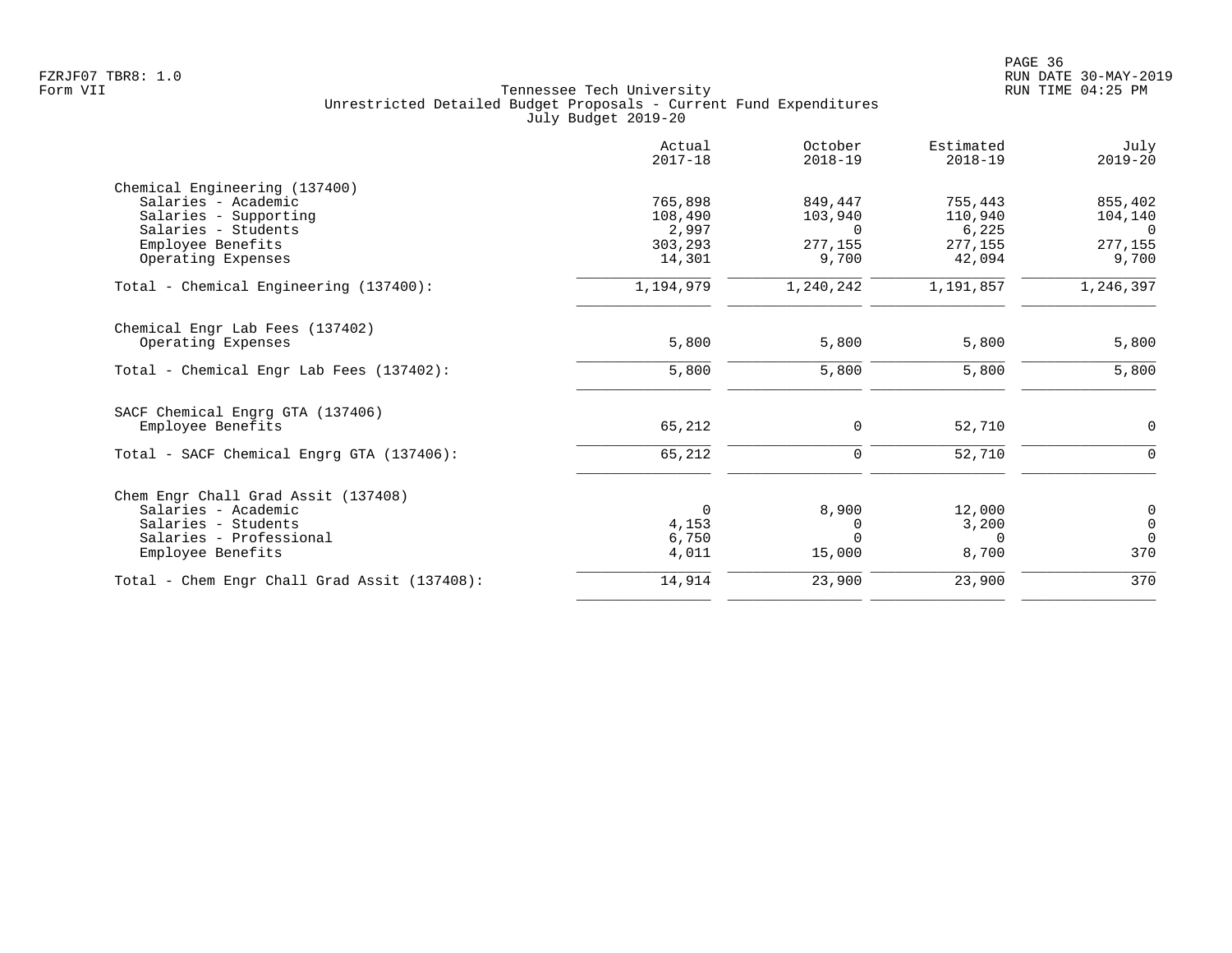|                                                       | Actual<br>$2017 - 18$ | October<br>$2018 - 19$ | Estimated<br>$2018 - 19$ | July<br>$2019 - 20$ |
|-------------------------------------------------------|-----------------------|------------------------|--------------------------|---------------------|
| Civil and Environmental Engineering (137600)          |                       |                        |                          |                     |
| Salaries - Academic                                   | 1,098,059             | 1,254,918              | 1,213,527                | 1,245,674           |
| Salaries - Supporting                                 | 108,417               | 109,693                | 110,206                  | 109,597             |
| Employee Benefits                                     | 434,012               | 448,221                | 448,221                  | 449,040             |
| Travel                                                | 1,842                 | $\Omega$               | 1,699                    | $\Omega$            |
| Operating Expenses                                    | 73,884                | 32,439                 | 55,972                   | 18,550              |
| Total - Civil and Environmental Engineering (137600): | 1,716,214             | 1,845,271              | 1,829,625                | 1,822,861           |
| Civil and Envir Lab Fees (137602)                     |                       |                        |                          |                     |
| Operating Expenses                                    | 4,027                 | 4,000                  | 4,000                    | 4,000               |
| Total - Civil and Envir Lab Fees (137602):            | 4,027                 | 4,000                  | 4,000                    | 4,000               |
| SACF Civil n Envir Engrg GTA (137606)                 |                       |                        |                          |                     |
| Employee Benefits                                     | 69,594                | 0                      | 78,776                   | $\mathbf 0$         |
| Total - SACF Civil n Envir Engrg GTA (137606):        | 69,594                | $\mathbf 0$            | 78,776                   | $\mathbf 0$         |
| Elect and Comptr Engr Office (137800)                 |                       |                        |                          |                     |
| Salaries - Academic                                   | 1,232,966             | 1,517,113              | 1,242,015                | 1,553,652           |
| Salaries - Supporting                                 | 101,854               | 72,146                 | 71,371                   | 55,973              |
| Salaries - Students                                   | 1,680                 | $\Omega$               | $\mathbf 0$              | $\overline{0}$      |
| Salaries - Professional                               | 103,256               | 106,134                | 121,134                  | 166,334             |
| Employee Benefits                                     | 553,872               | 565,690                | 565,690                  | 589,690             |
| Travel                                                | 8,039                 | $\Omega$               | $\mathbf 0$              | 0                   |
| Operating Expenses                                    | 69,238                | 59,574                 | 56,340                   | 19,250              |
| Capital Outlay                                        | 0                     | 0                      | 5,310                    | $\mathbf 0$         |
| Total - Elect and Comptr Engr Office (137800):        | 2,070,905             | 2,320,657              | 2,061,860                | 2,384,899           |
|                                                       |                       |                        |                          |                     |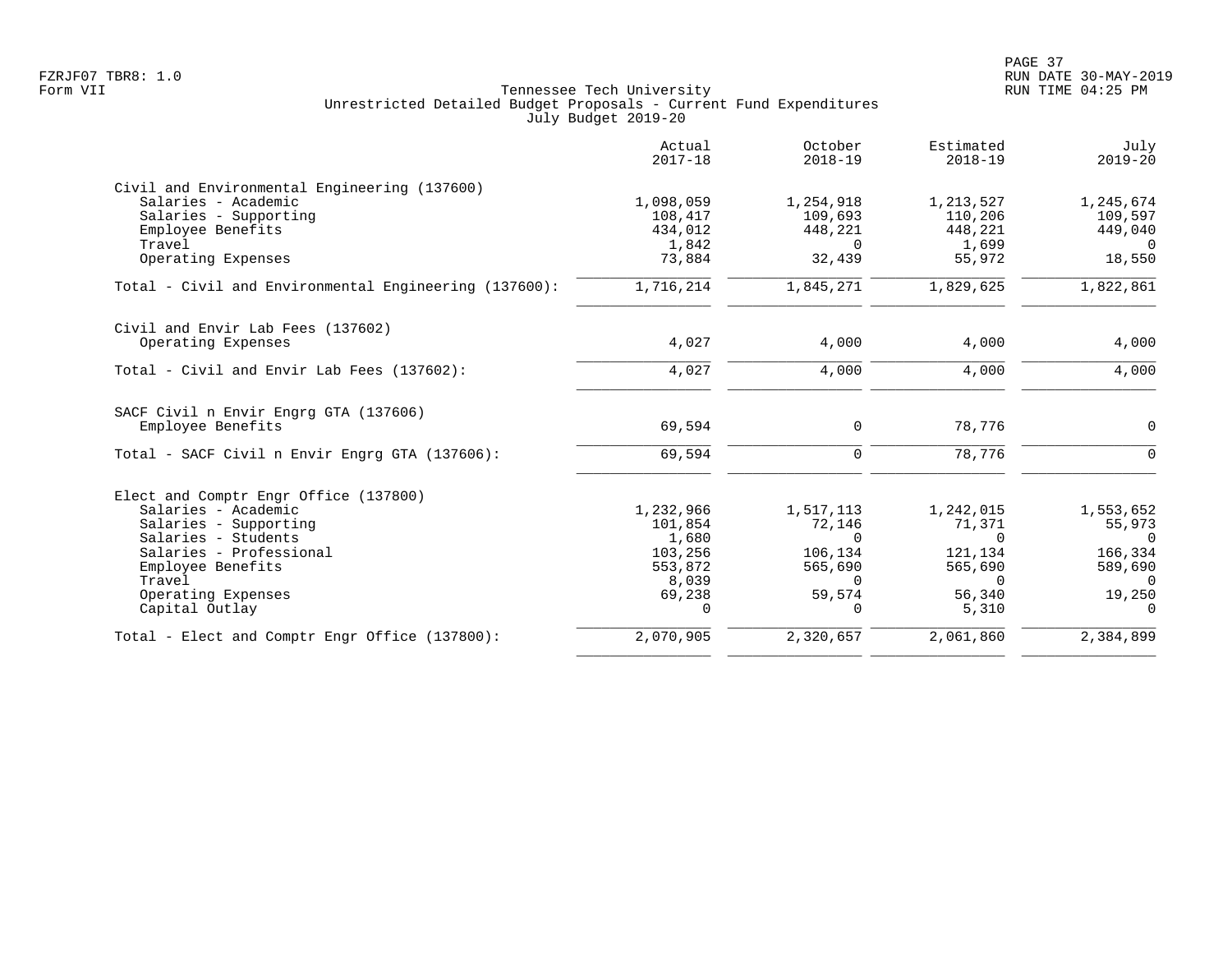PAGE 38 FZRJF07 TBR8: 1.0 RUN DATE 30-MAY-2019

|                                                                                                                                                  | Actual<br>$2017 - 18$                           | October<br>$2018 - 19$                             | Estimated<br>$2018 - 19$                      | July<br>$2019 - 20$                                |
|--------------------------------------------------------------------------------------------------------------------------------------------------|-------------------------------------------------|----------------------------------------------------|-----------------------------------------------|----------------------------------------------------|
| Elect and Comp Engr Grad Assist (137801)<br>Employee Benefits                                                                                    | 19,716                                          | 5,000                                              | 23,995                                        | 480                                                |
| Total - Elect and Comp Engr Grad Assist (137801):                                                                                                | 19,716                                          | 5,000                                              | 23,995                                        | 480                                                |
| Elect and Comp Lab Fees (137802)<br>Operating Expenses                                                                                           | 4,500                                           | 4,500                                              | 4,500                                         | 4,500                                              |
| Total - Elect and Comp Lab Fees (137802):                                                                                                        | 4,500                                           | 4,500                                              | 4,500                                         | 4,500                                              |
| SACF Elect n Comp GTAs (137807)<br>Employee Benefits                                                                                             | 130,166                                         | $\mathbf 0$                                        | 82,609                                        | $\mathbf 0$                                        |
| Total - SACF Elect n Comp GTAs (137807):                                                                                                         | 130,166                                         | $\mathbf 0$                                        | 82,609                                        | $\Omega$                                           |
| Dept Manuf & EngineeringTechnology (138200)<br>Salaries - Academic<br>Salaries - Supporting<br>Employee Benefits<br>Travel<br>Operating Expenses | 471,405<br>67,084<br>189,704<br>1,144<br>29,184 | 448,137<br>69,063<br>181,847<br>$\Omega$<br>14,580 | 443,643<br>69,063<br>181,847<br>966<br>19,547 | 440,087<br>69,063<br>182,450<br>$\Omega$<br>11,050 |
| Total - Dept Manuf & EngineeringTechnology (138200):                                                                                             | 758,521                                         | 713,627                                            | 715,066                                       | 702,650                                            |
| Manuf & Engineering Tech Lab Fees (138202)<br>Operating Expenses                                                                                 | 9,794                                           | 5,000                                              | 5,000                                         | 5,000                                              |
| Total - Manuf & Engineering Tech Lab Fees (138202):                                                                                              | 9,794                                           | 5,000                                              | 5,000                                         | 5,000                                              |
|                                                                                                                                                  |                                                 |                                                    |                                               |                                                    |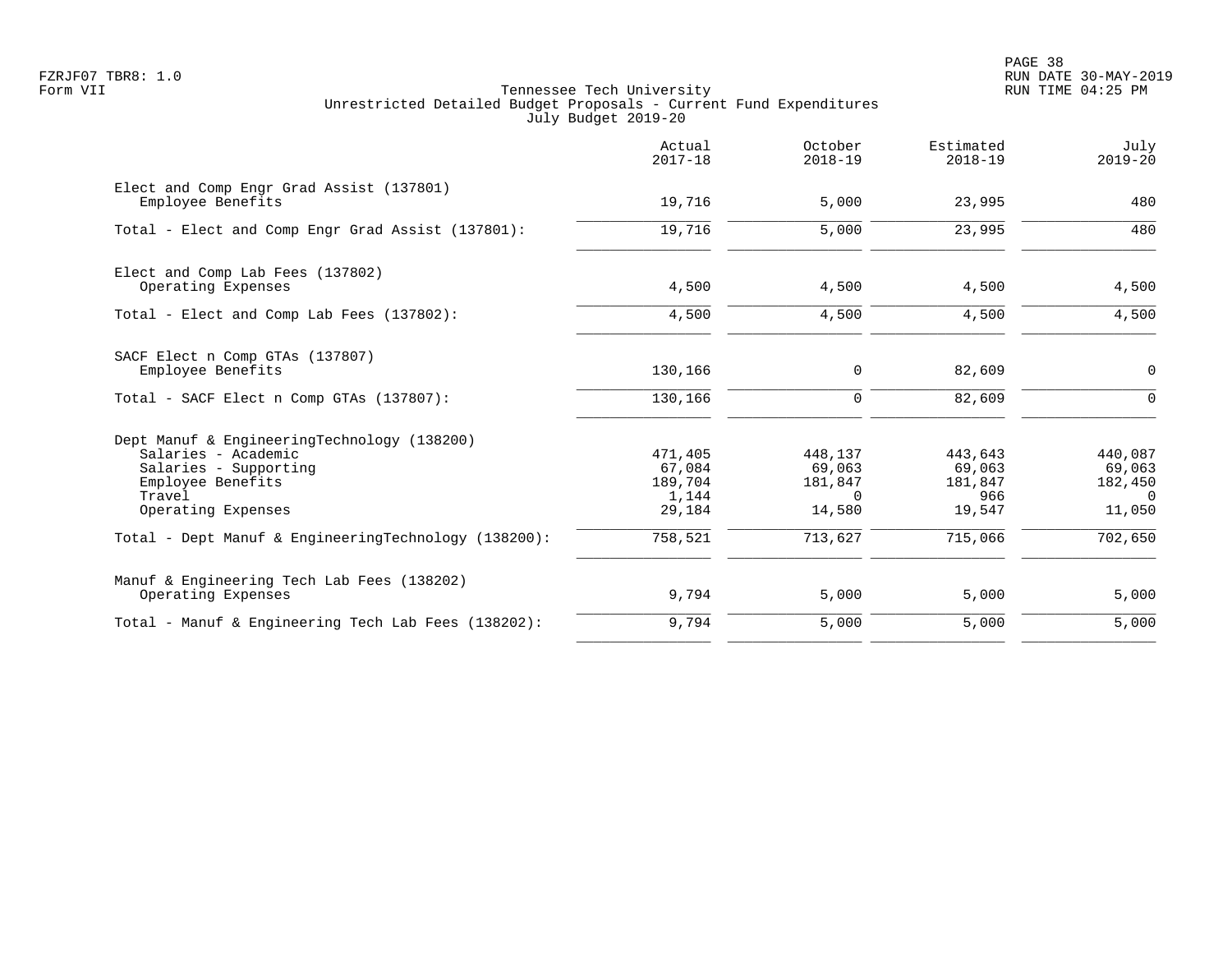|                                              | Actual<br>$2017 - 18$ | October<br>$2018 - 19$ | Estimated<br>$2018 - 19$ | July<br>$2019 - 20$ |
|----------------------------------------------|-----------------------|------------------------|--------------------------|---------------------|
| SACF Manuf Engin Tech GTAs (138206)          |                       |                        |                          |                     |
| Employee Benefits                            | 0                     | 0                      | 3,882                    | 0                   |
| Total - SACF Manuf Engin Tech GTAs (138206): | $\Omega$              | 0                      | 3,882                    | $\Omega$            |
| Mechanical Engineering (138400)              |                       |                        |                          |                     |
| Salaries - Academic                          | 1,687,690             | 1,703,396              | 1,533,601                | 1,744,669           |
| Salaries - Supporting                        | 96,274                | 105,120                | 106,120                  | 111,885             |
| Salaries - Students                          | 6,171                 | $\Omega$               | 3,500                    | $\overline{0}$      |
| Salaries - Professional                      | 128,922               | 111,667                | 95,877                   | 98,549              |
| Employee Benefits                            | 694,279               | 643,800                | 606,300                  | 643,800             |
| Travel                                       | 4,535                 | $\Omega$               | 1,082                    | $\Omega$            |
| Operating Expenses                           | 46,195                | 24,623                 | 49,543                   | 24,540              |
| Capital Outlay                               | 4,378                 | 0                      | $\Omega$                 | $\Omega$            |
| Total - Mechanical Engineering (138400):     | 2,668,444             | 2,588,606              | 2,396,023                | 2,623,443           |
| Mech Engr Grad Assistant (138401)            |                       |                        |                          |                     |
| Employee Benefits                            | 12,679                | 0                      | 0                        | 310                 |
| Total - Mech Engr Grad Assistant (138401):   | 12,679                | 0                      | 0                        | 310                 |
| Mech Engr Lab Fees (138402)                  |                       |                        |                          |                     |
| Travel                                       |                       | $\Omega$               |                          | $\Omega$            |
| Operating Expenses                           | 12,307                | 12,200                 | 12,200                   | 12,200              |
| Total - Mech Engr Lab Fees (138402):         | 12,315                | 12,200                 | 12,200                   | 12,200              |
|                                              |                       |                        |                          |                     |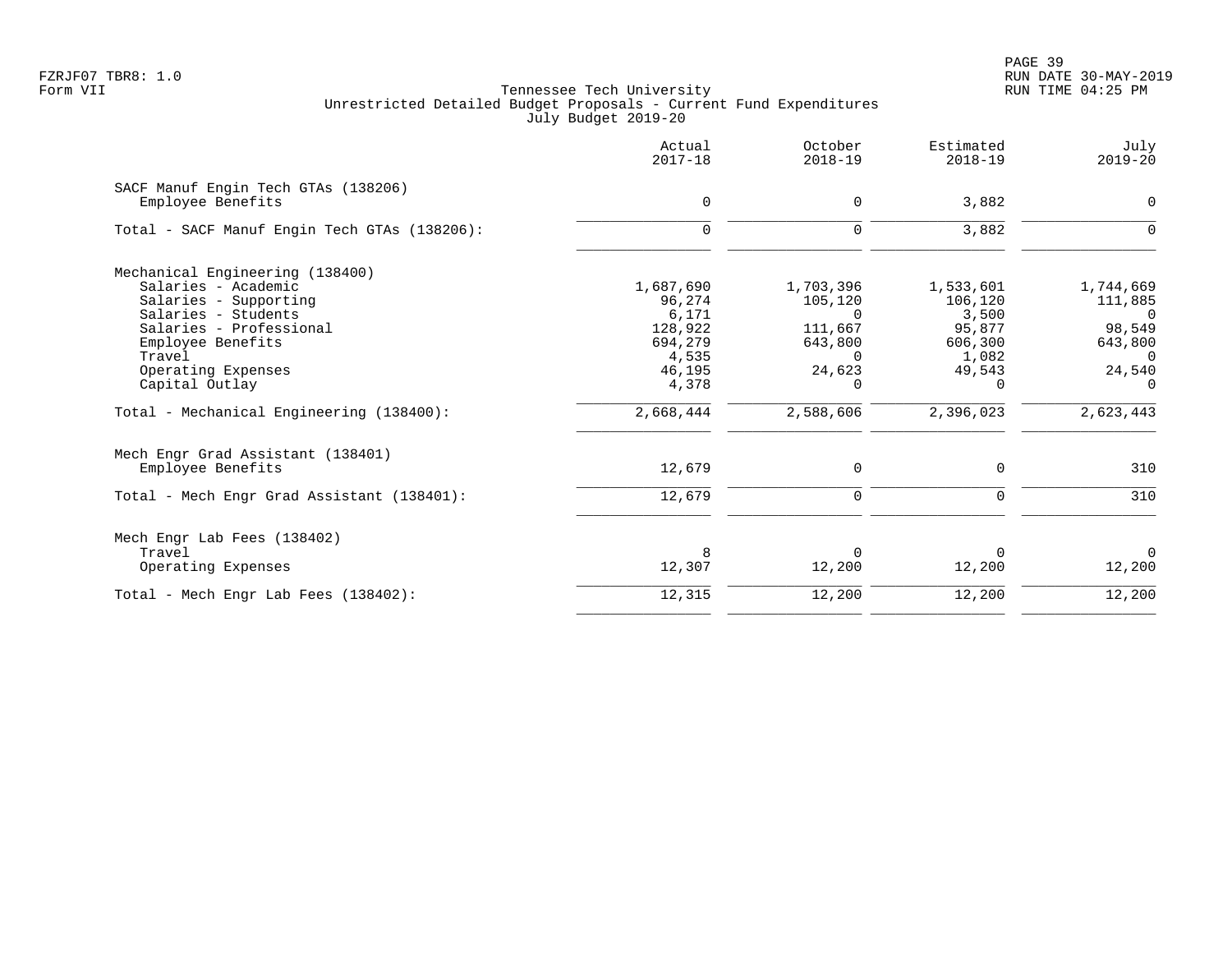|                                                      | Actual<br>$2017 - 18$ | October<br>$2018 - 19$ | Estimated<br>$2018 - 19$ | July<br>$2019 - 20$ |
|------------------------------------------------------|-----------------------|------------------------|--------------------------|---------------------|
| SACF Mechanical Eng GTAs (138406)                    |                       |                        |                          |                     |
| Employee Benefits                                    | 128,345               | $\mathbf 0$            | 111,962                  | 0                   |
| Total - SACF Mechanical Eng GTAs (138406):           | 128,345               | $\mathbf 0$            | 111,962                  | $\Omega$            |
| Summer School Col of Inter Studies (139328)          |                       |                        |                          |                     |
| Salaries - Academic                                  | 104,806               | 53,484                 | 53,484                   | 53,484              |
| Employee Benefits                                    | 16,914                | 14,217                 | 14,217                   | 14,217              |
| Operating Expenses                                   | 2,647                 | $\Omega$               | $\Omega$                 | $\Omega$            |
| Total - Summer School Col of Inter Studies (139328): | 124,367               | 67,701                 | 67,701                   | 67,701              |
| TN eCampus Col Interdisci Studies (139331)           |                       |                        |                          |                     |
| Salaries - Academic                                  | 50,627                | 96,677                 | 96,677                   | 96,677              |
| Employee Benefits                                    | 6,964                 | 12,000                 | 12,000                   | 12,000              |
| Total - TN eCampus Col Interdisci Studies (139331):  | 57,591                | 108,677                | 108,677                  | 108,677             |
| SACF Business Spec Acad Course Fee (140002)          |                       |                        |                          |                     |
| Salaries - Academic                                  | 7,500                 | 7,500                  | 7,500                    | 7,500               |
| Salaries - Students                                  | 5,918                 | 1,700                  | 1,700                    | $\Omega$            |
| Employee Benefits                                    | 1,454                 | 2,000                  | 2,000                    | 2,390               |
| Travel                                               | $\Omega$              | 5,000                  | 5,000                    | 5,000               |
| Operating Expenses                                   | $-1,366$              | $-31,358$              | 20,642                   | 175,094             |
| Total - SACF Business Spec Acad Course Fee (140002): | 13,506                | $-15, 158$             | 36,842                   | 189,984             |
|                                                      |                       |                        |                          |                     |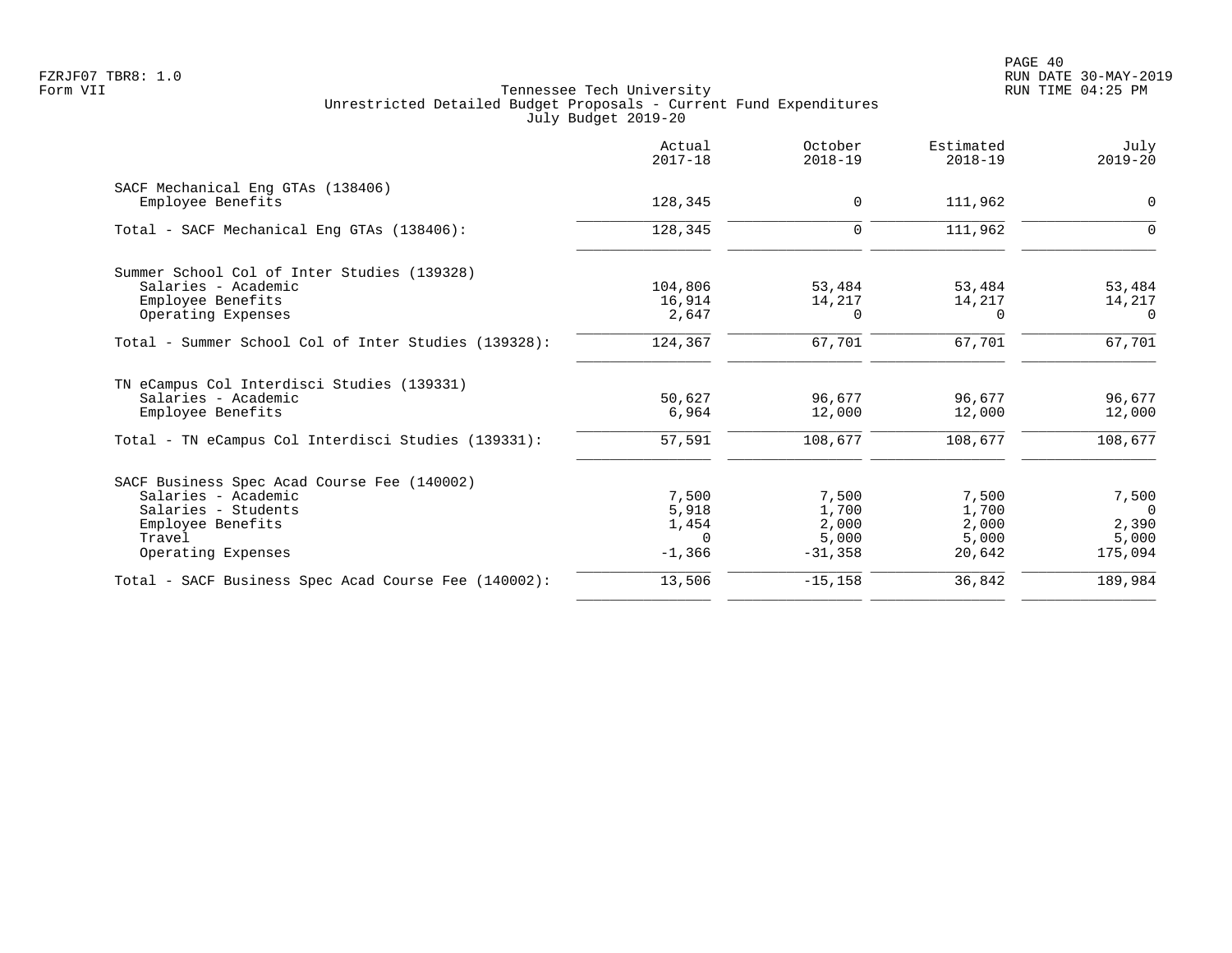PAGE 41 FZRJF07 TBR8: 1.0 RUN DATE 30-MAY-2019

|                                                                   | Actual<br>$2017 - 18$ | October<br>$2018 - 19$ | Estimated<br>$2018 - 19$ | July<br>$2019 - 20$ |
|-------------------------------------------------------------------|-----------------------|------------------------|--------------------------|---------------------|
| Summer School College of Business (140028)<br>Salaries - Academic | 291,320               | 205,105                | 205,105                  | 205,105             |
| Employee Benefits                                                 | 53,566                | 54,522                 | 54,522                   | 54,522              |
| Total - Summer School College of Business (140028):               | 344,886               | 259,627                | 259,627                  | 259,627             |
| TN eCampus College of Business (140031)                           |                       |                        |                          |                     |
| Salaries - Academic<br>Employee Benefits                          | 32,274<br>3,077       | 34,520<br>$\Omega$     | 34,520<br>$\Omega$       | 34,520<br>$\Omega$  |
| Total - TN eCampus College of Business (140031):                  | 35,351                | 34,520                 | 34,520                   | 34,520              |
| Online Course Dev Business Admin (140110)                         |                       |                        |                          |                     |
| Operating Expenses                                                | 44,396                | 43,409                 | 43,409                   | 43,409              |
| Total - Online Course Dev Business Admin (140110):                | 44,396                | 43,409                 | 43,409                   | 43,409              |
| Accounting (141500)                                               |                       |                        |                          |                     |
| Salaries - Academic                                               | 837,974               | 873,977                | 873,977                  | 874,576             |
| Salaries - Supporting                                             | 28,182                | 28,737                 | 28,737                   | 29,037              |
| Salaries - Students<br>Employee Benefits                          | 982<br>368,410        | 930<br>355,260         | 930<br>337,060           | 930<br>355,260      |
| Travel                                                            | 84                    | 0                      | 0                        | $\Omega$            |
| Operating Expenses                                                | 77                    | $\Omega$               | $\Omega$                 | $\Omega$            |
| Total - Accounting $(141500)$ :                                   | 1,235,709             | 1,258,904              | 1,240,704                | 1,259,803           |
|                                                                   |                       |                        |                          |                     |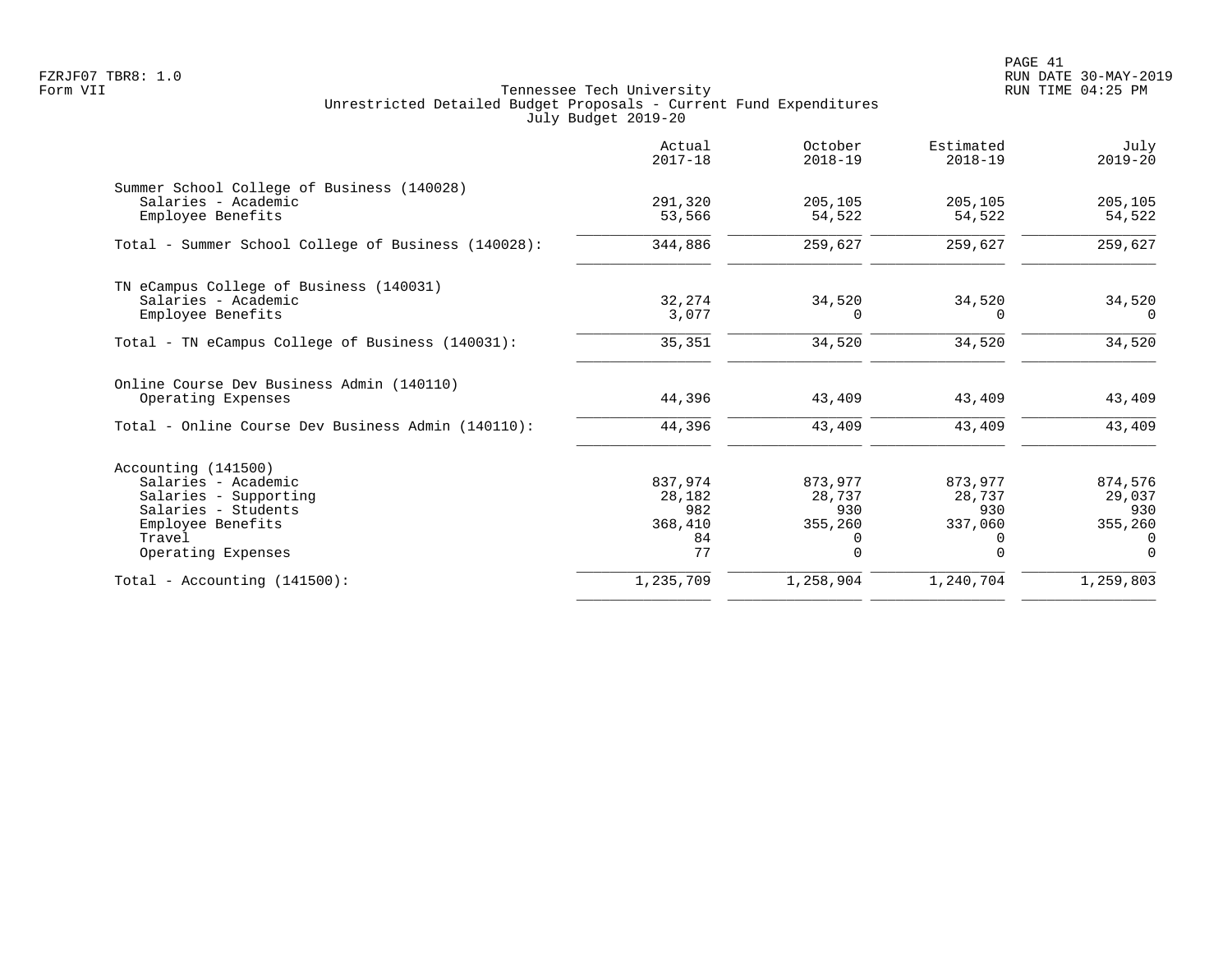|                                       | Actual<br>$2017 - 18$ | October<br>$2018 - 19$ | Estimated<br>$2018 - 19$ | July<br>$2019 - 20$ |
|---------------------------------------|-----------------------|------------------------|--------------------------|---------------------|
| SACF Accounting (141501)              |                       |                        |                          |                     |
| Salaries - Academic                   | 297,069               | 287,037                | 287,037                  | 287,238             |
| Employee Benefits                     | 6,260                 | 18,030                 | 18,030                   | 18,030              |
| Travel                                | 252                   | $\Omega$               | $\Omega$                 | $\Omega$            |
| Operating Expenses                    | 9,921                 | 8,000                  | 8,000                    | $\mathbf 0$         |
| Total - SACF Accounting (141501):     | 313,502               | 313,067                | 313,067                  | 305, 268            |
| MBA Studies (142000)                  |                       |                        |                          |                     |
| Salaries - Supporting                 | 27,289                | 27,998                 | 27,998                   | 28,098              |
| Salaries - Students                   | $\Omega$              | $\Omega$               | 24,000                   | $\Omega$            |
| Salaries - Professional               | 111,469               | 126,820                | 102,820                  | 126,920             |
| Employee Benefits                     | 37,580                | 24,410                 | 42,610                   | 24,410              |
| Travel                                | 302                   | $\Omega$               | $\mathbf 0$              | $\overline{0}$      |
| Operating Expenses                    | 743                   | 1,295                  | 1,295                    | 1,295               |
| Total - MBA Studies (142000):         | 177,383               | 180,523                | 198,723                  | 180,723             |
| SACF MBA Studies (142001)             |                       |                        |                          |                     |
| Travel                                | 166                   | 0                      | 0                        | 0                   |
| Operating Expenses                    | 2,317                 | 2,500                  | 2,500                    | $\mathbf 0$         |
| Total - SACF MBA Studies (142001):    | 2,483                 | 2,500                  | 2,500                    | $\mathbf 0$         |
| Management Programs (142002)          |                       |                        |                          |                     |
| Employee Benefits                     | $\mathbf 0$           | 570                    | 570                      | 570                 |
| Total - Management Programs (142002): | $\mathbf 0$           | 570                    | 570                      | 570                 |
|                                       |                       |                        |                          |                     |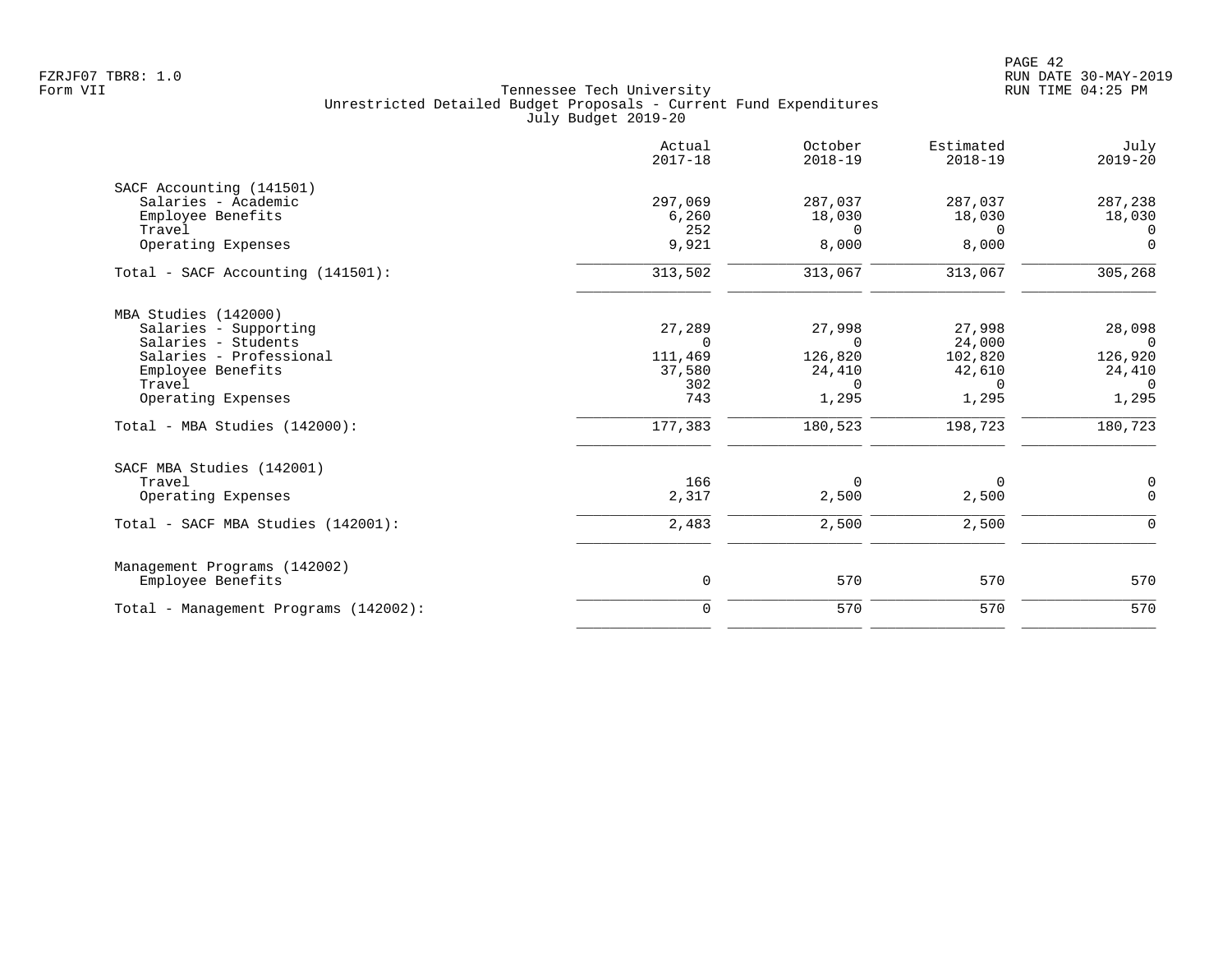|                                                   | Actual<br>$2017 - 18$ | October<br>$2018 - 19$ | Estimated<br>$2018 - 19$ | July<br>$2019 - 20$ |
|---------------------------------------------------|-----------------------|------------------------|--------------------------|---------------------|
| MBA Bus Grad Assist (142004)                      |                       |                        |                          |                     |
| Employee Benefits                                 | 132,192               | 112,000                | 112,000                  | 115,240             |
| Total - MBA Bus Grad Assist (142004):             | 132,192               | 112,000                | 112,000                  | 115,240             |
| Master of Accountancy (142200)                    |                       |                        |                          |                     |
| Salaries - Academic                               | 30,675                | 0                      | 43,275                   | 0                   |
| Employee Benefits                                 | 6,433                 | $\Omega$               | 5,931                    | $\Omega$            |
| Operating Expenses                                | 0                     | 73,500                 | 26,294                   | 76,000              |
| Total - Master of Accountancy (142200):           | 37,108                | 73,500                 | 75,500                   | 76,000              |
| Economics Finance and Marketing (142500)          |                       |                        |                          |                     |
| Salaries - Academic                               | 1,218,496             | 1,212,798              | 1,165,607                | 1,213,598           |
| Salaries - Supporting                             | 32,692                | 25,274                 | 25,306                   | 25,274              |
| Employee Benefits                                 | 424,688               | 381,840                | 363,640                  | 381,840             |
| Operating Expenses                                | 10                    | 0                      | $\Omega$                 | $\Omega$            |
| Total - Economics Finance and Marketing (142500): | 1,675,886             | 1,619,912              | 1,554,553                | 1,620,712           |
| SACF Econ Fin and Marketing (142501)              |                       |                        |                          |                     |
| Salaries - Academic                               | 224,093               | 211,671                | 211,671                  | 211,771             |
| Employee Benefits                                 | 39,699                | 36,300                 | 36,300                   | 36,300              |
| Travel                                            | 120                   | $\Omega$               | $\Omega$                 | $\Omega$            |
| Operating Expenses                                | 13,611                | 14,000                 | 14,000                   | $\Omega$            |
| Total - SACF Econ Fin and Marketing (142501):     | 277,523               | 261,971                | 261,971                  | 248,071             |
|                                                   |                       |                        |                          |                     |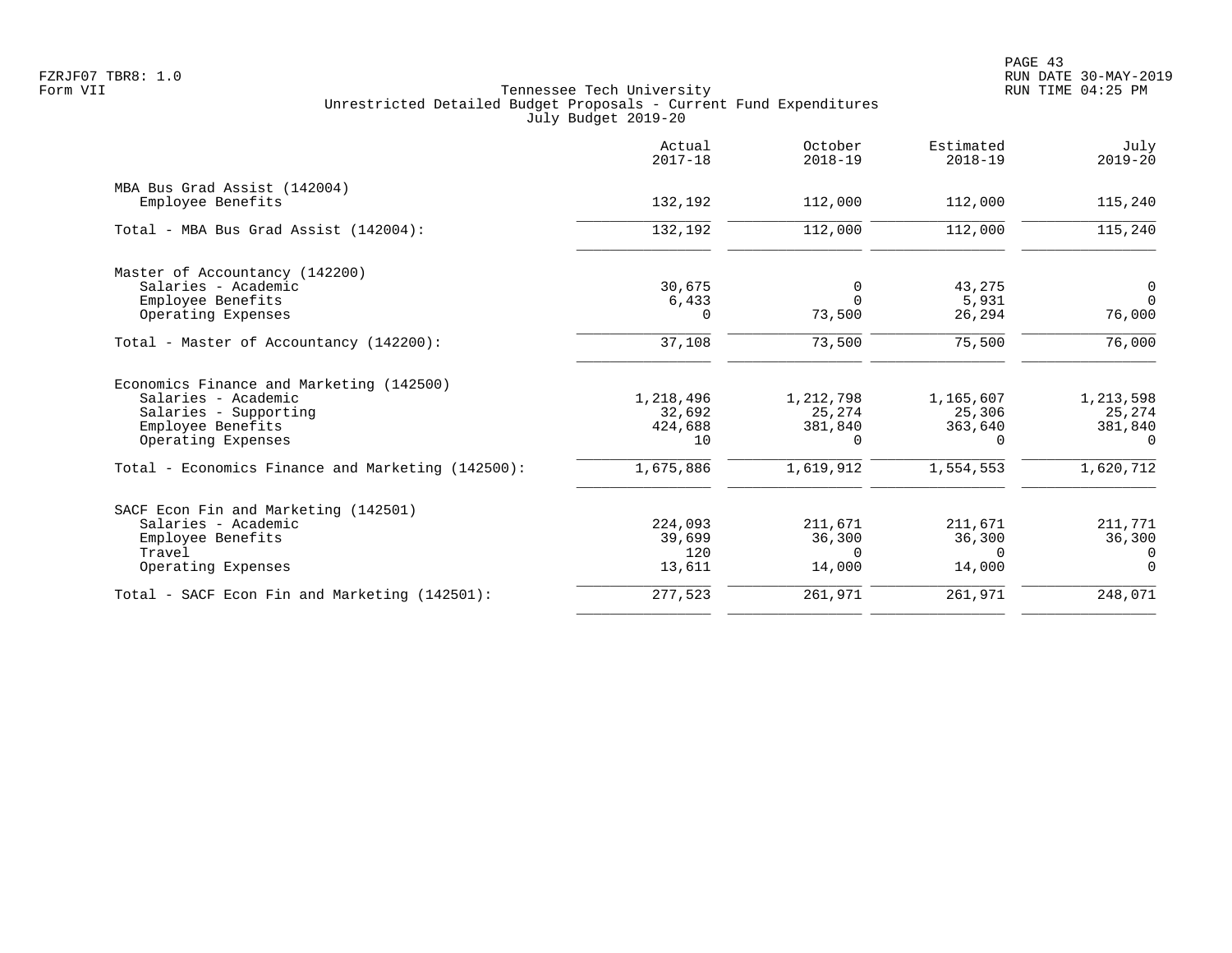|                                                     | Actual<br>$2017 - 18$ | October<br>$2018 - 19$ | Estimated<br>$2018 - 19$ | July<br>$2019 - 20$   |
|-----------------------------------------------------|-----------------------|------------------------|--------------------------|-----------------------|
| Basic Business (143000)                             |                       |                        |                          |                       |
| Salaries - Supporting                               | 69,798                | 66,812                 | 62,069                   | 69,912                |
| Salaries - Students                                 | $\Omega$              | 3,000                  | 1,200                    | $\Omega$              |
| Salaries - Professional                             | 81,822                | 128,576                | 112,993                  | 128,675               |
| Employee Benefits                                   | 57,982                | 60,130                 | 60,130                   | 60,130                |
| Travel                                              | 0                     | $\Omega$               | 742                      | $\Omega$              |
| Operating Expenses                                  | 2                     | $\Omega$               | 11,267                   | $\Omega$              |
| Total - Basic Business (143000):                    | 209,604               | 258,518                | 248,401                  | 258,717               |
| SACF Basic Business (143001)                        |                       |                        |                          |                       |
| Salaries - Supporting                               | 497                   | $\mathbf 0$            | 0                        | $\overline{0}$        |
| Salaries - Professional                             | 27,491                | 37,873                 | 37,873                   | 37,973                |
| Employee Benefits                                   | 19,832                | 24,110                 | 24,110                   | 12,910                |
| Operating Expenses                                  | 6,202                 | 6,500                  | 6,500                    | $\Omega$              |
| Total - SACF Basic Business (143001):               | 54,022                | 68,483                 | 68,483                   | 50,883                |
| Decision Sciences and Management (144000)           |                       |                        |                          |                       |
| Salaries - Academic                                 | 1,176,264             | 1,232,066              | 1,165,066                | 1,229,565             |
| Salaries - Supporting                               | 30,361                | 31,303                 | 31,303                   | 31,403                |
| Employee Benefits                                   | 341,683               | 369,130                | 369,130                  | 369,130               |
| Total - Decision Sciences and Management (144000):  | 1,548,308             | 1,632,499              | 1,565,499                | 1,630,098             |
| SACF Decision Sciences and Mangmt (144001)          |                       |                        |                          |                       |
| Salaries - Academic                                 | 205,651               | 236,264                | 225,874                  | 236,464               |
| Salaries - Professional                             | 548                   | $\Omega$               | $\Omega$                 | $\Omega$              |
| Employee Benefits                                   | 48,361                | 35,830                 | 46,220                   | 35,830                |
| Operating Expenses                                  | 10,024                | 10,100                 | 10,100                   | $\Omega$              |
| Total - SACF Decision Sciences and Mangmt (144001): | 264,584               | 282,194                | 282,194                  | $\overline{272, 294}$ |
|                                                     |                       |                        |                          |                       |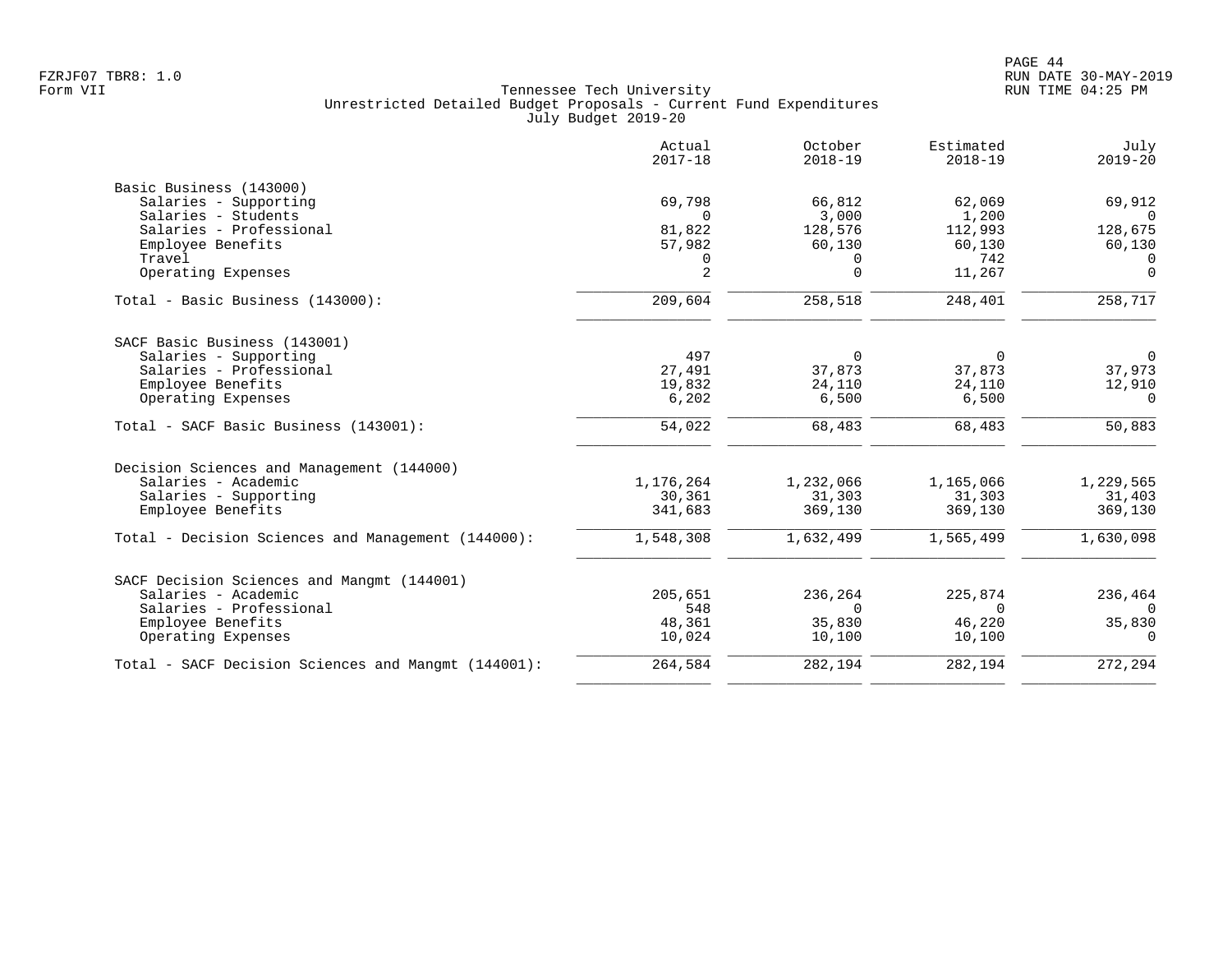|                                                   | Actual<br>$2017 - 18$ | October<br>$2018 - 19$ | Estimated<br>$2018 - 19$ | July<br>$2019 - 20$ |
|---------------------------------------------------|-----------------------|------------------------|--------------------------|---------------------|
| World Cultures (144003)                           | 950                   | 950                    | 950                      | 950                 |
| Operating Expenses                                |                       |                        |                          |                     |
| Total - World Cultures (144003):                  | 950                   | 950                    | 950                      | 950                 |
| Fleetguard Cummins Computer Ctr (145000)          |                       |                        |                          |                     |
| Salaries - Students                               | 1,669                 | 0                      | 1,709                    | $\mathbf 0$         |
| Operating Expenses                                | 3,347                 | 3,420                  | 1,711                    | 3,420               |
| Total - Fleetguard Cummins Computer Ctr (145000): | 5,016                 | 3,420                  | 3,420                    | 3,420               |
| Governors Schools (148000)                        |                       |                        |                          |                     |
| Salaries - Academic                               | 4,907                 | 5,500                  | 5,500                    | 5,500               |
| Salaries - Supporting                             | 91                    | 4,000                  | 3,275                    | 4,000               |
| Salaries - Students                               | $\Omega$              | $\Omega$               | 725                      | 0                   |
| Employee Benefits                                 | 893                   | 3,000                  | 3,000                    | 3,000               |
| Travel                                            | 960                   | $\Omega$               | $\Omega$                 | $\Omega$            |
| Operating Expenses                                | 8,673                 | 20,736                 | 12,326                   | 3,916               |
| Total - Governors Schools (148000):               | 15,524                | 33,236                 | 24,826                   | 16,416              |
| Education Grad Assistant (150001)                 |                       |                        |                          |                     |
| Employee Benefits                                 | 296,251               | 275,280                | 293,505                  | 282,540             |
| Total - Education Grad Assistant (150001):        | 296,251               | 275,280                | 293,505                  | 282,540             |
|                                                   |                       |                        |                          |                     |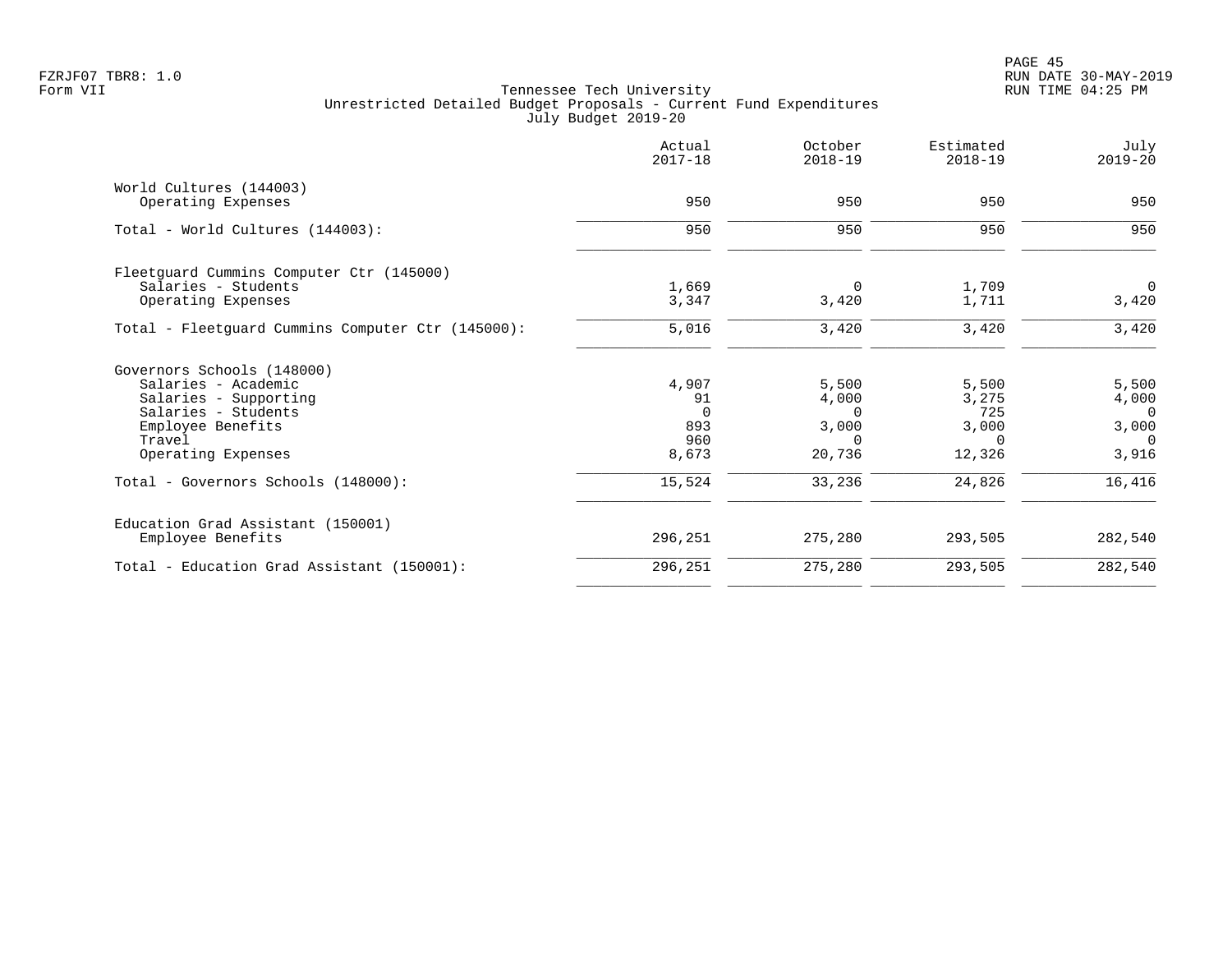PAGE 46 FZRJF07 TBR8: 1.0 RUN DATE 30-MAY-2019

|                                                  | Actual<br>$2017 - 18$ | October<br>$2018 - 19$ | Estimated<br>$2018 - 19$ | July<br>$2019 - 20$   |
|--------------------------------------------------|-----------------------|------------------------|--------------------------|-----------------------|
| Educ TIKI Grad Assistant (150002)                |                       |                        |                          |                       |
| Salaries - Professional<br>Employee Benefits     | 12,000<br>12,872      | 0<br>$\Omega$          | 1,400<br>13,600          | $\overline{0}$<br>610 |
| Total - Educ TIKI Grad Assistant (150002):       | 24,872                | 0                      | 15,000                   | 610                   |
| SACF Education (150008)                          |                       |                        |                          |                       |
| Travel                                           | $\Omega$              | $\Omega$               | 624                      | $\overline{0}$        |
| Operating Expenses                               | 23,700                | 198,069                | 126,371                  | 51,478                |
| Total - SACF Education (150008):                 | 23,700                | 198,069                | 126,995                  | 51,478                |
| SACF Education Ready-to-Teach (150009)           |                       |                        |                          |                       |
| Salaries - Supporting                            | 81,720                | 137,000                | 137,000                  | 137,000               |
| Salaries - Professional                          | 103,473               | 105,514                | 105,514                  | 105,714               |
| Employee Benefits<br>Travel                      | 60,401<br>24,344      | 62,040<br>25,000       | 62,040<br>23,584         | 62,040<br>25,000      |
| Operating Expenses                               | 85,200                | $-1.416$               | 10,000                   | $-13,754$             |
| Total - SACF Education Ready-to-Teach (150009):  | 355,138               | 328,138                | 338,138                  | 316,000               |
| Summer School Col of Education (150028)          |                       |                        |                          |                       |
| Salaries - Academic                              | 677,471               | 408,849                | 408,849                  | 408,849               |
| Employee Benefits                                | 147,460               | 155,681                | 135,681                  | 155,681               |
| Total - Summer School Col of Education (150028): | 824,931               | 564,530                | 544,530                  | 564,530               |
|                                                  |                       |                        |                          |                       |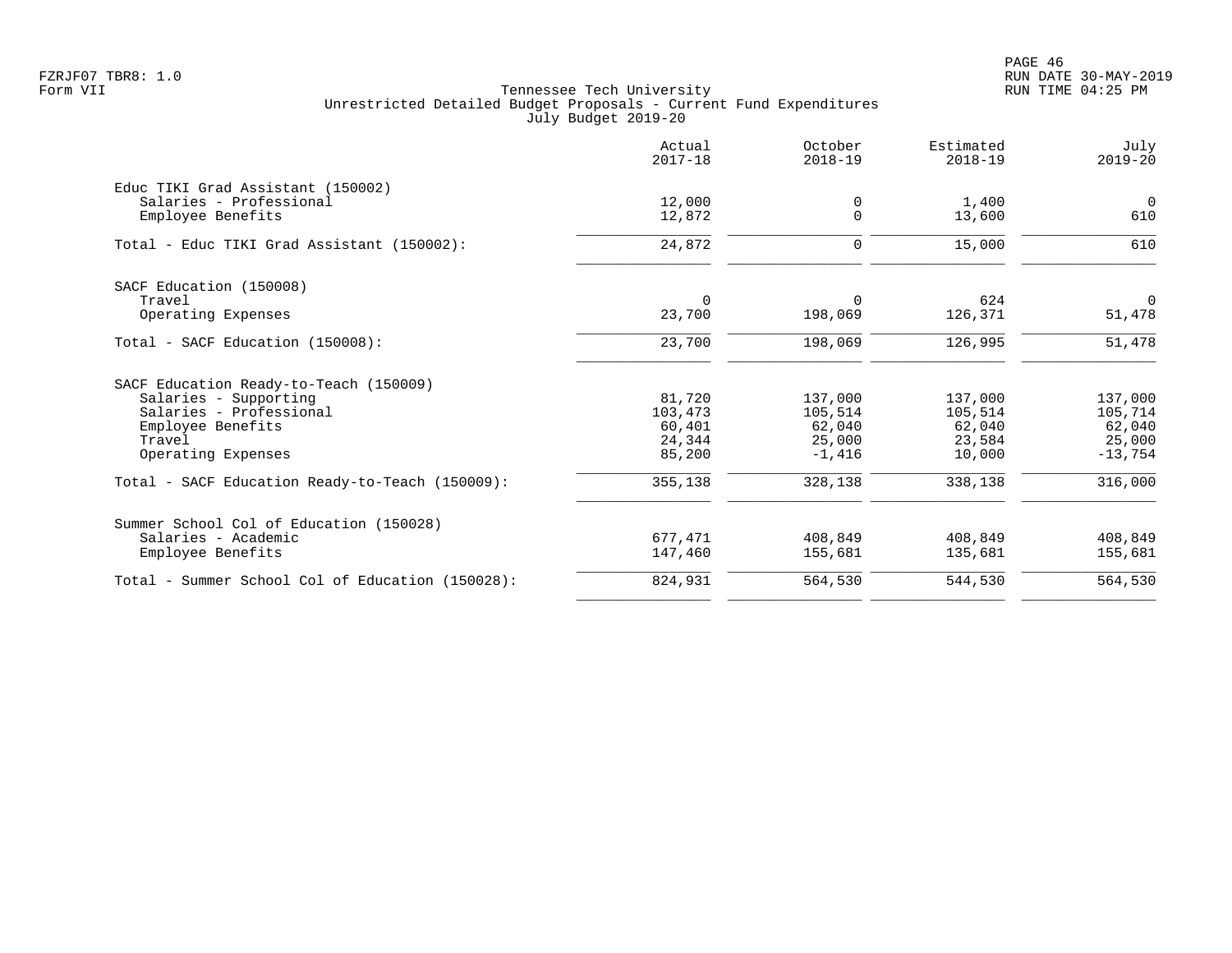PAGE 47 FZRJF07 TBR8: 1.0 RUN DATE 30-MAY-2019

|                                                                                                                                                                                                             | Actual<br>$2017 - 18$                                          | October<br>$2018 - 19$                                             | Estimated<br>$2018 - 19$                                           | July<br>$2019 - 20$                                                |
|-------------------------------------------------------------------------------------------------------------------------------------------------------------------------------------------------------------|----------------------------------------------------------------|--------------------------------------------------------------------|--------------------------------------------------------------------|--------------------------------------------------------------------|
| TN eCampus College of Education (150031)<br>Salaries - Academic<br>Employee Benefits                                                                                                                        | 3,600<br>275                                                   | 14,045<br>0                                                        | 14,045<br>$\Omega$                                                 | 14,045<br>$\Omega$                                                 |
| Total - TN eCampus College of Education (150031):                                                                                                                                                           | 3,875                                                          | 14,045                                                             | 14,045                                                             | 14,045                                                             |
| LSP-Dean Education (150033)<br>Operating Expenses                                                                                                                                                           | 0                                                              | 0                                                                  | 1                                                                  | 0                                                                  |
| Total - LSP-Dean Education (150033):                                                                                                                                                                        | $\Omega$                                                       | $\mathbf 0$                                                        | $\mathbf{1}$                                                       | $\Omega$                                                           |
| Learning Support Program (151000)<br>Salaries - Academic<br>Salaries - Supporting<br>Salaries - Students<br>Employee Benefits<br>Travel<br>Operating Expenses<br>Total - Learning Support Program (151000): | 320,271<br>204<br>2,047<br>114,800<br>404<br>11,876<br>449,602 | 323,619<br>1,960<br>7,820<br>108,390<br>1,420<br>11,630<br>454,839 | 321,619<br>1,960<br>6,120<br>108,390<br>2,770<br>11,630<br>452,489 | 323,819<br>1,960<br>7,820<br>108,390<br>1,420<br>11,630<br>455,039 |
| ETS Site (151300)<br>Salaries - Academic<br>Salaries - Supporting<br>Salaries - Professional<br>Employee Benefits<br>Operating Expenses                                                                     | 3,600<br>8,523<br>4,879<br>2,246<br>4,898                      | $\mathbf 0$<br>3,000<br>10,414<br>3,076<br>23,969                  | $\Omega$<br>2,035<br>6,284<br>3,076<br>104,875                     | 0<br>$\mathsf{O}\xspace$<br>$\mathbf 0$<br>$\Omega$<br>40,000      |
| Total - ETS Site (151300):                                                                                                                                                                                  | 24,146                                                         | 40,459                                                             | 116,270                                                            | 40,000                                                             |
|                                                                                                                                                                                                             |                                                                |                                                                    |                                                                    |                                                                    |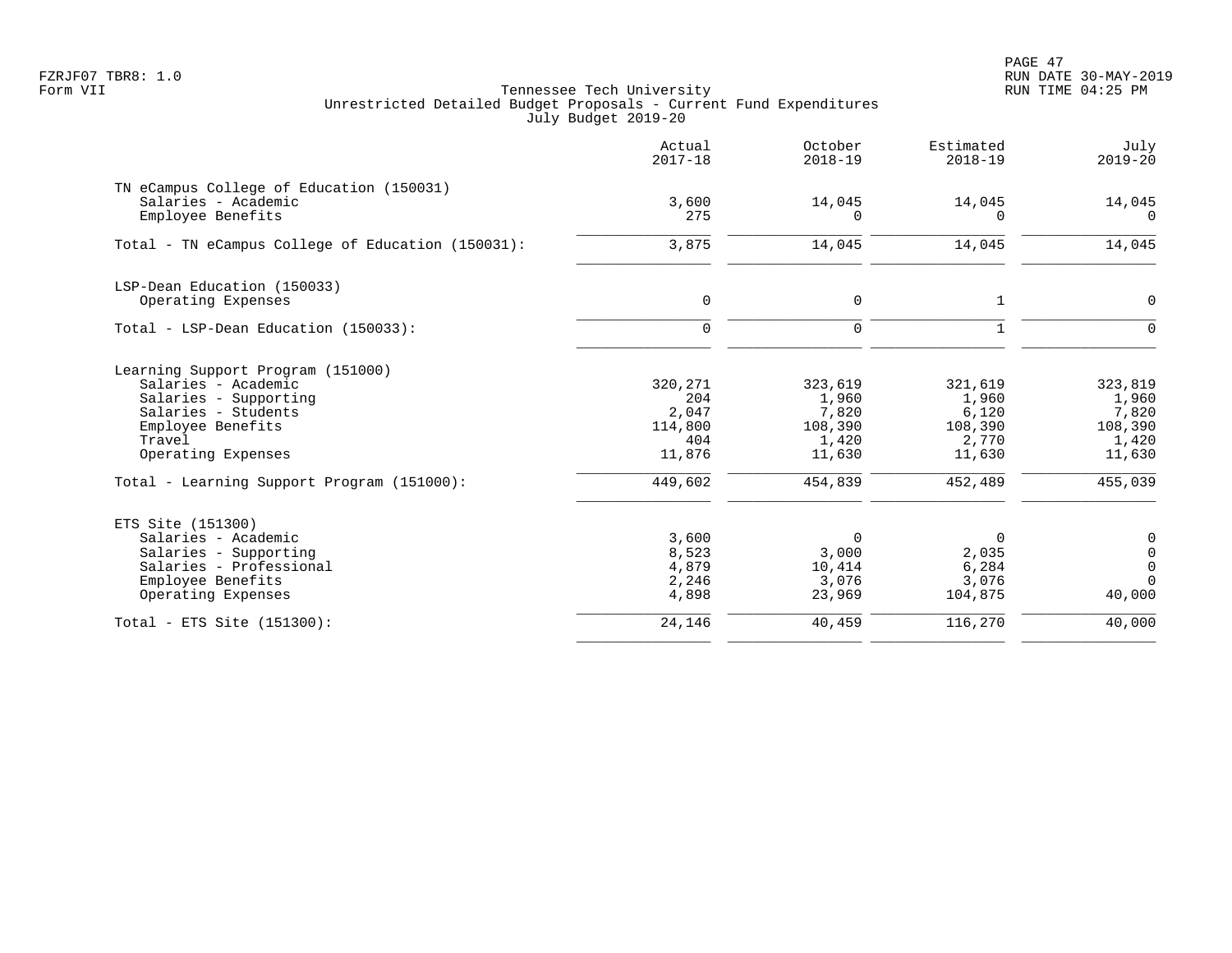| 31,072<br>21,470<br>29,347<br>354 | 31,810<br>76,913<br>64,505 | 31,810<br>76,913 | 31,910   |
|-----------------------------------|----------------------------|------------------|----------|
|                                   |                            |                  |          |
|                                   |                            |                  |          |
|                                   |                            |                  | 86,054   |
|                                   |                            | 64,505           | 64,505   |
|                                   | $\Omega$                   | $\Omega$         | $\Omega$ |
|                                   | 1,283                      | 1,283            | 1,283    |
| 83,342                            | 174,511                    | 174,511          | 183,752  |
|                                   |                            |                  |          |
| 15,592                            | 15,490                     | 14,490           | 15,490   |
| 59,824                            | 82,000                     | 75,875           | 84,000   |
| 3,353                             | 6,300                      | 6,300            | 6,300    |
| 1,466                             | 3,572                      | 3,572            | 3,572    |
| 80,235                            | 107,362                    | 100,237          | 109,362  |
|                                   |                            |                  |          |
| 77,967                            | 86,730                     | 80,130           | 88,640   |
| 77,967                            | 86,730                     | 80,130           | 88,640   |
|                                   |                            |                  |          |
| 47,250                            | $\Omega$                   | 72,000           | $\Omega$ |
| 55,875                            | 150,000                    | 78,000           | 152,530  |
| 103,125                           | 150,000                    | 150,000          | 152,530  |
|                                   | 1,099                      |                  |          |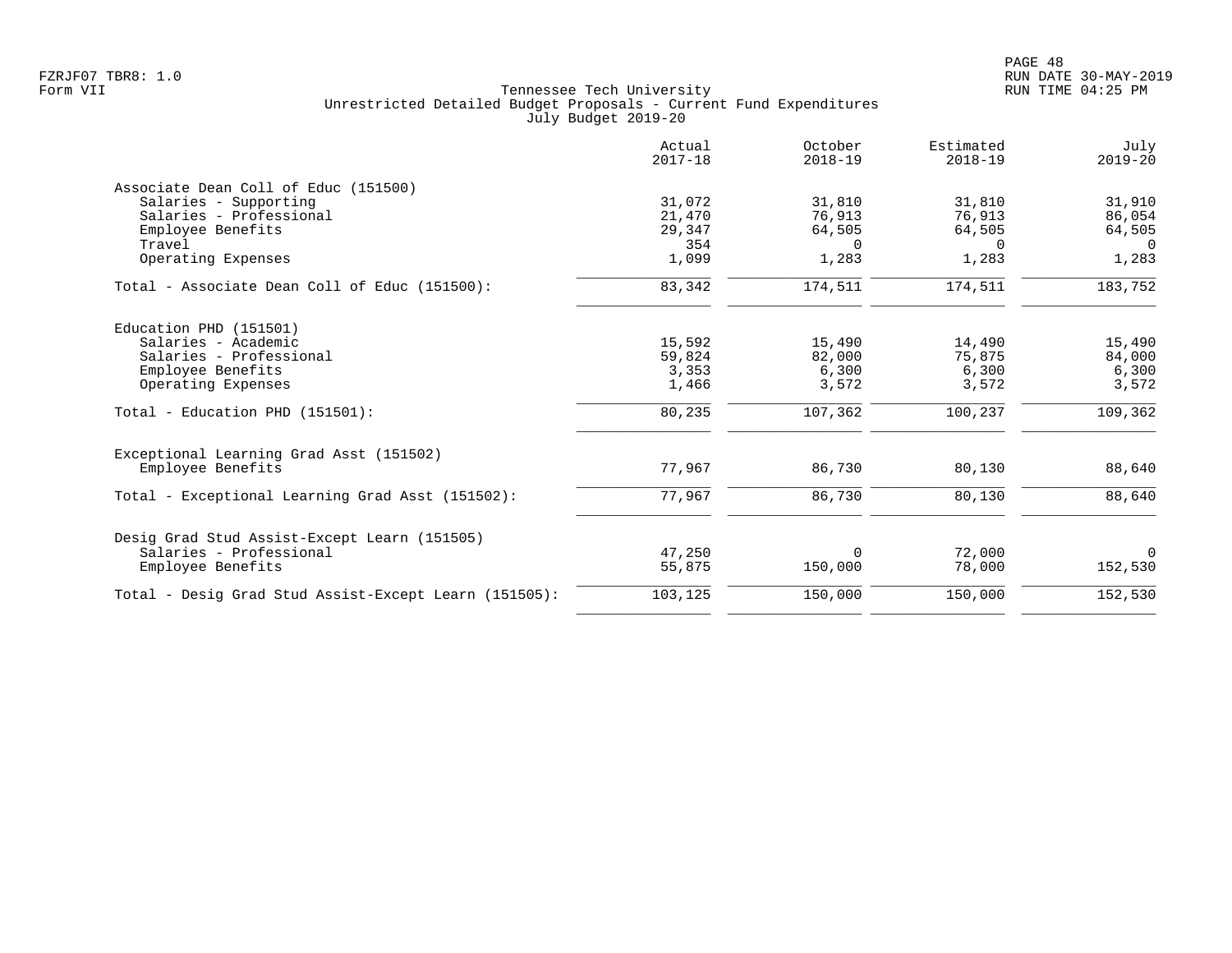|                                                   | Actual<br>$2017 - 18$ | October<br>$2018 - 19$ | Estimated<br>$2018 - 19$ | July<br>$2019 - 20$ |
|---------------------------------------------------|-----------------------|------------------------|--------------------------|---------------------|
| Counseling and Psychology (152000)                |                       |                        |                          |                     |
| Salaries - Academic                               | 1,063,404             | 1,170,548              | 1,052,648                | 1,178,571           |
| Salaries - Supporting                             | 26,919                | 36,653                 | 27,953                   | 36,753              |
| Salaries - Students                               | 0                     | 860                    | 260                      | 860                 |
| Salaries - Professional                           | 9,400                 | 9,400                  | 9,400                    | 9,400               |
| Employee Benefits                                 | 430,130               | 465,400                | 465,400                  | 465,400             |
| Travel                                            | $\Omega$              | 6,000                  | 1,565                    | 9,500               |
| Operating Expenses                                | 14,625                | 29,739                 | 34,174                   | 18,116              |
| Total - Counseling and Psychology (152000):       | 1,544,478             | 1,718,600              | 1,591,400                | 1,718,600           |
| SACF Counseling and Psychology (152008)           |                       |                        |                          |                     |
| Salaries - Academic                               | 28,651                | 22,887                 | 22,887                   | 22,887              |
| Salaries - Students                               | 800                   | 0                      | 0                        | $\overline{0}$      |
| Employee Benefits                                 | 3,812                 | $\Omega$               | $\Omega$                 | $\overline{0}$      |
| Travel                                            | 8,880                 | 19,500                 | 19,500                   | $\Omega$            |
| Operating Expenses                                | 5,866                 | 14,038                 | 22,454                   | 33,538              |
| Total - SACF Counseling and Psychology (152008):  | 48,009                | 56,425                 | 64,841                   | 56,425              |
| Department of Teacher Education (152500)          |                       |                        |                          |                     |
| Salaries - Academic                               | 178,266               | 183,437                | 183,152                  | 193,737             |
| Salaries - Supporting                             | 116,657               | 66,018                 | 58,940                   | 54,805              |
| Salaries - Students                               | $\Omega$              | $\Omega$               | $\Omega$                 | 1,000               |
| Salaries - Professional                           | 102,087               | 111,413                | 100,823                  | 102,513             |
| Employee Benefits                                 | 164,053               | 124,900                | 124,900                  | 124,900             |
| Travel                                            | 2,658                 | 22,650                 | 7,650                    | 22,650              |
| Operating Expenses                                | 35,066                | 46,501                 | 75,644                   | 43,214              |
| Total - Department of Teacher Education (152500): | 598,787               | 554,919                | 551,109                  | 542,819             |
|                                                   |                       |                        |                          |                     |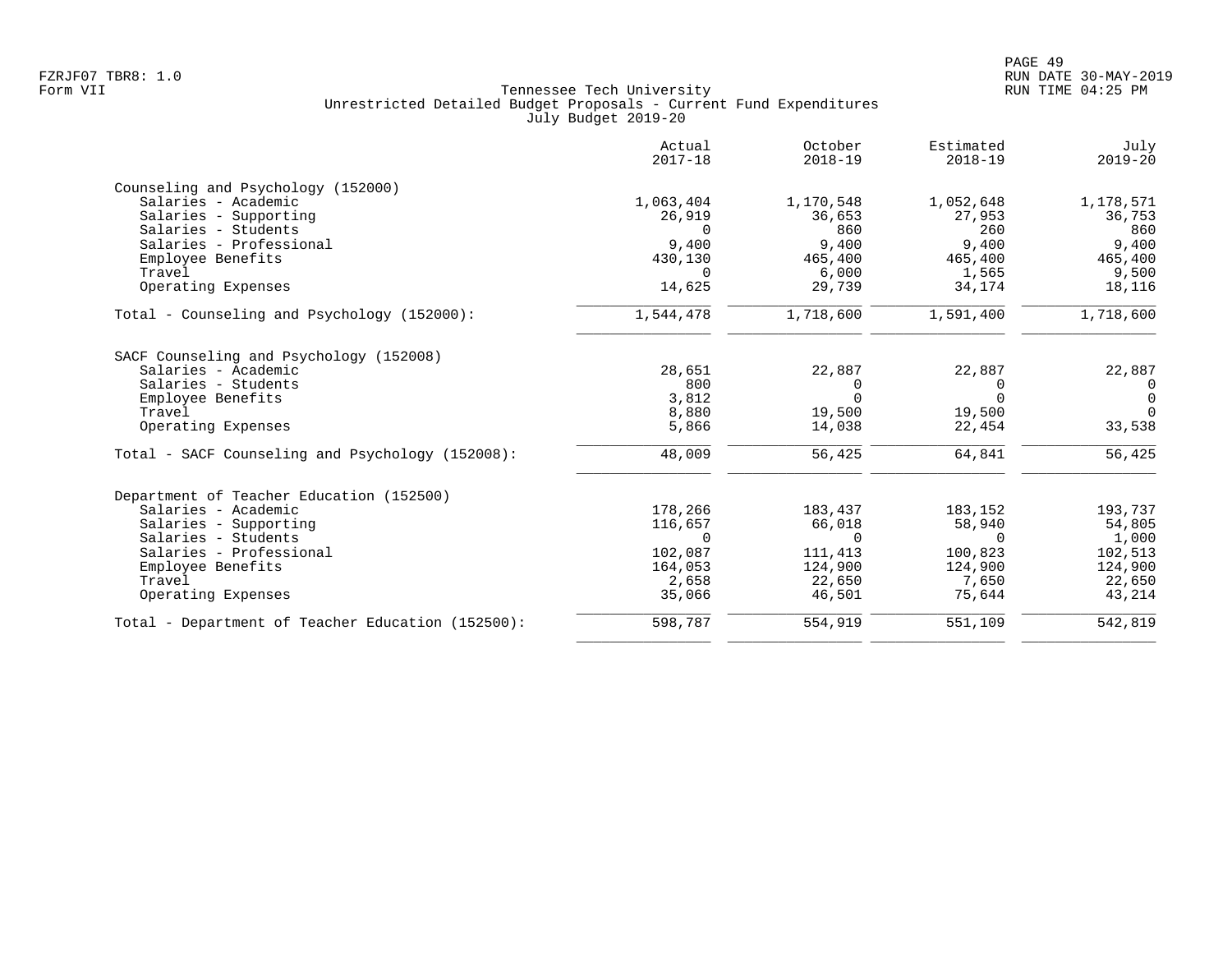|                                                 | Actual<br>$2017 - 18$ | October<br>$2018 - 19$ | Estimated<br>$2018 - 19$ | July<br>$2019 - 20$ |
|-------------------------------------------------|-----------------------|------------------------|--------------------------|---------------------|
| Curriculum and Instr Office (153000)            |                       |                        |                          |                     |
| Salaries - Academic                             | 2,068,377             | 2,234,643              | 2,139,380                | 2,186,781           |
| Salaries - Supporting                           | 85,940                | 89,511                 | 99,511                   | 86,811              |
| Salaries - Professional                         |                       | $\Omega$               | 5,200                    | $\Omega$            |
| Employee Benefits                               | 903,938               | 837,140                | 837,140                  | 837,140             |
| Travel                                          | 54,491                | 38,685                 | 40,685                   | 20,490              |
| Operating Expenses                              | 100,494               | 28,603                 | 55,343                   | 29,804              |
| Capital Outlay                                  | 7,999                 | $\Omega$               |                          |                     |
| Total - Curriculum and Instr Office (153000):   | 3, 221, 239           | 3,228,582              | 3, 177, 259              | 3,161,026           |
| SACF Curriculum & Instruction (153008)          |                       |                        |                          |                     |
| Salaries - Academic                             | 96,342                | 164,799                | 129,999                  | 164,799             |
| Employee Benefits                               | 12,739                | $\Omega$               |                          | $\Omega$            |
| Travel                                          | 75                    | $\Omega$               | 33,900                   | $\Omega$            |
| Operating Expenses                              | 23,564                | 49,241                 | 127,163                  | 49,241              |
| Total - SACF Curriculum & Instruction (153008): | 132,720               | 214,040                | 291,062                  | 214,040             |
| Two Plus Two Tullahoma (153050)                 |                       |                        |                          |                     |
| Salaries - Academic                             | 60,754                | 60,494                 | 60,494                   | 60,594              |
| Employee Benefits                               | 29,260                | 41,520                 | 41,520                   | 41,520              |
| Travel                                          |                       | $\Omega$               |                          | 7,595               |
| Operating Expenses                              |                       | $\Omega$               |                          | 2,800               |
| Total - Two Plus Two Tullahoma (153050):        | 90,014                | 102,014                | 102,014                  | 112,509             |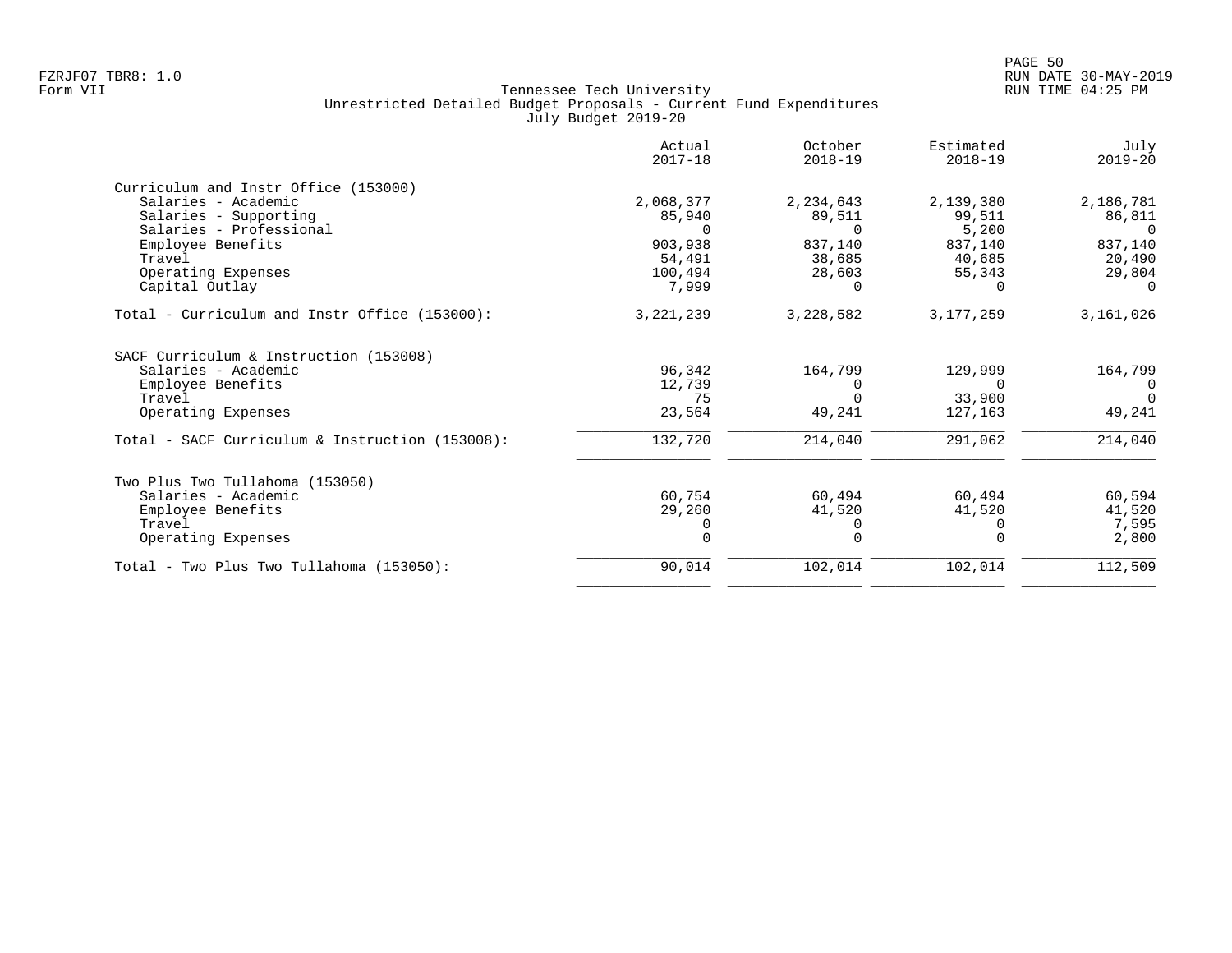|                                            | Actual<br>$2017 - 18$ | October<br>$2018 - 19$ | Estimated<br>$2018 - 19$ | July<br>$2019 - 20$ |
|--------------------------------------------|-----------------------|------------------------|--------------------------|---------------------|
| Two Plus Two Crossville (153051)           |                       |                        |                          |                     |
| Salaries - Academic                        | 63,229                | 63,944                 | 63,944                   | 65,844              |
| Employee Benefits                          | 35,727                | 26,590                 | 26,590                   | 26,590              |
| Travel<br>Operating Expenses               | $\Omega$<br>$\Omega$  | $\Omega$<br>$\Omega$   | $\Omega$<br>$\Omega$     | 7,900<br>1,000      |
|                                            |                       |                        |                          |                     |
| Total - Two Plus Two Crossville (153051):  | 98,956                | 90,534                 | 90,534                   | 101,334             |
| Two Plus Two Oak Ridge (153052)            |                       |                        |                          |                     |
| Salaries - Academic                        | 213,751               | 216,651                | 216,651                  | 216,951             |
| Employee Benefits                          | 100,188               | 88,140                 | 88,140                   | 88,140              |
| Travel                                     | 0                     | 0                      | $\Omega$                 | 6,670               |
| Operating Expenses                         | $\mathbf 0$           | $\Omega$               | $\Omega$                 | 1,734               |
| Total - Two Plus Two Oak Ridge (153052):   | 313,939               | 304,791                | 304,791                  | 313,495             |
| Two Plus Two Pellissippi (153053)          |                       |                        |                          |                     |
| Salaries - Academic                        | 194,734               | 202,415                | 202,415                  | 202,715             |
| Employee Benefits                          | 90,196                | 83,300                 | 83,300                   | 83,300              |
| Travel                                     | 0                     | $\Omega$               | $\Omega$                 | 10,850              |
| Operating Expenses                         | $\Omega$              | $\Omega$               | $\Omega$                 | 4,200               |
| Total - Two Plus Two Pellissippi (153053): | 284,930               | 285,715                | 285,715                  | 301,065             |
| Two Plus Two Chattanooga (153054)          |                       |                        |                          |                     |
| Salaries - Academic                        | 88,704                | 93,395                 | 93,395                   | 93,595              |
| Employee Benefits                          | 41,851                | 36,660                 | 36,660                   | 36,660              |
| Travel                                     | 60                    | $\mathbf 0$            | 0                        | 7,345               |
| Operating Expenses                         | $\mathbf 0$           | $\Omega$               | $\Omega$                 | 1,400               |
| Total - Two Plus Two Chattanooga (153054): | 130,615               | 130,055                | 130,055                  | 139,000             |
|                                            |                       |                        |                          |                     |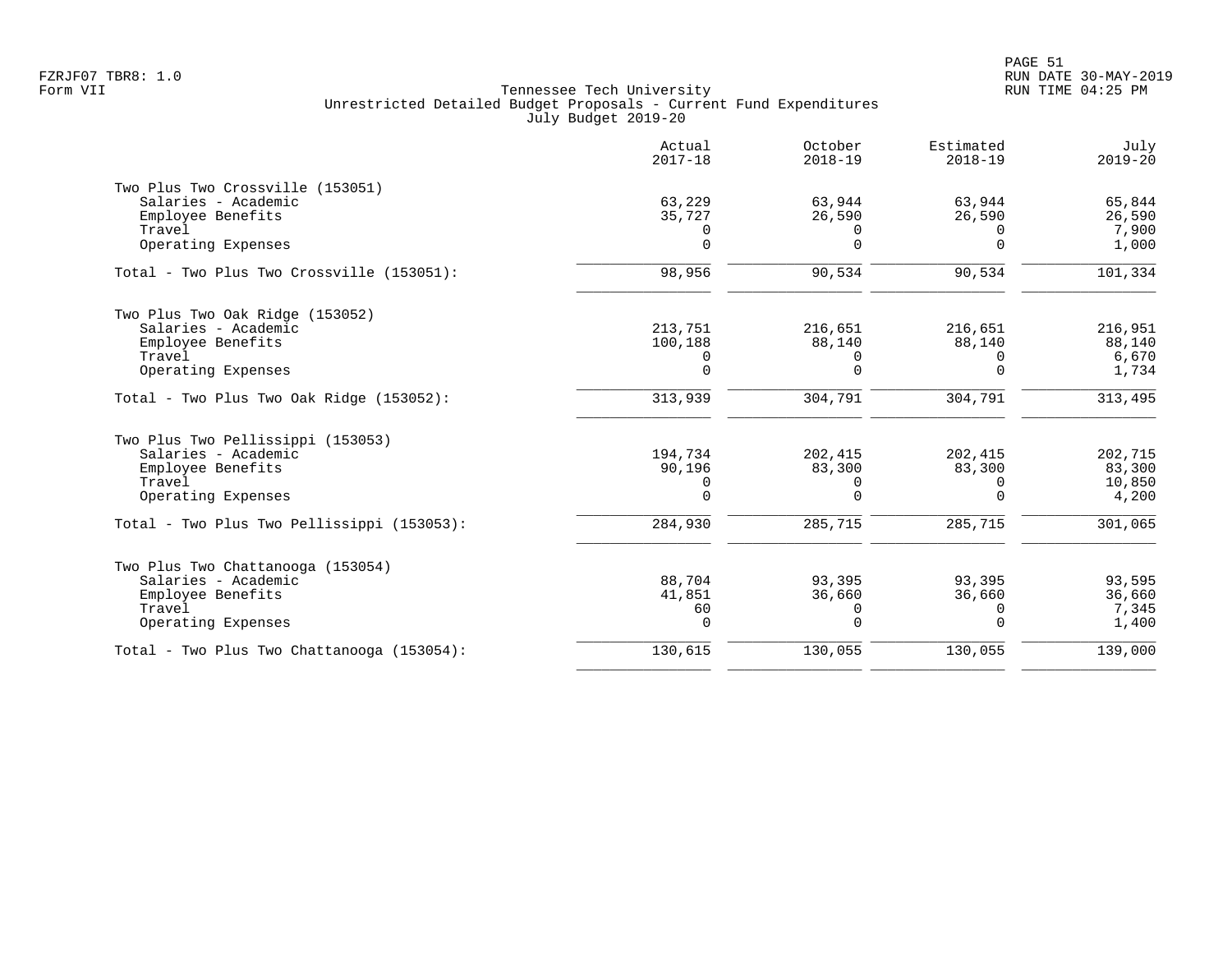|                                                     | Actual<br>$2017 - 18$ | October<br>$2018 - 19$ | Estimated<br>$2018 - 19$ | July<br>$2019 - 20$ |
|-----------------------------------------------------|-----------------------|------------------------|--------------------------|---------------------|
| Two Plus Two Motlow (153055)                        |                       |                        |                          |                     |
| Salaries - Academic                                 | $\Omega$              | 21,000                 | $\Omega$                 | 13,535              |
| Employee Benefits                                   | $\Omega$              | 29,270                 | 29,270                   | 29,270              |
| Travel                                              | $\mathbf 0$           | 0                      | $\Omega$                 | 5,367               |
| Operating Expenses                                  | $\Omega$              | $\Omega$               | 8,400                    | 2,000               |
| Total - Two Plus Two Motlow (153055):               | $\mathsf{O}$          | 50,270                 | 37,670                   | 50,172              |
| Two Plus Two Roane St Harriman (153056)             |                       |                        |                          |                     |
| Salaries - Academic                                 | 66,861                | 75,376                 | 75,376                   | 77,276              |
| Employee Benefits                                   | 37,346                | 30,170                 | 30,170                   | 30,170              |
| Travel                                              | $\mathbf 0$           | 0                      | $\Omega$                 | 4,638               |
| Operating Expenses                                  | $\mathbf 0$           | $\Omega$               | $\Omega$                 | 1,150               |
| Total - Two Plus Two Roane St Harriman (153056):    | 104,207               | 105,546                | 105,546                  | 113,234             |
| Two Plus Two Scott Co (153059)                      |                       |                        |                          |                     |
| Salaries - Academic                                 | 45,400                | 46,750                 | 46,750                   | 49,310              |
| Employee Benefits                                   | 30,260                | 25,420                 | 25,420                   | 25,420              |
| Travel                                              | 0                     | $\mathbf 0$            | $\mathbf 0$              | 2,768               |
| Operating Expenses                                  | $\mathbf 0$           | $\Omega$               | $\Omega$                 | 1,010               |
| Total - Two Plus Two Scott Co (153059):             | 75,660                | 72,170                 | 72,170                   | 78,508              |
| Exercise Sci Physical Ed Wellness (154000)          |                       |                        |                          |                     |
| Salaries - Academic                                 | 680,655               | 723,099                | 692,391                  | 723,599             |
| Salaries - Supporting                               | 42,770                | 54,837                 | 47,624                   | 54,837              |
| Salaries - Students                                 | 261                   | 100                    | 100                      | 100                 |
| Salaries - Professional                             | 7,000                 | 6,000                  | 4,800                    | 4,000               |
| Employee Benefits                                   | 321,633               | 279,840                | 279,840                  | 279,840             |
| Travel                                              | 3,810                 | $\Omega$               | $\Omega$                 | $\Omega$            |
| Operating Expenses                                  | 32,558                | 24,875                 | 27,556                   | 22,100              |
| Total - Exercise Sci Physical Ed Wellness (154000): | 1,088,687             | 1,088,751              | 1,052,311                | 1,084,476           |
|                                                     |                       |                        |                          |                     |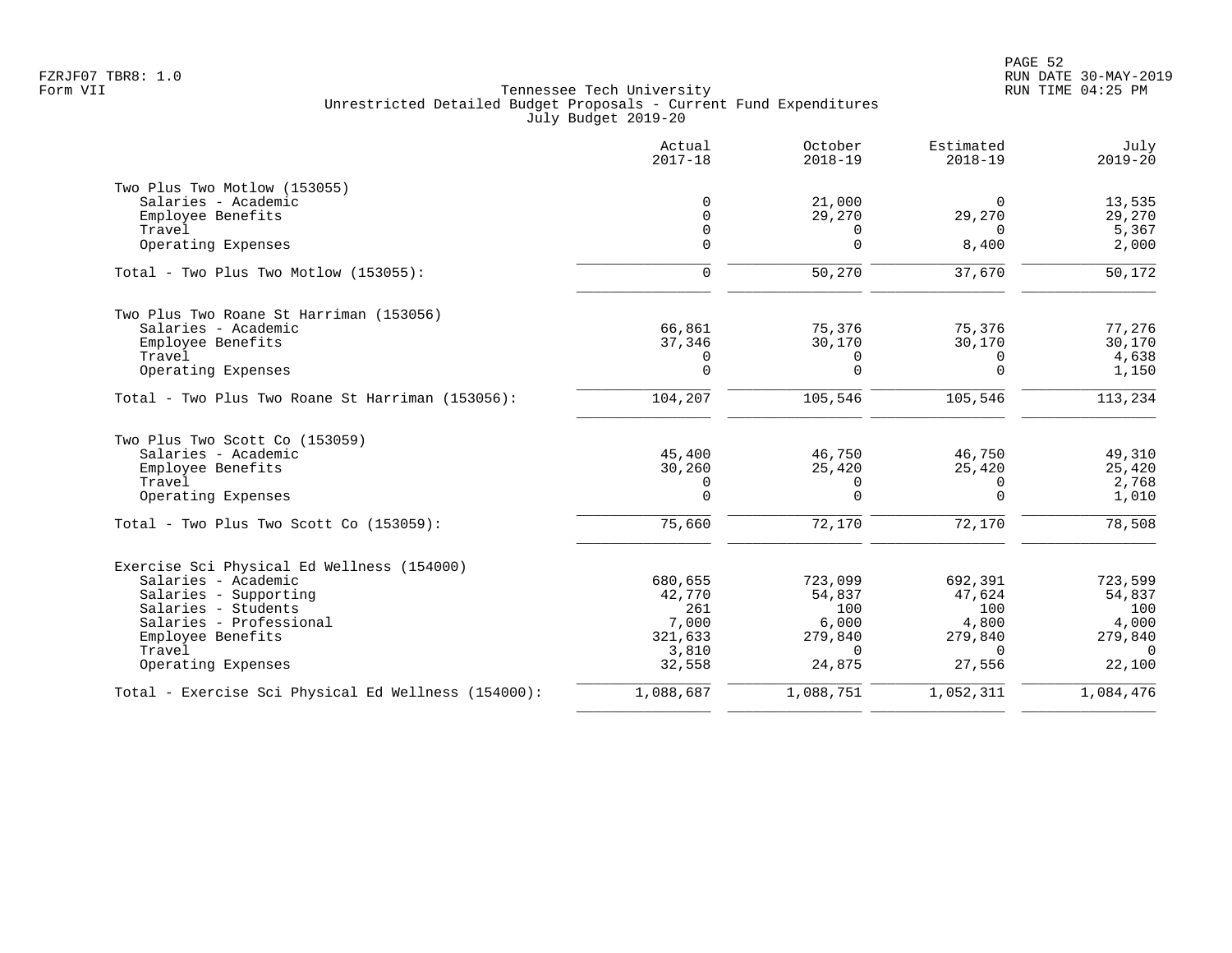|                                                      | Actual<br>$2017 - 18$ | October<br>$2018 - 19$ | Estimated<br>$2018 - 19$ | July<br>$2019 - 20$ |
|------------------------------------------------------|-----------------------|------------------------|--------------------------|---------------------|
| EXPW Special Courses (154001)                        |                       |                        |                          |                     |
| Employee Benefits                                    | $\mathbf 0$           | 30                     | 30                       | 30                  |
| Total - EXPW Special Courses (154001):               | $\Omega$              | 30                     | 30                       | 30                  |
| EXPW Special Courses Transf In (154002)              |                       |                        |                          |                     |
| Salaries - Students                                  | 3,234                 | 3,000                  | 4,000                    | 3,000               |
| Employee Benefits<br>Operating Expenses              | 94<br>10,542          | 200<br>4,800           | 200<br>3,800             | $\Omega$<br>5,000   |
| Total - EXPW Special Courses Transf In (154002):     | 13,870                | 8,000                  | 8,000                    | 8,000               |
| EXPW Golf Fees (154004)                              |                       |                        |                          |                     |
| Operating Expenses                                   | 11,925                | 11,500                 | 11,000                   | 11,000              |
| Total - EXPW Golf Fees (154004):                     | 11,925                | 11,500                 | 11,000                   | 11,000              |
| Athletic Exer Sci Phys Ed Wellness (154007)          |                       |                        |                          |                     |
| Salaries - Academic                                  | 141,907               | 117,837                | 117,837                  | 133,188             |
| Salaries - Supporting                                | 8,215<br>45,506       | 8,448                  | 8,448                    | 8,225               |
| Employee Benefits                                    |                       | 38,000                 | 38,000                   | 39,695              |
| Total - Athletic Exer Sci Phys Ed Wellness (154007): | 195,628               | 164,285                | 164,285                  | 181,108             |
| EXPW Lab Manuals (154008)                            |                       |                        |                          |                     |
| Travel                                               | 500                   | $\mathbf 0$            | 0                        | $\mathbf 0$         |
| Operating Expenses                                   | 9,816                 | 3,000                  | 12,059                   | 3,000               |
| Total - EXPW Lab Manuals (154008):                   | 10,316                | 3,000                  | 12,059                   | 3,000               |
|                                                      |                       |                        |                          |                     |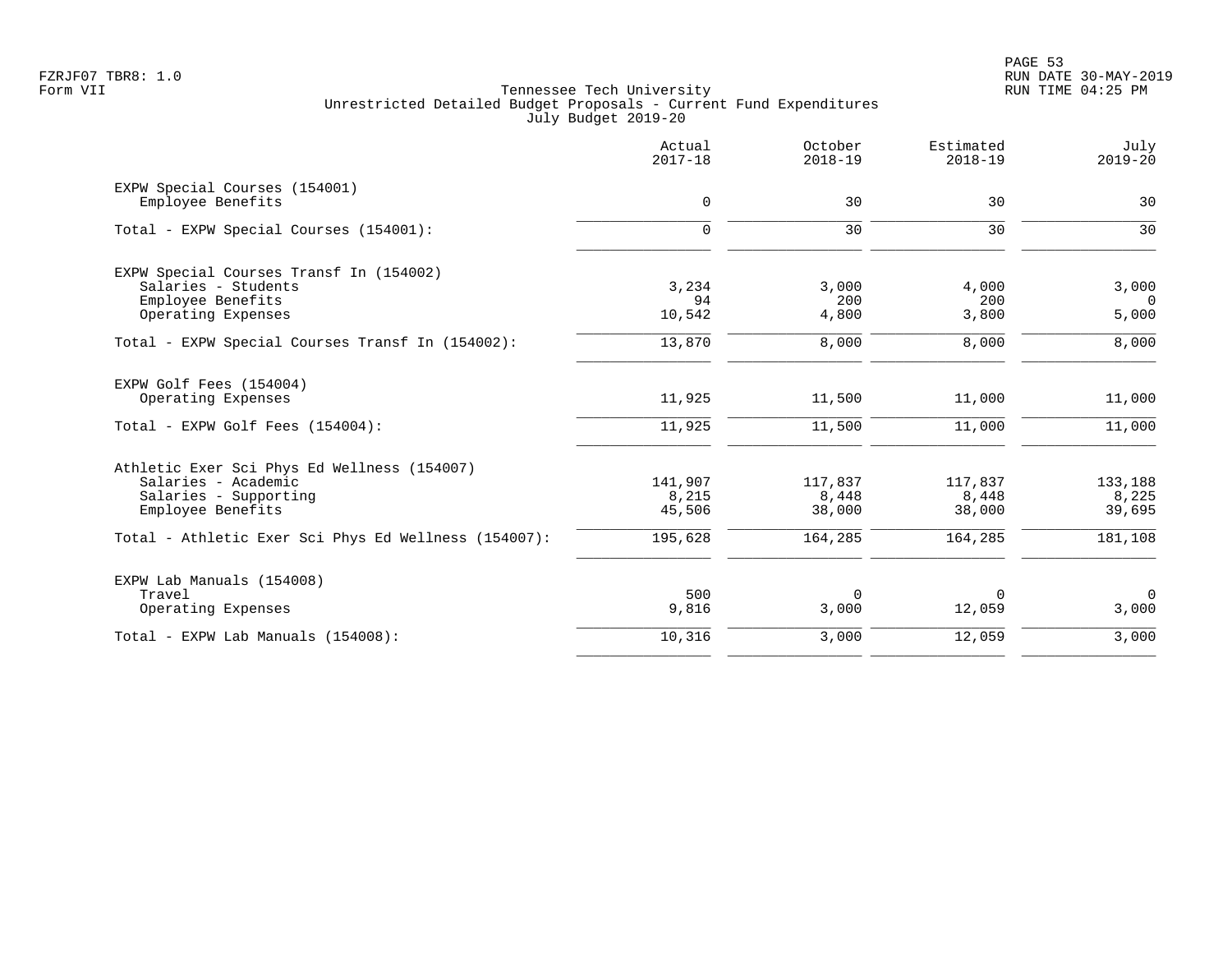| Actual<br>$2017 - 18$ | October<br>$2018 - 19$                                             | Estimated<br>$2018 - 19$                               | July<br>$2019 - 20$                                           |
|-----------------------|--------------------------------------------------------------------|--------------------------------------------------------|---------------------------------------------------------------|
|                       |                                                                    |                                                        |                                                               |
| 35,751                | 29,057                                                             | 29,057                                                 | 29,057                                                        |
| 2,201                 | 0                                                                  | $\Omega$                                               | $\overline{0}$                                                |
|                       | $\Omega$                                                           | $\Omega$                                               | $\Omega$                                                      |
|                       |                                                                    |                                                        | 12,000                                                        |
|                       |                                                                    |                                                        | 26,000                                                        |
| 64,421                | 67,057                                                             | 69,693                                                 | 67,057                                                        |
|                       |                                                                    |                                                        |                                                               |
|                       |                                                                    |                                                        | 1,624,254                                                     |
|                       |                                                                    |                                                        | 127,771                                                       |
|                       |                                                                    |                                                        | 1,000                                                         |
| 679,705               | 691,500                                                            | 669,500                                                | 691,500                                                       |
| 8,498                 | 1,370                                                              | 8,240                                                  | 1,370                                                         |
| 56,974                | 55,187                                                             | 45,187                                                 | 45,187                                                        |
| 2,497,352             | 2,492,005                                                          | 2,465,794                                              | 2,491,082                                                     |
|                       |                                                                    |                                                        |                                                               |
| 395,500               | 383,880                                                            | 383,880                                                | 383,880                                                       |
| 395,500               | 383,880                                                            | 383,880                                                | 383,880                                                       |
|                       |                                                                    |                                                        |                                                               |
|                       |                                                                    |                                                        | $\overline{0}$                                                |
| 4,646                 | 4,180                                                              | 10,737                                                 | 4,180                                                         |
| 10,450                | 4,180                                                              | 10,737                                                 | 4,180                                                         |
|                       | 6,179<br>2,167<br>18,123<br>1,638,170<br>112,944<br>1,061<br>5,804 | 12,000<br>26,000<br>1,616,689<br>126,259<br>1,000<br>0 | 12,000<br>28,636<br>1,614,551<br>126,834<br>1,482<br>$\Omega$ |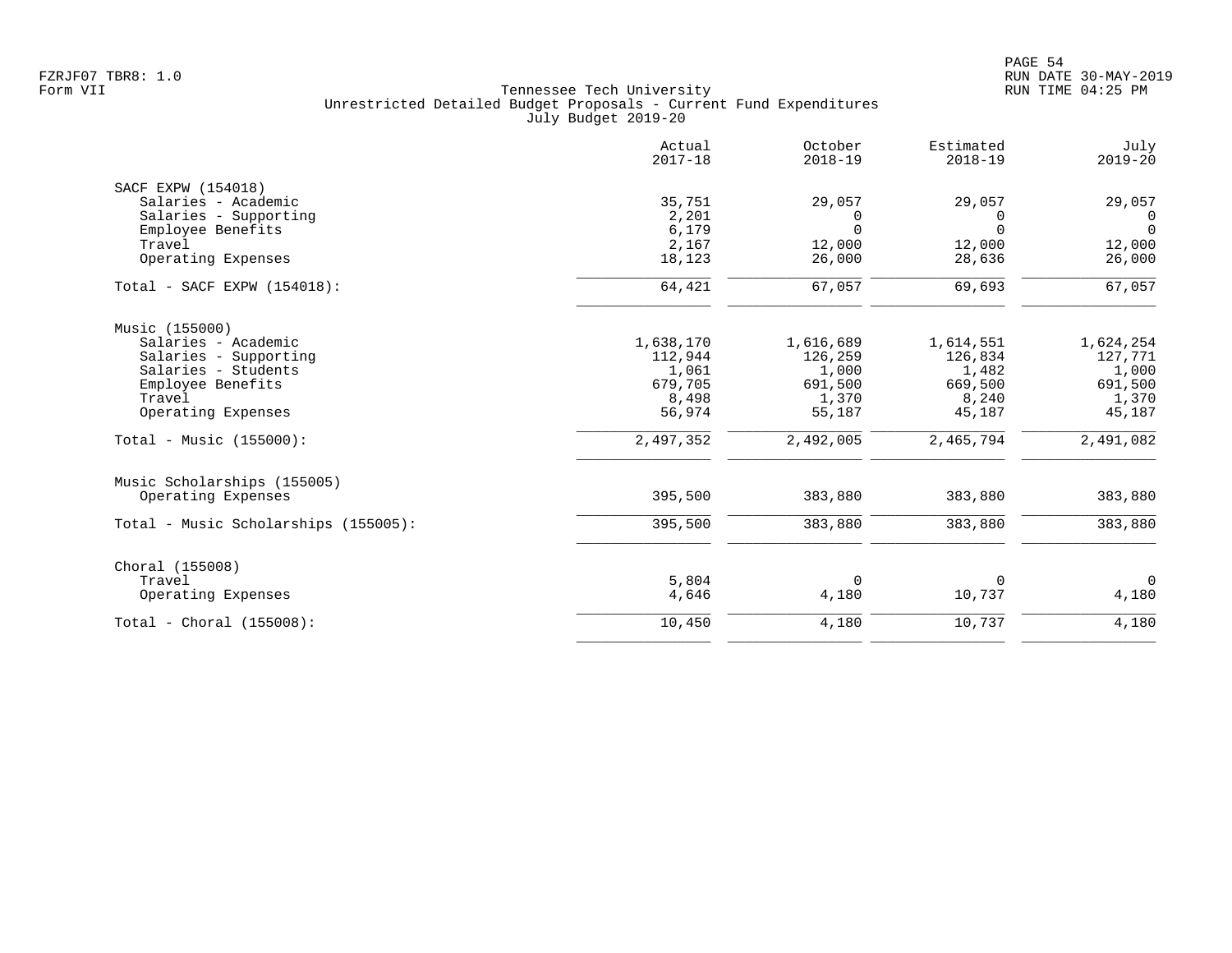|                                       | Actual<br>$2017 - 18$ | October<br>$2018 - 19$ | Estimated<br>$2018 - 19$ | July<br>$2019 - 20$ |
|---------------------------------------|-----------------------|------------------------|--------------------------|---------------------|
| String Project (155016)               |                       |                        |                          |                     |
| Salaries - Academic                   | 2,152                 | 0                      | 1,660                    | 0                   |
| Employee Benefits                     | 180                   | $\Omega$               | 98                       | 0                   |
| Operating Expenses                    | 1,078                 | $\Omega$               | 3,004                    | $\mathbf 0$         |
| Total - String Project (155016):      | 3,410                 | 0                      | 4,762                    | $\mathbf 0$         |
| SACF Music (155017)                   |                       |                        |                          |                     |
| Salaries - Academic                   | 73,146                | 49,016                 | 79,407                   | 49,016              |
| Employee Benefits                     | 1,812                 | $\Omega$               | 5,540                    | $\overline{0}$      |
| Travel                                | $\Omega$              | $\Omega$               | 2,000                    | $\Omega$            |
| Operating Expenses                    | 4,182                 | 62,500                 | 72,258                   | 62,500              |
| $Total - SACF Music (155017):$        | 79,140                | 111,516                | 159,205                  | 111,516             |
| Match Music (155025)                  |                       |                        |                          |                     |
| Salaries - Academic                   | 2,978                 | 0                      | 3,478                    | 0                   |
| Employee Benefits                     | 223                   | $\Omega$               | 0                        | 0                   |
| Operating Expenses                    | 0                     | $-242$                 | $-242$                   | $\mathbf 0$         |
| Total - Match Music (155025):         | 3,201                 | $-242$                 | 3,236                    | $\Omega$            |
| SACF Music & Art (155200)             |                       |                        |                          |                     |
| Travel                                | 6,223                 | $\Omega$               | $\Omega$                 | $\Omega$            |
| Operating Expenses                    | 0                     | 152,856                | 47,376                   | $-4,261$            |
| Total - SACF Music & Art $(155200)$ : | 6,223                 | 152,856                | 47,376                   | $-4,261$            |
|                                       |                       |                        |                          |                     |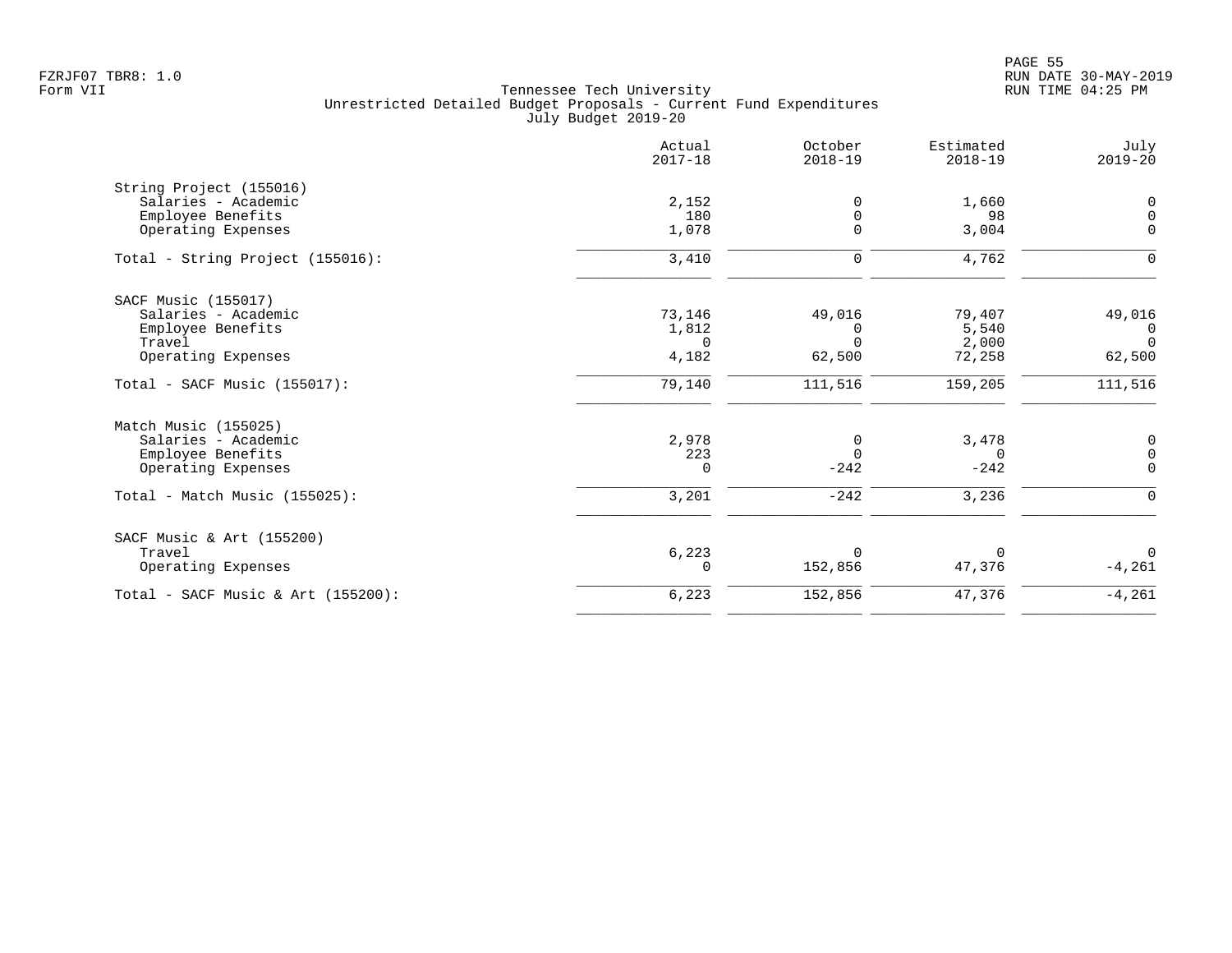|                                          | Actual<br>$2017 - 18$ | October<br>$2018 - 19$ | Estimated<br>$2018 - 19$ | July<br>$2019 - 20$ |
|------------------------------------------|-----------------------|------------------------|--------------------------|---------------------|
| Art, Craft & Design (155300)             |                       |                        |                          |                     |
| Salaries - Academic                      | 379,523               | 381,348                | 377,848                  | 370,648             |
| Salaries - Supporting                    | 32,830                | 31,526                 | 33,926                   | 29,526              |
| Employee Benefits                        | 159,352               | 152,500                | 152,500                  | 152,500             |
| Travel                                   | 3,357                 | 1,360                  | 3,245                    | 1,360               |
| Operating Expenses                       | 6,704                 | 12,855                 | 12,070                   | 26,155              |
| Total - Art, Craft & Design $(155300)$ : | 581,766               | 579,589                | 579,589                  | 580,189             |
| Art Course Fee (155301)                  |                       |                        |                          |                     |
| Salaries - Academic                      | 5,051                 | 0                      | 0                        | 0                   |
| Salaries - Students                      | 1,010                 | 0                      | 800                      | $\mathsf{O}\xspace$ |
| Employee Benefits                        | 386                   |                        | $\Omega$                 | $\Omega$            |
| Operating Expenses                       |                       | 7,013                  | 6,330                    | 7,084               |
| Total - Art Course Fee $(155301)$ :      | 6,454                 | 7,013                  | 7,130                    | 7,084               |
| Art Faculty CC (155302)                  |                       |                        |                          |                     |
| Salaries - Academic                      | 283,696               | 254,949                | 254,949                  | 278,959             |
| Salaries - Supporting                    |                       | $\Omega$               | 200                      | 0                   |
| Salaries - Professional                  |                       |                        | 1,510                    | $\Omega$            |
| Employee Benefits                        | 115,339               | 106,765                | 106,765                  | 106,765             |
| Travel                                   | 120                   | $\Omega$               | 1,840                    | $\Omega$            |
| Operating Expenses                       | 23,012                | 72,110                 | 68,560                   | 44,000              |
| Total - Art Faculty CC $(155302)$ :      | 422,167               | 433,824                | 433,824                  | 429,724             |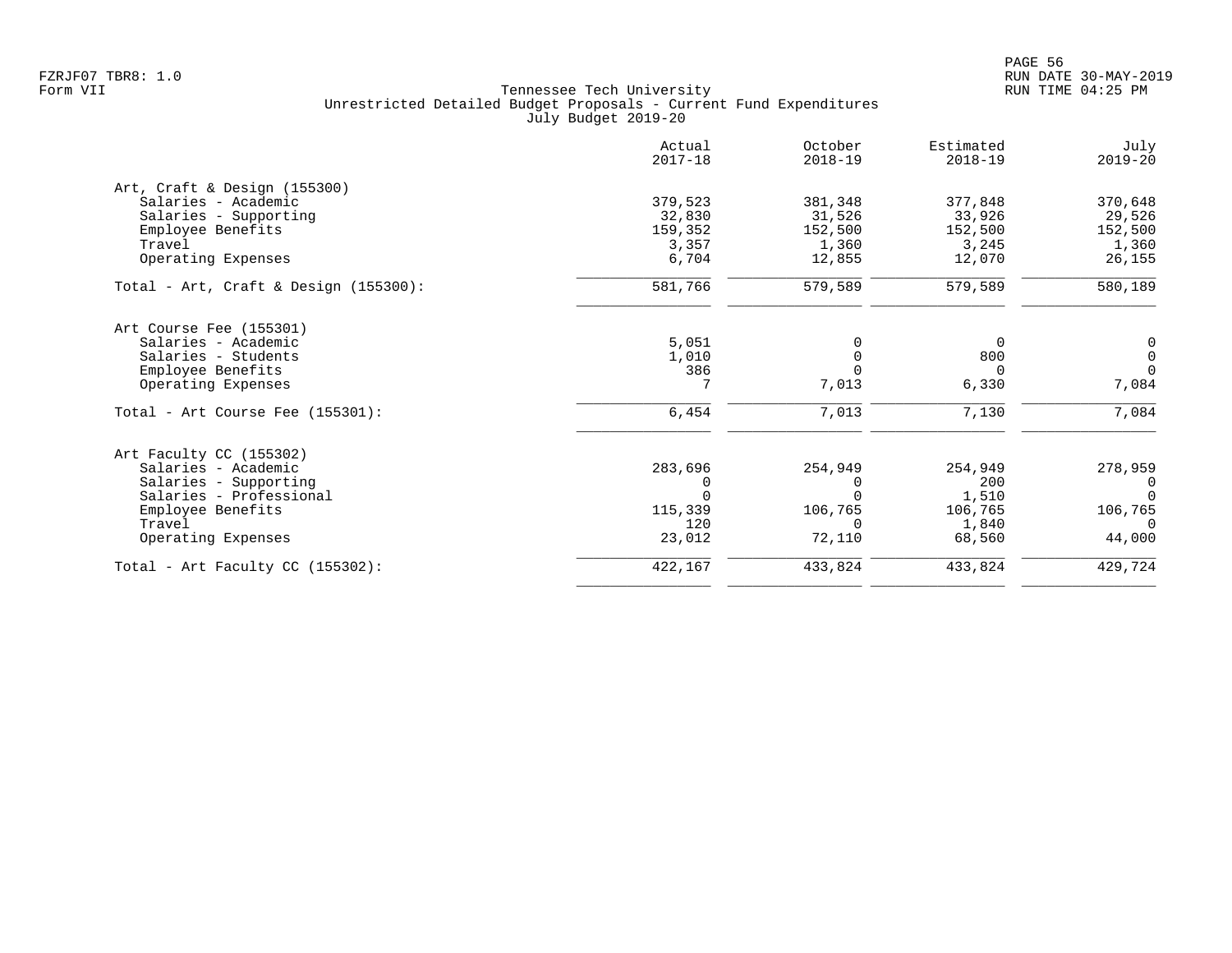|                                                    | Actual<br>$2017 - 18$ | October<br>$2018 - 19$ | Estimated<br>$2018 - 19$ | July<br>$2019 - 20$  |
|----------------------------------------------------|-----------------------|------------------------|--------------------------|----------------------|
| SACF Art, Craft & Design (155308)                  |                       |                        |                          |                      |
| Salaries - Academic                                | 43,024                | 36,245                 | 76,255                   | 89,245               |
| Salaries - Supporting                              | 2,100                 | $\Omega$               | 2,100                    | $\Omega$             |
| Salaries - Students                                | 0                     | <sup>n</sup>           | 160                      | $\Omega$             |
| Employee Benefits<br>Travel                        | 885<br>1,050          | $\Omega$<br>5,000      | 2,600<br>5,000           | $\Omega$<br>$\Omega$ |
| Operating Expenses                                 | 1,500                 | 39,500                 | 52,421                   | 28,500               |
|                                                    |                       |                        |                          |                      |
| Total - SACF Art, Craft & Design (155308):         | 48,559                | 80,745                 | 138,536                  | 117,745              |
| Craft Center Instruction (155500)                  |                       |                        |                          |                      |
| Employee Benefits                                  | $-57$                 | $\mathbf 0$            | 0                        | $\Omega$             |
| Total - Craft Center Instruction (155500):         | $-57$                 | $\Omega$               | $\Omega$                 | $\Omega$             |
| Match Craft Center (155505)                        |                       |                        |                          |                      |
| Salaries - Academic                                | $\mathbf 0$           | 0                      | 1,000                    | 0                    |
| Salaries - Supporting                              | $\mathbf 0$           | $\mathbf 0$            | 1,000                    | $\Omega$             |
| Total - Match Craft Center (155505):               | $\Omega$              | $\mathbf 0$            | 2,000                    | O                    |
| SACF Agriculture & Human Ecology (160008)          |                       |                        |                          |                      |
| Salaries - Academic                                | 34,701                | 26,840                 | 31,258                   | 26,840               |
| Salaries - Supporting                              | 4,229                 | $\Omega$               | 5,316                    | $\overline{0}$       |
| Employee Benefits                                  | 20,044                | $\Omega$               | 3,642                    | $\Omega$             |
| Travel                                             | 27,835                | 30,000                 | 30,000                   | 30,000               |
| Operating Expenses                                 | 41,189                | 85,634                 | 78,918                   | 25,285               |
| Total - SACF Agriculture & Human Ecology (160008): | 127,998               | 142,474                | 149,134                  | 82,125               |
|                                                    |                       |                        |                          |                      |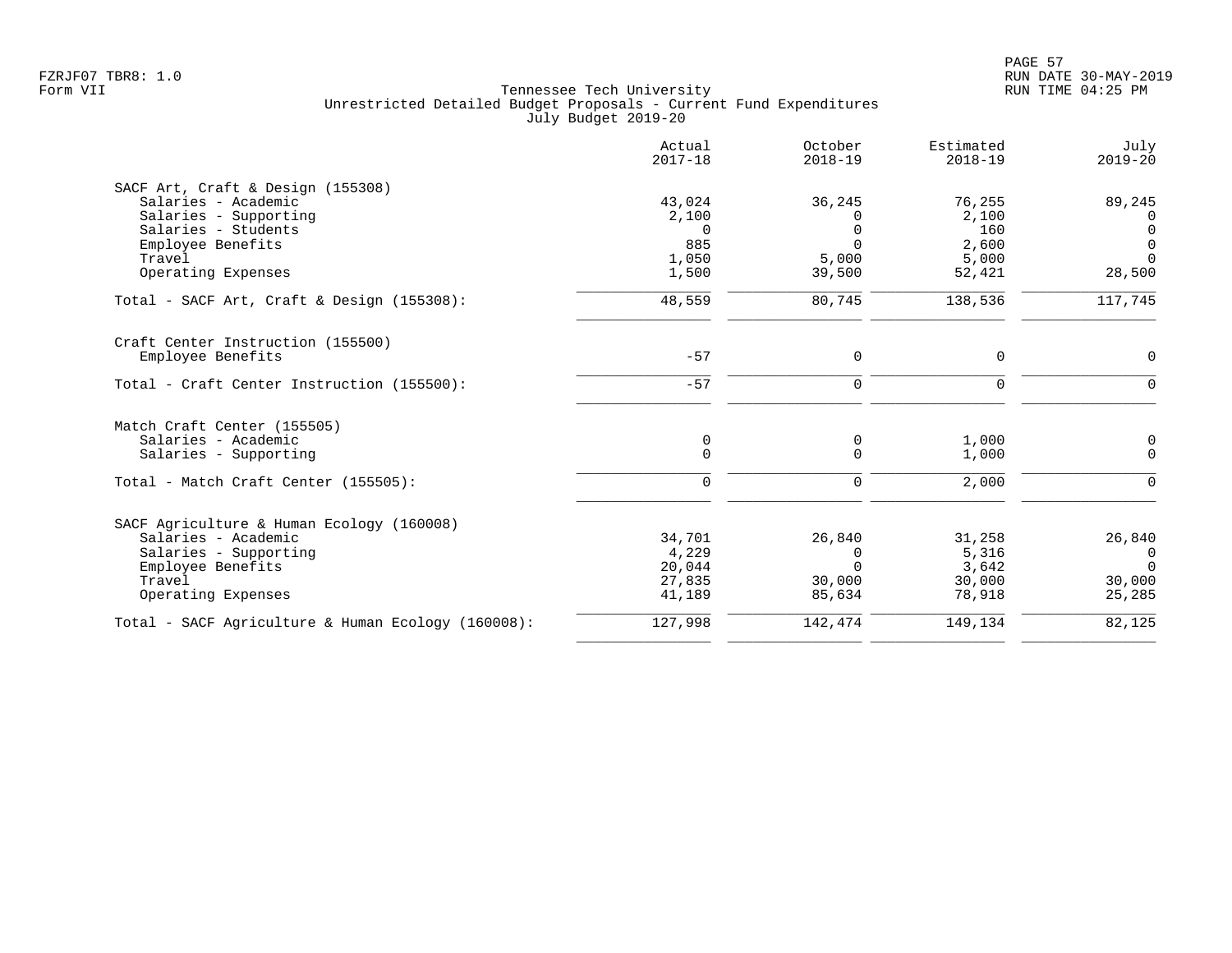|                                                                    | Actual<br>$2017 - 18$ | October<br>$2018 - 19$ | Estimated<br>$2018 - 19$ | July<br>$2019 - 20$ |
|--------------------------------------------------------------------|-----------------------|------------------------|--------------------------|---------------------|
| Online Course Dev Ag and Human Ecol (160010)<br>Operating Expenses | 1,457                 | 1,678                  | 1,678                    | 1,678               |
| Total - Online Course Dev Ag and Human Ecol (160010):              | 1,457                 | 1,678                  | 1,678                    | 1,678               |
| Match Ag and Human Ecology (160025)                                |                       |                        |                          |                     |
| Employee Benefits<br>Operating Expenses                            | 0<br>$\mathbf 0$      | 0<br>23,000            | 23,000<br>0              | 0<br>$\mathbf 0$    |
|                                                                    |                       |                        |                          |                     |
| Total - Match Ag and Human Ecology (160025):                       | $\mathbf 0$           | 23,000                 | 23,000                   | $\Omega$            |
| Summer School Col Ag & HEC (160028)                                |                       |                        |                          |                     |
| Salaries - Academic                                                | 130,220               | 45,253                 | 45,253                   | 45,253              |
| Employee Benefits                                                  | 26,118                | 19,029                 | 19,029                   | 19,029              |
| Total - Summer School Col Aq & HEC (160028):                       | 156,338               | 64,282                 | 64,282                   | 64,282              |
| School of Agriculture (163000)                                     |                       |                        |                          |                     |
| Salaries - Academic                                                | 882,336               | 831,559                | 744,403                  | 1,044,341           |
| Salaries - Supporting                                              | 9,317                 | 32,716                 | 26,837                   | 33,988              |
| Employee Benefits                                                  | 338,622               | 352,785                | 314,885                  | 352,785             |
| Travel                                                             | 4,390                 | 1,277                  | 1,277                    | 500                 |
| Operating Expenses                                                 | 22,318                | 57,741                 | 54,032                   | 14,220              |
| Capital Outlay                                                     | 0                     | 23,436                 | 23,436                   | $\Omega$            |
| Total - School of Agriculture (163000):                            | 1,256,983             | 1,299,514              | 1,164,870                | 1,445,834           |
|                                                                    |                       |                        |                          |                     |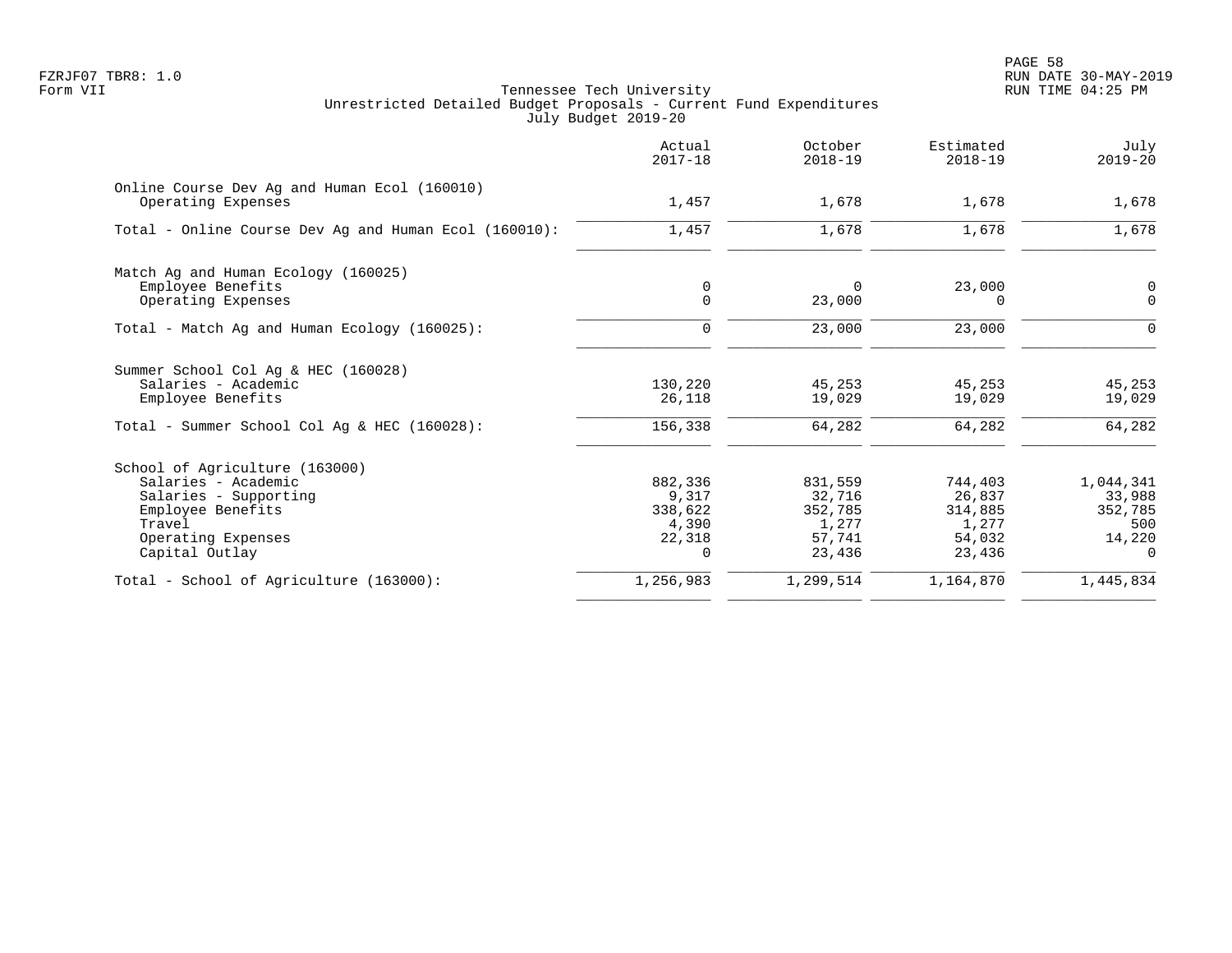|                                           | Actual<br>$2017 - 18$ | October<br>$2018 - 19$ | Estimated<br>$2018 - 19$ | July<br>$2019 - 20$ |
|-------------------------------------------|-----------------------|------------------------|--------------------------|---------------------|
| Lab Fee Agriculture (163001)              |                       |                        |                          |                     |
| Travel                                    | 747                   | 220                    | 240                      | 220                 |
| Operating Expenses                        | 14,563                | 15,980                 | 15,960                   | 15,980              |
| Total - Lab Fee Agriculture (163001):     | 15,310                | 16,200                 | 16,200                   | 16,200              |
| SACF Agriculture (163008)                 |                       |                        |                          |                     |
| Salaries - Academic                       | 63,000                | 71,375                 | 71,375                   | 71,375              |
| Employee Benefits                         | $-14,100$             | 0                      | $\Omega$                 | $\Omega$            |
| Total - SACF Agriculture (163008):        | 48,900                | 71,375                 | 71,375                   | 71,375              |
| School of Human Ecology (165000)          |                       |                        |                          |                     |
| Salaries - Academic                       | 566,347               | 574,121                | 532,076                  | 588,421             |
| Salaries - Supporting                     | 23,212                | 35,659                 | 34,634                   | 30,859              |
| Employee Benefits                         | 244,843               | 227,250                | 227,250                  | 227,250             |
| Travel<br>Operating Expenses              | 1,975<br>3,597        | 5,000<br>17,880        | 4,153<br>21,721          | 2,000<br>8,780      |
| Total - School of Human Ecology (165000): | 839,974               | 859,910                | 819,834                  | 857,310             |
| Lab Fee Human Ecology (165001)            |                       |                        |                          |                     |
| Travel                                    | 20                    | $\Omega$               | 0                        | $\mathbf 0$         |
| Operating Expenses                        | 3,487                 | 3,500                  | 3,500                    | 3,500               |
| Total - Lab Fee Human Ecology (165001):   | 3,507                 | 3,500                  | 3,500                    | 3,500               |
|                                           |                       |                        |                          |                     |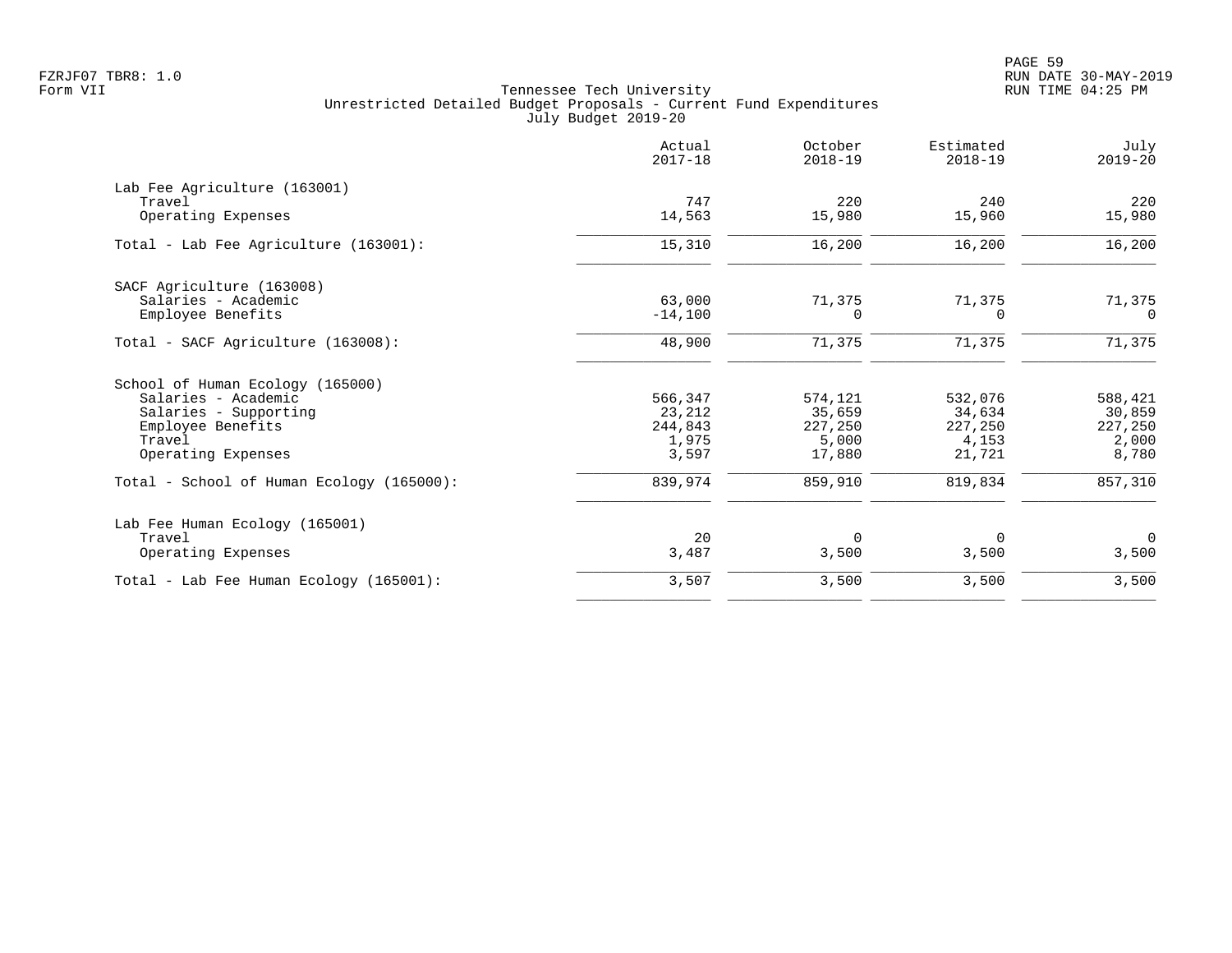|                                                                | Actual<br>$2017 - 18$ | October<br>$2018 - 19$ | Estimated<br>$2018 - 19$ | July<br>$2019 - 20$ |
|----------------------------------------------------------------|-----------------------|------------------------|--------------------------|---------------------|
| Slide Show Presentation (165002)                               |                       |                        |                          |                     |
| Salaries - Academic<br>Employee Benefits                       | $-1,725$<br>$-132$    | 0<br>0                 | 0<br>$\mathbf 0$         | 0<br>$\mathbf 0$    |
| Total - Slide Show Presentation (165002):                      | $-1,857$              | $\Omega$               | $\Omega$                 | $\Omega$            |
| Human Ecology South Hall Cafe (165006)                         |                       |                        |                          |                     |
| Operating Expenses<br>Department Revenues                      | 2,471<br>$-800$       | 2,000<br>0             | 4,131<br>$\Omega$        | 0<br>$\Omega$       |
| Total - Human Ecology South Hall Cafe (165006):                | 1,671                 | 2,000                  | 4,131                    | $\Omega$            |
| Human Ecology Tartan Commission (165007)<br>Operating Expenses | $\mathsf{O}$          | 339                    | 339                      | 0                   |
| Total - Human Ecology Tartan Commission (165007):              | $\mathbf 0$           | 339                    | 339                      | $\Omega$            |
| SACF Human Ecology (165008)                                    |                       |                        |                          |                     |
| Salaries - Academic<br>Employee Benefits                       | 3,660<br>568          | 63,660<br>0            | 65,000<br>$\Omega$       | 65,000<br>$\Omega$  |
| Total - SACF Human Ecology (165008):                           | 4,228                 | 63,660                 | 65,000                   | 65,000              |
| Lab Fee Nursing (166000)                                       |                       |                        |                          |                     |
| Operating Expenses                                             | 30,260                | 22,800                 | 34,151                   | 22,800              |
| Total - Lab Fee Nursing (166000):                              | 30,260                | 22,800                 | 34,151                   | 22,800              |
|                                                                |                       |                        |                          |                     |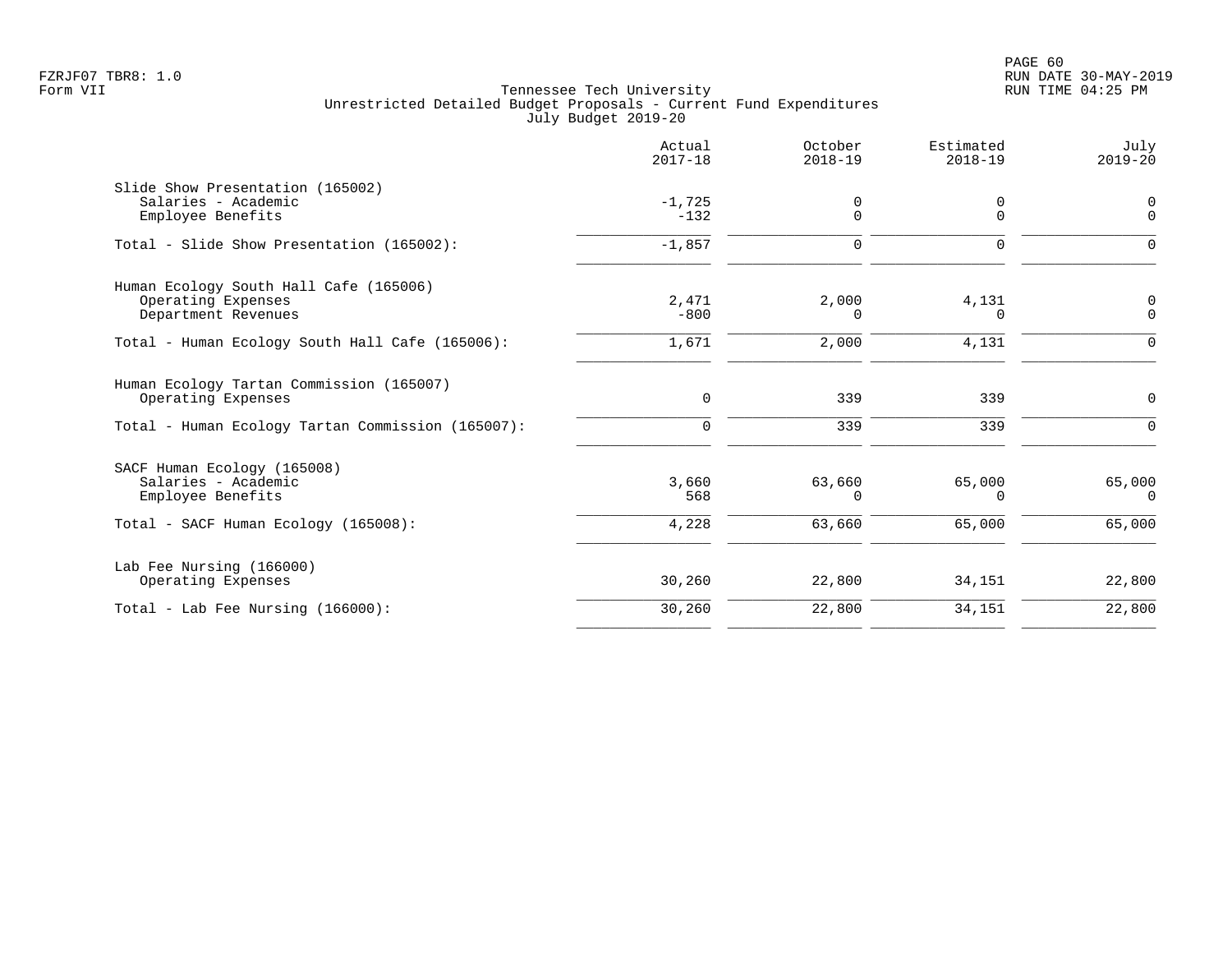|                                             | Actual<br>$2017 - 18$ | October<br>$2018 - 19$ | Estimated<br>$2018 - 19$ | July<br>$2019 - 20$ |
|---------------------------------------------|-----------------------|------------------------|--------------------------|---------------------|
| Nursing Instruction (166001)                |                       |                        |                          |                     |
| Salaries - Academic                         | 1,071,321             | 1,302,609              | 1,232,058                | 1,480,341           |
| Salaries - Supporting                       | 117,701               | 59,027                 | 55,675                   | 28,921              |
| Salaries - Students                         | $\Omega$              | $\Omega$               | 3,052                    | $\Omega$            |
| Salaries - Professional                     | 222,409               | 267,557                | 249,890                  | 276,957             |
| Employee Benefits                           | 557,119               | 603,185                | 572,485                  | 603,185             |
| Travel                                      | 7,769                 | 4,690                  | 9,293                    | 4,690               |
| Operating Expenses                          | 41,028                | 41,487                 | 53,662                   | 18,336              |
| Total - Nursing Instruction (166001):       | 2,017,347             | 2,278,555              | 2,176,115                | 2,412,430           |
| Nursing Exam and Testing (166002)           |                       |                        |                          |                     |
| Salaries - Academic                         | 7,500                 | 3,500                  | 3,500                    | 3,500               |
| Employee Benefits                           | 12,437                | 500                    | 12,700                   | 500                 |
| Operating Expenses                          | 28,944                | 32,570                 | 33,084                   | 32,838              |
|                                             |                       |                        |                          |                     |
| Total - Nursing Exam and Testing (166002):  | 48,881                | 36,570                 | 49,284                   | 36,838              |
| SACF Nursing (166003)                       |                       |                        |                          |                     |
| Salaries - Academic                         | 347,176               | 402,511                | 422,287                  | 402,511             |
| Employee Benefits                           | 85,520                | 37,390                 | 72,210                   | 37,390              |
| Operating Expenses                          | $\Omega$              | 281,014                | 239,418                  | 68,599              |
| Total - SACF Nursing (166003):              | 432,696               | 720,915                | 733,915                  | 508,500             |
| Online Course Dev Nursing (166010)          |                       |                        |                          |                     |
| Salaries - Academic                         | 15,014                | 0                      | 0                        | $\mathbf 0$         |
| Employee Benefits                           | 3,019                 | $\Omega$               | 0                        | $\Omega$            |
| Operating Expenses                          | 8,810                 | 49,790                 | 49,790                   | 49,790              |
| Total - Online Course Dev Nursing (166010): | 26,843                | 49,790                 | 49,790                   | 49,790              |
|                                             |                       |                        |                          |                     |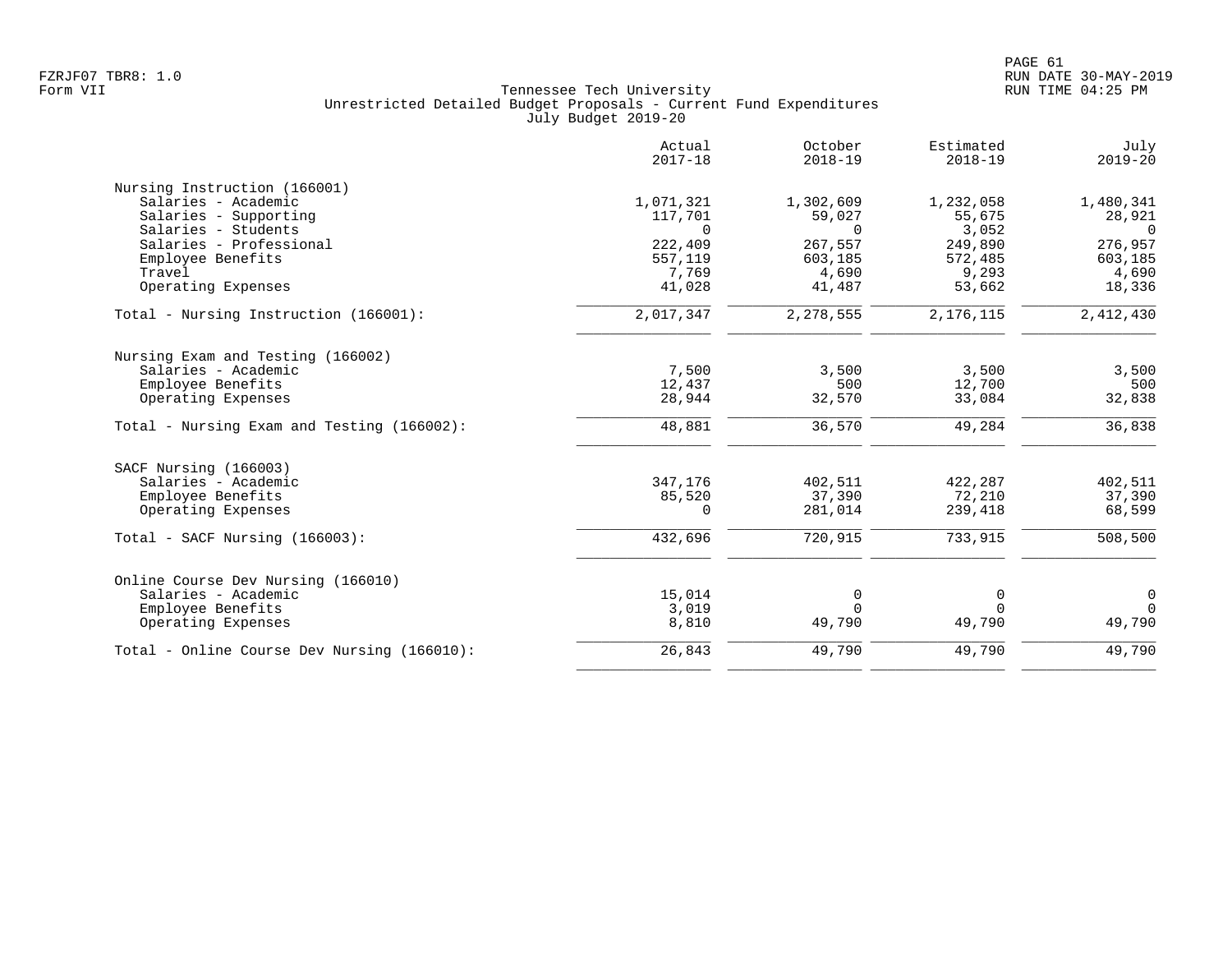|                                                   | Actual<br>$2017 - 18$ | October<br>$2018 - 19$ | Estimated<br>$2018 - 19$ | July<br>$2019 - 20$ |
|---------------------------------------------------|-----------------------|------------------------|--------------------------|---------------------|
| SACF Nursing Joint DNP (166016)                   |                       |                        |                          |                     |
| Salaries - Academic                               | 7,475                 | 0                      | 0                        | $\mathbf 0$         |
| Employee Benefits<br>Operating Expenses           | 1,541<br>0            | $\Omega$<br>15,800     | $\Omega$<br>15,800       | $\Omega$<br>15,300  |
| Total - SACF Nursing Joint DNP (166016):          | 9,016                 | 15,800                 | 15,800                   | 15,300              |
| Summer School School of Nursing (166028)          |                       |                        |                          |                     |
| Salaries - Academic                               | 86,228                | 41,657                 | 41,657                   | 41,657              |
| Employee Benefits                                 | 16,587                | 11,073                 | 25,573                   | 11,073              |
| Total - Summer School School of Nursing (166028): | 102,815               | 52,730                 | 67,230                   | 52,730              |
| TN eCampus School of Nursing (166031)             |                       |                        |                          |                     |
| Salaries - Academic                               | 182,804               | 168,417                | 168,417                  | 168,417             |
| Employee Benefits                                 | 50,648                | 60,000                 | 60,000                   | 60,000              |
| Total - TN eCampus School of Nursing (166031):    | 233,452               | 228,417                | 228,417                  | 228, 417            |
| LSP-Dean Nursing (166032)                         |                       |                        |                          |                     |
| Operating Expenses                                | 0                     | 0                      | 831                      | $\mathbf 0$         |
| Total - LSP-Dean Nursing (166032):                | $\mathbf 0$           | 0                      | 831                      | $\Omega$            |
| GA Instruction Pool (170006)                      |                       |                        |                          |                     |
| Employee Benefits                                 | 0                     | 45,000                 | 15,000                   | 79,200              |
| Total - GA Instruction Pool (170006):             | $\mathbf 0$           | 45,000                 | 15,000                   | 79,200              |
|                                                   |                       |                        |                          |                     |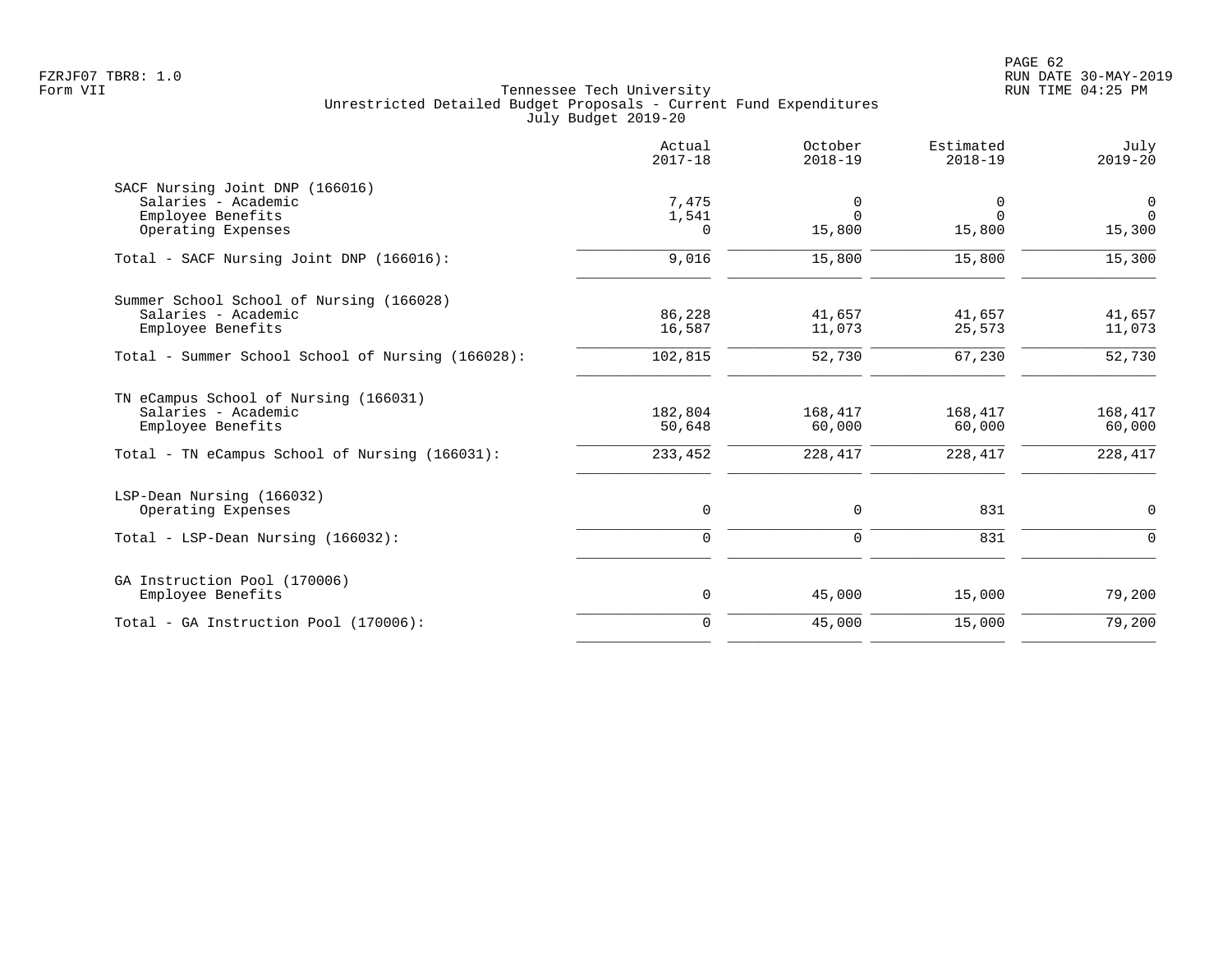PAGE 63 FZRJF07 TBR8: 1.0 RUN DATE 30-MAY-2019

|                                                                                                                                                   | Actual<br>$2017 - 18$             | October<br>$2018 - 19$           | Estimated<br>$2018 - 19$      | July<br>$2019 - 20$           |
|---------------------------------------------------------------------------------------------------------------------------------------------------|-----------------------------------|----------------------------------|-------------------------------|-------------------------------|
| GA Project Inspire (170007)<br>Employee Benefits                                                                                                  | $\mathbf 0$                       | 0                                | 0                             | 550                           |
| Total - GA Project Inspire (170007):                                                                                                              | $\Omega$                          | $\Omega$                         | $\Omega$                      | 550                           |
| Minority Graduate Assistant (176004)<br>Salaries - Students<br>Salaries - Professional<br>Employee Benefits                                       | 2,401<br>87,760<br>81,069         | $\Omega$<br>49,910<br>156,870    | $\Omega$<br>49,910<br>156,870 | $\Omega$<br>49,910<br>156,870 |
| Total - Minority Graduate Assistant (176004):                                                                                                     | 171,230                           | 206,780                          | 206,780                       | 206,780                       |
| Summer School Col of Fine Arts (177028)<br>Salaries - Academic<br>Employee Benefits                                                               | 18,469<br>3,367                   | 0<br>$\mathbf 0$                 | $\Omega$<br>5,500             | 0<br>$\mathbf 0$              |
| Total - Summer School Col of Fine Arts (177028):<br>Ext Edu Off Campus (180003)<br>Salaries - Students<br>Employee Benefits<br>Operating Expenses | 21,836<br>0<br>$\Omega$<br>20,876 | 0<br>$\Omega$<br>8,110<br>22,390 | 5,500<br>0<br>8,110<br>20,740 | 0<br>650<br>8,110<br>3,000    |
| Total - Ext Edu Off Campus (180003):                                                                                                              | 20,876                            | 30,500                           | 28,850                        | 11,760                        |
| Ext Educ Overload (180005)<br>Employee Benefits                                                                                                   | 0                                 | 5,010                            | 5,010                         | 5,010                         |
| Total - Ext Educ Overload (180005):                                                                                                               | $\overline{0}$                    | 5,010                            | 5,010                         | 5,010                         |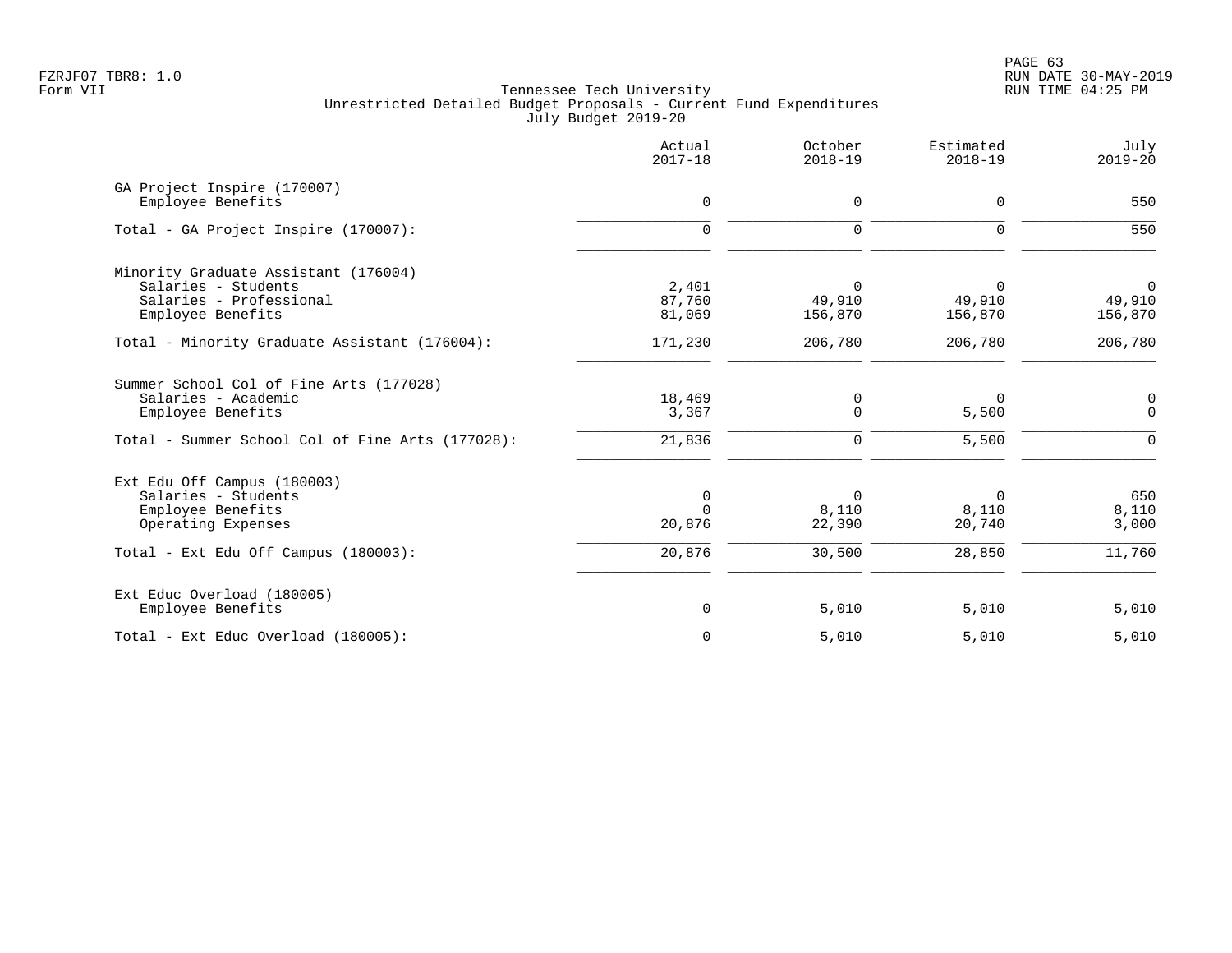| Actual<br>$2017 - 18$ | October<br>$2018 - 19$ | Estimated<br>$2018 - 19$ | July<br>$2019 - 20$    |
|-----------------------|------------------------|--------------------------|------------------------|
|                       |                        |                          |                        |
| 371,306               | 288,190                | 238,500                  | 288,190                |
| 6,484                 | 6,631                  | 6,631                    | 6,631                  |
| 54,022                | $\Omega$               | $\Omega$                 | $\Omega$               |
| 84,091                | 91,290                 | 76,290                   | 91,290                 |
| 151                   | $\Omega$               | $\Omega$                 | $\Omega$               |
| 81,742                | 170,813                | 167,831                  | 170,813                |
| 597,796               | 556,924                | 489,252                  | 556,924                |
|                       |                        |                          |                        |
|                       |                        |                          | 6,000                  |
|                       |                        |                          | 12,521                 |
|                       | $\Omega$               |                          | $\Omega$               |
| $-116$                | 200                    | 200                      | 200                    |
| 13,561                | 29,747                 | 14,713                   | 29,747                 |
| $-225$                | $\Omega$               | $\Omega$                 | $\Omega$               |
| 30,326                | 42,468                 | 33,498                   | 48,468                 |
|                       |                        |                          |                        |
| 1,330                 | 13,644                 | 0                        | 0                      |
| 0                     | O                      | 31                       | $\mathbf 0$            |
| $\Omega$              | $\Omega$               | 550                      | $\mathbf 0$            |
| 834                   | 7,100                  | 8                        | $\Omega$               |
| $\Omega$              | 30,854                 | 8,783                    | 6,066                  |
| 2,164                 | 51,598                 | 9,372                    | 6,066                  |
|                       | 359<br>15,478<br>1,269 | $\Omega$<br>12,521       | 5,940<br>12,521<br>124 |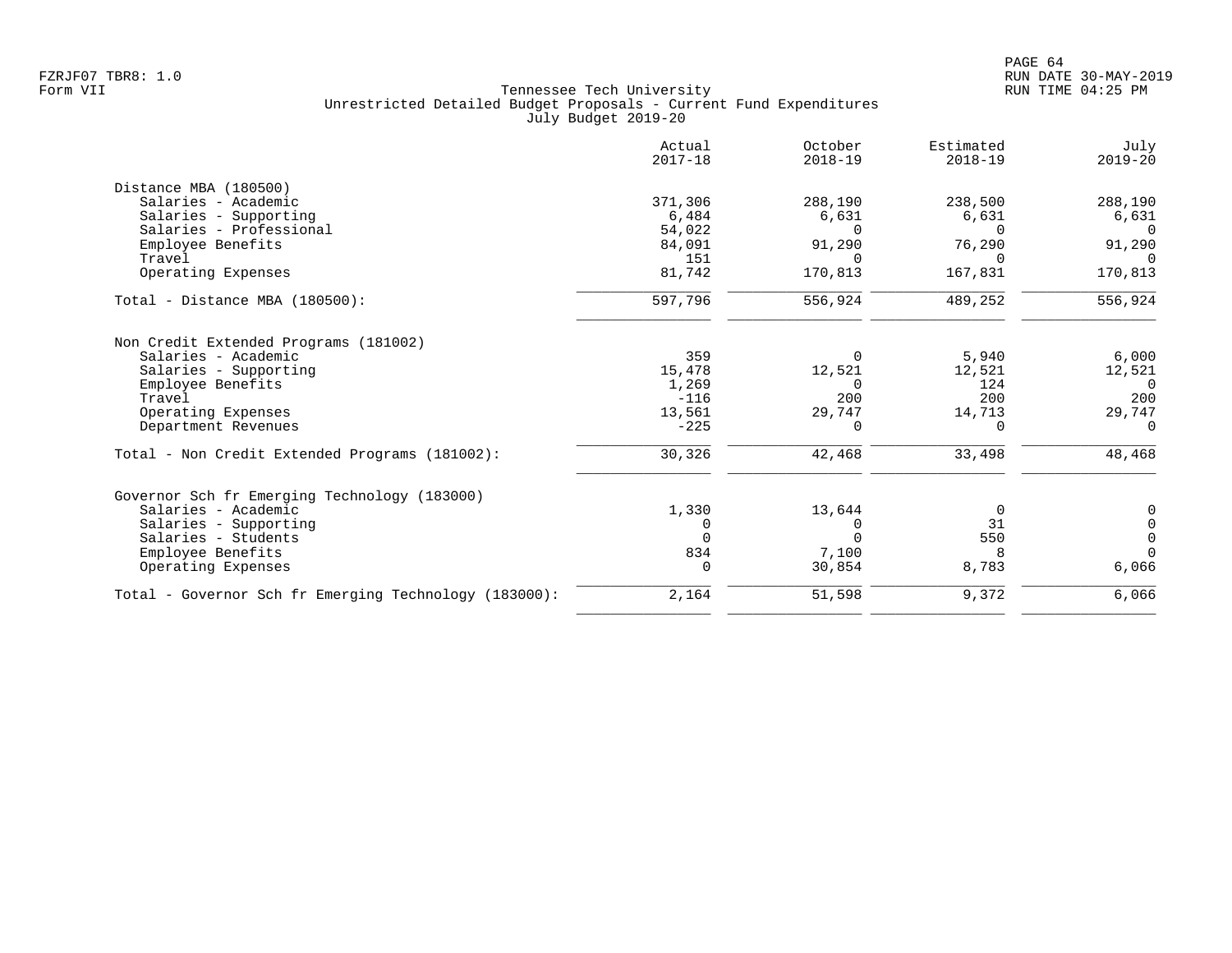|                                                  | Actual<br>$2017 - 18$ | October<br>$2018 - 19$ | Estimated<br>$2018 - 19$ | July<br>$2019 - 20$ |
|--------------------------------------------------|-----------------------|------------------------|--------------------------|---------------------|
| Two Plus Two Eled Crossville (184000)            |                       |                        |                          |                     |
| Salaries - Supporting                            | 12,968                | 13,254                 | 13,254                   | 13,254              |
| Salaries - Professional                          | 61,572                | 63,137                 | 36,083                   | $\overline{0}$      |
| Employee Benefits                                | 27,288                | 30,310                 | 30,310                   | 30,310              |
| Travel                                           | 961                   | 1,090                  | 1,090                    | 1,090               |
| Operating Expenses                               | 11,737                | 1,860                  | 4,860                    | 1,860               |
| Total - Two Plus Two Eled Crossville (184000):   | 114,526               | 109,651                | 85,597                   | 46,514              |
| Two Plus Two Eled Oak Ridge (184001)             |                       |                        |                          |                     |
| Salaries - Supporting                            | 12,875                | 13,254                 | 13,254                   | 13,254              |
| Employee Benefits                                | 3,415                 | 2,825                  | 2,825                    | 2,825               |
| Travel                                           | 88                    | $\Omega$               | $\Omega$                 | 156                 |
| Operating Expenses                               | 11,594                | 12,222                 | 12,222                   | 12,066              |
| Total - Two Plus Two Eled Oak Ridge (184001):    | 27,972                | 28,301                 | 28,301                   | 28,301              |
| Two Plus Two Eled Pellissippii (184002)          |                       |                        |                          |                     |
| Salaries - Supporting                            | 12,295                | 12,653                 | 12,653                   | 12,653              |
| Employee Benefits                                | 3,860                 | 3,270                  | 3,270                    | 3,270               |
| Travel                                           | $\Omega$              | $\Omega$               | $\Omega$                 | 1,290               |
| Operating Expenses                               | 27,907                | 20,890                 | 20,890                   | 16,600              |
| Total - Two Plus Two Eled Pellissippii (184002): | 44,062                | 36,813                 | 36,813                   | 33,813              |
| Two Plus Two Eled Chattanooga (184003)           |                       |                        |                          |                     |
| Employee Benefits                                | $\mathbf 0$           | 350                    | 350                      | 350                 |
| Operating Expenses                               | 10,960                | 10,900                 | 9,854                    | 10,900              |
| Total - Two Plus Two Eled Chattanooga (184003):  | 10,960                | 11,250                 | 10,204                   | 11,250              |
|                                                  |                       |                        |                          |                     |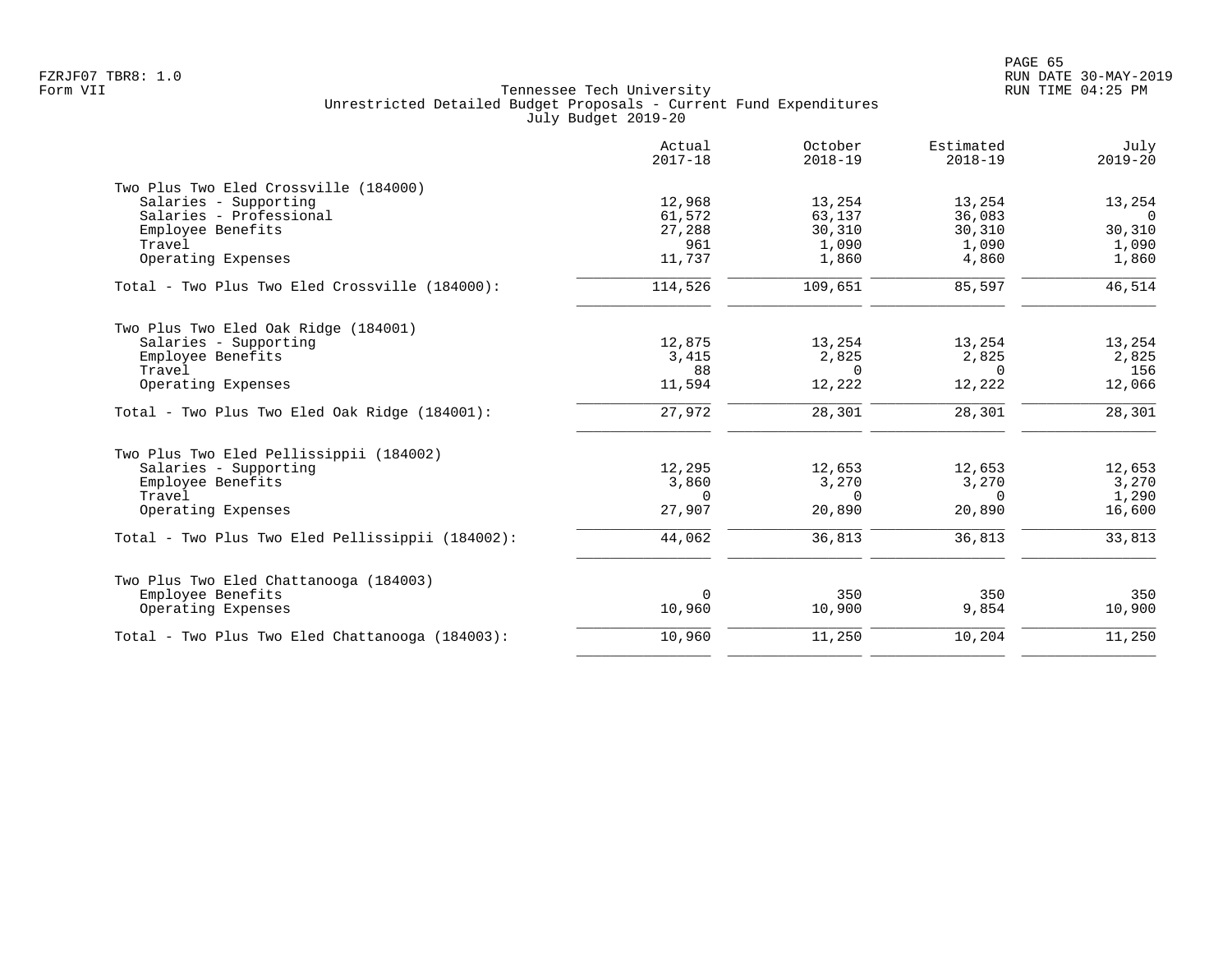|                                                 | Actual<br>$2017 - 18$ | October<br>$2018 - 19$ | Estimated<br>$2018 - 19$ | July<br>$2019 - 20$ |
|-------------------------------------------------|-----------------------|------------------------|--------------------------|---------------------|
| Two Plus Two Eled Motlow (184004)               |                       |                        |                          |                     |
| Salaries - Academic                             | $\mathbf 0$           | $\Omega$               | $\Omega$                 | 690                 |
| Salaries - Professional                         | 64,617                | 66,226                 | 66,226                   | 66,326              |
| Employee Benefits                               | 22,671                | 20,340                 | 20,340                   | 20,340              |
| Travel                                          | 1,282                 | 3,793                  | 3,793                    | 6,793               |
| Operating Expenses                              | 2,262                 | 5,700                  | 2,900                    | 5,700               |
| Total - Two Plus Two Eled Motlow (184004):      | 90,832                | 96,059                 | 93,259                   | 99,849              |
| Two Plus Two Eled Tullahoma (184005)            |                       |                        |                          |                     |
| Employee Benefits                               | 0                     | 300                    | 300                      | 300                 |
| Travel                                          | $\Omega$              | $\Omega$               | $\Omega$                 | 1,000               |
| Operating Expenses                              | 4,300                 | 8,000                  | 4,900                    | 7,000               |
| Total - Two Plus Two Eled Tullahoma (184005):   | 4,300                 | 8,300                  | 5,200                    | 8,300               |
| Two Plus Two Eled RS Harriman (184006)          |                       |                        |                          |                     |
| Salaries - Academic                             | 0                     | $\Omega$               | $\Omega$                 | 1,300               |
| Employee Benefits                               | $\mathbf 0$           | 1,000                  | 1,000                    | 1,000               |
| Travel                                          | $\Omega$              | $\Omega$               | $\Omega$                 | 750                 |
| Operating Expenses                              | 1,200                 | 5,203                  | 3,203                    | 6,002               |
| Total - Two Plus Two Eled RS Harriman (184006): | 1,200                 | 6,203                  | 4,203                    | 9,052               |
| Two Plus Two Eled Scott Co (184007)             |                       |                        |                          |                     |
| Salaries - Academic                             | $\overline{0}$        | 550                    | 550                      | 550                 |
| Salaries - Supporting                           | 14,430                | 14,500                 | 14,500                   | $\overline{0}$      |
| Employee Benefits                               | 1,104                 | 1,600                  | 1,600                    | 1,600               |
| Travel                                          | 401                   | 1,382                  | 1,382                    | 1,382               |
| Operating Expenses                              | 8,764                 | 11,990                 | 11,990                   | 11,990              |
| Total - Two Plus Two Eled Scott Co (184007):    | 24,699                | 30,022                 | 30,022                   | 15,522              |
|                                                 |                       |                        |                          |                     |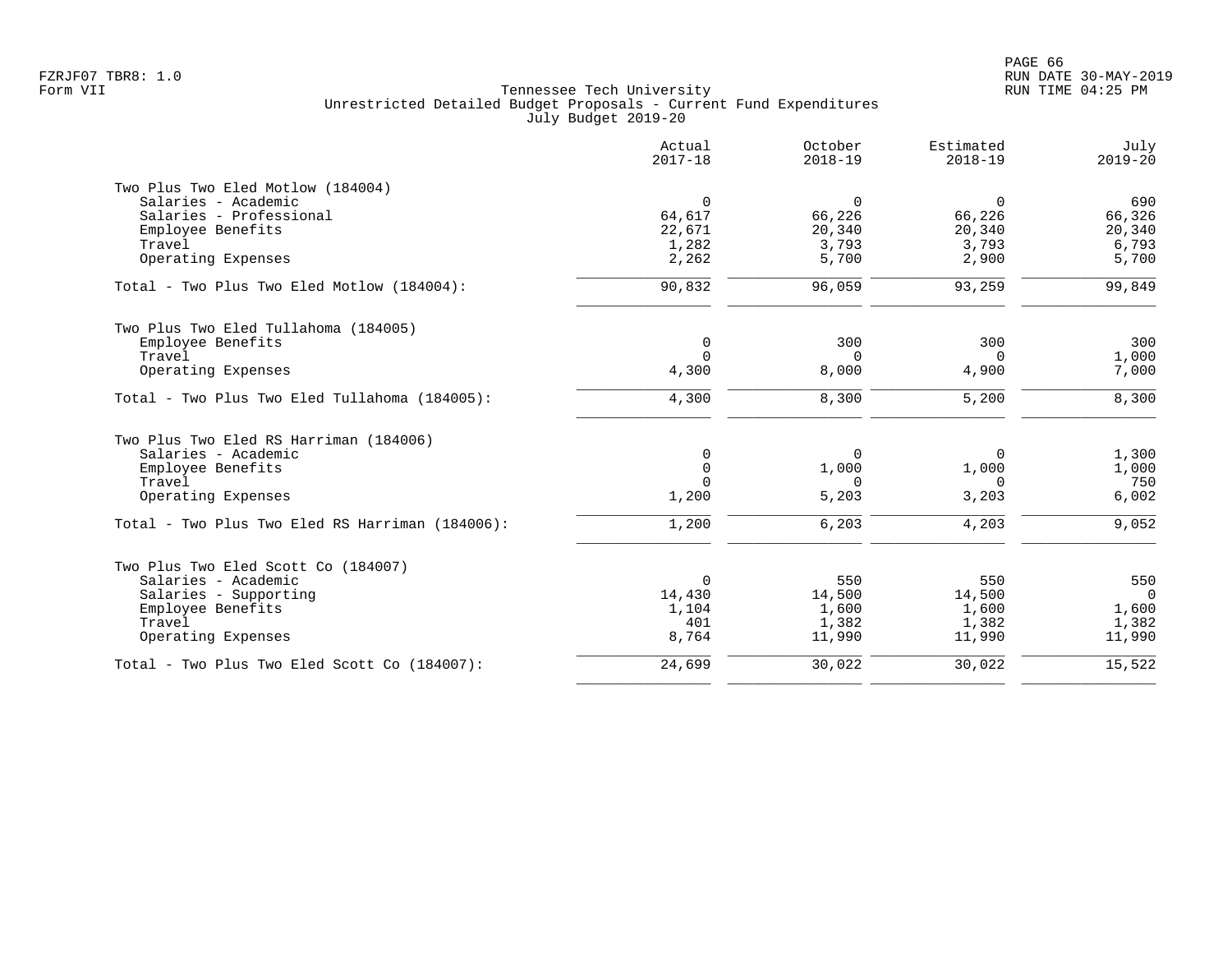|                                                      | Actual<br>$2017 - 18$ | October<br>$2018 - 19$ | Estimated<br>$2018 - 19$ | July<br>$2019 - 20$ |
|------------------------------------------------------|-----------------------|------------------------|--------------------------|---------------------|
| Ex Ed 2plus2 Eled Columbia (184008)                  |                       |                        |                          |                     |
| Salaries - Academic                                  | 18,005                | $\Omega$               | 11,910                   | 0                   |
| Salaries - Supporting                                | 23,348                | 15,026                 | 19,026                   | $\mathbf 0$         |
| Employee Benefits                                    | 3,185                 | 850                    | 1,940                    | $\mathbf 0$         |
| Travel                                               | 436                   | $\Omega$               | $\Omega$                 | $\Omega$            |
| Operating Expenses                                   | 4,033                 | 34,124                 | 4,124                    | 50,000              |
| Total - Ex Ed 2plus2 Eled Columbia (184008):         | 49,007                | 50,000                 | 37,000                   | 50,000              |
| Interdisciplinary Studies Instruct (185000)          |                       |                        |                          |                     |
| Salaries - Academic                                  | 309,205               | 234,147                | 281,544                  | 268,403             |
| Salaries - Supporting                                | 41,563                | 44,550                 | 32,829                   | 45,250              |
| Employee Benefits                                    | 97,280                | 92,610                 | 92,610                   | 92,610              |
| Travel                                               | 8,016                 | 9,762                  | 9,762                    | 9,762               |
| Operating Expenses                                   | 10,872                | 18,000                 | 18,000                   | 18,000              |
| Total - Interdisciplinary Studies Instruct (185000): | 466,936               | 399,069                | 434,745                  | 434,025             |
| Professional Studies (185001)                        |                       |                        |                          |                     |
| Salaries - Academic                                  | 72,102                | 57,093                 | 59,572                   | 65,100              |
| Salaries - Supporting                                | 28,719                | 34,228                 | 34,228                   | 34,328              |
| Employee Benefits                                    | 34,029                | 32,685                 | 32,685                   | 32,685              |
| Travel                                               | 79                    | 2,000                  | 2,000                    | 2,000               |
| Operating Expenses                                   | 6,661                 | 3,000                  | 5,100                    | 5,100               |
| Total - Professional Studies (185001):               | 141,590               | 129,006                | 133,585                  | 139,213             |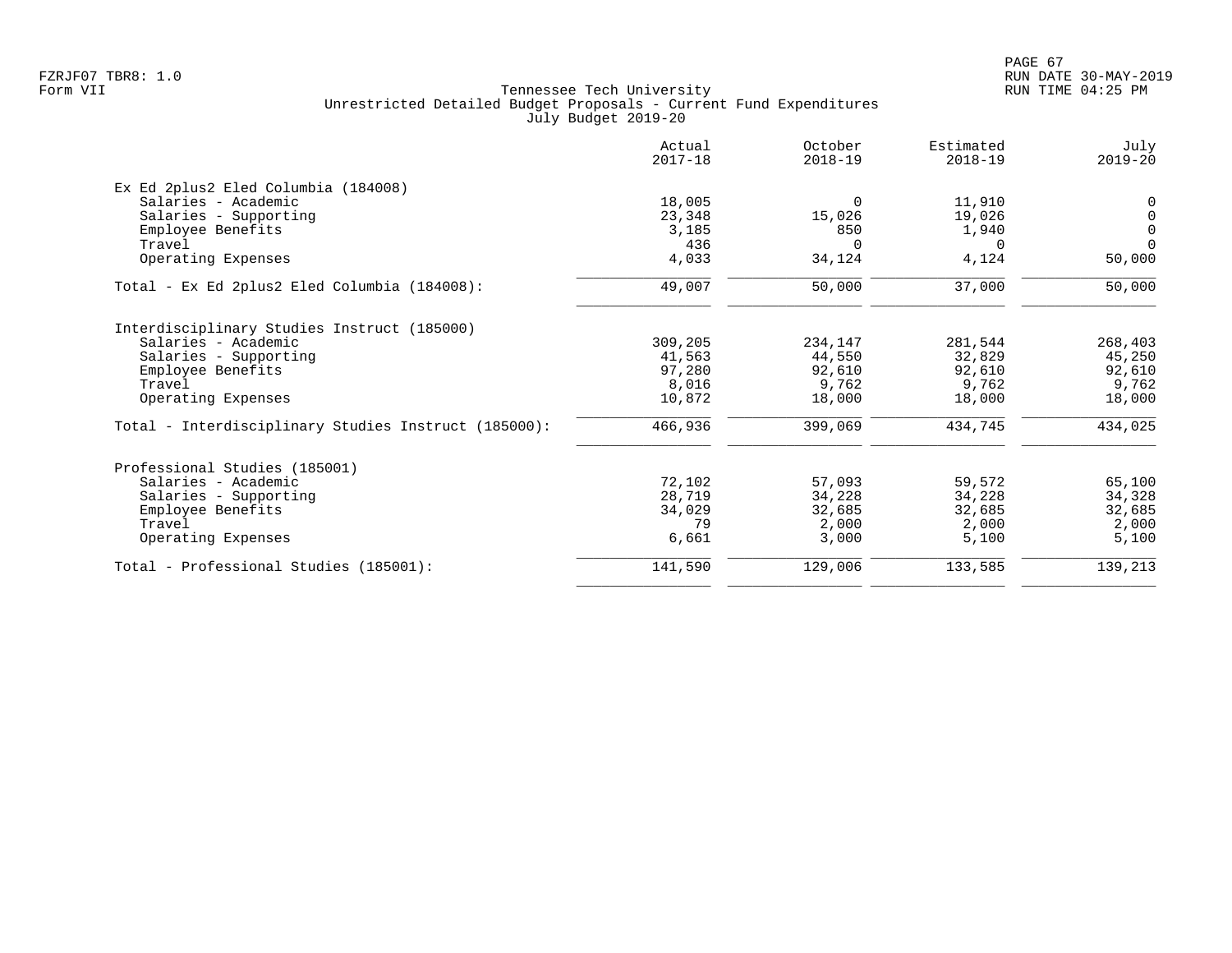|                                                       | Actual<br>$2017 - 18$ | October<br>$2018 - 19$ | Estimated<br>$2018 - 19$ | July<br>$2019 - 20$ |
|-------------------------------------------------------|-----------------------|------------------------|--------------------------|---------------------|
| TN eCampus Instruction (185002)                       |                       |                        |                          |                     |
| Salaries - Academic                                   | 4,351                 | 13,491                 | 13,491                   | 13,491              |
| Salaries - Supporting                                 | 28,075                | 32,243                 | 32,243                   | 32,343              |
| Salaries - Professional                               | 83,337                | 57,288                 | $\Omega$                 | 57,288              |
| Employee Benefits                                     | 29,024                | 70,425                 | 45,425                   | 70,425              |
| Travel                                                | $\Omega$              | 4,330                  | 4,330                    | 4,330               |
| Operating Expenses                                    | 1,197                 | 60,398                 | 60,398                   | 60,398              |
| Total - TN eCampus Instruction (185002):              | 145,984               | 238,175                | 155,887                  | 238,275             |
| Environmental Studies Udrgrd (185005)                 |                       |                        |                          |                     |
| Salaries - Administrative                             | $\Omega$              | 5,000                  | 4,000                    | 5,000               |
| Salaries - Academic                                   | 214,562               | 218,677                | 218,677                  | 232,027             |
| Salaries - Supporting                                 | 27,031                | 32,889                 | 32,889                   | 32,989              |
| Salaries - Professional                               | $\Omega$              | $\overline{4}$         | 4                        | 9,204               |
| Employee Benefits                                     | 100,264               | 72,270                 | 83,770                   | 72,270              |
| Travel                                                | 136                   | 1,900                  | 1,900                    | 1,900               |
| Operating Expenses                                    | 12,908                | 5,000                  | 6,000                    | 5,000               |
| Total - Environmental Studies Udrgrd (185005):        | 354,901               | 335,740                | 347,240                  | 358,390             |
| Interdiscip Studies Campus Instr (185007)             |                       |                        |                          |                     |
| Emplovee Benefits                                     | $\mathbf 0$           | 2,330                  | 2,330                    | 2,330               |
| Total - Interdiscip Studies Campus Instr (185007):    | $\mathbf 0$           | 2,330                  | 2,330                    | 2,330               |
| Interdisc Studies Online Course Fee (185008)          |                       |                        |                          |                     |
| Salaries - Academic                                   | 18,475                | 49,000                 | 36,000                   | 42,500              |
| Employee Benefits                                     | 171                   | $\Omega$               | 7,000                    | $\Omega$            |
| Total - Interdisc Studies Online Course Fee (185008): | 18,646                | 49,000                 | 43,000                   | 42,500              |
|                                                       |                       |                        |                          |                     |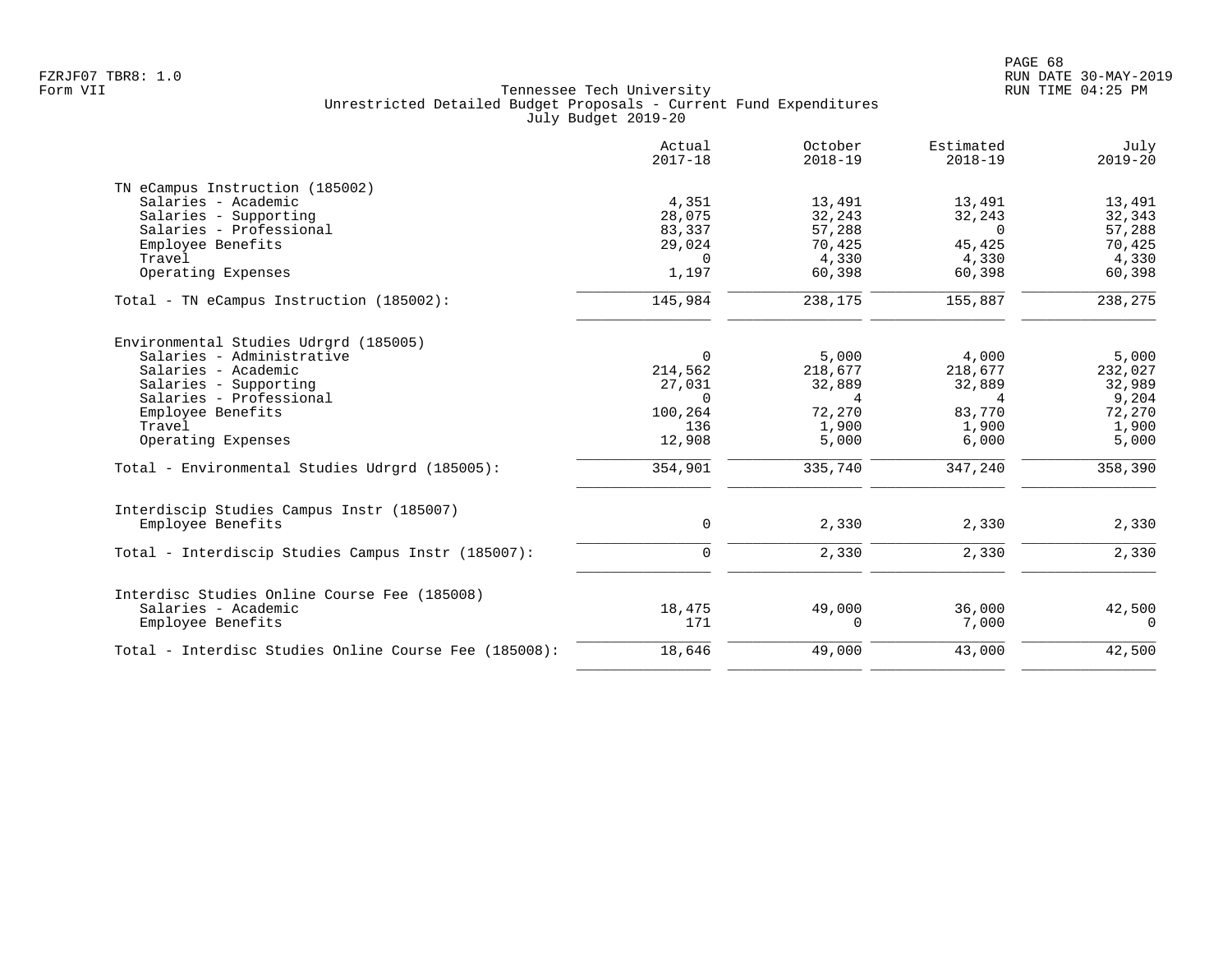|                                                 | Actual<br>$2017 - 18$ | October<br>$2018 - 19$ | Estimated<br>$2018 - 19$ | July<br>$2019 - 20$        |
|-------------------------------------------------|-----------------------|------------------------|--------------------------|----------------------------|
| Public Safety Instruction (185502)              |                       | 943                    | 943                      | 943                        |
| Salaries - Academic<br>Employee Benefits        | $\overline{0}$<br>892 | n                      | $\Omega$                 | $\Omega$                   |
| Total - Public Safety Instruction (185502):     | 892                   | 943                    | 943                      | 943                        |
| Environmental Sci Grad Assist (188000)          |                       |                        |                          |                            |
| Employee Benefits                               | 36,110                | 45,000                 | 45,000                   | 45,880                     |
| Total - Environmental Sci Grad Assist (188000): | 36,110                | 45,000                 | 45,000                   | 45,880                     |
| EVS Challenge (188001)                          |                       |                        |                          |                            |
| Salaries - Professional                         | 15,260                | 0                      | 15,000                   | 0                          |
| Employee Benefits                               | 7,341                 | $\Omega$               | $\Omega$                 | $\Omega$                   |
| Total - EVS Challenge (188001):                 | 22,601                | 0                      | 15,000                   | $\Omega$                   |
| Environmental Science Masters (188002)          |                       |                        |                          |                            |
| Salaries - Academic                             | $\Omega$              | 5,800                  | 7,800                    | $\mathbf 0$                |
| Salaries - Students<br>Salaries - Professional  | 14,502                | 4,200                  | 5,000                    | $\overline{0}$<br>$\Omega$ |
| Employee Benefits                               | 4,033<br>751          | 9,600<br>615           | 9,600<br>615             | 615                        |
| Travel                                          | 2,121                 | 4,000                  | 4,000                    | 4,000                      |
| Operating Expenses                              | 4,375                 | 3,000                  | 6,000                    | 3,000                      |
| Total - Environmental Science Masters (188002): | 25,782                | 27,215                 | 33,015                   | 7,615                      |
|                                                 |                       |                        |                          |                            |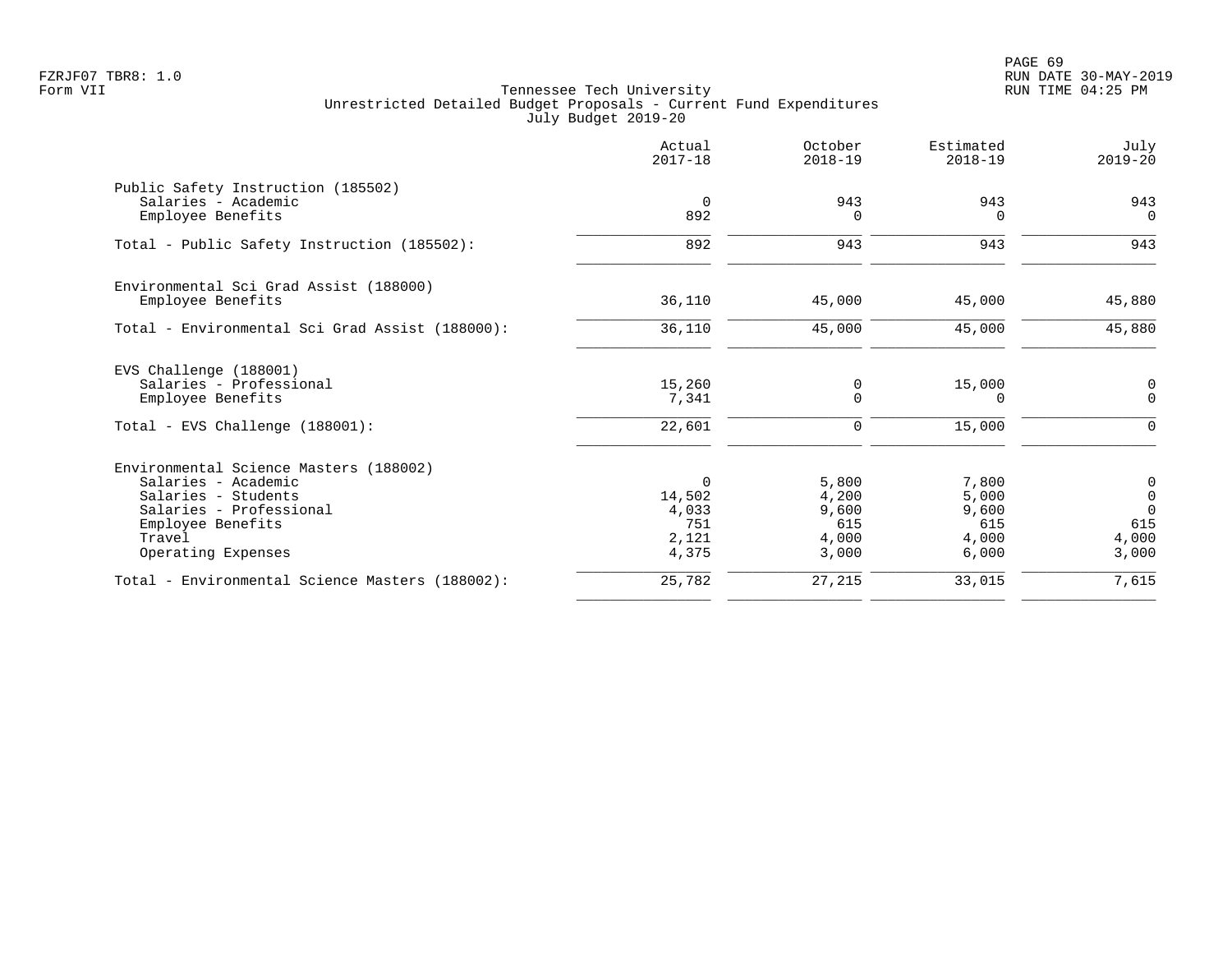|                                                              | Actual<br>$2017 - 18$ | October<br>$2018 - 19$ | Estimated<br>$2018 - 19$ | July<br>$2019 - 20$ |
|--------------------------------------------------------------|-----------------------|------------------------|--------------------------|---------------------|
| Desig Grad Stud Assist-Environ Sci (188003)                  |                       |                        |                          |                     |
| Salaries - Academic                                          | 24,667                |                        |                          | 0                   |
| Salaries - Students                                          | 6,886                 | 0                      | $\Omega$                 | $\overline{0}$      |
| Salaries - Professional                                      | 1,542                 | $\Omega$               | $\cap$                   | $\Omega$            |
| Employee Benefits                                            | 17,013                | 160,000                | 132,500                  | 161,450             |
| Operating Expenses                                           | 9,086                 | O                      | 0                        | 0                   |
| Total - Desig Grad Stud Assist-Environ Sci (188003):         | 59,194                | 160,000                | 132,500                  | 161,450             |
| Interdisciplinary Student Success (189000)                   |                       |                        |                          |                     |
| Salaries - Students                                          | 150                   | $\Omega$               | $\Omega$                 | $\overline{0}$      |
| Salaries - Professional                                      | 145,987               | 150,764                | 150,764                  | 150,964             |
| Employee Benefits                                            | 77,480                | 64,325                 | 73,325                   | 64,325              |
| Travel                                                       | 140                   | 2,000                  | 2,000                    | 2,000               |
| Operating Expenses                                           | 2,014                 | 5,000                  | 5,000                    | 5,000               |
| Total - Interdisciplinary Student Success (189000):          | 225,771               | 222,089                | 231,089                  | 222,289             |
| TAF Technology Access Fee (190006)                           |                       |                        |                          |                     |
| Salaries - Students                                          | 148,194               | 215,000                | 215,000                  | 215,000             |
| Employee Benefits                                            | 2,222                 | 4,000                  | 4,000                    | 4,000               |
| Operating Expenses                                           | 1,514,007             | 1,922,098              | 1,945,098                | 1,484,863           |
| Capital Outlay                                               | 48,724                | 100,000                | 100,000                  | 100,000             |
| Total - TAF Technology Access Fee (190006):                  | 1,713,147             | 2,241,098              | 2,264,098                | 1,803,863           |
| Craft Center Instuct Transfer (200007)<br>Operating Expenses | $-374,000$            | $-374,000$             | $-374,000$               | $-374,000$          |
|                                                              |                       |                        |                          |                     |
| Total - Craft Center Instuct Transfer (200007):              | $-374,000$            | $-374,000$             | $-374,000$               | $-374,000$          |
|                                                              |                       |                        |                          |                     |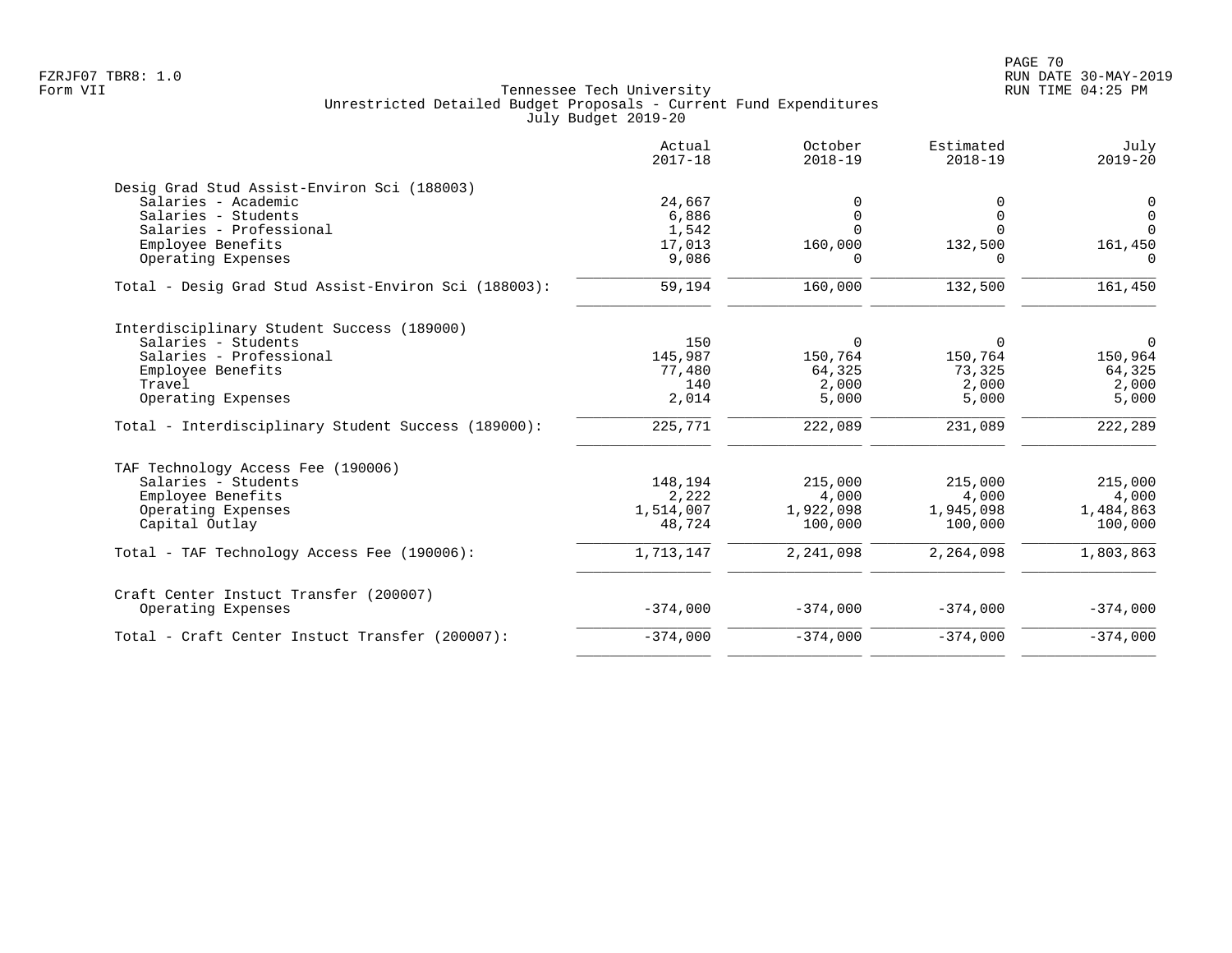|                                                                                                                                                                               | Actual<br>$2017 - 18$                                                | October<br>$2018 - 19$                                      | Estimated<br>$2018 - 19$                                   | July<br>$2019 - 20$                                            |
|-------------------------------------------------------------------------------------------------------------------------------------------------------------------------------|----------------------------------------------------------------------|-------------------------------------------------------------|------------------------------------------------------------|----------------------------------------------------------------|
| TBR Spouse Dependent Discount (700000)<br>Employee Benefits                                                                                                                   | 396,534                                                              | 381,140                                                     | 371,140                                                    | 378,640                                                        |
| Total - TBR Spouse Dependent Discount (700000):                                                                                                                               | 396,534                                                              | 381,140                                                     | 371,140                                                    | 378,640                                                        |
| TBR Employ Remission PC191 (700001)<br>Employee Benefits                                                                                                                      | 78,268                                                               | 62,600                                                      | 62,600                                                     | 62,600                                                         |
| Total - TBR Employ Remission PC191 (700001):                                                                                                                                  | 78,268                                                               | 62,600                                                      | 62,600                                                     | 62,600                                                         |
| E and G Data Processing Allocation (700003)<br>Department Revenues                                                                                                            | 4,068,694                                                            | 4,334,600                                                   | 4,249,010                                                  | 4,530,230                                                      |
| Total - E and G Data Processing Allocation (700003):                                                                                                                          | 4,068,694                                                            | 4,334,600                                                   | 4,249,010                                                  | 4,530,230                                                      |
| E and G Claims Adjustment (700004)<br>Operating Expenses                                                                                                                      | 228,279                                                              | 280,090                                                     | 280,090                                                    | 280,090                                                        |
| Total - E and G Claims Adjustment (700004):                                                                                                                                   | 228,279                                                              | 280,090                                                     | 280,090                                                    | 280,090                                                        |
| $E$ and G Support (700005)<br>Salaries - Administrative<br>Salaries - Academic<br>Salaries - Supporting<br>Salaries - Professional<br>Employee Benefits<br>Operating Expenses | $\Omega$<br>$\Omega$<br>$\mathbf 0$<br>$\cap$<br>73,176<br>$-38,039$ | 2,635<br>530,114<br>4,490<br>6,305<br>370,630<br>$-80, 411$ | 2,635<br>530,114<br>4,490<br>6,305<br>120,630<br>$-91,590$ | 2,635<br>1,255,299<br>43,980<br>44,545<br>680,590<br>$-80,481$ |
| Total - E and G Support $(700005)$ :                                                                                                                                          | 35,137                                                               | 833,763                                                     | 572,584                                                    | 1,946,568                                                      |
|                                                                                                                                                                               |                                                                      |                                                             |                                                            |                                                                |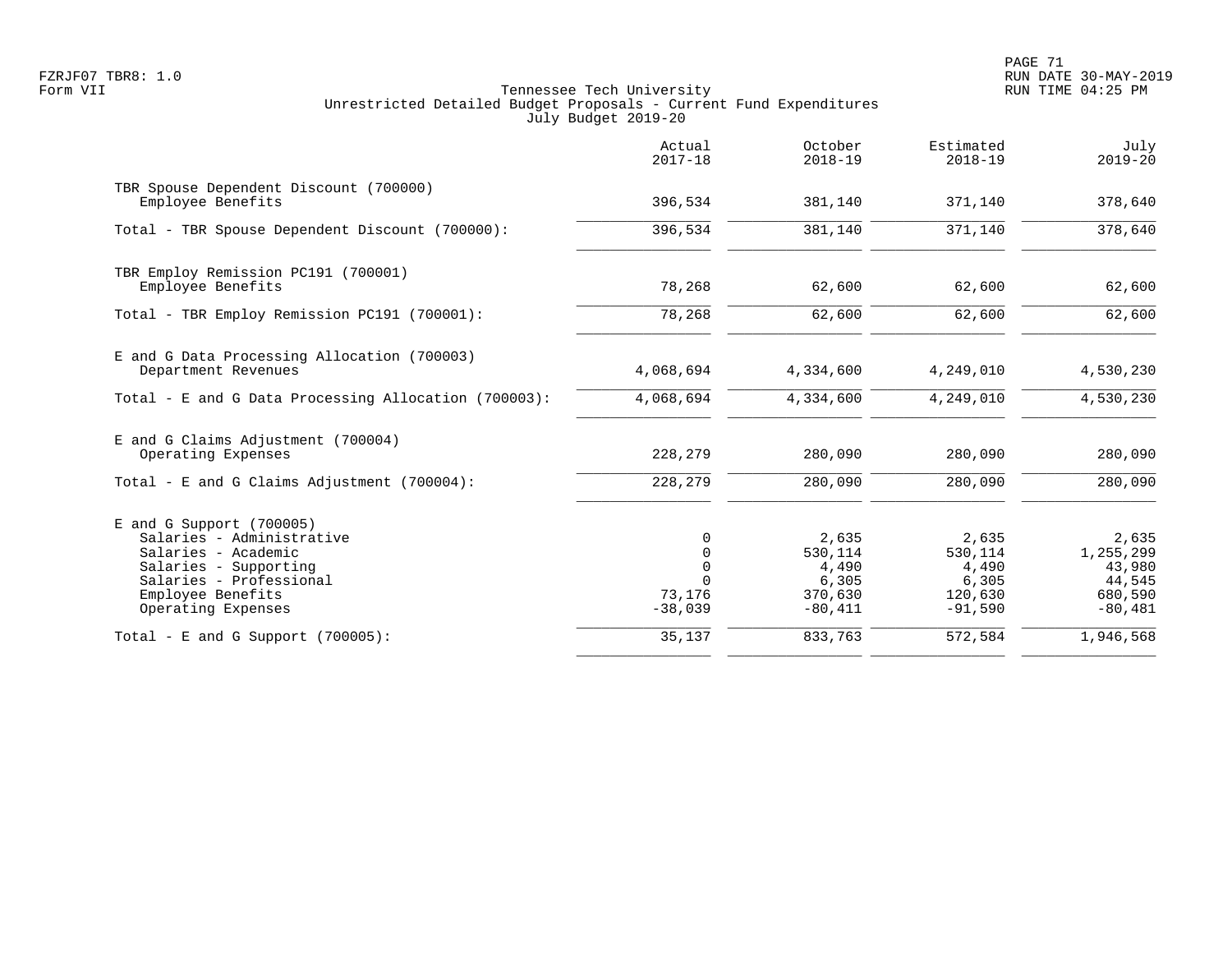|                                                     | Actual<br>$2017 - 18$ | October<br>$2018 - 19$ | Estimated<br>$2018 - 19$ | July<br>$2019 - 20$ |
|-----------------------------------------------------|-----------------------|------------------------|--------------------------|---------------------|
| Pool Reclass (700007)                               |                       |                        |                          |                     |
| Salaries - Supporting                               | $\mathbf 0$           | 10,000                 | 10,000                   | 10,000              |
| Total - Pool Reclass (700007):                      | $\mathbf 0$           | 10,000                 | 10,000                   | 10,000              |
| Pool Degree Adj (700008)                            |                       |                        |                          |                     |
| Salaries - Academic                                 | $\mathbf 0$           | 5,000                  | 5,000                    | 5,000               |
| Total - Pool Degree Adj (700008):                   | $\mathbf 0$           | 5,000                  | 5,000                    | 5,000               |
| E and G Other Salary Pool (700009)                  |                       |                        |                          |                     |
| Salaries - Academic                                 | 0                     | 110,800                | 110,800                  | 110,800             |
| Salaries - Supporting                               | $\mathbf 0$           | 5,650                  | 5,650                    | 5,650               |
| Total - E and G Other Salary Pool (700009):         | 0                     | 116,450                | 116,450                  | 116,450             |
| Post Office Allocation (700045)                     |                       |                        |                          |                     |
| Operating Expenses                                  | $\Omega$              | 27,340                 | 27,340                   | 27,340              |
| Department Revenues                                 | 10,189                | $\Omega$               | $\Omega$                 | $\Omega$            |
| Total - Post Office Allocation (700045):            | 10,189                | 27,340                 | 27,340                   | 27,340              |
| TTU Staff Tuit Maint Reimbursment (700068)          |                       |                        |                          |                     |
| Employee Benefits                                   | 65,804                | 46,964                 | 54,464                   | 41,964              |
| Total - TTU Staff Tuit Maint Reimbursment (700068): | 65,804                | 46,964                 | 54,464                   | 41,964              |
|                                                     |                       |                        |                          |                     |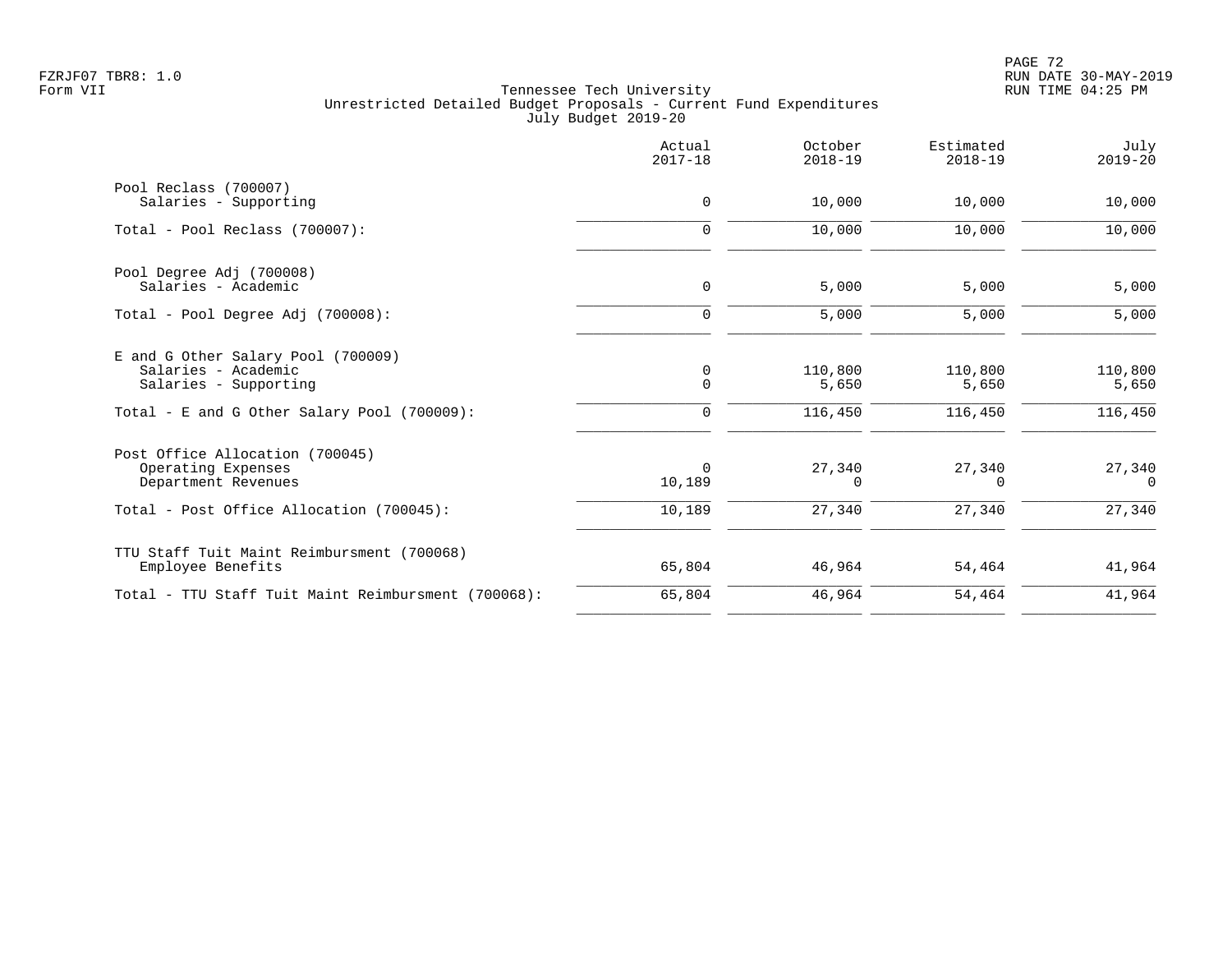PAGE 73 FZRJF07 TBR8: 1.0 RUN DATE 30-MAY-2019

|                                                                                                                                                                                                                           | Actual<br>$2017 - 18$                                                                                                    | October<br>$2018 - 19$                                                                                                     | Estimated<br>$2018 - 19$                                                                                                | July<br>$2019 - 20$                                                                                                        |
|---------------------------------------------------------------------------------------------------------------------------------------------------------------------------------------------------------------------------|--------------------------------------------------------------------------------------------------------------------------|----------------------------------------------------------------------------------------------------------------------------|-------------------------------------------------------------------------------------------------------------------------|----------------------------------------------------------------------------------------------------------------------------|
| TAF Carryforward Resources (700072)<br>Operating Expenses                                                                                                                                                                 | 0                                                                                                                        | $-2,020,139$                                                                                                               | $-2,020,139$                                                                                                            | $-2,020,139$                                                                                                               |
| Total - TAF Carryforward Resources (700072):                                                                                                                                                                              | $\mathbf 0$                                                                                                              | $-2,020,139$                                                                                                               | $-2,020,139$                                                                                                            | $-2,020,139$                                                                                                               |
| LSP-Strategic Investment Pool (700074)<br>Operating Expenses                                                                                                                                                              | $\mathbf 0$                                                                                                              | $\mathsf{O}$                                                                                                               | 1,264,249                                                                                                               | 357,994                                                                                                                    |
| Total - LSP-Strategic Investment Pool (700074):                                                                                                                                                                           | $\mathbf 0$                                                                                                              | $\mathbf 0$                                                                                                                | 1,264,249                                                                                                               | 357,994                                                                                                                    |
| Total - Instruction (200):                                                                                                                                                                                                |                                                                                                                          |                                                                                                                            |                                                                                                                         |                                                                                                                            |
| Salaries - Administrative<br>Salaries - Academic<br>Salaries - Supporting<br>Salaries - Students<br>Salaries - Professional<br>Employee Benefits<br>Travel<br>Operating Expenses<br>Capital Outlay<br>Department Revenues | 145,906<br>37,404,942<br>2,423,070<br>708,741<br>2,578,622<br>16,813,873<br>367,777<br>4,568,337<br>214,360<br>4,077,858 | 154,849<br>40, 255, 037<br>2,456,542<br>694,640<br>2,479,487<br>17,305,149<br>300,069<br>7,092,069<br>134,936<br>4,334,600 | 93,260<br>38,000,047<br>2,380,676<br>814,930<br>2,412,184<br>16,656,704<br>401,398<br>8,718,959<br>190,562<br>4,249,010 | 7,635<br>41, 478, 538<br>2,367,604<br>645,390<br>2,307,069<br>17,678,120<br>312,926<br>5, 512, 142<br>111,500<br>4,530,230 |
| Total                                                                                                                                                                                                                     | 69, 303, 486                                                                                                             | 75, 207, 378                                                                                                               | 73,917,730                                                                                                              | 74,951,154                                                                                                                 |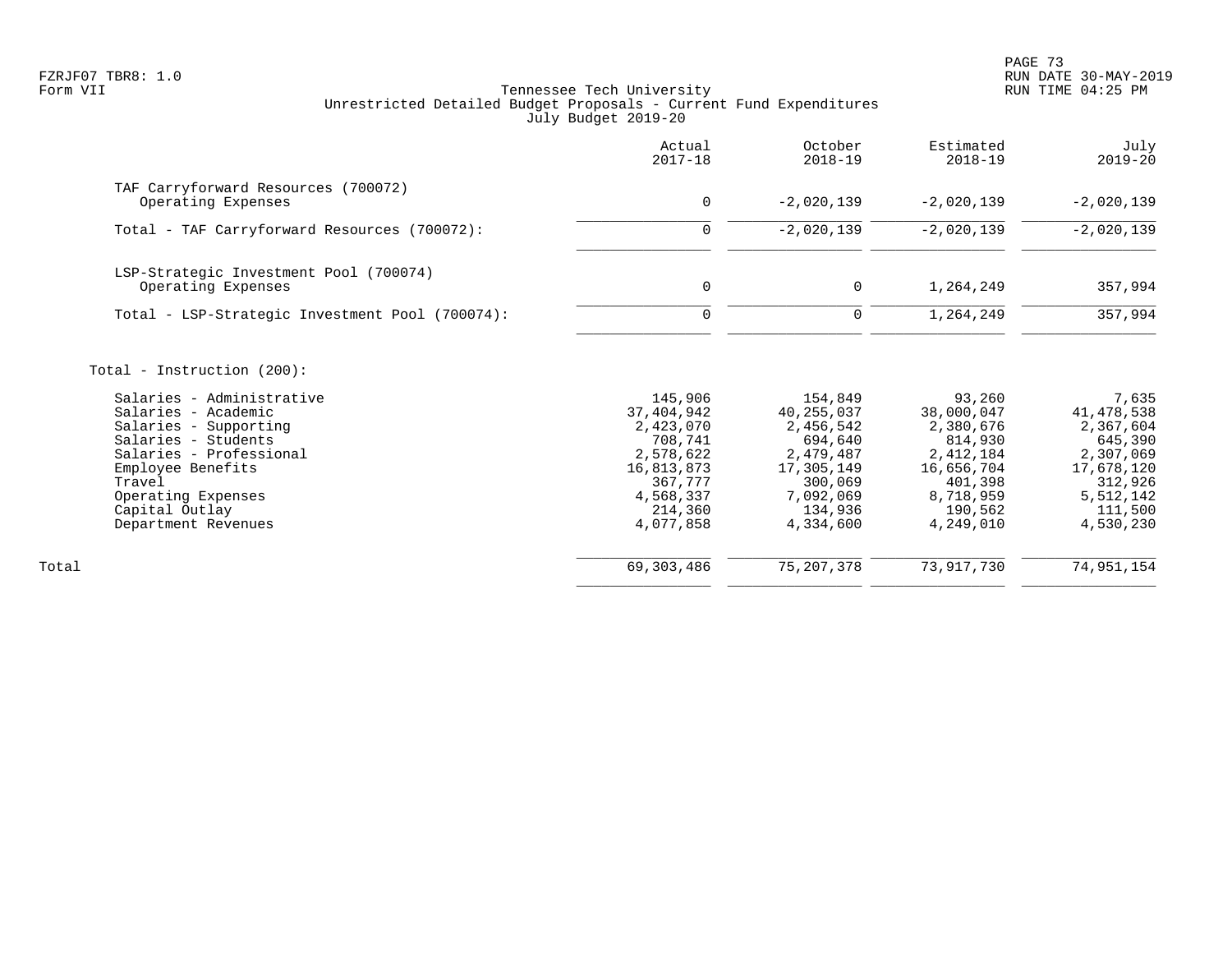|                                                      | Actual<br>$2017 - 18$   | October<br>$2018 - 19$  | Estimated<br>$2018 - 19$ | July<br>$2019 - 20$     |
|------------------------------------------------------|-------------------------|-------------------------|--------------------------|-------------------------|
| Total - Instruction $(20)$ :                         |                         |                         |                          |                         |
| Salaries - Administrative                            | 145,906                 | 154,849                 | 93,260                   | 7,635                   |
| Salaries - Academic                                  | 37, 404, 942            | 40, 255, 037            | 38,000,047               | 41,478,538              |
| Salaries - Supporting                                | 2,423,070               | 2,456,542               | 2,380,676                | 2,367,604               |
| Salaries - Students<br>Salaries - Professional       | 708,741                 | 694,640                 | 814,930                  | 645,390                 |
| Employee Benefits                                    | 2,578,622<br>16,813,873 | 2,479,487<br>17,305,149 | 2,412,184<br>16,656,704  | 2,307,069<br>17,678,120 |
| Travel                                               | 367,777                 | 300,069                 | 401,398                  | 312,926                 |
| Operating Expense                                    | 4,568,337               | 7,092,069               | 8,718,959                | 5,512,142               |
| Capital Outlay                                       | 214,360                 | 134,936                 | 190,562                  | 111,500                 |
| Department Revenues                                  | 4,077,858               | 4,334,600               | 4,249,010                | 4,530,230               |
|                                                      |                         |                         |                          |                         |
| Total                                                | 69, 303, 486            | 75, 207, 378            | 73, 917, 730             | 74, 951, 154            |
| Research (25)                                        |                         |                         |                          |                         |
| Research (250)                                       |                         |                         |                          |                         |
| Strategic Research Initiatives (118001)              |                         |                         |                          |                         |
| Salaries - Administrative                            | 168,392                 | 172,233                 | 100,729                  | $\mathbf 0$             |
| Salaries - Professional                              | 63,517                  | $\Omega$                | $\Omega$                 | $\Omega$                |
| Employee Benefits                                    | 67,828                  | 56,000                  | 44,450                   | 56,000                  |
| Operating Expenses                                   | 45,878                  | 0                       | 11,150                   | $\mathbf 0$             |
| Capital Outlay                                       | 44,684                  | $\mathbf 0$             | 0                        | $\mathbf 0$             |
| Total - Strategic Research Initiatives (118001):     | 390,299                 | 228,233                 | 156,329                  | 56,000                  |
|                                                      |                         |                         |                          |                         |
| Indirect Cost VP Research Econ Dev (118029)          |                         |                         |                          |                         |
| Operating Expenses                                   | 0                       | 3,930                   | 11,410                   | 0                       |
| Total - Indirect Cost VP Research Econ Dev (118029): | $\mathbf 0$             | 3,930                   | 11,410                   | $\mathbf 0$             |
|                                                      |                         |                         |                          |                         |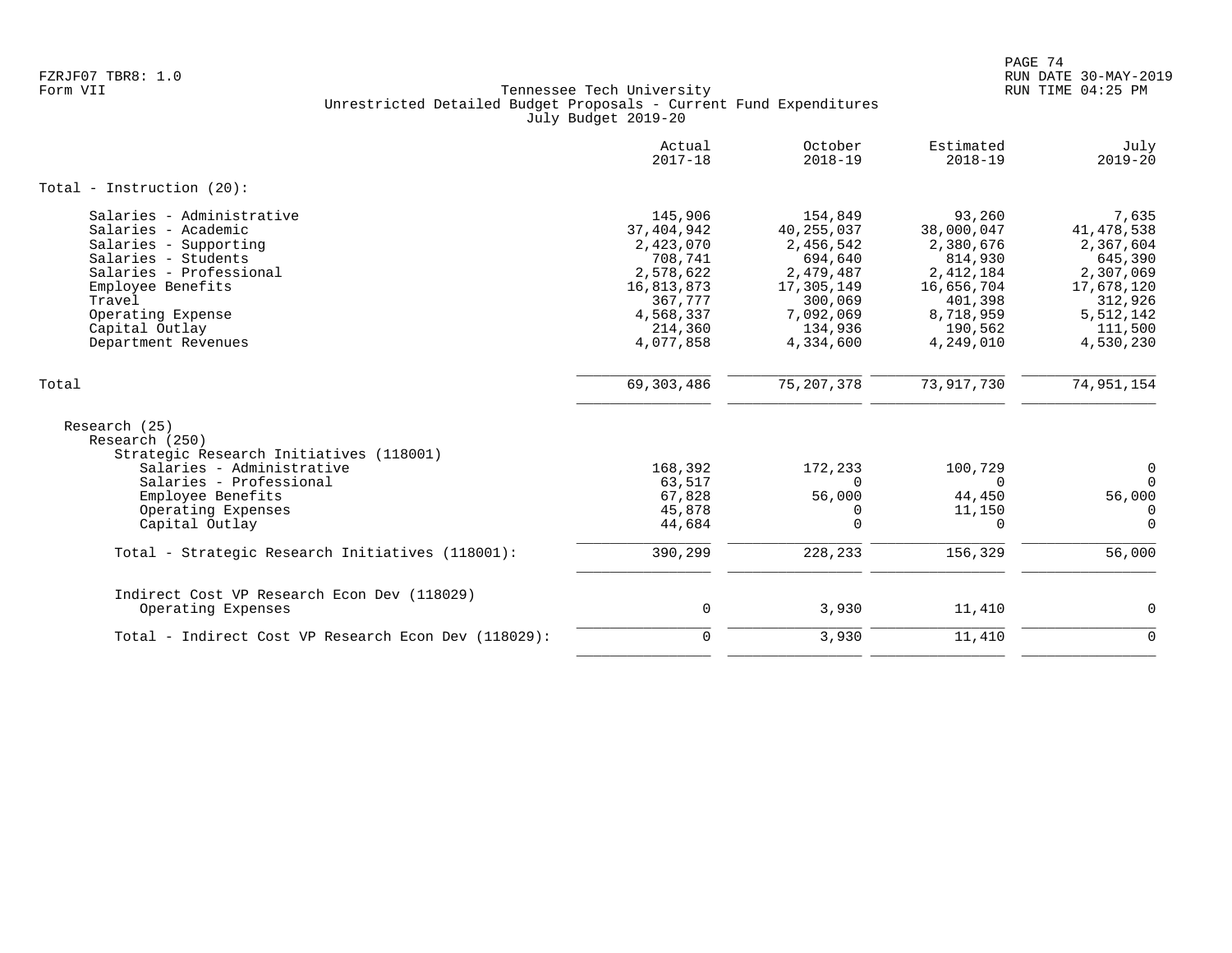PAGE 75 FZRJF07 TBR8: 1.0 RUN DATE 30-MAY-2019

|                                                                 | Actual<br>$2017 - 18$ | October<br>$2018 - 19$ | Estimated<br>$2018 - 19$ | July<br>$2019 - 20$ |
|-----------------------------------------------------------------|-----------------------|------------------------|--------------------------|---------------------|
| Distinguished Faculty Fellowships (120024)<br>Employee Benefits | $\mathbf 0$           | 5,300                  | 5,300                    | 5,300               |
| Total - Distinguished Faculty Fellowships (120024):             | $\mathbf 0$           | 5,300                  | 5,300                    | 5,300               |
| SAF Undergrad Research Initiative (121002)                      |                       |                        |                          |                     |
| Salaries - Academic                                             | 5,000                 | $\Omega$               | 5,000                    | $\Omega$            |
| Salaries - Students                                             | 903                   | 30,000                 | 10,000                   | 30,000              |
| Employee Benefits                                               | 1,251                 | 2,000                  | 2,000                    | 2,000               |
| Travel                                                          | 57,702                | 10,000                 | 41,100                   | 10,000              |
| Operating Expenses                                              | 19,769                | 107,395                | 91,295                   | 58,000              |
| Total - SAF Undergrad Research Initiative (121002):             | 84,625                | 149,395                | 149,395                  | 100,000             |
| IC Faculty Online & Distance Ed (121411)                        |                       |                        |                          |                     |
| Salaries - Academic                                             | $\mathbf 0$           | 0                      | 305                      | 0                   |
| Total - IC Faculty Online & Distance Ed (121411):               | $\mathbf 0$           | $\mathbf 0$            | 305                      | $\mathbf 0$         |
| OEP Operating (121702)                                          |                       |                        |                          |                     |
| Salaries - Academic                                             | 107,079               | 5,000                  | 55,000                   | 5,000               |
| Salaries - Supporting                                           | 29,257                | 27,828                 | 27,828                   | 28,128              |
| Salaries - Students                                             | 97,693                | 0                      | 66,794                   | $\overline{0}$      |
| Salaries - Professional                                         | 14,000                | $\Omega$               | 12,500                   | $\Omega$            |
| Employee Benefits                                               | 48,815                | 9,200                  | 47,992                   | 9,200               |
| Travel                                                          | 27,060                | 1,000                  | 27,100                   | 1,000               |
| Operating Expenses                                              | 85,848                | 546,451                | 356,765                  | 542,131             |
| Capital Outlay                                                  | 5,000                 | 0                      | 0                        | 0                   |
| Total - QEP Operating $(121702)$ :                              | 414,752               | 589,479                | 593,979                  | 585,459             |
|                                                                 |                       |                        |                          |                     |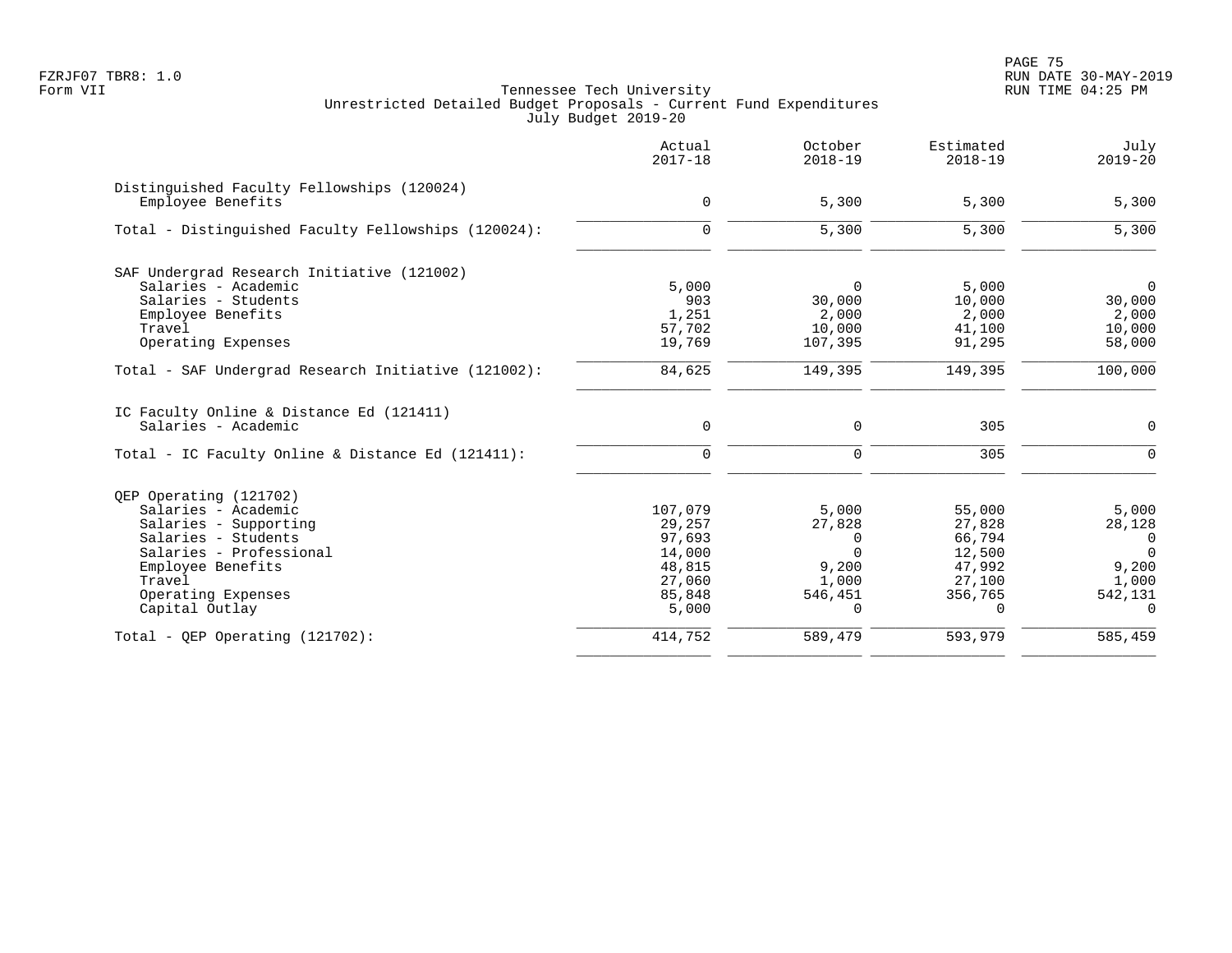en and the set of the set of the set of the set of the set of the set of the set of the set of the set of the set of the set of the set of the set of the set of the set of the set of the set of the set of the set of the se FZRJF07 TBR8: 1.0 RUN DATE 30-MAY-2019

|                                                                                   | Actual<br>$2017 - 18$ | October<br>$2018 - 19$ | Estimated<br>$2018 - 19$ | July<br>$2019 - 20$     |
|-----------------------------------------------------------------------------------|-----------------------|------------------------|--------------------------|-------------------------|
| Federal College Work Study Program (122001)<br>Salaries - Students                | $\mathbf 0$           | 390                    | 390                      | 390                     |
| Total - Federal College Work Study Program (122001):                              | $\mathbf 0$           | 390                    | 390                      | 390                     |
| Student Affairs Indirect Cost (127029)<br>Operating Expenses                      | 0                     | 0                      | 2,670                    | 0                       |
| Total - Student Affairs Indirect Cost (127029):                                   | $\mathbf 0$           | $\mathbf 0$            | 2,670                    | $\mathbf 0$             |
| IC Faculty Counseling Center (127211)<br>Salaries - Academic<br>Employee Benefits | 2,110<br>564          | 0<br>$\mathbf 0$       | 2,845<br>n               | $\Omega$<br>$\mathbf 0$ |
| Total - IC Faculty Counseling Center (127211):                                    | 2,674                 | $\mathbf 0$            | 2,845                    | $\Omega$                |
| Indirect Cost Counseling Center (127229)<br>Operating Expenses                    | $\mathbf 0$           | 0                      | 5,340                    | $\mathbf 0$             |
| Total - Indirect Cost Counseling Center (127229):                                 | $\mathbf 0$           | $\mathbf 0$            | 5,340                    | $\Omega$                |
| Upper Cumberland Hum Sci (130008)<br>Travel<br>Operating Expenses                 | $\Omega$<br>1,440     | 470<br>970             | 200<br>1,240             | 470<br>970              |
| Total - Upper Cumberland Hum Sci (130008):                                        | 1,440                 | 1,440                  | 1,440                    | 1,440                   |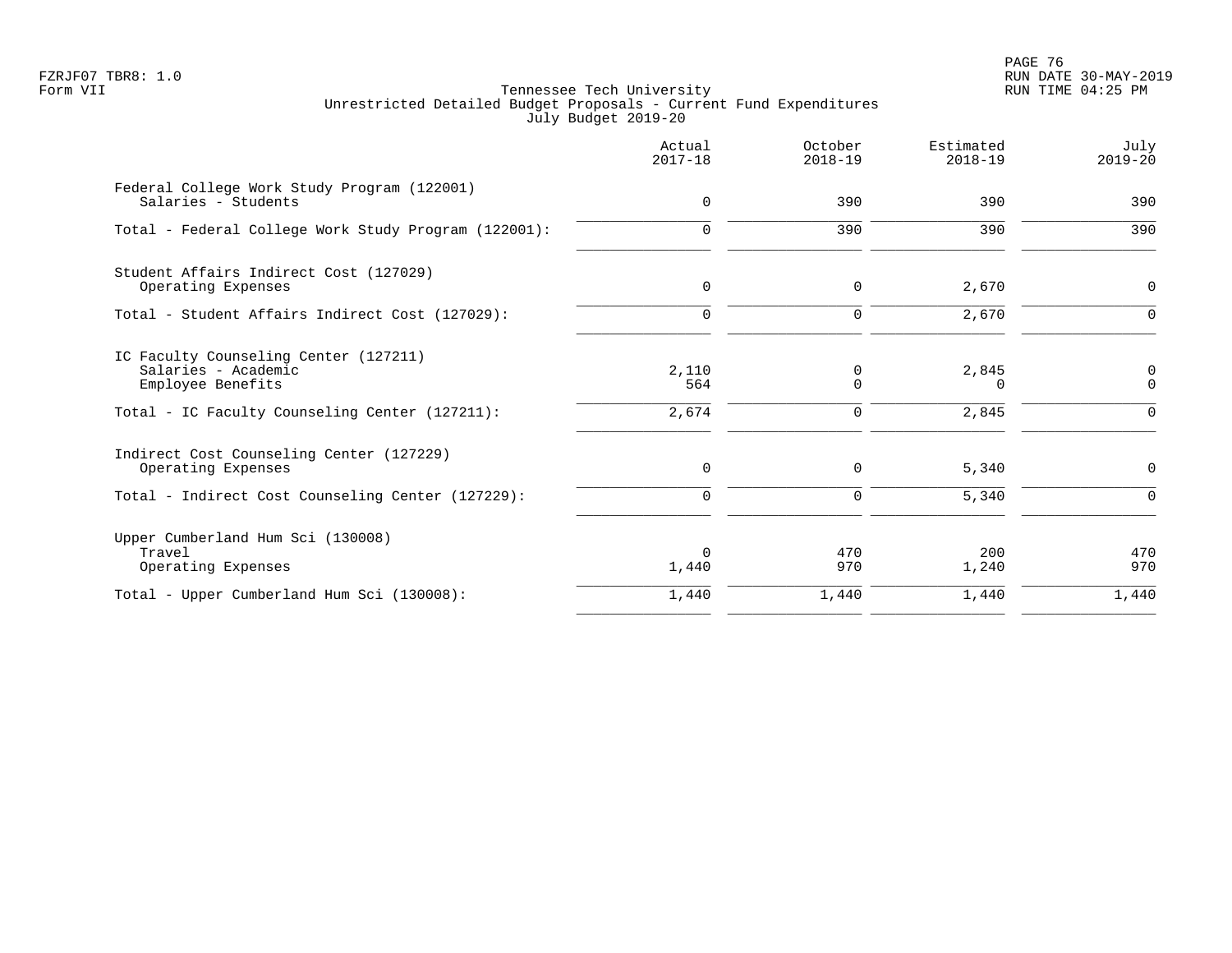|                                                  | Actual<br>$2017 - 18$ | October<br>$2018 - 19$ | Estimated<br>$2018 - 19$ | July<br>$2019 - 20$ |
|--------------------------------------------------|-----------------------|------------------------|--------------------------|---------------------|
| Research Arts and Science (130014)               |                       |                        |                          |                     |
| Travel                                           | 126                   | $\overline{0}$         | 4,000                    | $\overline{0}$      |
| Operating Expenses                               | 0                     | 5,041                  | 1,041                    | $\mathbf 0$         |
| Total - Research Arts and Science (130014):      | 126                   | 5,041                  | 5,041                    | $\mathbf 0$         |
| Indirect Cost Arts and Science (130029)          |                       |                        |                          |                     |
| Operating Expenses                               | 3,438                 | 48,779                 | 40,591                   | $\mathbf 0$         |
| Total - Indirect Cost Arts and Science (130029): | 3,438                 | 48,779                 | 40,591                   | $\Omega$            |
| Match Biology (131005)                           |                       |                        |                          |                     |
| Salaries - Academic                              | 2,408                 | 1,338                  | 2,808                    | 0                   |
| Employee Benefits                                | 1,046                 | 472                    | 1,206                    | $\mathbf 0$         |
| Operating Expenses                               | 81                    | $\mathbf 0$            | 26                       | $\mathbf 0$         |
| Total - Match Biology (131005):                  | 3,535                 | 1,810                  | 4,040                    | $\mathbf 0$         |
| IC Faculty Biology (131011)                      |                       |                        |                          |                     |
| Salaries - Academic                              | 1,312                 | $\mathbf 0$            | 1,195                    | $\overline{0}$      |
| Employee Benefits                                | 242                   | $\Omega$               | 265                      | $\mathsf{O}$        |
| Operating Expenses                               | $\mathbf 0$           | 12,150                 | 11,885                   | $\mathbf 0$         |
| Total - IC Faculty Biology (131011):             | 1,554                 | 12,150                 | 13,345                   | $\mathbf 0$         |
| Faculty Start-Up Biology (131012)                |                       |                        |                          |                     |
| Salaries - Academic                              | 750                   | 0                      | 0                        | $\overline{0}$      |
| Salaries - Students                              | 977                   | $\Omega$               | $\mathbf 0$              | $\mathbf 0$         |
| Employee Benefits                                | 205                   | $\Omega$               | $\mathbf 0$              | $\Omega$            |
| Travel                                           | 5,721                 | 0                      | $\Omega$                 | $\overline{0}$      |
| Operating Expenses                               | 3,218                 | $\Omega$               | 731                      | $\Omega$            |
| Total - Faculty Start-Up Biology (131012):       | 10,871                | $\mathbf 0$            | 731                      | $\Omega$            |
|                                                  |                       |                        |                          |                     |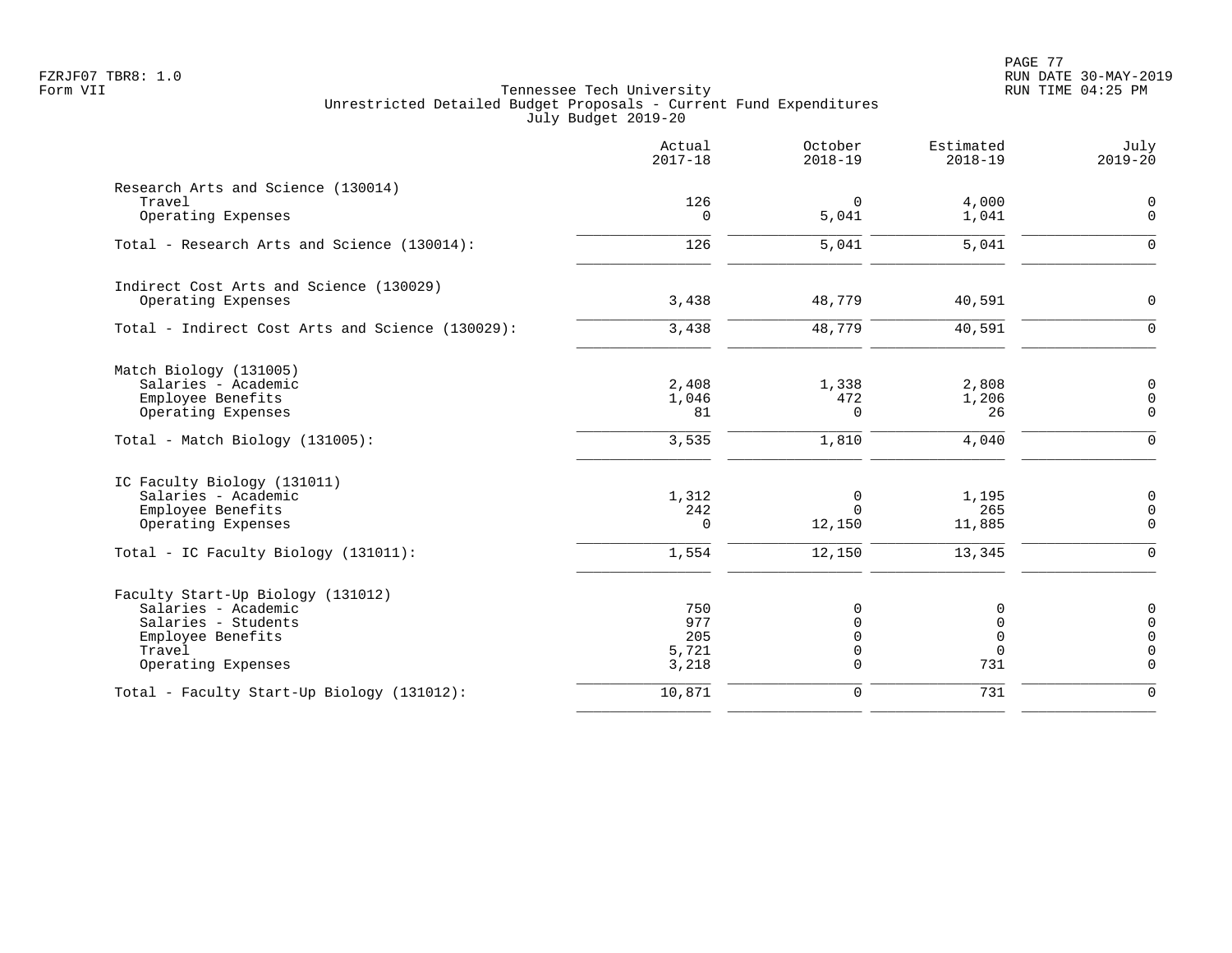|                                            | Actual<br>$2017 - 18$ | October<br>$2018 - 19$ | Estimated<br>$2018 - 19$ | July<br>$2019 - 20$ |
|--------------------------------------------|-----------------------|------------------------|--------------------------|---------------------|
| Restricted Biology (131013)                |                       |                        |                          |                     |
| Operating Expenses                         | $\mathbf 0$           | 367                    | 367                      | $\mathbf 0$         |
| Total - Restricted Biology (131013):       | $\mathbf 0$           | 367                    | 367                      | $\mathbf 0$         |
| Biology Faculty Research (131014)          |                       |                        |                          |                     |
| Travel                                     | $\Omega$              | $\mathbf 0$            | 219                      | 0                   |
| Operating Expenses                         | 4,216                 | 219                    | 219                      | $\mathbf 0$         |
| Total - Biology Faculty Research (131014): | 4,216                 | 219                    | 438                      | $\Omega$            |
| IC Faculty Fisheries (131021)              |                       |                        |                          |                     |
| Salaries - Supporting                      | 0                     | O                      | 200                      | $\mathbf 0$         |
| Employee Benefits                          | $\Omega$              |                        | 15                       | $\mathbf 0$         |
| Travel                                     | 4,323                 |                        | $\Omega$                 | $\mathbf 0$         |
| Operating Expenses                         | 4,503                 | 1,554                  | 3,744                    | $\Omega$            |
| Total - IC Faculty Fisheries (131021):     | 8,826                 | 1,554                  | 3,959                    | $\Omega$            |
| Indirect Cost Biology (131029)             |                       |                        |                          |                     |
| Salaries - Students                        | 624                   | $\Omega$               | 0                        | 0                   |
| Travel                                     | 631                   |                        | 250                      | $\Omega$            |
| Operating Expenses                         | 9,559                 | 1,599                  | 29,114                   | $\Omega$            |
| Total - Indirect Cost Biology (131029):    | 10,814                | 1,599                  | 29,364                   | $\Omega$            |
|                                            |                       |                        |                          |                     |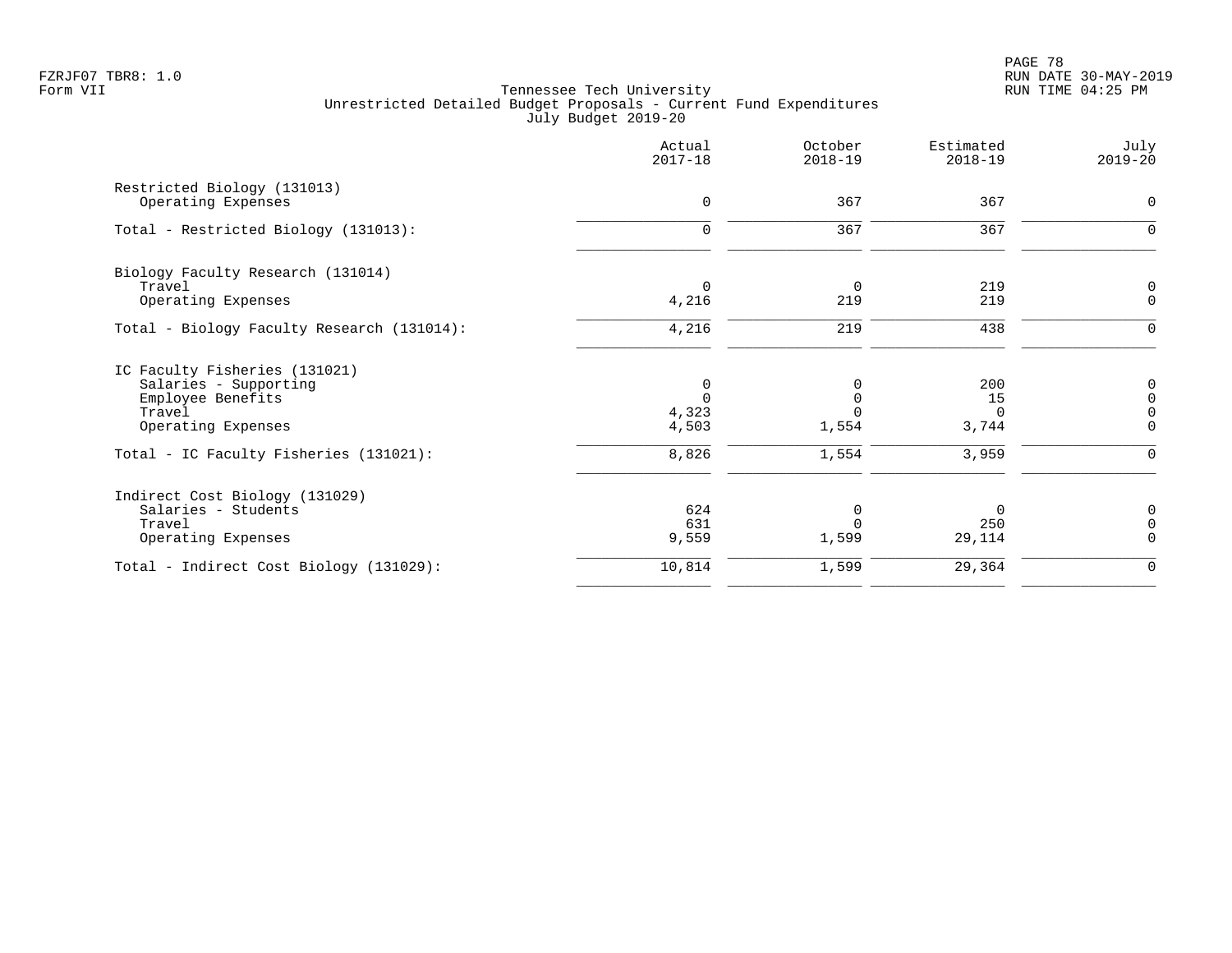PAGE 79 FZRJF07 TBR8: 1.0 RUN DATE 30-MAY-2019

|                                                                                                                                   | Actual<br>$2017 - 18$                   | October<br>$2018 - 19$                     | Estimated<br>$2018 - 19$ | July<br>$2019 - 20$                                                           |
|-----------------------------------------------------------------------------------------------------------------------------------|-----------------------------------------|--------------------------------------------|--------------------------|-------------------------------------------------------------------------------|
| Indirect Cost Fisheries (131039)<br>Operating Expenses                                                                            | 12,280                                  | $-638$                                     | 2,422                    | $\mathbf 0$                                                                   |
| Total - Indirect Cost Fisheries (131039):                                                                                         | 12,280                                  | $-638$                                     | 2,422                    | $\Omega$                                                                      |
| Chemistry Student Research Developm (131510)<br>Operating Expenses                                                                | 14,855                                  | 12,613                                     | 42,485                   | 12,613                                                                        |
| Total - Chemistry Student Research Developm (131510):                                                                             | 14,855                                  | 12,613                                     | 42,485                   | 12,613                                                                        |
| IC Faculty Chemistry (131511)<br>Salaries - Academic<br>Employee Benefits<br>Travel<br>Operating Expenses                         | 0<br>$\mathbf 0$<br>2,131               | $\mathbf 0$<br>$\Omega$<br>$\Omega$<br>522 | 668<br>117<br>785<br>522 | 0<br>$\overline{0}$<br>$\mathsf{O}\xspace$<br>$\Omega$                        |
| Total - IC Faculty Chemistry (131511):                                                                                            | 2,131                                   | 522                                        | 2,092                    | $\Omega$                                                                      |
| Faculty Start-Up Chemistry (131512)<br>Salaries - Students<br>Employee Benefits<br>Travel<br>Operating Expenses<br>Capital Outlay | 3,758<br>96<br>1,016<br>13,976<br>5,316 | 0<br>$\Omega$<br>$\Omega$<br>$\Omega$      | 0<br>U<br>$\Omega$       | 0<br>$\mathsf{O}\xspace$<br>$\mathsf{O}\xspace$<br>$\overline{0}$<br>$\Omega$ |
| Total - Faculty Start-Up Chemistry (131512):                                                                                      | 24,162                                  | $\mathbf 0$                                | 0                        | $\mathbf 0$                                                                   |
|                                                                                                                                   |                                         |                                            |                          |                                                                               |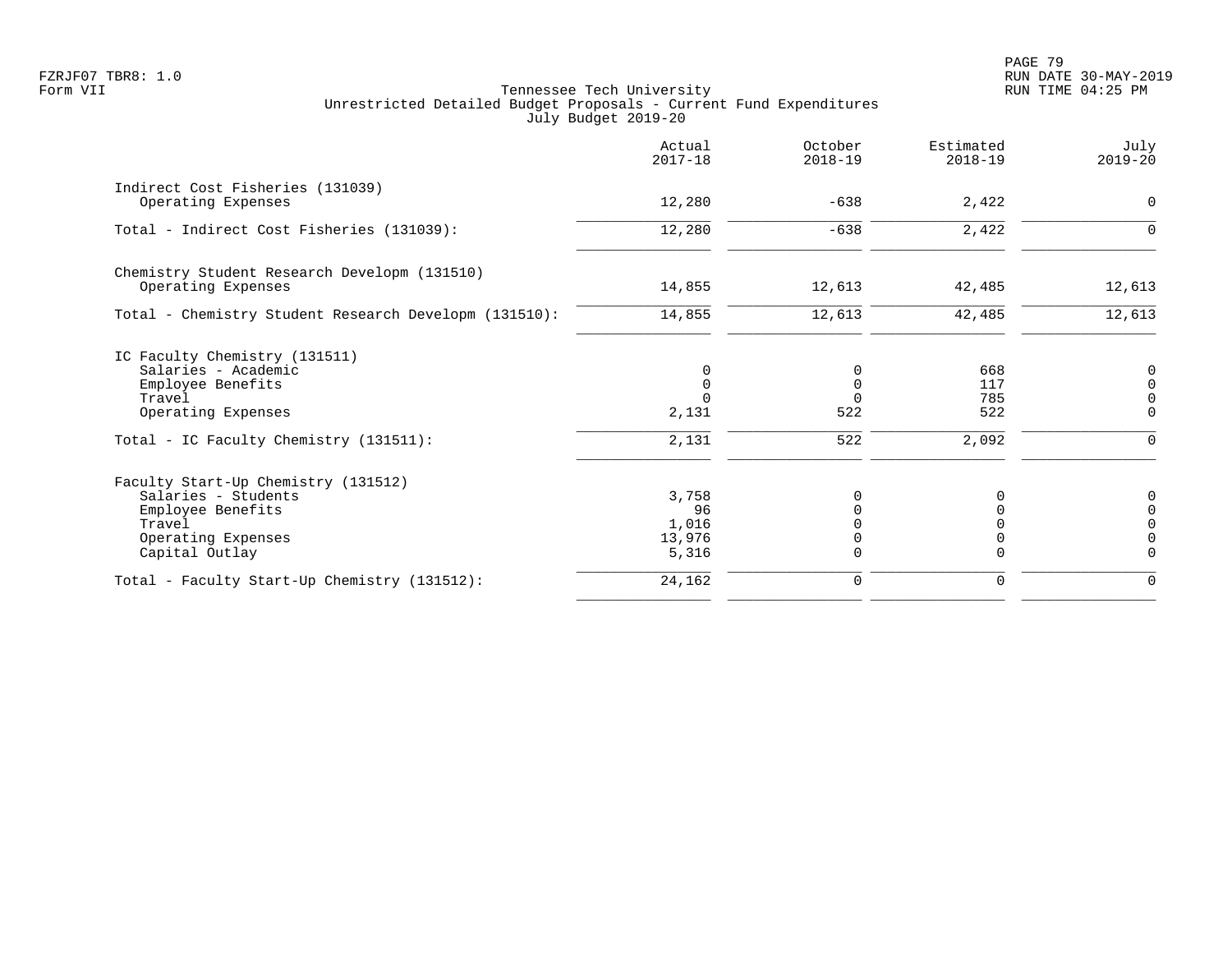|                                                 | Actual<br>$2017 - 18$ | October<br>$2018 - 19$ | Estimated<br>$2018 - 19$ | July<br>$2019 - 20$ |
|-------------------------------------------------|-----------------------|------------------------|--------------------------|---------------------|
| Faculty Research Chemistry (131514)             |                       |                        |                          |                     |
| Travel                                          | 1,000                 | 0                      | 0                        | $\Omega$            |
| Operating Expenses                              | 759                   | $\Omega$               | $\Omega$                 | $\Omega$            |
| Total - Faculty Research Chemistry (131514):    | 1,759                 | $\mathbf 0$            | $\Omega$                 | $\Omega$            |
| Indirect Cost Chemistry (131529)                |                       |                        |                          |                     |
| Operating Expenses                              | 6,470                 | 0                      | 2,845                    | $\Omega$            |
| Total - Indirect Cost Chemistry (131529):       | 6,470                 | $\mathbf 0$            | 2,845                    | ∩                   |
| Faculty Research Computer Sci (132004)          |                       |                        |                          |                     |
| Salaries - Students                             | 7,137                 | 0                      | O                        | $\Omega$            |
| Employee Benefits                               | 149                   | 0                      |                          | $\Omega$            |
| Travel                                          | 770                   | $\Omega$               |                          | $\Omega$            |
| Operating Expenses                              | $\Omega$              | $-56$                  | $\Omega$                 | $\Omega$            |
| Capital Outlay                                  | 9,924                 | $\Omega$               | $\Omega$                 | $\Omega$            |
| Total - Faculty Research Computer Sci (132004): | 17,980                | $-56$                  | $\mathbf 0$              | $\Omega$            |
| IC Faculty Computer Sci (132011)                |                       |                        |                          |                     |
| Salaries - Academic                             | 9,281                 |                        | 7,688                    | 0                   |
| Salaries - Students                             | 243                   |                        | $\Omega$                 | $\Omega$            |
| Employee Benefits                               | 1,629                 |                        | 1,602                    | $\cap$              |
| Travel                                          | 4,634                 | $\Omega$               | 2,672                    | $\cap$              |
| Operating Expenses                              | 1,704                 | 11,771                 | 11,022                   | $\Omega$            |
| Total - IC Faculty Computer Sci (132011):       | 17,491                | 11,771                 | 22,984                   | $\Omega$            |
|                                                 |                       |                        |                          |                     |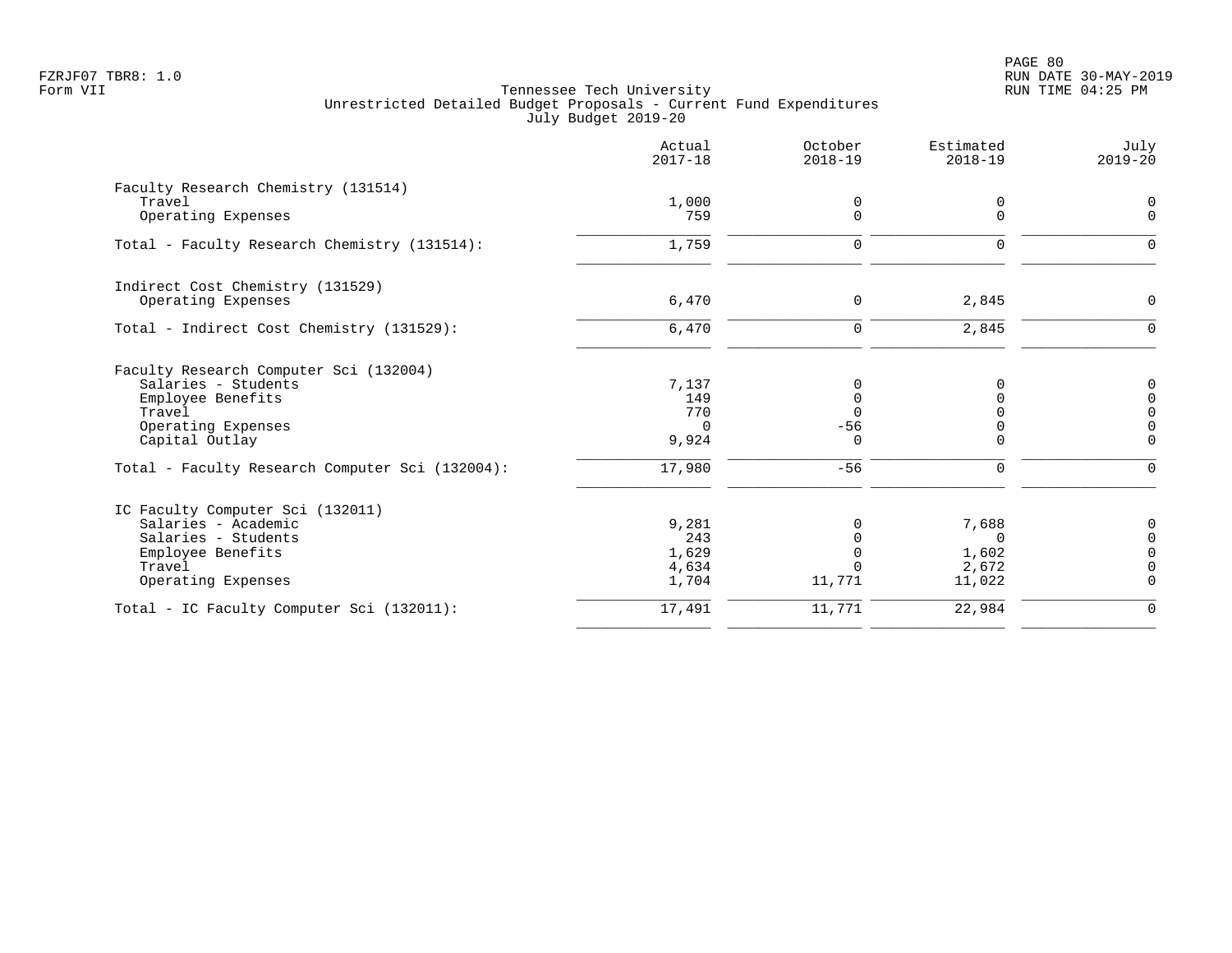PAGE 81 FZRJF07 TBR8: 1.0 RUN DATE 30-MAY-2019

|                                                                                                                               | Actual<br>$2017 - 18$    | October<br>$2018 - 19$       | Estimated<br>$2018 - 19$ | July<br>$2019 - 20$          |
|-------------------------------------------------------------------------------------------------------------------------------|--------------------------|------------------------------|--------------------------|------------------------------|
| IC Faculty Communications (132021)<br>Operating Expenses                                                                      | $\mathbf 0$              | 150                          | 150                      | $\mathbf 0$                  |
| Total - IC Faculty Communications (132021):                                                                                   | $\Omega$                 | 150                          | 150                      | $\Omega$                     |
| Indirect Cost Computer Science (132029)<br>Operating Expenses                                                                 | 2,320                    | 45,675                       | 73,216                   | $\mathbf 0$                  |
| Total - Indirect Cost Computer Science (132029):                                                                              | 2,320                    | 45,675                       | 73,216                   | $\Omega$                     |
| IC Faculty Earth Science (132511)<br>Salaries - Academic<br>Operating Expenses<br>Total - IC Faculty Earth Science (132511):  | 0<br>$\Omega$<br>0       | $\Omega$<br>2,470<br>2,470   | 1,120<br>2,470<br>3,590  | 0<br>$\mathbf 0$<br>$\Omega$ |
| Faculty Start-Up Earth Sciences (132512)<br>Travel<br>Operating Expenses<br>Total - Faculty Start-Up Earth Sciences (132512): | 4,582<br>5,506<br>10,088 | 0<br>$\Omega$<br>$\mathbf 0$ | 0<br>$\Omega$<br>0       | 0<br>$\Omega$<br>$\Omega$    |
| Indirect Cost Earth Sciences (132529)<br>Travel<br>Operating Expenses                                                         | 231<br>389               | $\Omega$<br>577              | $\Omega$<br>577          | 0<br>$\Omega$                |
| Total - Indirect Cost Earth Sciences (132529):                                                                                | 620                      | 577                          | 577                      | $\Omega$                     |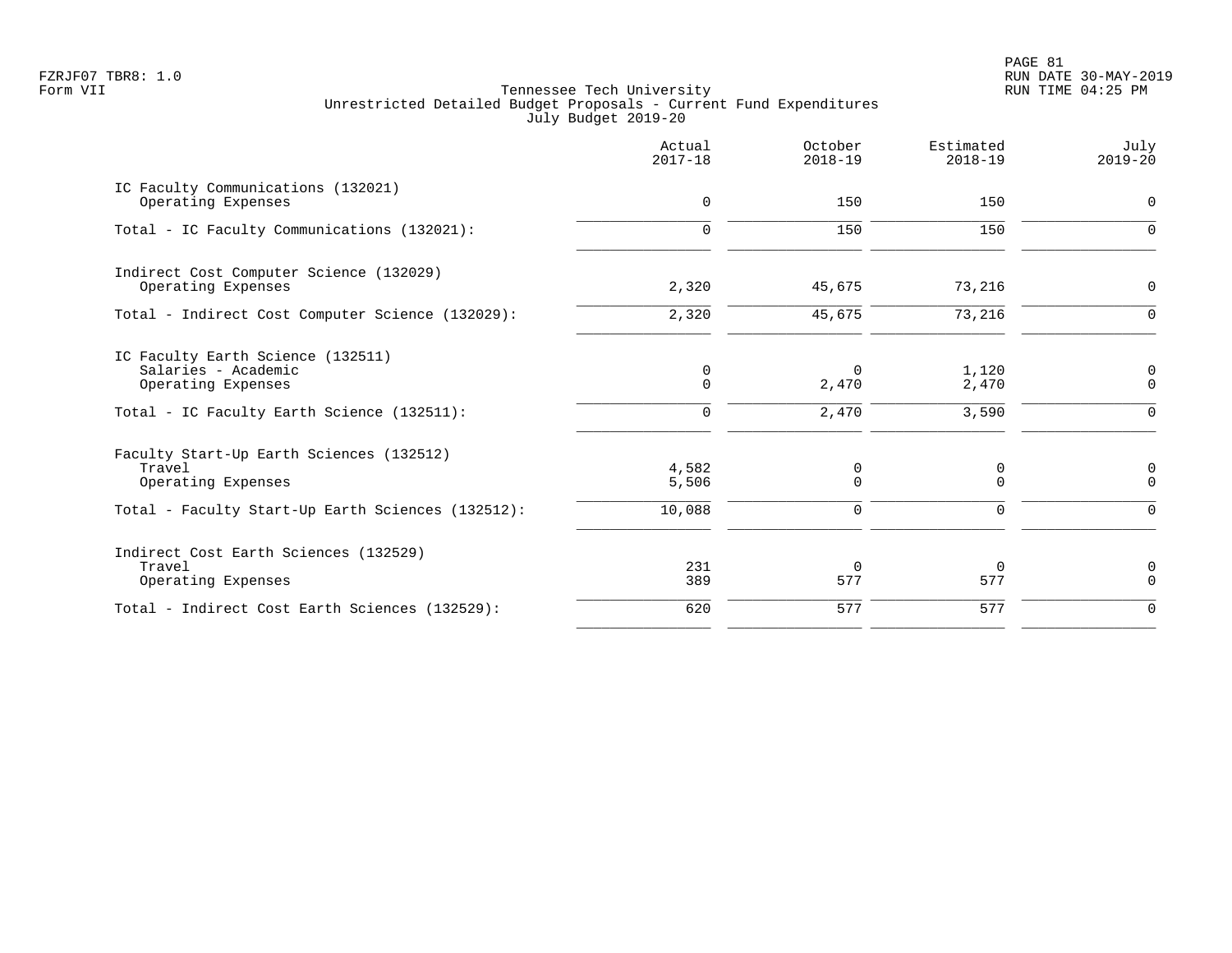|                                                                                          | Actual<br>$2017 - 18$ | October<br>$2018 - 19$ | Estimated<br>$2018 - 19$ | July<br>$2019 - 20$  |
|------------------------------------------------------------------------------------------|-----------------------|------------------------|--------------------------|----------------------|
| Indirect Cost Communication (133009)<br>Operating Expenses                               | 0                     | 0                      | 60                       | $\Omega$             |
| Total - Indirect Cost Communication (133009):                                            | $\Omega$              | $\Omega$               | 60                       |                      |
| IC Faculty English and Communicatns (133011)<br>Salaries - Academic<br>Employee Benefits | 85<br>16              | 0<br>$\Omega$          | 0<br>$\Omega$            | $\Omega$<br>$\Omega$ |
| Total - IC Faculty English and Communicatns (133011):                                    | 101                   | 0                      | $\Omega$                 | ∩                    |
| Indirect Cost English Communicat (133029)<br>Operating Expenses                          | 0                     | 1,430                  | 1,600                    | 0                    |
| Total - Indirect Cost English Communicat (133029):                                       | $\Omega$              | 1,430                  | 1,600                    | $\Omega$             |
| Faculty Research History (134014)<br>Travel                                              | 1,030                 | 0                      | 0                        | 0                    |
| Total - Faculty Research History (134014):                                               | 1,030                 | $\mathbf 0$            | $\mathbf 0$              | $\Omega$             |
| Indirect Cost History (134029)<br>Operating Expenses                                     | $\mathbf 0$           | 440                    | 490                      | $\Omega$             |
| Total - Indirect Cost History (134029):                                                  | $\Omega$              | 440                    | 490                      | $\Omega$             |
|                                                                                          |                       |                        |                          |                      |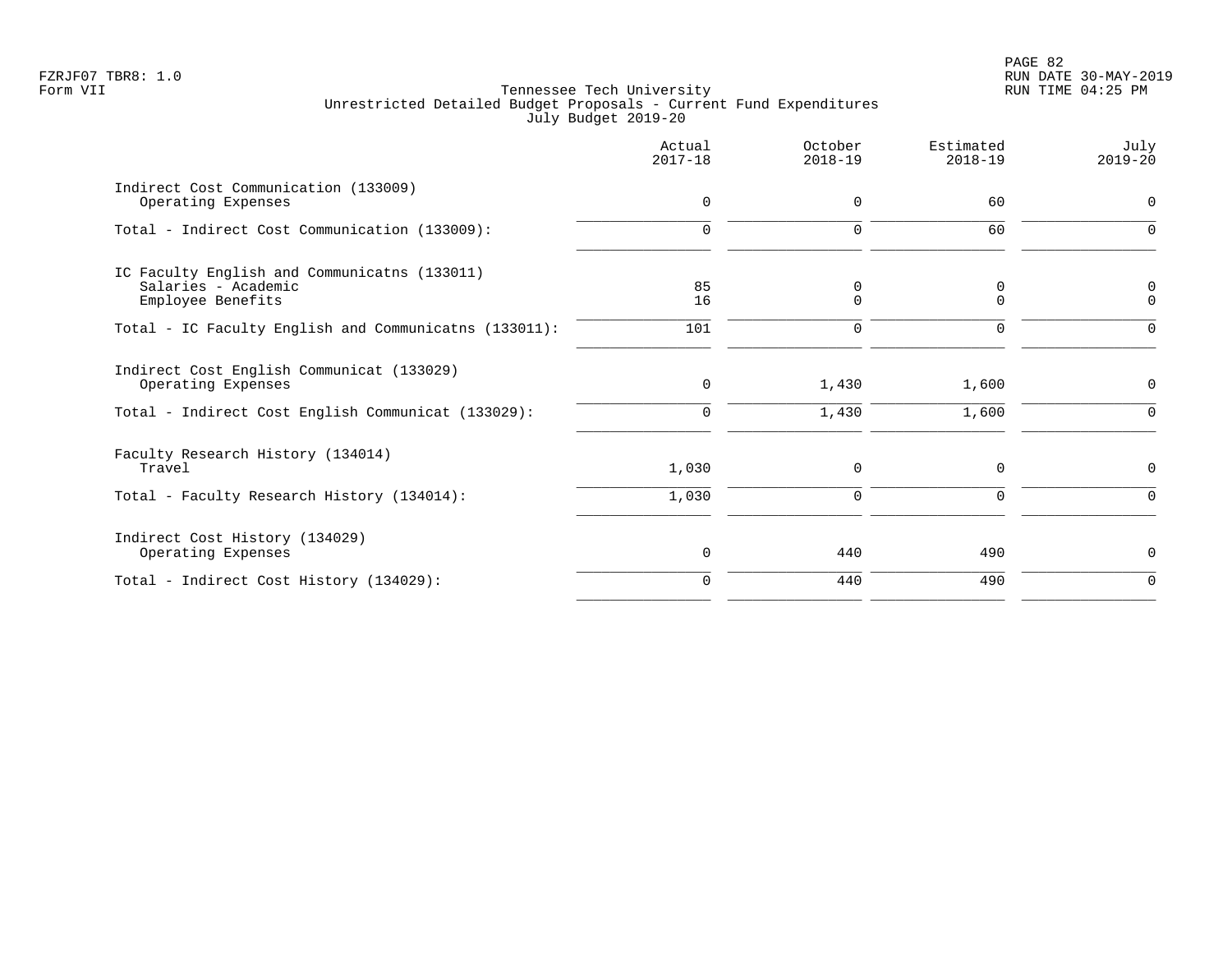PAGE 83 FZRJF07 TBR8: 1.0 RUN DATE 30-MAY-2019

|                                                                                                            | Actual<br>$2017 - 18$     | October<br>$2018 - 19$                       | Estimated<br>$2018 - 19$   | July<br>$2019 - 20$                                       |
|------------------------------------------------------------------------------------------------------------|---------------------------|----------------------------------------------|----------------------------|-----------------------------------------------------------|
| IC Faculty Mathematics (134511)<br>Salaries - Academic<br>Employee Benefits                                | 527<br>94                 | 0<br>$\Omega$                                | 0<br>$\Omega$              | 0<br>$\mathbf 0$                                          |
| Total - IC Faculty Mathematics (134511):                                                                   | 621                       | $\Omega$                                     | 0                          | $\Omega$                                                  |
| Faculty Research Mathematics (134514)<br>Travel                                                            | 160                       | 200                                          | 200                        | $\mathbf 0$                                               |
| Total - Faculty Research Mathematics (134514):                                                             | 160                       | 200                                          | 200                        | $\mathbf 0$                                               |
| Indirect Cost Mathematics (134529)<br>Operating Expenses<br>Total - Indirect Cost Mathematics (134529):    | $\mathbf 0$<br>$\Omega$   | 8,614<br>8,614                               | 9,854<br>9,854             | $\mathbf 0$<br>$\Omega$                                   |
| IC Faculty Physics (135011)<br>Salaries - Academic<br>Employee Benefits<br>Operating Expenses              | 4,037<br>688<br>$\Omega$  | 0<br>$\Omega$<br>5,311                       | 5,330<br>$\Omega$<br>8,476 | 0<br>$\mathsf{O}\xspace$<br>$\mathbf 0$                   |
| Total - IC Faculty Physics (135011):                                                                       | 4,725                     | 5,311                                        | 13,806                     | $\Omega$                                                  |
| Indirect Cost Physics (135029)<br>Salaries - Students<br>Employee Benefits<br>Travel<br>Operating Expenses | 312<br>18<br>876<br>2,651 | $\Omega$<br>$\mathbf 0$<br>$\Omega$<br>7,208 | 22,728                     | 0<br>$\mathsf{O}\xspace$<br>$\mathbf 0$<br>$\overline{0}$ |
| Total - Indirect Cost Physics (135029):                                                                    | 3,857                     | 7,208                                        | 22,728                     | $\Omega$                                                  |
|                                                                                                            |                           |                                              |                            |                                                           |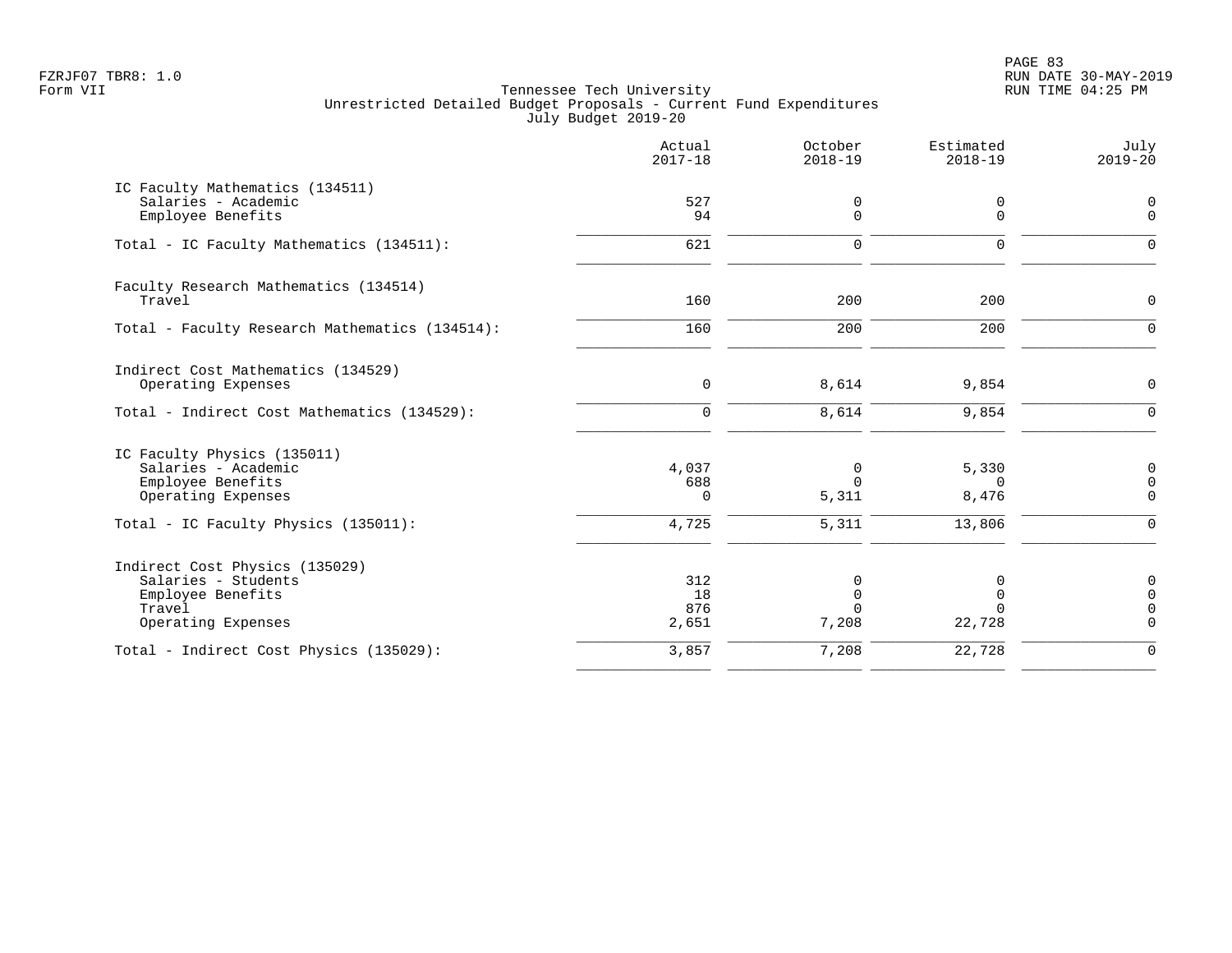|                                                                                                                           | Actual<br>$2017 - 18$ | October<br>$2018 - 19$       | Estimated<br>$2018 - 19$     | July<br>$2019 - 20$                |
|---------------------------------------------------------------------------------------------------------------------------|-----------------------|------------------------------|------------------------------|------------------------------------|
| Summer Research Soc Pol (135510)<br>Salaries - Academic<br>Employee Benefits                                              | 10,000<br>2,668       | 0<br>$\Omega$                | 10,000<br>$\Omega$           | 0<br>$\mathbf 0$                   |
| Total - Summer Research Soc Pol (135510):                                                                                 | 12,668                | 0                            | 10,000                       | $\mathbf 0$                        |
| IC Faculty Sociology and Pol Sci (135511)<br>Salaries - Academic<br>Employee Benefits<br>Operating Expenses               | 1,275<br>232<br>0     | 0<br>$\Omega$<br>8,432       | 385<br>$\Omega$<br>8,432     | 0<br>$\overline{0}$<br>$\mathbf 0$ |
| Total - IC Faculty Sociology and Pol Sci (135511):                                                                        | 1,507                 | 8,432                        | 8,817                        | $\mathbf 0$                        |
| Indirect Cost Soc and Pol Sci (135529)<br>Travel<br>Operating Expenses<br>Total - Indirect Cost Soc and Pol Sci (135529): | 2,113<br>0<br>2,113   | $\Omega$<br>35,347<br>35,347 | $\Omega$<br>38,347<br>38,347 | 0<br>$\mathbf 0$<br>$\mathbf 0$    |
| Research College of Engineering (137004)<br>Travel<br>Operating Expenses                                                  | 2,447<br>0            | $\Omega$<br>2,553            | 2,553<br>0                   | 0<br>$\mathbf 0$                   |
| Total - Research College of Engineering (137004):                                                                         | 2,447                 | 2,553                        | 2,553                        | $\mathbf 0$                        |
| IC Faculty Dean of Engineering (137011)<br>Operating Expenses                                                             | $\mathbf 0$           | 1,460                        | 1,575                        | $\mathbf 0$                        |
| Total - IC Faculty Dean of Engineering (137011):                                                                          | $\mathbf 0$           | 1,460                        | 1,575                        | $\mathbf 0$                        |
|                                                                                                                           |                       |                              |                              |                                    |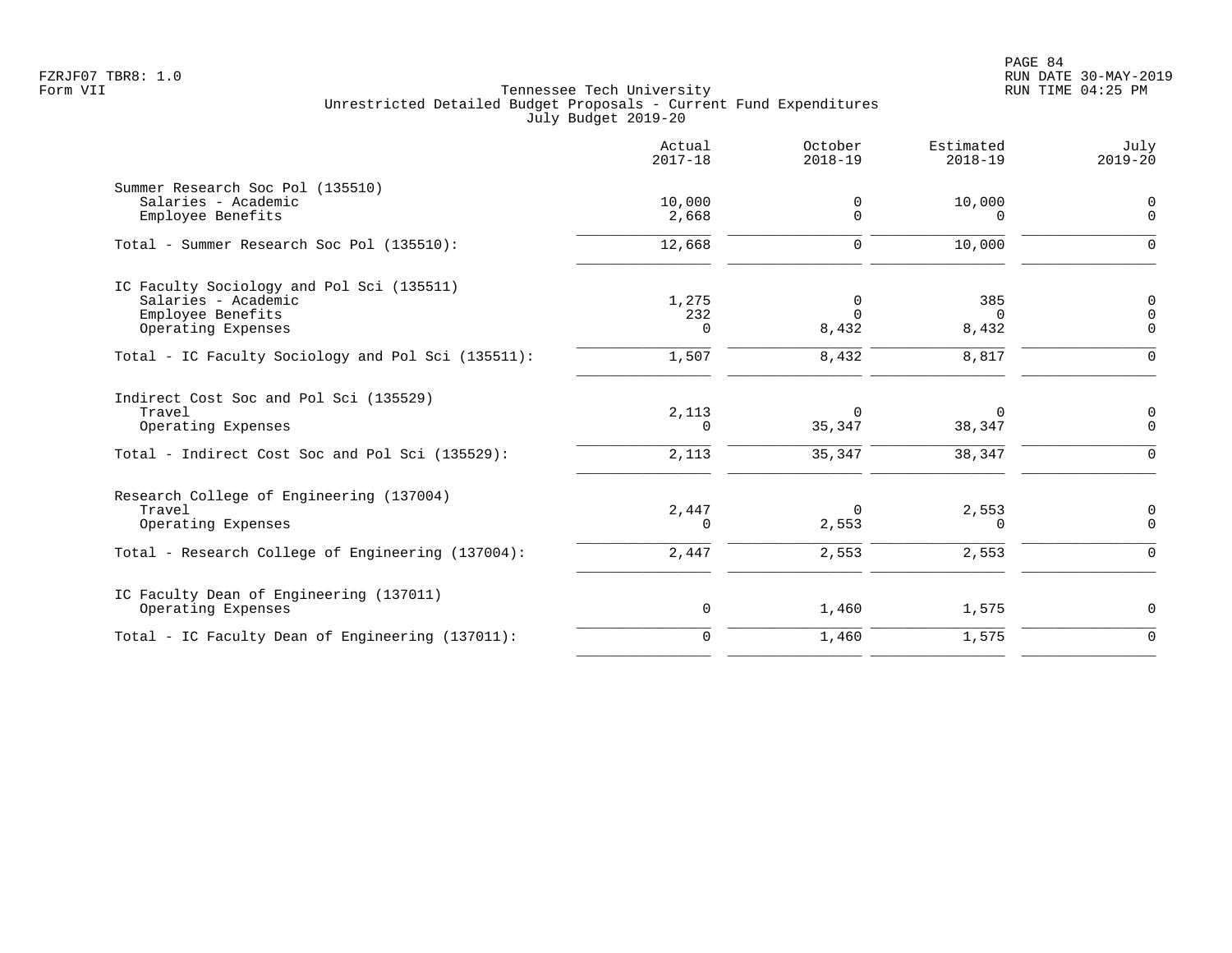|                                                     | Actual<br>$2017 - 18$ | October<br>$2018 - 19$ | Estimated<br>$2018 - 19$ | July<br>$2019 - 20$ |
|-----------------------------------------------------|-----------------------|------------------------|--------------------------|---------------------|
| Indirect Cost Coll of Engineering (137029)          |                       |                        |                          |                     |
| Salaries - Academic                                 | $\Omega$              | $\Omega$               | 11,747                   | $\Omega$            |
| Salaries - Supporting                               | 6,920                 | 15,458                 | 15,798                   | 15,458              |
| Salaries - Professional                             | 1,345                 | $\Omega$               | $\Omega$                 | $\Omega$            |
| Employee Benefits                                   | 1,950                 | 2,800                  | 5,474                    | 2,800               |
| Travel                                              | 24,342                | $\Omega$               | 12,000                   | $\Omega$            |
| Operating Expenses                                  | 25,333                | 113,413                | 173,447                  | $-15,958$           |
| Capital Outlay                                      | 19,587                | $\Omega$               | $\Omega$                 | $\Omega$            |
| Total - Indirect Cost Coll of Engineering (137029): | 79,477                | 131,671                | 218,466                  | 2,300               |
| IC Faculty Basic Engineering (137211)               |                       |                        |                          |                     |
| Operating Expenses                                  | $\Omega$              | 173                    | 173                      | $\Omega$            |
| Total - IC Faculty Basic Engineering (137211):      | $\Omega$              | 173                    | 173                      | $\Omega$            |
| Indirect Cost Basic Engineering (137229)            |                       |                        |                          |                     |
| Operating Expenses                                  | $\mathbf 0$           | 4,318                  | 4,318                    | $\Omega$            |
| Total - Indirect Cost Basic Engineering (137229):   | $\Omega$              | 4,318                  | 4,318                    | O                   |
| Faculty Research Chem Engineering (137404)          |                       |                        |                          |                     |
| Salaries - Students                                 | 5,565                 |                        | 2,280                    | $\Omega$            |
| Employee Benefits                                   | 14                    |                        | 0                        | $\Omega$            |
| Travel                                              | 2,344                 |                        | $\Omega$                 |                     |
| Operating Expenses                                  | 1,200                 | 6,136                  | 3,856                    |                     |
| Capital Outlay                                      | 7,045                 | O                      | $\Omega$                 | $\Omega$            |
| Total - Faculty Research Chem Engineering (137404): | 16,168                | 6,136                  | 6,136                    | $\Omega$            |
|                                                     |                       |                        |                          |                     |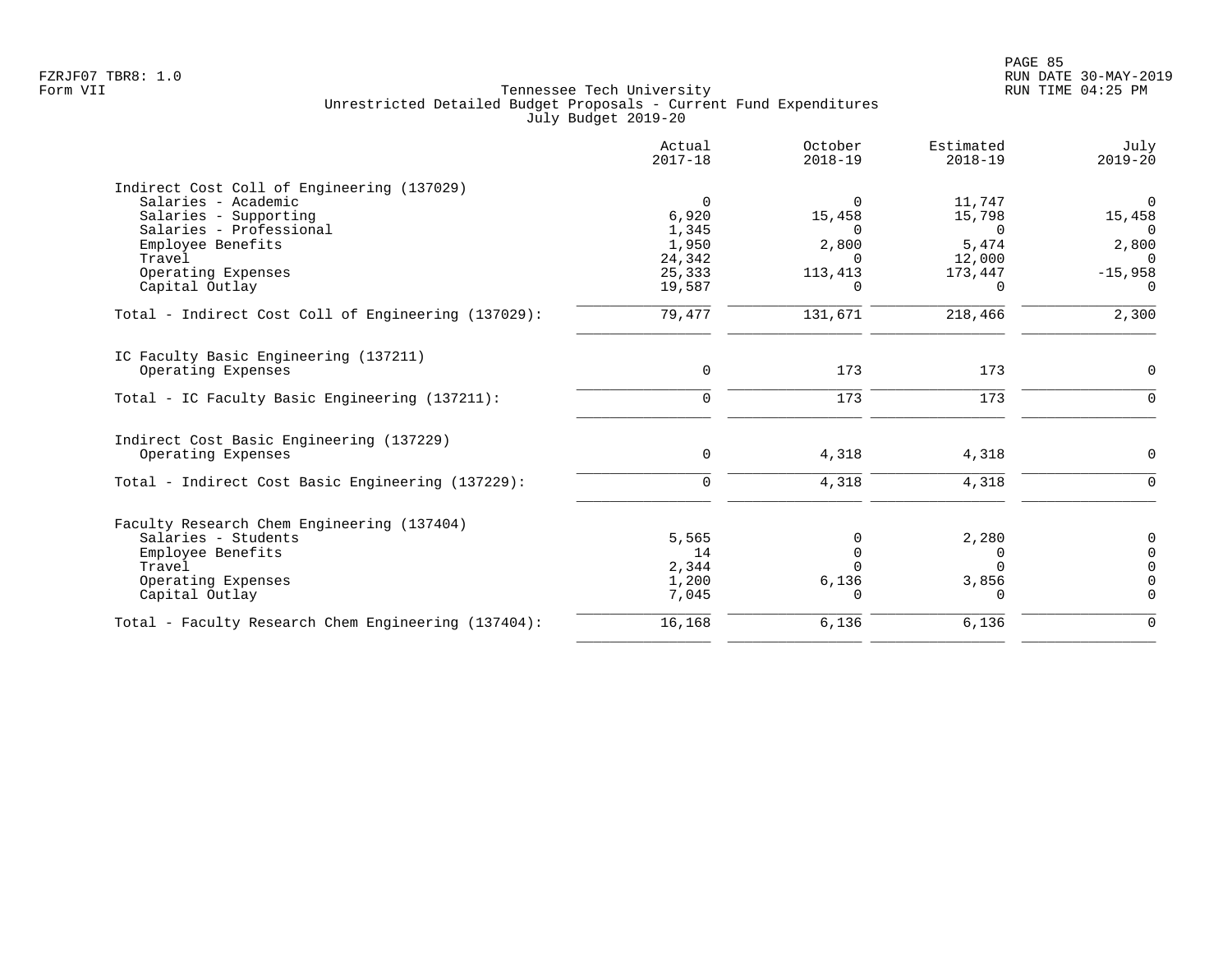|                                                      | Actual<br>$2017 - 18$ | October<br>$2018 - 19$ | Estimated<br>$2018 - 19$ | July<br>$2019 - 20$ |
|------------------------------------------------------|-----------------------|------------------------|--------------------------|---------------------|
| IC Faculty Chemical Engineering (137411)             |                       |                        |                          |                     |
| Salaries - Academic                                  | 2,025                 |                        | 2,165                    | $\Omega$            |
| Salaries - Students                                  | 1,200                 | $\mathbf 0$            | 2,490                    | $\Omega$            |
| Employee Benefits                                    | 432                   | $\mathbf 0$            | 558                      | $\Omega$            |
| Travel                                               | 389                   | $\Omega$               | 696                      | $\Omega$            |
| Operating Expenses                                   | 3,054                 | 11,692                 | 14,738                   | $\Omega$            |
| Total - IC Faculty Chemical Engineering (137411):    | 7,100                 | 11,692                 | 20,647                   | $\Omega$            |
| Indirect Cost Chemical Engineering (137429)          |                       |                        |                          |                     |
| Travel                                               | 18,634                | $\overline{0}$         | 15,000                   | 0                   |
| Operating Expenses                                   | 1,314                 | 3,745                  | 12,405                   | $\overline{0}$      |
| Total - Indirect Cost Chemical Engineering (137429): | 19,948                | 3,745                  | 27,405                   | $\Omega$            |
| Match Civil and Envir Engrg (137605)                 |                       |                        |                          |                     |
| Salaries - Academic                                  | 20,124                | 2,306                  | 2,306                    | 0                   |
| Salaries - Students                                  | 3,374                 | $\Omega$               | $\Omega$                 | $\mathbf 0$         |
| Employee Benefits                                    | 9,924                 | 819                    | 819                      | $\mathbf 0$         |
| Operating Expenses                                   | $\Omega$              | 3,686                  | 3,686                    | $\Omega$            |
| Total - Match Civil and Envir Engrg (137605):        | 33,422                | 6,811                  | 6,811                    | $\Omega$            |
| IC Faculty Civil and Envir Engr (137611)             |                       |                        |                          |                     |
| Salaries - Academic                                  | 4,117                 | 0                      | 3,429                    | 0                   |
| Employee Benefits                                    | 748                   | $\Omega$               | 596                      | $\mathbf 0$         |
| Operating Expenses                                   | 1,323                 | 2,453                  | 4,283                    | $\Omega$            |
| Total - IC Faculty Civil and Envir Engr (137611):    | 6,188                 | 2,453                  | 8,308                    | $\mathbf 0$         |
|                                                      |                       |                        |                          |                     |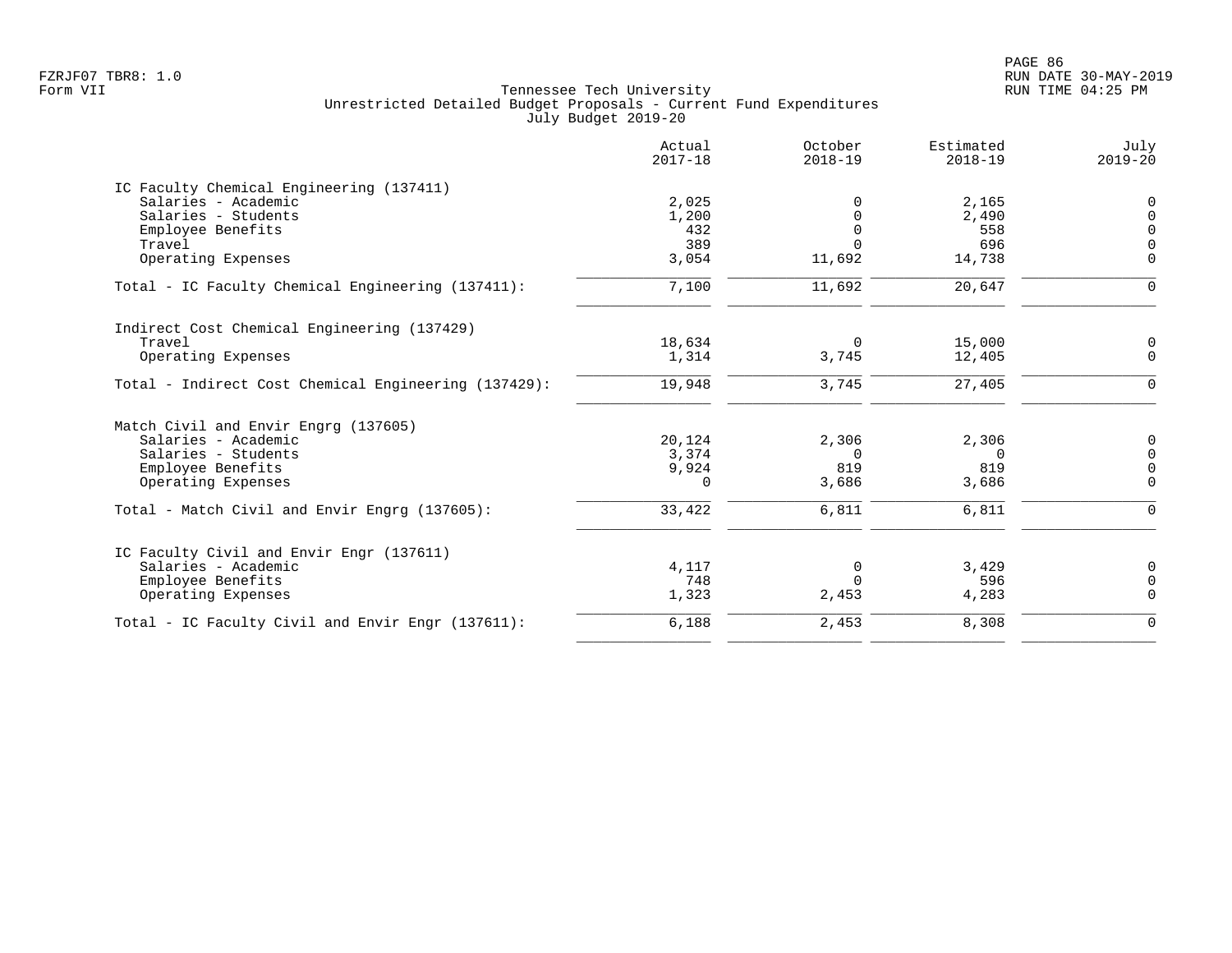|                                                    | Actual<br>$2017 - 18$ | October<br>$2018 - 19$ | Estimated<br>$2018 - 19$ | July<br>$2019 - 20$ |
|----------------------------------------------------|-----------------------|------------------------|--------------------------|---------------------|
| Indirect Cost Civil Envir Engr (137629)            |                       |                        |                          |                     |
| Travel                                             | 1,706                 | $\Omega$               | 425                      | $\Omega$            |
| Operating Expenses                                 | 2,125                 | 23,696                 | 32,653                   | $\Omega$            |
| Capital Outlay                                     | 1,383                 | n                      | 6,728                    | $\Omega$            |
| Total - Indirect Cost Civil Envir Engr (137629):   | 5,214                 | 23,696                 | 39,806                   | 0                   |
| Faculty Research Elect Comp Engr (137804)          |                       |                        |                          |                     |
| Salaries - Students                                | 1,500                 | 12,300                 | 11,945                   | 0                   |
| Employee Benefits                                  | 0                     | $\Omega$               | 355                      | $\Omega$            |
| Travel                                             | $\Omega$              | 2,400                  | 2,400                    | $\Omega$            |
| Operating Expenses                                 | 1,206                 | 5,300                  | 5,300                    | $\mathbf 0$         |
| Total - Faculty Research Elect Comp Engr (137804): | 2,706                 | 20,000                 | 20,000                   | 0                   |
| IC Faculty Elect and Comp Engr (137811)            |                       |                        |                          |                     |
| Salaries - Academic                                | 9,348                 | $\Omega$               | 9,923                    | $\mathbf 0$         |
| Employee Benefits                                  | 1,577                 | $\Omega$               | 1,328                    | $\Omega$            |
| Operating Expenses                                 | 0                     | 2,807                  | 2,458                    | $\overline{0}$      |
| Total - IC Faculty Elect and Comp Engr (137811):   | 10,925                | 2,807                  | 13,709                   | $\Omega$            |
| Indirect Cost Elect Comp Engr (137829)             |                       |                        |                          |                     |
| Operating Expenses                                 | 5,144                 | 33,777                 | 55,530                   | $\mathbf 0$         |
| Total - Indirect Cost Elect Comp Engr (137829):    | 5,144                 | 33,777                 | 55,530                   | 0                   |
|                                                    |                       |                        |                          |                     |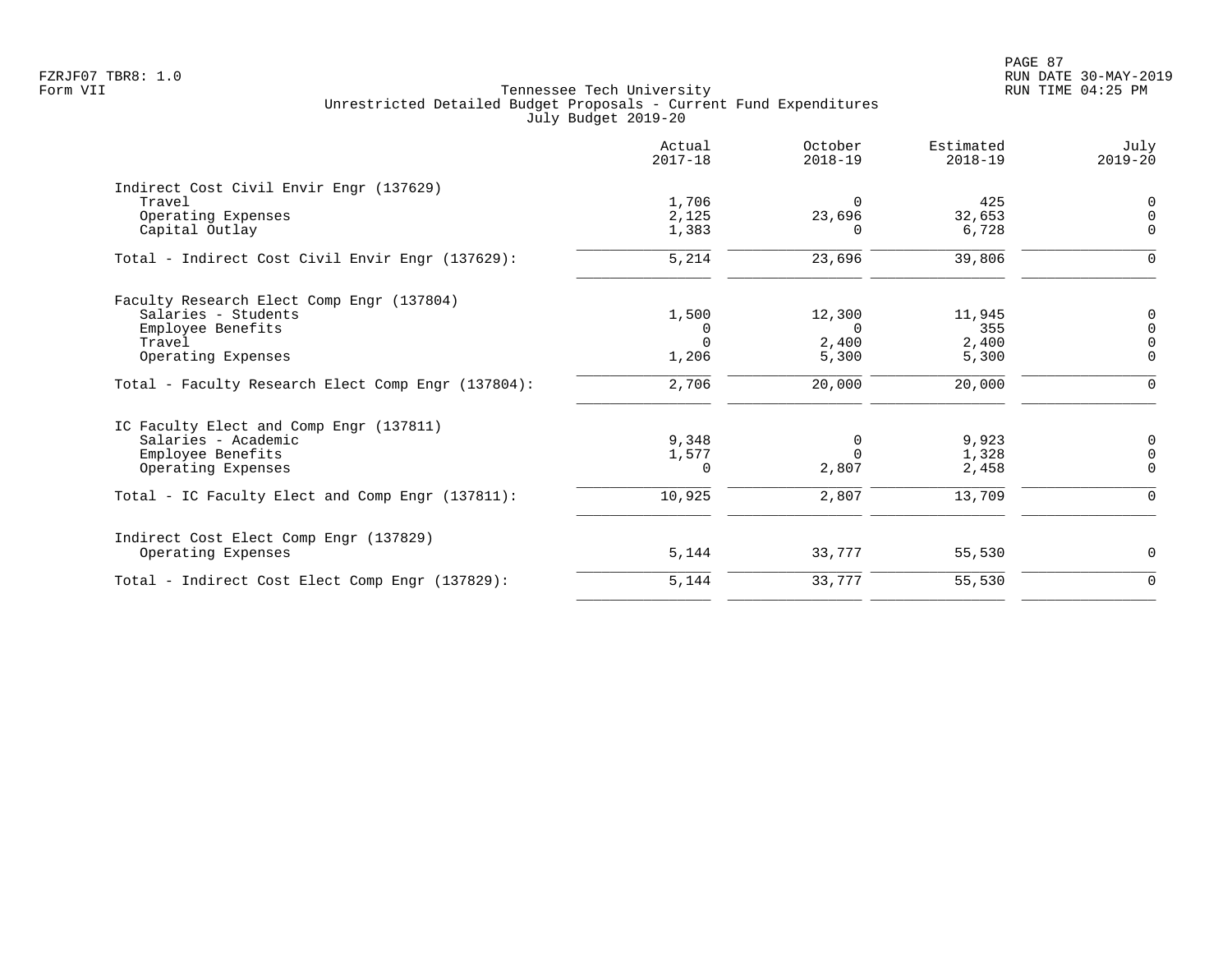PAGE 88 FZRJF07 TBR8: 1.0 RUN DATE 30-MAY-2019

|                                                                                                                                                                         | Actual<br>$2017 - 18$        | October<br>$2018 - 19$    | Estimated<br>$2018 - 19$    | July<br>$2019 - 20$                                      |
|-------------------------------------------------------------------------------------------------------------------------------------------------------------------------|------------------------------|---------------------------|-----------------------------|----------------------------------------------------------|
| Faculty Research Manuf Enginrg Tech (138204)<br>Travel<br>Operating Expenses                                                                                            | 0<br>$\Omega$                | 2,000<br>1,000            | 2,000<br>1,000              | 0<br>$\Omega$                                            |
| Total - Faculty Research Manuf Enginrg Tech (138204):                                                                                                                   | $\mathbf 0$                  | 3,000                     | 3,000                       | $\Omega$                                                 |
| Matching Manuf & Engineering Tech (138205)<br>Operating Expenses                                                                                                        | $\mathbf 0$                  | 22                        | 22                          | $\mathbf 0$                                              |
| Total - Matching Manuf & Engineering Tech (138205):                                                                                                                     | $\mathbf 0$                  | 22                        | $\overline{22}$             | $\mathbf 0$                                              |
| IC Faculty Manuf & Engineering Tech (138211)<br>Salaries - Academic<br>Employee Benefits<br>Operating Expenses<br>Total - IC Faculty Manuf & Engineering Tech (138211): | 3,570<br>636<br>258<br>4,464 | 0<br>$\Omega$<br>37<br>37 | 3,880<br>700<br>22<br>4,602 | $\mathbf 0$<br>$\mathbf 0$<br>$\mathbf 0$<br>$\mathbf 0$ |
| Indirect Cost Manuf & Enginrg Tech (138229)<br>Operating Expenses                                                                                                       | $\mathbf 0$                  | 1,806                     | 10,201                      | $\mathbf 0$                                              |
| Total - Indirect Cost Manuf & Enginrg Tech (138229):                                                                                                                    | $\mathbf 0$                  | 1,806                     | 10,201                      | $\mathbf 0$                                              |
| Match Mechanical Engineering (138405)<br>Salaries - Academic<br>Salaries - Professional<br>Employee Benefits                                                            | 2,000<br>$\Omega$<br>759     | 0<br>0<br>$\Omega$        | 0<br>15,500<br>11,171       | $\mathbf 0$<br>$\Omega$<br>$\Omega$                      |
| Total - Match Mechanical Engineering (138405):                                                                                                                          | 2,759                        | $\mathbf 0$               | 26,671                      | $\mathbf 0$                                              |
|                                                                                                                                                                         |                              |                           |                             |                                                          |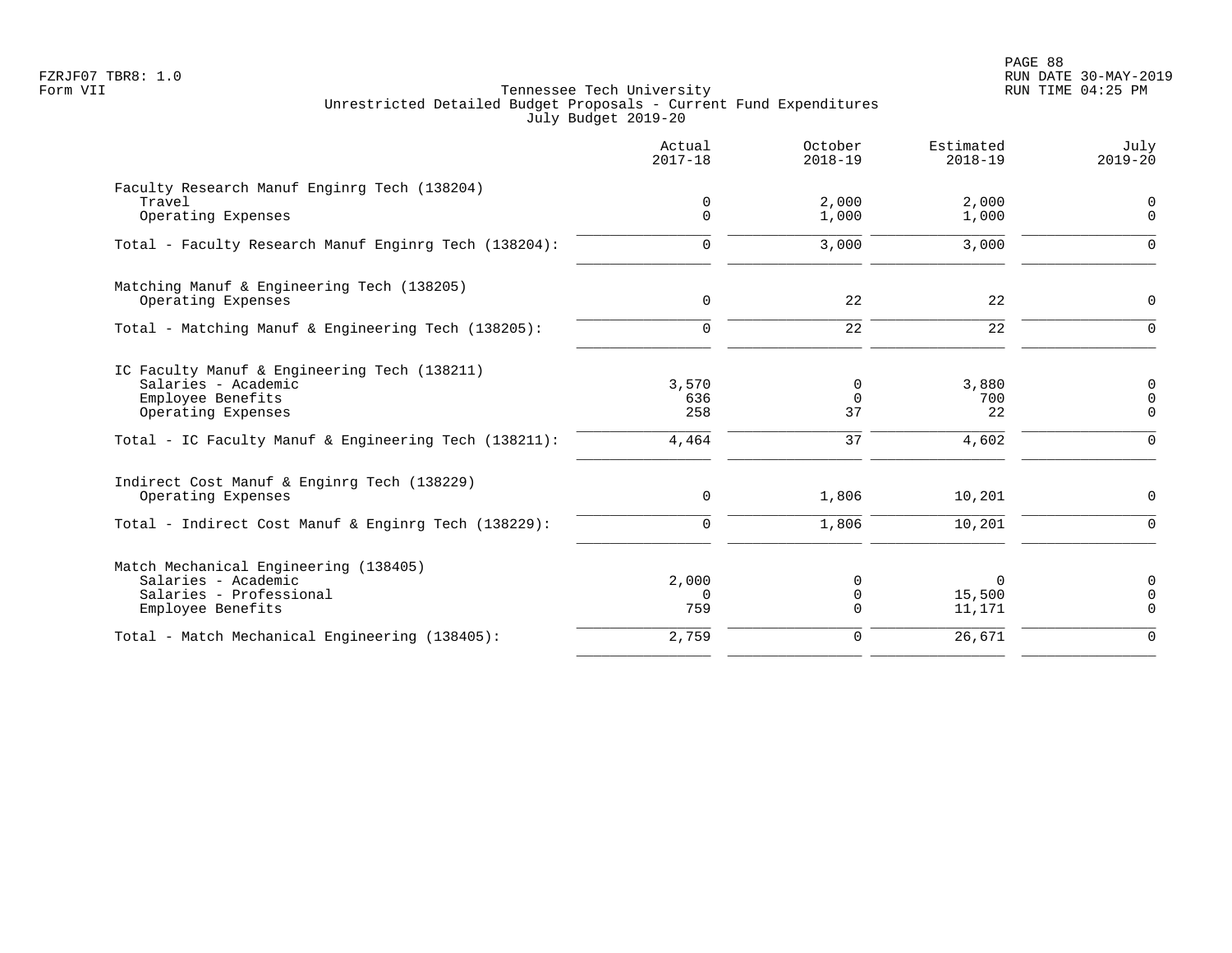PAGE 89 FZRJF07 TBR8: 1.0 RUN DATE 30-MAY-2019

|                                                     | Actual<br>$2017 - 18$ | October<br>$2018 - 19$ | Estimated<br>$2018 - 19$ | July<br>$2019 - 20$ |
|-----------------------------------------------------|-----------------------|------------------------|--------------------------|---------------------|
| IC Faculty Mechanical Engineering (138411)          |                       |                        |                          |                     |
| Salaries - Academic                                 | 25,528                | 0                      | 23,676                   | $\mathbf 0$         |
| Employee Benefits                                   | 4,948                 | $\Omega$               | 5,063                    | $\mathbf 0$         |
| Operating Expenses                                  |                       | 22,904                 | 14,683                   | $\Omega$            |
| Total - IC Faculty Mechanical Engineering (138411): | 30,476                | 22,904                 | 43,422                   | $\Omega$            |
| Faculty Research Mechanical Engrg (138414)          |                       |                        |                          |                     |
| Salaries - Students                                 | $\Omega$              | 7,200                  | 7,200                    | $\Omega$            |
| Travel                                              | $\Omega$              | 2,000                  | 2,000                    | $\Omega$            |
| Operating Expenses                                  | $\Omega$              | 800                    | 800                      | $\Omega$            |
| Total - Faculty Research Mechanical Engrg (138414): | $\mathbf 0$           | 10,000                 | 10,000                   | $\Omega$            |
| Indirect Cost Mech Engr (138429)                    |                       |                        |                          |                     |
| Salaries - Academic                                 | 18,000                | $\Omega$               | 0                        | $\Omega$            |
| Salaries - Students                                 | $\Omega$              |                        | 9,600                    | $\overline{0}$      |
| Salaries - Professional                             | 10,904                |                        | 3,543                    | $\overline{0}$      |
| Employee Benefits                                   | 14,245                |                        | $\Omega$                 | $\Omega$            |
| Travel                                              | 1,688                 | $\Omega$               | 4,709                    | $\mathbf 0$         |
| Operating Expenses                                  | 5,557                 | 4,910                  | 31,618                   | $\Omega$            |
| Total - Indirect Cost Mech Engr (138429):           | 50,394                | 4,910                  | 49,470                   | $\Omega$            |
| IC Faculty Manufacturing Center (139011)            |                       |                        |                          |                     |
| Salaries - Academic                                 | 1,375                 | $\Omega$               | 1,612                    | 0                   |
| Employee Benefits                                   | 362                   | $\Omega$               | 433                      | $\Omega$            |
| Travel                                              | 582                   | $\Omega$               | 260                      | $\Omega$            |
| Operating Expenses                                  | 3,573                 | 3,253                  | 2,993                    | $\Omega$            |
| Total - IC Faculty Manufacturing Center (139011):   | 5,892                 | 3,253                  | 5,298                    | $\Omega$            |
|                                                     |                       |                        |                          |                     |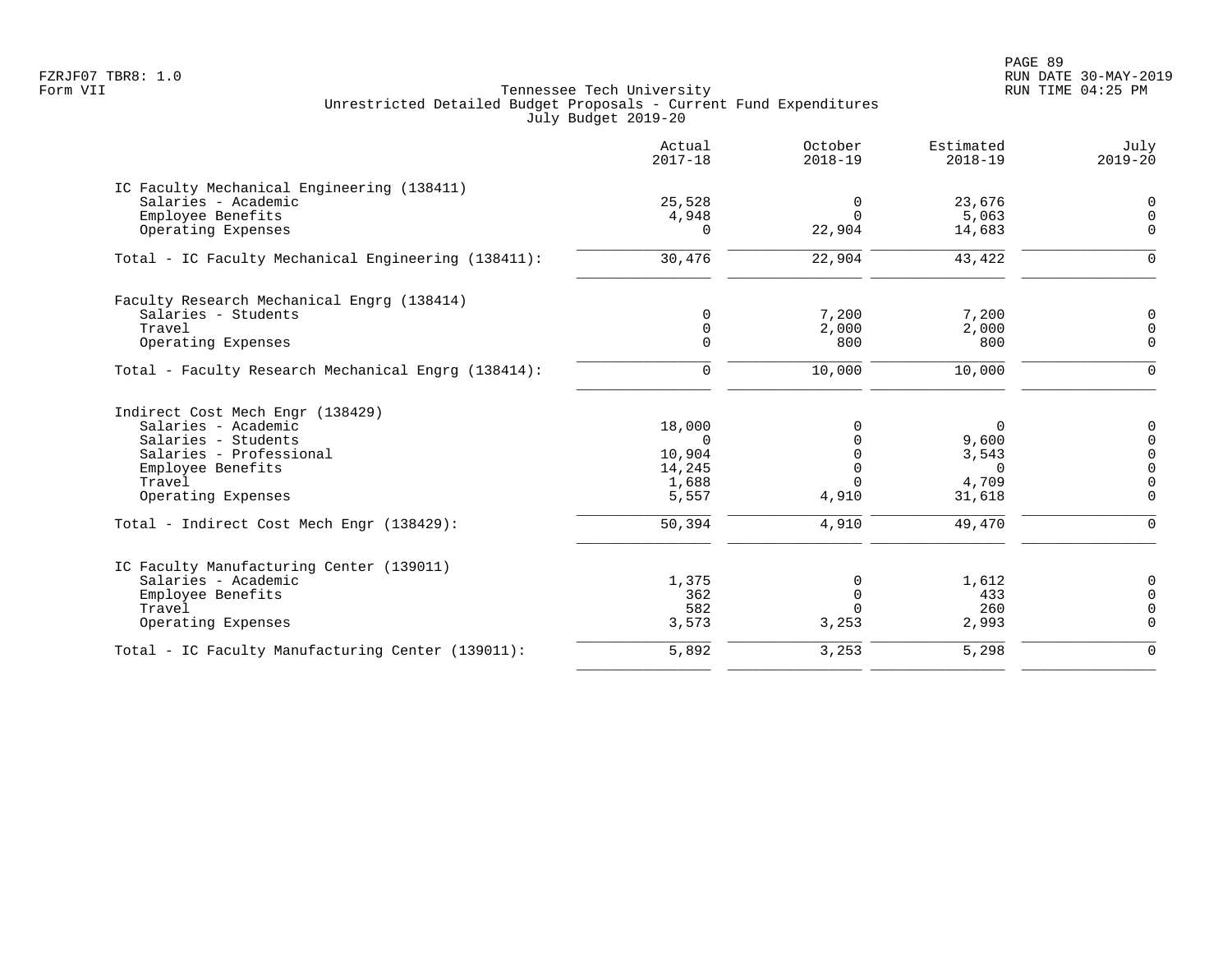PAGE 90 FZRJF07 TBR8: 1.0 RUN DATE 30-MAY-2019

|                                                                                                              | Actual<br>$2017 - 18$        | October<br>$2018 - 19$           | Estimated<br>$2018 - 19$ | July<br>$2019 - 20$                   |
|--------------------------------------------------------------------------------------------------------------|------------------------------|----------------------------------|--------------------------|---------------------------------------|
| Indirect Cost Manuf Res Center (139029)<br>Operating Expenses                                                | 10,847                       | 38,199                           | 43,009                   | $\mathbf 0$                           |
| Total - Indirect Cost Manuf Res Center (139029):                                                             | 10,847                       | 38,199                           | 43,009                   | 0                                     |
| Indirect Cost Energy Syst Res Ctr (139229)<br>Salaries - Students<br>Operating Expenses                      | $\Omega$<br>5,770            | $\Omega$<br>$\Omega$             | 4,176<br>3,464           | $\Omega$<br>$\Omega$                  |
| Total - Indirect Cost Energy Syst Res Ctr (139229):                                                          | 5,770                        | $\Omega$                         | 7,640                    | $\Omega$                              |
| Indirect Cost Interdisciplinary Stu (139329)<br>Operating Expenses                                           | 0                            | $\mathbf 0$                      | 175                      | $\Omega$                              |
| Total - Indirect Cost Interdisciplinary Stu (139329):                                                        | $\mathbf 0$                  | $\mathbf 0$                      | 175                      | $\Omega$                              |
| IC Faculty Water Center (139411)<br>Salaries - Academic<br>Employee Benefits<br>Travel<br>Operating Expenses | 237<br>41<br>420<br>$\Omega$ | 0<br>$\Omega$<br>$\Omega$<br>392 | 0<br>$\Omega$<br>1,357   | 0<br>$\Omega$<br>$\Omega$<br>$\Omega$ |
| Total - IC Faculty Water Center (139411):                                                                    | 698                          | 392                              | 1,357                    | $\Omega$                              |
| Indirect Cost Water Res Center (139429)<br>Operating Expenses                                                | 0                            | 2,740                            | 4,610                    | $\mathbf 0$                           |
| Total - Indirect Cost Water Res Center (139429):                                                             | $\mathbf 0$                  | 2,740                            | 4,610                    | $\Omega$                              |
|                                                                                                              |                              |                                  |                          |                                       |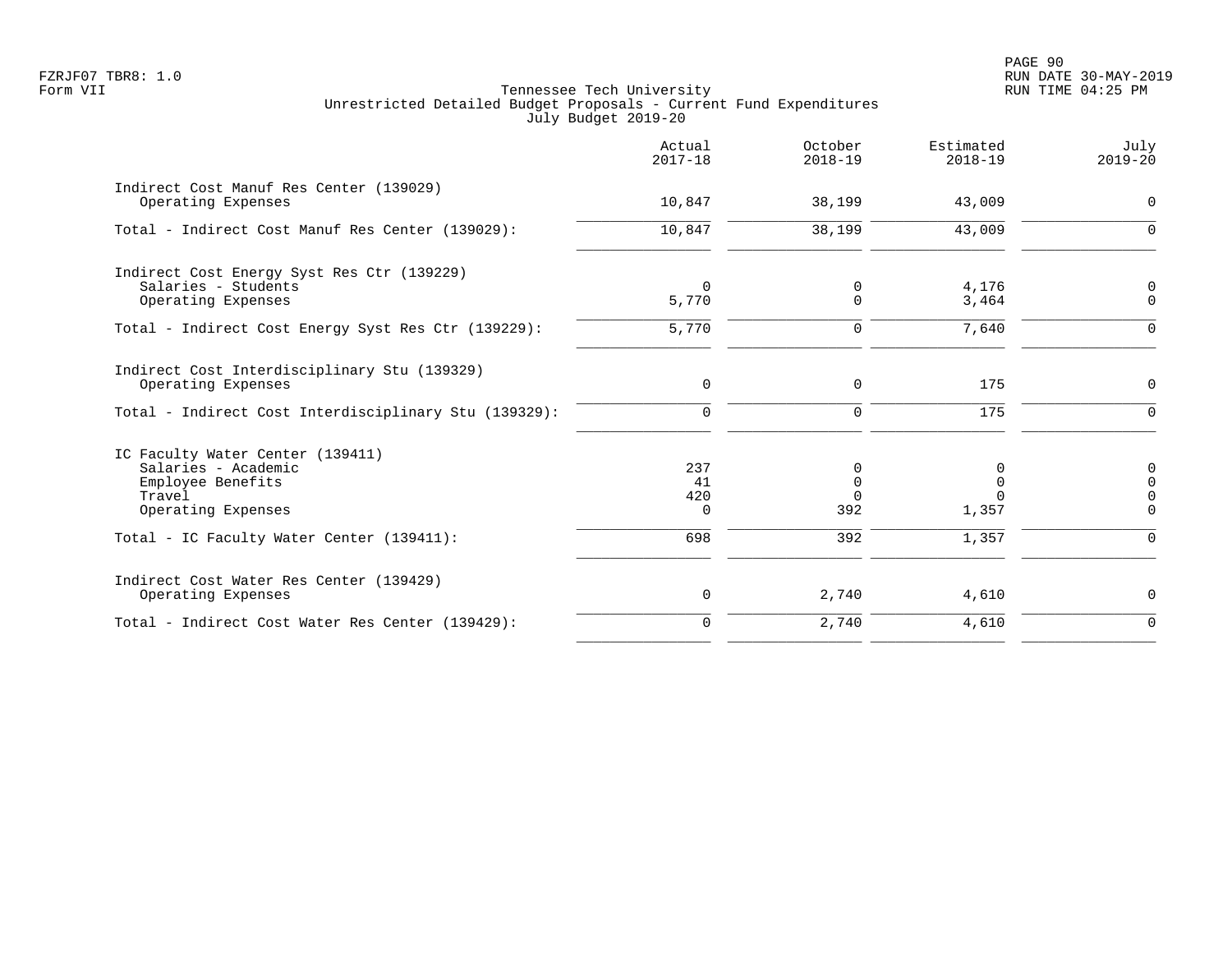|                                                       | Actual<br>$2017 - 18$ | October<br>$2018 - 19$ | Estimated<br>$2018 - 19$ | July<br>$2019 - 20$ |
|-------------------------------------------------------|-----------------------|------------------------|--------------------------|---------------------|
| Cybersecurity Educ Research Center (139600)           |                       |                        |                          |                     |
| Salaries - Academic                                   | 31,782                | 45,147                 | 27,610                   | 50,983              |
| Salaries - Supporting                                 | 23,396                | 36,000                 | 36,000                   | 36,000              |
| Salaries - Students                                   | 24,717                | 22,700                 | 39,000                   | 30,000              |
| Salaries - Professional                               | 87,512                | 123,137                | 133,022                  | 170,114             |
| Employee Benefits                                     | 68,046                | 67,699                 | 97,239                   | 120,239             |
| Travel                                                | 16,565                | 15,000                 | 30,000                   | 30,000              |
| Operating Expenses                                    | 147,356               | 247,430                | 194,242                  | 63,004              |
| Total - Cybersecurity Educ Research Center (139600):  | 399,374               | 557,113                | 557,113                  | 500,340             |
| Indirect Cost Cybersec Educ Rsr Ctr (139629)          |                       |                        |                          |                     |
| Operating Expenses                                    | $\mathbf 0$           | 4,633                  | 4,633                    | $\mathbf 0$         |
| Total - Indirect Cost Cybersec Educ Rsr Ctr (139629): | $\mathbf 0$           | 4,633                  | 4,633                    | $\mathbf 0$         |
| Indirect Cost Dean Coll of Bus (140029)               |                       |                        |                          |                     |
| Salaries - Supporting                                 | 4,131                 | 0                      | <sup>0</sup>             | 0                   |
| Salaries - Professional                               | 4,305                 | $\mathbf 0$            | $\Omega$                 | $\mathbf 0$         |
| Employee Benefits                                     | 643                   | $\Omega$               | $\Omega$                 | $\Omega$            |
| Travel                                                | 122                   | $\Omega$               | $\Omega$                 | $\mathbf 0$         |
| Operating Expenses                                    | 0                     | $-679$                 | 17,446                   | $\Omega$            |
| Total - Indirect Cost Dean Coll of Bus (140029):      | 9,201                 | $-679$                 | 17,446                   | $\Omega$            |
| Indirect Cost iCube (140129)                          |                       |                        |                          |                     |
| Salaries - Academic                                   | 145                   | 0                      | 670                      | 0                   |
| Salaries - Professional                               | 4,756                 | $\mathbf 0$            | $\Omega$                 | $\Omega$            |
| Employee Benefits                                     | 390                   | $\Omega$               | $\Omega$                 | $\Omega$            |
| Operating Expenses                                    | 7,605                 | 9,861                  | 43,931                   | $\Omega$            |
| Total - Indirect Cost iCube (140129):                 | 12,896                | 9,861                  | 44,601                   | $\Omega$            |
|                                                       |                       |                        |                          |                     |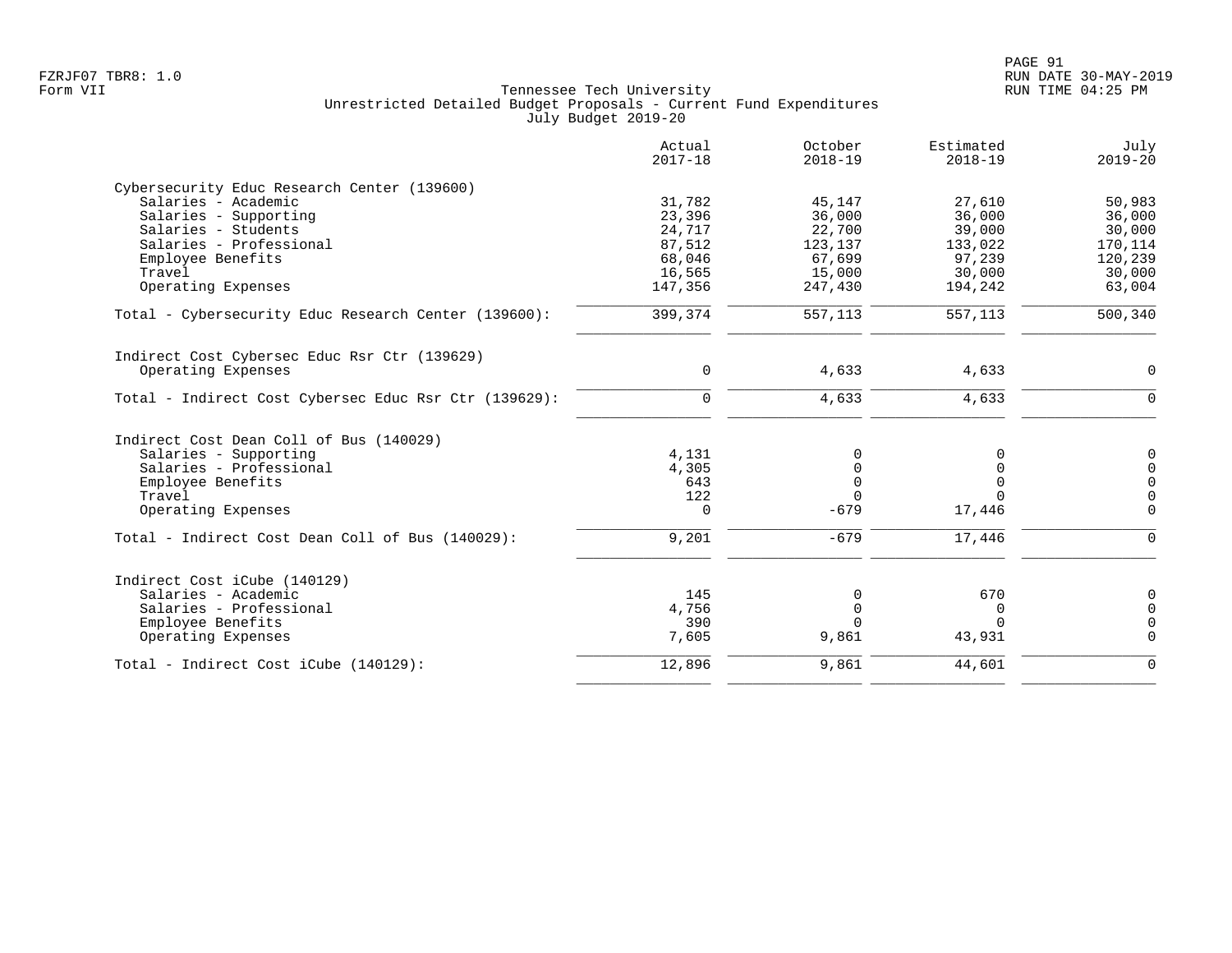PAGE 92 FZRJF07 TBR8: 1.0 RUN DATE 30-MAY-2019

|                                                                                                                                                                     | Actual<br>$2017 - 18$            | October<br>$2018 - 19$          | Estimated<br>$2018 - 19$              | July<br>$2019 - 20$                            |
|---------------------------------------------------------------------------------------------------------------------------------------------------------------------|----------------------------------|---------------------------------|---------------------------------------|------------------------------------------------|
| IC Facutly Accounting (141511)<br>Salaries - Academic<br>Employee Benefits                                                                                          | 95<br>19                         | 0<br>$\mathbf 0$                | 0<br>$\Omega$                         | $\overline{0}$<br>$\mathbf 0$                  |
| Total - IC Facutly Accounting (141511):                                                                                                                             | 114                              | $\Omega$                        | $\Omega$                              | $\Omega$                                       |
| Indirect Cost Accounting (141529)<br>Operating Expenses                                                                                                             | $\mathbf 0$                      | 0                               | 305                                   | $\mathbf 0$                                    |
| Total - Indirect Cost Accounting (141529):                                                                                                                          | $\mathbf 0$                      | $\mathbf 0$                     | 305                                   | $\mathbf 0$                                    |
| IC Faculty Econ Finance Marketing (142511)<br>Salaries - Academic<br>Employee Benefits<br>Operating Expenses<br>Total - IC Faculty Econ Finance Marketing (142511): | 14,331<br>2,089<br>290<br>16,710 | 0<br>$\Omega$<br>1,771<br>1,771 | 17,720<br>$\Omega$<br>1,771<br>19,491 | 0<br>$\mathbf 0$<br>$\mathbf 0$<br>$\mathbf 0$ |
| Indirect Cost Econ and Finance (142529)<br>Operating Expenses                                                                                                       | $\mathsf{O}$                     | 840                             | 840                                   | 0                                              |
| Total - Indirect Cost Econ and Finance (142529):                                                                                                                    | 0                                | 840                             | 840                                   | $\mathbf 0$                                    |
| Indirect Cost Dec Sci and Mgnt (144029)<br>Salaries - Academic<br>Employee Benefits<br>Operating Expenses                                                           | 765<br>136<br>20                 | 0<br>$\mathbf 0$<br>98          | 770<br>116<br>2,277                   | $\mathbf 0$<br>$\mathbf 0$<br>$\mathbf 0$      |
| Total - Indirect Cost Dec Sci and Mgnt (144029):                                                                                                                    | 921                              | 98                              | 3,163                                 | $\Omega$                                       |
|                                                                                                                                                                     |                                  |                                 |                                       |                                                |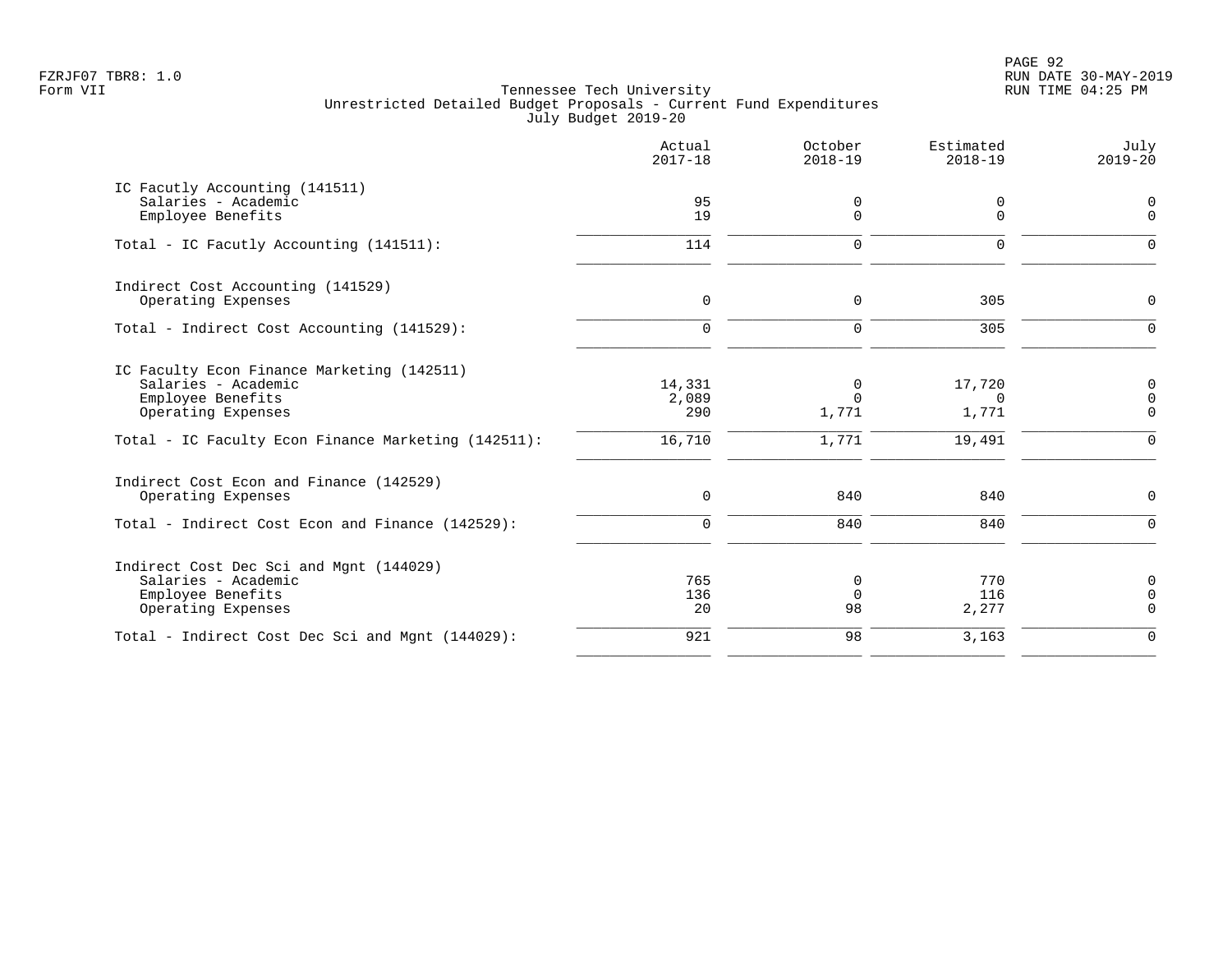PAGE 93 FZRJF07 TBR8: 1.0 RUN DATE 30-MAY-2019

|                                                                                                                      | Actual<br>$2017 - 18$            | October<br>$2018 - 19$              | Estimated<br>$2018 - 19$  | July<br>$2019 - 20$                                         |
|----------------------------------------------------------------------------------------------------------------------|----------------------------------|-------------------------------------|---------------------------|-------------------------------------------------------------|
| Match Dean College of Education (150015)<br>Operating Expenses                                                       | $-12,372$                        | 21,334                              | 21,334                    | 0                                                           |
| Total - Match Dean College of Education (150015):                                                                    | $-12,372$                        | 21,334                              | 21,334                    | $\Omega$                                                    |
| Indirect Cost College of Educ (150029)<br>Travel<br>Operating Expenses                                               | $\mathbf 0$<br>5,722             | $\Omega$<br>8,207                   | 765<br>15,602             | 0<br>$\mathbf 0$                                            |
| Total - Indirect Cost College of Educ (150029):                                                                      | 5,722                            | 8,207                               | 16,367                    | $\mathbf 0$                                                 |
| Research Education (151504)<br>Travel<br>Operating Expenses                                                          | 2,575<br>$\Omega$                | 2,500<br>684                        | 3,184<br>$\Omega$         | 0<br>$\mathbf 0$                                            |
| Total - Research Education (151504):                                                                                 | 2,575                            | 3,184                               | 3,184                     | $\mathbf 0$                                                 |
| Indirect Cost Assoc Dean Educ (151529)<br>Operating Expenses                                                         | 0                                | 1,322                               | 1,322                     | 0                                                           |
| Total - Indirect Cost Assoc Dean Educ (151529):                                                                      | 0                                | 1,322                               | 1,322                     | 0                                                           |
| IC Faculty Counseling and Psych (152011)<br>Salaries - Academic<br>Employee Benefits<br>Travel<br>Operating Expenses | 1,504<br>272<br>0<br>$\mathbf 0$ | 0<br>$\mathbf 0$<br>$\Omega$<br>549 | 385<br>90<br>1,000<br>459 | $\mathbf 0$<br>$\overline{0}$<br>$\mathbf 0$<br>$\mathbf 0$ |
| Total - IC Faculty Counseling and Psych (152011):                                                                    | 1,776                            | 549                                 | 1,934                     | $\mathbf 0$                                                 |
|                                                                                                                      |                                  |                                     |                           |                                                             |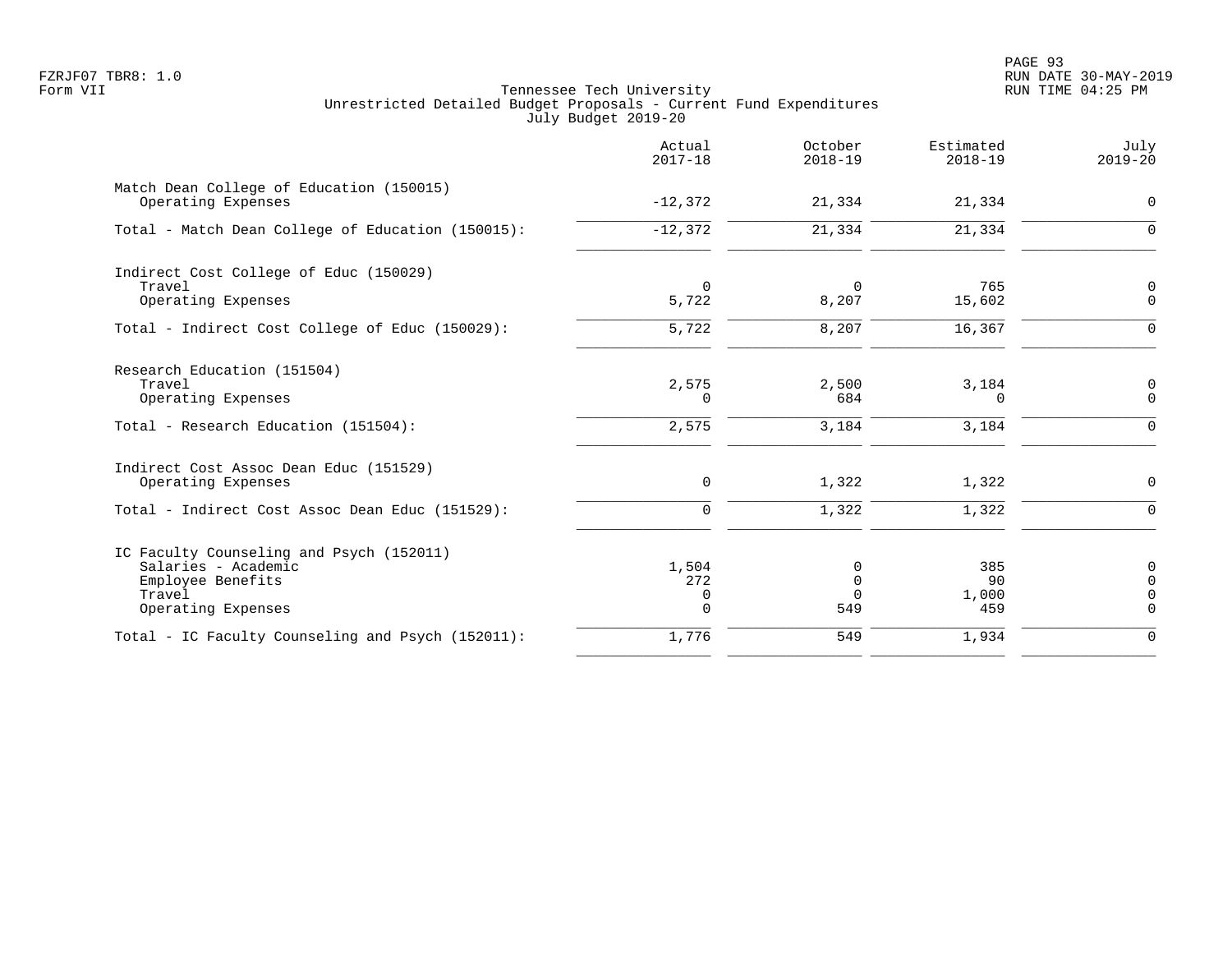PAGE 94 FZRJF07 TBR8: 1.0 RUN DATE 30-MAY-2019

|                                                                                                                     | Actual<br>$2017 - 18$     | October<br>$2018 - 19$               | Estimated<br>$2018 - 19$             | July<br>$2019 - 20$       |
|---------------------------------------------------------------------------------------------------------------------|---------------------------|--------------------------------------|--------------------------------------|---------------------------|
| Faculty Research Counsel and Psych (152014)<br>Travel                                                               | 0                         | 9,900                                | 9,900                                | $\mathbf 0$               |
| Total - Faculty Research Counsel and Psych (152014):                                                                | $\mathbf 0$               | 9,900                                | 9,900                                | $\Omega$                  |
| Indirect Cost Counsel and Psychol (152029)<br>Operating Expenses                                                    | 1,304                     | 0                                    | 3,530                                | $\mathbf 0$               |
| Total - Indirect Cost Counsel and Psychol (152029):                                                                 | 1,304                     | $\mathbf 0$                          | 3,530                                | $\Omega$                  |
| IC Faculty Dept Teacher Educ (152511)<br>Salaries - Academic<br>Employee Benefits                                   | 87<br>23                  | 0<br>$\Omega$                        | 0<br>0                               | 0<br>$\Omega$             |
| Total - IC Faculty Dept Teacher Educ (152511):                                                                      | 110                       | 0                                    | 0                                    | $\Omega$                  |
| Indirect Cost Teacher Education (152529)<br>Operating Expenses                                                      | 0                         | 0                                    | 220                                  | $\mathbf 0$               |
| Total - Indirect Cost Teacher Education (152529):                                                                   | $\Omega$                  | $\mathbf 0$                          | 220                                  | $\Omega$                  |
| Faculty Research Curr Instruct (153004)<br>Salaries - Students<br>Employee Benefits<br>Travel<br>Operating Expenses | 750<br>31<br>2,821<br>176 | 1,500<br>$\Omega$<br>2,500<br>17,062 | 1,500<br>$\Omega$<br>2,500<br>17,062 | 0<br>$\Omega$<br>$\Omega$ |
| Total - Faculty Research Curr Instruct (153004):                                                                    | 3,778                     | 21,062                               | 21,062                               | $\Omega$                  |
|                                                                                                                     |                           |                                      |                                      |                           |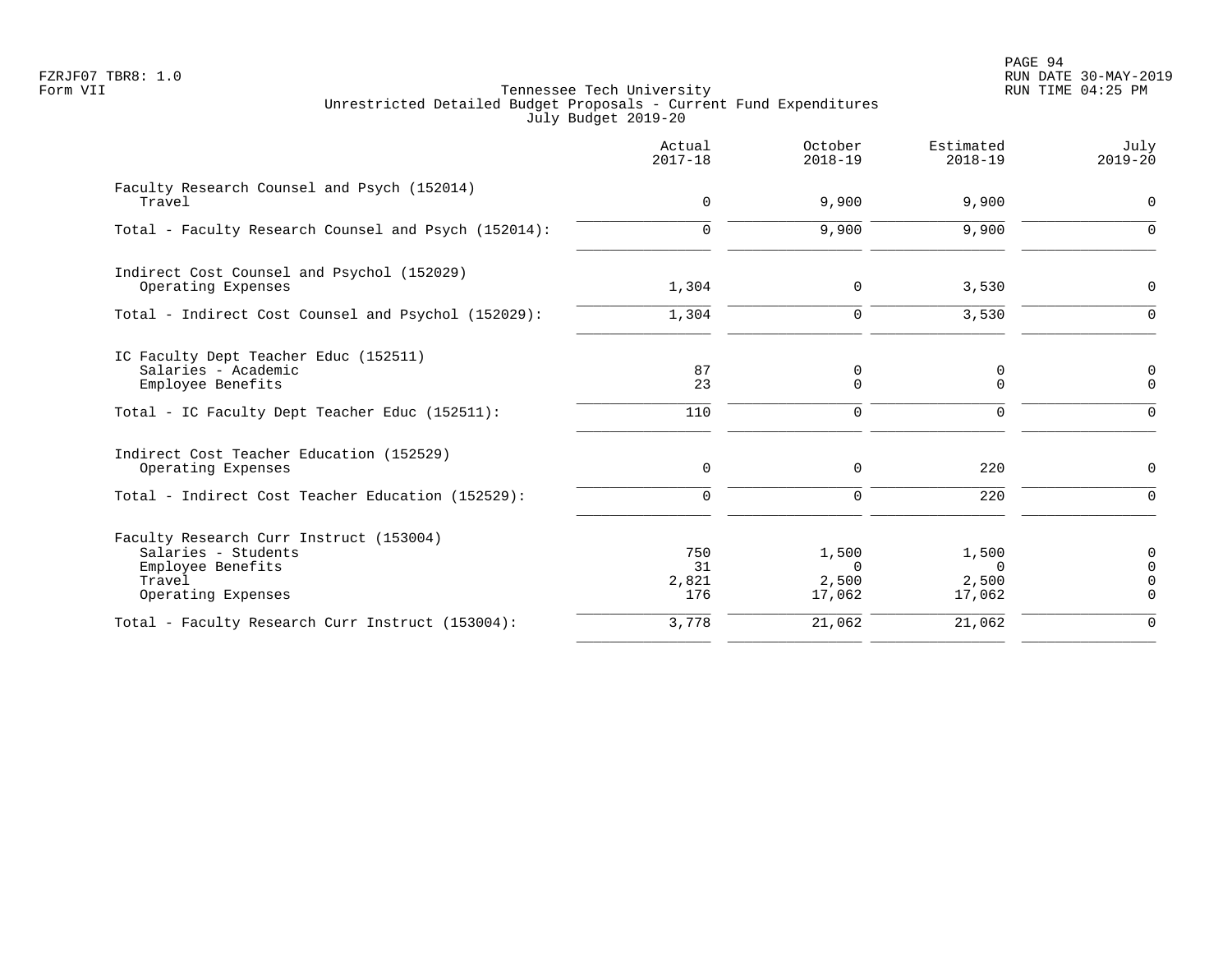|                                                                                                            | Actual<br>$2017 - 18$ | October<br>$2018 - 19$         | Estimated<br>$2018 - 19$ | July<br>$2019 - 20$                    |
|------------------------------------------------------------------------------------------------------------|-----------------------|--------------------------------|--------------------------|----------------------------------------|
| Matching Curriculum Instruction (153005)<br>Operating Expenses                                             | $\mathbf 0$           | $-444$                         | $-444$                   | $\mathbf 0$                            |
| Total - Matching Curriculum Instruction (153005):                                                          | $\Omega$              | $-444$                         | $-444$                   | $\Omega$                               |
| IC Faculty Curr and Instruction (153011)<br>Salaries - Academic<br>Employee Benefits<br>Operating Expenses | 4,851<br>1,003<br>380 | $\Omega$<br>$\Omega$<br>10,669 | 4,944<br>1,067<br>11,059 | $\overline{0}$<br>$\Omega$<br>$\Omega$ |
| Total - IC Faculty Curr and Instruction (153011):                                                          | 6,234                 | 10,669                         | 17,070                   | $\Omega$                               |
| Indirect Cost Curr and Instruct (153029)<br>Operating Expenses                                             | 5,990                 | 554                            | 13,284                   | $\mathbf 0$                            |
| Total - Indirect Cost Curr and Instruct (153029):                                                          | 5,990                 | 554                            | 13,284                   | $\Omega$                               |
| Faculty Research Music Art (155014)<br>Travel<br>Operating Expenses                                        | 473<br>2,990          | $\Omega$<br>2,522              | 0<br>2,522               | 0<br>$\Omega$                          |
| Total - Faculty Research Music Art (155014):                                                               | 3,463                 | 2,522                          | 2,522                    | $\Omega$                               |
| Indirect Cost Music and Art (155029)<br>Operating Expenses                                                 | 0                     | 0                              | 328                      | $\mathbf 0$                            |
| Total - Indirect Cost Music and Art (155029):                                                              | $\Omega$              | 0                              | 328                      | $\Omega$                               |
|                                                                                                            |                       |                                |                          |                                        |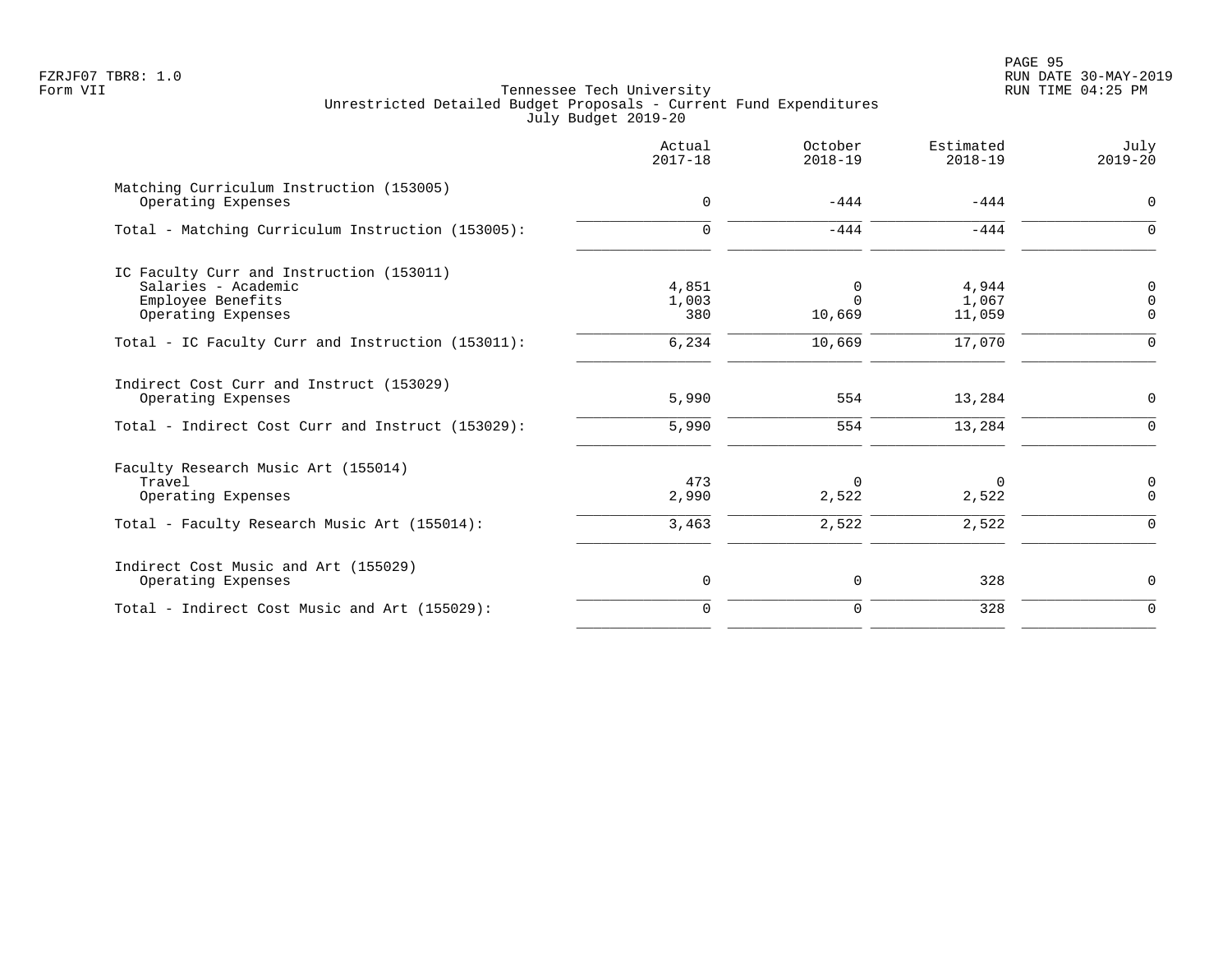|                                                    | Actual<br>$2017 - 18$      | October<br>$2018 - 19$ | Estimated<br>$2018 - 19$ | July<br>$2019 - 20$     |
|----------------------------------------------------|----------------------------|------------------------|--------------------------|-------------------------|
| Faculty Research Art (155314)                      |                            |                        |                          |                         |
| Operating Expenses<br>Capital Outlay               | $\mathbf 0$<br>$\mathbf 0$ | 1,000<br>8,998         | 1,000<br>8,998           | $\Omega$<br>$\mathbf 0$ |
| Total - Faculty Research Art (155314):             | $\mathbf 0$                | 9,998                  | 9,998                    | $\mathbf 0$             |
| Indirect Cost Art Craft & Design (155329)          |                            |                        |                          |                         |
| Operating Expenses                                 | $\mathbf 0$                | $\mathbf 0$            | 60                       | 0                       |
| Total - Indirect Cost Art Craft & Design (155329): | $\mathbf 0$                | $\mathbf 0$            | 60                       | $\mathbf 0$             |
| Match STEM (156005)                                |                            |                        |                          |                         |
| Salaries - Academic                                | 2,798                      | 0                      | 0                        | $\mathbf 0$             |
| Employee Benefits<br>Operating Expenses            | 939<br>0                   | $\Omega$<br>983        | $\Omega$<br>983          | $\Omega$<br>$\mathbf 0$ |
| Total - Match STEM (156005):                       | 3,737                      | 983                    | 983                      | $\Omega$                |
| Indirect Costs STEM Center (156009)                |                            |                        |                          |                         |
| Salaries - Academic                                | 1,808                      | 0                      | 0                        | 0                       |
| Employee Benefits<br>Travel                        | 198<br>72                  | $\Omega$               | $\Omega$<br>2,553        | $\Omega$<br>$\Omega$    |
| Operating Expenses                                 | 220                        | 8,627                  | 18,079                   | $\Omega$                |
| Total - Indirect Costs STEM Center (156009):       | 2,298                      | 8,627                  | 20,632                   | $\mathbf 0$             |
|                                                    |                            |                        |                          |                         |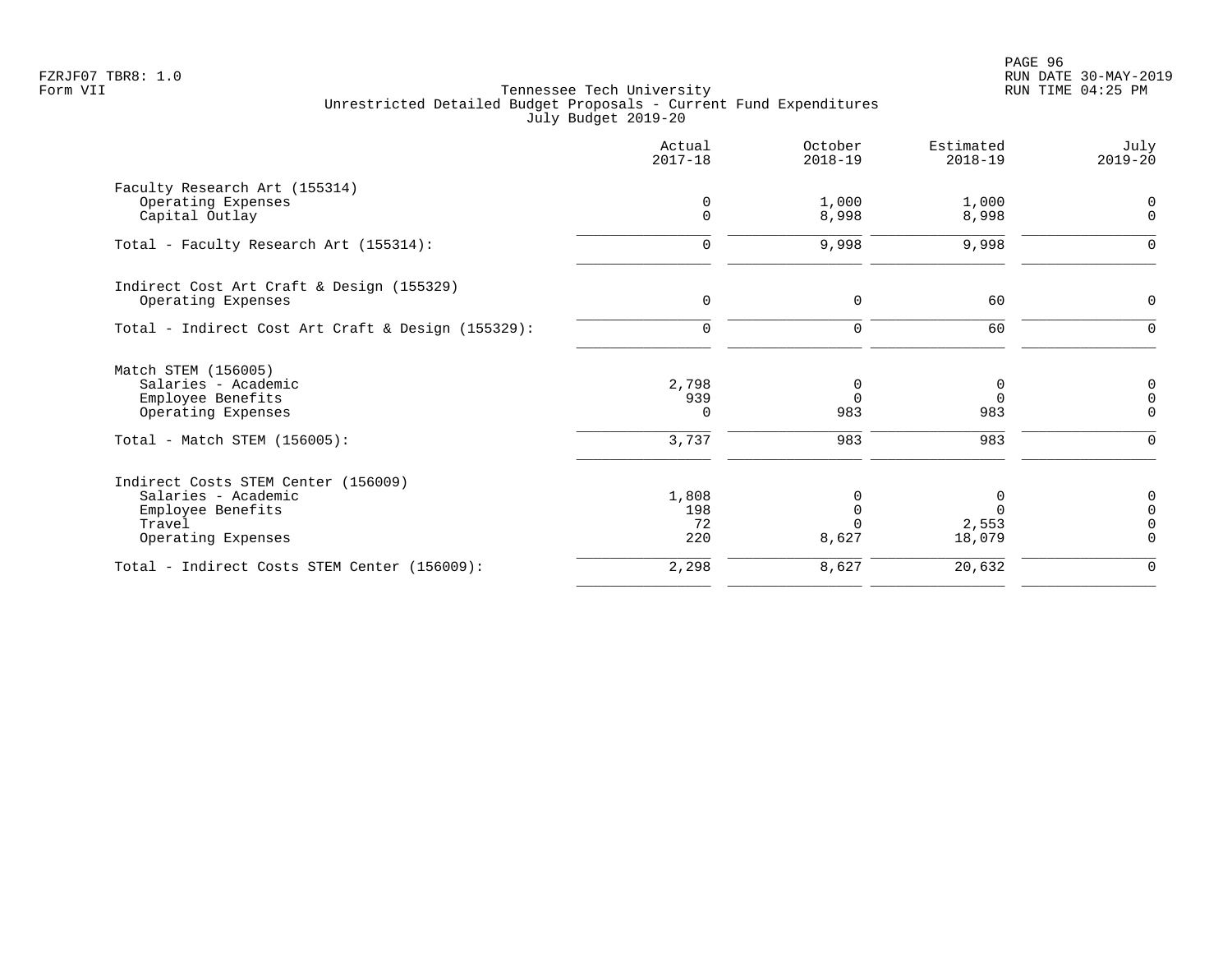| Actual<br>$2017 - 18$ | October<br>$2018 - 19$                           | Estimated<br>$2018 - 19$                            | July<br>$2019 - 20$                                 |
|-----------------------|--------------------------------------------------|-----------------------------------------------------|-----------------------------------------------------|
|                       |                                                  |                                                     |                                                     |
| 6,801                 | $\overline{0}$                                   | 0                                                   | 0                                                   |
| $\Omega$              | 494                                              | 4,069                                               | $\overline{0}$                                      |
| 6,801                 | 494                                              | 4,069                                               | $\Omega$                                            |
|                       |                                                  |                                                     |                                                     |
|                       |                                                  |                                                     | 74,301                                              |
|                       |                                                  |                                                     | 79,733                                              |
|                       |                                                  |                                                     | 55,050                                              |
|                       |                                                  |                                                     | 470                                                 |
| 7,044                 | 6,900                                            | 6,900                                               | 6,900                                               |
| 219,546               | 214,774                                          | 222,554                                             | 216,454                                             |
|                       |                                                  |                                                     |                                                     |
| $\Omega$              |                                                  |                                                     | 0                                                   |
|                       |                                                  |                                                     | 0                                                   |
| $\Omega$              | 6,922                                            | 6,922                                               | $\Omega$                                            |
| $\mathbf 0$           | 9,922                                            | 9,922                                               | $\Omega$                                            |
|                       |                                                  |                                                     |                                                     |
| 4,058                 | 0                                                | 0                                                   | 0                                                   |
| 1,591                 | 0                                                | $\mathbf 0$                                         | $\mathbf 0$                                         |
| 32                    | $\Omega$                                         | $\Omega$                                            | $\mathbf 0$                                         |
| 5,681                 | $\mathbf 0$                                      | $\mathbf 0$                                         | $\mathbf 0$                                         |
|                       | 72,812<br>75,359<br>64,042<br>289<br>$\mathbf 0$ | 74,301<br>78,053<br>55,050<br>470<br>2,000<br>1,000 | 74,301<br>79,633<br>61,250<br>470<br>2,000<br>1,000 |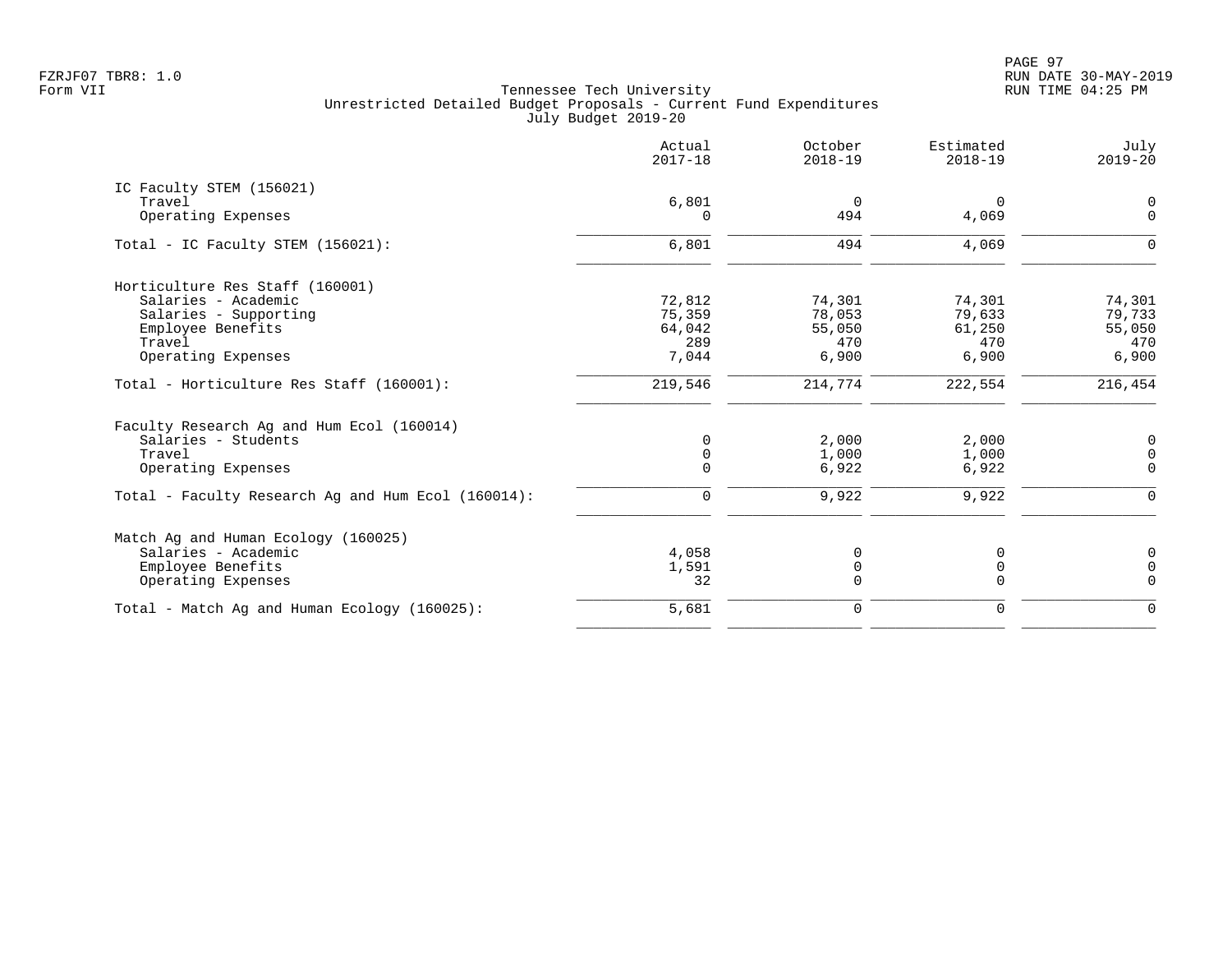|                                                     | Actual<br>$2017 - 18$ | October<br>$2018 - 19$ | Estimated<br>$2018 - 19$ | July<br>$2019 - 20$ |
|-----------------------------------------------------|-----------------------|------------------------|--------------------------|---------------------|
| Indirect Cost Coll of Ag Hum Ecol (160029)          |                       |                        |                          |                     |
| Travel                                              | 1,814                 | $\overline{0}$         | 0                        | 0                   |
| Operating Expenses                                  | 2,598                 | 1,799                  | 4,709                    | $\mathbf{0}$        |
| Total - Indirect Cost Coll of Aq Hum Ecol (160029): | 4,412                 | 1,799                  | 4,709                    | $\Omega$            |
| IC Faculty School of Gen Aq (163011)                |                       |                        |                          |                     |
| Salaries - Academic                                 | 1,361                 | 0                      | 265                      | 0                   |
| Employee Benefits                                   | 232                   | $\mathbf 0$            | $\Omega$                 | $\Omega$            |
| Operating Expenses                                  | $\Omega$              | 910                    | 910                      | $\mathbf 0$         |
| Total - IC Faculty School of Gen Aq (163011):       | 1,593                 | 910                    | 1,175                    | $\mathbf 0$         |
| Faculty Research Agriculture (163014)               |                       |                        |                          |                     |
| Salaries - Students                                 | 3,060                 | 0                      | 0                        | $\mathbf 0$         |
| Employee Benefits                                   | 94                    | $\mathbf 0$            | $\mathbf 0$              | $\Omega$            |
| Travel                                              | 3,672                 | $\Omega$               | $\cap$                   | $\Omega$            |
| Operating Expenses                                  | 15,884                | 2,386                  | 2,386                    | $\Omega$            |
| Total - Faculty Research Agriculture (163014):      | 22,710                | 2,386                  | 2,386                    | $\Omega$            |
| Indirect Cost Gen Aq (163029)                       |                       |                        |                          |                     |
| Salaries - Academic                                 | $\mathbf 0$           | 0                      | 3,001                    | $\mathbf 0$         |
| Employee Benefits                                   | $\mathbf 0$           | $\mathbf 0$            | 540                      | $\Omega$            |
| Travel                                              | 372                   | $\mathbf 0$            | 254                      | $\Omega$            |
| Operating Expenses                                  | 343                   | 337                    | 1,282                    | $\mathbf 0$         |
| Total - Indirect Cost Gen Aq (163029):              | 715                   | 337                    | 5,077                    | $\mathbf 0$         |
|                                                     |                       |                        |                          |                     |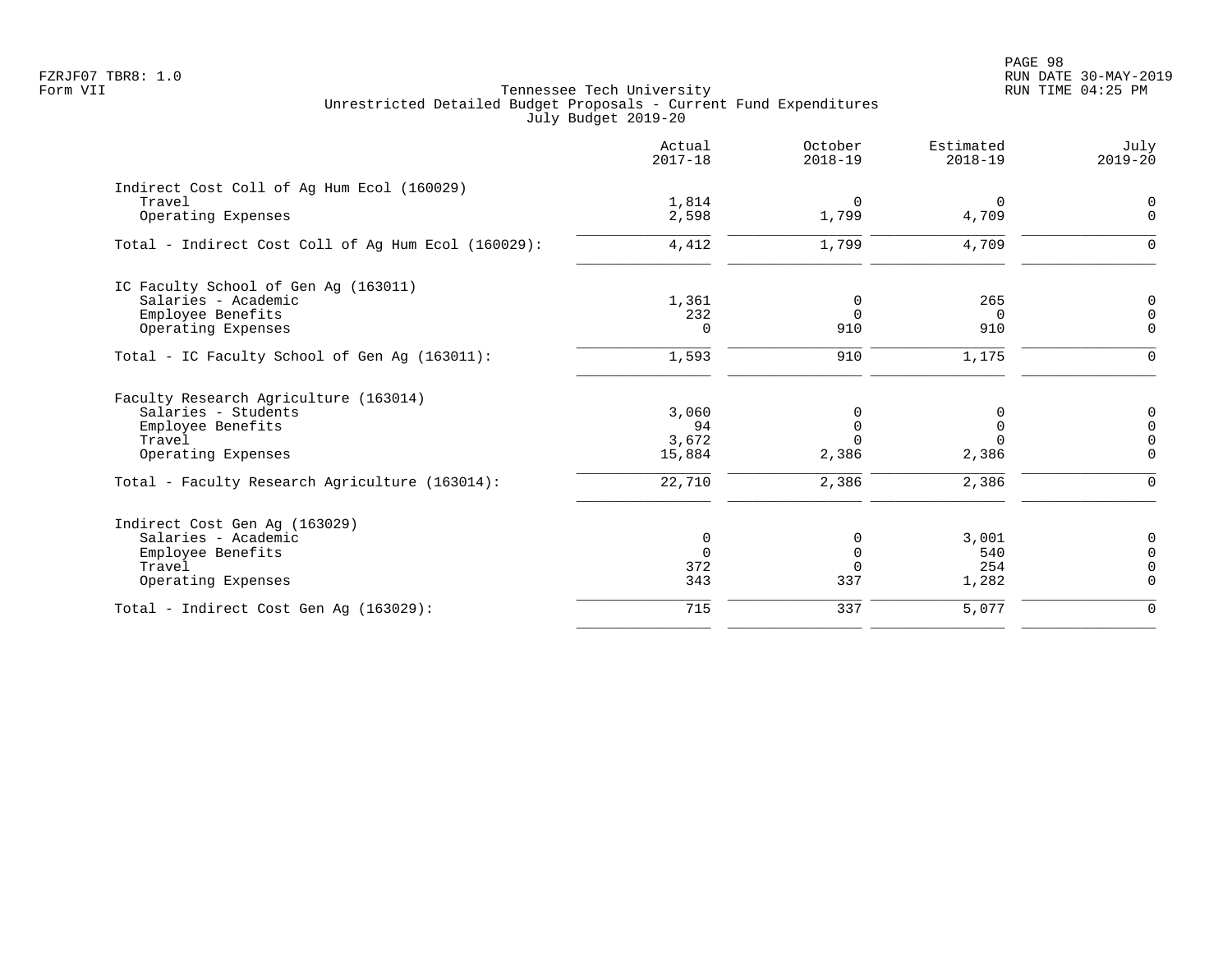PAGE 99 FZRJF07 TBR8: 1.0 RUN DATE 30-MAY-2019

|                                                                                                                                                         | Actual<br>$2017 - 18$                     | October<br>$2018 - 19$          | Estimated<br>$2018 - 19$     | July<br>$2019 - 20$                            |
|---------------------------------------------------------------------------------------------------------------------------------------------------------|-------------------------------------------|---------------------------------|------------------------------|------------------------------------------------|
| Faculty Research Human Ecology (165004)<br>Travel<br>Operating Expenses                                                                                 | 2,177<br>1,633                            | 0<br>6,190                      | 96<br>6,094                  | $\overline{0}$<br>$\mathbf 0$                  |
| Total - Faculty Research Human Ecology (165004):                                                                                                        | 3,810                                     | 6,190                           | 6,190                        | $\Omega$                                       |
| IC Faculty Human Ecology (165011)<br>Travel<br>Operating Expenses                                                                                       | $\overline{0}$<br>96                      | $\Omega$<br>3,335               | 865<br>3,795                 | 0<br>$\mathbf 0$                               |
| Total - IC Faculty Human Ecology (165011):                                                                                                              | 96                                        | 3,335                           | 4,660                        | $\mathbf 0$                                    |
| Indirect Cost Human Ecology (165029)<br>Salaries - Academic<br>Employee Benefits<br>Operating Expenses<br>Total - Indirect Cost Human Ecology (165029): | $\mathbf 0$<br>$\Omega$<br>2,902<br>2,902 | 0<br>$\Omega$<br>1,777<br>1,777 | 4,414<br>1,872<br>3<br>6,289 | 0<br>$\mathbf 0$<br>$\mathbf 0$<br>$\mathbf 0$ |
| IC Faculty Nursing (166011)<br>Salaries - Academic<br>Employee Benefits<br>Total - IC Faculty Nursing (166011):                                         | 280<br>50<br>330                          | 0<br>$\mathbf 0$<br>$\mathbf 0$ | 250<br>0<br>250              | 0<br>$\mathbf 0$<br>$\mathbf 0$                |
| Research Start-up (166015)<br>Operating Expenses                                                                                                        | 10,000                                    | 0                               | 0                            | $\mathbf 0$                                    |
| Total - Research Start-up (166015):                                                                                                                     | 10,000                                    | $\mathbf 0$                     | $\mathbf 0$                  | $\Omega$                                       |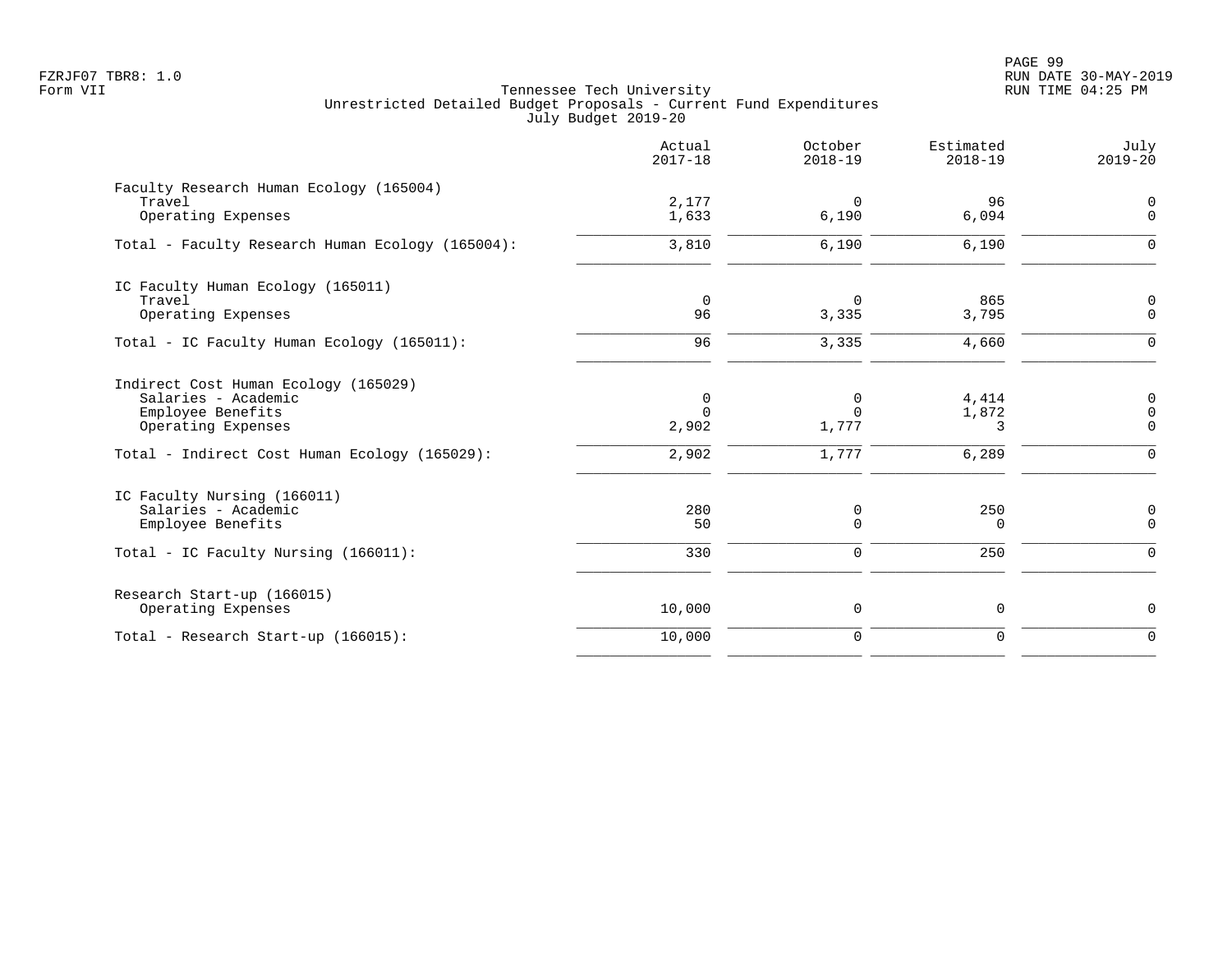|                                                                                                                           | Actual<br>$2017 - 18$                 | October<br>$2018 - 19$        | Estimated<br>$2018 - 19$        | July<br>$2019 - 20$                           |
|---------------------------------------------------------------------------------------------------------------------------|---------------------------------------|-------------------------------|---------------------------------|-----------------------------------------------|
| Indirect Cost School of Nursing (166029)<br>Operating Expenses                                                            | $\mathsf{O}$                          | 0                             | 1,065                           | $\mathbf 0$                                   |
| Total - Indirect Cost School of Nursing (166029):                                                                         | $\mathbf 0$                           | 0                             | 1,065                           | $\Omega$                                      |
| Research Admin (170001)<br>Salaries - Professional<br>Employee Benefits<br>Travel<br>Operating Expenses                   | 18,341<br>11,218<br>29,004<br>164,354 | 0<br>6,170<br>16,600<br>8,318 | 0<br>6,170<br>16,600<br>71,818  | $\overline{0}$<br>6,170<br>16,600<br>$\Omega$ |
| Total - Research Admin (170001):                                                                                          | 222,917                               | 31,088                        | 94,588                          | 22,770                                        |
| IC Faculty Office of Research (170011)<br>Travel<br>Operating Expenses<br>Total - IC Faculty Office of Research (170011): | 1,863<br>$\Omega$<br>1,863            | $\Omega$<br>$-183$<br>$-183$  | 0<br>$\mathbf 0$<br>$\mathbf 0$ | $\mathbf 0$<br>$\Omega$<br>$\Omega$           |
| Indirect Cost Pool 20 Percent (172000)<br>Operating Expenses                                                              | 0                                     | 412,900                       | $\Omega$                        | 396,501                                       |
| Total - Indirect Cost Pool 20 Percent (172000):                                                                           | 0                                     | 412,900                       | 0                               | 396,501                                       |
| Indirect Cost Pool Faculty 10 Per (172005)<br>Operating Expenses                                                          | 0                                     | 127,439                       | 8,029                           | 127,439                                       |
| Total - Indirect Cost Pool Faculty 10 Per (172005):                                                                       | $\mathbf 0$                           | 127,439                       | 8,029                           | 127,439                                       |
|                                                                                                                           |                                       |                               |                                 |                                               |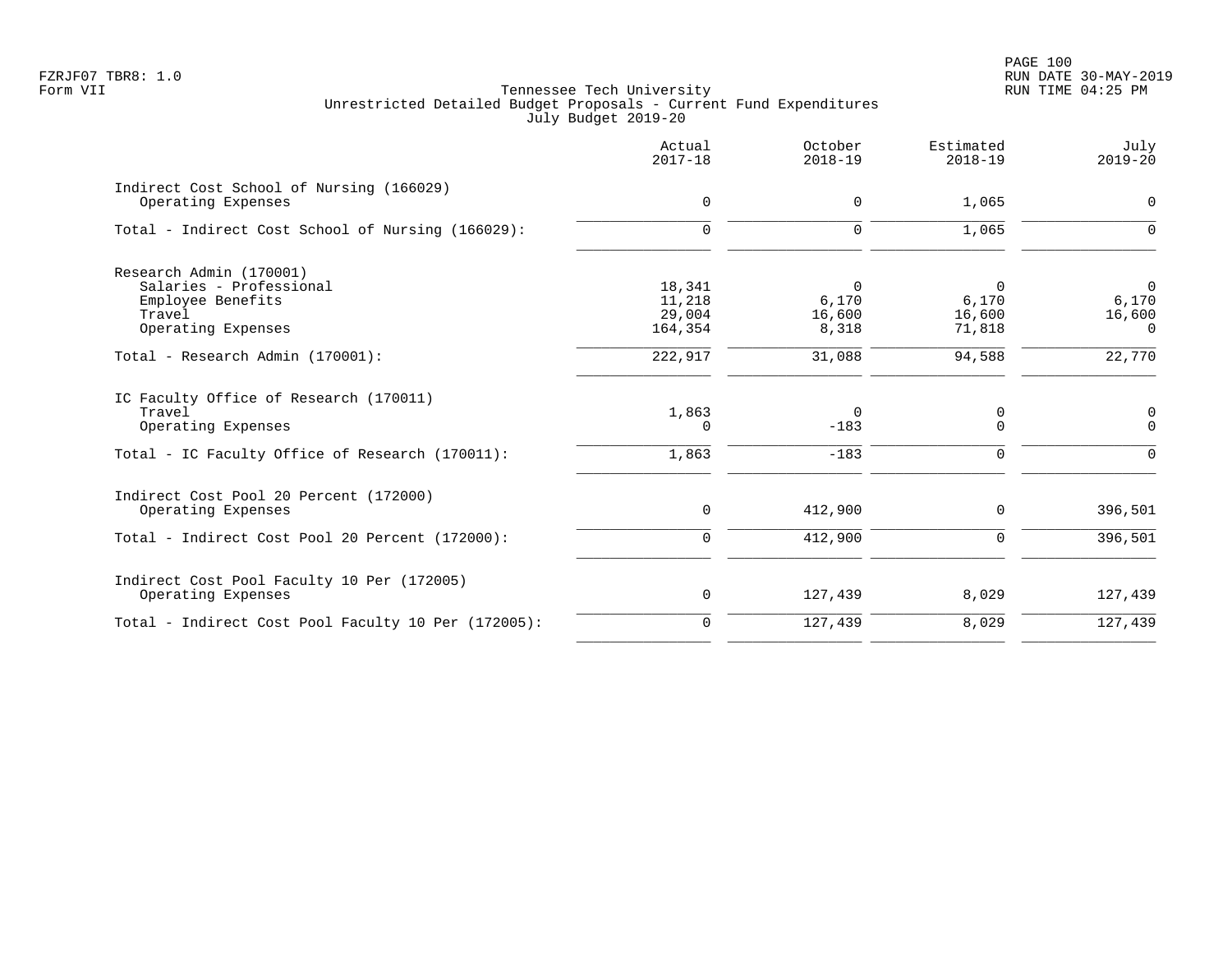|                                                                    | Actual<br>$2017 - 18$ | October<br>$2018 - 19$ | Estimated<br>$2018 - 19$ | July<br>$2019 - 20$  |
|--------------------------------------------------------------------|-----------------------|------------------------|--------------------------|----------------------|
| Faculty Research 30 Percent (174000)<br>Operating Expenses         | 0                     | 115,790                | 249,676                  | 382,300              |
| Total - Faculty Research 30 Percent (174000):                      | $\Omega$              | 115,790                | 249,676                  | 382,300              |
| Fac Research Combined (174001)                                     |                       |                        |                          |                      |
| Salaries - Academic<br>Employee Benefits                           | 5,217<br>110          | 0<br>9,840             | 0<br>9,840               | $\mathbf 0$<br>9,840 |
| Total - Fac Research Combined (174001):                            | 5,327                 | 9,840                  | 9,840                    | 9,840                |
| Indirect Costs Extended Programs (180029)<br>Operating Expenses    | 0                     | 3,570                  | 3,570                    | 0                    |
| Total - Indirect Costs Extended Programs (180029):                 | 0                     | 3,570                  | 3,570                    | $\Omega$             |
| IC Faculty Environmental Studies (188011)<br>Salaries - Academic   | 0                     | 0                      | 470                      | 0                    |
| Total - IC Faculty Environmental Studies (188011):                 | $\mathbf 0$           | $\mathbf 0$            | 470                      | $\Omega$             |
| Indirect Cost Environmental Studies (188029)<br>Operating Expenses | $\mathbf 0$           | 0                      | $-110$                   | 0                    |
| Total - Indirect Cost Environmental Studies (188029):              | 0                     | 0                      | $-110$                   | $\Omega$             |
|                                                                    |                       |                        |                          |                      |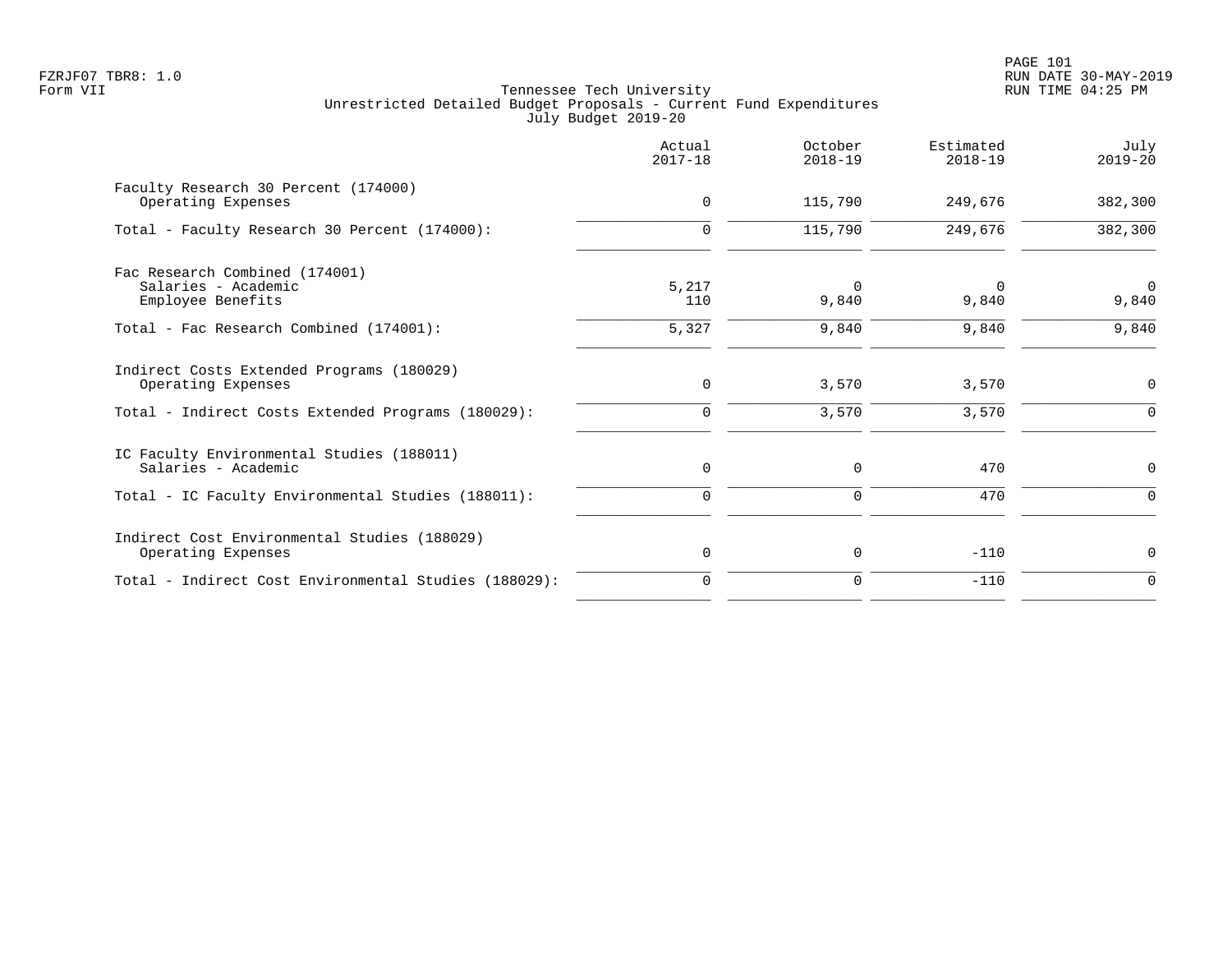|                                                                                                                                                                               | Actual<br>$2017 - 18$                                  | October<br>$2018 - 19$                           | Estimated<br>$2018 - 19$                         | July<br>$2019 - 20$                                 |
|-------------------------------------------------------------------------------------------------------------------------------------------------------------------------------|--------------------------------------------------------|--------------------------------------------------|--------------------------------------------------|-----------------------------------------------------|
| TBR Spouse Dependent Discount (700000)<br>Employee Benefits                                                                                                                   | 26,551                                                 | 30,150                                           | 30,150                                           | 30,150                                              |
| Total - TBR Spouse Dependent Discount (700000):                                                                                                                               | 26,551                                                 | 30,150                                           | 30,150                                           | 30,150                                              |
| TBR Employ Remission PC191 (700001)<br>Employee Benefits                                                                                                                      | 30,967                                                 | 23,120                                           | 23,120                                           | 23,120                                              |
| Total - TBR Employ Remission PC191 (700001):                                                                                                                                  | 30,967                                                 | 23,120                                           | 23,120                                           | 23,120                                              |
| E and G Data Processing Allocation (700003)<br>Department Revenues                                                                                                            | 275,981                                                | 294,020                                          | 288,210                                          | 307,290                                             |
| Total - E and G Data Processing Allocation (700003):                                                                                                                          | 275,981                                                | 294,020                                          | 288,210                                          | 307,290                                             |
| E and G Claims Adjustment (700004)<br>Operating Expenses                                                                                                                      | 3,815                                                  | 5,630                                            | 5,630                                            | 5,630                                               |
| Total - E and G Claims Adjustment $(700004)$ :                                                                                                                                | 3,815                                                  | 5,630                                            | 5,630                                            | 5,630                                               |
| $E$ and G Support (700005)<br>Salaries - Administrative<br>Salaries - Academic<br>Salaries - Supporting<br>Salaries - Professional<br>Employee Benefits<br>Operating Expenses | 0<br>0<br>$\mathbf 0$<br>$\Omega$<br>4,121<br>$-3,956$ | 742<br>957<br>$-300$<br>480<br>5,020<br>$-4,002$ | 742<br>957<br>$-300$<br>480<br>5,020<br>$-6,327$ | 742<br>2,887<br>2,810<br>2,540<br>7,860<br>$-3,992$ |
| Total - E and G Support $(700005)$ :                                                                                                                                          | 165                                                    | 2,897                                            | 572                                              | 12,847                                              |
|                                                                                                                                                                               |                                                        |                                                  |                                                  |                                                     |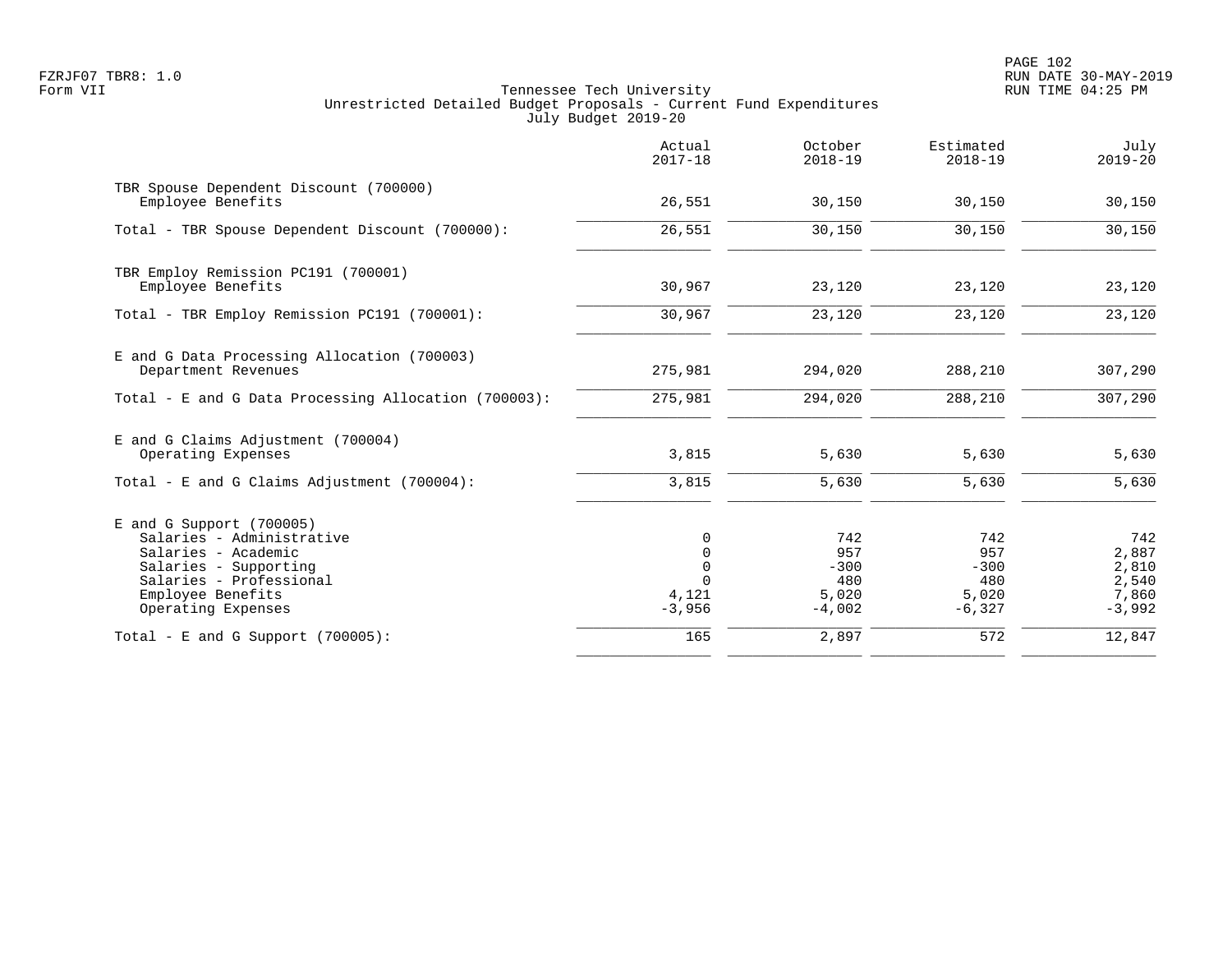PAGE 103 FZRJF07 TBR8: 1.0 RUN DATE 30-MAY-2019

|                                                              | Actual<br>$2017 - 18$ | October<br>$2018 - 19$ | Estimated<br>$2018 - 19$ | July<br>$2019 - 20$ |
|--------------------------------------------------------------|-----------------------|------------------------|--------------------------|---------------------|
| E and G Salary Increase Pool (700010)<br>Salaries - Academic | 0                     | 1,800                  | 1,800                    | 1,800               |
|                                                              |                       |                        |                          |                     |
| Total - E and G Salary Increase Pool (700010):               | $\Omega$              | 1,800                  | 1,800                    | 1,800               |
| Horticulure Rest Staff Alloc (700050)                        |                       |                        |                          |                     |
| Operating Expenses                                           | $-92,300$             | $-92,300$              | $-92,300$                | $-92,300$           |
| Total - Horticulure Rest Staff Alloc (700050):               | $-92,300$             | $-92,300$              | $-92,300$                | $-92,300$           |
| TTU Staff Tuit Maint Reimbursment (700068)                   |                       |                        |                          |                     |
| Employee Benefits                                            | 25,380                | 7,540                  | 43,040                   | 22,540              |
| Total - TTU Staff Tuit Maint Reimbursment (700068):          | 25,380                | 7,540                  | 43,040                   | 22,540              |
| Total - Research $(250)$ :                                   |                       |                        |                          |                     |
| Salaries - Administrative                                    | 168,392               | 172,975                | 101,471                  | 742                 |
| Salaries - Academic                                          | 372,082               | 130,849                | 288,639                  | 134,971             |
| Salaries - Supporting                                        | 139,063               | 157,039                | 159,159                  | 162,129             |
| Salaries - Students                                          | 151,813               | 76,090                 | 157,375                  | 60,390              |
| Salaries - Professional                                      | 204,680               | 123,617                | 165,045                  | 172,654             |
| Employee Benefits                                            | 399,322               | 281,180                | 408,958                  | 350,269             |
| Travel<br>Operating Expenses                                 | 233,147<br>579,821    | 66,040<br>2,104,828    | 187,906<br>1,871,476     | 58,540<br>1,483,238 |
| Capital Outlay                                               | 92,939                | 8,998                  | 15,726                   | $\Omega$            |
| Department Revenues                                          | 275,981               | 294,020                | 288,210                  | 307,290             |
| Total                                                        | 2,617,240             | 3, 415, 636            | 3,643,965                | 2,730,223           |
|                                                              |                       |                        |                          |                     |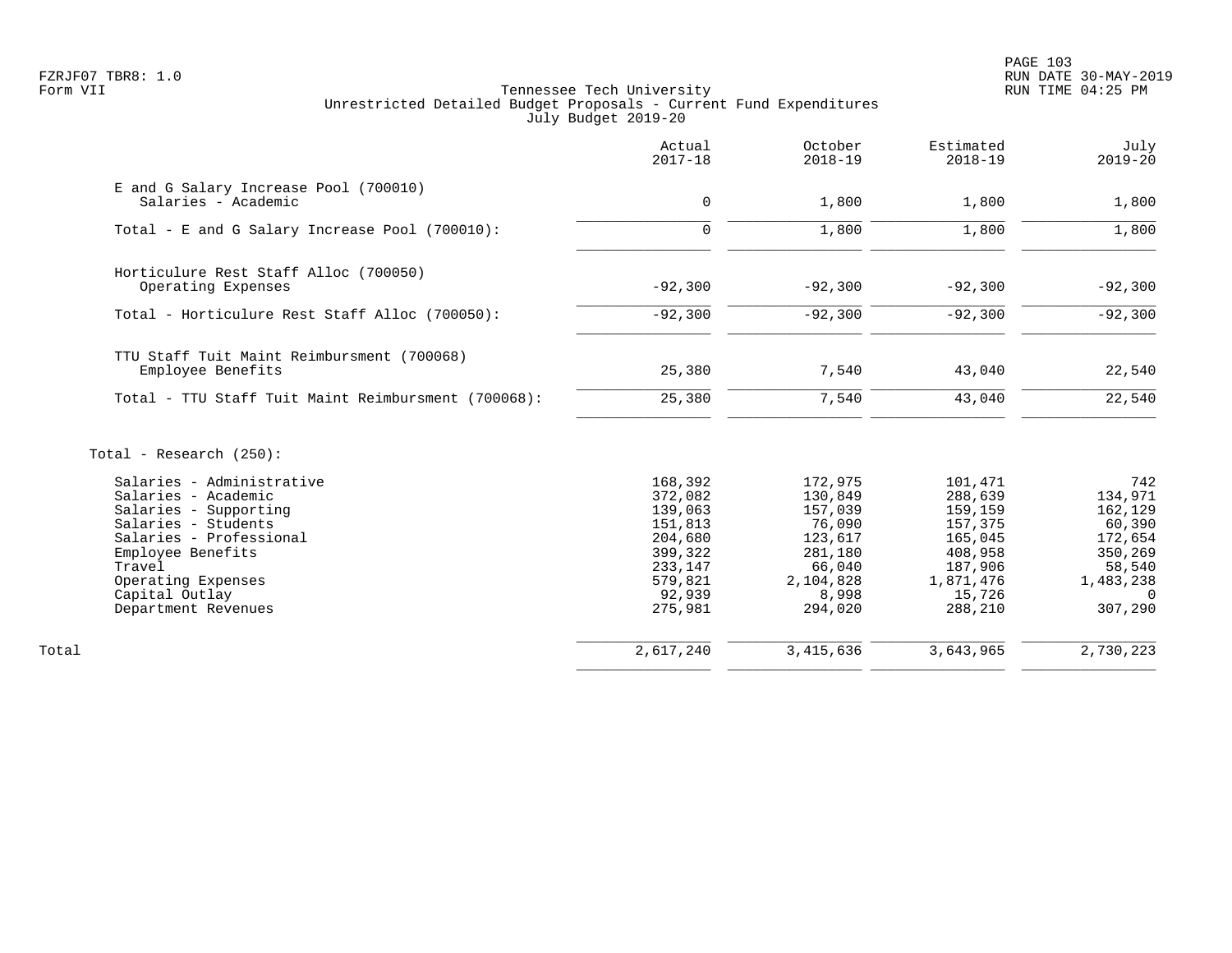|                                                                                                                                                                                                                                       | Actual<br>$2017 - 18$                                                                                     | October<br>$2018 - 19$                                                                                   | Estimated<br>$2018 - 19$                                                                                    | July<br>$2019 - 20$                                                                                     |
|---------------------------------------------------------------------------------------------------------------------------------------------------------------------------------------------------------------------------------------|-----------------------------------------------------------------------------------------------------------|----------------------------------------------------------------------------------------------------------|-------------------------------------------------------------------------------------------------------------|---------------------------------------------------------------------------------------------------------|
| Total - Research $(25)$ :                                                                                                                                                                                                             |                                                                                                           |                                                                                                          |                                                                                                             |                                                                                                         |
| Salaries - Administrative<br>Salaries - Academic<br>Salaries - Supporting<br>Salaries - Students<br>Salaries - Professional<br>Employee Benefits<br>Travel<br>Operating Expense<br>Capital Outlay<br>Department Revenues              | 168,392<br>372,082<br>139,063<br>151,813<br>204,680<br>399,322<br>233,147<br>579,821<br>92,939<br>275,981 | 172,975<br>130,849<br>157,039<br>76,090<br>123,617<br>281,180<br>66,040<br>2,104,828<br>8,998<br>294,020 | 101,471<br>288,639<br>159,159<br>157,375<br>165,045<br>408,958<br>187,906<br>1,871,476<br>15,726<br>288,210 | 742<br>134,971<br>162,129<br>60,390<br>172,654<br>350,269<br>58,540<br>1,483,238<br>$\Omega$<br>307,290 |
| Total                                                                                                                                                                                                                                 | 2,617,240                                                                                                 | 3, 415, 636                                                                                              | 3,643,965                                                                                                   | 2,730,223                                                                                               |
| Public Service (30)<br>Public Service (300)<br>Craft Center Workshops (121762)<br>Salaries - Academic<br>Salaries - Supporting<br>Salaries - Students<br>Salaries - Professional<br>Employee Benefits<br>Travel<br>Operating Expenses | 5,250<br>8,530<br>4,612<br>44,217<br>24,128<br>$\Omega$<br>72,668                                         | 7,000<br>10,500<br>4,000<br>46,211<br>23,530<br>600<br>45,240                                            | 7,000<br>10,500<br>4,800<br>46,211<br>23,530<br>700<br>72,440                                               | 750<br>15,750<br>4,000<br>46,311<br>23,530<br>600<br>45,240                                             |
| Total - Craft Center Workshops (121762):                                                                                                                                                                                              | 159,405                                                                                                   | 137,081                                                                                                  | 165,181                                                                                                     | 136,181                                                                                                 |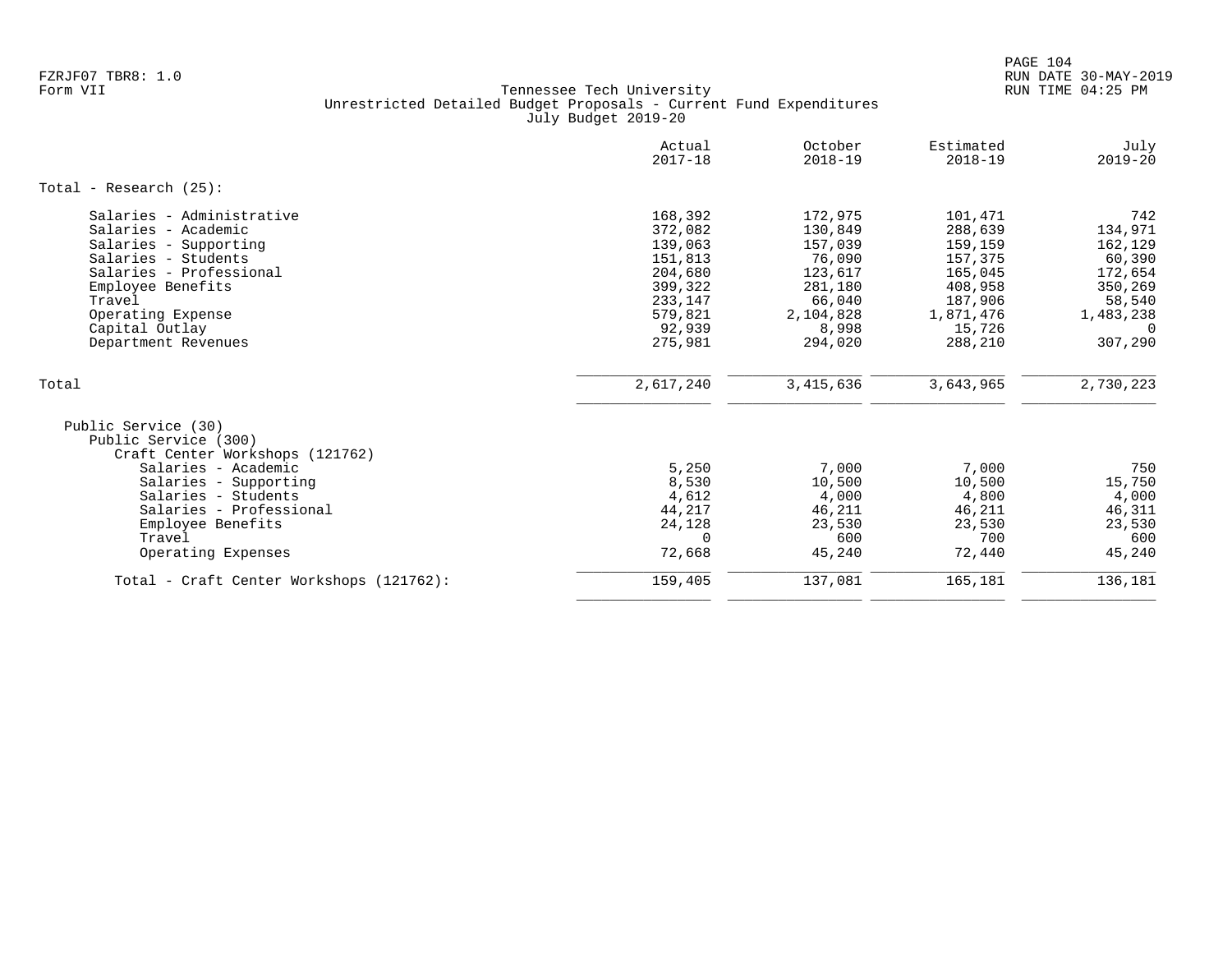|                                                                                                                            | Actual<br>$2017 - 18$                 | October<br>$2018 - 19$       | Estimated<br>$2018 - 19$     | July<br>$2019 - 20$          |
|----------------------------------------------------------------------------------------------------------------------------|---------------------------------------|------------------------------|------------------------------|------------------------------|
| Craft Center Workshops Transf In (121763)<br>Operating Expenses                                                            | $-50,000$                             | $-50,000$                    | $-50,000$                    | $-50,000$                    |
| Total - Craft Center Workshops Transf In (121763):                                                                         | $-50,000$                             | $-50,000$                    | $-50,000$                    | $-50,000$                    |
| Craft Center Exhibitions (121769)<br>Salaries - Supporting<br>Employee Benefits<br>Travel<br>Operating Expenses            | 0<br>$\mathbf 0$<br>$\Omega$<br>2,020 | 1,000<br>760<br>100<br>2,180 | 1,000<br>760<br>100<br>3,180 | 1,000<br>760<br>100<br>2,180 |
| Total - Craft Center Exhibitions (121769):                                                                                 | 2,020                                 | 4,040                        | 5,040                        | 4,040                        |
| Federal College Work Study Program (122001)<br>Salaries - Students<br>Total - Federal College Work Study Program (122001): | 7,583<br>7,583                        | 12,080<br>12,080             | 12,080<br>12,080             | 12,080<br>12,080             |
| WTTU Tech Radio (127904)<br>Salaries - Students<br>Employee Benefits<br>Operating Expenses                                 | 6,569<br>42<br>12,522                 | 10,880<br>5,830<br>6,880     | 10,880<br>5,830<br>6,880     | 10,880<br>5,830<br>6,880     |
| Total - WTTU Tech Radio (127904):                                                                                          | 19,133                                | 23,590                       | 23,590                       | 23,590                       |
| Science Fair (130005)<br>Employee Benefits                                                                                 | 0                                     | 2,600                        | 2,600                        | 2,600                        |
| Total - Science Fair $(130005)$ :                                                                                          | $\overline{0}$                        | 2,600                        | 2,600                        | 2,600                        |
|                                                                                                                            |                                       |                              |                              |                              |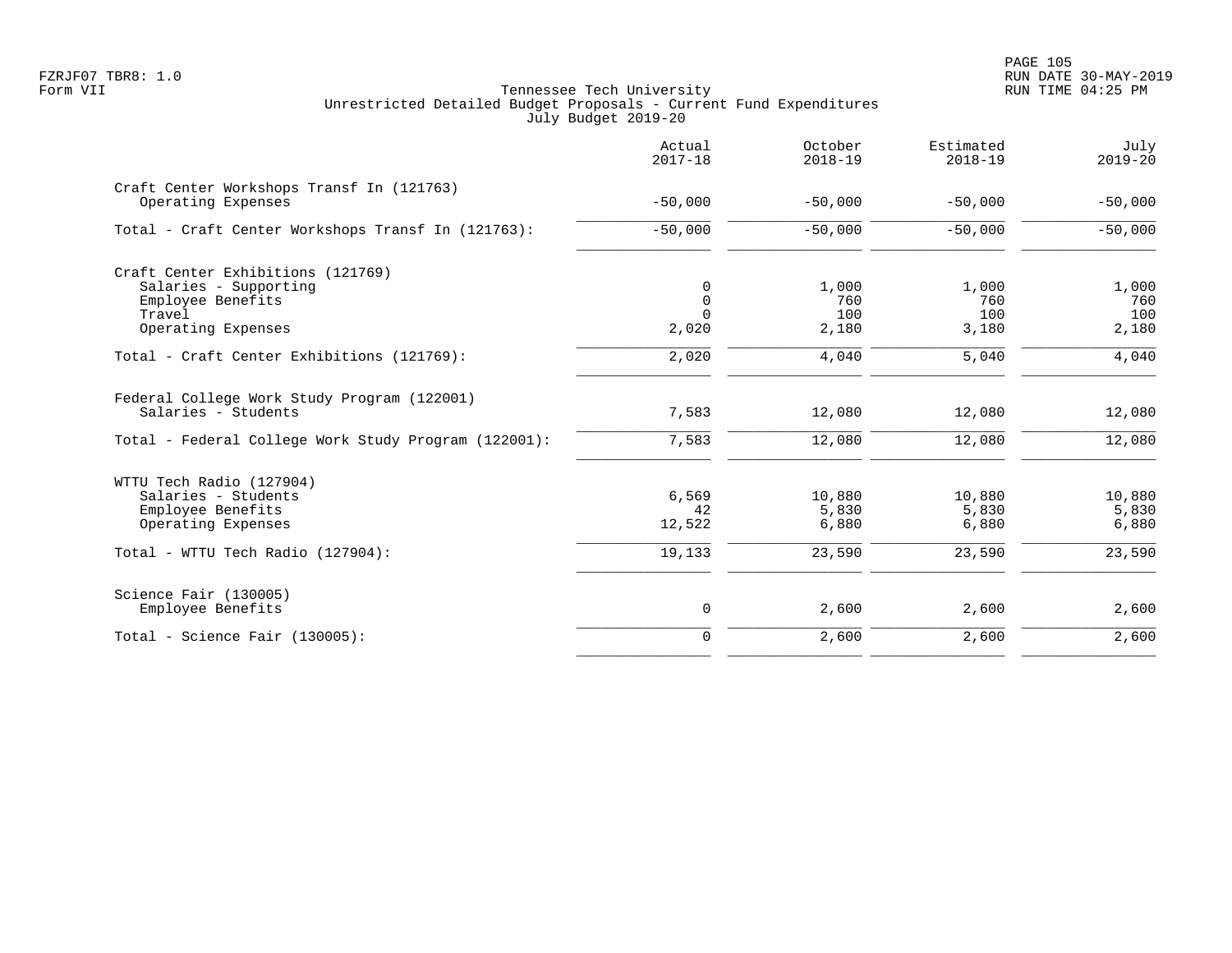|                                                                                                             | Actual<br>$2017 - 18$           | October<br>$2018 - 19$          | Estimated<br>$2018 - 19$     | July<br>$2019 - 20$                        |
|-------------------------------------------------------------------------------------------------------------|---------------------------------|---------------------------------|------------------------------|--------------------------------------------|
| COOP Fisheries Unit (131002)<br>Salaries - Supporting<br>Employee Benefits                                  | 35,923<br>19,596                | 36,800<br>20,715                | 36,800<br>20,715             | 36,800<br>20,715                           |
| Total - COOP Fisheries Unit (131002):                                                                       | 55,519                          | 57,515                          | 57,515                       | 57,515                                     |
| TN Great War Comm Chair (134001)<br>Salaries - Students<br>Travel<br>Operating Expenses                     | $\mathbf 0$<br>403<br>586       | 0<br>$\Omega$<br>12,518         | 707<br>3,800<br>8,011        | $\mathbf 0$<br>$\mathbf 0$<br>$\mathbf 0$  |
| Total - TN Great War Comm Chair (134001):                                                                   | 989                             | 12,518                          | 12,518                       | $\Omega$                                   |
| Match Physics (135004)<br>Salaries - Academic<br>Employee Benefits<br>Total - Match Physics (135004):       | 0<br>$\mathbf 0$<br>$\mathbf 0$ | 0<br>$\mathbf 0$<br>$\mathbf 0$ | 8,564<br>2,997<br>11,561     | $\overline{0}$<br>$\mathbf{0}$<br>$\Omega$ |
| Engineering MOE Funding (137020)<br>Employee Benefits                                                       | $\mathbf 0$                     | 2,500                           | 2,500                        | 2,500                                      |
| Total - Engineering MOE Funding (137020):                                                                   | $\mathbf 0$                     | 2,500                           | 2,500                        | 2,500                                      |
| Match Mechanical Engineering (138405)<br>Salaries - Professional<br>Employee Benefits<br>Operating Expenses | 11,700<br>11,095<br>$\mathbf 0$ | 0<br>$\Omega$<br>3,900          | 15,600<br>13,165<br>$\Omega$ | 0<br>$\mathbf 0$<br>$\mathbf 0$            |
| Total - Match Mechanical Engineering (138405):                                                              | 22,795                          | 3,900                           | 28,765                       | $\mathbf 0$                                |
|                                                                                                             |                                 |                                 |                              |                                            |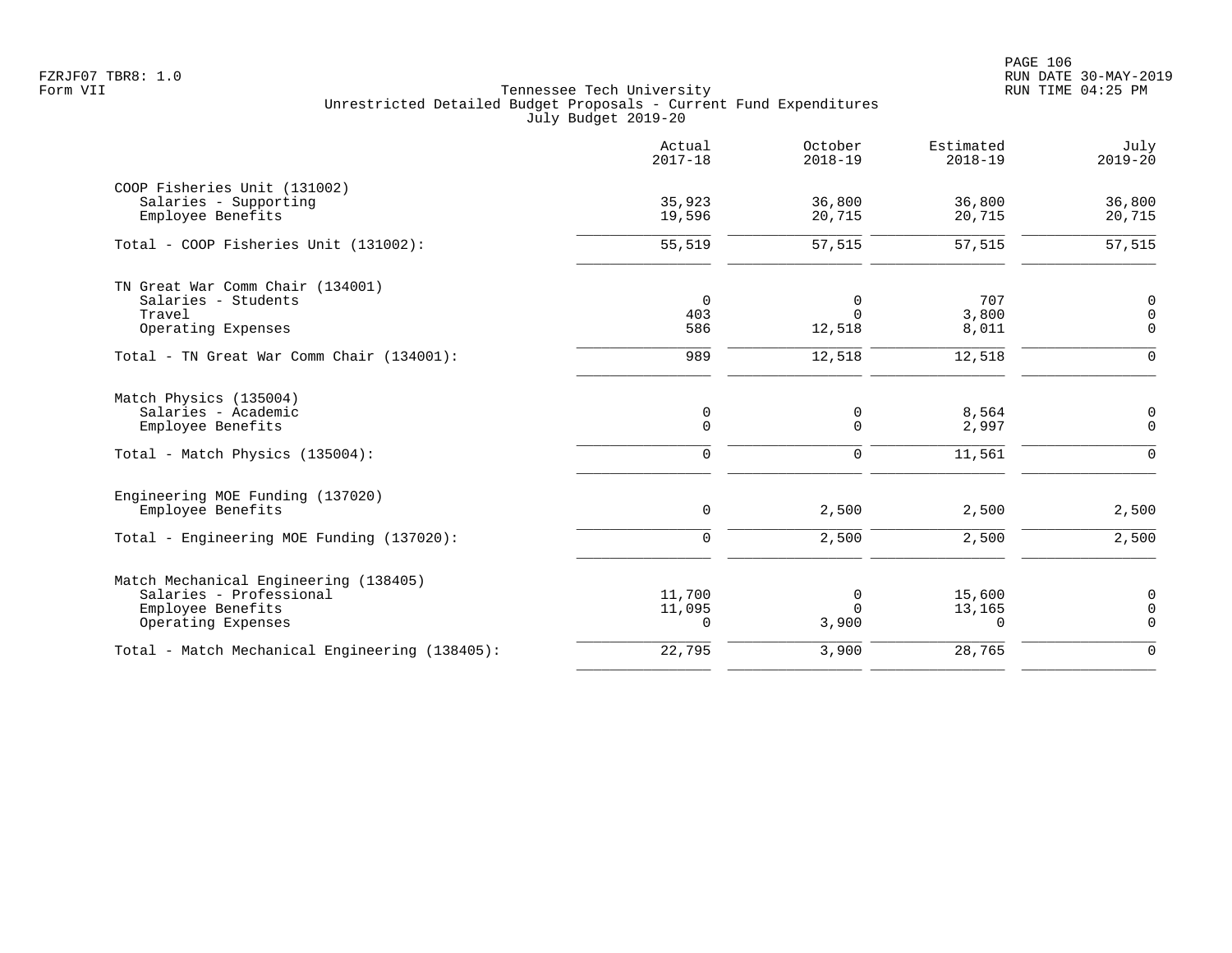|                                                 | Actual<br>$2017 - 18$ | October<br>$2018 - 19$ | Estimated<br>$2018 - 19$ | July<br>$2019 - 20$ |
|-------------------------------------------------|-----------------------|------------------------|--------------------------|---------------------|
| Match College of Business (140035)              |                       |                        |                          |                     |
| Salaries - Students                             | 13,199                |                        | 5,903                    | $\Omega$            |
| Salaries - Professional                         | 41,440                | $\Omega$               | 37,674                   | $\Omega$            |
| Employee Benefits                               | 15,289                | $\Omega$               | 16,193                   | $\Omega$            |
| Operating Expenses                              | 32,339                | 52,494                 | 42,414                   | $\mathbf 0$         |
| Total - Match College of Business (140035):     | 102,267               | 52,494                 | 102,184                  | $\Omega$            |
| TN eCampus Marketing Campaign (140100)          |                       |                        |                          |                     |
| Salaries - Supporting                           | 1,847                 | $\Omega$               | $\Omega$                 | $\mathbf 0$         |
| Salaries - Students                             | 21,204                | 7,910                  | 7,910                    | 7,910               |
| Salaries - Professional                         | 26,832                | $\Omega$               | $\Omega$                 | $\Omega$            |
| Employee Benefits                               | 6,917                 | 6,804                  | 6,804                    | 6,804               |
| Travel                                          | 15,538                | 650                    | 650                      | 650                 |
| Operating Expenses                              | 45,038                | 117,078                | 117,078                  | 117,078             |
| Total - TN eCampus Marketing Campaign (140100): | 117,376               | 132,442                | 132,442                  | 132,442             |
| iCube (140101)                                  |                       |                        |                          |                     |
| Salaries - Students                             | 940                   | 0                      | 0                        | 0                   |
| Salaries - Professional                         | 1,506                 | $\Omega$               | $\Omega$                 | $\Omega$            |
| Employee Benefits                               | 479                   | 800                    | 800                      | 800                 |
| Travel                                          | 2,399                 | $\Omega$               | $\Omega$                 | $\Omega$            |
| Operating Expenses                              | 56,080                | 34,198                 | 34,198                   | 34,198              |
| Department Revenues                             | $-10,000$             | <sup>0</sup>           | $\Omega$                 | $\Omega$            |
| $Total - iCube (140101):$                       | 51,404                | 34,998                 | 34,998                   | 34,998              |
|                                                 |                       |                        |                          |                     |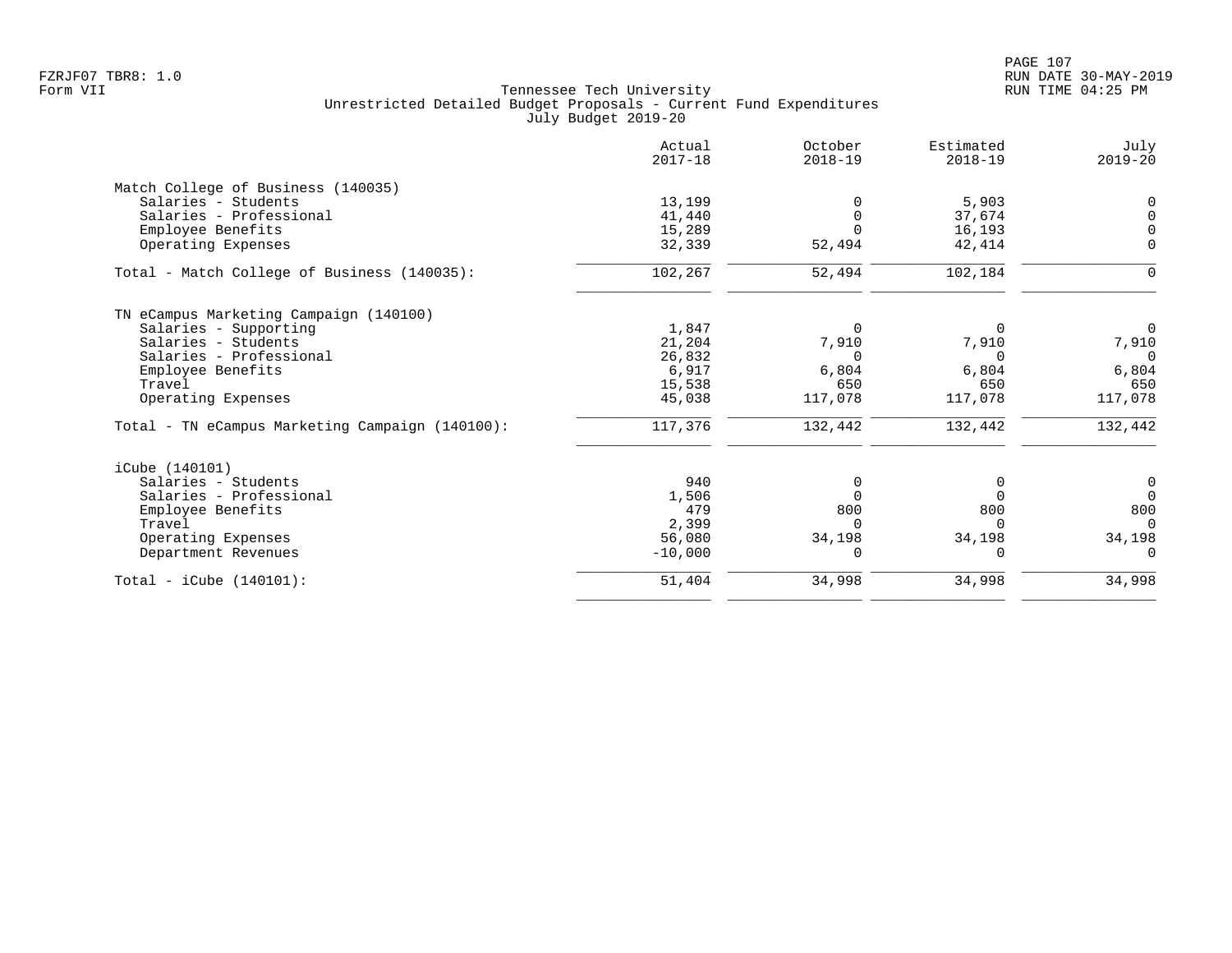|                                               | Actual<br>$2017 - 18$ | October<br>$2018 - 19$ | Estimated<br>$2018 - 19$ | July<br>$2019 - 20$                        |
|-----------------------------------------------|-----------------------|------------------------|--------------------------|--------------------------------------------|
| Match iCube (140105)                          |                       |                        |                          |                                            |
| Salaries - Professional                       | 6,149                 | 0                      | 0                        | $\boldsymbol{0}$                           |
| Employee Benefits                             | 1,342                 | $\Omega$               | $\Omega$                 | $\mathsf 0$                                |
| Operating Expenses                            | 0                     | $-12,809$              | $-12,809$                | $\mathbf 0$                                |
| Total - Match iCube $(140105)$ :              | 7,491                 | $-12,809$              | $-12,809$                | 0                                          |
| SACF SBDC (147001)                            |                       |                        |                          |                                            |
| Employee Benefits                             | $\mathbf 0$           | 850                    | 850                      | 850                                        |
| Total - SACF SBDC (147001):                   | $\mathbf 0$           | 850                    | 850                      | 850                                        |
| Match Child Development Lab (153405)          |                       |                        |                          |                                            |
| Salaries - Supporting                         | 9,576                 | 9,000                  | 9,393                    | $\pmb{0}$                                  |
| Salaries - Professional                       | $\Omega$              | 8,000                  | 6,443                    |                                            |
| Employee Benefits                             | 3,067                 | 2,953                  | 3,748                    | $\begin{smallmatrix}0\\0\end{smallmatrix}$ |
| Travel                                        | 320                   | 3,000                  | 3,146                    | $\Omega$                                   |
| Operating Expenses                            | 12,820                | 13,574                 | 13,797                   | $-117$                                     |
| Total - Match Child Development Lab (153405): | 25,783                | 36,527                 | 36,527                   | $-117$                                     |
| Band Camps and Clinics (155002)               |                       |                        |                          |                                            |
| Operating Expenses                            | 0                     | 33,330                 | 33,330                   | 33,330                                     |
| Total - Band Camps and Clinics (155002):      | $\mathbf 0$           | 33,330                 | 33,330                   | 33,330                                     |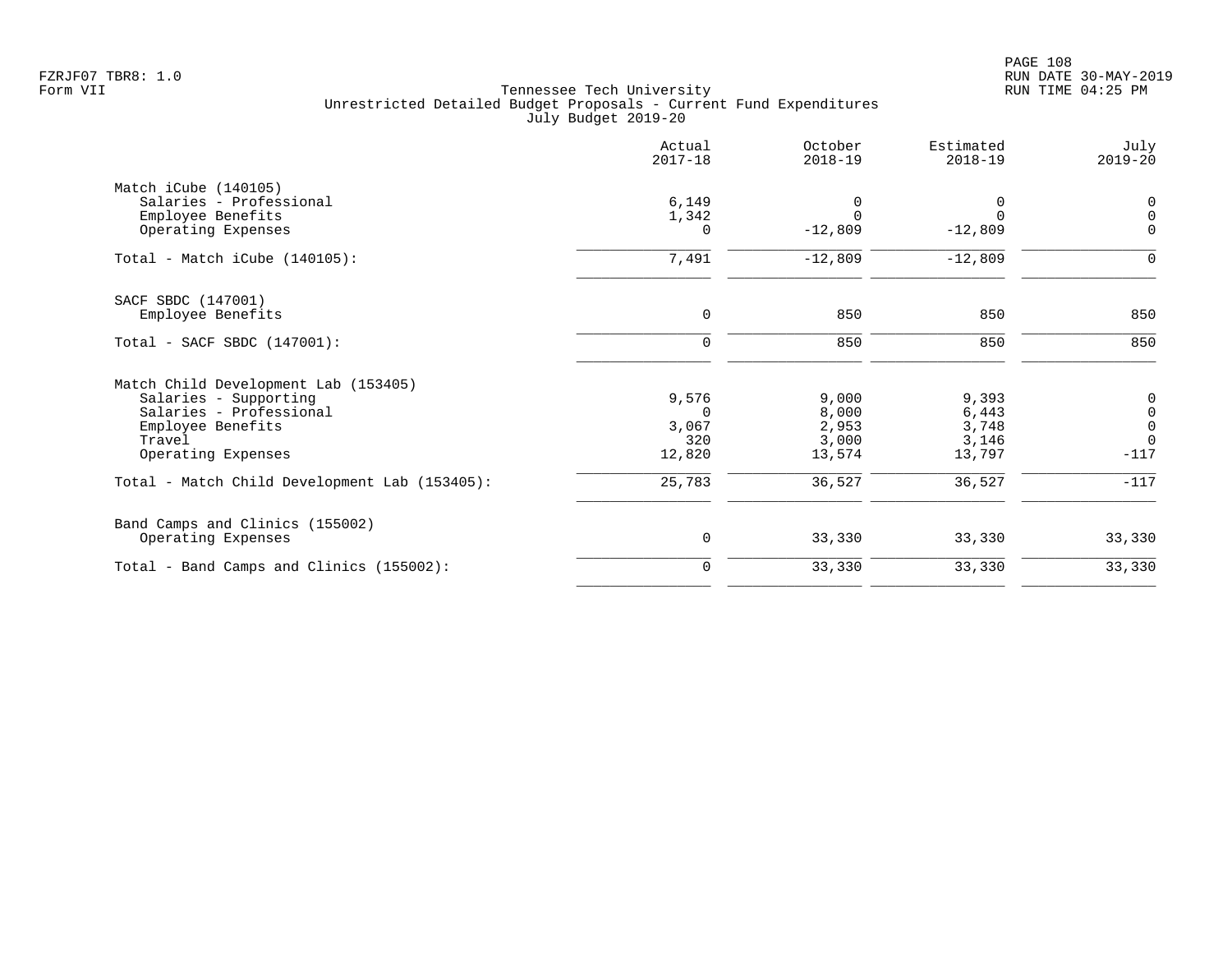|                                           | Actual<br>$2017 - 18$ | October<br>$2018 - 19$ | Estimated<br>$2018 - 19$ | July<br>$2019 - 20$ |
|-------------------------------------------|-----------------------|------------------------|--------------------------|---------------------|
| Southeast Chamber Music (155007)          |                       |                        |                          |                     |
| Employee Benefits                         | 0                     | 2,000                  | 2,000                    | 2,000               |
| Operating Expenses                        | $\mathbf 0$           | 18,000                 | 18,000                   | 18,000              |
| Total - Southeast Chamber Music (155007): | $\mathbf 0$           | 20,000                 | 20,000                   | 20,000              |
| STEM Operating (156002)                   |                       |                        |                          |                     |
| Salaries - Academic                       | 93,320                | 57,303                 | 15,333                   | 121,579             |
| Salaries - Supporting                     | 181,327               | 177,972                | 164,176                  | 178,572             |
| Salaries - Students                       | 26,629                | 18,686                 | 30,686                   | 400                 |
| Salaries - Professional                   | 76,673                | 152,928                | 131,174                  | 75,798              |
| Employee Benefits                         | 137,248               | 134,130                | 134,130                  | 134,130             |
| Travel                                    | 3,951                 | 2,820                  | 6,220                    | 2,820               |
| Operating Expenses                        | 49,305                | 38,374                 | 62,245                   | 65,914              |
| Total - STEM Operating (156002):          | 568,453               | 582,213                | 543,964                  | 579,213             |
| STEM Graduate Assistant (156003)          |                       |                        |                          |                     |
| Employee Benefits                         | 18,028                | 23,130                 | 23,130                   | 23,570              |
| Total - STEM Graduate Assistant (156003): | 18,028                | 23,130                 | 23,130                   | 23,570              |
| STEM Workshops (156004)                   |                       |                        |                          |                     |
| Salaries - Academic                       | $\Omega$              | 2,165                  | 2,165                    | 0                   |
| Salaries - Supporting                     | $\Omega$              | $\Omega$               | 3,210                    | $\Omega$            |
| Salaries - Students                       | $\Omega$              | 165                    | 165                      | $\mathbf 0$         |
| Employee Benefits                         | $\Omega$              | 535                    | 535                      | $\Omega$            |
| Travel                                    | $\Omega$              | $\Omega$               | 163                      | $\Omega$            |
| Operating Expenses                        | 1,348                 | 31,878                 | 26,194                   | 0                   |
| Total - STEM Workshops (156004):          | 1,348                 | 34,743                 | 32,432                   | $\mathbf 0$         |
|                                           |                       |                        |                          |                     |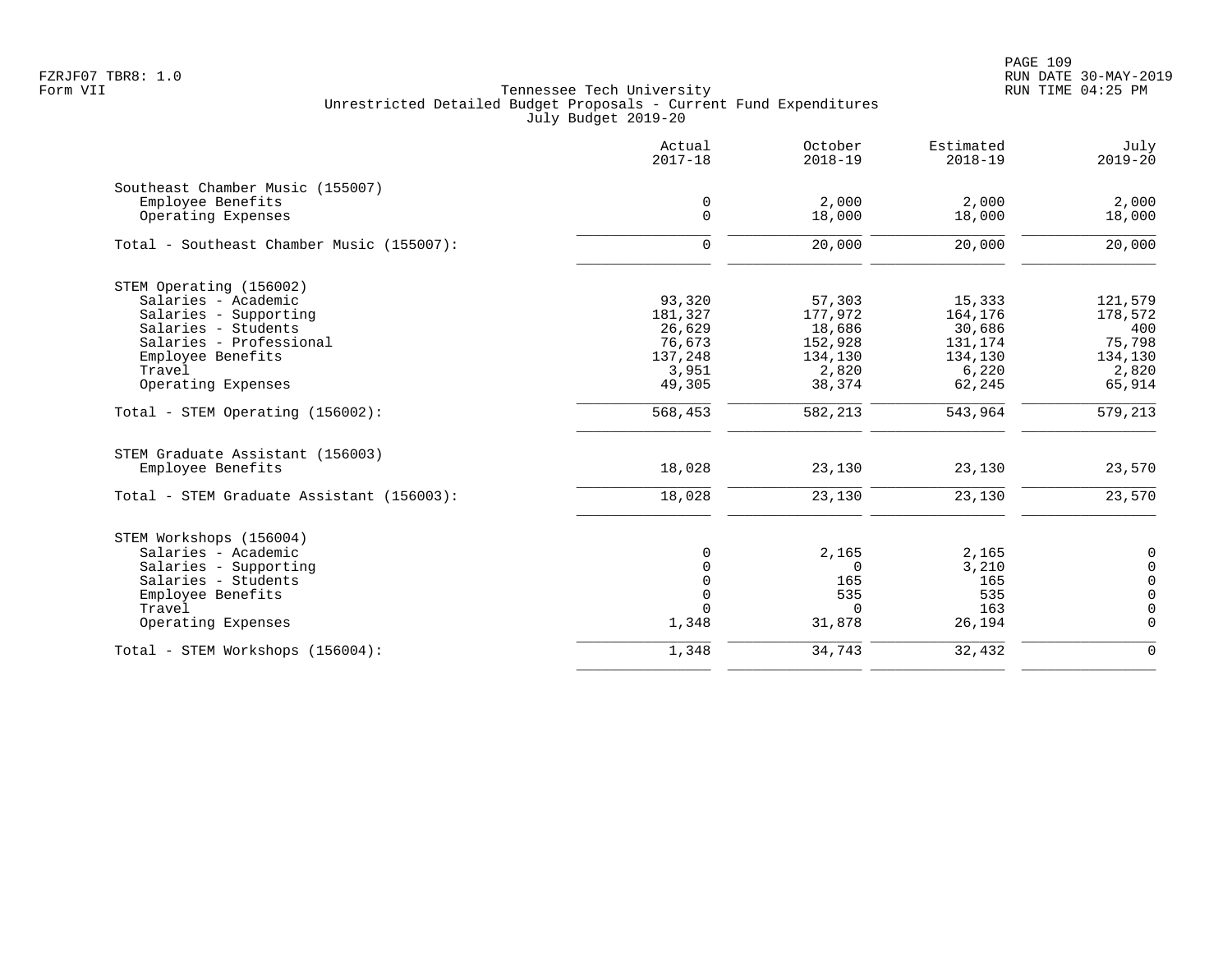|                                     | Actual<br>$2017 - 18$ | October<br>$2018 - 19$ | Estimated<br>$2018 - 19$ | July<br>$2019 - 20$ |
|-------------------------------------|-----------------------|------------------------|--------------------------|---------------------|
| STEM Equip Rental (156006)          | $-1,102$              | 4,504                  | 4,906                    | 2,000               |
| Operating Expenses                  |                       |                        |                          |                     |
| Total - STEM Equip Rental (156006): | $-1,102$              | 4,504                  | 4,906                    | 2,000               |
| STEM Science Fair (156007)          |                       |                        |                          |                     |
| Travel                              | 1,017                 | $\mathbf 0$            | 0                        | $\mathbf 0$         |
| Operating Expenses                  | 846                   | 22                     | 22                       | $\mathsf{O}$        |
| Total - STEM Science Fair (156007): | 1,863                 | 22                     | 22                       | $\mathbf 0$         |
| STEM Mobile (156008)                |                       |                        |                          |                     |
| Salaries - Supporting               | 248                   | 0                      | 0                        | $\boldsymbol{0}$    |
| Employee Benefits                   | 40                    | $\Omega$               | $\Omega$                 | $\mathbf 0$         |
| Travel                              | 3,081                 | $\Omega$               | 1,200                    | $\mathbf 0$         |
| Operating Expenses                  | 36,556                | 45,981                 | 79,181                   | $\overline{0}$      |
| Total - STEM Mobile (156008):       | 39,925                | 45,981                 | 80,381                   | $\mathbf 0$         |
| Ag Pavilion (161000)                |                       |                        |                          |                     |
| Salaries - Supporting               | 36,921                | 36,307                 | 36,917                   | 36,307              |
| Salaries - Students                 | 19,456                | 3,000                  | 12,000                   | 3,000               |
| Salaries - Professional             | 65,764                | 67,761                 | 67,761                   | 67,861              |
| Employee Benefits                   | 55,390                | 48,315                 | 48,315                   | 48,315              |
| Operating Expenses                  | 41,266                | 79,418                 | 59,980                   | 69,590              |
| Total - Aq Pavilion $(161000)$ :    | 218,797               | 234,801                | 224,973                  | 225,073             |
|                                     |                       |                        |                          |                     |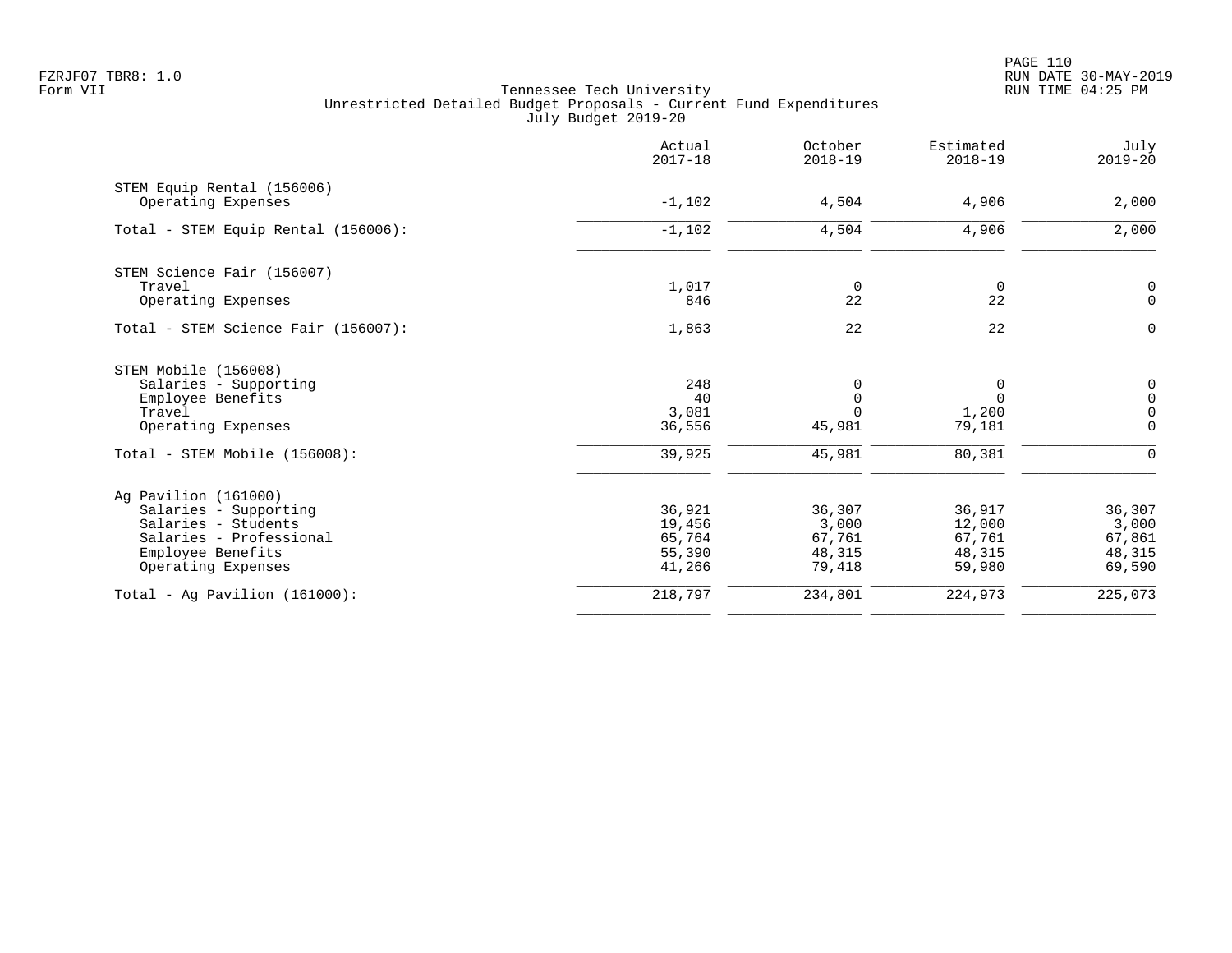|                                                                                                                                                                   | Actual<br>$2017 - 18$                 | October<br>$2018 - 19$               | Estimated<br>$2018 - 19$               | July<br>$2019 - 20$                      |
|-------------------------------------------------------------------------------------------------------------------------------------------------------------------|---------------------------------------|--------------------------------------|----------------------------------------|------------------------------------------|
| Match Human Ecology (165015)<br>Operating Expenses                                                                                                                | $\mathbf 0$                           | $-1,538$                             | $-1,538$                               | $\mathbf 0$                              |
| Total - Match Human Ecology (165015):                                                                                                                             | $\mathbf 0$                           | $-1,538$                             | $-1,538$                               | $\Omega$                                 |
| Dept Match Nursing (166025)<br>Employee Benefits                                                                                                                  | $\mathbf 0$                           | 1,849                                | 1,849                                  | 0                                        |
| Total - Dept Match Nursing (166025):                                                                                                                              | $\mathbf 0$                           | 1,849                                | 1,849                                  | $\overline{0}$                           |
| TTU Matching (171000)<br>Employee Benefits<br>$Total - TTU Matching (171000):$                                                                                    | 0<br>$\mathbf 0$                      | 12,513<br>12,513                     | 12,513<br>12,513                       | $\mathbf 0$<br>$\Omega$                  |
| TTU Matching Specific Projects (171005)<br>Salaries - Professional<br>Employee Benefits<br>Operating Expenses<br>Total - TTU Matching Specific Projects (171005): | 19,662<br>7,209<br>$\Omega$<br>26,871 | 33,086<br>11,580<br>16,503<br>61,169 | 45,553<br>15,616<br>$\Omega$<br>61,169 | 0<br>$\mathbf 0$<br>$\Omega$<br>$\Omega$ |
| Extended Education (180001)<br>Employee Benefits                                                                                                                  | 0                                     | 100                                  | 100                                    | 100                                      |
| Total - Extended Education (180001):                                                                                                                              | $\mathbf 0$                           | 100                                  | 100                                    | 100                                      |
|                                                                                                                                                                   |                                       |                                      |                                        |                                          |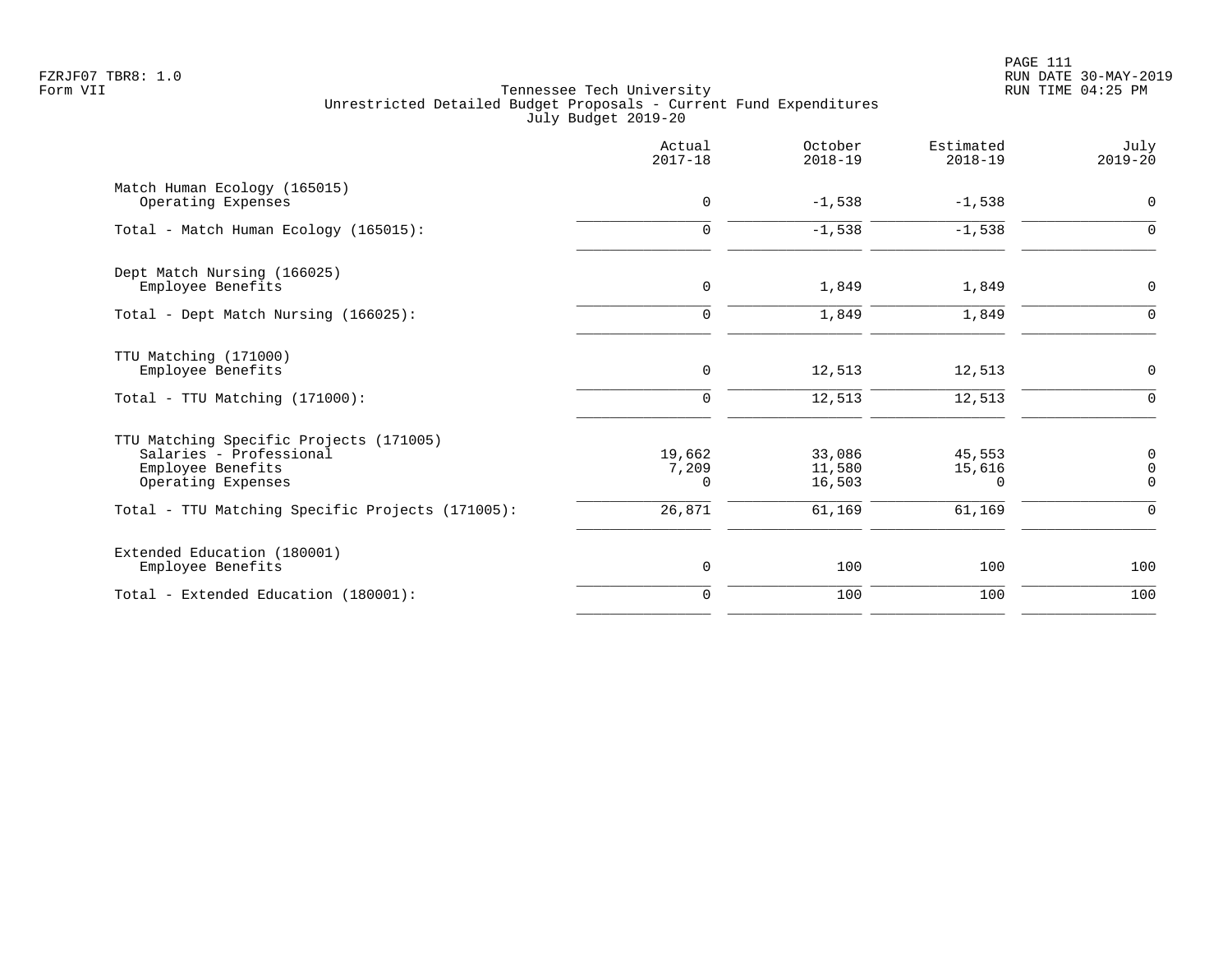PAGE 112 FZRJF07 TBR8: 1.0 RUN DATE 30-MAY-2019

|                                                   | Actual<br>$2017 - 18$ | October<br>$2018 - 19$ | Estimated<br>$2018 - 19$ | July<br>$2019 - 20$ |
|---------------------------------------------------|-----------------------|------------------------|--------------------------|---------------------|
| Ext Prog Vehicles (180007)                        | 0                     | 1,000                  | 1,000                    |                     |
| Operating Expenses                                |                       |                        |                          | 1,000               |
| Total - Ext Prog Vehicles (180007):               | $\mathbf 0$           | 1,000                  | 1,000                    | 1,000               |
| Ext Prog Vehicles Transfer In (180008)            |                       |                        |                          |                     |
| Operating Expenses                                | 0                     | $-2,000$               | $-2,000$                 | $-2,000$            |
| Total - Ext Prog Vehicles Transfer In (180008):   | $\mathbf 0$           | $-2,000$               | $-2,000$                 | $-2,000$            |
| Highlands Workforce Development (180201)          |                       |                        |                          |                     |
| Employee Benefits                                 | 0                     | 2,900                  | 2,900                    | 2,900               |
| Operating Expenses                                | 37,228                | 40,000                 | 40,000                   | 0                   |
| Total - Highlands Workforce Development (180201): | 37,228                | 42,900                 | 42,900                   | 2,900               |
| Ext Educ NC Seminars (181004)                     |                       |                        |                          |                     |
| Operating Expenses                                | 2,239                 | 0                      | $\mathbf 0$              | $\mathsf{O}$        |
| Total - Ext Educ NC Seminars (181004):            | 2,239                 | $\mathbf 0$            | $\mathbf 0$              | $\mathbf 0$         |
| Service Learning Center (187000)                  |                       |                        |                          |                     |
| Salaries - Students                               | 3,082                 | $\Omega$               | 1,500                    | $\overline{0}$      |
| Salaries - Professional                           | 45,495                | 47,090                 | 47,090                   | 47,190              |
| Employee Benefits<br>Travel                       | 29,764<br>$\Omega$    | 33,425<br>3,000        | 33,425<br>$\Omega$       | 33,425<br>3,000     |
| Operating Expenses                                | 3,785                 | 3,360                  | 6,817                    | 5,000               |
| Total - Service Learning Center (187000):         | 82,126                | 86,875                 | 88,832                   | 88,615              |
|                                                   |                       |                        |                          |                     |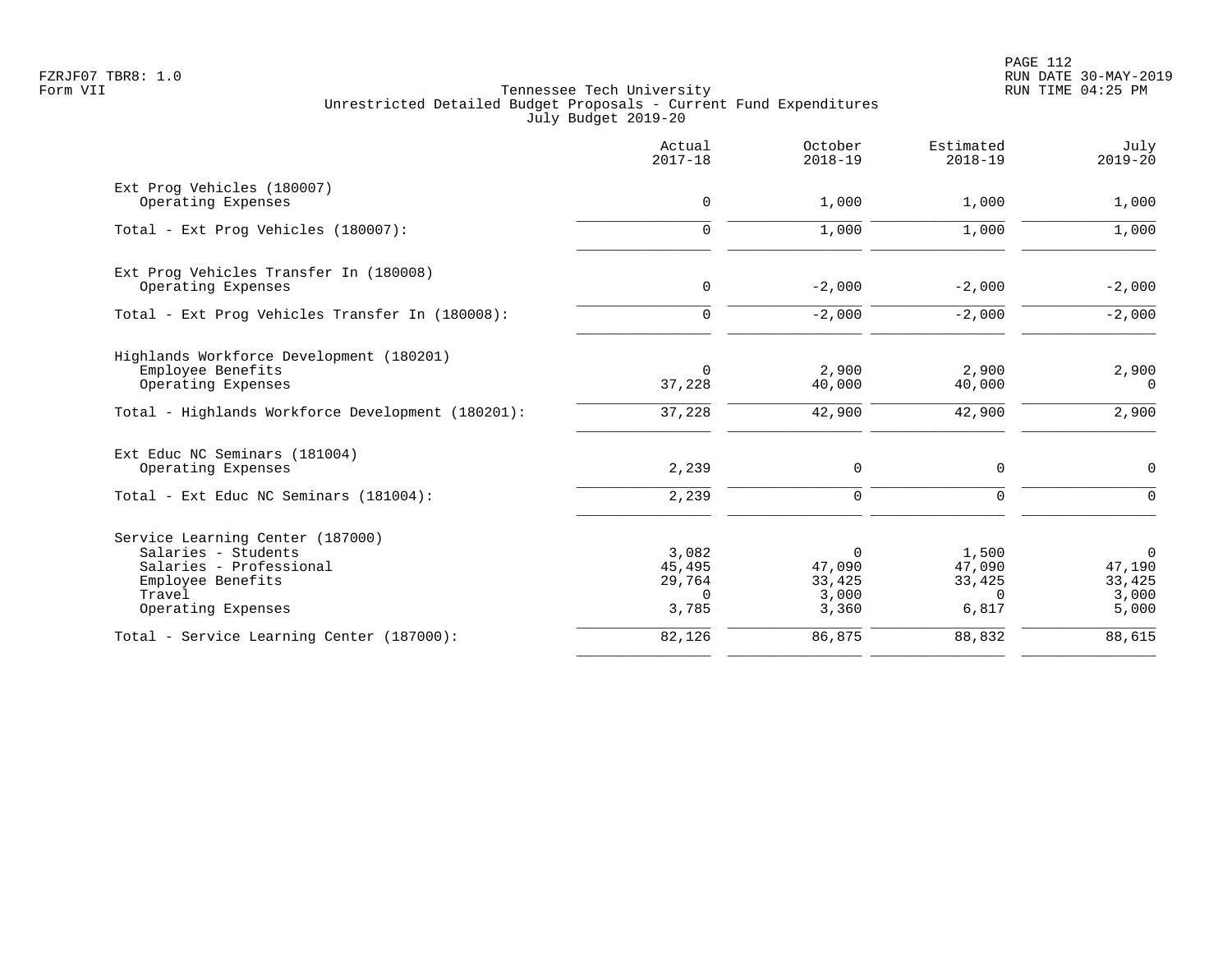PAGE 113 FZRJF07 TBR8: 1.0 RUN DATE 30-MAY-2019

|                                                                                                                                                  | Actual<br>$2017 - 18$                 | October<br>$2018 - 19$                               | Estimated<br>$2018 - 19$                | July<br>$2019 - 20$                           |
|--------------------------------------------------------------------------------------------------------------------------------------------------|---------------------------------------|------------------------------------------------------|-----------------------------------------|-----------------------------------------------|
| TBR Spouse Dependent Discount (700000)<br>Employee Benefits                                                                                      | 9,950                                 | 11,580                                               | 19,580                                  | 11,580                                        |
| Total - TBR Spouse Dependent Discount (700000):                                                                                                  | 9,950                                 | 11,580                                               | 19,580                                  | 11,580                                        |
| TBR Employ Remission PC191 (700001)<br>Employee Benefits                                                                                         | 14,104                                | 11,840                                               | 11,840                                  | 11,840                                        |
| Total - TBR Employ Remission PC191 (700001):                                                                                                     | 14,104                                | 11,840                                               | 11,840                                  | 11,840                                        |
| E and G Data Processing Allocation (700003)<br>Department Revenues                                                                               | 715,183                               | 761,920                                              | 746,880                                 | 796,310                                       |
| Total - E and G Data Processing Allocation (700003):                                                                                             | 715,183                               | 761,920                                              | 746,880                                 | 796, 310                                      |
| E and G Claims Adjustment (700004)<br>Operating Expenses<br>Total - E and G Claims Adjustment $(700004)$ :                                       | 5,495<br>5,495                        | 6,590<br>6,590                                       | 6,590<br>6,590                          | 6,590<br>6,590                                |
|                                                                                                                                                  |                                       |                                                      |                                         |                                               |
| $E$ and G Support (700005)<br>Salaries - Academic<br>Salaries - Supporting<br>Salaries - Professional<br>Employee Benefits<br>Operating Expenses | 0<br>$\mathbf 0$<br>4,364<br>$-2,392$ | $\overline{0}$<br>$-610$<br>562<br>5,695<br>$-5,983$ | 0<br>$-610$<br>562<br>5,695<br>$-8,307$ | 2,435<br>4,210<br>4,752<br>10,275<br>$-5,979$ |
| Total - E and G Support $(700005)$ :                                                                                                             | 1,972                                 | $-336$                                               | $-2,660$                                | 15,693                                        |
|                                                                                                                                                  |                                       |                                                      |                                         |                                               |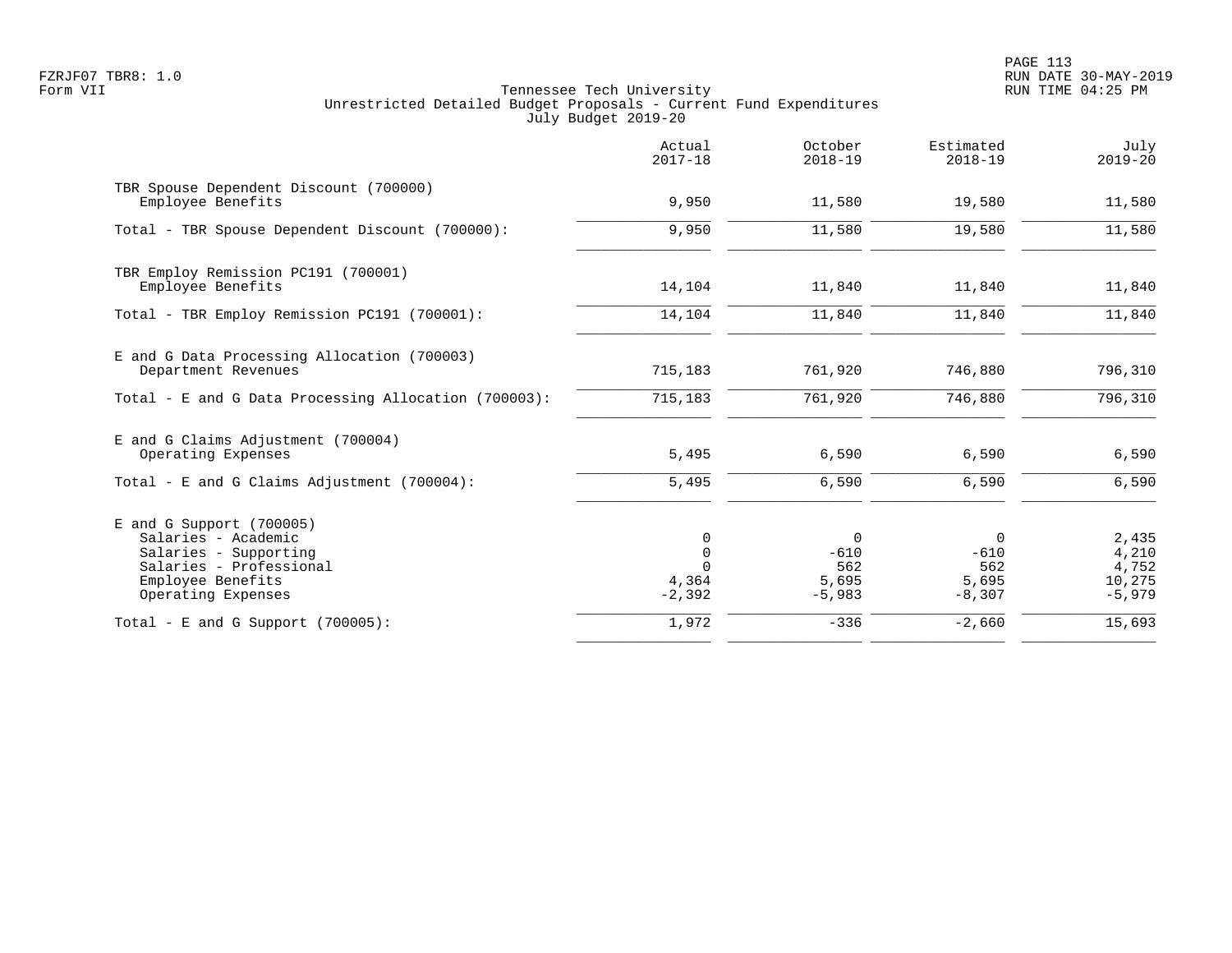|                                                                  | Actual<br>$2017 - 18$ | October<br>$2018 - 19$ | Estimated<br>$2018 - 19$ | July<br>$2019 - 20$ |
|------------------------------------------------------------------|-----------------------|------------------------|--------------------------|---------------------|
| E and G Salary Increase Pool (700010)<br>Salaries - Professional | $\mathbf 0$           | 38,400                 | 38,400                   | 38,400              |
|                                                                  |                       |                        |                          |                     |
| Total - E and G Salary Increase Pool (700010):                   | $\mathbf 0$           | 38,400                 | 38,400                   | 38,400              |
| Post Office Allocation (700045)                                  |                       |                        |                          |                     |
| Operating Expenses                                               | $\mathbf 0$           | 970                    | 970                      | 970                 |
| Department Revenues                                              | 1,333                 | 0                      | 0                        | $\overline{0}$      |
| Total - Post Office Allocation (700045):                         | 1,333                 | 970                    | 970                      | 970                 |
| TTU Staff Tuit Maint Reimbursment (700068)                       |                       |                        |                          |                     |
| Employee Benefits                                                | 13,999                | 5,190                  | 10,190                   | 12,690              |
| Total - TTU Staff Tuit Maint Reimbursment (700068):              | 13,999                | 5,190                  | 10,190                   | 12,690              |
| Total - Public Service (300):                                    |                       |                        |                          |                     |
| Salaries - Academic                                              | 98,570                | 66,468                 | 33,062                   | 124,764             |
| Salaries - Supporting                                            | 274,372               | 270,969                | 261,386                  | 272,639             |
| Salaries - Students                                              | 103,274               | 56,721                 | 86,631                   | 38,270              |
| Salaries - Professional                                          | 339,438               | 394,038                | 436,468                  | 280,312             |
| Employee Benefits                                                | 372,051               | 372,124                | 422,310                  | 355,214             |
| Travel                                                           | 26,709                | 10,170                 | 15,979                   | 7,170               |
| Operating Expenses                                               | 358,647               | 535,662                | 562,579                  | 349,874             |
| Department Revenues                                              | 706,516               | 761,920                | 746,880                  | 796,310             |
| Total                                                            | 2,279,577             | 2,468,072              | 2,565,295                | 2, 224, 553         |
|                                                                  |                       |                        |                          |                     |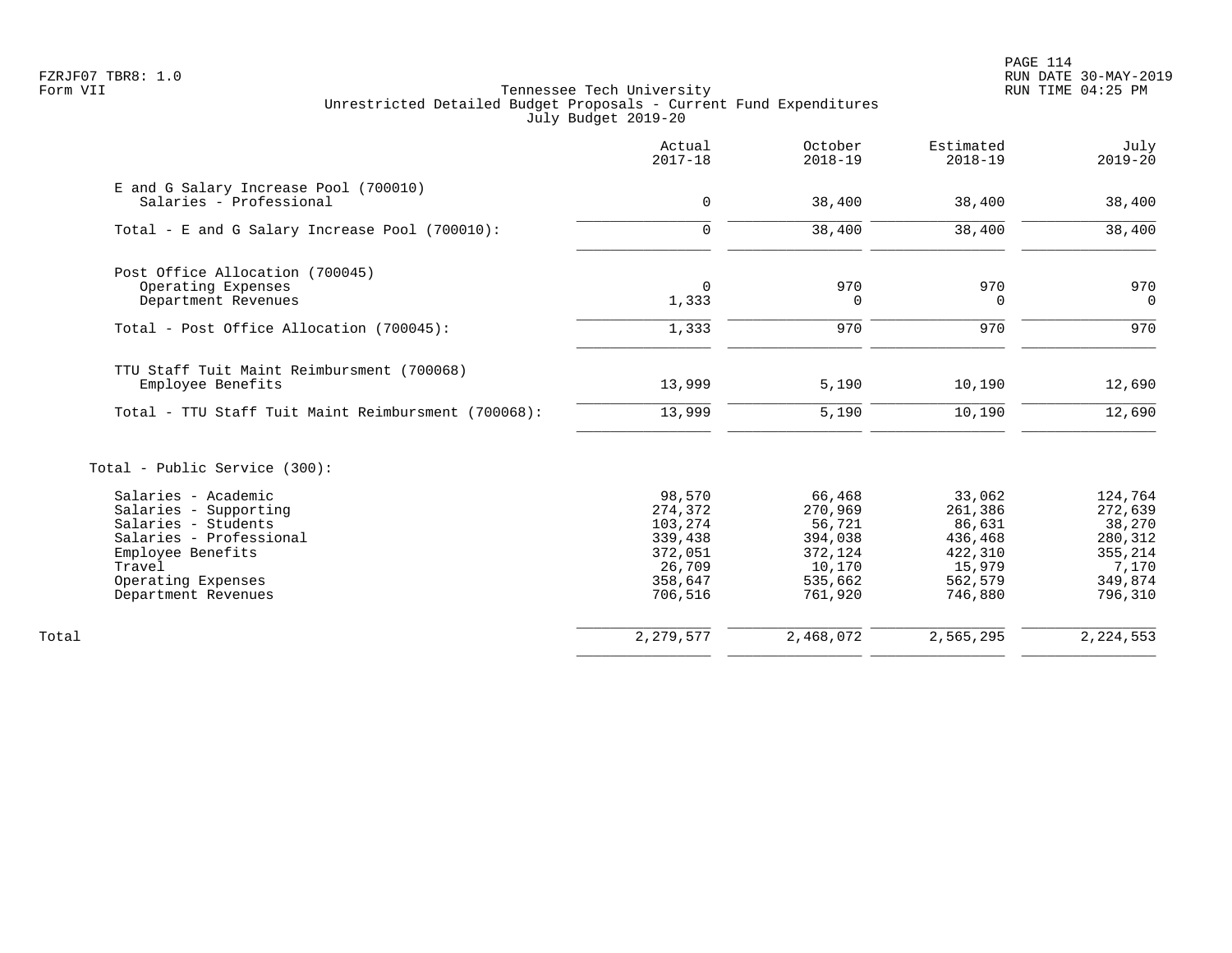PAGE 115 FZRJF07 TBR8: 1.0 RUN DATE 30-MAY-2019

|                                                                                                                                                                           | Actual<br>$2017 - 18$                                                              | October<br>$2018 - 19$                                                            | Estimated<br>$2018 - 19$                                                          | July<br>$2019 - 20$                                                               |
|---------------------------------------------------------------------------------------------------------------------------------------------------------------------------|------------------------------------------------------------------------------------|-----------------------------------------------------------------------------------|-----------------------------------------------------------------------------------|-----------------------------------------------------------------------------------|
| Total - Public Service (30):                                                                                                                                              |                                                                                    |                                                                                   |                                                                                   |                                                                                   |
| Salaries - Academic<br>Salaries - Supporting<br>Salaries - Students<br>Salaries - Professional<br>Employee Benefits<br>Travel<br>Operating Expense<br>Department Revenues | 98,570<br>274,372<br>103,274<br>339,438<br>372,051<br>26,709<br>358,647<br>706,516 | 66,468<br>270,969<br>56,721<br>394,038<br>372,124<br>10,170<br>535,662<br>761,920 | 33,062<br>261,386<br>86,631<br>436,468<br>422,310<br>15,979<br>562,579<br>746,880 | 124,764<br>272,639<br>38,270<br>280,312<br>355,214<br>7,170<br>349,874<br>796,310 |
| Total                                                                                                                                                                     | 2, 279, 577                                                                        | 2,468,072                                                                         | 2,565,295                                                                         | 2, 224, 553                                                                       |
| Academic Support (35)<br>Academic Support (350)<br>Testing and Surveys (120006)<br>Operating Expenses                                                                     | 37,736                                                                             | 42,400                                                                            | 42,400                                                                            | 42,400                                                                            |
| Total - Testing and Surveys (120006):                                                                                                                                     | 37,736                                                                             | 42,400                                                                            | 42,400                                                                            | 42,400                                                                            |
| Self Study Accred Fee (120007)<br>Employee Benefits<br>Total - Self Study Accred Fee (120007):                                                                            | $\mathbf 0$<br>$\Omega$                                                            | 3,400<br>3,400                                                                    | 3,400<br>3,400                                                                    | 3,400<br>3,400                                                                    |
|                                                                                                                                                                           |                                                                                    |                                                                                   |                                                                                   |                                                                                   |
| Faculty Moving (120009)<br>Salaries - Administrative<br>Employee Benefits                                                                                                 | 25,000<br>1,906                                                                    | 0<br>$\mathbf 0$                                                                  | 0<br>$\Omega$                                                                     | $\mathbf 0$<br>$\overline{0}$                                                     |
| Total - Faculty Moving (120009):                                                                                                                                          | 26,906                                                                             | $\mathbf 0$                                                                       | $\mathbf{0}$                                                                      | $\Omega$                                                                          |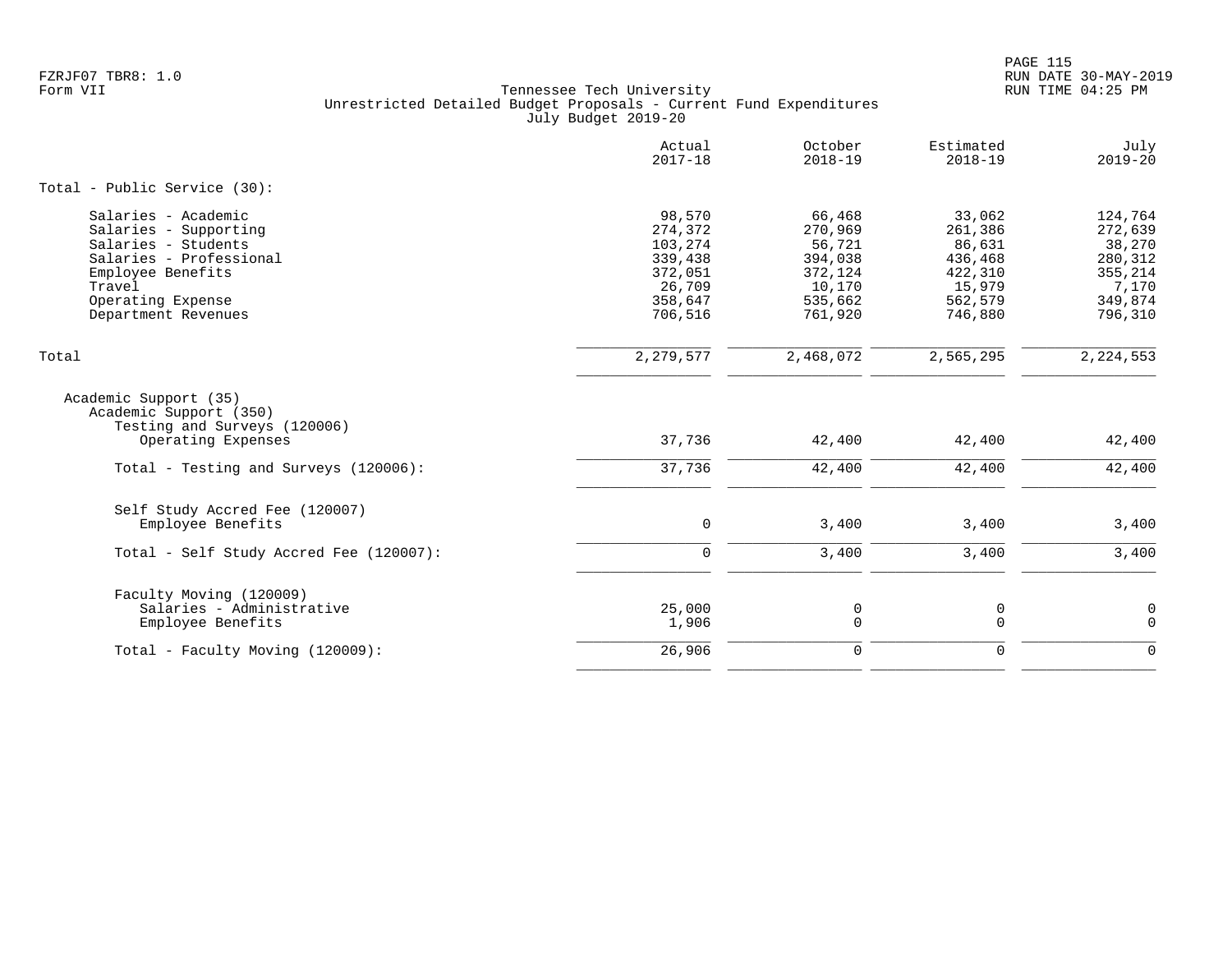| Actual<br>$2017 - 18$ | October<br>$2018 - 19$ | Estimated<br>$2018 - 19$  | July<br>$2019 - 20$ |
|-----------------------|------------------------|---------------------------|---------------------|
|                       |                        |                           |                     |
| 0                     | 7,500                  | 3,500                     | 7,500               |
| $\Omega$              | 11,111                 | 11,111                    | 11,111              |
| $-273$                | 21,970                 | 11,970                    | 21,970              |
|                       | $\Omega$               | 4,000                     | $\Omega$            |
|                       |                        |                           | 63,927              |
| 82,849                | 104,508                | 61,008                    | 104,508             |
|                       |                        |                           |                     |
|                       |                        |                           | 1,000               |
| 19,616                |                        | 12,473                    | 14,900              |
| 478                   | $\Omega$               | 2,427                     | $\Omega$            |
| 20,094                | 15,900                 | 15,900                    | 15,900              |
|                       |                        |                           |                     |
| 0                     | 0                      | 0                         | 22,000              |
| $\mathbf 0$           | 0                      | 0                         | 22,000              |
|                       |                        |                           |                     |
| 7,620                 | 9,740                  | 9,740                     | 7,740               |
| 7,620                 | 9,740                  | 9,740                     | 7,740               |
|                       | 12,787<br>70,335<br>0  | 63,927<br>1,000<br>14,900 | 30,427<br>1,000     |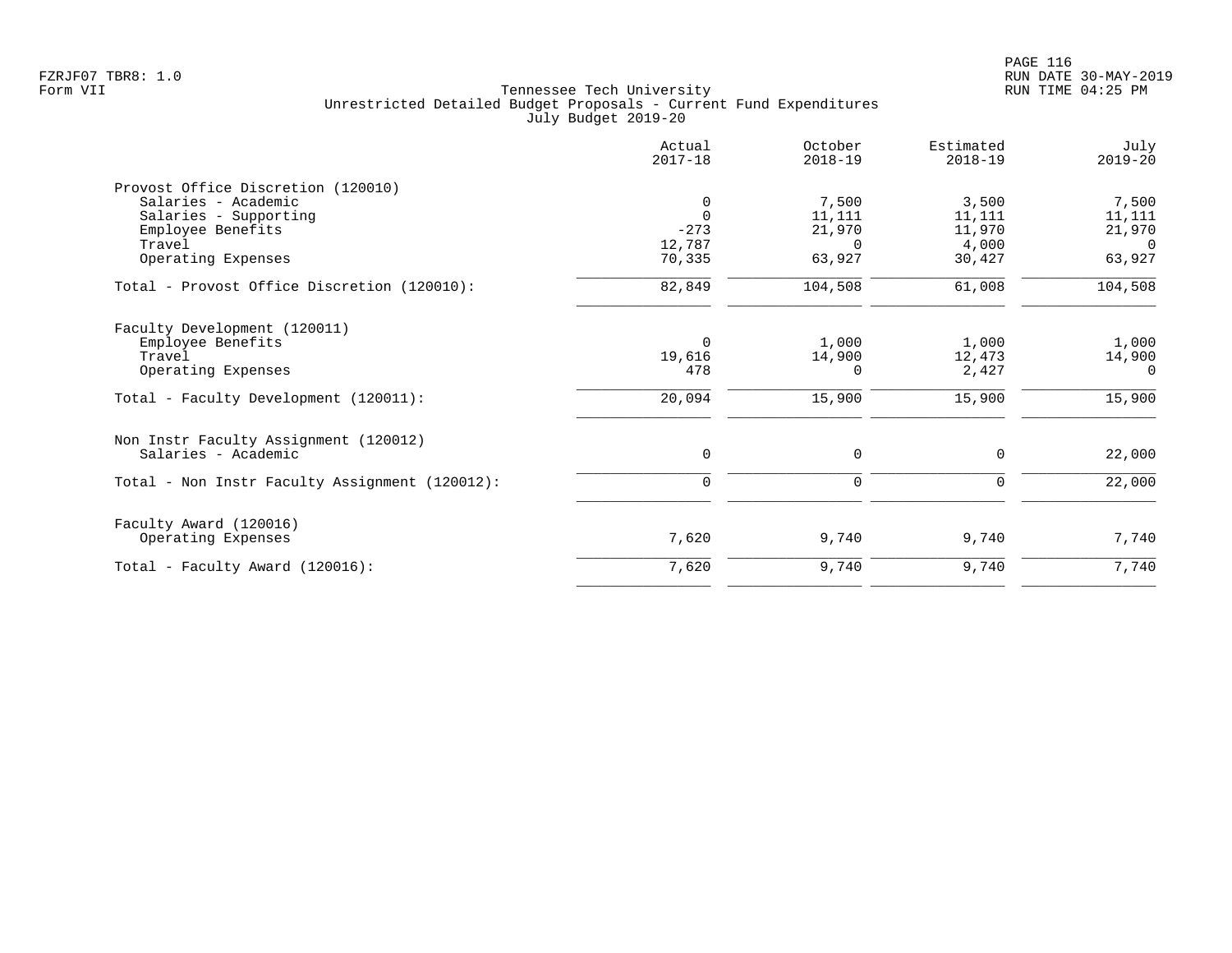|                                                      | Actual<br>$2017 - 18$ | October<br>$2018 - 19$ | Estimated<br>$2018 - 19$ | July<br>$2019 - 20$ |
|------------------------------------------------------|-----------------------|------------------------|--------------------------|---------------------|
| Faculty Evaluations (120017)                         |                       |                        |                          |                     |
| Salaries - Students                                  | 892                   | $\Omega$               | 0                        | $\mathbf{0}$        |
| Employee Benefits                                    | $\Omega$              | 1,750                  | 1,750                    | 1,750               |
| Travel                                               | 2,809                 | $\Omega$               | $\Omega$                 | $\Omega$            |
| Operating Expenses                                   | 31,229                | 62,020<br>$\Omega$     | 62,020<br>$\Omega$       | 62,020<br>$\Omega$  |
| Department Revenues                                  | $-1,000$              |                        |                          |                     |
| Total - Faculty Evaluations (120017):                | 33,930                | 63,770                 | 63,770                   | 63,770              |
| Provost Surplus Non Instruction (120021)             |                       |                        |                          |                     |
| Operating Expenses                                   | $\mathbf 0$           | $\mathbf{1}$           | $\mathbf{1}$             | 1                   |
| Total - Provost Surplus Non Instruction (120021):    | $\mathbf 0$           | $\mathbf{1}$           | $\mathbf{1}$             |                     |
| LSP-Provost & AA (120030)                            |                       |                        |                          |                     |
| Operating Expenses                                   | $\mathbf 0$           | $\mathbf 0$            | $-11,000$                | $\Omega$            |
| Total - LSP-Provost & AA $(120030)$ :                | $\mathbf 0$           | $\mathbf 0$            | $-11,000$                | ∩                   |
| Office of Senior Associate Provost (121700)          |                       |                        |                          |                     |
| Salaries - Administrative                            | 318,210               | 330,007                | 326,007                  | 330,107             |
| Salaries - Supporting                                | 59,400                | 63,414                 | 73,305                   | 27,796              |
| Salaries - Students                                  | $\Omega$              | 2,200                  | 899                      | 2,200               |
| Salaries - Professional                              | 97,444                | 150,266                | 141,016                  | 200,632             |
| Employee Benefits                                    | 159,512               | 154,805                | 179,805                  | 154,805             |
| Travel                                               | 684                   | 1,920                  | 1,920                    | 1,920               |
| Operating Expenses                                   | 9,400                 | 8,400                  | 15,360                   | 8,400               |
| Total - Office of Senior Associate Provost (121700): | 644,650               | 711,012                | 738,312                  | 725,860             |
|                                                      |                       |                        |                          |                     |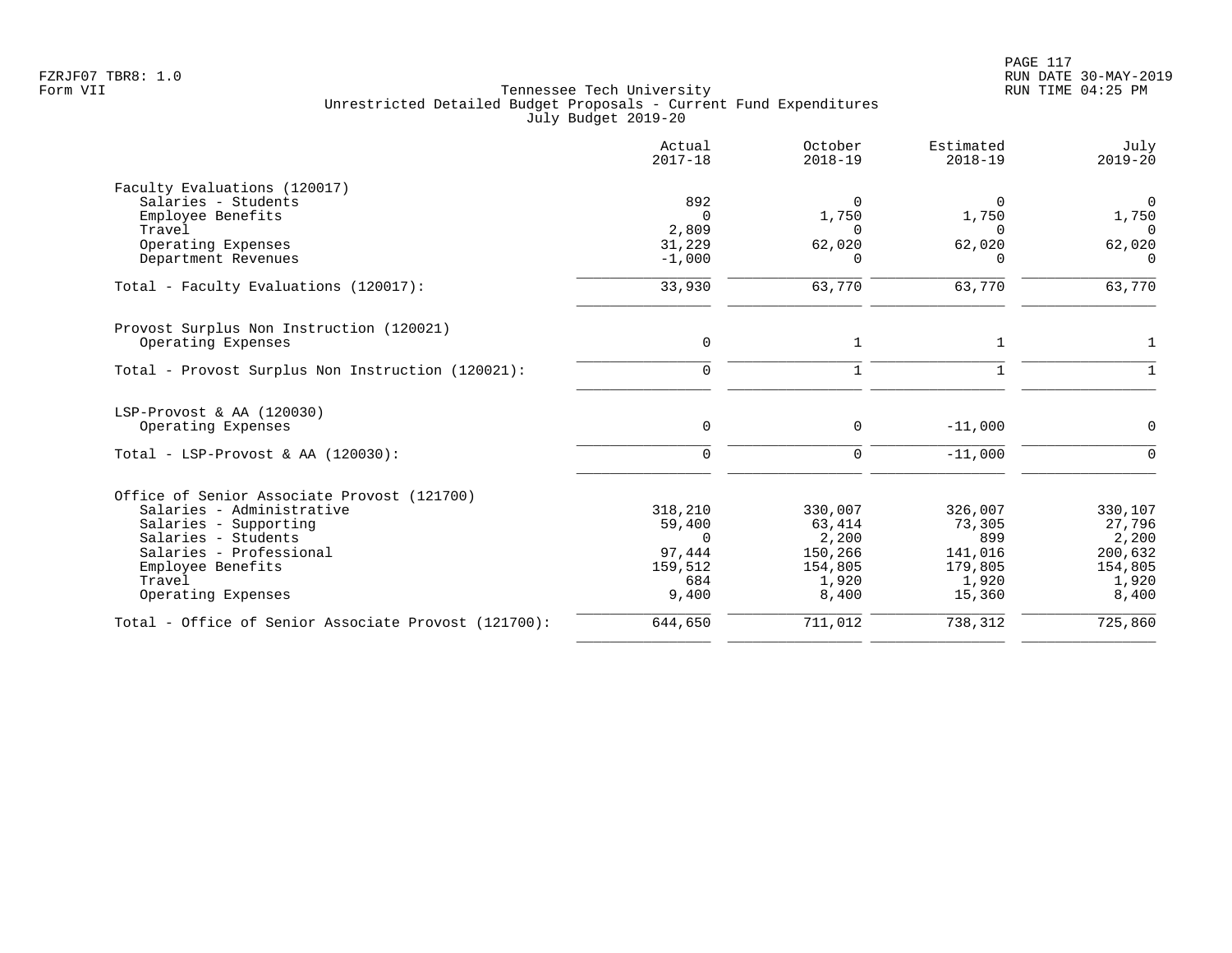| Actual<br>$2017 - 18$ | October<br>$2018 - 19$                           | Estimated<br>$2018 - 19$                         | July<br>$2019 - 20$                              |
|-----------------------|--------------------------------------------------|--------------------------------------------------|--------------------------------------------------|
|                       |                                                  |                                                  |                                                  |
| 900                   | 0                                                | 301                                              | $\overline{0}$                                   |
| 0                     | $\Omega$                                         | 42,805                                           | 43,094                                           |
| $\Omega$              | 1,180                                            | 1,180                                            | 1,180                                            |
| 138,343               | 198,821                                          | 119,974                                          | 199,021                                          |
| 67,388                | 66,765                                           | 78,765                                           | 66,765                                           |
| 6,129                 | 3,780                                            | 13,203                                           | 11,280                                           |
| 17,878                | 11,155                                           | 35,815                                           | 32,310                                           |
| 230,638               | 281,701                                          | 292,043                                          | 353,650                                          |
|                       |                                                  |                                                  |                                                  |
|                       |                                                  |                                                  | 76,498                                           |
|                       |                                                  |                                                  | 10,870                                           |
|                       |                                                  |                                                  | 120,022                                          |
|                       |                                                  |                                                  | 56,965                                           |
|                       |                                                  |                                                  | 700                                              |
| 72,920                | 77,124                                           | 78,564                                           | 74,616                                           |
| 321,402               | 319,689                                          | 330,689                                          | 339,671                                          |
|                       |                                                  |                                                  |                                                  |
| 21,758                | 27,260                                           | 27,260                                           | 27,260                                           |
| 21,758                | 27,260                                           | 27,260                                           | 27,260                                           |
|                       |                                                  |                                                  |                                                  |
| 19,558                | 0                                                | 0                                                | $\mathbf 0$                                      |
| 19,558                | $\mathbf 0$                                      | $\mathbf 0$                                      | $\Omega$                                         |
|                       | 58,746<br>$\Omega$<br>117,328<br>66,071<br>6,337 | 62,278<br>$\Omega$<br>119,622<br>56,965<br>3,700 | 60,838<br>$\Omega$<br>119,622<br>69,965<br>1,700 |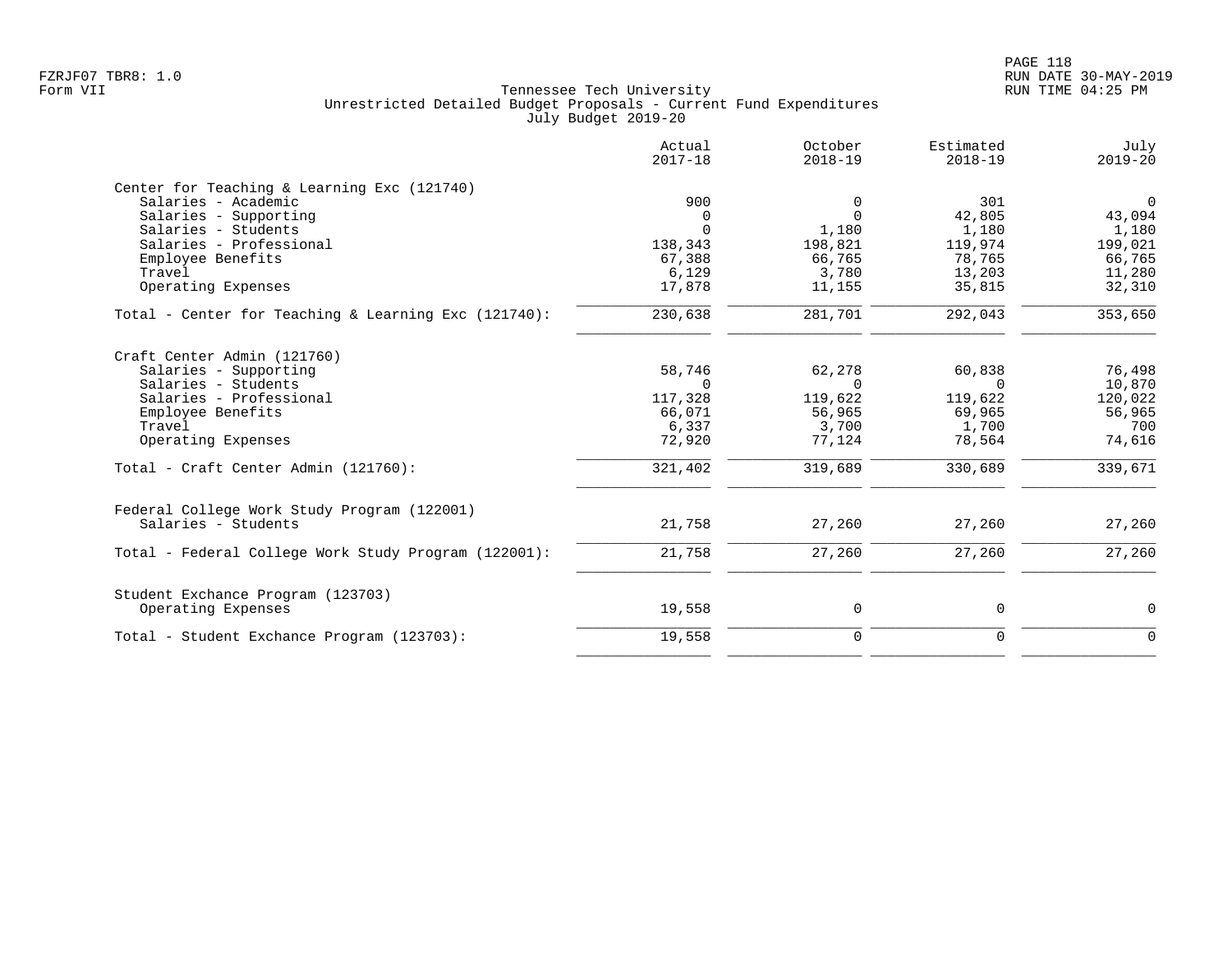|                                                           | Actual<br>$2017 - 18$ | October<br>$2018 - 19$ | Estimated<br>$2018 - 19$ | July<br>$2019 - 20$ |
|-----------------------------------------------------------|-----------------------|------------------------|--------------------------|---------------------|
| Exchange BA ENG Course Fee (123704)<br>Operating Expenses | 15,829                | 2,500                  | 2,500                    | 2,500               |
| Total - Exchange BA ENG Course Fee (123704):              | 15,829                | 2,500                  | 2,500                    | 2,500               |
| Library Administration (124000)                           |                       |                        |                          |                     |
| Salaries - Administrative                                 | 138,080               | 142,355                | 142,355                  | 142,455             |
| Salaries - Supporting                                     | 43,203                | 44,299                 | 50,634                   | 72,299              |
| Salaries - Professional                                   | 50,622                | 81,420                 | 53,420                   | 53,520              |
| Employee Benefits                                         | 96,695                | 90,440                 | 90,440                   | 90,440              |
| Travel                                                    | 98                    | 1,660                  | 1,558                    | 1,660               |
| Total - Library Administration (124000):                  | 328,698               | 360,174                | 338,407                  | 360,374             |
| Library Operating (124001)                                |                       |                        |                          |                     |
| Salaries - Academic                                       | 687,761               | 680,030                | 680,030                  | 680,930             |
| Salaries - Supporting                                     | 259,297               | 304,405                | 284,693                  | 304,905             |
| Salaries - Students                                       | 81,230                | 81,144                 | 81,144                   | 81,144              |
| Salaries - Professional                                   | 88,874                | 101,012                | 47,875                   | 98,192              |
| Employee Benefits                                         | 455,091               | 502,540                | 455,040                  | 502,540             |
| Travel                                                    | 12,715                | 14,208                 | 14,208                   | 14,208              |
| Operating Expenses                                        | 234,506               | 116,240                | 202,534                  | 118,760             |
| Department Revenues                                       | $-91,843$             | 0                      | $-83, 479$               | $\overline{0}$      |
| Total - Library Operating (124001):                       | 1,727,631             | 1,799,579              | 1,682,045                | 1,800,679           |
| Library Copying (124004)                                  |                       |                        |                          |                     |
| Operating Expenses                                        | 1,088                 | 75                     | 2,401                    | 75                  |
| Total - Library Copying (124004):                         | 1,088                 | 75                     | 2,401                    | 75                  |
|                                                           |                       |                        |                          |                     |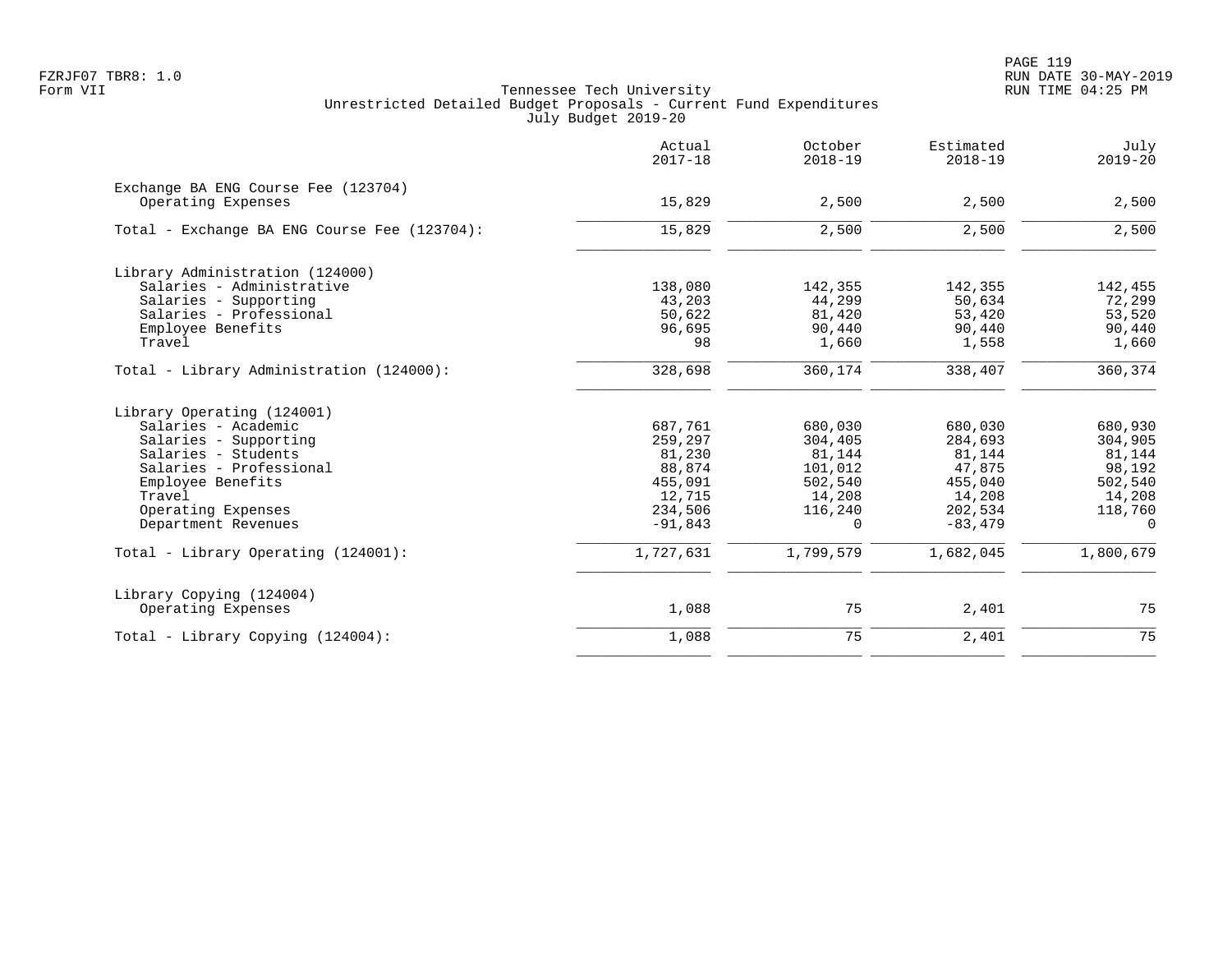PAGE 120 FZRJF07 TBR8: 1.0 RUN DATE 30-MAY-2019

|                                                                                                                       | Actual<br>$2017 - 18$                   | October<br>$2018 - 19$                  | Estimated<br>$2018 - 19$                | July<br>$2019 - 20$                    |
|-----------------------------------------------------------------------------------------------------------------------|-----------------------------------------|-----------------------------------------|-----------------------------------------|----------------------------------------|
| Library Books and Periodicals (124008)<br>Operating Expenses<br>Capital Outlay                                        | 310,293<br>84,794                       | 390,181<br>220,000                      | 529,032<br>81,149                       | 389,249<br>220,000                     |
| Total - Library Books and Periodicals (124008):                                                                       | 395,087                                 | 610,181                                 | 610,181                                 | 609,249                                |
| Library Record Retention (124010)<br>Operating Expenses                                                               | 0                                       | 0                                       | $\Omega$                                | 4,500                                  |
| Total - Library Record Retention (124010):                                                                            | $\Omega$                                | $\Omega$                                | $\Omega$                                | 4,500                                  |
| LSP-Dean Library (124017)<br>Operating Expenses                                                                       | $\mathbf 0$                             | $\mathbf 0$                             | 18,952                                  | 0                                      |
| Total - LSP-Dean Library (124017):                                                                                    | $\Omega$                                | $\mathbf 0$                             | 18,952                                  | $\Omega$                               |
| Dean of Arts and Science Office (130000)<br>Salaries - Administrative<br>Salaries - Academic<br>Salaries - Supporting | 167,750<br>$\Omega$<br>68,160           | 175,077<br>$\Omega$<br>71,080           | 175,077<br>34,000<br>71,080             | 175,077<br>$\Omega$<br>71,180          |
| Salaries - Professional<br>Employee Benefits<br>Travel<br>Operating Expenses                                          | 112,946<br>113,606<br>51,743<br>107,751 | 115,986<br>135,760<br>43,203<br>167,280 | 115,986<br>124,660<br>43,203<br>117,990 | 116,086<br>135,760<br>40,703<br>26,200 |
| Total - Dean of Arts and Science Office (130000):                                                                     | 621,956                                 | 708,386                                 | 681,996                                 | 565,006                                |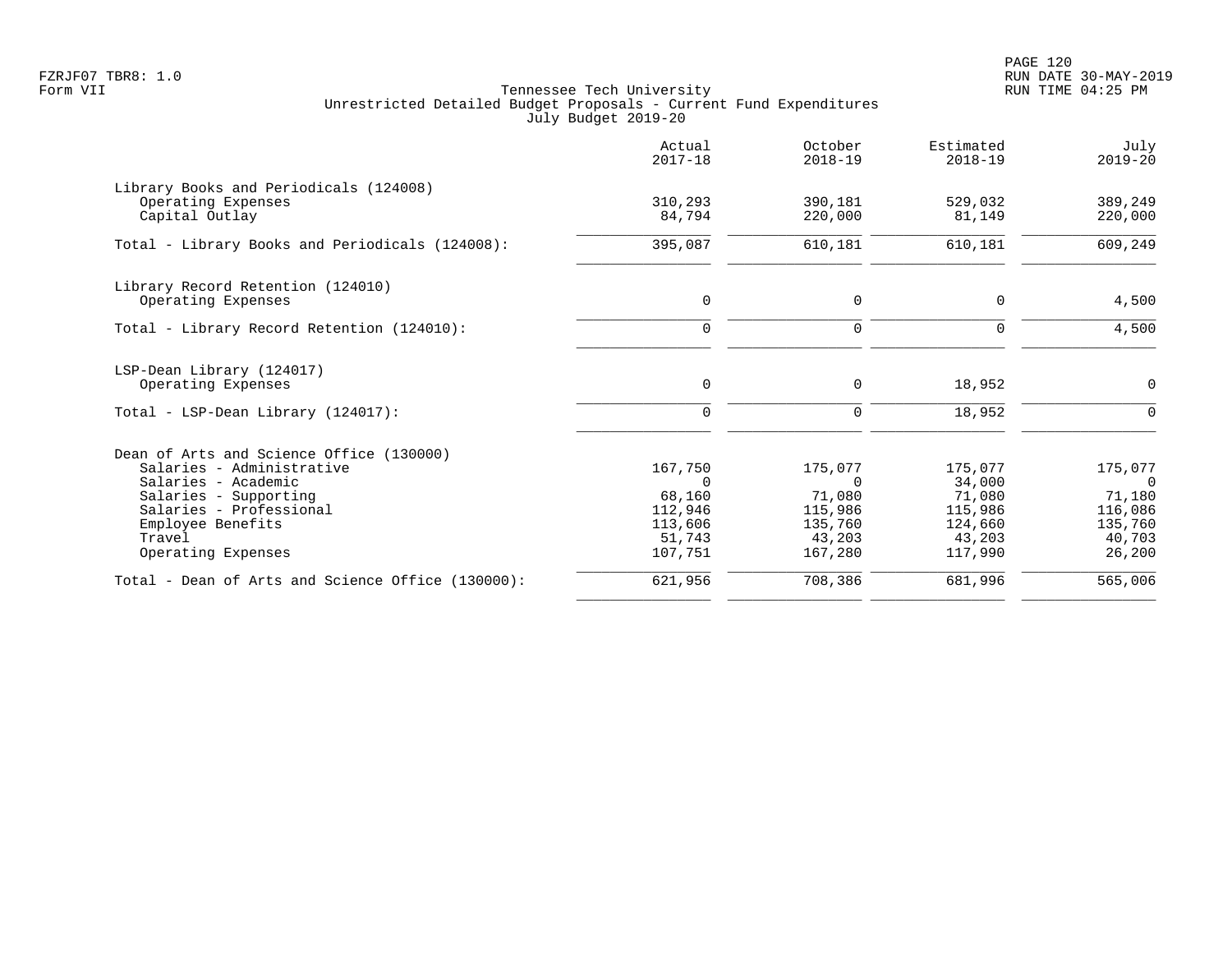|                                                    | Actual<br>$2017 - 18$ | October<br>$2018 - 19$ | Estimated<br>$2018 - 19$ | July<br>$2019 - 20$ |
|----------------------------------------------------|-----------------------|------------------------|--------------------------|---------------------|
| Arts and Sci Vehicles (131003)                     |                       |                        |                          |                     |
| Operating Expenses<br>Department Revenues          | 4,072<br>0            | 3,860<br>$\Omega$      | 3,860<br>2,700           | 3,860<br>$\Omega$   |
| Total - Arts and Sci Vehicles (131003):            | 4,072                 | 3,860                  | 6,560                    | 3,860               |
| Arts and Sci Vehicles Revenue (131004)             |                       |                        |                          |                     |
| Travel                                             | $-9,666$              | $\Omega$               | 0                        | $\Omega$            |
| Department Revenues                                | O                     | $-13,860$              | $-16,560$                | $-13,860$           |
| Total - Arts and Sci Vehicles Revenue (131004):    | $-9,666$              | $-13,860$              | $-16,560$                | $-13,860$           |
| Dean of Engineering Admin Office (137000)          |                       |                        |                          |                     |
| Salaries - Administrative                          | 223,711               | 188,762                | 179,535                  | 227,321             |
| Salaries - Supporting                              | 25,046                | 11,477                 | 31,230                   | 11,475              |
| Salaries - Students                                | 598                   | $\Omega$               | $\Omega$                 | $\Omega$            |
| Salaries - Professional                            | 397,657               | 596,260                | 620,048                  | 670,961             |
| Employee Benefits                                  | 186,659               | 225,680                | 232,012                  | 225,680             |
| Travel                                             | 15,395                | $\cap$                 | 10,642                   | $\Omega$            |
| Operating Expenses                                 | 185,101               | 15,566                 | 86,353                   | 14,872              |
| Capital Outlay                                     | 17,904                | $\Omega$               | $\Omega$                 | $\Omega$            |
| Total - Dean of Engineering Admin Office (137000): | 1,052,071             | 1,037,745              | 1,159,820                | 1,150,309           |
| Engineering Admin Vehicles (137006)                |                       |                        |                          |                     |
| Travel                                             | $-2,775$              | 0                      | $-777$                   | $\mathbf 0$         |
| Operating Expenses                                 | 1,663                 | $\Omega$               | 777                      | $\mathbf 0$         |
| Total - Engineering Admin Vehicles (137006):       | $-1,112$              | $\mathbf 0$            | $\mathbf 0$              | $\mathbf 0$         |
|                                                    |                       |                        |                          |                     |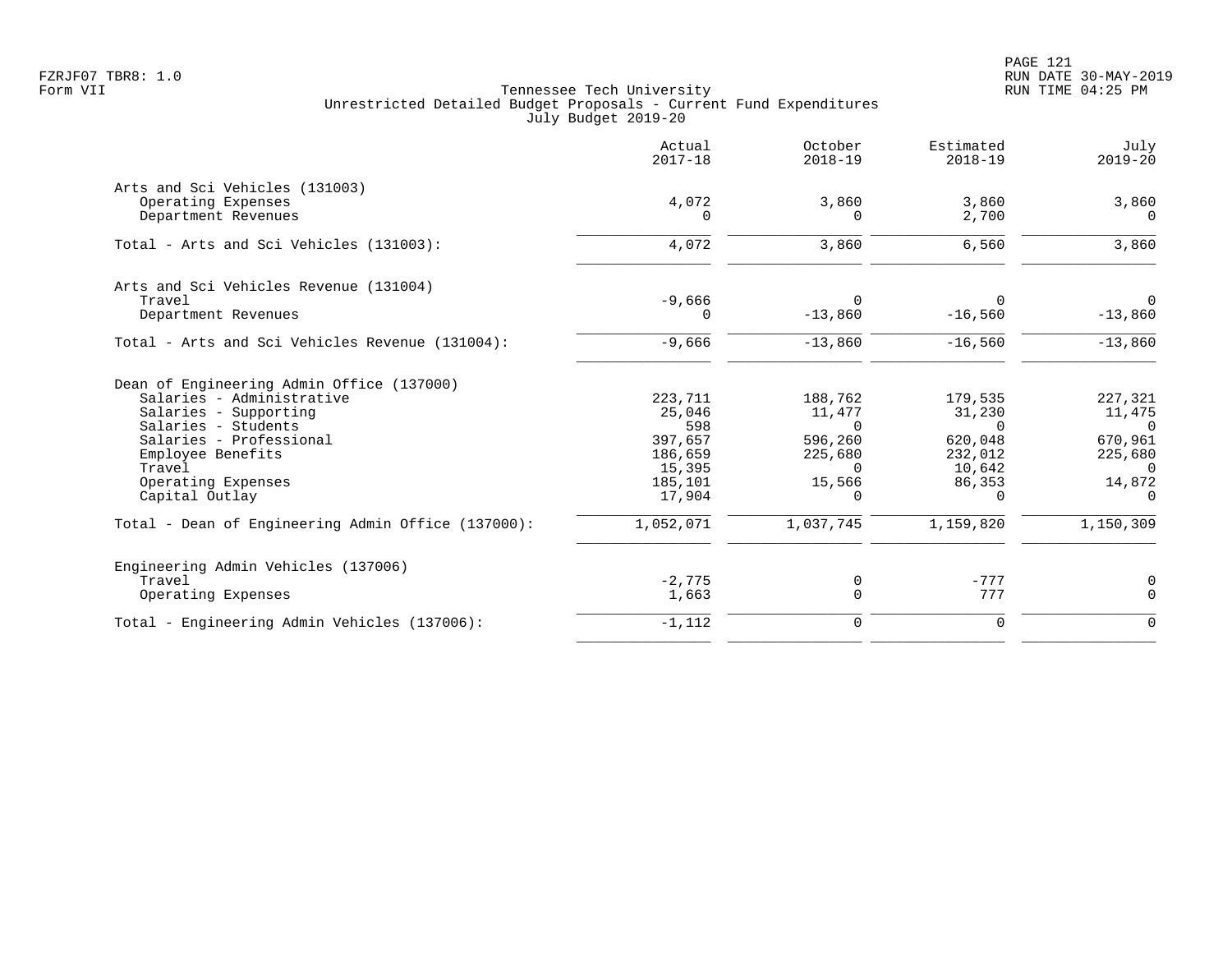| 128,000<br>$-500$<br>30,194<br>54,925<br>96,609 | 132,000<br>$\Omega$<br>31,006<br>55,692 | 132,000<br>$\cap$<br>51,107 | 132,000<br>$\Omega$ |
|-------------------------------------------------|-----------------------------------------|-----------------------------|---------------------|
|                                                 |                                         |                             |                     |
|                                                 |                                         |                             |                     |
|                                                 |                                         |                             |                     |
|                                                 |                                         |                             | 83,798              |
|                                                 |                                         | 91,495                      | 71,233              |
|                                                 | 81,295                                  | 118,795                     | 81,295              |
| 1,317                                           | 2,970                                   | 3,270                       | 12,970              |
|                                                 |                                         |                             | 21,500              |
| 318,164                                         | 312,963                                 | 437,544                     | 402,796             |
|                                                 |                                         |                             |                     |
| $\mathbf 0$                                     | 0                                       | 25,000                      | 0                   |
| $\Omega$                                        | $\mathbf 0$                             | 25,000                      | $\Omega$            |
|                                                 |                                         |                             |                     |
| 6,297                                           | 13,000                                  | 13,000                      | 13,000              |
| 6,297                                           | 13,000                                  | 13,000                      | 13,000              |
|                                                 |                                         |                             |                     |
|                                                 | $\Omega$                                | 0                           | $\Omega$            |
| 0                                               | $-25,000$                               | $-25,000$                   | $-25,000$           |
| $-24,001$                                       | $-25,000$                               | $-25,000$                   | $-25,000$           |
|                                                 | 7,619<br>$-24,001$                      | 10,000                      | 40,877              |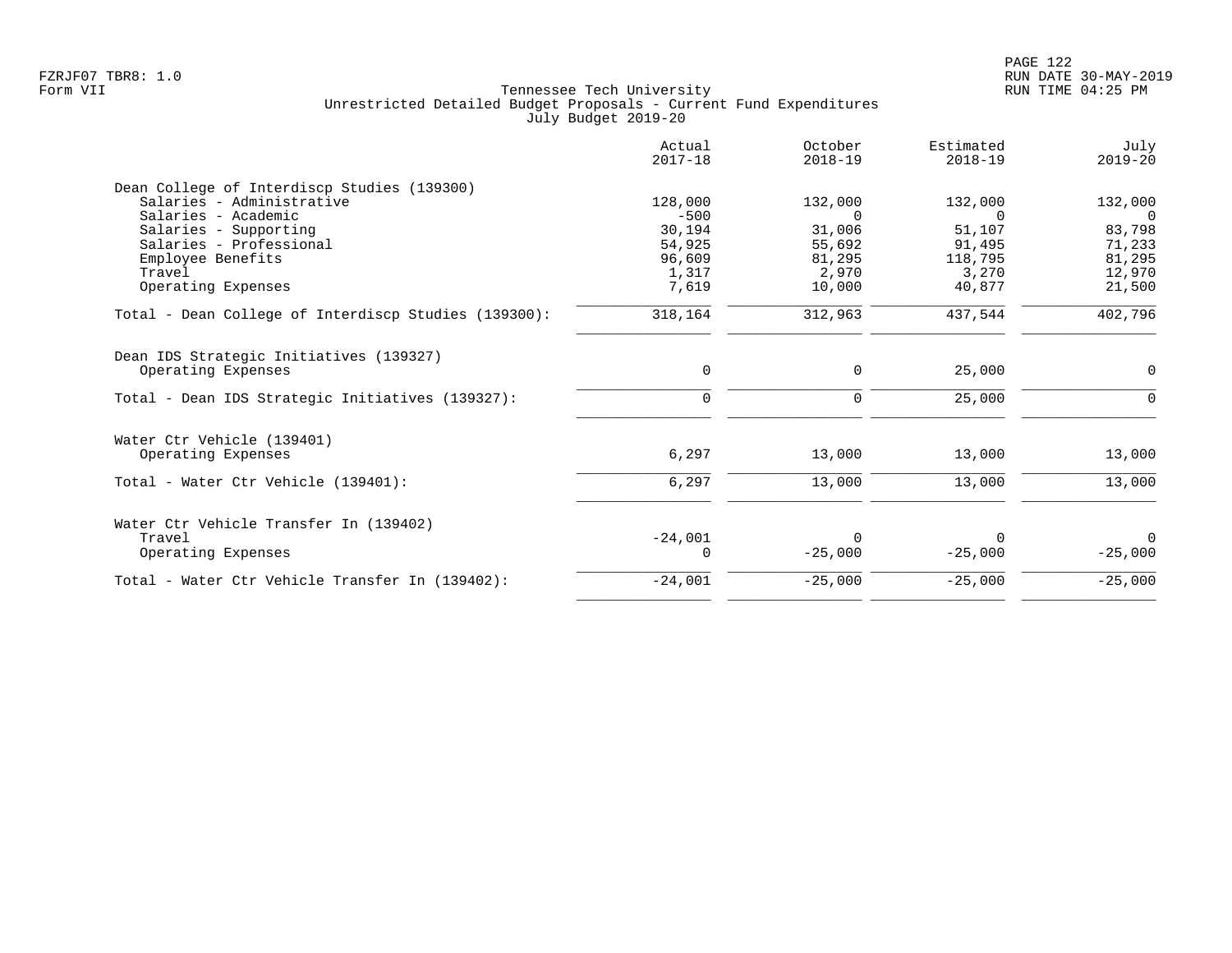|                                                       | Actual<br>$2017 - 18$ | October<br>$2018 - 19$ | Estimated<br>$2018 - 19$ | July<br>$2019 - 20$ |
|-------------------------------------------------------|-----------------------|------------------------|--------------------------|---------------------|
| Dean College Of Business (140000)                     |                       |                        |                          |                     |
| Salaries - Administrative                             | 213,466               | 217,983                | 217,983                  | 218,083             |
| Salaries - Supporting                                 | 101,644               | 110,608                | 111,822                  | 112,368             |
| Salaries - Students                                   | 1,614                 | $\Omega$               | $\Omega$                 | $\overline{0}$      |
| Salaries - Professional                               | 241,146               | 305,199                | 305,199                  | 312,788             |
| Employee Benefits                                     | 168,856               | 155,985                | 174,185                  | 155,985             |
| Operating Expenses                                    | 10,538                | 10,539                 | 10,539                   | 5,790               |
| Total - Dean College Of Business (140000):            | 737,264               | 800,314                | 819,728                  | 805,014             |
| Business Copying (140006)                             |                       |                        |                          |                     |
| Operating Expenses                                    | 4,747                 | 4,220                  | 4,220                    | 4,220               |
| Total - Business Copying (140006):                    | 4,747                 | 4,220                  | 4,220                    | 4,220               |
| Bus Copying Transfer In (140007)                      |                       |                        |                          |                     |
| Operating Expenses                                    | $-5,770$              | $\Omega$               | 0                        | 0                   |
| Department Revenues                                   | $-215$                | $-4,220$               | $-4,220$                 | $-4,220$            |
| Total - Bus Copying Transfer In (140007):             | $-5,985$              | $-4,220$               | $-4,220$                 | $-4,220$            |
|                                                       |                       |                        |                          |                     |
| Dean Business Strategic Initiatives (140027)          |                       |                        |                          |                     |
| Salaries - Students                                   | 12,093                | 0                      | 0                        | $\Omega$            |
| Total - Dean Business Strategic Initiatives (140027): | 12,093                | $\mathbf 0$            | 0                        | $\Omega$            |
|                                                       |                       |                        |                          |                     |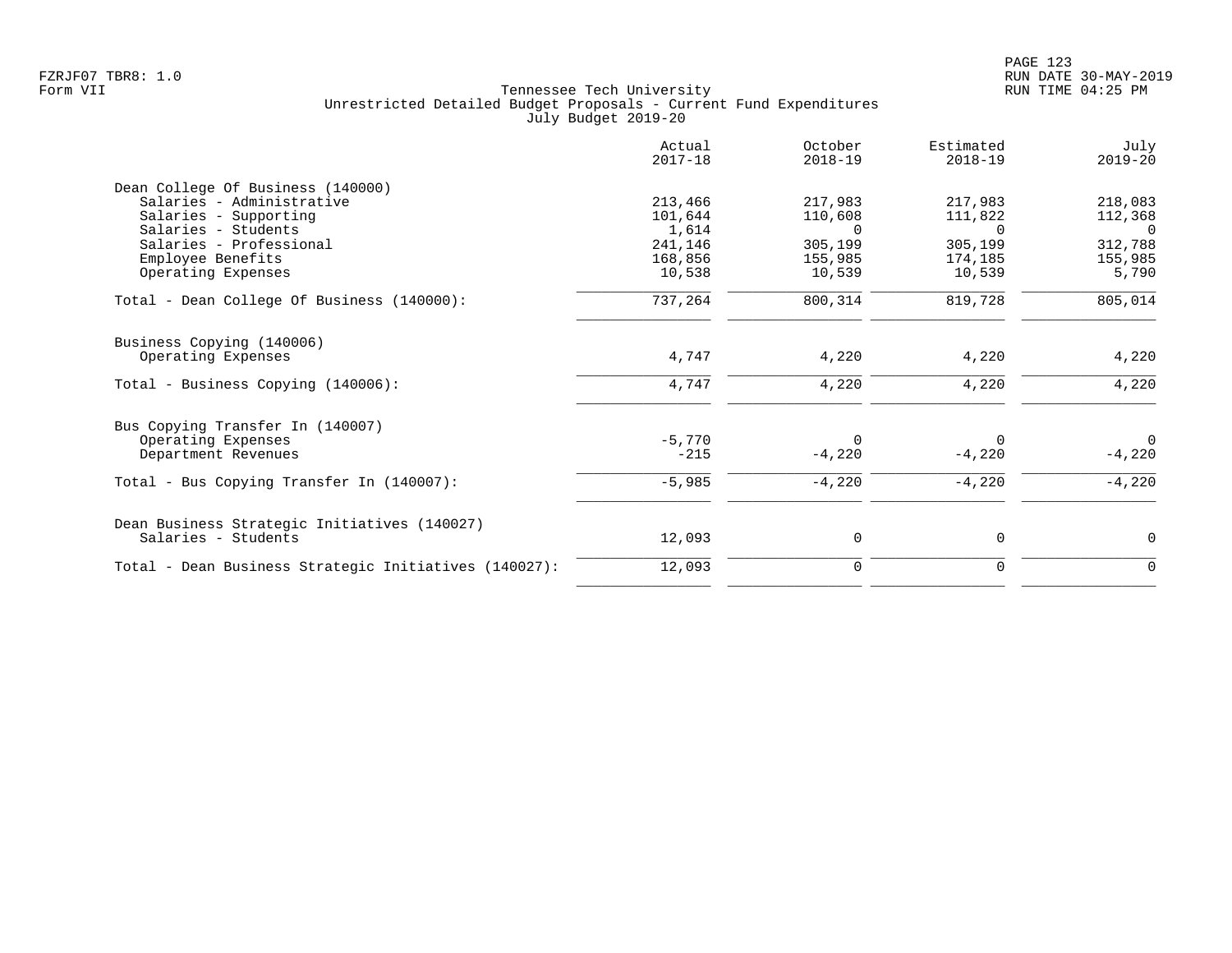|                                                       | Actual<br>$2017 - 18$ | October<br>$2018 - 19$ | Estimated<br>$2018 - 19$ | July<br>$2019 - 20$ |
|-------------------------------------------------------|-----------------------|------------------------|--------------------------|---------------------|
| Dean of College of Education Office (150000)          |                       |                        |                          |                     |
| Salaries - Administrative                             | 161,481               | 166,308                | 166,308                  | 166,408             |
| Salaries - Supporting                                 | 86,394                | 95,673                 | 95,673                   | 95,773              |
| Salaries - Students                                   | $\Omega$              | 780                    | $\mathbf 0$              | $\overline{0}$      |
| Salaries - Professional                               | 170,236               | 256,577                | 256,577                  | 265,382             |
| Employee Benefits                                     | 124,532               | 152,180                | 152,180                  | 152,180             |
| Travel                                                | 30,457                | 14,542                 | 14,542                   | 14,542              |
| Operating Expenses                                    | 64,342                | 48,780                 | 49,429                   | 23,991              |
| Total - Dean of College of Education Office (150000): | 637,442               | 734,840                | 734,709                  | 718,276             |
| Educ Fixed Rate Contract Balances (150032)            |                       |                        |                          |                     |
| Travel                                                | $\mathbf 0$           | $\mathbf 0$            | 1,500                    | 0                   |
| Operating Expenses                                    | $\Omega$              | 28,708                 | 27,208                   | $\mathbf 0$         |
| Total - Educ Fixed Rate Contract Balances (150032):   | $\Omega$              | 28,708                 | 28,708                   | $\Omega$            |
| Col of Education Student Success Ct (153058)          |                       |                        |                          |                     |
| Salaries - Supporting                                 | 19,501                | 25,260                 | 25,260                   | 25,260              |
| Salaries - Students                                   | 6,099                 | 3,450                  | 4,665                    | $\overline{0}$      |
| Salaries - Professional                               | 193,064               | 200,696                | 200,696                  | 201,096             |
| Employee Benefits                                     | 87,081                | 78,470                 | 89,070                   | 78,470              |
| Operating Expenses                                    | 10,021                | 7,704                  | 6,489                    | 11,154              |
| Total - Col of Education Student Success Ct (153058): | 315,766               | 315,580                | 326,180                  | 315,980             |
| Child Development Lab (153400)                        |                       |                        |                          |                     |
| Salaries - Supporting                                 | 169,581               | 157,632                | 154,600                  | 160,632             |
| Salaries - Students                                   | 58,304                | 11,586                 | 11,586                   | 17,586              |
| Salaries - Professional                               | 213,174               | 237,571                | 237,571                  | 246,171             |
| Employee Benefits                                     | 159,451               | 217,577                | 206,977                  | 220,530             |
| Travel                                                | $\Omega$              | 760                    | 760                      | 760                 |
| Operating Expenses                                    | 31,426                | 27,122                 | 27,122                   | 36,669              |
| Total - Child Development Lab (153400):               | 631,936               | 652,248                | 638,616                  | 682,348             |
|                                                       |                       |                        |                          |                     |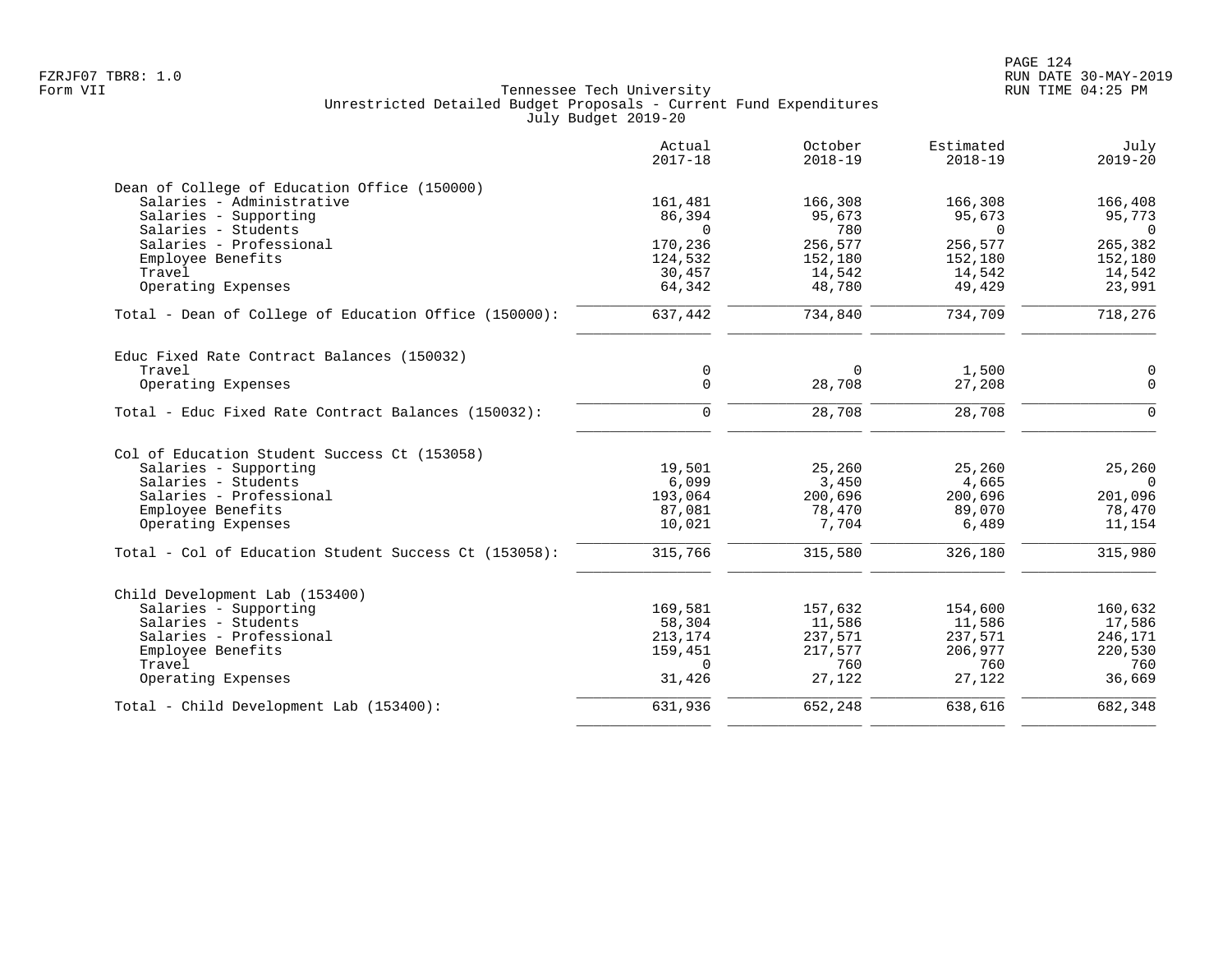|                                                  | Actual<br>$2017 - 18$ | October<br>$2018 - 19$ | Estimated<br>$2018 - 19$ | July<br>$2019 - 20$ |
|--------------------------------------------------|-----------------------|------------------------|--------------------------|---------------------|
| UC Joan Derryberry Art Gallery (155003)          |                       |                        |                          |                     |
| Travel                                           | 95                    | $\Omega$               | $\Omega$                 | $\Omega$            |
| Operating Expenses                               | 1,544                 | 1,810                  | 1,810                    | 1,810               |
| Total - UC Joan Derryberry Art Gallery (155003): | 1,639                 | 1,810                  | 1,810                    | 1,810               |
| Learning Resource Center (157000)                |                       |                        |                          |                     |
| Salaries - Academic                              | 5,995                 | 6,000                  | 6,000                    | 6,000               |
| Salaries - Supporting                            | 30,773                | 31,396                 | 31,396                   | 31,496              |
| Salaries - Professional                          | 50,510                | 51,470                 | 51,470                   | 51,570              |
| Employee Benefits                                | 49,510                | 46,300                 | 46,300                   | 46,300              |
| Operating Expenses                               | 14,047                | 16,265                 | 17,089                   | 16,265              |
| Department Revenues                              | $-315$                | $\Omega$               | $-824$                   | $\cap$              |
| Total - Learning Resource Center (157000):       | 150,520               | 151,431                | 151,431                  | 151,631             |
| Education Media Grad Assist (157001)             |                       |                        |                          |                     |
| Employee Benefits                                | 20,915                | 17,230                 | 26,230                   | 17,230              |
| Total - Education Media Grad Assist (157001):    | 20,915                | 17,230                 | 26,230                   | 17,230              |
| Ag and Human Ecology Admin (160000)              |                       |                        |                          |                     |
| Salaries - Administrative                        | 175,503               | 175,953                | 169,923                  | 177,053             |
| Salaries - Supporting                            | 38,796                | 41,344                 | 41,377                   | 41,380              |
| Salaries - Students                              | 210                   | $\Omega$               | $\Omega$                 | $\Omega$            |
| Employee Benefits                                | 72,292                | 69,200                 | 79,700                   | 69,200              |
| Travel                                           | $\Omega$              | $\Omega$               | 3,881                    | $\Omega$            |
| Operating Expenses                               | 5,450                 | 4,325                  | 12,186                   | 4,389               |
| Department Revenues                              | $-401$                | $\Omega$               | $\Omega$                 | $\Omega$            |
| Total - Ag and Human Ecology Admin (160000):     | 291,850               | 290,822                | 307,067                  | 292,022             |
|                                                  |                       |                        |                          |                     |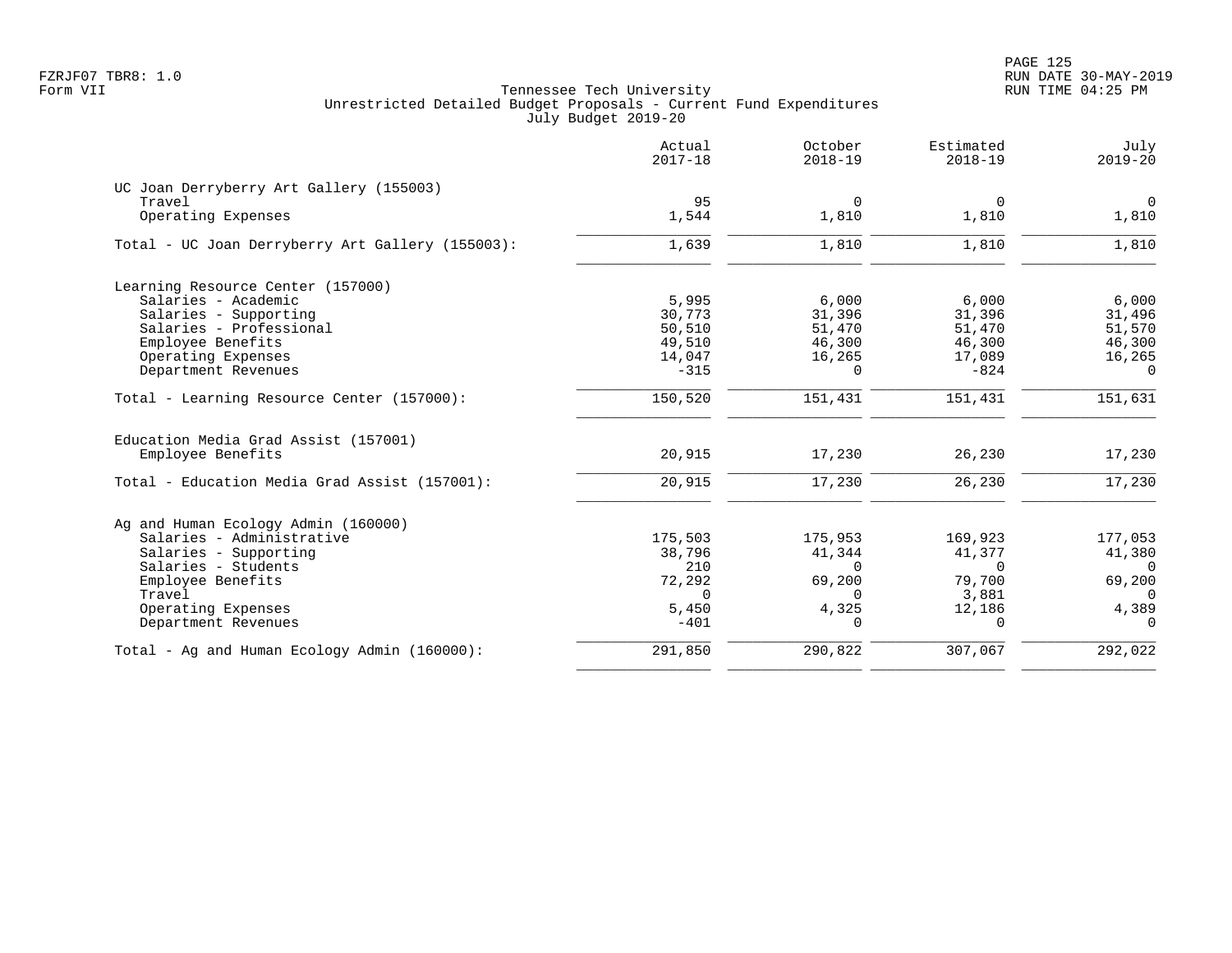|                                                       | Actual<br>$2017 - 18$ | October<br>$2018 - 19$ | Estimated<br>$2018 - 19$ | July<br>$2019 - 20$ |
|-------------------------------------------------------|-----------------------|------------------------|--------------------------|---------------------|
| Ag and Human Ecology Vehicles (160003)                |                       |                        |                          |                     |
| Travel                                                | $-244$                | 0                      | $\Omega$                 | 0                   |
| Operating Expenses                                    | 802                   | 0                      | 3,716                    | $\mathsf 0$         |
| Department Revenues                                   | $-2, 174$             | $\mathbf 0$            | $\Omega$                 | $\mathbf 0$         |
| Total - Ag and Human Ecology Vehicles (160003):       | $-1,616$              | $\mathbf 0$            | 3,716                    | $\mathbf 0$         |
| Dean Ag & HEC Strategic Initiatives (160027)          |                       |                        |                          |                     |
| Travel                                                | 1,637                 | 0                      | 0                        | 0                   |
| Operating Expenses                                    | 11,154                | $\Omega$               | $\Omega$                 | $\Omega$            |
| Total - Dean Aq & HEC Strategic Initiatives (160027): | 12,791                | $\mathbf 0$            | $\Omega$                 | $\Omega$            |
| Farm Administration (162000)                          |                       |                        |                          |                     |
| Salaries - Supporting                                 | 97,315                | 91,683                 | 71,395                   | 94,383              |
| Salaries - Professional                               | 51,336                | 52,885                 | 52,885                   | 52,985              |
| Employee Benefits                                     | 91,078                | 53,224                 | 65,424                   | 53,224              |
| Travel                                                | $\Omega$              | 140                    | 140                      | 140                 |
| Total - Farm Administration (162000):                 | 239,729               | 197,932                | 189,844                  | 200,732             |
| Livestock and Dairy (162001)                          |                       |                        |                          |                     |
| Salaries - Supporting                                 | $\Omega$              | 3,000                  | 7,784                    | $\overline{0}$      |
| Salaries - Students                                   | 11,816                | 2,090                  | 14,003                   | 2,090               |
| Employee Benefits                                     | 118                   | 300                    | 300                      | 300                 |
| Operating Expenses                                    | 228,971               | 182,823                | 111,563                  | 168,950             |
| Capital Outlay                                        | 29,300                | $\Omega$               | $\Omega$                 | $\Omega$            |
| Total - Livestock and Dairy (162001):                 | 270,205               | 188,213                | 133,650                  | 171,340             |
|                                                       |                       |                        |                          |                     |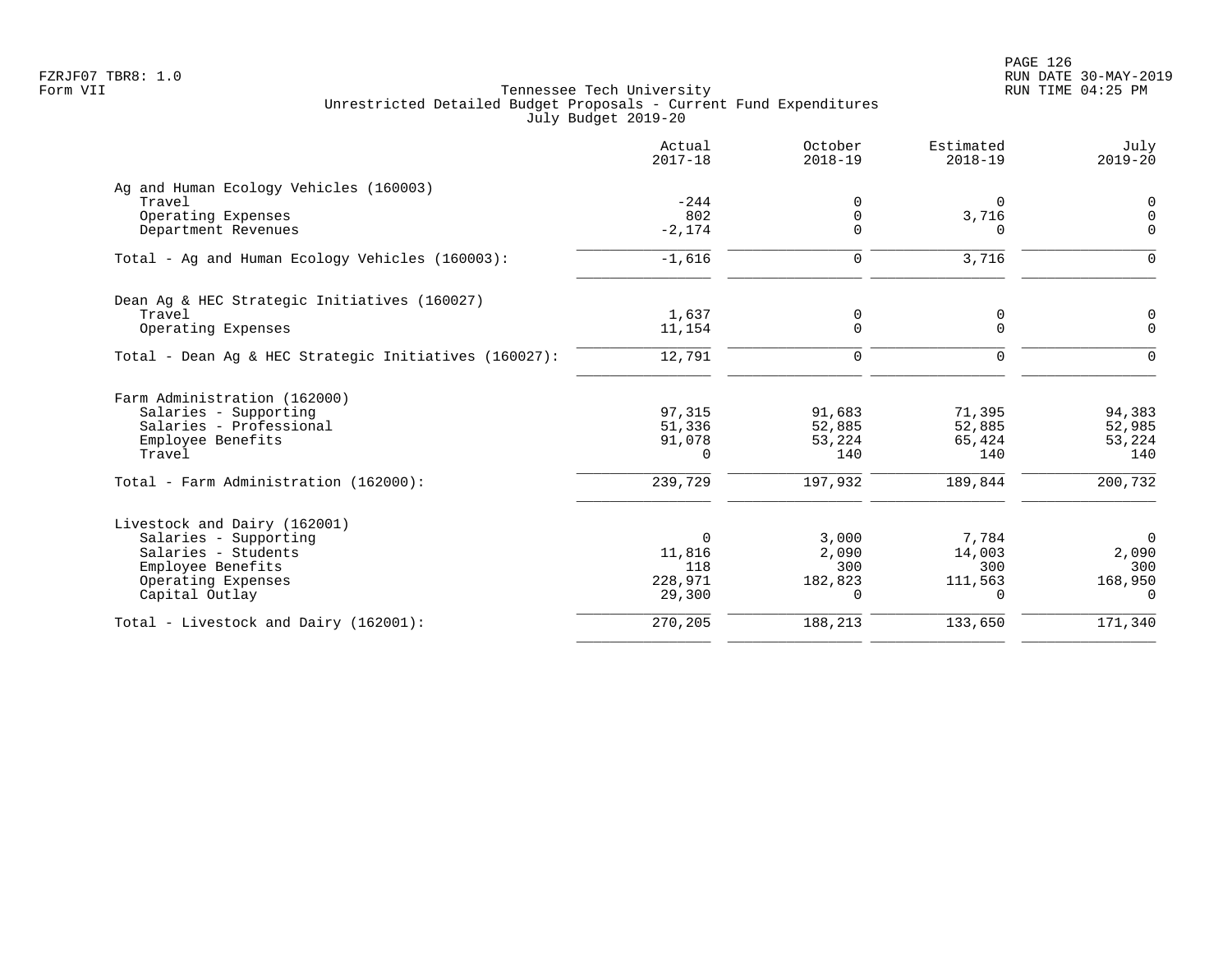PAGE 127 FZRJF07 TBR8: 1.0 RUN DATE 30-MAY-2019

|                                                 | Actual<br>$2017 - 18$ | October<br>$2018 - 19$ | Estimated<br>$2018 - 19$ | July<br>$2019 - 20$ |
|-------------------------------------------------|-----------------------|------------------------|--------------------------|---------------------|
| Oakley Sustainable Ag Center (162006)           |                       |                        |                          |                     |
| Salaries - Supporting                           | 5,698                 | 0                      | 0                        | $\overline{0}$      |
| Employee Benefits                               | 539                   | $\Omega$               | $\Omega$                 | $\Omega$            |
| Operating Expenses                              | 58,381                | 60,000                 | 60,000                   | 60,000              |
| Total - Oakley Sustainable Ag Center (162006):  | 64,618                | 60,000                 | 60,000                   | 60,000              |
| Waters Organic Farm (162007)                    |                       |                        |                          |                     |
| Operating Expenses                              | 0                     | 6,000                  | 6,000                    | 6,000               |
| Total - Waters Organic Farm (162007):           | $\mathbf 0$           | 6,000                  | 6,000                    | 6,000               |
| Oakley Produce (162009)                         |                       |                        |                          |                     |
| Operating Expenses                              | $-4,381$              | 15,000                 | 15,000                   | 15,000              |
| Total - Oakley Produce (162009):                | $-4,381$              | 15,000                 | 15,000                   | 15,000              |
| Dean Hester School of Nursing (166004)          |                       |                        |                          |                     |
| Salaries - Administrative                       | 159,865               | 147,187                | 147,187                  | 177,061             |
| Salaries - Supporting                           | 36,770                | 40,265                 | 40,265                   | 40,365              |
| Employee Benefits                               | 50,259                | 42,255                 | 60,755                   | 42,255              |
| Travel                                          | $\Omega$              | 10,000                 | 10,000                   | 0                   |
| Operating Expenses                              | 11,868                | $\Omega$               | 5,724                    | $\Omega$            |
| Total - Dean Hester School of Nursing (166004): | 258,762               | 239,707                | 263,931                  | 259,681             |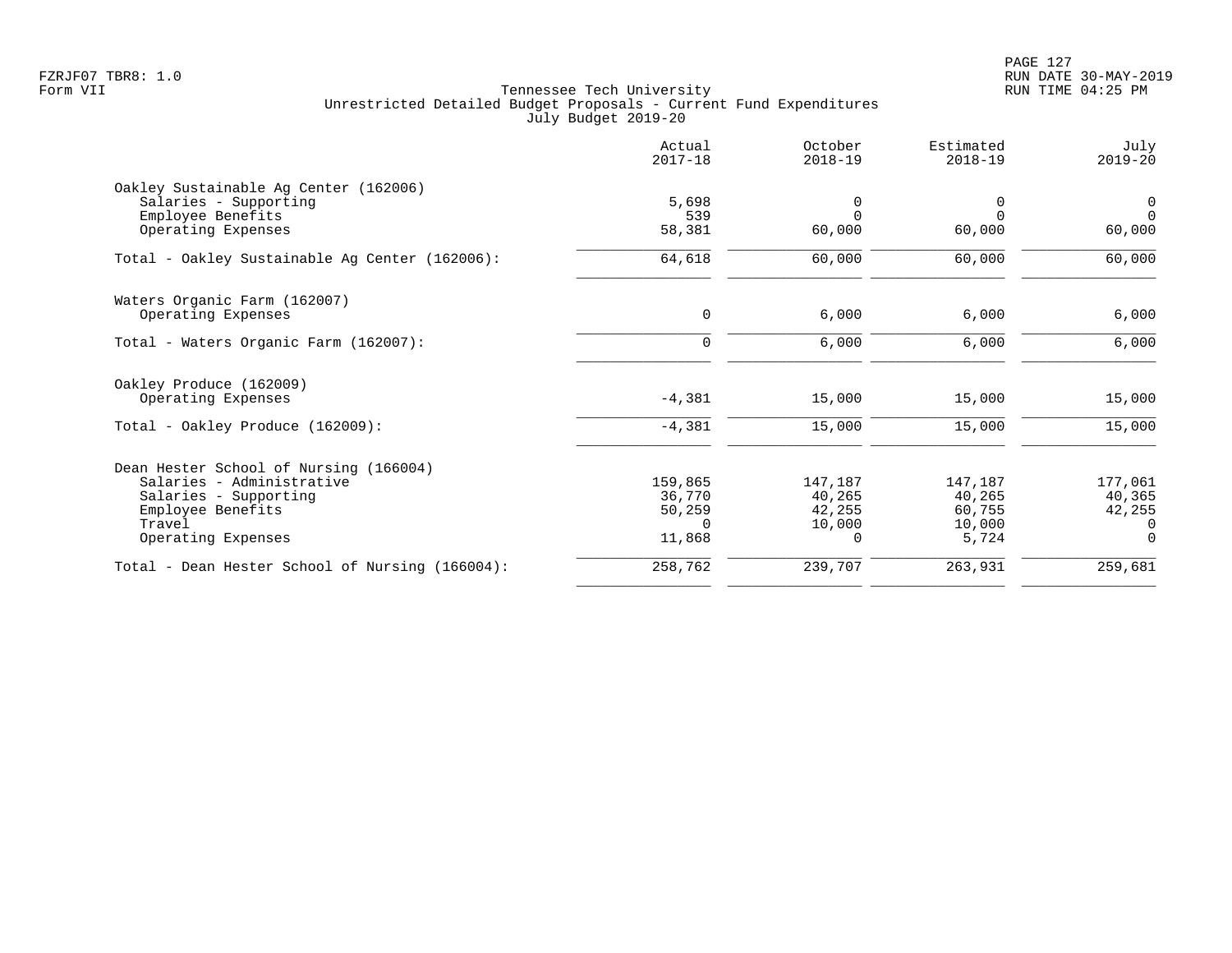|                                                      | Actual<br>$2017 - 18$ | October<br>$2018 - 19$ | Estimated<br>$2018 - 19$ | July<br>$2019 - 20$ |
|------------------------------------------------------|-----------------------|------------------------|--------------------------|---------------------|
| Dean Nursing Strategic Initiatives (166027)          |                       |                        |                          |                     |
| Salaries - Academic                                  | 2,904                 | $\Omega$               |                          | 0                   |
| Employee Benefits                                    | 222                   | $\Omega$               |                          | $\mathbf 0$         |
| Travel                                               | 4,814                 | 0                      |                          | $\mathbf 0$         |
| Operating Expenses                                   | 1,936                 |                        |                          | $\Omega$            |
| Total - Dean Nursing Strategic Initiatives (166027): | 9,876                 | $\mathbf 0$            | $\Omega$                 | $\Omega$            |
| Office of Sponsored Research (170000)                |                       |                        |                          |                     |
| Salaries - Administrative                            | 171,679               | 177,049                | 177,049                  | 177,149             |
| Salaries - Supporting                                | 16,787                | 33,614                 | 37,114                   | 33,714              |
| Salaries - Professional                              | 170,350               | 175,189                | 171,833                  | 175,236             |
| Employee Benefits                                    | 144,831               | 168,159                | 168,159                  | 169,840             |
| Travel                                               | 2,362                 | 2,000                  | 2,000                    | 2,000               |
| Operating Expenses                                   | 7,331                 | 8,050                  | 8,116                    | 8,050               |
| Total - Office of Sponsored Research (170000):       | 513,340               | 564,061                | 564,271                  | 565,989             |
| Graduate Studies Admin (176000)                      |                       |                        |                          |                     |
| Salaries - Supporting                                | 84,465                | 73,279                 | 73,283                   | 73,479              |
| Salaries - Students                                  | 264                   | $\Omega$               | 2,133                    | $\Omega$            |
| Salaries - Professional                              | 184,322               | 222,679                | 192,679                  | 222,879             |
| Employee Benefits                                    | 121,391               | 163,630                | 143,630                  | 163,630             |
| Travel                                               | 13,199                | 1,000                  | 11,000                   | 1,000               |
| Operating Expenses                                   | 56,465                | 23,000                 | 40,863                   | 23,000              |
| Total - Graduate Studies Admin (176000):             | 460,106               | 483,588                | 463,588                  | 483,988             |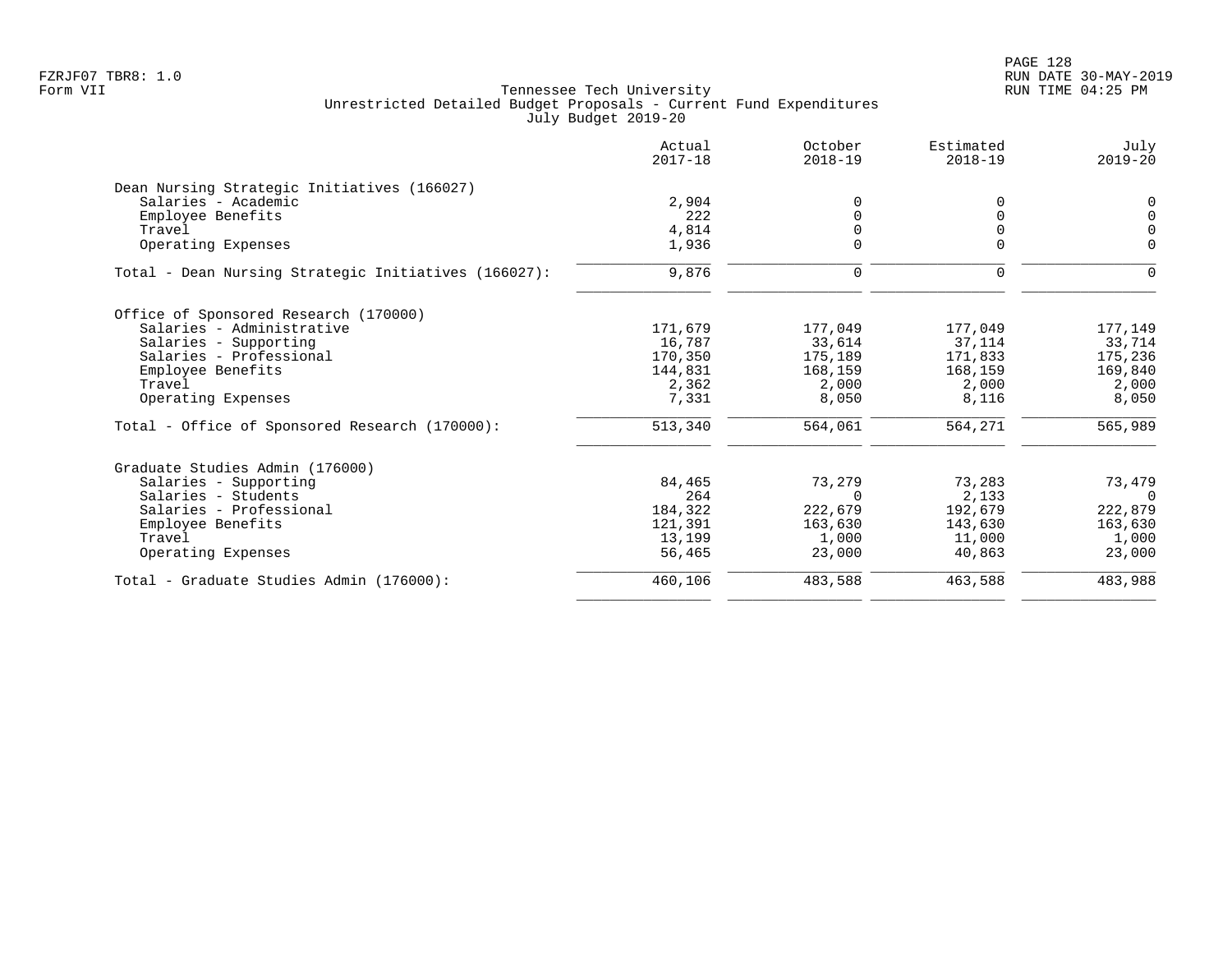|                                                | Actual<br>$2017 - 18$ | October<br>$2018 - 19$ | Estimated<br>$2018 - 19$ | July<br>$2019 - 20$ |
|------------------------------------------------|-----------------------|------------------------|--------------------------|---------------------|
| Thesis Binding (176005)                        |                       |                        |                          |                     |
| Operating Expenses                             | 0                     | 2,000                  | 2,000                    | 2,000               |
| Total - Thesis Binding $(176005)$ :            | $\mathbf 0$           | 2,000                  | 2,000                    | 2,000               |
| Dean of College of Fine Arts (177000)          |                       |                        |                          |                     |
| Salaries - Administrative                      | 146,739               | 163,679                | 163,679                  | 163,779             |
| Salaries - Academic                            | 7,589                 | 18,000                 | 18,000                   | $\overline{0}$      |
| Salaries - Supporting                          | 30,810                | 41,370                 | 40,530                   | 34,470              |
| Salaries - Professional                        | $\Omega$              | 650                    | 650                      | $\Omega$            |
| Employee Benefits                              | 60,867                | 50,986                 | 66,986                   | 45,000              |
| Travel                                         | 26,741                | 34,841                 | 18,341                   | 6,000               |
| Operating Expenses                             | 28,362                | 29,594                 | 47,664                   | 81,230              |
| Total - Dean of College of Fine Arts (177000): | 301,108               | 339,120                | 355,850                  | 330,479             |
| Visions 5000 (180006)                          |                       |                        |                          |                     |
| Operating Expenses                             | $\mathbf 0$           | 30                     | 30                       | 30                  |
| Total - Visions 5000 (180006):                 | $\mathbf 0$           | $\overline{30}$        | $\overline{30}$          | $\overline{30}$     |
| Extended Education (180012)                    |                       |                        |                          |                     |
| Salaries - Supporting                          | 89,175                | 80,324                 | 37,390                   | $\mathsf{O}$        |
| Salaries - Students                            | $\Omega$              | 1,500                  | 0                        | $\overline{0}$      |
| Salaries - Professional                        | 69,551                | 71,133                 | 1,200                    | $\overline{0}$      |
| Employee Benefits                              | 76,982                | 71,421                 | 55,421                   | 71,421              |
| Travel                                         | 289                   | 2,000                  | 2,000                    | $\overline{0}$      |
| Operating Expenses                             | 6,943                 | 10,000                 | 8,300                    | $\Omega$            |
| Total - Extended Education (180012):           | 242,940               | 236,378                | 104,311                  | 71,421              |
|                                                |                       |                        |                          |                     |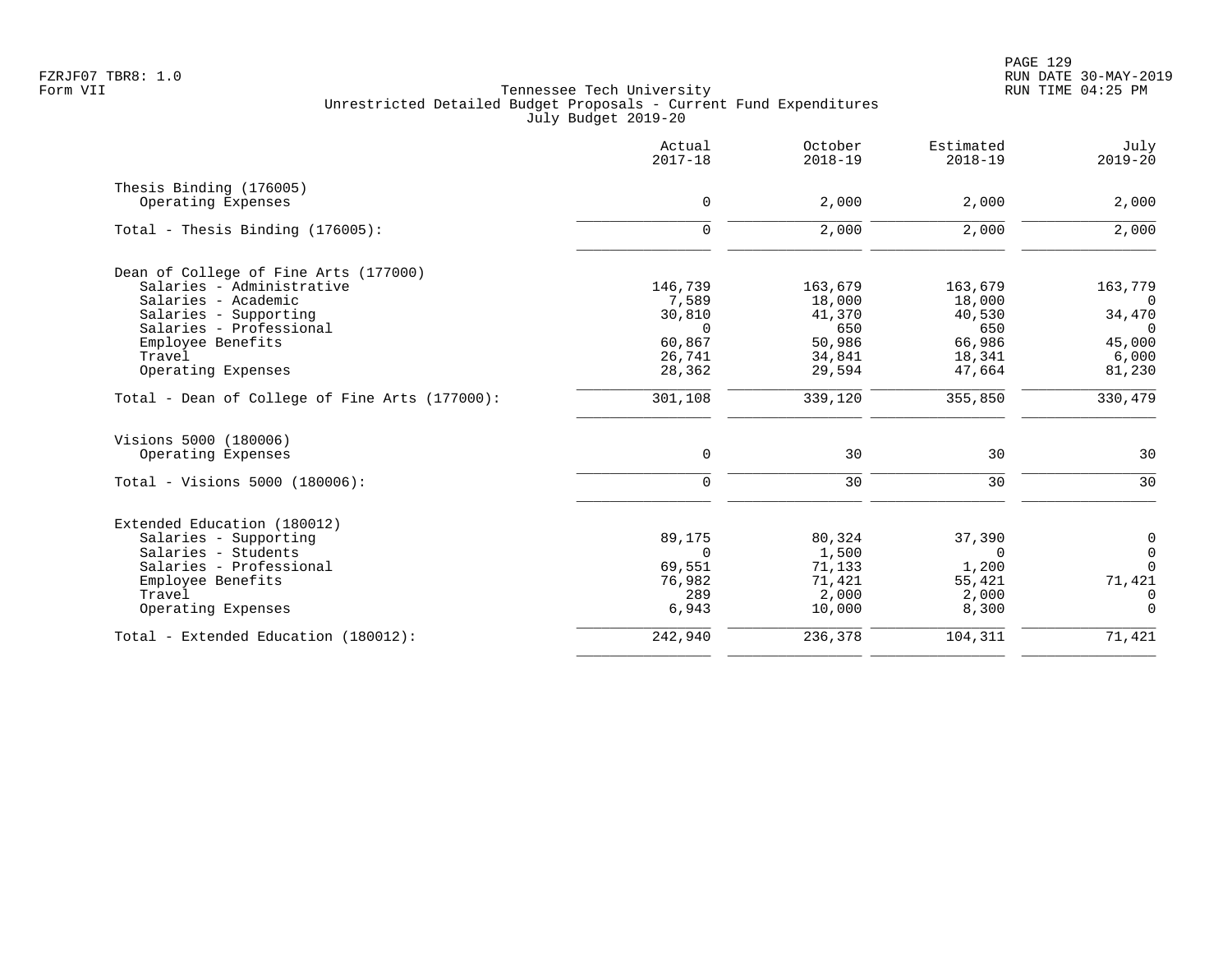|                                                | Actual<br>$2017 - 18$ | October<br>$2018 - 19$ | Estimated<br>$2018 - 19$ | July<br>$2019 - 20$ |
|------------------------------------------------|-----------------------|------------------------|--------------------------|---------------------|
| Extended Educ Grad Asst (180018)               |                       | $\Omega$               | $\Omega$                 | 510                 |
| Employee Benefits                              | 0                     |                        |                          |                     |
| Total - Extended Educ Grad Asst (180018):      | $\Omega$              | $\mathbf 0$            | $\mathbf 0$              | 510                 |
| Information Technology Admin (190000)          |                       |                        |                          |                     |
| Salaries - Supporting                          | 0                     | 13,713                 | 13,713                   | 13,713              |
| Salaries - Students                            | $\Omega$              | 2,290                  | 2,640                    | 2,290               |
| Salaries - Professional                        | 169,554               | 242,591                | 242,591                  | 238,835             |
| Employee Benefits                              | 87,639                | 100,620                | 100,620                  | 100,620             |
| Travel                                         | 7,493                 | 14,000                 | 14,000                   | 14,000              |
| Operating Expenses                             | 75,442                | 80,260                 | 80,260                   | 80,260              |
| Department Revenues                            | 450,000               | 450,000                | 450,000                  | 450,000             |
| Total - Information Technology Admin (190000): | 790,128               | 903,474                | 903,824                  | 899,718             |
| PC Maintenance (190004)                        |                       |                        |                          |                     |
| Operating Expenses                             | 28,584                | 37,020                 | 37,020                   | 37,020              |
| Capital Outlay                                 | 7,970                 | $\Omega$               | $\Omega$                 | 0                   |
| Total - PC Maintenance (190004):               | 36,554                | 37,020                 | 37,020                   | 37,020              |
| Innovation Institute (190005)                  |                       |                        |                          |                     |
| Salaries - Supporting                          | $\Omega$              | $-21, 213$             | $-21, 213$               | $-21,213$           |
| Employee Benefits                              | $-20,426$             | $\Omega$               | $\Omega$                 | $\Omega$            |
| Total - Innovation Institute (190005):         | $-20,426$             | $-21, 213$             | $-21, 213$               | $-21, 213$          |
|                                                |                       |                        |                          |                     |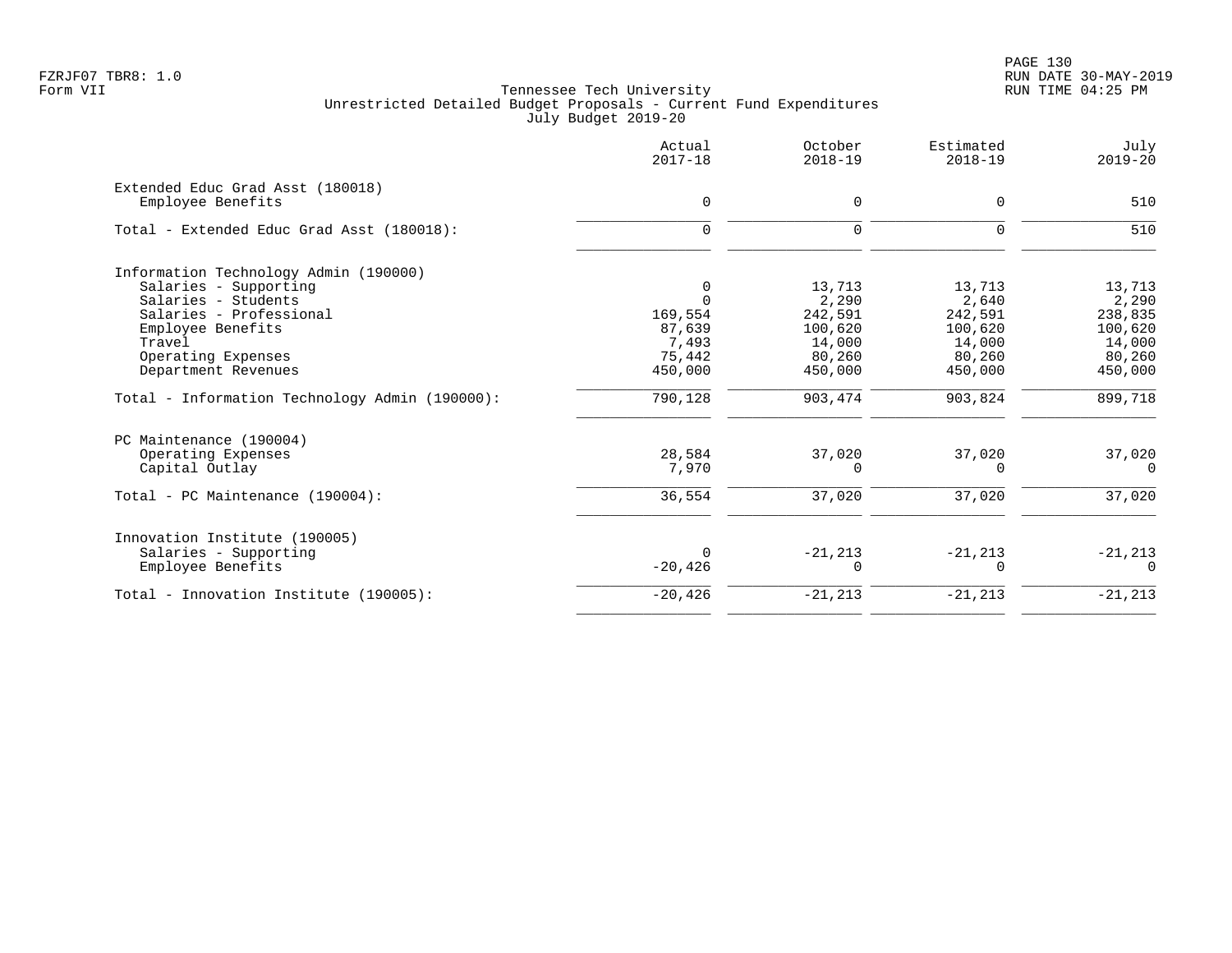|                                                                                                                                                  | Actual<br>$2017 - 18$                            | October<br>$2018 - 19$                            | Estimated<br>$2018 - 19$                          | July<br>$2019 - 20$                               |
|--------------------------------------------------------------------------------------------------------------------------------------------------|--------------------------------------------------|---------------------------------------------------|---------------------------------------------------|---------------------------------------------------|
| TAF Acad Support Tech Access Fee (190007)<br>Salaries - Professional<br>Employee Benefits                                                        | 221,797<br>113,316                               | 228,537<br>125,600                                | 228,537<br>125,600                                | 228,937<br>125,600                                |
| Total - TAF Acad Support Tech Access Fee (190007):                                                                                               | 335,113                                          | 354,137                                           | 354,137                                           | 354,537                                           |
| ITS Equipment Loss and Damage (190009)<br>Operating Expenses                                                                                     | 1,633                                            | 20,500                                            | 20,500                                            | 20,500                                            |
| Total - ITS Equipment Loss and Damage (190009):                                                                                                  | 1,633                                            | 20,500                                            | 20,500                                            | 20,500                                            |
| Student Printing Cost Center (190010)<br>Operating Expenses                                                                                      | 4,360                                            | 5,460                                             | 4,500                                             | 5,460                                             |
| Total - Student Printing Cost Center (190010):                                                                                                   | 4,360                                            | 5,460                                             | 4,500                                             | 5,460                                             |
| Academic & Client Technologies (190100)<br>Salaries - Supporting<br>Salaries - Professional<br>Employee Benefits<br>Travel<br>Operating Expenses | 308,560<br>410,301<br>312,354<br>2,072<br>40,970 | 338,034<br>481,071<br>301,460<br>31,000<br>44,800 | 315,795<br>439,660<br>301,460<br>31,000<br>44,800 | 337,334<br>476,197<br>301,460<br>31,000<br>44,800 |
| Total - Academic & Client Technologies (190100):                                                                                                 | 1,074,257                                        | 1,196,365                                         | 1,132,715                                         | 1,190,791                                         |
| IT Infrastructure Services (190199)<br>Employee Benefits                                                                                         | $\mathsf{O}$                                     | 12,700                                            | 12,700                                            | 12,700                                            |
| Total - IT Infrastructure Services (190199):                                                                                                     | $\mathbf 0$                                      | 12,700                                            | 12,700                                            | 12,700                                            |
|                                                                                                                                                  |                                                  |                                                   |                                                   |                                                   |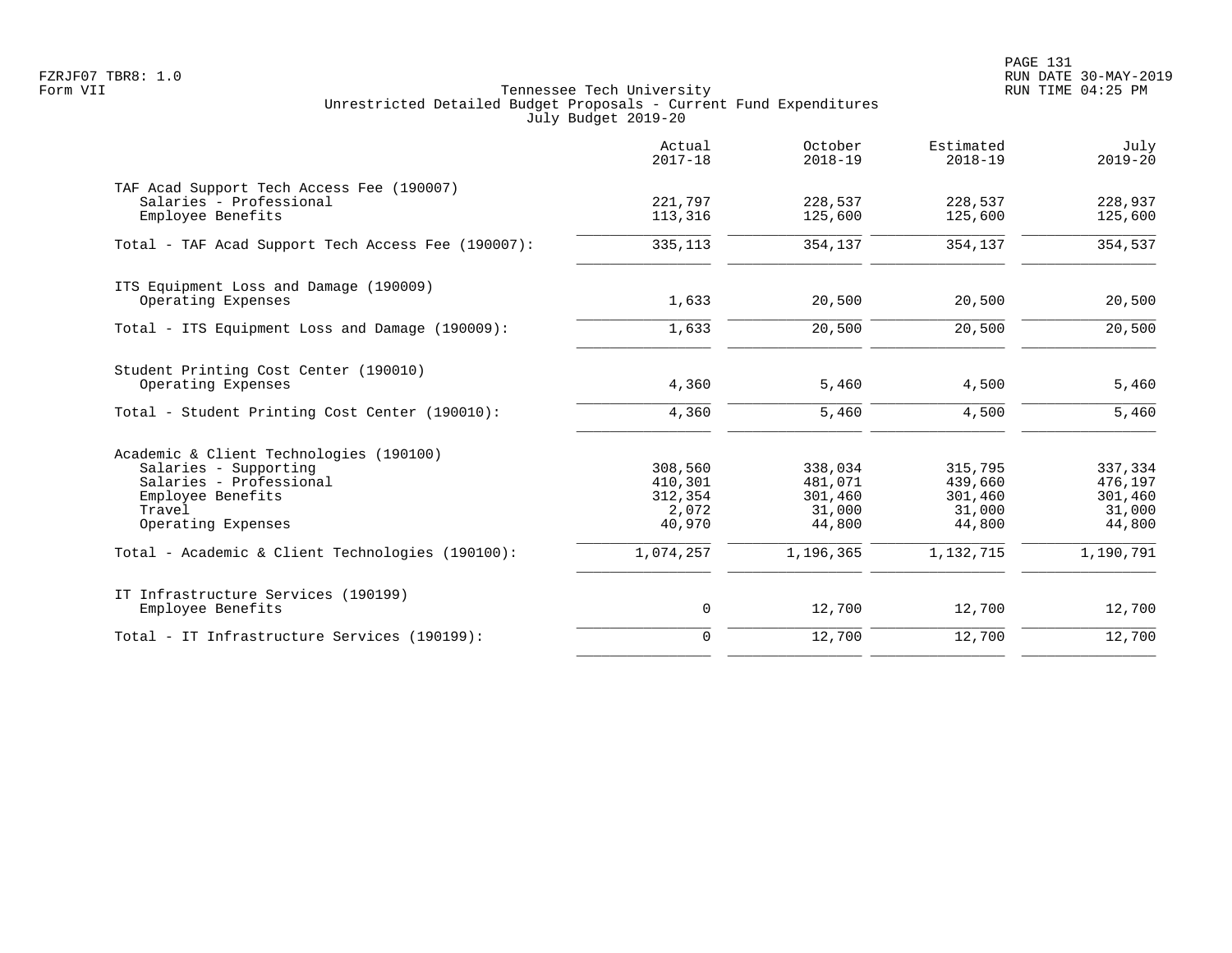|                                                   | Actual<br>$2017 - 18$ | October<br>$2018 - 19$ | Estimated<br>$2018 - 19$ | July<br>$2019 - 20$ |
|---------------------------------------------------|-----------------------|------------------------|--------------------------|---------------------|
| Network Services & Operations (190200)            |                       |                        |                          |                     |
| Salaries - Supporting                             | 130,072               | 133,574                | 118,471                  | 93,929              |
| Salaries - Professional                           | 272,536               | 279,116                | 279,116                  | 279,416             |
| Employee Benefits                                 | 170,250               | 153,335                | 160,835                  | 153,335             |
| Travel                                            | 3,112                 | 11,600                 | 11,600                   | 11,600              |
| Operating Expenses                                | 146,967               | 180,859                | 180,859                  | 177,538             |
| Department Revenues                               | $-60$                 | $\Omega$               | $\Omega$                 | $\Omega$            |
| Total - Network Services & Operations (190200):   | 722,877               | 758,484                | 750,881                  | 715,818             |
| Systems Support (190300)                          |                       |                        |                          |                     |
| Salaries - Professional                           | 434,310               | 447,239                | 448,489                  | 450,239             |
| Employee Benefits                                 | 164,817               | 169,895                | 169,895                  | 169,895             |
| Travel                                            | 10,355                | 22,055                 | 22,055                   | 22,055              |
| Operating Expenses                                | 12,697                | 11,000                 | 11,000                   | 11,000              |
| Total - Systems Support (190300):                 | 622,179               | 650,189                | 651,439                  | 653,189             |
| Enterprise Application Services (190400)          |                       |                        |                          |                     |
| Salaries - Professional                           | 655,529               | 686,453                | 620,599                  | 682,370             |
| Employee Benefits                                 | 264,071               | 260,150                | 247,150                  | 260,150             |
| Travel                                            | 14,315                | 27,030                 | 27,030                   | 29,630              |
| Operating Expenses                                | 35,772                | 64,240                 | 61,740                   | 61,640              |
| Total - Enterprise Application Services (190400): | 969,687               | 1,037,873              | 956,519                  | 1,033,790           |
| Information Security (190500)                     |                       |                        |                          |                     |
| Salaries - Professional                           | 157,330               | 164,692                | 179,144                  | 250,701             |
| Employee Benefits                                 | 66,293                | 59,140                 | 64,640                   | 59,140              |
| Travel                                            | 855                   | 7,850                  | 7,850                    | 7,850               |
| Operating Expenses                                | 19,273                | 21,700                 | 21,700                   | 21,700              |
| Capital Outlay                                    | 7,558                 | $\Omega$               | $\Omega$                 | $\Omega$            |
| Total - Information Security (190500):            | 251,309               | 253,382                | 273,334                  | 339,391             |
|                                                   |                       |                        |                          |                     |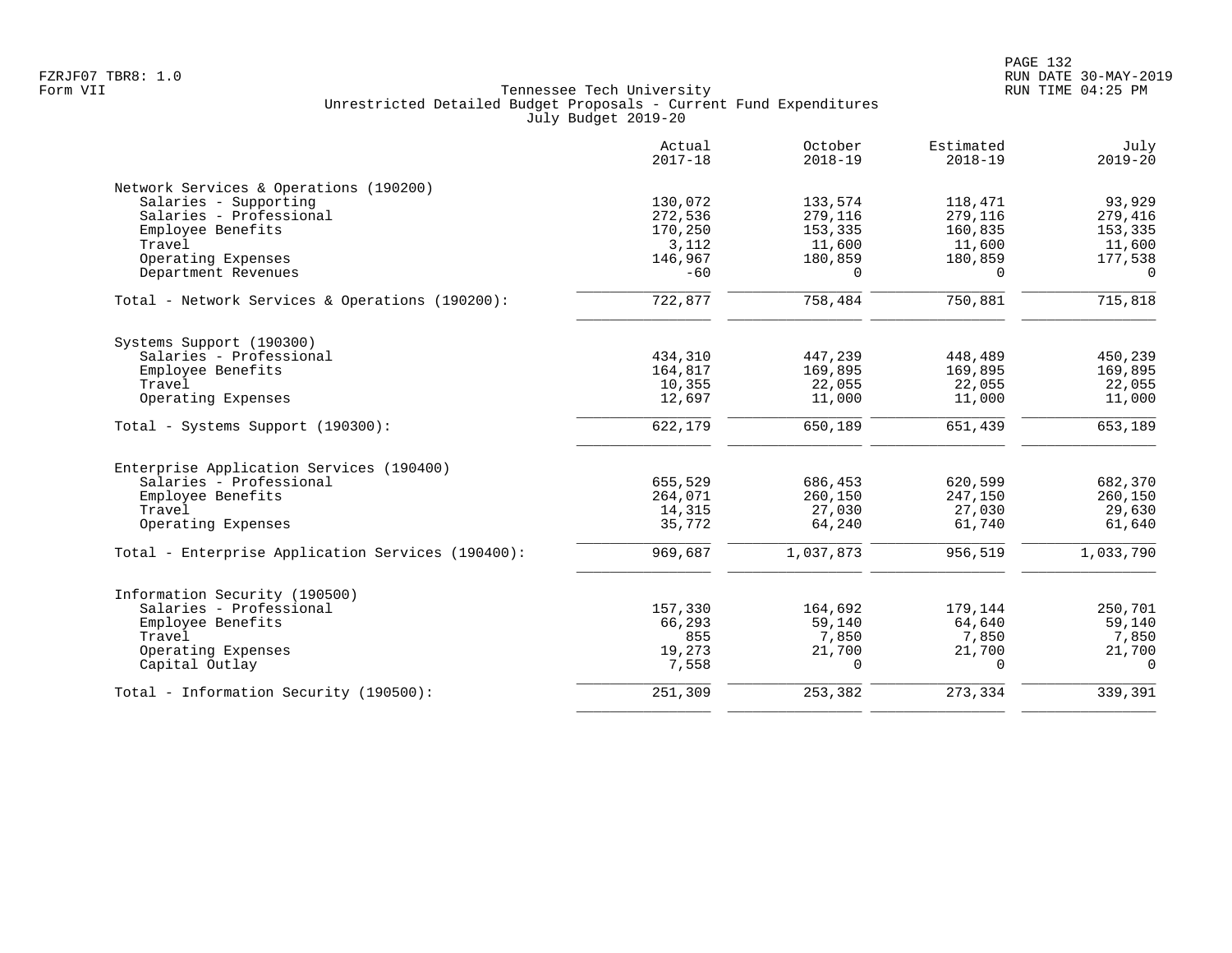| Actual<br>$2017 - 18$ | October<br>$2018 - 19$ | Estimated<br>$2018 - 19$ | July<br>$2019 - 20$ |
|-----------------------|------------------------|--------------------------|---------------------|
| 28,909                | $\mathbf 0$            | $\mathbf 0$              | $\mathbf 0$         |
| 28,909                | $\mathbf 0$            | $\mathbf 0$              | 0                   |
| 1,733,919             | 1,787,471              | 1,787,471                | 2,054,083           |
| 1,733,919             | 1,787,471              | 1,787,471                | 2,054,083           |
| 2,870                 | 3,000                  | 3,000                    | 3,000               |
| 2,870                 | 3,000                  | 3,000                    | 3,000               |
| 114,238               | 105,010                | 110,510                  | 105,010             |
| 114,238               | 105,010                | 110,510                  | 105,010             |
| 56,810                | 28,700                 | 28,700                   | 28,700              |
| 56,810                | 28,700                 | 28,700                   | 28,700              |
|                       |                        |                          |                     |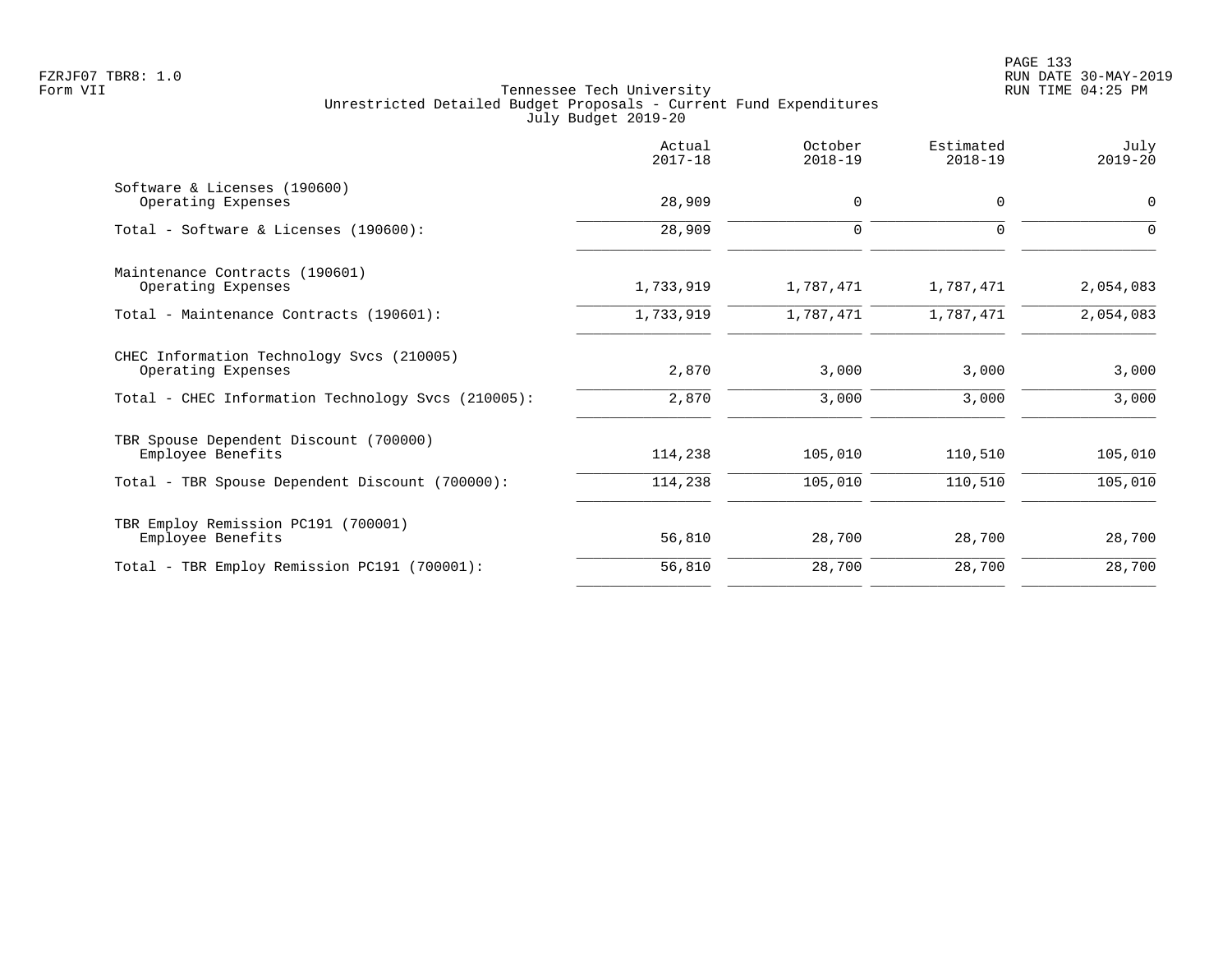PAGE 134 FZRJF07 TBR8: 1.0 RUN DATE 30-MAY-2019

|                                                                                                                                                                                                                       | Actual<br>$2017 - 18$                                                          | October<br>$2018 - 19$                                                    | Estimated<br>$2018 - 19$                                             | July<br>$2019 - 20$                                                      |
|-----------------------------------------------------------------------------------------------------------------------------------------------------------------------------------------------------------------------|--------------------------------------------------------------------------------|---------------------------------------------------------------------------|----------------------------------------------------------------------|--------------------------------------------------------------------------|
| E and G Data Processing Allocation (700003)<br>Department Revenues                                                                                                                                                    | 31,149                                                                         | 33,180                                                                    | 32,530                                                               | 34,680                                                                   |
| Total - E and G Data Processing Allocation (700003):                                                                                                                                                                  | 31,149                                                                         | 33,180                                                                    | 32,530                                                               | 34,680                                                                   |
| E and G Claims Adjustment (700004)<br>Operating Expenses                                                                                                                                                              | 52,317                                                                         | 62,310                                                                    | 62,310                                                               | 62,310                                                                   |
| Total - E and G Claims Adjustment (700004):                                                                                                                                                                           | 52,317                                                                         | 62,310                                                                    | 62,310                                                               | 62,310                                                                   |
| $E$ and G Support (700005)<br>Salaries - Administrative<br>Salaries - Academic<br>Salaries - Supporting<br>Salaries - Professional<br>Employee Benefits<br>Operating Expenses<br>Total - E and G Support $(700005)$ : | 0<br>$\mathbf 0$<br>$\mathbf 0$<br>$\Omega$<br>18,268<br>$-25,929$<br>$-7,661$ | 1,373<br>6,953<br>22,247<br>17,027<br>96,420<br>$-336,395$<br>$-192, 375$ | 1,373<br>6,953<br>22,247<br>17,027<br>96,420<br>$-39,210$<br>104,810 | 42,568<br>20,318<br>57,342<br>127,072<br>176,305<br>$-37.697$<br>385,908 |
| E and G Other Salary Pool (700009)<br>Salaries - Supporting<br>Salaries - Professional                                                                                                                                | 0<br>$\mathbf 0$                                                               | 20,670<br>12,380                                                          | 20,670<br>12,380                                                     | 20,670<br>12,380                                                         |
| Total - E and G Other Salary Pool (700009):                                                                                                                                                                           | 0                                                                              | 33,050                                                                    | 33,050                                                               | 33,050                                                                   |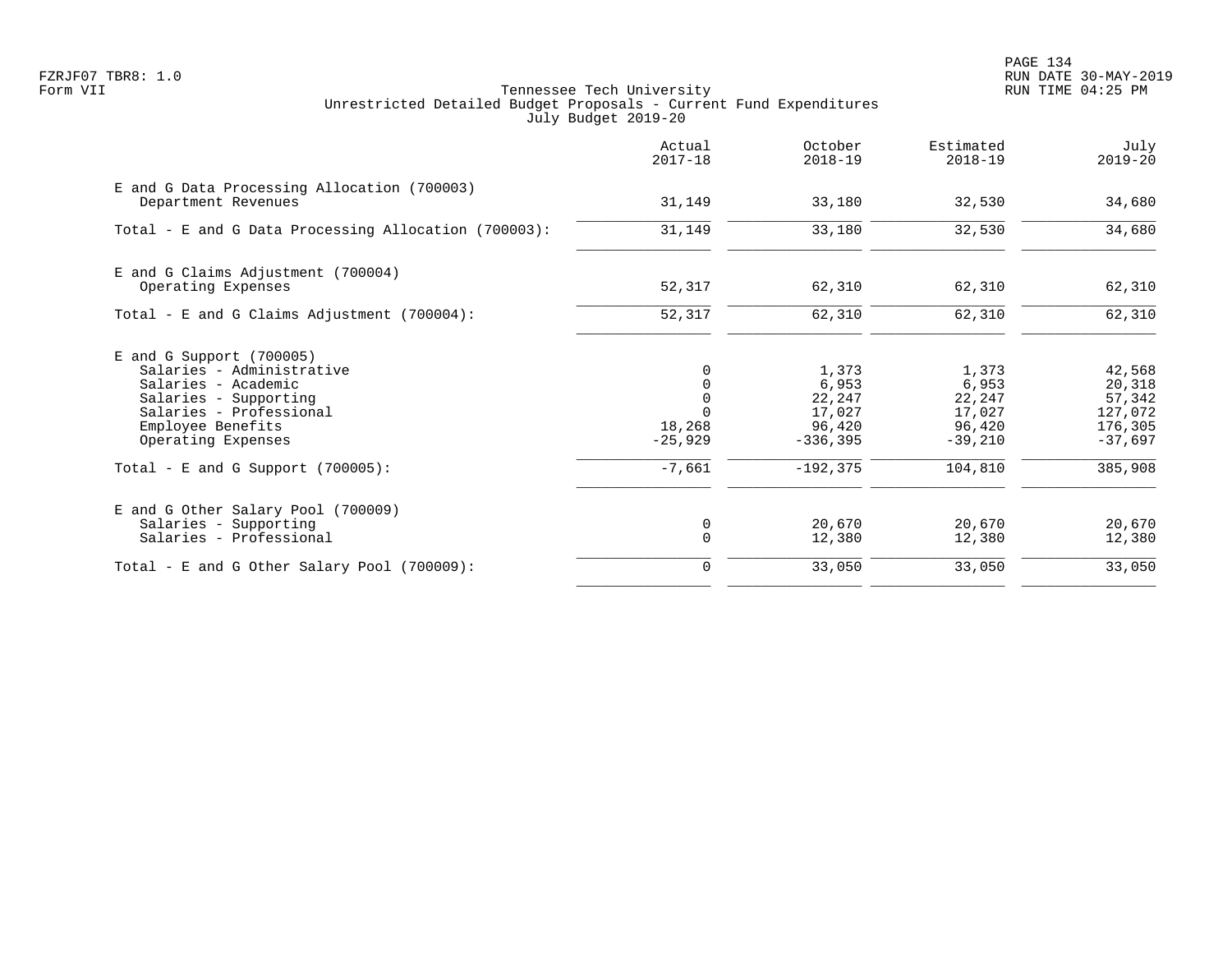|                                                     | Actual<br>$2017 - 18$ | October<br>$2018 - 19$ | Estimated<br>$2018 - 19$ | July<br>$2019 - 20$  |
|-----------------------------------------------------|-----------------------|------------------------|--------------------------|----------------------|
| $C$ C Admin Trans (700014)<br>Operating Expenses    | $-124,600$            | $-124,600$             | $-124,600$               | $-124,600$           |
|                                                     |                       |                        |                          |                      |
| Total - C C Admin Trans $(700014)$ :                | $-124,600$            | $-124,600$             | $-124,600$               | $-124,600$           |
| Post Office Allocation (700045)                     |                       |                        |                          |                      |
| Operating Expenses                                  | $\Omega$              | 4,030<br>O             | 4,030                    | 4,030                |
| Department Revenues                                 | 1,317                 |                        | $\Omega$                 | $\Omega$             |
| Total - Post Office Allocation (700045):            | 1,317                 | 4,030                  | 4,030                    | 4,030                |
| Computing Alloc to Other Function (700051)          |                       |                        |                          |                      |
| Department Revenues                                 | $-6, 229, 818$        | $-6,636,960$           | $-6, 505, 900$           | $-6,936,500$         |
| Total - Computing Alloc to Other Function (700051): | $-6, 229, 818$        | $-6,636,960$           | $-6, 505, 900$           | $-6,936,500$         |
| TTU Staff Tuit Maint Reimbursment (700068)          |                       |                        |                          |                      |
| Employee Benefits                                   | 51,074                | 39,170                 | 51,170                   | 39,170               |
| Total - TTU Staff Tuit Maint Reimbursment (700068): | 51,074                | 39,170                 | 51,170                   | 39,170               |
| Total - Academic Support (350):                     |                       |                        |                          |                      |
| Salaries - Administrative                           | 2,029,484             | 2,017,733              | 1,998,476                | 2,129,061            |
| Salaries - Academic                                 | 704,649               | 718,483                | 748,784                  | 736,748              |
| Salaries - Supporting                               | 1,790,387             | 1,931,543              | 1,914,375                | 1,947,251            |
| Salaries - Students                                 | 194,878               | 133,480                | 145,510                  | 144,620              |
| Salaries - Professional                             | 4,723,185             | 5,552,234              | 5,247,739                | 5,803,921            |
| Employee Benefits<br>Travel                         | 3,870,892<br>210,740  | 4,081,487<br>265,159   | 4,172,619<br>283,099     | 4,160,530<br>238,918 |
| Operating Expenses                                  | 3,718,734             | 3,316,094              | 3,904,478                | 3,750,522            |
| Capital Outlay                                      | 147,526               | 220,000                | 81,149                   | 220,000              |
| Department Revenues                                 | $-5,843,360$          | $-6, 171, 860$         | $-6, 125, 753$           | $-6, 469, 900$       |
| Total                                               | 11,547,115            | 12,064,353             | 12,370,476               | 12,661,671           |
|                                                     |                       |                        |                          |                      |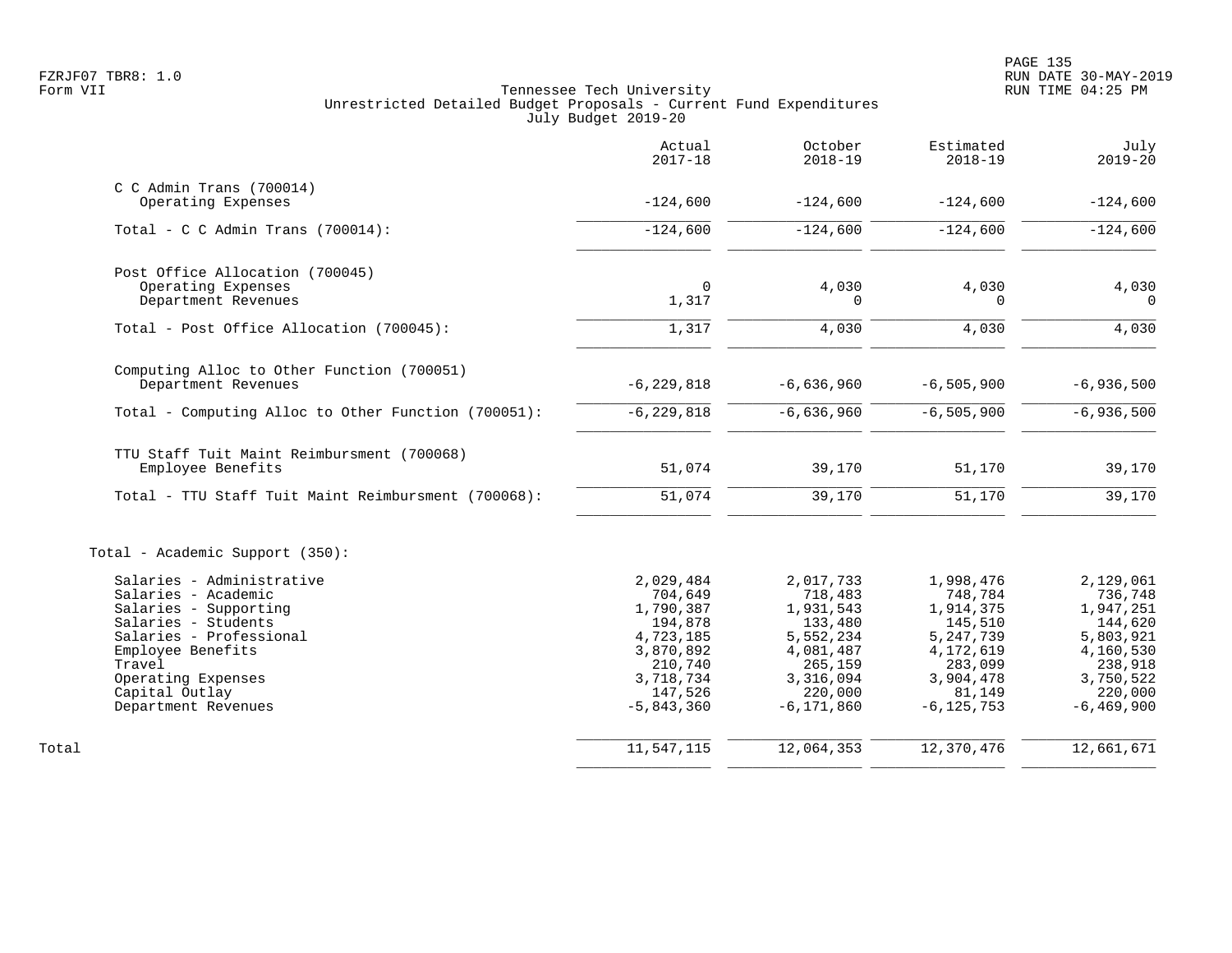|                                                                                 | Actual<br>$2017 - 18$ | October<br>$2018 - 19$ | Estimated<br>$2018 - 19$ | July<br>$2019 - 20$ |
|---------------------------------------------------------------------------------|-----------------------|------------------------|--------------------------|---------------------|
| Total - Academic Support (35):                                                  |                       |                        |                          |                     |
| Salaries - Administrative                                                       | 2,029,484             | 2,017,733              | 1,998,476                | 2,129,061           |
| Salaries - Academic                                                             | 704,649               | 718,483                | 748,784                  | 736,748             |
| Salaries - Supporting                                                           | 1,790,387             | 1,931,543              | 1,914,375                | 1,947,251           |
| Salaries - Students                                                             | 194,878               | 133,480                | 145,510                  | 144,620             |
| Salaries - Professional                                                         | 4,723,185             | 5,552,234              | 5, 247, 739              | 5,803,921           |
| Employee Benefits                                                               | 3,870,892             | 4,081,487              | 4,172,619                | 4,160,530           |
| Travel                                                                          | 210,740               | 265,159                | 283,099                  | 238,918             |
| Operating Expense                                                               | 3,718,734             | 3,316,094              | 3,904,478                | 3,750,522           |
| Capital Outlay                                                                  | 147,526               | 220,000                | 81,149                   | 220,000             |
| Department Revenues                                                             | $-5,843,360$          | $-6, 171, 860$         | $-6, 125, 753$           | $-6, 469, 900$      |
| Total                                                                           | 11,547,115            | 12,064,353             | 12,370,476               | 12,661,671          |
| Student Services (40)<br>Student Services (400)<br>Seminars and Forums (110013) |                       |                        |                          |                     |
| Travel                                                                          | 268                   | $\Omega$               | 0                        | $\overline{0}$      |
| Operating Expenses                                                              | 86,043                | 57,580                 | 64,555                   | 33,480              |
| Total - Seminars and Forums (110013):                                           | 86,311                | 57,580                 | 64,555                   | 33,480              |
| NCAA Certification and Compliance (110015)                                      |                       |                        |                          |                     |
| Salaries - Professional                                                         | 116,298               | 119,400                | 119,400                  | 155,577             |
| Employee Benefits                                                               | 33,228                | 32,170                 | 32,170                   | 32,170              |
| Travel                                                                          | 3,497                 | 7,000                  | 7,000                    | 7,000               |
| Operating Expenses                                                              | 317                   | 1,280                  | 1,280                    | 1,280               |
| Total - NCAA Certification and Compliance (110015):                             | 153,340               | 159,850                | 159,850                  | 196,027             |
|                                                                                 |                       |                        |                          |                     |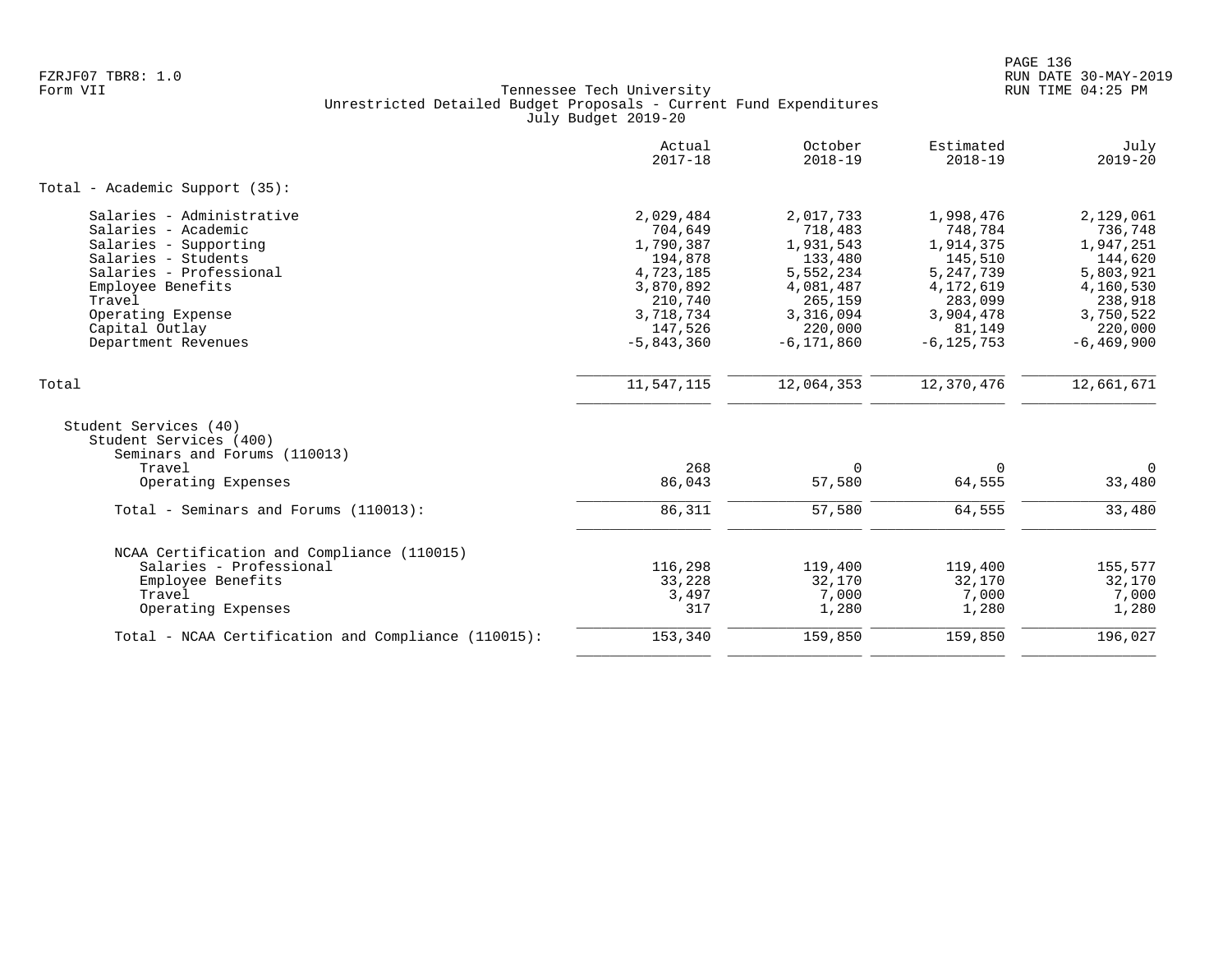|                                               | Actual<br>$2017 - 18$ | October<br>$2018 - 19$ | Estimated<br>$2018 - 19$ | July<br>$2019 - 20$   |
|-----------------------------------------------|-----------------------|------------------------|--------------------------|-----------------------|
| Scholarship Office (120003)                   |                       |                        |                          |                       |
| Salaries - Supporting                         | 24,645                | 30,286                 | 30,286                   | 30,286                |
| Salaries - Professional                       | 47,921                | 40,057                 | 40,057                   | 40,057                |
| Employee Benefits                             | 29,955                | 27,490                 | 27,490                   | 27,490                |
| Travel                                        | $\Omega$              | 700                    | $\Omega$                 | 700                   |
| Operating Expenses                            | 1,822                 | 1,260                  | 2,260                    | 1,260                 |
| Total - Scholarship Office (120003):          | 104,343               | 99,793                 | 100,093                  | 99,793                |
| Womens Center (121500)                        |                       |                        |                          |                       |
| Salaries - Academic                           | 2,299                 | $\Omega$               | $\Omega$                 | $\overline{0}$        |
| Salaries - Supporting                         | 26,679                | 27,091                 | 27,091                   | 27,191                |
| Salaries - Students                           | 265                   | $\mathbf 0$            | 861                      | $\overline{0}$        |
| Salaries - Professional                       | 14,310                | 14,310                 | 14,310                   | 14,310                |
| Employee Benefits                             | 22,095                | 17,020                 | 17,020                   | 17,020                |
| Travel                                        | $\Omega$              | $\Omega$               | 88                       | $\overline{0}$        |
| Operating Expenses                            | 7,273                 | 11,600                 | 14,943                   | 12,392                |
| Total - Womens Center (121500):               | 72,921                | 70,021                 | 74,313                   | 70,913                |
| SAF Internaltional Educ Fee (121704)          |                       |                        |                          |                       |
| Travel                                        | 335,018               | 266,980                | 359,962                  | 356,980               |
| Operating Expenses                            | 11,401                | 102,418                | 13,626                   | $-52, 357$            |
| Total - SAF Internaltional Educ Fee (121704): | 346,419               | 369,398                | 373,588                  | 304,623               |
| Craft Center Promo and Dev (121761)           |                       |                        |                          |                       |
| Employee Benefits                             | 2,588                 | 5,200                  | 5,200                    | 5,200                 |
| Travel                                        | 669                   | 500                    | 8,300                    | 500                   |
| Operating Expenses                            | 22,913                | 32,600                 | 28,600                   | 22,600                |
| Total - Craft Center Promo and Dev (121761):  | 26,170                | 38,300                 | 42,100                   | $\overline{28}$ , 300 |
|                                               |                       |                        |                          |                       |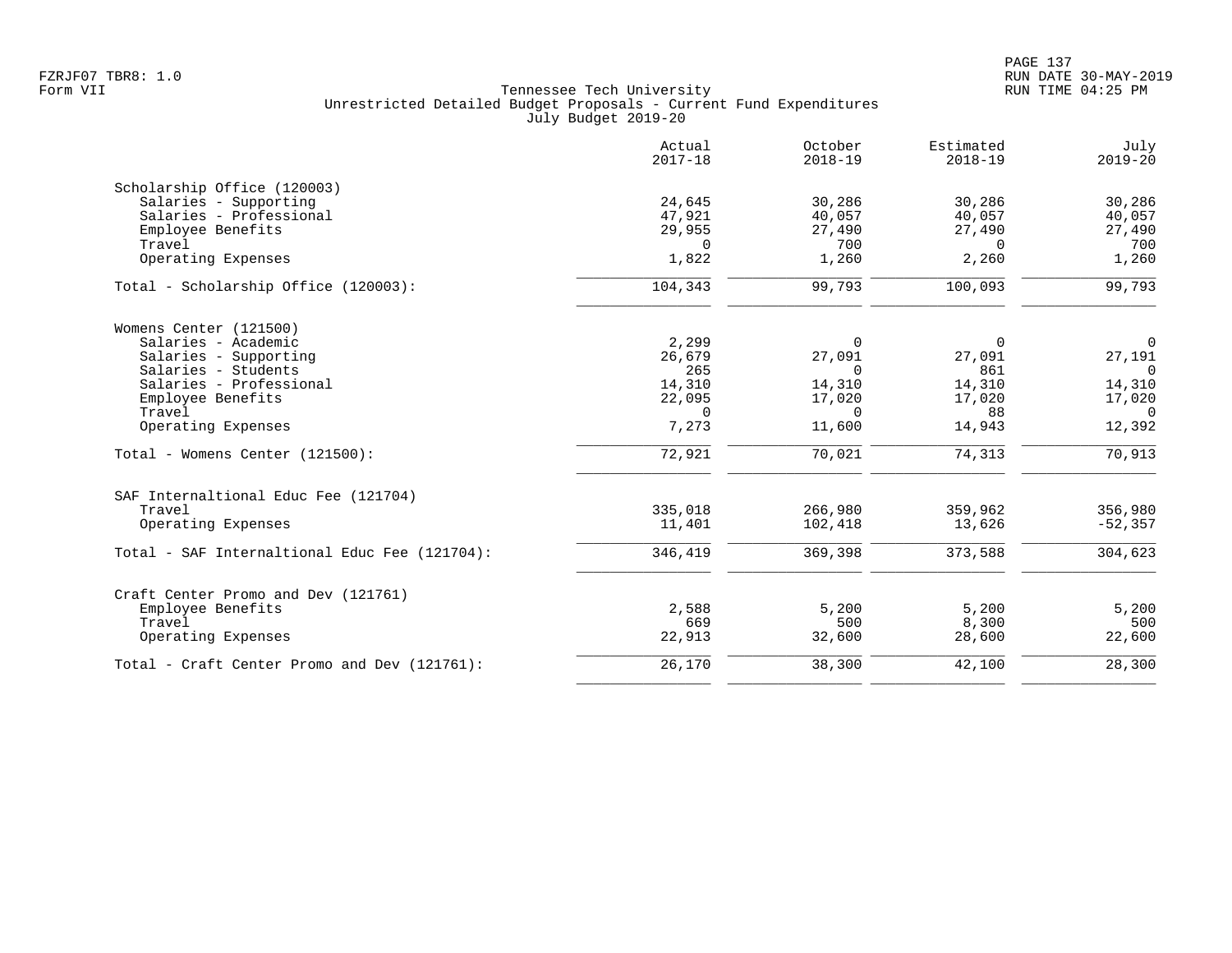|                                                      | Actual<br>$2017 - 18$ | October<br>$2018 - 19$ | Estimated<br>$2018 - 19$ | July<br>$2019 - 20$ |
|------------------------------------------------------|-----------------------|------------------------|--------------------------|---------------------|
| Center for Career Development (121800)               |                       |                        |                          |                     |
| Salaries - Supporting                                | 23,041                | 28,072                 | 28,072                   | 29,472              |
| Salaries - Students                                  | 9,762                 | 17,000                 | 17,000                   | 17,000              |
| Salaries - Professional                              | 125,152               | 128,101                | 128,101                  | 124,701             |
| Employee Benefits                                    | 53,742                | 51,830                 | 68,180                   | 51,830              |
| Travel                                               | 8,274                 | 3,000                  | 3,700                    | 3,000               |
| Operating Expenses                                   | 80,721                | 34,636                 | 33,936                   | 36,136              |
| Total - Center for Career Development (121800):      | 300,692               | 262,639                | 278,989                  | 262,139             |
| Student Financial Aid Office (122000)                |                       |                        |                          |                     |
| Salaries - Supporting                                | 270,898               | 279,372                | 278,888                  | 277,172             |
| Salaries - Students                                  | 13,485                | $\Omega$               | 14,500                   | 14,500              |
| Salaries - Professional                              | 287,276               | 298,501                | 251,514                  | 297,601             |
| Employee Benefits                                    | 284,868               | 282,065                | 251,815                  | 282,065             |
| Travel                                               | 10,267                | 7,850                  | 7,850                    | 7,850               |
| Operating Expenses                                   | 112,129               | 152,707                | 114,927                  | 116,207             |
| Total - Student Financial Aid Office (122000):       | 978,923               | 1,020,495              | 919,494                  | 995,395             |
| Federal College Work Study Program (122001)          |                       |                        |                          |                     |
| Salaries - Students                                  | 28,566                | 28,490                 | 28,490                   | 28,490              |
| Total - Federal College Work Study Program (122001): | 28,566                | 28,490                 | 28,490                   | 28,490              |
| Student Fin Aid Grad Asst (122017)                   |                       |                        |                          |                     |
| Employee Benefits                                    | 0                     | 8,320                  | 8,320                    | 8,320               |
| Total - Student Fin Aid Grad Asst (122017):          | $\mathbf 0$           | 8,320                  | 8,320                    | 8,320               |
|                                                      |                       |                        |                          |                     |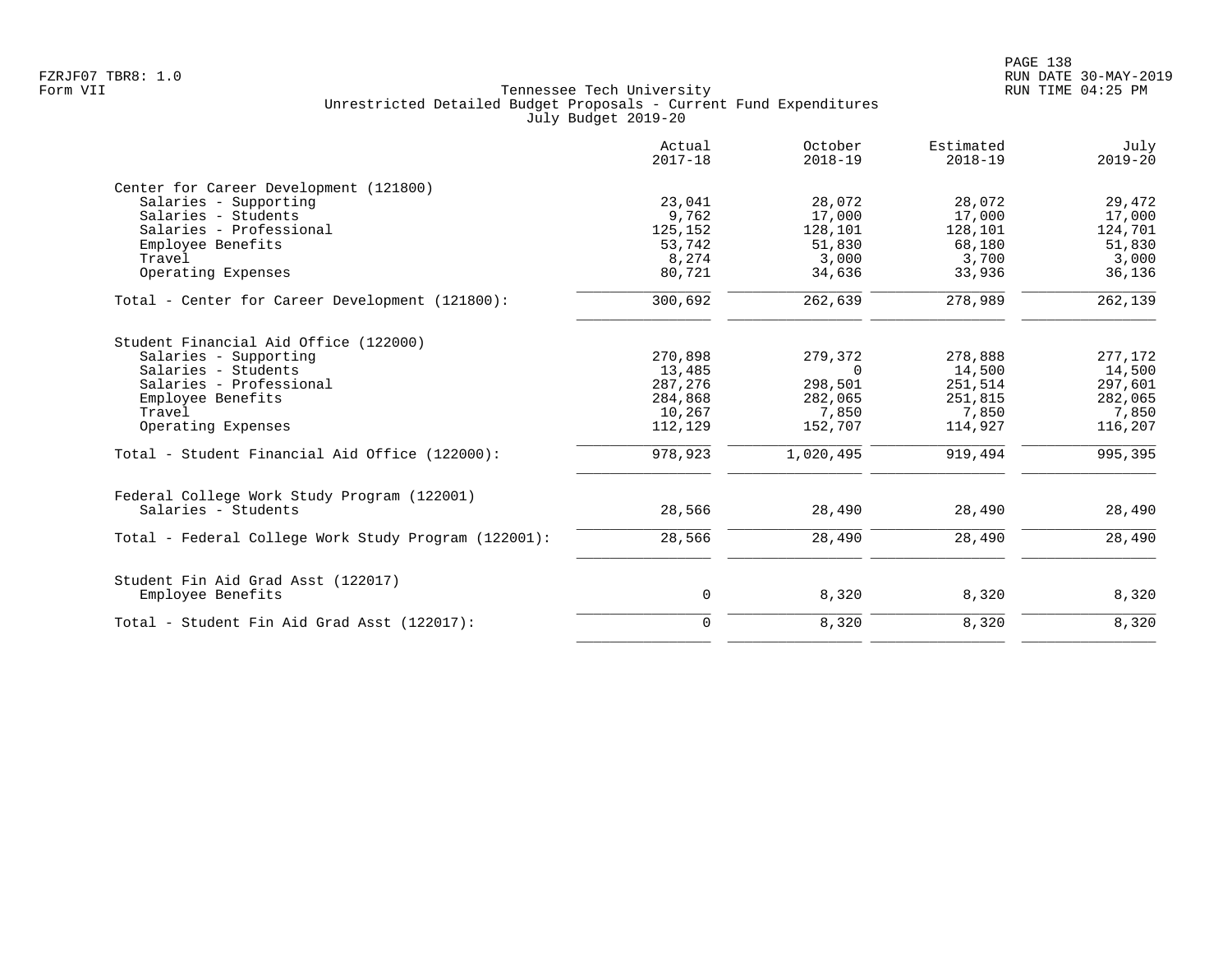|                                                  | Actual<br>$2017 - 18$ | October<br>$2018 - 19$ | Estimated<br>$2018 - 19$ | July<br>$2019 - 20$ |
|--------------------------------------------------|-----------------------|------------------------|--------------------------|---------------------|
| Admissions Office (123000)                       |                       |                        |                          |                     |
| Salaries - Supporting                            | 149,790               | 120,560                | 110,280                  | 141,470             |
| Salaries - Students                              | $\Omega$              | 9,550                  | 9,550                    | $\Omega$            |
| Salaries - Professional                          | 437,850               | 563,298                | 561,914                  | 555,458             |
| Employee Benefits                                | 252,625               | 290,505                | 290,505                  | 290,505             |
| Travel                                           | 10,293                | 9,000                  | 9,000                    | 10,000              |
| Operating Expenses                               | 21,848                | 26,241                 | 19,181                   | 12,241              |
| Total - Admissions Office (123000):              | 872,406               | 1,019,154              | 1,000,430                | 1,009,674           |
| Admiss Counsel Athlet Tickets (123001)           |                       |                        |                          |                     |
| Operating Expenses                               | 10,440                | 10,440                 | 10,440                   | 10,440              |
| Total - Admiss Counsel Athlet Tickets (123001):  | 10,440                | 10,440                 | 10,440                   | 10,440              |
| Enrollment Management (123002)                   |                       |                        |                          |                     |
| Salaries - Administrative                        | 90,000                | 184,500                | 184,500                  | 184,500             |
| Salaries - Supporting                            | 104,077               | 95,355                 | 95,355                   | 96,685              |
| Salaries - Professional                          | 116,579               | 114,809                | 114,809                  | 191,415             |
| Employee Benefits                                | 108,436               | 141,410                | 141,410                  | 141,410             |
| Travel                                           | 7,797                 | 2,700                  | 1,920                    | 2,700               |
| Operating Expenses                               | 67,672                | 305,840                | 301,910                  | 216,830             |
| Department Revenues                              | $-14$                 | $\Omega$               | $\Omega$                 | $\Omega$            |
| Total - Enrollment Management (123002):          | 494,547               | 844,614                | 839,904                  | 833,540             |
| Admissions Athletic Recruiting (123003)          |                       |                        |                          |                     |
| Salaries - Professional                          | 370,502               | 354,260                | 354,260                  | 392,397             |
| Employee Benefits                                | 114,490               | 109,440                | 109,440                  | 113,614             |
| Operating Expenses                               | $\Omega$              | $\Omega$               | $\Omega$                 | 300                 |
| Total - Admissions Athletic Recruiting (123003): | 484,992               | 463,700                | 463,700                  | 506, 311            |
|                                                  |                       |                        |                          |                     |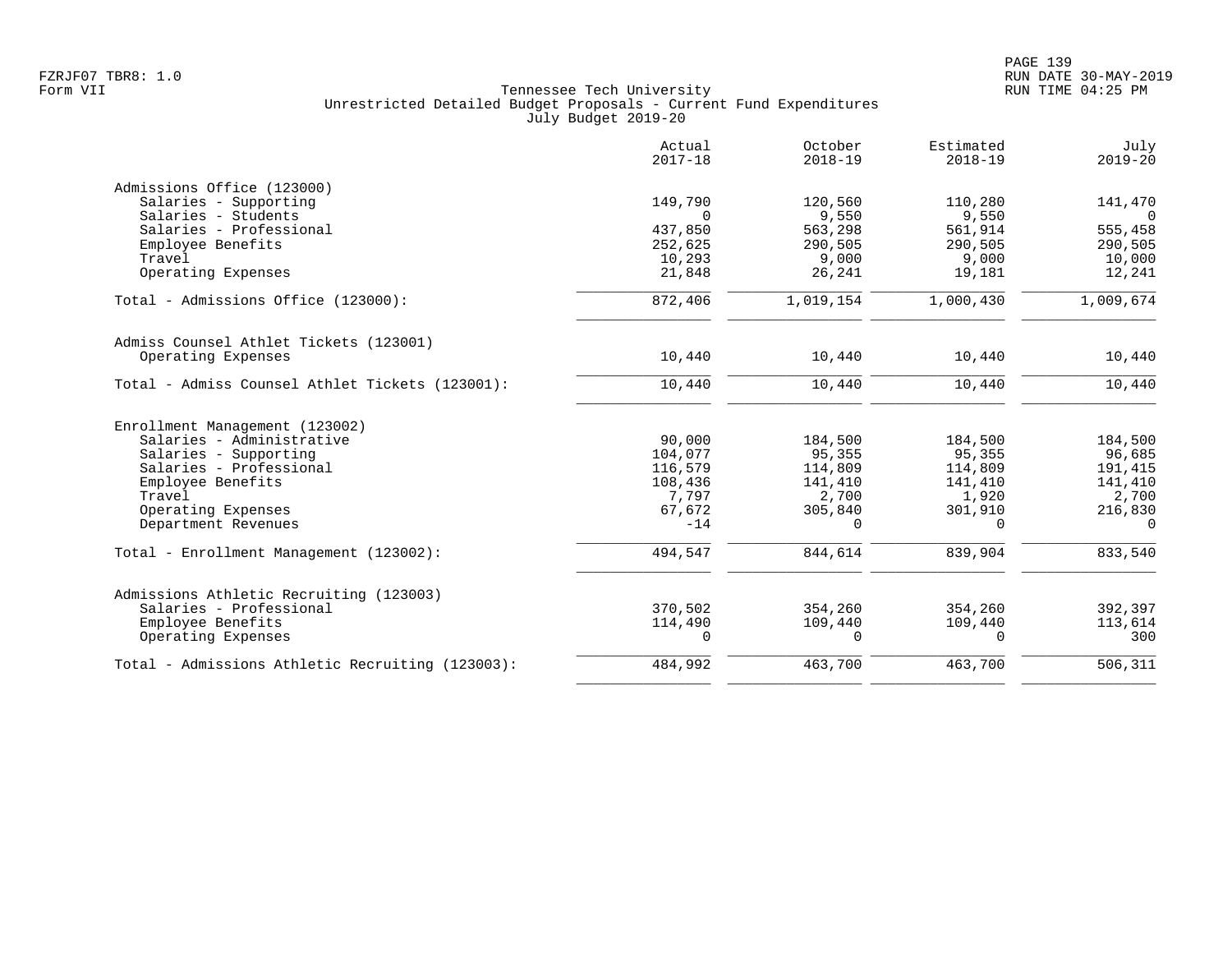|                                                                                                            | Actual<br>$2017 - 18$             | October<br>$2018 - 19$               | Estimated<br>$2018 - 19$             | July<br>$2019 - 20$                  |
|------------------------------------------------------------------------------------------------------------|-----------------------------------|--------------------------------------|--------------------------------------|--------------------------------------|
| Admissions Publicatins (123004)<br>Operating Expenses                                                      | 41,365                            | 39,720                               | 54,280                               | 39,720                               |
| Total - Admissions Publicatins (123004):                                                                   | 41,365                            | 39,720                               | 54,280                               | 39,720                               |
| Career College Fair (123007)<br>Salaries - Supporting<br>Employee Benefits<br>Operating Expenses           | 97<br>25<br>4,255                 | 0<br>$\Omega$<br>5,880               | 80<br>$\Omega$<br>3,680              | $\overline{0}$<br>$\Omega$<br>5,880  |
| Total - Career College Fair (123007):                                                                      | 4,377                             | 5,880                                | 3,760                                | 5,880                                |
| Campus Visitation (123008)<br>Operating Expenses                                                           | 688                               | 10,000                               | 10,530                               | 11,000                               |
| Total - Campus Visitation (123008):                                                                        | 688                               | 10,000                               | 10,530                               | 11,000                               |
| Undergrad Recruitment (123009)<br>Salaries - Students<br>Employee Benefits<br>Travel<br>Operating Expenses | 9,782<br>232<br>34,213<br>149,976 | 20,040<br>2,230<br>40,000<br>298,205 | 20,040<br>2,230<br>42,120<br>272,115 | 35,340<br>2,230<br>40,000<br>228,585 |
| Total - Undergrad Recruitment (123009):                                                                    | 194,203                           | 360,475                              | 336,505                              | 306,155                              |
| Strategic Recruitment Initiatives (123027)<br>Operating Expenses                                           | 427,772                           | $\mathsf{O}$                         | 0                                    | 0                                    |
| Total - Strategic Recruitment Initiatives (123027):                                                        | 427,772                           | $\mathbf 0$                          | $\mathbf 0$                          | $\mathbf 0$                          |
|                                                                                                            |                                   |                                      |                                      |                                      |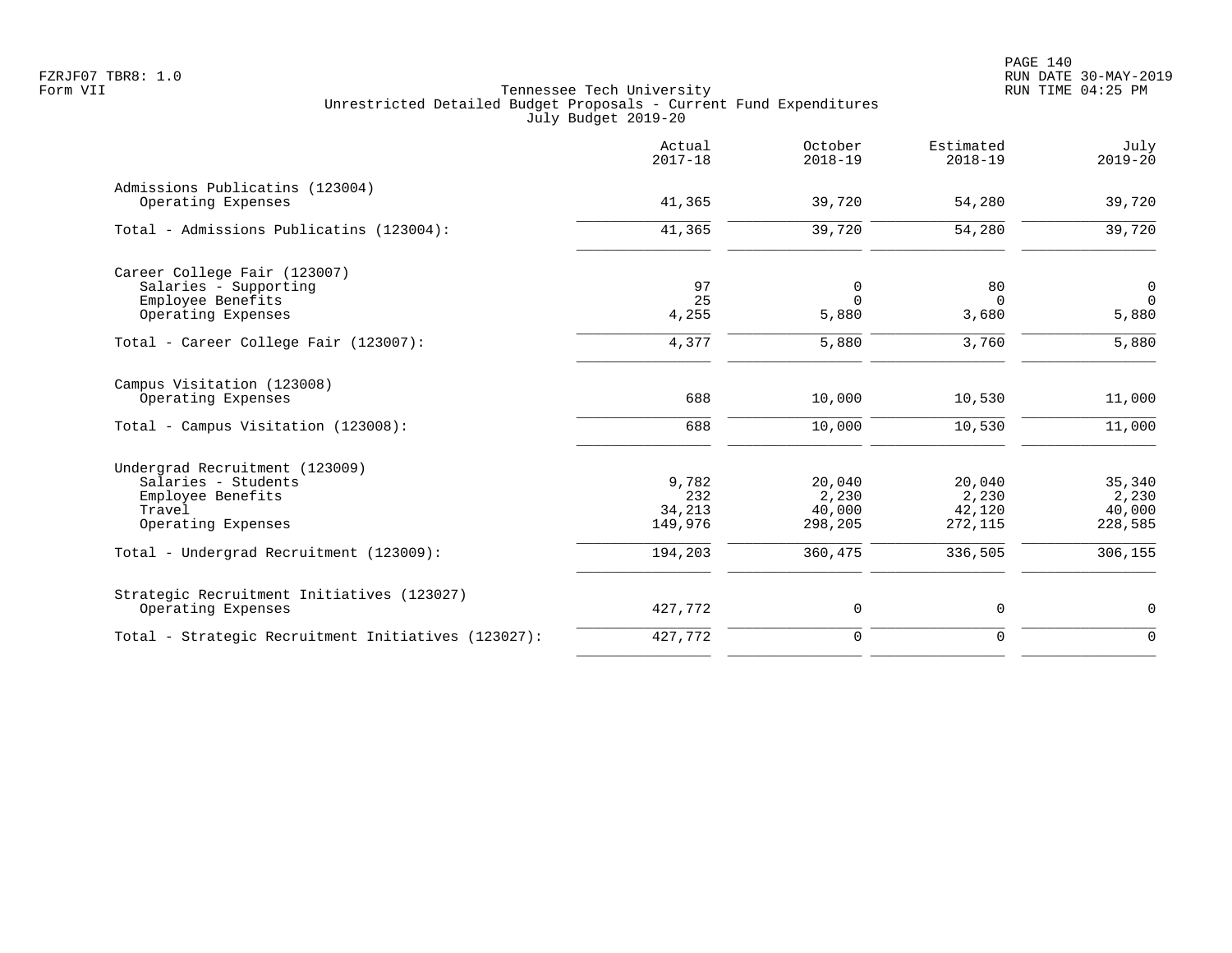PAGE 141 FZRJF07 TBR8: 1.0 RUN DATE 30-MAY-2019

|                                                                                                                          | Actual<br>$2017 - 18$                 | October<br>$2018 - 19$               | Estimated<br>$2018 - 19$             | July<br>$2019 - 20$                        |
|--------------------------------------------------------------------------------------------------------------------------|---------------------------------------|--------------------------------------|--------------------------------------|--------------------------------------------|
| LSP-VP Enrollment (123028)<br>Operating Expenses                                                                         | 0                                     | $\mathbf 0$                          | 12,744                               | $\mathbf 0$                                |
| Total - LSP-VP Enrollment (123028):                                                                                      | $\mathbf 0$                           | $\mathbf 0$                          | 12,744                               | $\mathbf 0$                                |
| Admissions GIK Chartwells (123100)<br>Operating Expenses                                                                 | 10,000                                | $\mathbf 0$                          | $\Omega$                             | $\mathbf 0$                                |
| Total - Admissions GIK Chartwells (123100):                                                                              | 10,000                                | $\mathbf 0$                          | 0                                    | $\Omega$                                   |
| Advisement & Retention Services (123400)<br>Salaries - Professional<br>Employee Benefits<br>Travel<br>Operating Expenses | 609,467<br>262,154<br>2,734<br>16,008 | 645,809<br>253,280<br>1,280<br>9,739 | 645,809<br>253,280<br>4,670<br>8,499 | 646,998<br>253,280<br>3,000<br>6,000       |
| Total - Advisement & Retention Services (123400):                                                                        | 890,363                               | 910,108                              | 912,258                              | 909,278                                    |
| Student Success (123401)<br>Salaries - Professional<br>Employee Benefits<br>Travel<br>Operating Expenses                 | 22,260<br>3,747<br>$\Omega$<br>169    | $\Omega$<br>27,575<br>720<br>150     | $\Omega$<br>27,575<br>720<br>0       | $\overline{0}$<br>27,575<br>2,000<br>2,000 |
| Total - Student Success (123401):                                                                                        | 26,176                                | 28,445                               | 28,295                               | 31,575                                     |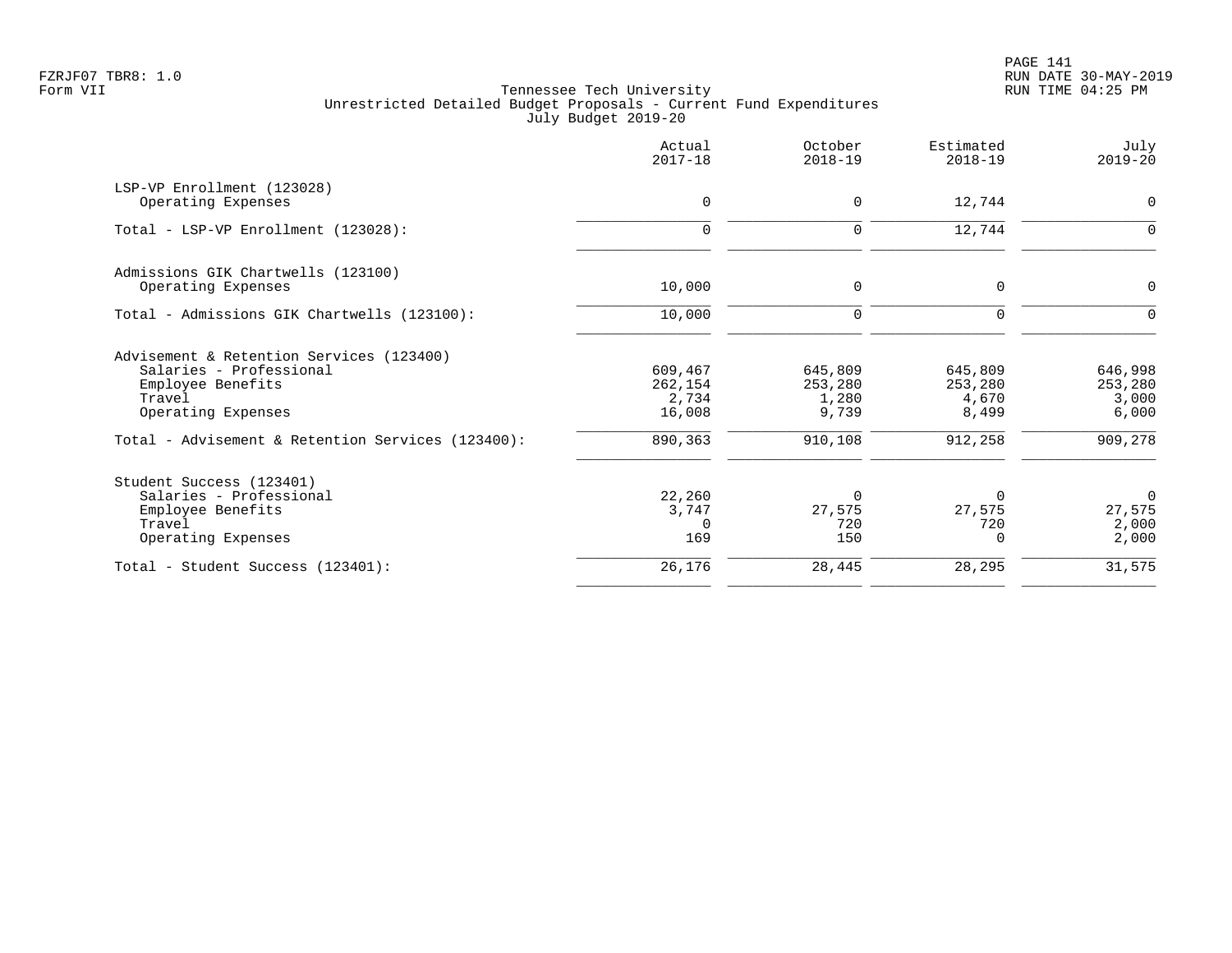|                                               | Actual<br>$2017 - 18$ | October<br>$2018 - 19$ | Estimated<br>$2018 - 19$ | July<br>$2019 - 20$ |
|-----------------------------------------------|-----------------------|------------------------|--------------------------|---------------------|
| Military & Veterans Affairs (123402)          |                       |                        |                          |                     |
| Salaries - Supporting                         | 22,520                | 32,909                 | 32,909                   | 32,909              |
| Salaries - Students                           | $\Omega$              | $\Omega$               | 15,950                   | $\overline{0}$      |
| Salaries - Professional                       | 67,130                | 64,197                 | 64,197                   | 64,297              |
| Employee Benefits                             | 20,388                | 16,885                 | 23,185                   | 16,885              |
| Travel                                        | 4,214                 | 3,000                  | 3,800                    | 3,000               |
| Operating Expenses                            | 16,459                | 3,175                  | 6,905                    | 3,175               |
| Total - Military & Veterans Affairs (123402): | 130,711               | 120,166                | 146,946                  | 120,266             |
| SOAR GIK Chartwells (123403)                  |                       |                        |                          |                     |
| Operating Expenses                            | 5,000                 | 0                      | 0                        | $\mathbf 0$         |
| Total - SOAR GIK Chartwells (123403):         | 5,000                 | $\mathbf 0$            | 0                        | $\mathbf 0$         |
| Record Office (123500)                        |                       |                        |                          |                     |
| Salaries - Supporting                         | 193,725               | 196,688                | 194,065                  | 196,388             |
| Salaries - Students                           | 709                   | $\Omega$               | 2,000                    | $\overline{0}$      |
| Salaries - Professional                       | 134,604               | 138,316                | 138,316                  | 138,516             |
| Employee Benefits                             | 205,897               | 207,150                | 200,850                  | 207,150             |
| Travel                                        | 3,909                 | 4,200                  | 4,200                    | 4,200               |
| Operating Expenses                            | 19,359                | 27,102                 | 20,780                   | 22,780              |
| Total - Record Office (123500):               | 558,203               | 573,456                | 560,211                  | 569,034             |
| Academic Services (123600)                    |                       |                        |                          |                     |
| Travel                                        | 0                     | 0                      | 6,100                    | $\Omega$            |
| Operating Expenses                            | $\mathbf 0$           | $\mathbf 0$            | 19,960                   | 29,980              |
| Total - Academic Services (123600):           | $\mathbf 0$           | $\mathbf 0$            | 26,060                   | 29,980              |
|                                               |                       |                        |                          |                     |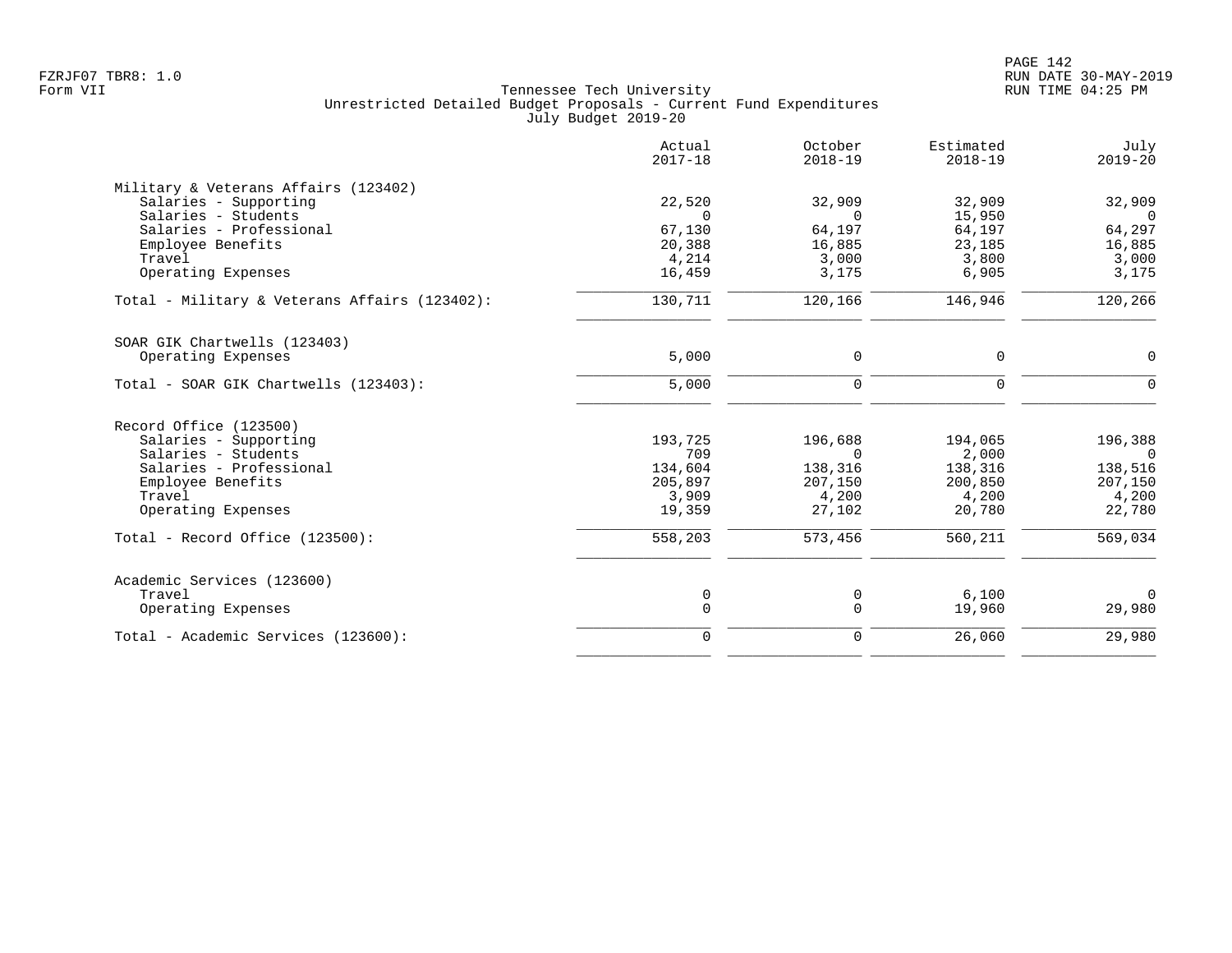|                                                    | Actual<br>$2017 - 18$ | October<br>$2018 - 19$ | Estimated<br>$2018 - 19$ | July<br>$2019 - 20$ |
|----------------------------------------------------|-----------------------|------------------------|--------------------------|---------------------|
| International Education Admin (123700)             |                       |                        |                          |                     |
| Salaries - Supporting                              | 55,325                | 55,947                 | 51,104                   | 53,838              |
| Salaries - Professional                            | 155,179               | 126,078                | 88,275                   | 86,575              |
| Employee Benefits                                  | 90,130                | 113,420                | 92,770                   | 113,420             |
| Travel                                             | 7,530                 | 20,000                 | 5,990                    | 20,000              |
| Operating Expenses                                 | 49,798                | 24,385                 | 14,535                   | 24,385              |
| Total - International Education Admin (123700):    | 357,962               | 339,830                | 252,674                  | 298,218             |
| International Insurance (123701)                   |                       |                        |                          |                     |
| Operating Expenses                                 | 2,355                 | $\mathbf 0$            | $\Omega$                 | 0                   |
|                                                    |                       |                        |                          |                     |
| Total - International Insurance (123701):          | 2,355                 | $\Omega$               | $\Omega$                 | $\Omega$            |
| Intern Student Registration Fees (123702)          |                       |                        |                          |                     |
| Salaries - Supporting                              | 13,886                | 5,000                  | 27,110                   | 5,000               |
| Salaries - Students                                | 19,363                | 500                    | 5,880                    | 500                 |
| Salaries - Professional                            | 114,575               | 102,395                | 74,221                   | 55,543              |
| Employee Benefits                                  | 78,011                | 30,500                 | 41,150                   | 30,500              |
| Travel                                             | $\Omega$              | 10,500                 | $\Omega$                 | 10,500              |
| Operating Expenses                                 | $-571$                | 25,205                 | 25,739                   | 63,557              |
| Total - Intern Student Registration Fees (123702): | 225,264               | 174,100                | 174,100                  | 165,600             |
|                                                    |                       |                        |                          |                     |
| Airport Transportation Fee (123706)                |                       |                        |                          |                     |
| Travel<br>Operating Expenses                       | 1,120<br>2,040        | 9,440<br>9,790         | 9,440<br>9,790           | 9,440<br>$\Omega$   |
|                                                    |                       |                        |                          |                     |
| Total - Airport Transportation Fee (123706):       | 3,160                 | 19,230                 | 19,230                   | 9,440               |
|                                                    |                       |                        |                          |                     |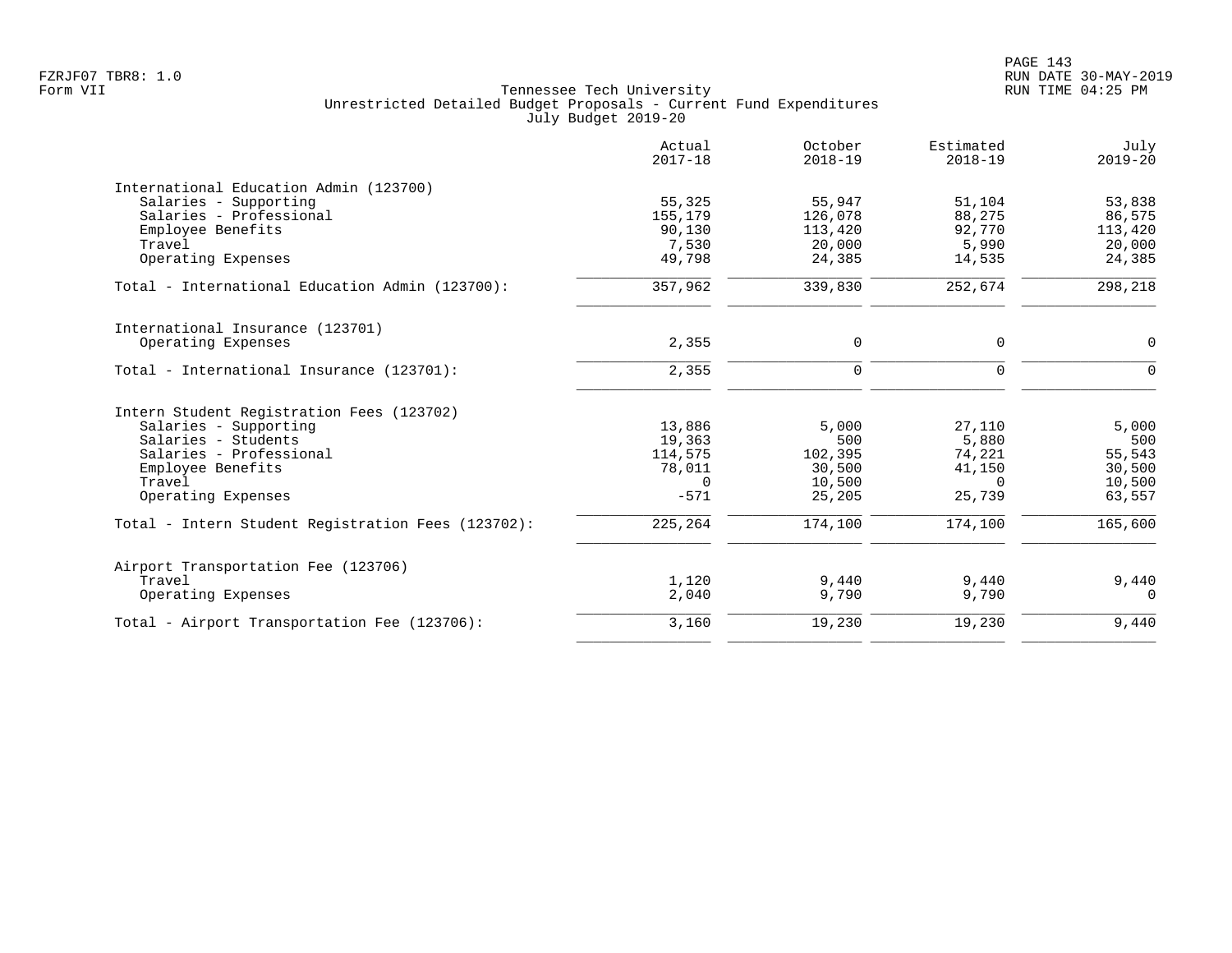|                                              | Actual<br>$2017 - 18$ | October<br>$2018 - 19$ | Estimated<br>$2018 - 19$ | July<br>$2019 - 20$ |
|----------------------------------------------|-----------------------|------------------------|--------------------------|---------------------|
| FLS International ESL (123711)               |                       |                        |                          |                     |
| Salaries - Supporting                        | 17,436                | U                      | 3,300                    | 0                   |
| Salaries - Professional                      | 10,880                | $\Omega$               | 3,890                    | $\mathbf 0$         |
| Employee Benefits                            | 2,164                 |                        | $\Omega$                 | $\Omega$            |
| Operating Expenses                           | 30,460                | 53,500                 | 53,840                   | 53,500              |
| Total - FLS International ESL (123711):      | 60,940                | 53,500                 | 61,030                   | 53,500              |
| International Student SOAR (123712)          |                       |                        |                          |                     |
| Salaries - Students                          | 0                     | 4,950                  | 360                      | 4,950               |
| Employee Benefits                            | $\Omega$              | 750                    | 750                      | 750                 |
| Travel                                       | 50                    | $\Omega$               | 50                       | $\Omega$            |
| Operating Expenses                           | 5,561                 | 20,541                 | 25,246                   | 12,043              |
| Total - International Student SOAR (123712): | 5,611                 | 26,241                 | 26,406                   | 17,743              |
| International Recruitment (123715)           |                       |                        |                          |                     |
| Salaries - Professional                      | 49,030                | 50,421                 | 51,046                   | 52,021              |
| Employee Benefits                            | 15,751                | 13,910                 | 23,910                   | 374                 |
| Travel                                       | 76,218                | 100,000                | 100,000                  | 100,000             |
| Operating Expenses                           | 61,756                | 70,000                 | 70,000                   | 70,000              |
| Total - International Recruitment (123715):  | 202,755               | 234,331                | 244,956                  | 222,395             |
| Student Svc Publications (127003)            |                       |                        |                          |                     |
| Operating Expenses                           | 2,176                 | 7,815                  | 6,515                    | 20,588              |
| Total - Student Svc Publications (127003):   | 2,176                 | 7,815                  | 6,515                    | 20,588              |
|                                              |                       |                        |                          |                     |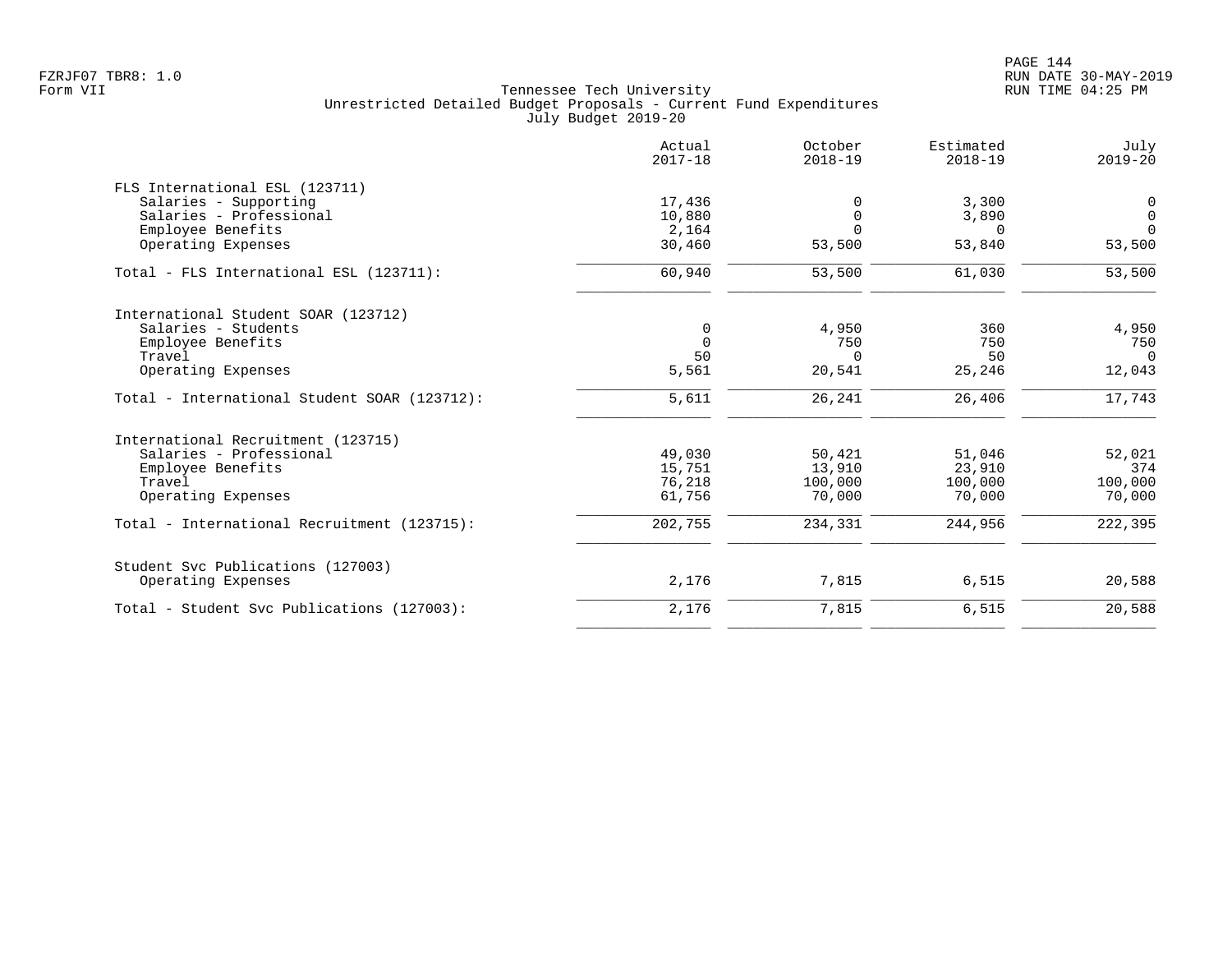PAGE 145 FZRJF07 TBR8: 1.0 RUN DATE 30-MAY-2019

|                                                    | Actual<br>$2017 - 18$ | October<br>$2018 - 19$ | Estimated<br>$2018 - 19$ | July<br>$2019 - 20$ |
|----------------------------------------------------|-----------------------|------------------------|--------------------------|---------------------|
| Student Government Association (127005)            |                       |                        |                          |                     |
| Salaries - Students                                | 3,296                 | 3,520                  | 3,428                    | 3,520               |
| Travel                                             | 349                   | 140                    | 521                      | 140                 |
| Operating Expenses                                 | 2,866                 | 3,750                  | 2,961                    | 3,050               |
| Total - Student Government Association (127005):   | 6,511                 | 7,410                  | 6,910                    | 6,710               |
| Student Gov Assoc (127006)                         |                       |                        |                          |                     |
| Salaries - Students                                | 2,788                 | 2,820                  | 2,820                    | 0                   |
| Travel                                             | 2,373                 | $\Omega$               | $\Omega$                 | $\Omega$            |
| Operating Expenses                                 | 4,648                 | 7,180                  | 6,228                    | 10,000              |
| Total - Student Gov Assoc (127006):                | 9,809                 | 10,000                 | 9,048                    | 10,000              |
| SAF General Educ Student Affairs (127007)          |                       |                        |                          |                     |
| Salaries - Supporting                              | 27,122                | 28,691                 | 28,691                   | 28,791              |
| Employee Benefits                                  | 14,727                | 14,840                 | 14,840                   | 14,840              |
| Operating Expenses                                 | 7,223                 | 3,274                  | 3,879                    | 291                 |
| Total - SAF General Educ Student Affairs (127007): | 49,072                | 46,805                 | 47,410                   | 43,922              |
| SAF University Programming (127008)                |                       |                        |                          |                     |
| Salaries - Supporting                              | 1,552                 | 0                      | 930                      | 0                   |
| Salaries - Students                                | 6,560                 | $\Omega$               | $\Omega$                 | $\overline{0}$      |
| Salaries - Professional                            | 10,267                | 24,715                 | 32,815                   | 29,515              |
| Employee Benefits                                  | 27,241                | 9,262                  | 15,232                   | 10,662              |
| Operating Expenses                                 | 48,899                | 96,325                 | 82,826                   | 68,920              |
| Total - SAF University Programming (127008):       | 94,519                | 130,302                | 131,803                  | 109,097             |
|                                                    |                       |                        |                          |                     |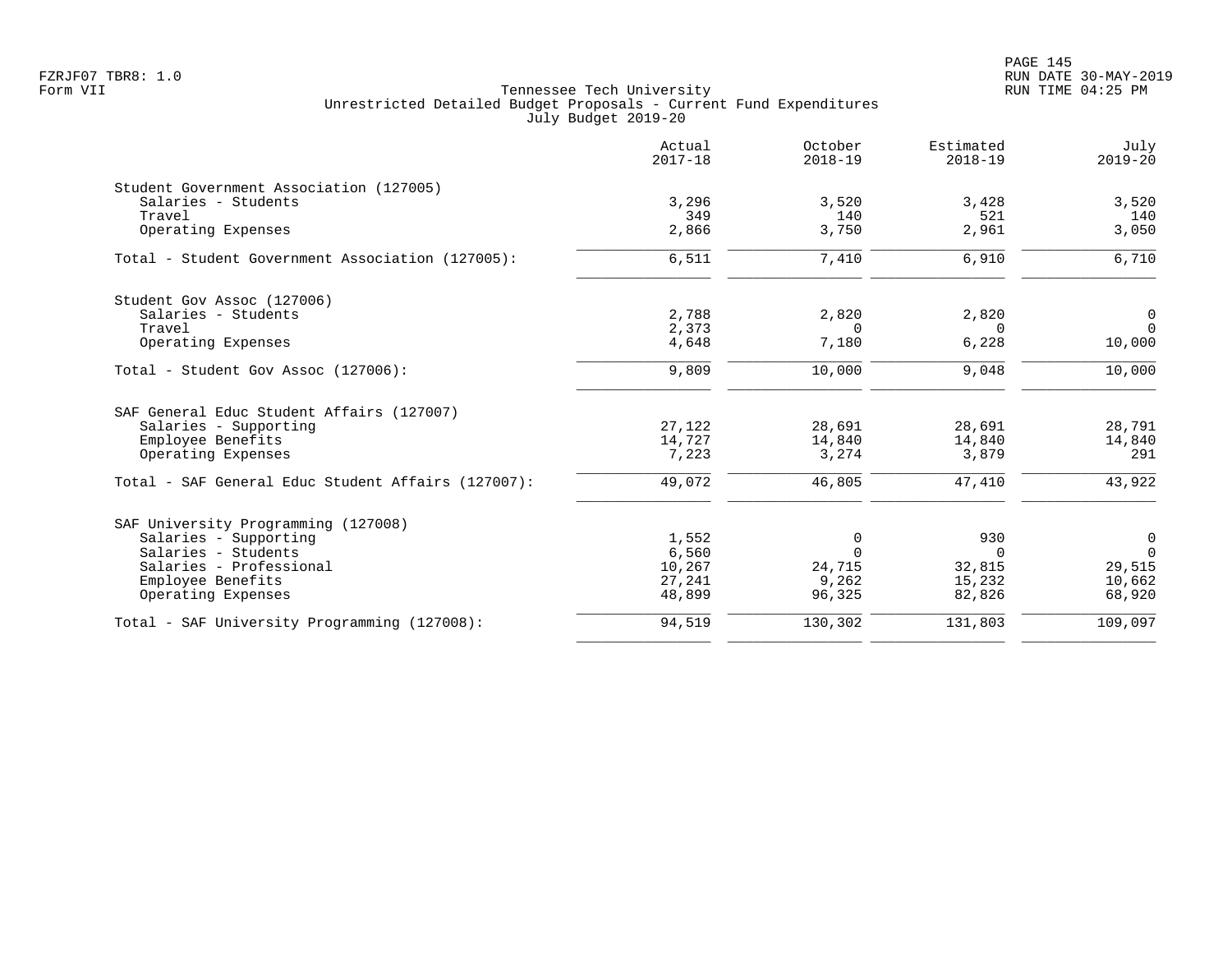| Actual<br>$2017 - 18$ | October<br>$2018 - 19$                                                       | Estimated<br>$2018 - 19$                                                        | July<br>$2019 - 20$                                                                     |
|-----------------------|------------------------------------------------------------------------------|---------------------------------------------------------------------------------|-----------------------------------------------------------------------------------------|
|                       |                                                                              |                                                                                 |                                                                                         |
| 3,375                 | 4,500                                                                        | 4,000                                                                           | 4,500                                                                                   |
|                       |                                                                              |                                                                                 | 9,055                                                                                   |
| 11,246                | 13,555                                                                       | 14,507                                                                          | 13,555                                                                                  |
|                       |                                                                              |                                                                                 |                                                                                         |
| 749                   | 0                                                                            | <sup>0</sup>                                                                    | 0                                                                                       |
|                       |                                                                              |                                                                                 | $\Omega$                                                                                |
|                       |                                                                              |                                                                                 | $\mathbf 0$                                                                             |
| 13,462                | $\mathbf 0$                                                                  | $\mathbf 0$                                                                     | $\mathbf 0$                                                                             |
|                       |                                                                              |                                                                                 |                                                                                         |
| $\mathbf 0$           | $\mathbf 0$                                                                  | 3                                                                               | $\mathbf 0$                                                                             |
| $\mathbf 0$           | $\mathbf 0$                                                                  | 3                                                                               | $\Omega$                                                                                |
|                       |                                                                              |                                                                                 |                                                                                         |
| $-593$                | $\Omega$                                                                     | 0                                                                               | $\Omega$                                                                                |
| 25,286                | 25,862                                                                       | 25,862                                                                          | 25,962                                                                                  |
|                       |                                                                              |                                                                                 | $\Omega$                                                                                |
|                       |                                                                              |                                                                                 | 303,411                                                                                 |
|                       |                                                                              |                                                                                 | 103,610<br>$\Omega$                                                                     |
| 20,863                | 66,150                                                                       | 64,861                                                                          | 66,150                                                                                  |
|                       |                                                                              |                                                                                 | 499,133                                                                                 |
|                       | 7,871<br>12,331<br>382<br>$\Omega$<br>260,288<br>131,698<br>1,636<br>439,178 | 9,055<br>0<br>$\Omega$<br>$\Omega$<br>310,016<br>103,610<br>$\Omega$<br>505,638 | 10,507<br>$\mathbf 0$<br>$\Omega$<br>2,910<br>294,283<br>140,110<br>$\Omega$<br>528,026 |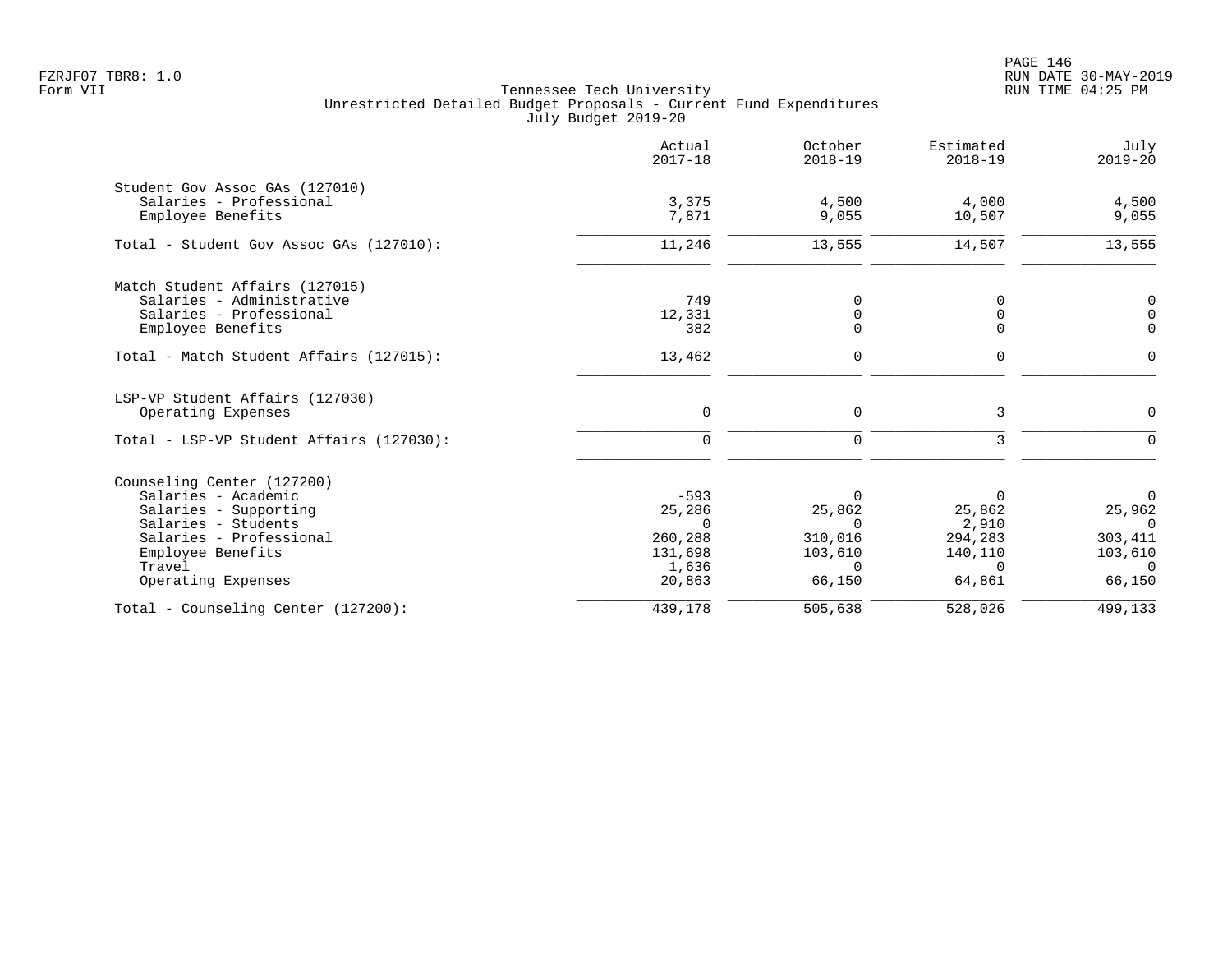| Actual<br>$2017 - 18$ | October<br>$2018 - 19$                    | Estimated<br>$2018 - 19$                           | July<br>$2019 - 20$                       |
|-----------------------|-------------------------------------------|----------------------------------------------------|-------------------------------------------|
|                       |                                           |                                                    |                                           |
| 4,000                 | 4,000                                     | 4,000                                              | 4,000                                     |
|                       |                                           |                                                    | 8,665                                     |
| 12,578                | 12,665                                    | 12,845                                             | 12,665                                    |
|                       |                                           |                                                    |                                           |
| 52,907                | 0                                         | 11,198                                             | 0                                         |
|                       |                                           |                                                    | $\mathbf 0$                               |
|                       |                                           |                                                    | $\mathbf 0$                               |
| 43,639                | 32,657                                    | 33,957                                             | $\Omega$                                  |
|                       |                                           |                                                    |                                           |
| 103,960               | 20,444                                    | 20,444                                             | $\mathbf 0$                               |
| $\Omega$              | 80,658                                    | $\Omega$                                           | $\Omega$                                  |
|                       |                                           |                                                    | 37,095                                    |
|                       |                                           |                                                    | 501                                       |
| 140,367               | 115,577                                   | 46,140                                             | 37,596                                    |
|                       |                                           |                                                    |                                           |
| 3,767                 | 3,990                                     | 2,093                                              | 2,093                                     |
| 3,767                 | 3,990                                     | 2,093                                              | 2,093                                     |
|                       | 8,578<br>$-9,268$<br>0<br>34,994<br>1,413 | 8,665<br>$\Omega$<br>32,657<br>37,095<br>$-22,620$ | 8,845<br>5,311<br>17,448<br>25,195<br>501 |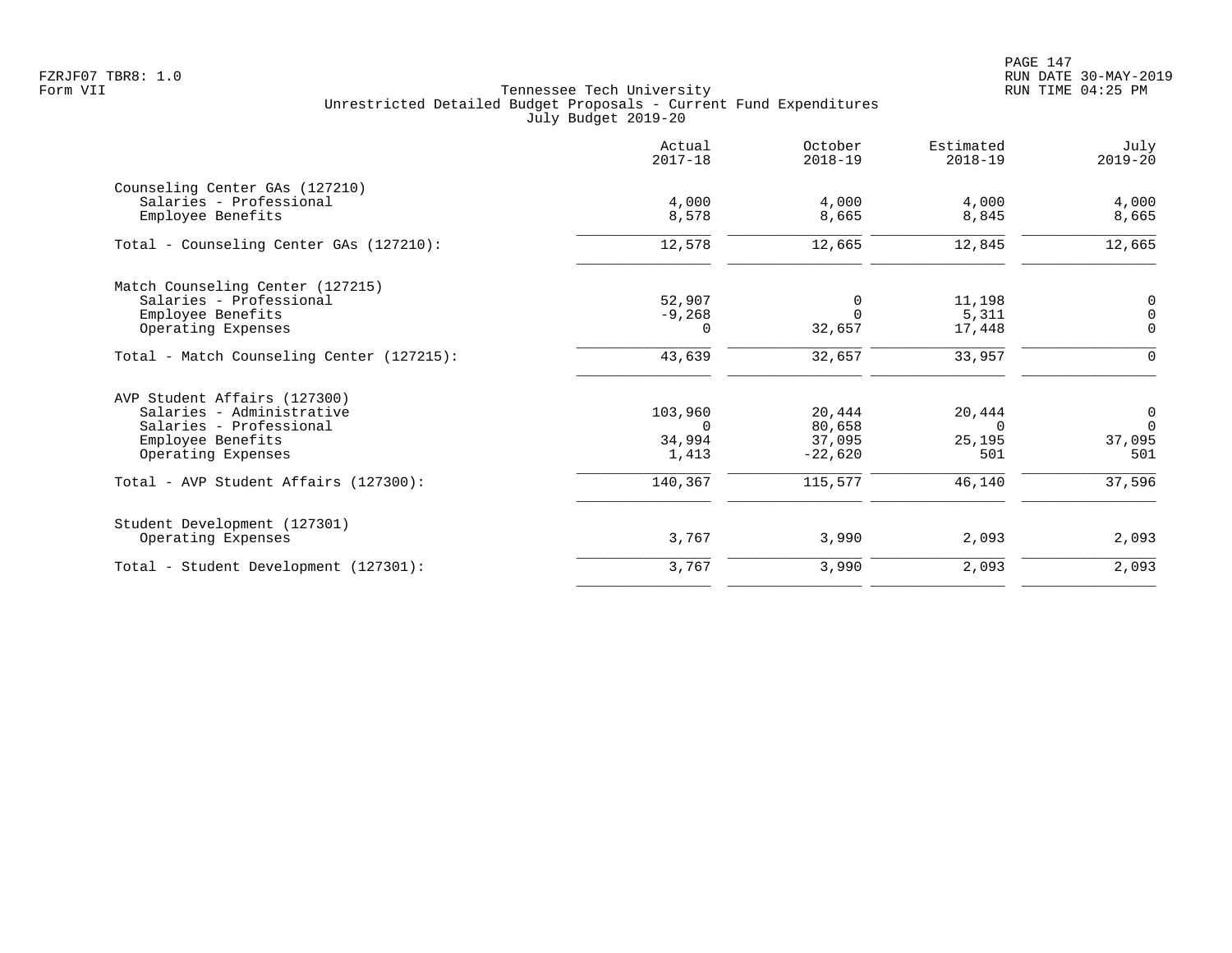|                                                     | Actual<br>$2017 - 18$ | October<br>$2018 - 19$ | Estimated<br>$2018 - 19$ | July<br>$2019 - 20$ |
|-----------------------------------------------------|-----------------------|------------------------|--------------------------|---------------------|
| Student Orientation (127302)                        |                       |                        |                          |                     |
| Operating Expenses                                  | 10,000                | 10,000                 | 10,000                   | 10,000              |
| Total - Student Orientation (127302):               | 10,000                | 10,000                 | 10,000                   | 10,000              |
| New Student & Family Programs (127303)              |                       |                        |                          |                     |
| Salaries - Supporting                               | 36,525                | 11,697                 | 11,697                   | $\overline{0}$      |
| Salaries - Students                                 | 12,714                | 12,050                 | 12,050                   | 12,050              |
| Salaries - Professional                             | 102,927               | 146,105                | 144,988                  | 161,097             |
| Employee Benefits                                   | 62,716                | 51,520                 | 58,020                   | 51,520              |
| Travel                                              | 4,106                 | $\Omega$               | 1,730                    | 3,000               |
| Operating Expenses                                  | 45,759                | 48,167                 | 46,437                   | 39,067              |
| Total - New Student & Family Programs $(127303)$ :  | 264,747               | 269,539                | 274,922                  | 266,734             |
| Student Orient Advis Registration (127304)          |                       |                        |                          |                     |
| Salaries - Students                                 | 54,715                | 50,000                 | 50,000                   | 50,000              |
| Employee Benefits                                   | 2,864                 | 2,000                  | 2,000                    | 2,000               |
| Travel                                              | 6,542                 | $\Omega$               | 6,420                    | $\Omega$            |
| Operating Expenses                                  | 264,284               | 191,681                | 199,987                  | 192,940             |
| Department Revenues                                 | $-1,000$              | $\Omega$               | $\Omega$                 | $\Omega$            |
| Total - Student Orient Advis Registration (127304): | 327,405               | 243,681                | 258,407                  | 244,940             |
| Disability Services (127400)                        |                       |                        |                          |                     |
| Salaries - Supporting                               | 0                     | 23,940                 | 23,940                   | 28,300              |
| Salaries - Professional                             | 152,680               | 160,398                | 158,434                  | 158,734             |
| Employee Benefits                                   | 66,013                | 66,935                 | 72,335                   | 66,935              |
| Travel                                              | 8,211                 | 469                    | 6,599                    | $-3,500$            |
| Operating Expenses                                  | 131,102               | 91,880                 | 159,690                  | 16,880              |
| Total - Disability Services (127400):               | 358,006               | 343,622                | 420,998                  | 267,349             |
|                                                     |                       |                        |                          |                     |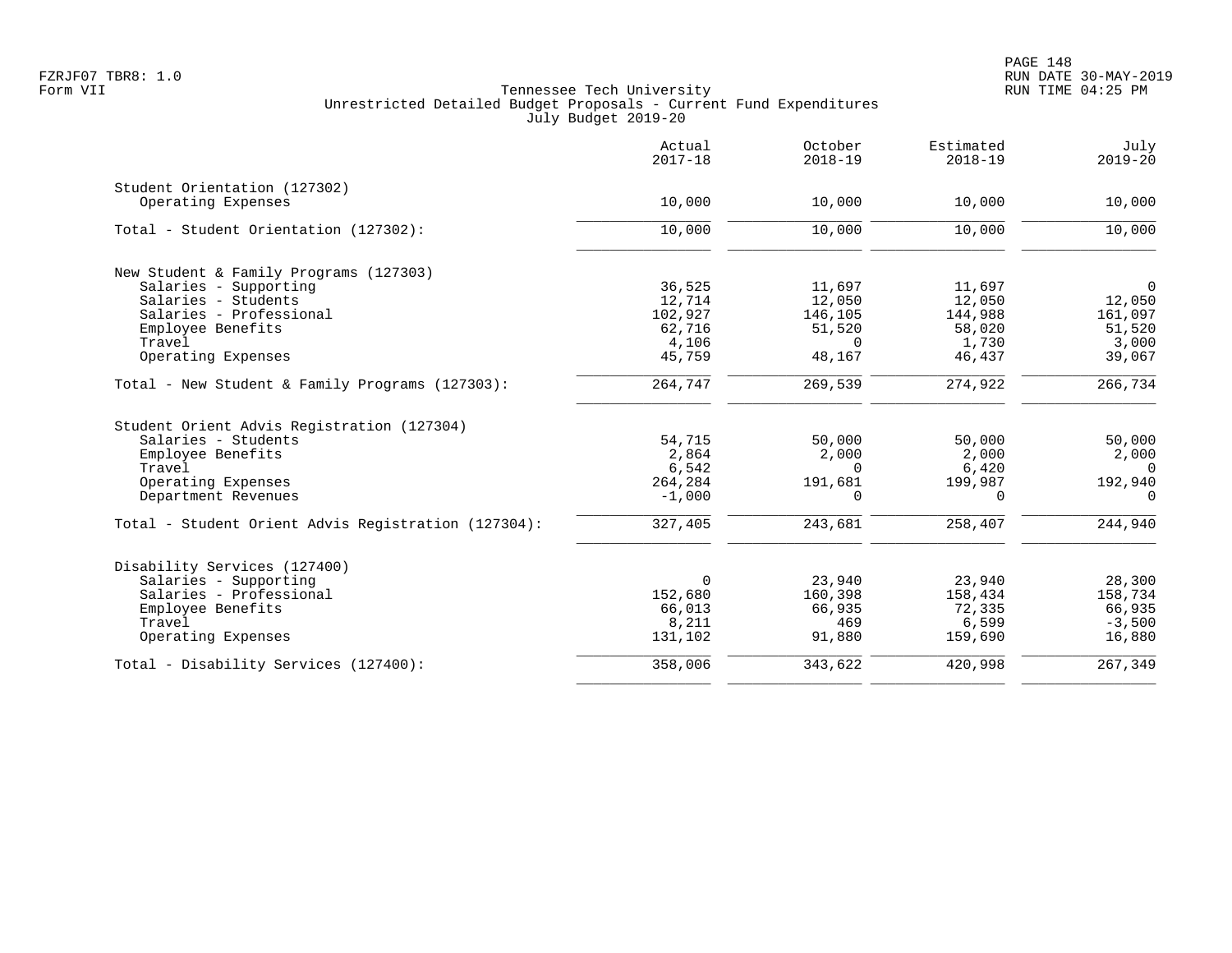|                                              | Actual<br>$2017 - 18$ | October<br>$2018 - 19$ | Estimated<br>$2018 - 19$ | July<br>$2019 - 20$ |
|----------------------------------------------|-----------------------|------------------------|--------------------------|---------------------|
| ADA Student Affairs (127401)                 |                       |                        |                          |                     |
| Salaries - Students                          | 1,770                 | $\Omega$               | 1,060                    | $\Omega$            |
| Salaries - Professional                      | 4,200                 | 4,500                  | 4,500                    | 4,500               |
| Employee Benefits                            |                       | 1,300                  | 1,300                    | 1,300               |
| Total - ADA Student Affairs (127401):        | 5,977                 | 5,800                  | 6,860                    | 5,800               |
| Health Services (127500)                     |                       |                        |                          |                     |
| Salaries - Supporting                        | 99,376                | 106,339                | 100,157                  | 100,336             |
| Salaries - Professional                      | 79,301                | 81,580                 | 82,000                   | 82,380              |
| Employee Benefits                            | 85,054                | 80,900                 | 81,260                   | 80,900              |
| Operating Expenses                           | 4,773                 | 5,852                  | 7,342                    | 5,852               |
| Total - Health Services (127500):            | 268,504               | 274,671                | 270,759                  | 269,468             |
| Pharmacy (127501)                            |                       |                        |                          |                     |
| Salaries - Supporting                        | 18,674                | 19,970                 | 19,970                   | 19,970              |
| Employee Benefits                            | 3,138                 | 2,400                  | 2,400                    | 2,400               |
| Operating Expenses                           | 35,022                | 41,430                 | 41,430                   | 41,430              |
| Total - Pharmacy $(127501)$ :                | 56,834                | 63,800                 | 63,800                   | 63,800              |
| Health Services Laboratory (127502)          |                       |                        |                          |                     |
| Operating Expenses                           | 20,258                | 27,000                 | 27,000                   | 27,000              |
| Total - Health Services Laboratory (127502): | 20,258                | 27,000                 | 27,000                   | 27,000              |
|                                              |                       |                        |                          |                     |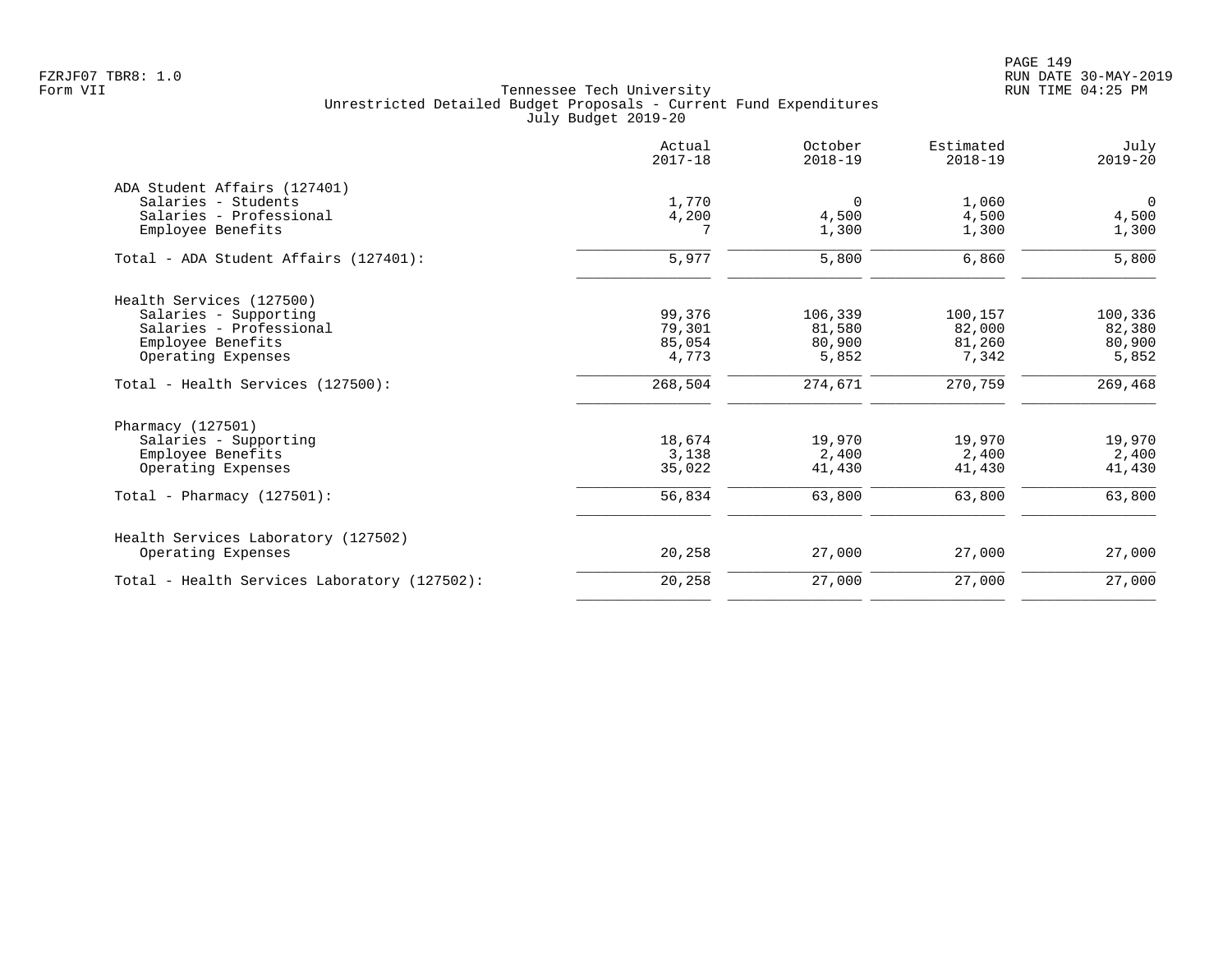|                                           | Actual<br>$2017 - 18$ | October<br>$2018 - 19$ | Estimated<br>$2018 - 19$ | July<br>$2019 - 20$ |
|-------------------------------------------|-----------------------|------------------------|--------------------------|---------------------|
| SAF Health Services (127504)              |                       |                        |                          |                     |
| Salaries - Supporting                     | 43,470                | 22,740                 | 56,030                   | 22,740              |
| Salaries - Professional                   | 361,275               | 367,433                | 359,033                  | 367,833             |
| Employee Benefits                         | 152,380               | 119,070                | 140,310                  | 119,070             |
| Operating Expenses                        | 86,901                | 150,802                | 113,676                  | 144,942             |
| Total - SAF Health Services (127504):     | 644,026               | 660,045                | 669,049                  | 654,585             |
| Dean of Students (127600)                 |                       |                        |                          |                     |
| Salaries - Administrative                 | 84,144                | 88,546                 | 88,546                   | 89,063              |
| Salaries - Supporting                     | 67,874                | 80,597                 | 67,661                   | 74,718              |
| Salaries - Students                       | 675                   | $\Omega$               | 2,185                    | $\Omega$            |
| Salaries - Professional                   | $\Omega$              | 34,870                 | 30,470                   | 37,700              |
| Employee Benefits                         | 66,253                | 64,140                 | 64,140                   | 64,140              |
| Operating Expenses                        | 3,814                 | 6,415                  | 4,230                    | 4,475               |
| Total - Dean of Students (127600):        | 222,760               | 274,568                | 257,232                  | 270,096             |
| Social Development UPC (127602)           |                       |                        |                          |                     |
| Salaries - Supporting                     | $\mathbf 0$           | 0                      | 330                      | 0                   |
| Employee Benefits                         | $\Omega$              | 310                    | 25                       | $\mathsf{O}\xspace$ |
| Travel                                    | 1,957                 | $\Omega$               | $\Omega$                 | $\Omega$            |
| Operating Expenses                        | 2,585                 | 6,270                  | 6,225                    | 6,580               |
| Total - Social Development UPC (127602):  | 4,542                 | 6,580                  | 6,580                    | 6,580               |
| Student Act Grad Assist (127603)          |                       |                        |                          |                     |
| Salaries - Professional                   | 8,000                 | 8,000                  | 8,000                    | 8,690               |
| Employee Benefits                         | 20,000                | 18,000                 | 29,000                   | 18,000              |
| Total - Student Act Grad Assist (127603): | 28,000                | 26,000                 | 37,000                   | 26,690              |
|                                           |                       |                        |                          |                     |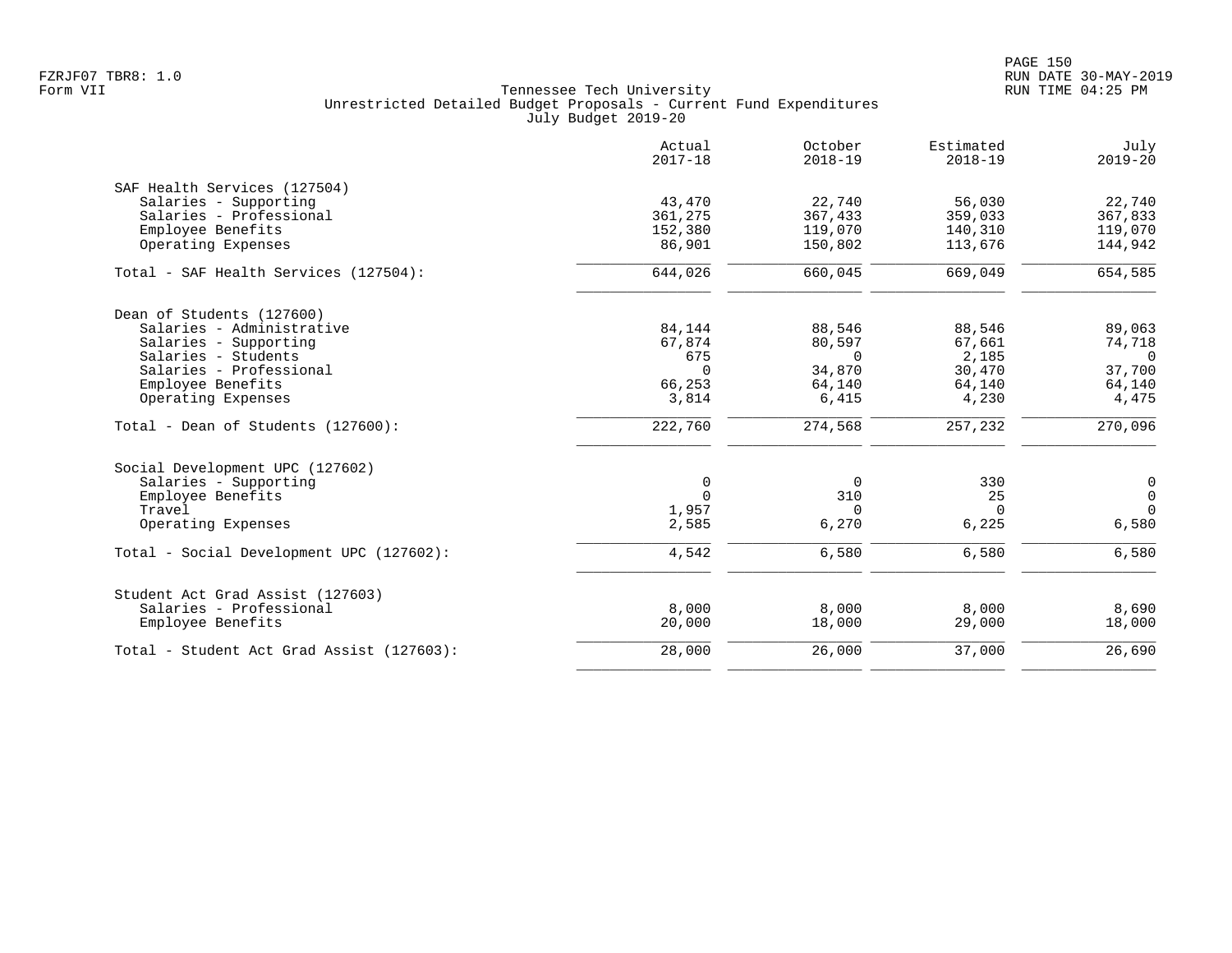|                                         | Actual<br>$2017 - 18$ | October<br>$2018 - 19$ | Estimated<br>$2018 - 19$ | July<br>$2019 - 20$ |
|-----------------------------------------|-----------------------|------------------------|--------------------------|---------------------|
| Multicultural Affairs (127700)          |                       |                        |                          |                     |
| Salaries - Administrative               | 79,248                | 82,482                 | 84,858                   | 84,958              |
| Salaries - Professional                 |                       | $\Omega$               | 52,301                   | 63,714              |
| Employee Benefits                       | 38,748                | 49,590                 | 49,590                   | 49,590              |
| Travel                                  | 3,527                 | 3.000                  | 3,000                    | 3,000               |
| Operating Expenses                      | 5,720                 | 6,820                  | 7,120                    | 5,120               |
| Total - Multicultural Affairs (127700): | 127,243               | 141,892                | 196,869                  | 206,382             |
| Eagle Card Office (127800)              |                       |                        |                          |                     |
| Salaries - Supporting                   | 34,346                | 36,426                 | 36,426                   | 36,526              |
| Salaries - Students                     | 4,892                 | $\Omega$               | 5,570                    | $\Omega$            |
| Salaries - Professional                 | 42,194                | 42,980                 | 49,717                   | 48,029              |
| Employee Benefits                       | 39,808                | 35,900                 | 35,900                   | 35,900              |
| Operating Expenses                      | 34,879                | 39,880                 | 31,622                   | 38,660              |
| Total - Eagle Card Office (127800):     | 156,119               | 155,186                | 159,235                  | 159,115             |
| The Eagle (127900)                      |                       |                        |                          |                     |
| Salaries - Students                     | 7,236                 | 7,840                  | 7,840                    | 7,840               |
| Employee Benefits                       |                       | 5,370                  | 5,370                    | 5,370               |
| Travel                                  |                       | 400                    | 400                      | 400                 |
| Operating Expenses                      | 8,403                 | 7,810                  | 7,810                    | 7,810               |
| Department Revenues                     | $-96$                 | 0                      | $\Omega$                 | $\Omega$            |
| Total - The Eagle $(127900)$ :          | 15,543                | 21,420                 | 21,420                   | 21,420              |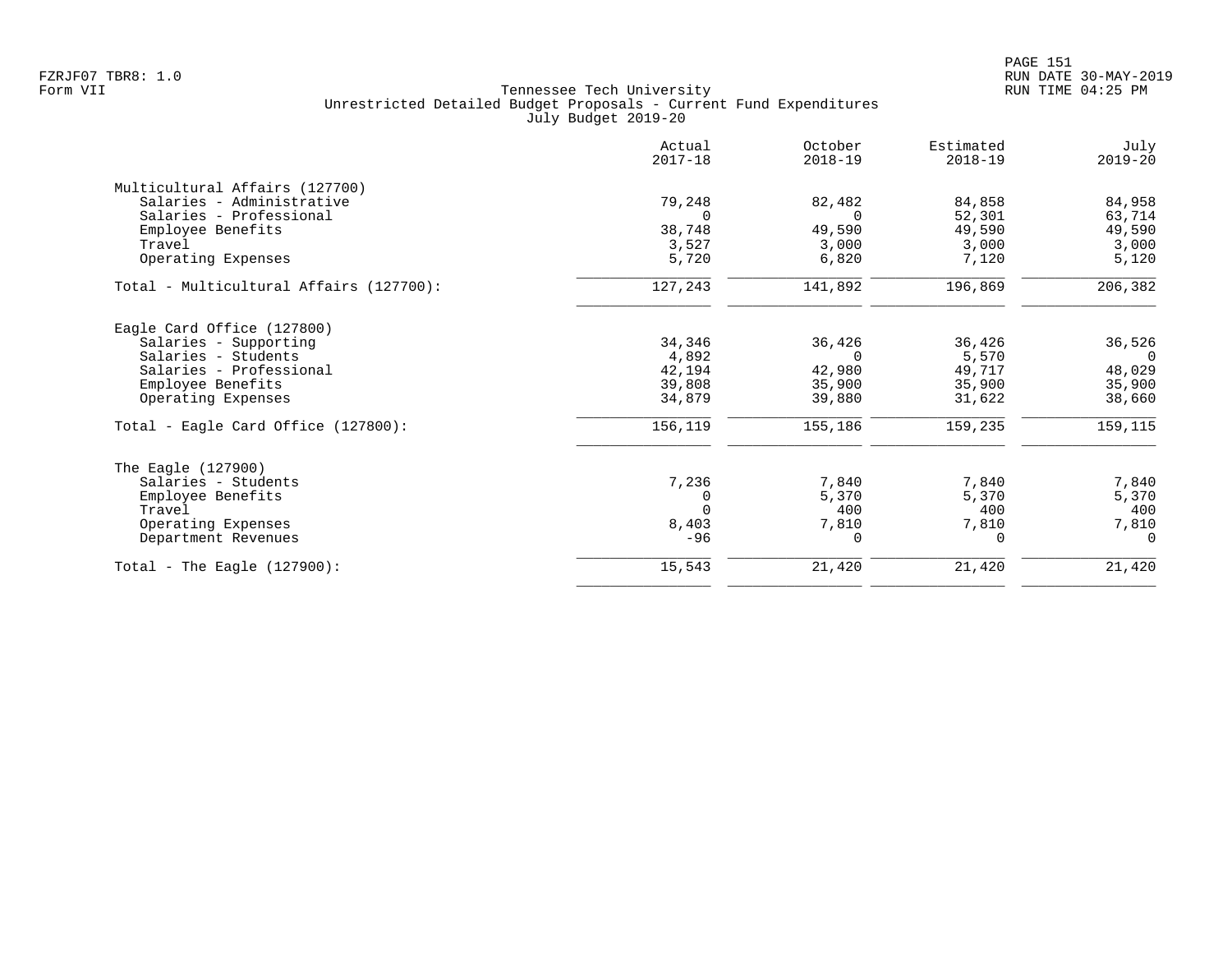|                                           | Actual<br>$2017 - 18$ | October<br>$2018 - 19$ | Estimated<br>$2018 - 19$ | July<br>$2019 - 20$ |
|-------------------------------------------|-----------------------|------------------------|--------------------------|---------------------|
| Tenn Tech Oracle (127902)                 |                       |                        |                          |                     |
| Salaries - Students                       | 9,456                 | 11,990                 | 11,990                   | 11,990              |
| Employee Benefits                         | $\Omega$              | 6,300                  | 6,300                    | 6,300               |
| Operating Expenses<br>Department Revenues | 9,991<br>$-1,217$     | 8,810<br>$\Omega$      | 8,810<br>$\Omega$        | 8,810<br>$\Omega$   |
|                                           |                       |                        |                          |                     |
| Total - Tenn Tech Oracle (127902):        | 18,230                | 27,100                 | 27,100                   | 27,100              |
| SAF Intramurals (129001)                  |                       |                        |                          |                     |
| Salaries - Students                       | 25,638                | 45,520                 | 45,520                   | 45,520              |
| Salaries - Professional                   | 72,295                | 80,413                 | 101,283                  | 80,513              |
| Employee Benefits                         | 40,674                | 47,330                 | 58,430                   | 47,330              |
| Travel                                    | 3,596                 | 3,000                  | 3,000                    | 3,000               |
| Operating Expenses                        | 49,985                | 119,807                | 90,829                   | 41,123              |
| Total - SAF Intramurals (129001):         | 192,188               | 296,070                | 299,062                  | 217,486             |
| Extramurals (129002)                      |                       |                        |                          |                     |
| Operating Expenses                        | $\mathbf 0$           | 820                    | 820                      | 820                 |
| Total - Extramurals (129002):             | $\mathbf 0$           | 820                    | 820                      | 820                 |
| Cheerleaders (129003)                     |                       |                        |                          |                     |
| Salaries - Professional                   | 44,736                | 49,855                 | 41,575                   | 50,455              |
| Employee Benefits                         | 13,918                | 12,470                 | 12,470                   | 12,470              |
| Travel                                    | 14,853                | 14,490                 | 32,500                   | 4,490               |
| Operating Expenses                        | 16,047                | 8,850                  | 20,864                   | 17,950              |
| Department Revenues                       | $-730$                | 0                      | $\mathbf 0$              | $\mathbf 0$         |
| Total - Cheerleaders (129003):            | 88,824                | 85,665                 | 107,409                  | 85,365              |
|                                           |                       |                        |                          |                     |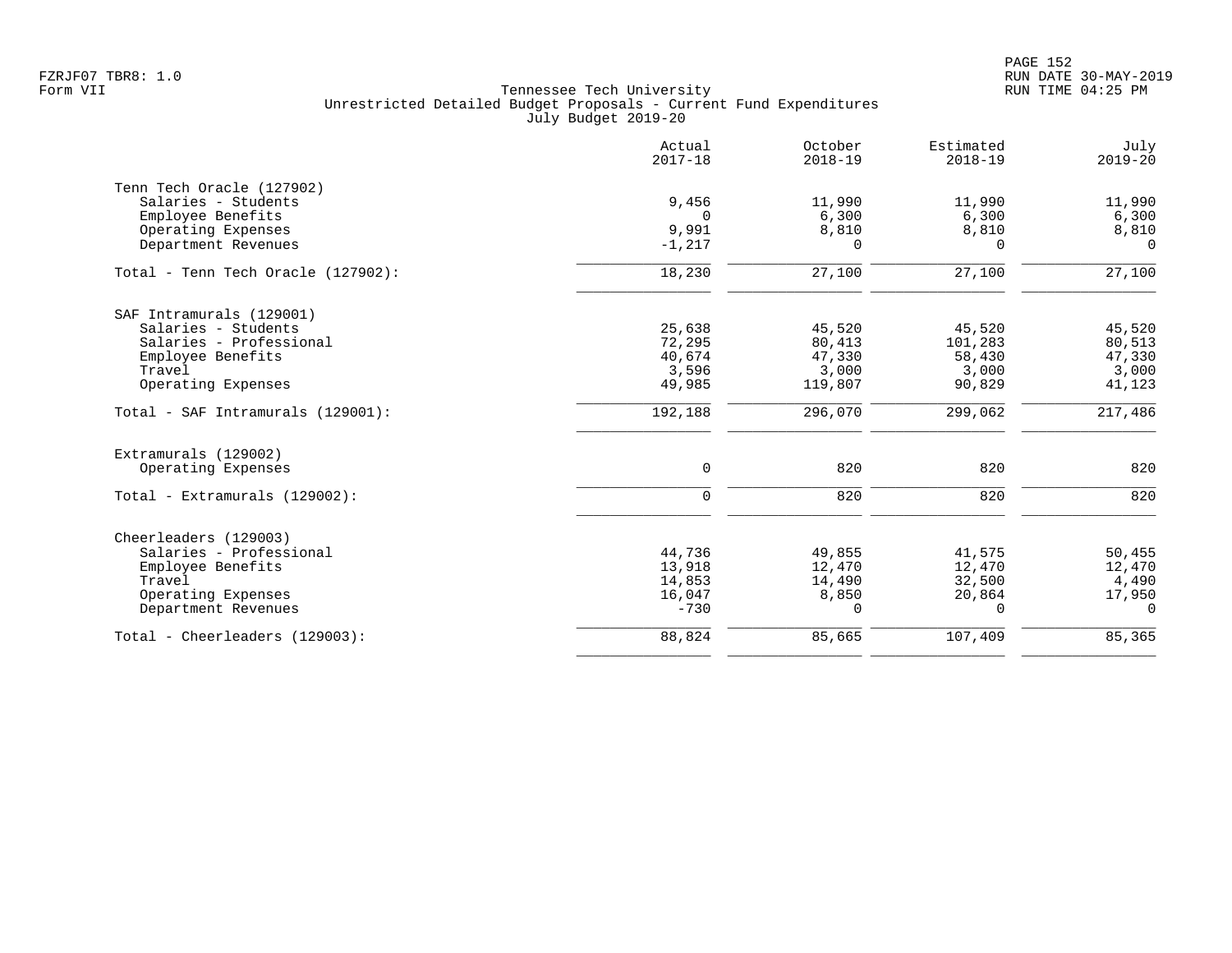|                                                    | Actual<br>$2017 - 18$ | October<br>$2018 - 19$ | Estimated<br>$2018 - 19$ | July<br>$2019 - 20$ |
|----------------------------------------------------|-----------------------|------------------------|--------------------------|---------------------|
| Cheerleaders Housing Sch (129004)                  |                       |                        |                          |                     |
| Operating Expenses                                 | 24,975                | 25,390                 | 25,390                   | 25,390              |
| Total - Cheerleaders Housing Sch (129004):         | 24,975                | 25,390                 | 25,390                   | 25,390              |
| Dance Team (129007)                                |                       |                        |                          |                     |
| Travel                                             | 22,582                | 17,100                 | 17,100                   | 17,100              |
| Operating Expenses                                 | 7,961                 | 6,000                  | 6,000                    | 6,000               |
| Total - Dance Team $(129007)$ :                    | 30,543                | 23,100                 | 23,100                   | 23,100              |
| Rugby (129010)                                     |                       |                        |                          |                     |
| Salaries - Supporting                              | $\mathbf 0$           | 0                      | 300                      | $\mathbf 0$         |
| Travel                                             | 9,478                 | $\Omega$               | 2,490                    | $\overline{0}$      |
| Operating Expenses                                 | 2,322                 | 16,000                 | 13,210                   | 16,000              |
| Total - Rugby $(129010)$ :                         | 11,800                | 16,000                 | 16,000                   | 16,000              |
| SAF General Education Acad Affrs (130002)          |                       |                        |                          |                     |
| Salaries - Academic                                | 4,906                 | 0                      | 0                        | 0                   |
| Salaries - Supporting                              | 7,937                 | 0                      | 0                        | $\mathbf 0$         |
| Salaries - Students                                | 3,171                 | $\Omega$               | $\Omega$                 | $\Omega$            |
| Salaries - Professional                            | 38,102                | 37,937                 | 37,937                   | 36,937              |
| Employee Benefits                                  | 16,352                | 21,510                 | 21,510                   | 21,510              |
| Travel                                             | $-43$                 | $\Omega$               | $\Omega$                 | $\Omega$            |
| Operating Expenses                                 | 241,185               | 346,533                | 299,878                  | 247,593             |
| Total - SAF General Education Acad Affrs (130002): | 311,610               | 405,980                | 359,325                  | 306,040             |
|                                                    |                       |                        |                          |                     |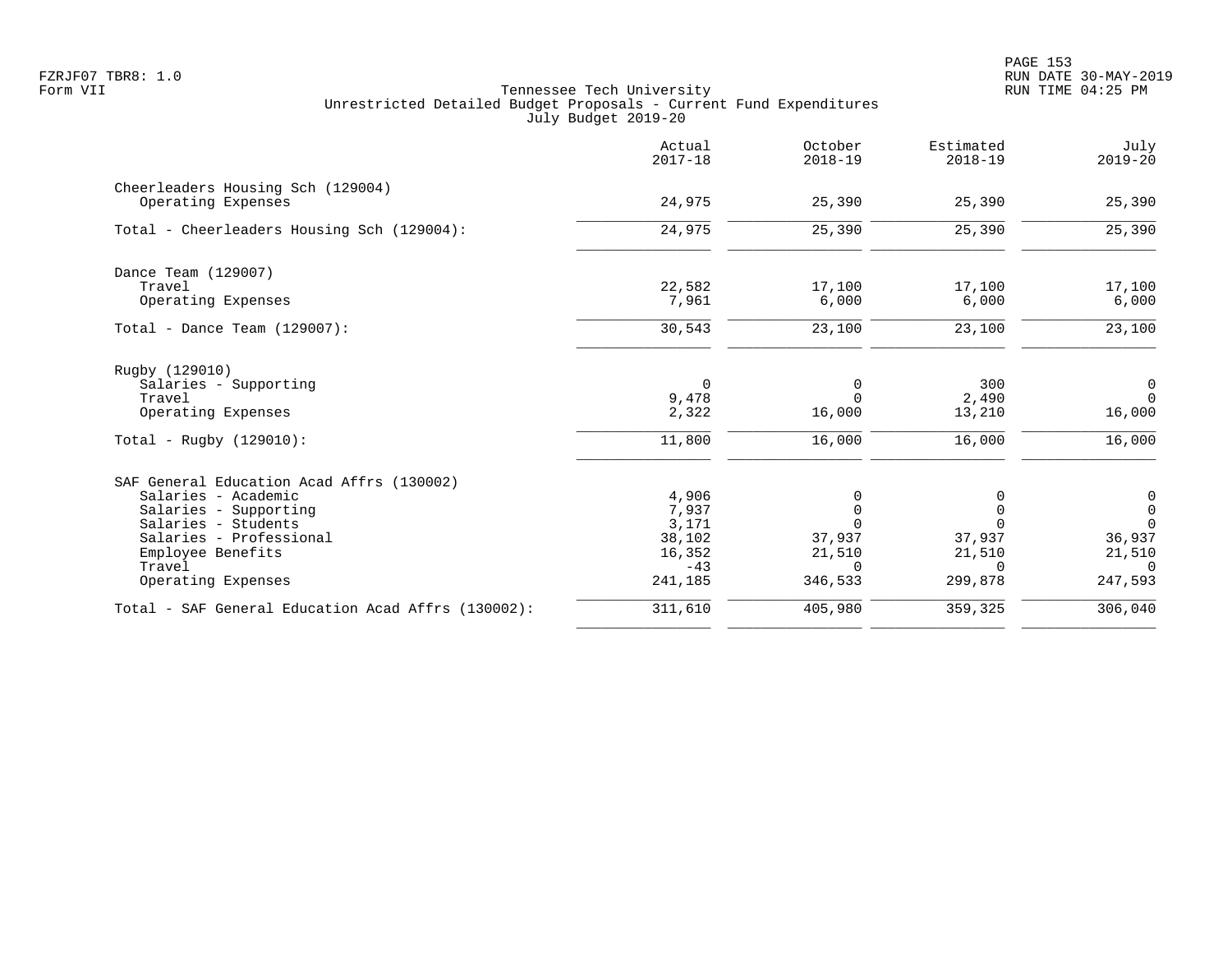|                                                   | Actual<br>$2017 - 18$ | October<br>$2018 - 19$ | Estimated<br>$2018 - 19$ | July<br>$2019 - 20$ |
|---------------------------------------------------|-----------------------|------------------------|--------------------------|---------------------|
| Band (155004)                                     |                       |                        |                          |                     |
| Salaries - Academic                               | 4,000                 |                        | 4,000                    | $\mathbf 0$         |
| Salaries - Supporting                             | 682                   | $\Omega$               | 205                      | $\mathsf{O}\xspace$ |
| Salaries - Students                               | 230                   |                        | 646                      | $\Omega$            |
| Employee Benefits                                 | 355                   | 1,145                  | 1,145                    | 1,145               |
| Travel                                            | 9,178                 | 1,600                  | 1,960                    | 1,600               |
| Operating Expenses                                | 41,892                | 54,894                 | 81,683                   | 52,456              |
| Capital Outlay                                    | 20,354                | 11,715                 | 11,715                   | $\Omega$            |
| Total - Band (155004):                            | 76,691                | 69,354                 | 101,354                  | 55,201              |
| Pep Band Scholarships (155006)                    |                       |                        |                          |                     |
| Operating Expenses                                | 110,950               | 148,010                | 148,010                  | 148,010             |
| Total - Pep Band Scholarships (155006):           | 110,950               | 148,010                | 148,010                  | 148,010             |
| Band Uniforms and Shoes (155009)                  |                       |                        |                          |                     |
| Operating Expenses                                | 88                    | 1,400                  | 2,874                    | 1,400               |
| Total - Band Uniforms and Shoes (155009):         | 88                    | 1,400                  | 2,874                    | 1,400               |
| College of Ag & HEC Career Fair (160004)          |                       |                        |                          |                     |
| Operating Expenses                                | 1,903                 | 1,600                  | 2,397                    | 1,600               |
| Total - College of Ag & HEC Career Fair (160004): | 1,903                 | 1,600                  | 2,397                    | 1,600               |
|                                                   |                       |                        |                          |                     |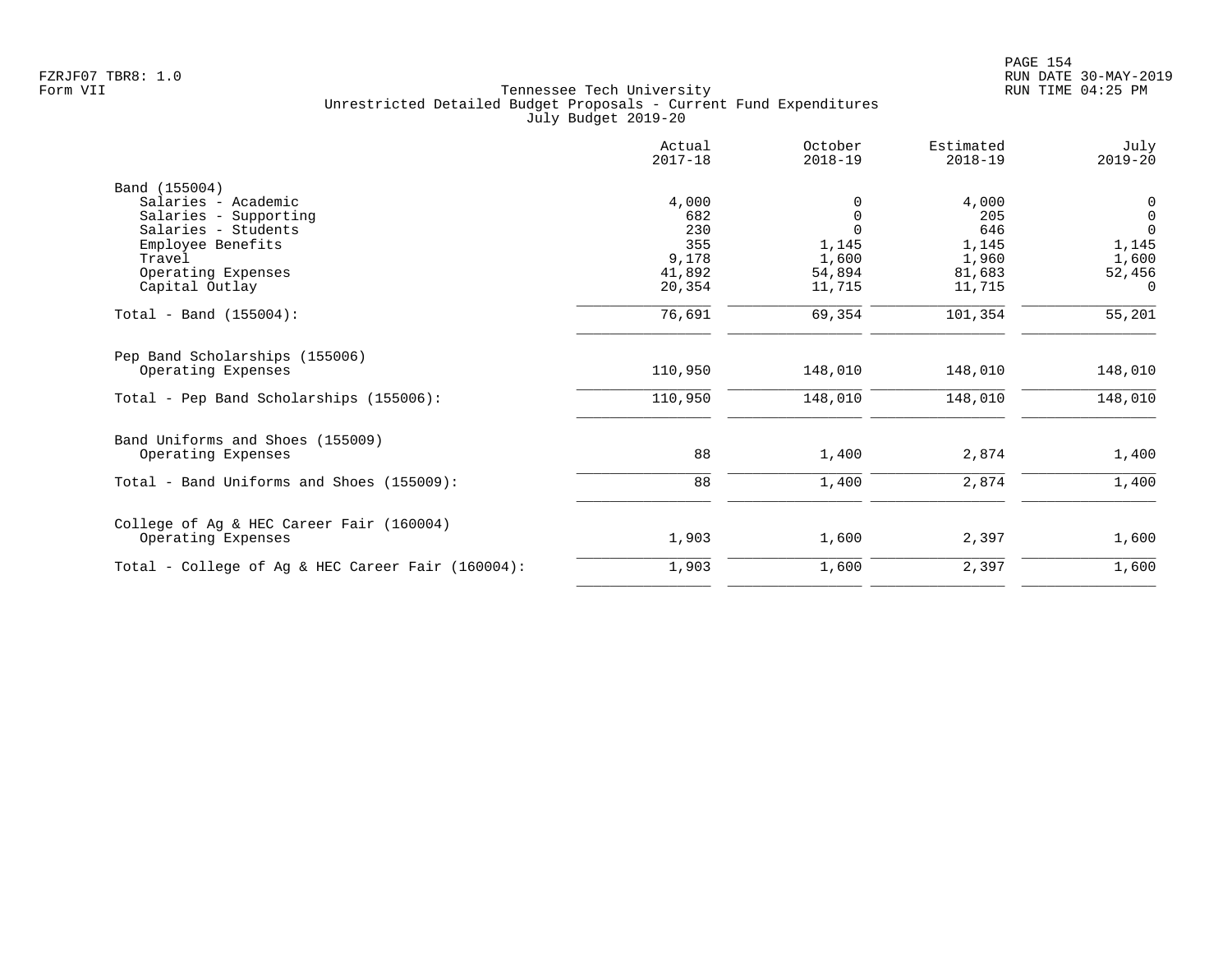|                                               | Actual<br>$2017 - 18$ | October<br>$2018 - 19$ | Estimated<br>$2018 - 19$ | July<br>$2019 - 20$ |
|-----------------------------------------------|-----------------------|------------------------|--------------------------|---------------------|
| TTU Matching (171000)                         |                       |                        |                          |                     |
| Salaries - Professional                       | 4,950                 | 0                      | 0                        | $\mathbf 0$         |
| Employee Benefits                             | 375                   | $\mathbf 0$            | $\mathbf 0$              | $\overline{0}$      |
| Operating Expenses                            | $\Omega$              | 11                     | $\mathbf 0$              | $\Omega$            |
| Total - TTU Matching (171000):                | 5,325                 | 11                     | $\Omega$                 | $\Omega$            |
| Graduate Studies Admin (176000)               |                       |                        |                          |                     |
| Travel                                        | 71                    | $\mathbf 0$            | 0                        | $\Omega$            |
| Total - Graduate Studies Admin (176000):      | 71                    | $\mathbf 0$            | $\mathbf 0$              | $\Omega$            |
| Public Safety Recruiting (185503)             |                       |                        |                          |                     |
| Operating Expenses                            | 445                   | 0                      | 0                        | $\mathbf 0$         |
| Total - Public Safety Recruiting (185503):    | 445                   | $\mathbf 0$            | $\mathbf 0$              | $\Omega$            |
| Improved Parking Operations (203026)          |                       |                        |                          |                     |
| Salaries - Supporting                         | 9,510                 | 12,000                 | 12,000                   | 79,983              |
| Employee Benefits                             | 714                   | $\Omega$               | $\Omega$                 | $\cap$              |
| Operating Expenses                            | 205,645               | 195,025                | 195,025                  | 195,025             |
| Total - Improved Parking Operations (203026): | 215,869               | 207,025                | 207,025                  | 275,008             |
| Marketing and Promotions (305000)             |                       |                        |                          |                     |
| Salaries - Professional                       | 0                     | 100                    | 100                      | 100                 |
| Employee Benefits                             | $\Omega$              | 720                    | 720                      | 720                 |
| Travel                                        | 7,264                 | $\Omega$               | 3,530                    | $\Omega$            |
| Operating Expenses                            | 236,045               | 235,290                | 261,760                  | 219,390             |
| Total - Marketing and Promotions (305000):    | 243,309               | 236,110                | 266,110                  | 220,210             |
|                                               |                       |                        |                          |                     |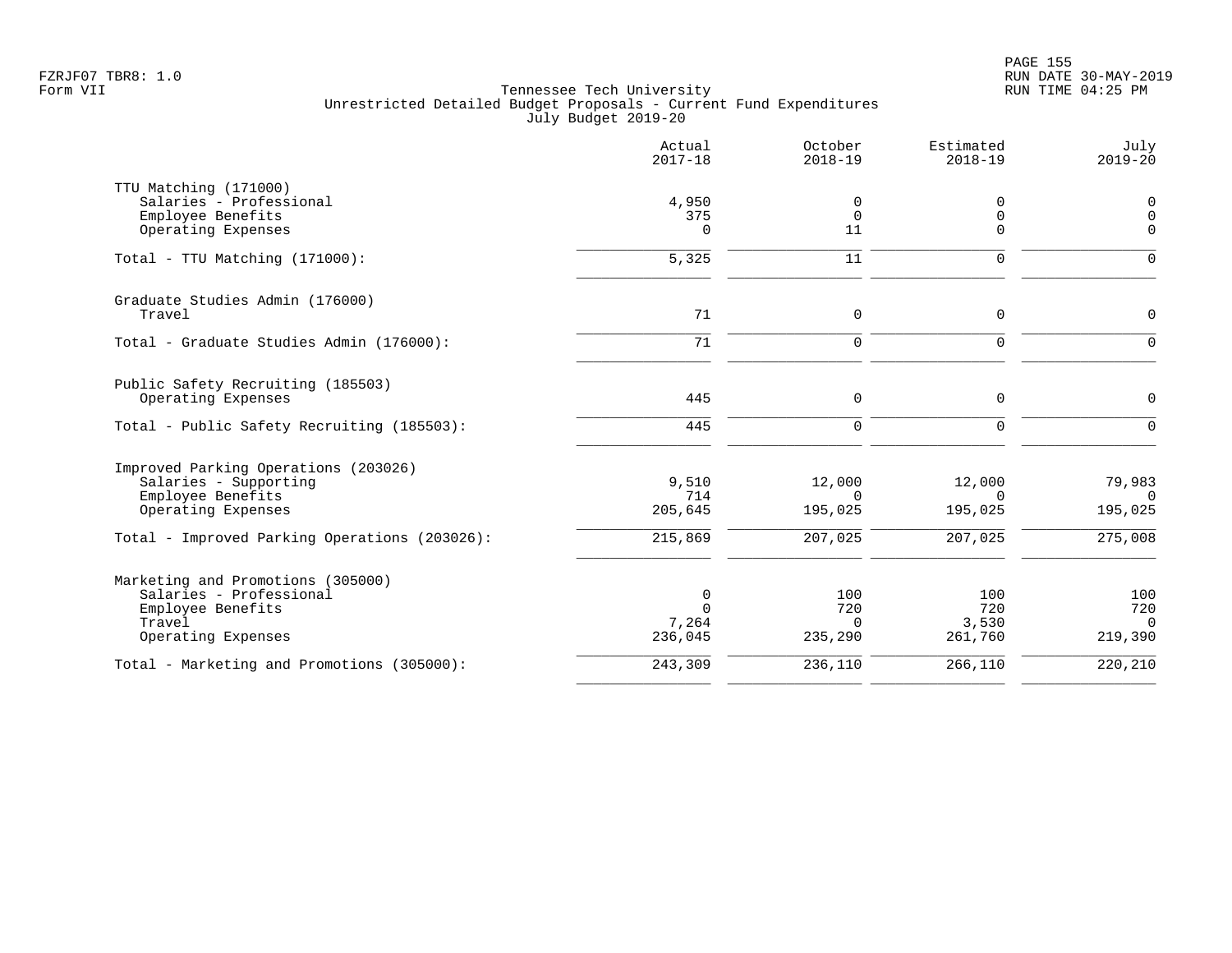|                                                      | Actual<br>$2017 - 18$ | October<br>$2018 - 19$ | Estimated<br>$2018 - 19$ | July<br>$2019 - 20$ |
|------------------------------------------------------|-----------------------|------------------------|--------------------------|---------------------|
| Athletic Director (600050)                           |                       |                        |                          |                     |
| Salaries - Administrative                            | 86,923                | 89,113                 | 89,113                   | 89,213              |
| Salaries - Supporting                                | 127,817               | 121,221                | 117,946                  | 121,107             |
| Salaries - Students                                  | 102                   | $\Omega$               | 500                      | $\Omega$            |
| Salaries - Professional                              | 398,846               | 374,284                | 381,364                  | 370,564             |
| Employee Benefits                                    | 264,288               | 152,000                | 228,701                  | 228,701             |
| Travel                                               |                       | 15,000                 | 12,000                   | 15,000              |
| Operating Expenses                                   | $\Omega$              | 16,493                 | 47,798                   | 16,493              |
| Capital Outlay                                       | 9,461                 | $\Omega$               | 5,600                    | $\Omega$            |
| Department Revenues                                  | 0                     | $\mathbf 0$            | $-60$                    | $\mathbf 0$         |
| Total - Athletic Director (600050):                  | 887,437               | 768,111                | 882,962                  | 841,078             |
| Athletic Grad Assistant (600051)                     |                       |                        |                          |                     |
| Employee Benefits                                    | 19,536                | 16,200                 | 21,500                   | 22,180              |
| Total - Athletic Grad Assistant (600051):            | 19,536                | 16,200                 | 21,500                   | 22,180              |
| Marketing and Promotion Management (600052)          |                       |                        |                          |                     |
| Salaries - Supporting                                | 16,218                | 13,000                 | 15,000                   | 13,000              |
| Salaries - Students                                  | 4,880                 | $\Omega$               | 3,490                    | $\Omega$            |
| Salaries - Professional                              | 54,555                | 36,000                 | 85,030                   | 36,000              |
| Employee Benefits                                    | 15,037                | 4,000                  | 24,000                   | 24,000              |
| Travel                                               | 432                   | $\Omega$               | 675                      | $\Omega$            |
| Operating Expenses                                   | 79,578                | 18,983                 | 157,043                  | 18,983              |
| Department Revenues                                  | $\Omega$              | $\Omega$               | $-60$                    | $\Omega$            |
| Total - Marketing and Promotion Management (600052): | 170,700               | 71,983                 | 285,178                  | 91,983              |
|                                                      |                       |                        |                          |                     |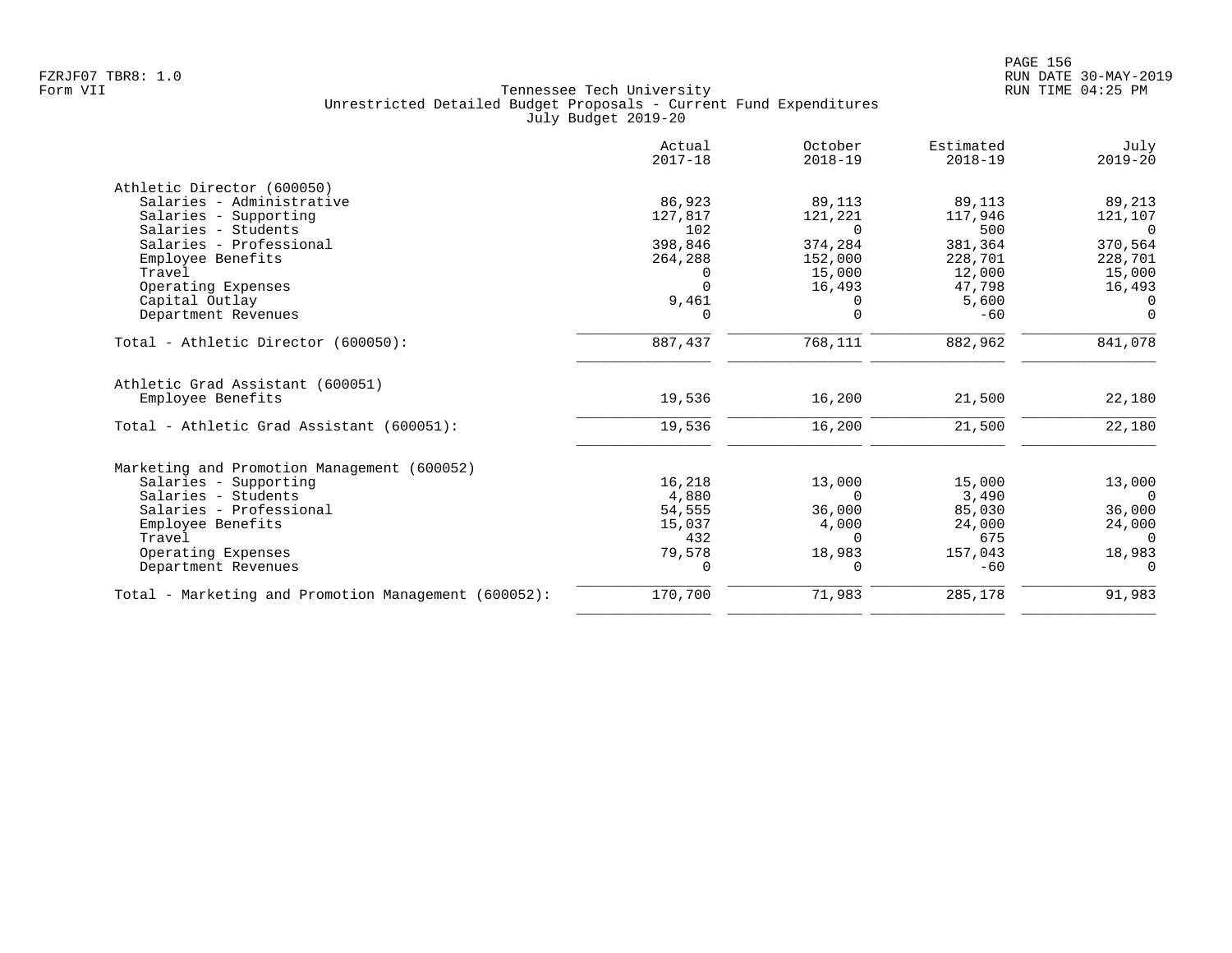PAGE 157 FZRJF07 TBR8: 1.0 RUN DATE 30-MAY-2019

| Actual<br>$2017 - 18$                | October<br>$2018 - 19$               | Estimated<br>$2018 - 19$             | July<br>$2019 - 20$                  |
|--------------------------------------|--------------------------------------|--------------------------------------|--------------------------------------|
| 0                                    | 36,460                               | 36,460                               | 36,460                               |
| $\mathbf 0$                          | 36,460                               | 36,460                               | 36,460                               |
| $\mathsf{O}$                         | 0                                    | 55,000                               | $\mathbf 0$                          |
| $\Omega$                             | $\mathbf 0$                          | 55,000                               | $\Omega$                             |
| 29,725<br>29,725                     | 16,890<br>16,890                     | 16,890<br>16,890                     | 16,890<br>16,890                     |
| 1                                    | 0                                    | 0                                    | $\mathbf 0$                          |
| $\mathbf{1}$                         | $\mathbf 0$                          | $\mathbf 0$                          | $\Omega$                             |
| 145,953<br>47,033<br>3,575<br>54,796 | 118,325<br>83,000<br>3,920<br>35,000 | 153,390<br>58,000<br>2,420<br>32,000 | 118,525<br>58,000<br>3,920<br>35,000 |
| 251,357                              | 240,245                              | 245,810                              | 215,445                              |
|                                      |                                      |                                      |                                      |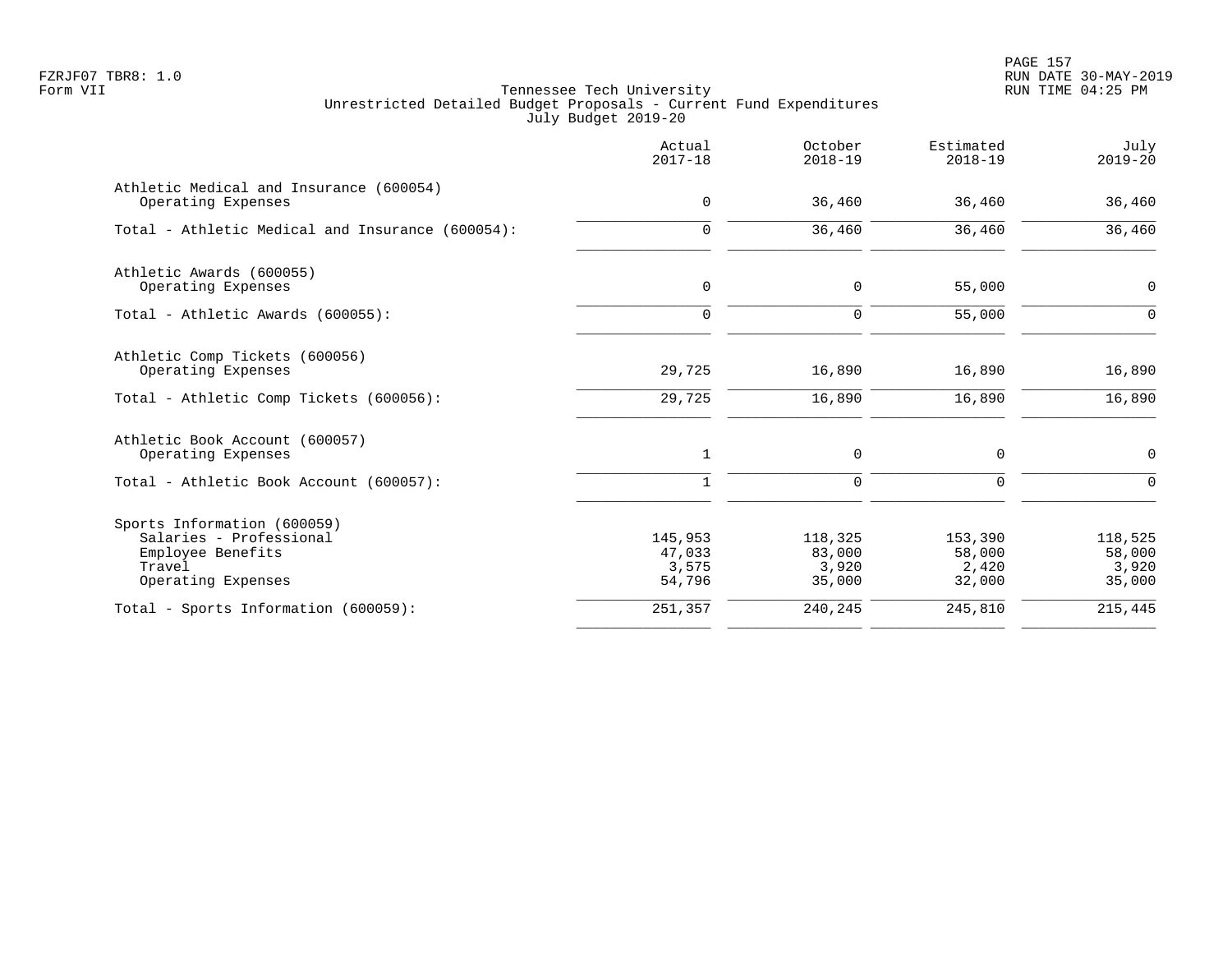|                                                       | Actual<br>$2017 - 18$ | October<br>$2018 - 19$ | Estimated<br>$2018 - 19$ | July<br>$2019 - 20$ |
|-------------------------------------------------------|-----------------------|------------------------|--------------------------|---------------------|
| Athletic Academic Counseling (600060)                 |                       |                        |                          |                     |
| Salaries - Supporting                                 | 12,788                | 14,383                 | 13,183                   | 14,483              |
| Salaries - Professional                               | 153,527               | 156,175                | 145,960                  | 140,623             |
| Employee Benefits                                     | 84,084                | 70,000                 | 70,000                   | 70,000              |
| Travel                                                | 200                   | $\Omega$               | $\Omega$                 | $\Omega$            |
| Operating Expenses                                    | $\Omega$              | 12,690                 | 9,690                    | 12,690              |
| Total - Athletic Academic Counseling (600060):        | 250,599               | 253,248                | 238,833                  | 237,796             |
| Athletic Student Therapy Center (600062)              |                       |                        |                          |                     |
| Salaries - Students                                   | 2,000                 | $\Omega$               | 2,000                    | $\Omega$            |
| Salaries - Professional                               | 297,506               | 306,912                | 305,572                  | 304,669             |
| Employee Benefits                                     | 117,377               | 81,170                 | 96,670                   | 96,670              |
| Travel                                                | $\Omega$              | 3,010                  | 3,010                    | 3,010               |
| Operating Expenses                                    | 2,290                 | 50,193                 | 101,273                  | 50,193              |
| Total - Athletic Student Therapy Center (600062):     | 419,173               | 441,285                | 508,525                  | 454,542             |
| Athletic Training Graduate Teaching (600064)          |                       |                        |                          |                     |
| Employee Benefits                                     | 19,345                | 19,020                 | 21,395                   | 24,990              |
| Total - Athletic Training Graduate Teaching (600064): | 19,345                | 19,020                 | 21,395                   | 24,990              |
| Strength and Conditioning (600066)                    |                       |                        |                          |                     |
| Salaries - Students                                   | 4,780                 | 3,000                  | 5,000                    | 3,000               |
| Salaries - Professional                               | 155,847               | 150,339                | 140,274                  | 135,092             |
| Employee Benefits                                     | 47,943                | 42,938                 | 42,938                   | 42,938              |
| Travel                                                | 876                   | 3,000                  | 1,000                    | 3,000               |
| Operating Expenses                                    | $\mathbf 0$           | 12,000                 | 32,000                   | 12,000              |
| Total - Strength and Conditioning (600066):           | 209,446               | 211,277                | 221,212                  | 196,030             |
|                                                       |                       |                        |                          |                     |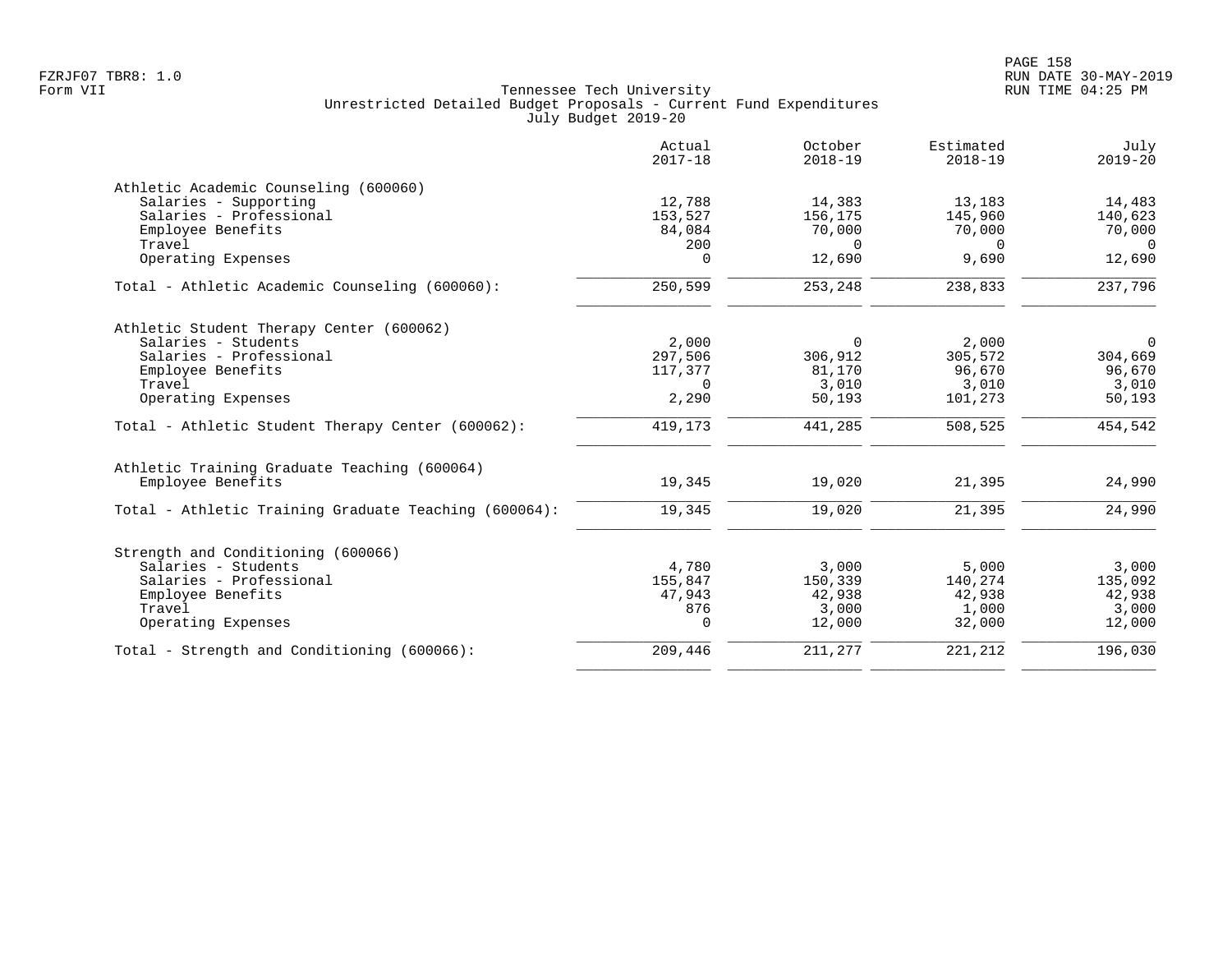|                                    | Actual<br>$2017 - 18$ | October<br>$2018 - 19$ | Estimated<br>$2018 - 19$ | July<br>$2019 - 20$ |
|------------------------------------|-----------------------|------------------------|--------------------------|---------------------|
| Video Production (600067)          |                       |                        |                          |                     |
| Salaries - Supporting              | 395                   | 0                      | 0                        | 0                   |
| Salaries - Students                | 18,952                | $\Omega$               | 20,000                   | $\Omega$            |
| Salaries - Professional            | 85,657                | 111,702                | 117,912                  | 119,392             |
| Employee Benefits                  | 22,918                | 0                      | 38,000                   | 38,000              |
| Travel                             |                       |                        | 135                      | $\Omega$            |
| Operating Expenses                 |                       | $\Omega$               | 15,000                   | $\Omega$            |
| Capital Outlay                     | $\Omega$              | $\Omega$               | 37,990                   | $\Omega$            |
| Total - Video Production (600067): | 127,922               | 111,702                | 229,037                  | 157,392             |
| Football (601000)                  |                       |                        |                          |                     |
| Salaries - Supporting              | 29,081                | 30,057                 | 30,057                   | 30,157              |
| Salaries - Professional            | 735,649               | 618,503                | 620,018                  | 623,582             |
| Employee Benefits                  | 214,807               | 212,000                | 255,000                  | 255,000             |
| Travel                             | 206,886               | 156,030                | 260,305                  | 156,030             |
| Operating Expenses                 | 293,970               | 170,610                | 215,280                  | 170,610             |
| Capital Outlay                     | 8,341                 | 0                      | 0                        | $\Omega$            |
| Department Revenues                | $-604$                | $\Omega$               | $\Omega$                 | $\Omega$            |
| $Total - Football (601000):$       | 1,488,130             | 1,187,200              | 1,380,660                | 1,235,379           |
| Mens Basketball (601001)           |                       |                        |                          |                     |
| Salaries - Supporting              | 12,570                | 12,984                 | 14,824                   | 10,038              |
| Salaries - Professional            | 269,761               | 278,608                | 278,658                  | 424,651             |
| Employee Benefits                  | 91,147                | 90,000                 | 90,000                   | 105,624             |
| Travel                             | 166,298               | 134,649                | 121,184                  | 134,649             |
| Operating Expenses                 | 115,095               | 112,392                | 114,128                  | 112,392             |
| Total - Mens Basketball (601001):  | 654,871               | 628,633                | 618,794                  | 787,354             |
|                                    |                       |                        |                          |                     |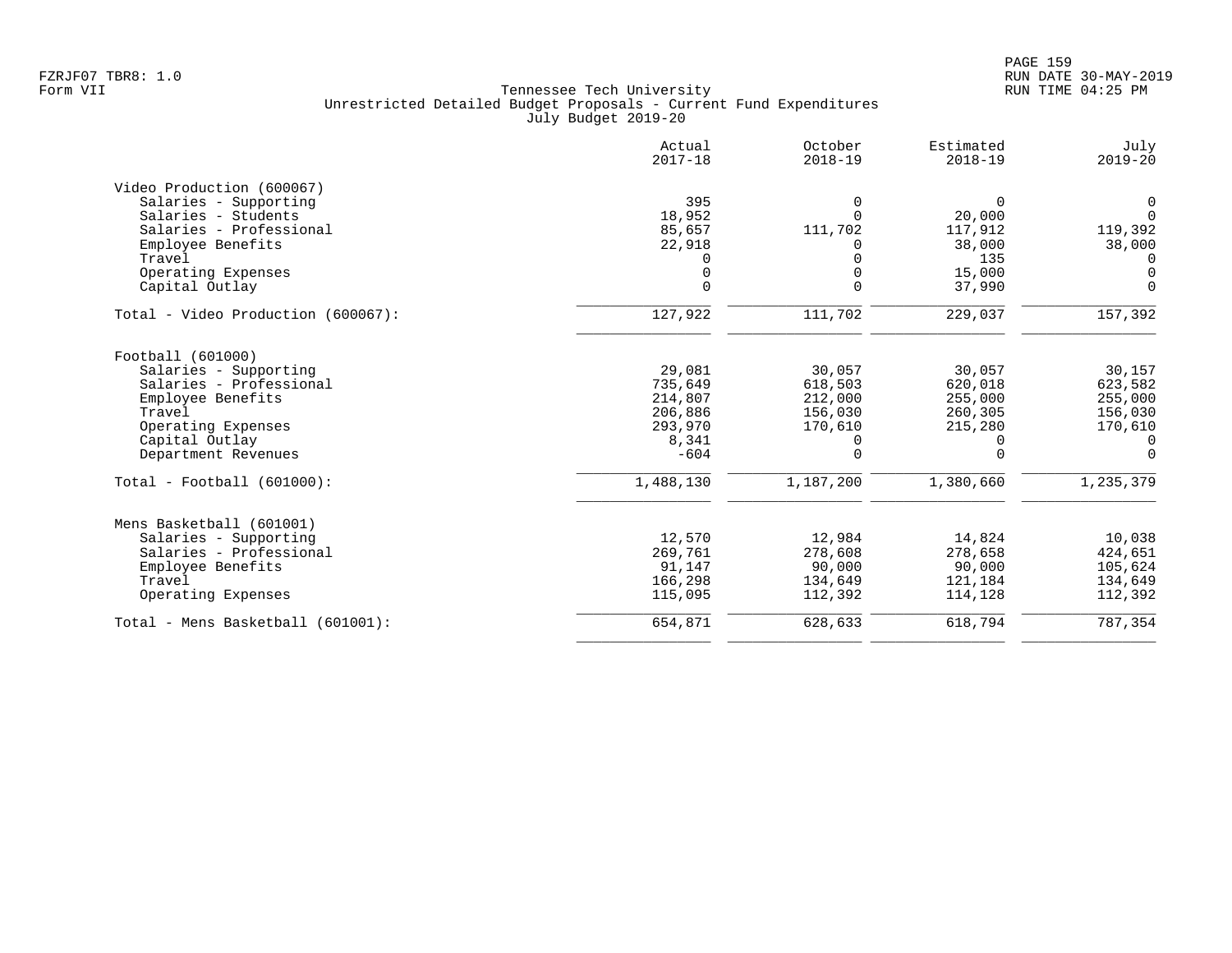|                                      | Actual<br>$2017 - 18$ | October<br>$2018 - 19$ | Estimated<br>$2018 - 19$ | July<br>$2019 - 20$ |
|--------------------------------------|-----------------------|------------------------|--------------------------|---------------------|
| Baseball (601003)                    |                       |                        |                          |                     |
| Salaries - Professional              | 159,658               | 156,205                | 156,910                  | 146,269             |
| Employee Benefits                    | 58,329                | 47,000                 | 47,000                   | 47,000              |
| Travel                               | 67,157                | 57,420                 | 77,053                   | 57,420              |
| Operating Expenses                   | 72,152                | 62,130                 | 82,130                   | 62,130              |
| Total - Baseball (601003):           | 357,296               | 322,755                | 363,093                  | 312,819             |
| Mens Cross Country (601005)          |                       |                        |                          |                     |
| Salaries - Professional              | 58,558                | 51,348                 | 40,558                   | 46,445              |
| Employee Benefits                    | 26,757                | 18,400                 | 18,400                   | 18,400              |
| Travel                               | 11,572                | 16,740                 | 6,390                    | 16,740              |
| Operating Expenses                   | 6,530                 | 6,642                  | 6,478                    | 6,642               |
| Total - Mens Cross Country (601005): | 103,417               | 93,130                 | 71,826                   | 88,227              |
| Mens Golf (601006)                   |                       |                        |                          |                     |
| Salaries - Professional              | 33,978                | 33,603                 | 35,603                   | 33,803              |
| Employee Benefits                    | 11,903                | 12,800                 | 12,800                   | 12,800              |
| Travel                               | 26,217                | 24,615                 | 19,692                   | 24,615              |
| Operating Expenses                   | 10,096                | 11,700                 | 9,360                    | 11,700              |
| Total - Mens Golf (601006):          | 82,194                | 82,718                 | 77,455                   | 82,918              |
| Mens Tennis (601007)                 |                       |                        |                          |                     |
| Salaries - Professional              | 64,551                | 72,417                 | 78,997                   | 72,817              |
| Employee Benefits                    | 19,752                | 27,000                 | 27,000                   | 27,000              |
| Travel                               | 34,944                | 35,100                 | 31,590                   | 35,100              |
| Operating Expenses                   | 23,108                | 22,950                 | 20,655                   | 22,950              |
| Total - Mens Tennis $(601007)$ :     | 142,355               | 157,467                | 158,242                  | 157,867             |
|                                      |                       |                        |                          |                     |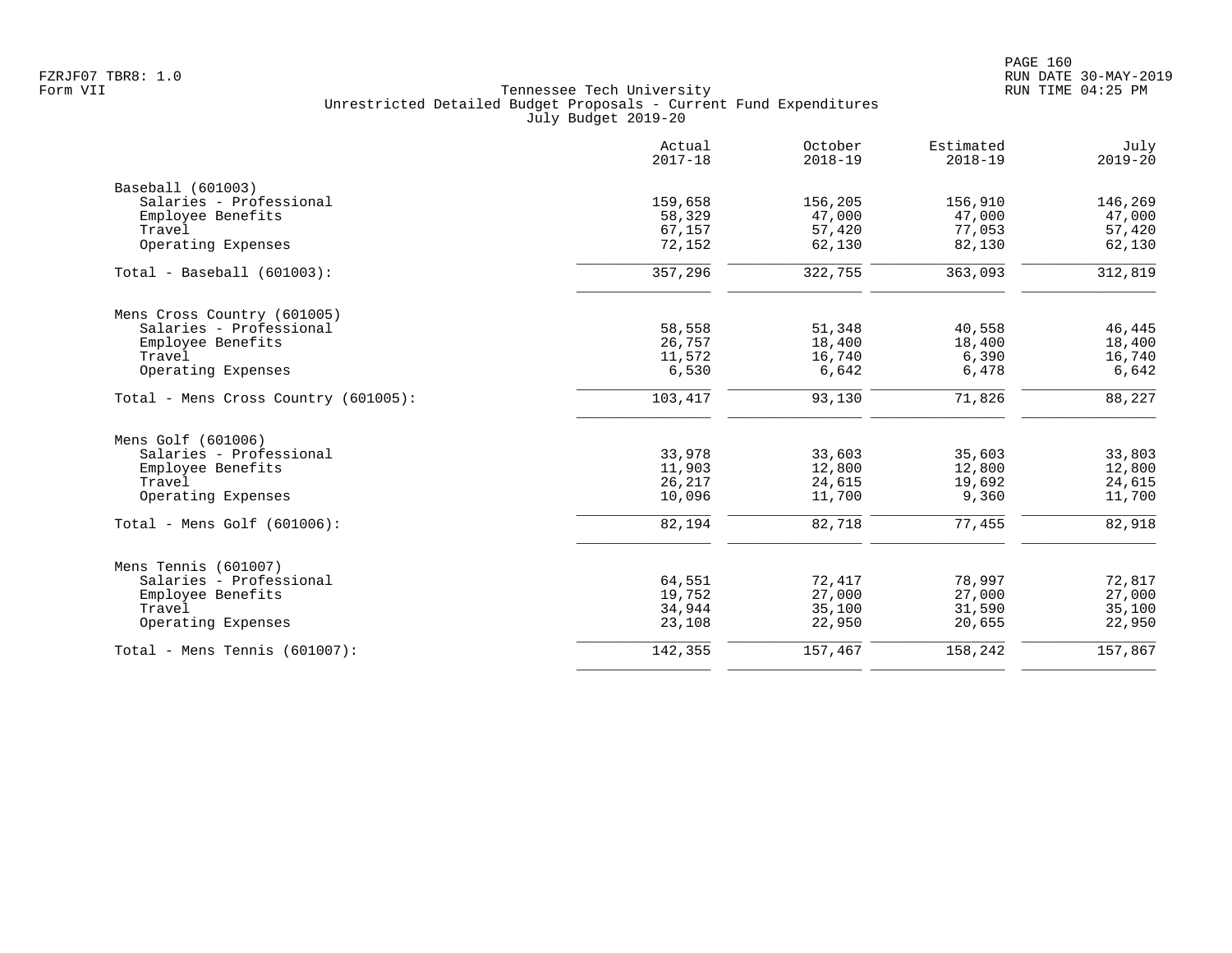| Actual<br>$2017 - 18$ | October<br>$2018 - 19$ | Estimated<br>$2018 - 19$ | July<br>$2019 - 20$     |
|-----------------------|------------------------|--------------------------|-------------------------|
| 20,539                | $\mathbf 0$            | 10,000                   | $\Omega$                |
| 20,539                | $\mathbf 0$            | 10,000                   | $\Omega$                |
| 16,515<br>300         | 0<br>0                 | 0<br>$\mathbf 0$         | 0<br>$\mathbf 0$        |
| 16,815                | $\mathbf 0$            | 0                        | $\Omega$                |
| 4,313                 | 0                      | 5,000                    | $\mathbf 0$             |
| 4,313                 | $\mathbf 0$            | 5,000                    | ∩                       |
| 114,851<br>21,210     | 0<br>$\Omega$          | 25,000<br>$\Omega$       | $\mathbf 0$<br>$\Omega$ |
| 136,061               | $\Omega$               | 25,000                   | $\Omega$                |
| 3,642                 | 0                      | 5,490                    | $\mathbf 0$             |
| 3,642                 | 0                      | 5,490                    | $\mathbf 0$             |
|                       |                        |                          |                         |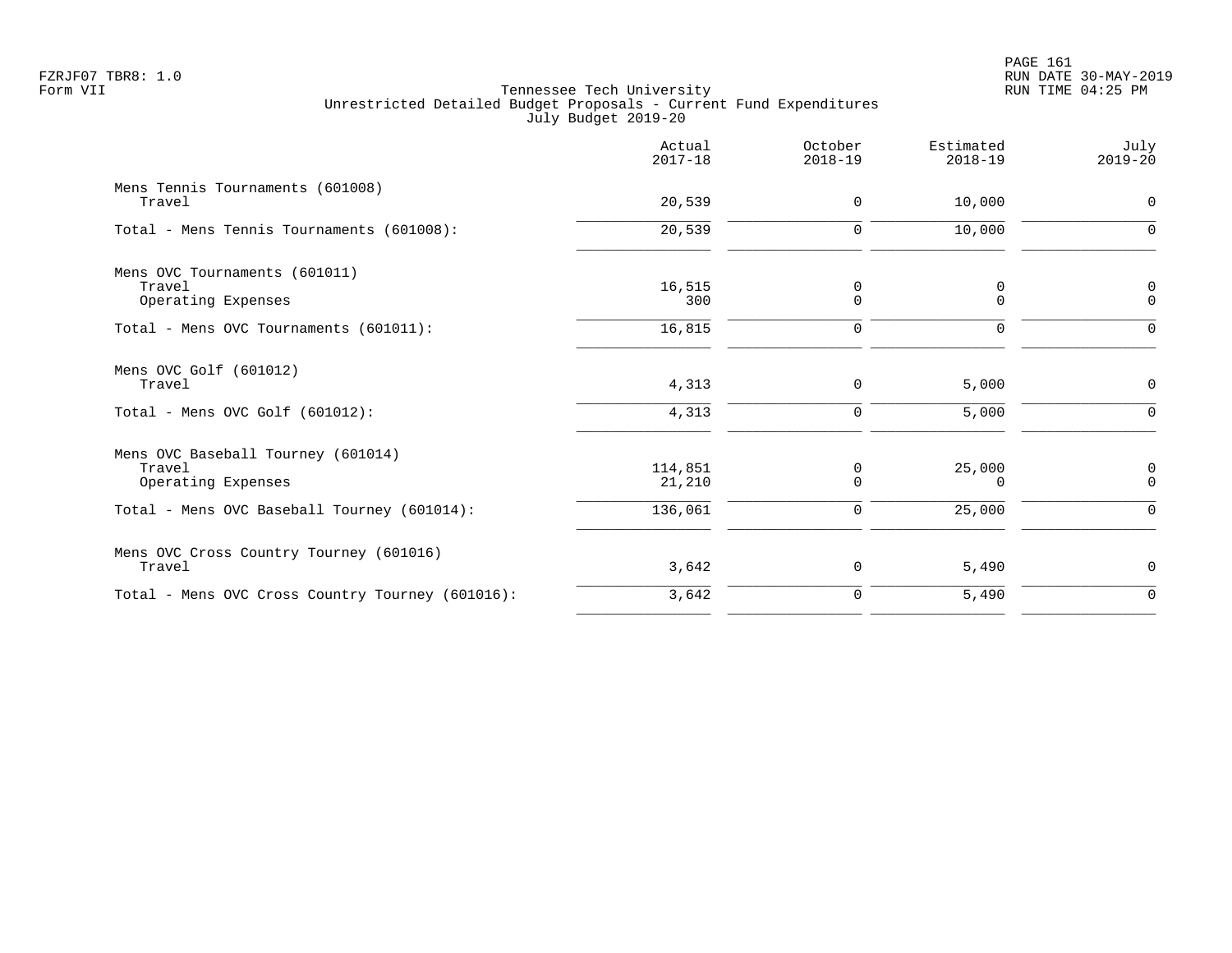PAGE 162 FZRJF07 TBR8: 1.0 RUN DATE 30-MAY-2019

|                                                                                                                                     | Actual<br>$2017 - 18$                            | October<br>$2018 - 19$                           | Estimated<br>$2018 - 19$                        | July<br>$2019 - 20$                              |
|-------------------------------------------------------------------------------------------------------------------------------------|--------------------------------------------------|--------------------------------------------------|-------------------------------------------------|--------------------------------------------------|
| Baseball Strategic Initiatives (601018)<br>Operating Expenses<br>Capital Outlay                                                     | 0<br>$\Omega$                                    | 100,000<br>$\Omega$                              | 7,440<br>47,185                                 | 50,000<br>$\Omega$                               |
| Total - Baseball Strategic Initiatives (601018):                                                                                    | $\Omega$                                         | 100,000                                          | 54,625                                          | 50,000                                           |
| Football Scholarships (601060)<br>Operating Expenses                                                                                | 243                                              | $\mathbf 0$                                      | 0                                               | $\mathbf 0$                                      |
| Total - Football Scholarships (601060):                                                                                             | 243                                              | $\Omega$                                         | $\Omega$                                        | $\Omega$                                         |
| Mens Basketball Scholarships (601061)<br>Operating Expenses                                                                         | 142                                              | $\mathbf 0$                                      | 0                                               | $\mathbf 0$                                      |
| Total - Mens Basketball Scholarships (601061):                                                                                      | 142                                              | $\mathbf 0$                                      | $\Omega$                                        | $\Omega$                                         |
| Womens Basketball (602000)<br>Salaries - Supporting<br>Salaries - Professional<br>Employee Benefits<br>Travel<br>Operating Expenses | 10,359<br>250,210<br>97,947<br>117,621<br>81,915 | 10,484<br>258,768<br>66,000<br>101,430<br>84,294 | 12,324<br>259,048<br>94,500<br>91,287<br>83,185 | 10,038<br>278,117<br>97,230<br>101,430<br>84,294 |
| Total - Womens Basketball (602000):                                                                                                 | 558,052                                          | 520,976                                          | 540,344                                         | 571,109                                          |
| Womens Bball OVC Tournaments (602001)<br>Travel                                                                                     | $\mathsf 0$                                      | $\mathbf 0$                                      | 20,000                                          | $\mathbf 0$                                      |
| Total - Womens Bball OVC Tournaments (602001):                                                                                      | $\mathbf 0$                                      | $\Omega$                                         | 20,000                                          | $\Omega$                                         |
|                                                                                                                                     |                                                  |                                                  |                                                 |                                                  |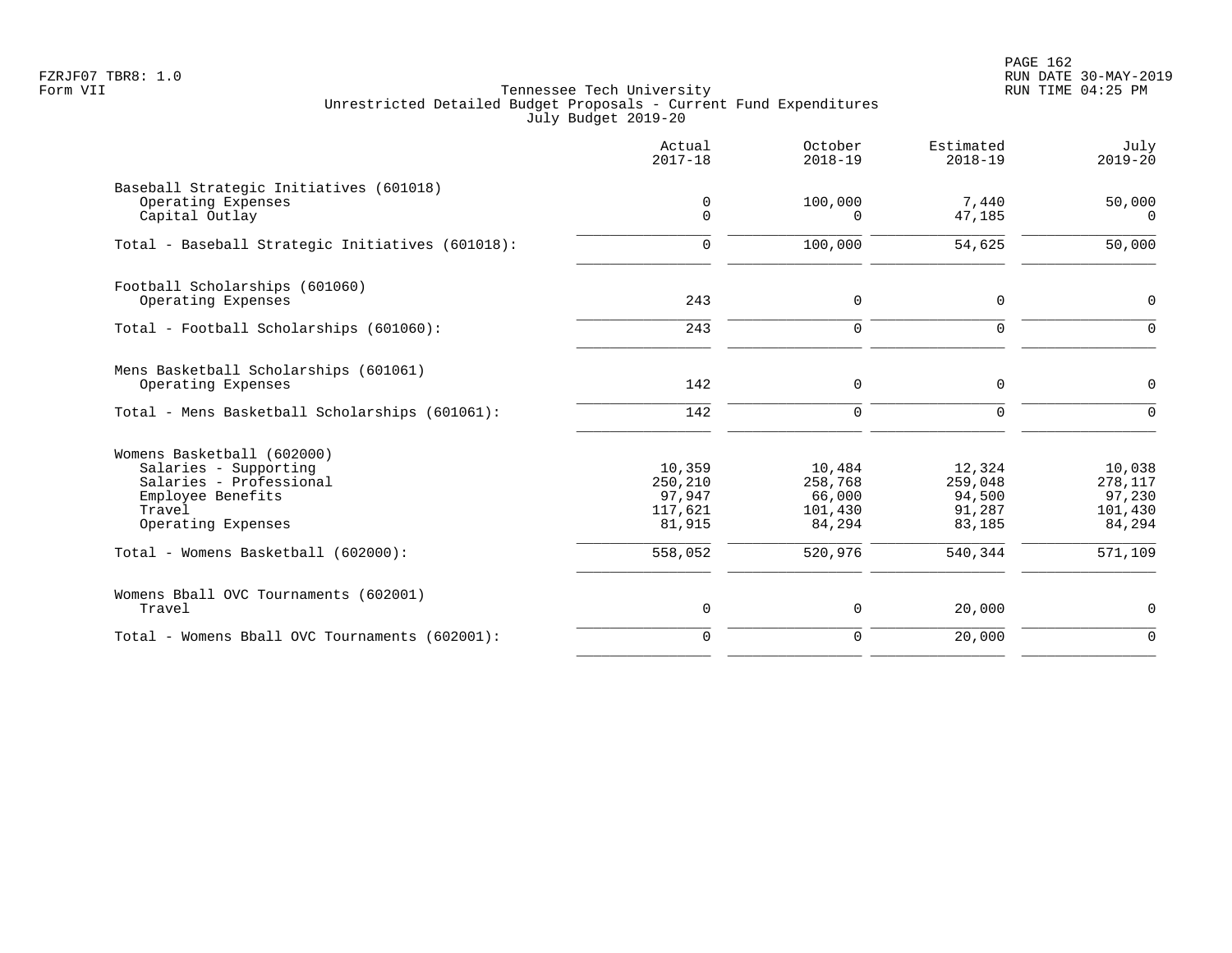|                                              | Actual<br>$2017 - 18$ | October<br>$2018 - 19$ | Estimated<br>$2018 - 19$ | July<br>$2019 - 20$ |
|----------------------------------------------|-----------------------|------------------------|--------------------------|---------------------|
| Womens Volleyball (602004)                   |                       |                        |                          |                     |
| Salaries - Professional                      | 129,486               | 113,734                | 109,274                  | 114,134             |
| Employee Benefits                            | 47,248                | 41,090                 | 41,090                   | 41,090              |
| Travel                                       | 46,567                | 35,640                 | 39,076                   | 35,640              |
| Operating Expenses                           | 24,933                | 25,200                 | 22,680                   | 25,200              |
| Total - Womens Volleyball (602004):          | 248,234               | 215,664                | 212,120                  | 216,064             |
| Womens Golf (602008)                         |                       |                        |                          |                     |
| Salaries - Professional                      | 31,278                | 32,703                 | 32,703                   | 32,703              |
| Employee Benefits                            | 11,099                | 13,400                 | 13,400                   | 13,400              |
| Travel                                       | 29,596                | 26,685                 | 21,348                   | 26,685              |
| Operating Expenses                           | 8,790                 | 11,700                 | 9,360                    | 11,700              |
| Total - Womens Golf (602008):                | 80,763                | 84,488                 | 76,811                   | 84,488              |
| Womens Cross Country Track (602009)          |                       |                        |                          |                     |
| Salaries - Professional                      | 67,516                | 56,631                 | 66,086                   | 61,234              |
| Employee Benefits                            | 18,696                | 19,130                 | 19,130                   | 19,130              |
| Travel                                       | 61,076                | 44,775                 | 52,973                   | 44,775              |
| Operating Expenses                           | 17,289                | 15,750                 | 16,175                   | 15,750              |
| Total - Womens Cross Country Track (602009): | 164,577               | 136,286                | 154,364                  | 140,889             |
| Womens Track Tournaments (602010)            |                       |                        |                          |                     |
| Travel                                       | 31,341                | 0                      | 30,000                   | 0                   |
| Total - Womens Track Tournaments (602010):   | 31,341                | $\mathbf 0$            | 30,000                   | $\Omega$            |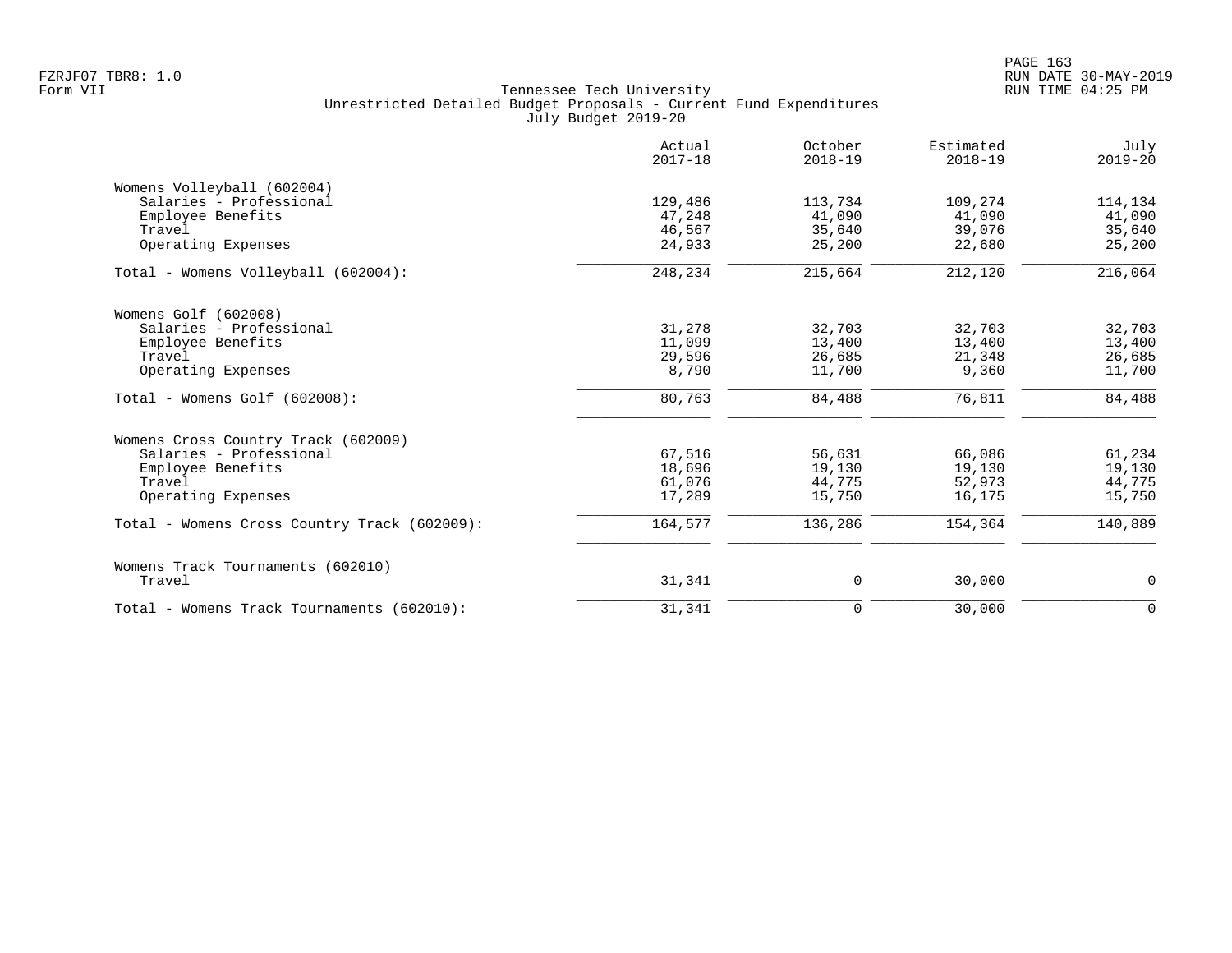PAGE 164 FZRJF07 TBR8: 1.0 RUN DATE 30-MAY-2019

| Actual<br>$2017 - 18$ | October<br>$2018 - 19$                           | Estimated<br>$2018 - 19$                         | July<br>$2019 - 20$                             |
|-----------------------|--------------------------------------------------|--------------------------------------------------|-------------------------------------------------|
|                       |                                                  |                                                  |                                                 |
|                       |                                                  |                                                  | 109,601                                         |
| 35,549                | 47,000                                           | 37,000                                           | 37,000                                          |
|                       |                                                  |                                                  | 44,612                                          |
| 54,255                | 38,418                                           | 34,576                                           | 38,418                                          |
| 238,710               | 239,531                                          | 206,608                                          | 229,631                                         |
|                       |                                                  |                                                  |                                                 |
|                       |                                                  |                                                  | 122,774                                         |
|                       |                                                  |                                                  | 34,000                                          |
|                       |                                                  |                                                  | 42,435                                          |
| 35,513                | 35,604                                           | 40,369                                           | 35,604                                          |
| 229,611               | 243,338                                          | 236,029                                          | 234,813                                         |
|                       |                                                  |                                                  |                                                 |
| 0                     | 0                                                | 10,000                                           | $\mathbf 0$                                     |
| $\mathbf 0$           | 0                                                | 10,000                                           | $\mathbf 0$                                     |
|                       |                                                  |                                                  |                                                 |
| 4,211                 | 0                                                | 5,000                                            | $\mathbf 0$                                     |
| 4,211                 | 0                                                | 5,000                                            | $\mathbf 0$                                     |
|                       | 102,326<br>46,580<br>117,468<br>31,784<br>44,846 | 109,501<br>44,612<br>121,299<br>44,000<br>42,435 | 94,881<br>40,151<br>123,469<br>34,000<br>38,191 |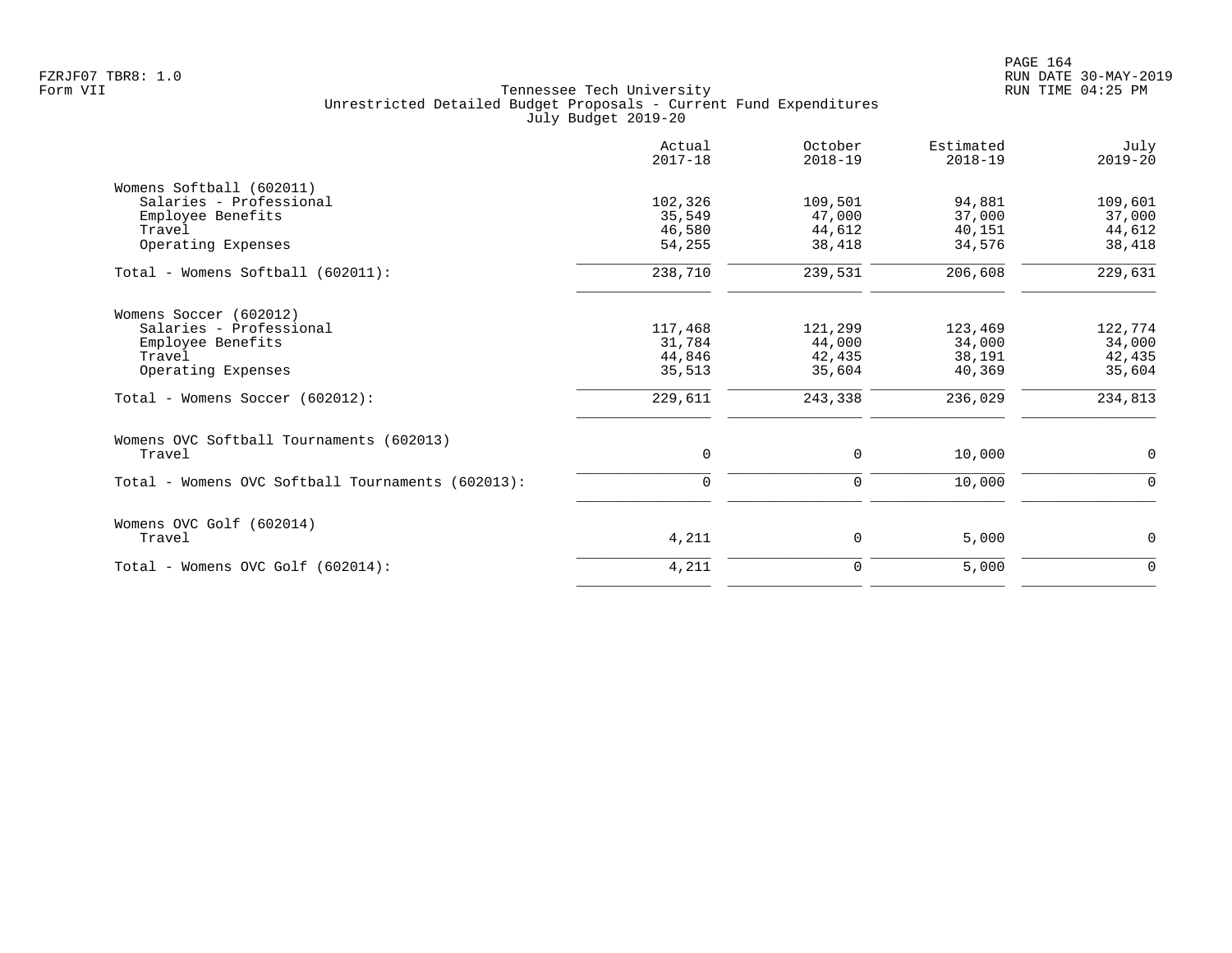|                                                                                                                        | Actual<br>$2017 - 18$        | October<br>$2018 - 19$    | Estimated<br>$2018 - 19$  | July<br>$2019 - 20$       |
|------------------------------------------------------------------------------------------------------------------------|------------------------------|---------------------------|---------------------------|---------------------------|
| Womens Soccer OVC Tourney (602015)<br>Travel                                                                           | 7,779                        | $\mathbf 0$               | $\Omega$                  | 0                         |
| Total - Womens Soccer OVC Tourney (602015):                                                                            | 7,779                        | $\mathbf 0$               | $\Omega$                  | $\Omega$                  |
| Womens Basketball Scholarships (602060)<br>Operating Expenses                                                          | $-126$                       | 0                         | $\mathbf 0$               | 0                         |
| Total - Womens Basketball Scholarships (602060):                                                                       | $-126$                       | $\mathbf 0$               | $\mathbf 0$               | 0                         |
| Womens Cross Country Scholarships (602065)<br>Operating Expenses                                                       | 192                          | $\mathbf 0$               | $\Omega$                  | 0                         |
| Total - Womens Cross Country Scholarships (602065):                                                                    | 192                          | $\mathbf 0$               | $\Omega$                  | $\Omega$                  |
| Athletic Motor Pool (650000)<br>Salaries - Professional<br>Operating Expenses<br>Total - Athletic Motor Pool (650000): | $\Omega$<br>15,253<br>15,253 | 4,000<br>13,000<br>17,000 | 4,000<br>13,000<br>17,000 | 4,000<br>13,000<br>17,000 |
| Athletic Motor Pool Revenue (650001)<br>Travel<br>Operating Expenses                                                   | $-16,946$<br>$-2,768$        | $\Omega$<br>$-19,000$     | $-19,000$                 | $\Omega$<br>$-19,000$     |
| Total - Athletic Motor Pool Revenue (650001):                                                                          | $-19,714$                    | $-19,000$                 | $-19,000$                 | $-19,000$                 |
|                                                                                                                        |                              |                           |                           |                           |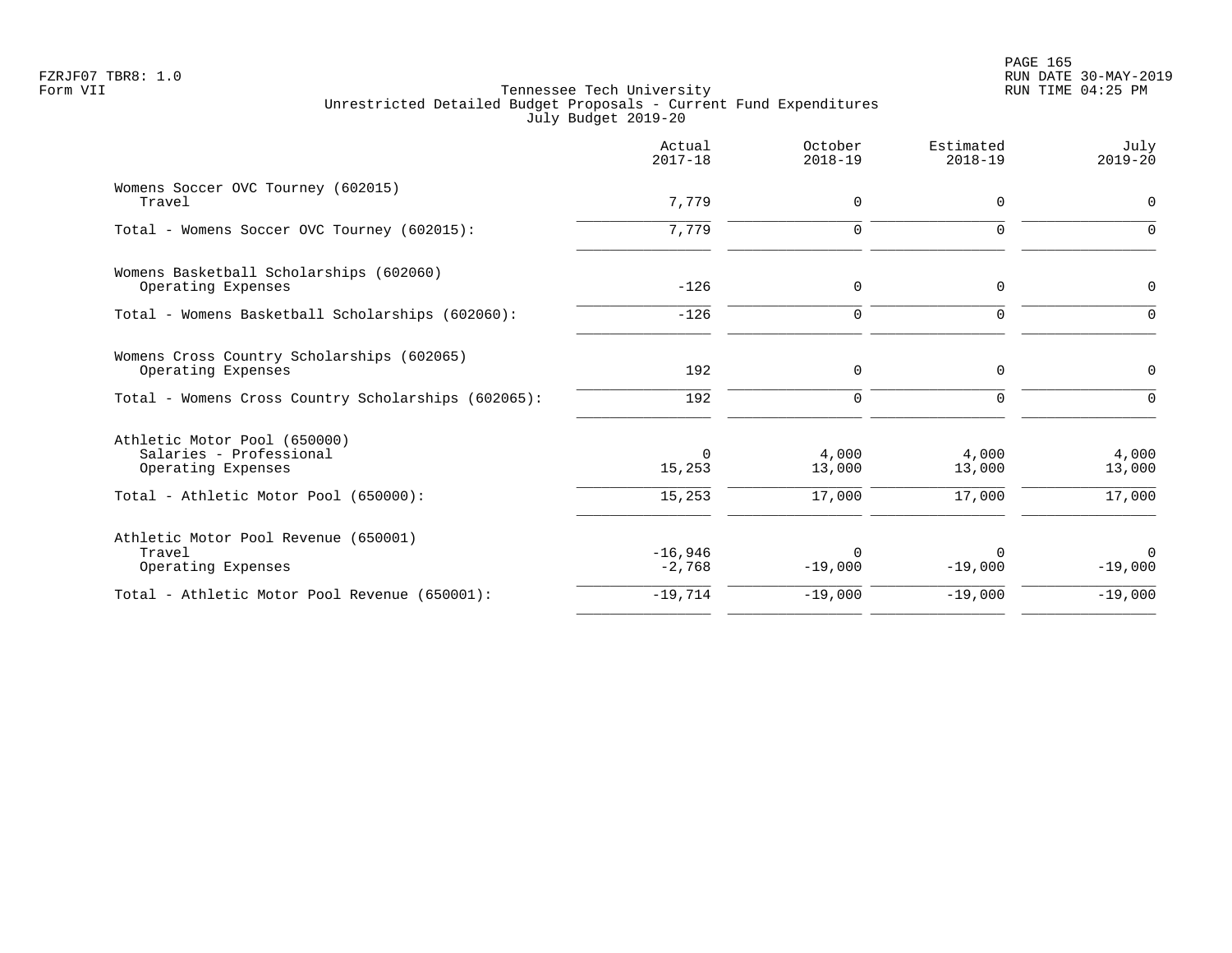|                                                                                                              | Actual<br>$2017 - 18$            | October<br>$2018 - 19$  | Estimated<br>$2018 - 19$ | July<br>$2019 - 20$     |
|--------------------------------------------------------------------------------------------------------------|----------------------------------|-------------------------|--------------------------|-------------------------|
| Student Sports Comp (650002)<br>Salaries - Professional                                                      | 54,365                           | 62,663                  | 53,143                   | 61,812                  |
| Employee Benefits<br>Operating Expenses                                                                      | 16,905<br>30,815                 | 14,606<br>15,930        | 14,606<br>26,020         | 14,606<br>15,930        |
| Total - Student Sports Comp (650002):                                                                        | 102,085                          | 93,199                  | 93,769                   | 92,348                  |
| Student Sports Comp Grad Assist (650003)<br>Employee Benefits                                                | $\mathbf 0$                      | 2,780                   | 2,780                    | 2,780                   |
| Total - Student Sports Comp Grad Assist (650003):                                                            | $\mathbf 0$                      | 2,780                   | 2,780                    | 2,780                   |
| Tennis Center (650004)<br>Salaries - Professional<br>Employee Benefits                                       | 13,591<br>4,225                  | 14,159<br>10,362        | 13,589<br>10,362         | 14,046<br>10,362        |
| Total - Tennis Center (650004):                                                                              | 17,816                           | 24,521                  | 23,951                   | 24,408                  |
| Athletic Facilities & Events (650008)<br>Salaries - Students<br>Salaries - Professional<br>Employee Benefits | 0<br>$\mathsf{O}$<br>$\mathbf 0$ | 2,000<br>1,000<br>1,000 | 2,000<br>1,000<br>1,000  | 2,000<br>1,000<br>1,000 |
| Total - Athletic Facilities & Events (650008):                                                               | $\mathbf 0$                      | 4,000                   | 4,000                    | 4,000                   |
| TBR Spouse Dependent Discount (700000)<br>Employee Benefits                                                  | 98,595                           | 89,270                  | 99,770                   | 92,270                  |
| Total - TBR Spouse Dependent Discount (700000):                                                              | 98,595                           | 89,270                  | 99,770                   | 92,270                  |
|                                                                                                              |                                  |                         |                          |                         |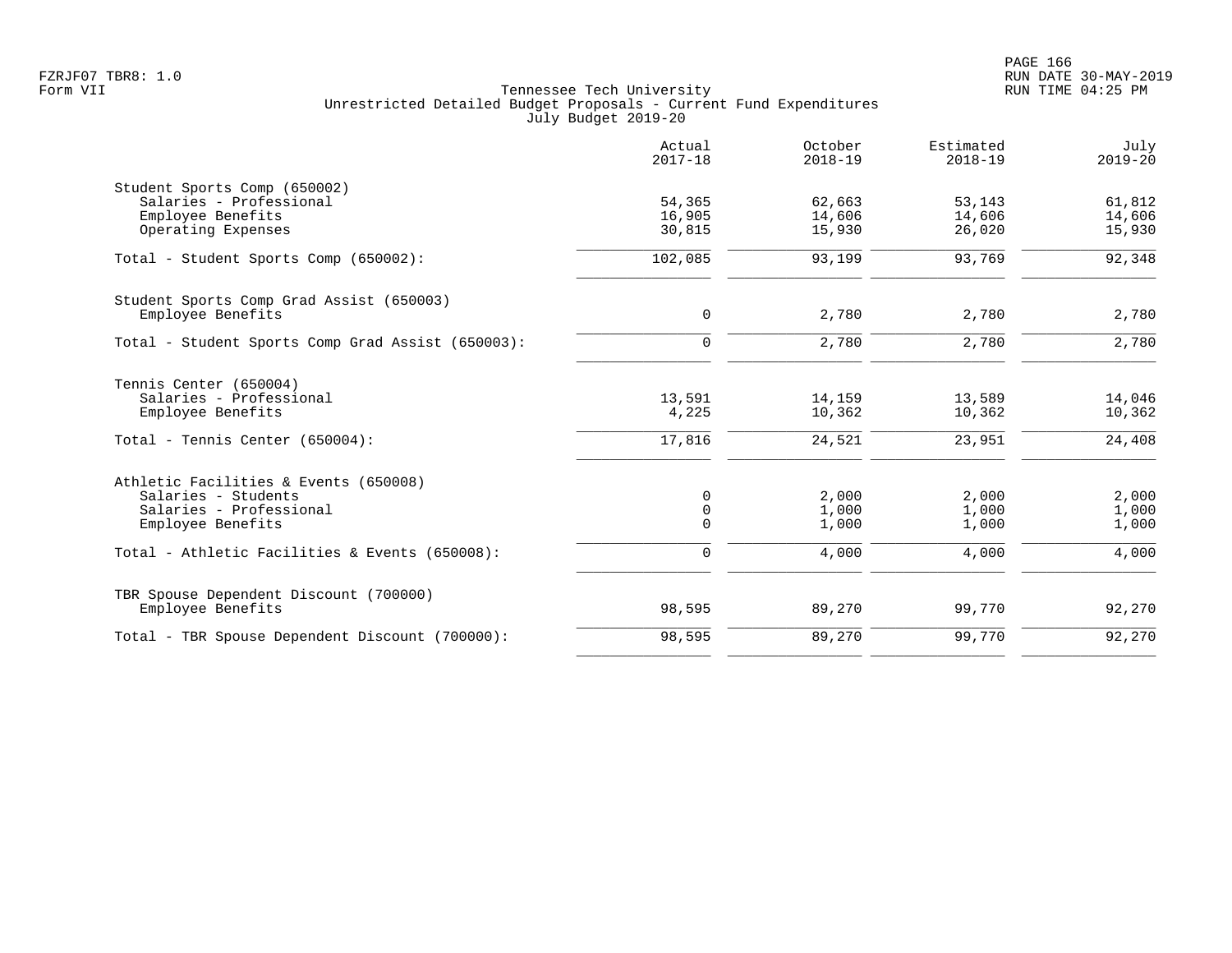PAGE 167 FZRJF07 TBR8: 1.0 RUN DATE 30-MAY-2019

|                                                                                                                                                        | Actual<br>$2017 - 18$                         | October<br>$2018 - 19$                                | Estimated<br>$2018 - 19$                               | July<br>$2019 - 20$                                 |
|--------------------------------------------------------------------------------------------------------------------------------------------------------|-----------------------------------------------|-------------------------------------------------------|--------------------------------------------------------|-----------------------------------------------------|
| TBR Employ Remission PC191 (700001)<br>Employee Benefits                                                                                               | 41,829                                        | 34,860                                                | 34,860                                                 | 34,860                                              |
| Total - TBR Employ Remission PC191 (700001):                                                                                                           | 41,829                                        | 34,860                                                | 34,860                                                 | 34,860                                              |
| E and G Data Processing Allocation (700003)<br>Department Revenues                                                                                     | 563,176                                       | 599,980                                               | 588,130                                                | 627,060                                             |
| Total - E and G Data Processing Allocation (700003):                                                                                                   | 563,176                                       | 599,980                                               | 588,130                                                | 627,060                                             |
| E and G Claims Adjustment (700004)<br>Operating Expenses                                                                                               | 49,784                                        | 62,840                                                | 62,840                                                 | 62,840                                              |
| Total - E and G Claims Adjustment $(700004)$ :                                                                                                         | 49,784                                        | 62,840                                                | 62,840                                                 | 62,840                                              |
| $E$ and G Support (700005)<br>Salaries - Administrative<br>Salaries - Supporting<br>Salaries - Professional<br>Employee Benefits<br>Operating Expenses | 0<br>$\mathbf 0$<br>$\cap$<br>18,354<br>4,061 | 2,640<br>$-5,442$<br>$-5,614$<br>86,035<br>$-193,537$ | 2,640<br>$-5,442$<br>$-5,614$<br>86,035<br>$-222, 463$ | 11,510<br>22,188<br>139,506<br>158,690<br>$-94,500$ |
| Total - E and G Support $(700005)$ :                                                                                                                   | 22,415                                        | $-115,918$                                            | $-144,844$                                             | 237, 394                                            |
| E and G Other Salary Pool (700009)<br>Salaries - Supporting<br>Salaries - Professional                                                                 | 0<br>$\mathbf 0$                              | 21,350<br>21,520                                      | 21,350<br>21,520                                       | 21,350<br>21,520                                    |
| Total - E and G Other Salary Pool (700009):                                                                                                            | $\mathbf 0$                                   | 42,870                                                | 42,870                                                 | 42,870                                              |
|                                                                                                                                                        |                                               |                                                       |                                                        |                                                     |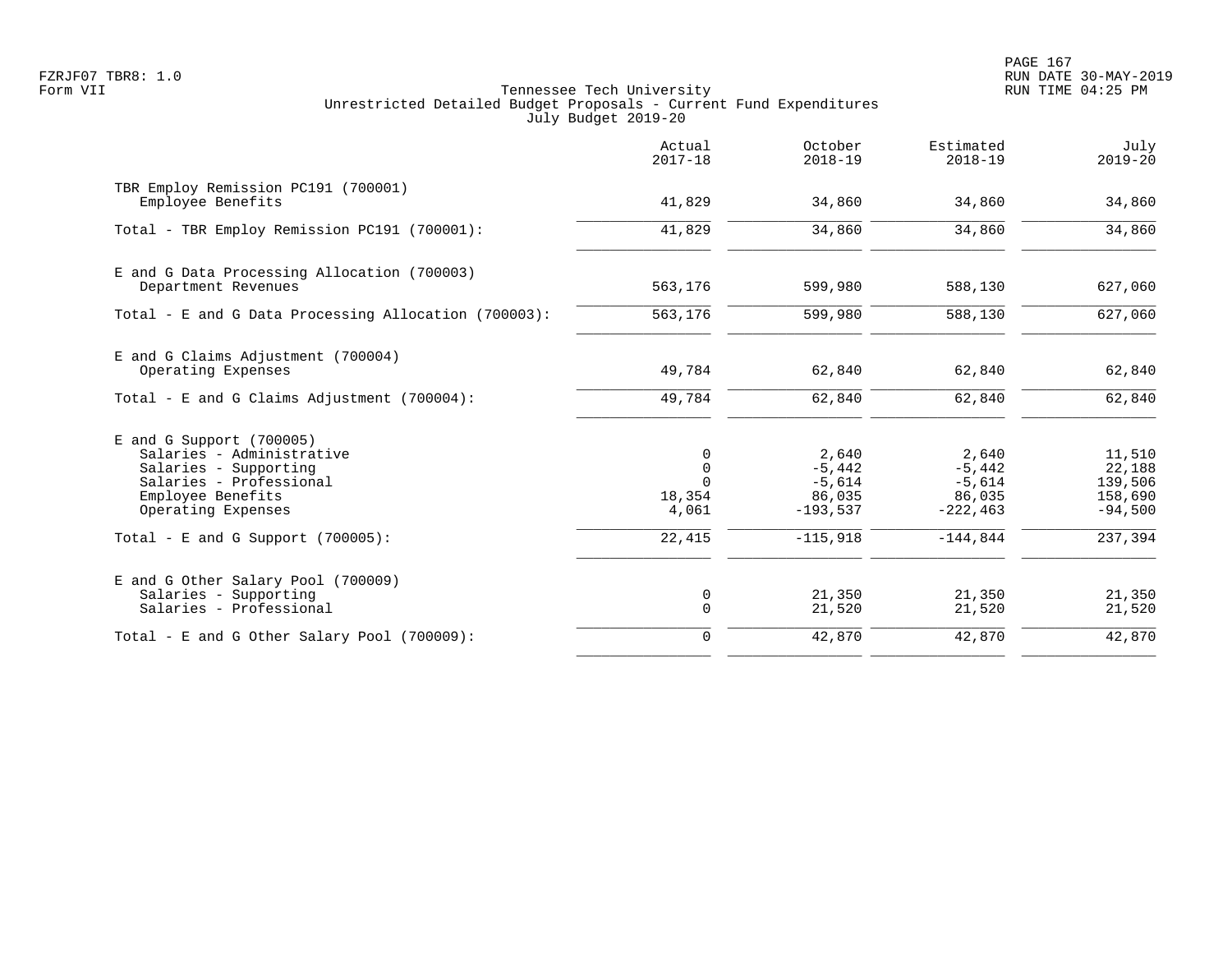|                                                                                                                                                                                                                           | Actual<br>$2017 - 18$                                                                                              | October<br>$2018 - 19$                                                                                               | Estimated<br>$2018 - 19$                                                                                           | July<br>$2019 - 20$                                                                                        |
|---------------------------------------------------------------------------------------------------------------------------------------------------------------------------------------------------------------------------|--------------------------------------------------------------------------------------------------------------------|----------------------------------------------------------------------------------------------------------------------|--------------------------------------------------------------------------------------------------------------------|------------------------------------------------------------------------------------------------------------|
| Post Office Allocation (700045)<br>Operating Expenses<br>Department Revenues                                                                                                                                              | $\mathbf 0$<br>4,633                                                                                               | 1,200<br>0                                                                                                           | 1,200<br>$\Omega$                                                                                                  | 1,200<br>$\Omega$                                                                                          |
| Total - Post Office Allocation (700045):                                                                                                                                                                                  | 4,633                                                                                                              | 1,200                                                                                                                | 1,200                                                                                                              | 1,200                                                                                                      |
| TTU Staff Tuit Maint Reimbursment (700068)<br>Employee Benefits<br>Total - TTU Staff Tuit Maint Reimbursment (700068):                                                                                                    | 64,262<br>64,262                                                                                                   | 61,326<br>61,326                                                                                                     | 46,326<br>46,326                                                                                                   | 41,656<br>41,656                                                                                           |
| SAF Carryforward Resources (700073)                                                                                                                                                                                       |                                                                                                                    |                                                                                                                      |                                                                                                                    |                                                                                                            |
| Operating Expenses                                                                                                                                                                                                        | $\mathbf 0$                                                                                                        | $-455,381$                                                                                                           | $-455,381$                                                                                                         | $-455,381$                                                                                                 |
| Total - SAF Carryforward Resources (700073):                                                                                                                                                                              | $\mathbf 0$                                                                                                        | $-455,381$                                                                                                           | $-455,381$                                                                                                         | $-455,381$                                                                                                 |
| Total - Student Services (400):                                                                                                                                                                                           |                                                                                                                    |                                                                                                                      |                                                                                                                    |                                                                                                            |
| Salaries - Administrative<br>Salaries - Academic<br>Salaries - Supporting<br>Salaries - Students<br>Salaries - Professional<br>Employee Benefits<br>Travel<br>Operating Expenses<br>Capital Outlay<br>Department Revenues | 445,024<br>10,612<br>1,483,701<br>245,787<br>7,313,127<br>3,952,867<br>1,652,439<br>3,988,960<br>38,156<br>564,148 | 467,725<br>$\Omega$<br>1,457,579<br>219,270<br>7,452,797<br>3,806,974<br>1,272,130<br>3,656,113<br>11,715<br>599,980 | 470,101<br>4,000<br>1,481,981<br>293,640<br>7,380,098<br>4,065,778<br>1,583,130<br>3,792,921<br>102,490<br>588,010 | 459,244<br>$\Omega$<br>1,550,098<br>236,700<br>7,790,453<br>4,061,692<br>1,355,161<br>3,047,518<br>627,060 |
| Total                                                                                                                                                                                                                     | 19,694,821                                                                                                         | 18,944,283                                                                                                           | 19,762,149                                                                                                         | 19, 127, 926                                                                                               |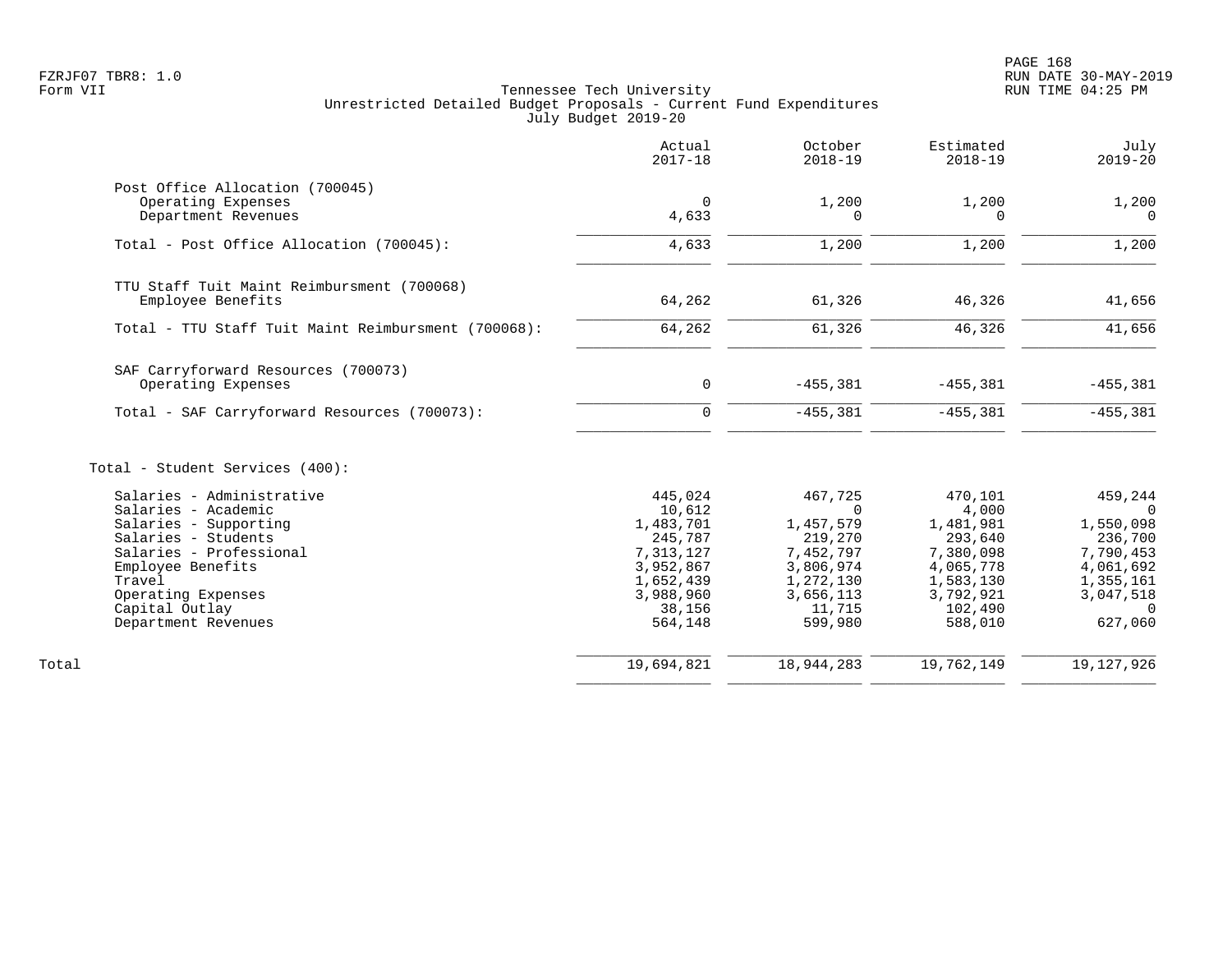|                                                                                         | Actual<br>$2017 - 18$  | October<br>$2018 - 19$ | Estimated<br>$2018 - 19$ | July<br>$2019 - 20$    |
|-----------------------------------------------------------------------------------------|------------------------|------------------------|--------------------------|------------------------|
| Total - Student Services (40):                                                          |                        |                        |                          |                        |
| Salaries - Administrative                                                               | 445,024                | 467,725                | 470,101                  | 459,244                |
| Salaries - Academic                                                                     | 10,612                 | $\Omega$               | 4,000                    | $\Omega$               |
| Salaries - Supporting                                                                   | 1,483,701              | 1,457,579              | 1,481,981                | 1,550,098              |
| Salaries - Students<br>Salaries - Professional                                          | 245,787                | 219,270                | 293,640                  | 236,700                |
| Employee Benefits                                                                       | 7,313,127<br>3,952,867 | 7,452,797<br>3,806,974 | 7,380,098<br>4,065,778   | 7,790,453<br>4,061,692 |
| Travel                                                                                  | 1,652,439              | 1,272,130              | 1,583,130                | 1,355,161              |
| Operating Expense                                                                       | 3,988,960              | 3,656,113              | 3,792,921                | 3,047,518              |
| Capital Outlay                                                                          | 38,156                 | 11,715                 | 102,490                  | $\Omega$               |
| Department Revenues                                                                     | 564,148                | 599,980                | 588,010                  | 627,060                |
| Total                                                                                   | 19,694,821             | 18,944,283             | 19,762,149               | 19, 127, 926           |
|                                                                                         |                        |                        |                          |                        |
| Institutional Support (45)<br>Institutional Support (450)<br>Board of Trustees (101000) |                        |                        |                          |                        |
| Travel                                                                                  | 6,669                  | $\Omega$               | 5,227                    | $\Omega$               |
| Operating Expenses                                                                      | 28,507                 | 37,400                 | 38,120                   | 37,400                 |
| Total - Board of Trustees (101000):                                                     | 35,176                 | 37,400                 | 43,347                   | 37,400                 |
| Presidents Office (110000)                                                              |                        |                        |                          |                        |
| Salaries - Administrative                                                               | 609,811                | 449,523                | 449,523                  | 450,664                |
| Salaries - Supporting                                                                   | 33,935                 | 38,140                 | 12,726                   | 37,840                 |
| Salaries - Students                                                                     | 1,131                  | 3,190                  | 2,605                    | 3,190                  |
| Salaries - Professional                                                                 | 104,820                | 87,243                 | 85,353                   | 87,343                 |
| Employee Benefits                                                                       | 221,448                | 201,130                | 141,130                  | 201,130                |
| Travel                                                                                  | 10,188                 | 4,000                  | 1,000                    | 4,000                  |
| Operating Expenses                                                                      | 12,957                 | 28,720                 | 24,870                   | 2,200                  |
| Total - Presidents Office (110000):                                                     | 994,290                | 811,946                | 717,207                  | 786,367                |
|                                                                                         |                        |                        |                          |                        |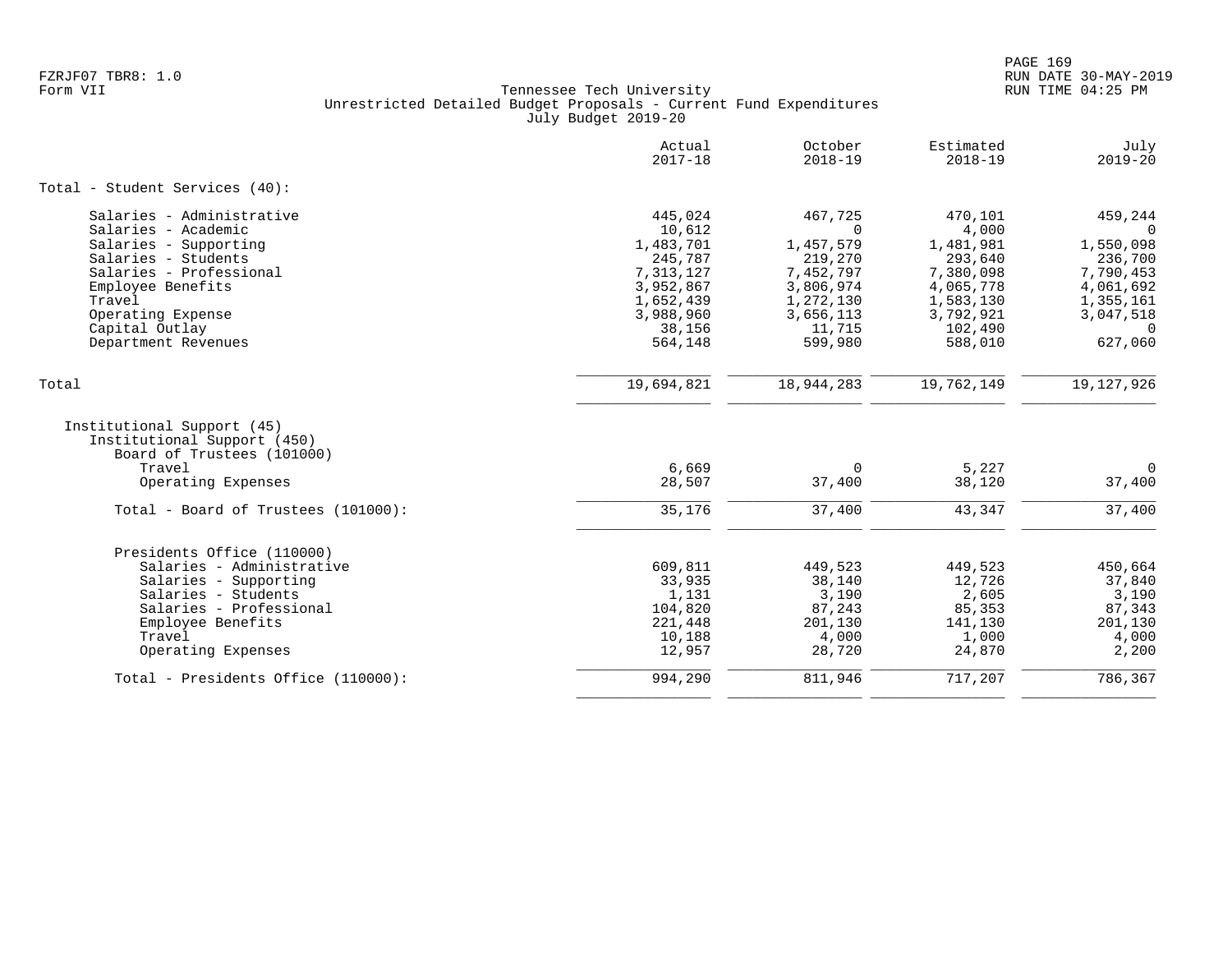PAGE 170 FZRJF07 TBR8: 1.0 RUN DATE 30-MAY-2019

|                                      | Actual<br>$2017 - 18$ | October<br>$2018 - 19$ | Estimated<br>$2018 - 19$ | July<br>$2019 - 20$ |
|--------------------------------------|-----------------------|------------------------|--------------------------|---------------------|
| University Support (110001)          | $\mathbf 0$           | 25,277                 | 2                        | 25,277              |
| Operating Expenses                   |                       |                        |                          |                     |
| Total - University Support (110001): | $\mathbf 0$           | 25,277                 | 2                        | 25,277              |
| President Emeritus (110002)          |                       |                        |                          |                     |
| Salaries - Professional              | 77,918                | 77,920                 | 77,920                   | 77,920              |
| Employee Benefits                    | 4,191                 | 4,185                  | 4,185                    | 4,185               |
| Travel                               | 509                   | $\Omega$               | 1,500                    | $\overline{0}$      |
| Operating Expenses                   | 319                   | 1,040                  | 1,340                    | 1,040               |
| Total - President Emeritus (110002): | 82,937                | 83,145                 | 84,945                   | 83,145              |
| Faculty Senate (110003)              |                       |                        |                          |                     |
| Salaries - Academic                  | 4,016                 | 4,000                  | 4,000                    | 4,000               |
| Employee Benefits                    | 933                   | 1,500                  | 1,500                    | 1,500               |
| Travel                               | 1,320                 | 400                    | 1,400                    | 400                 |
| Operating Expenses                   | 1,845                 | 1,380                  | 1,380                    | 380                 |
| Total - Faculty Senate (110003):     | 8,114                 | 7,280                  | 8,280                    | 6,280               |
| Staff Development (110005)           |                       |                        |                          |                     |
| Operating Expenses                   | 1,326                 | 1,500                  | 2,000                    | 1,500               |
| Total - Staff Development (110005):  | 1,326                 | 1,500                  | 2,000                    | 1,500               |
|                                      |                       |                        |                          |                     |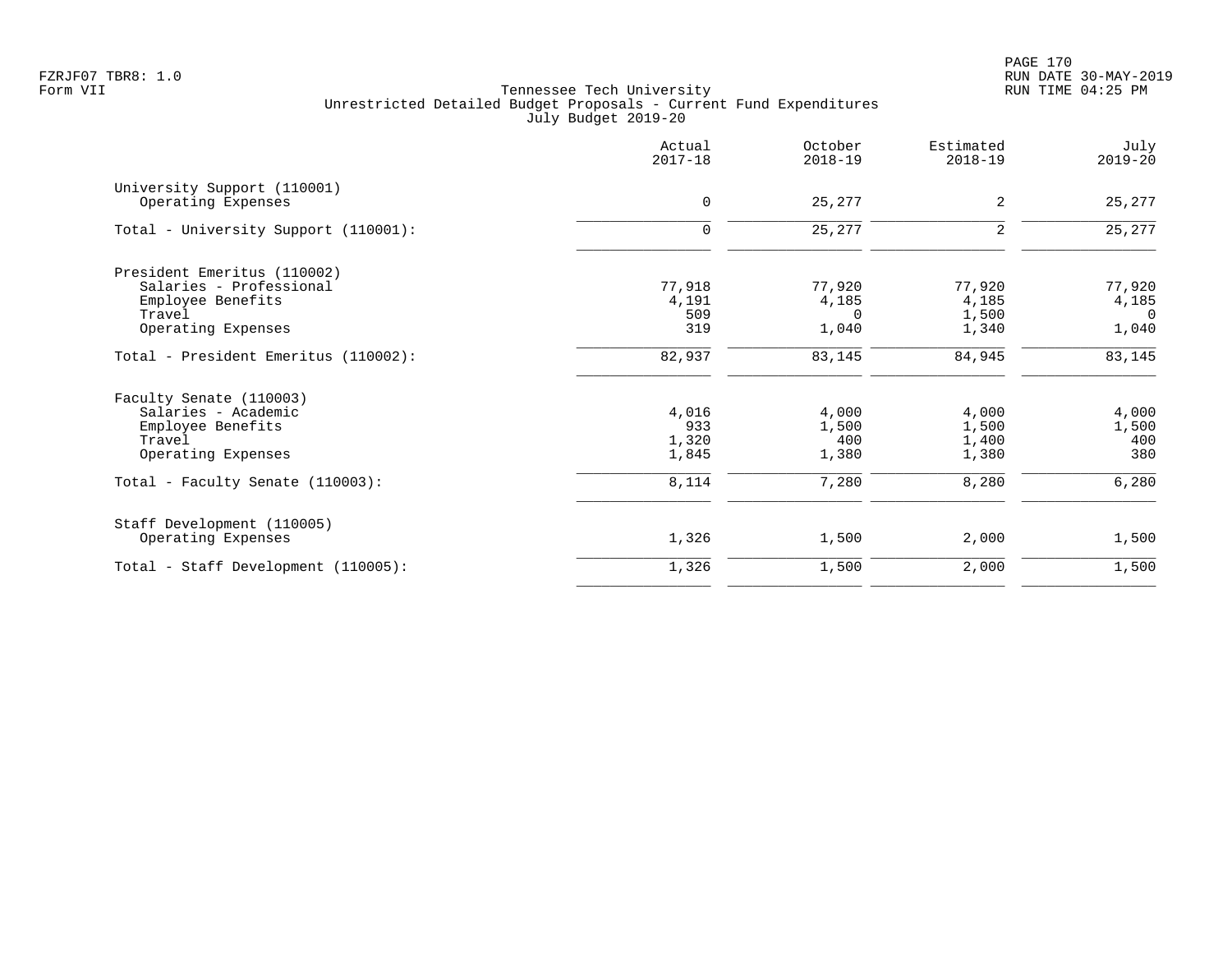|                                                                                                                           | Actual<br>$2017 - 18$               | October<br>$2018 - 19$          | Estimated<br>$2018 - 19$      | July<br>$2019 - 20$                       |
|---------------------------------------------------------------------------------------------------------------------------|-------------------------------------|---------------------------------|-------------------------------|-------------------------------------------|
| President Grad Assistant (110006)<br>Employee Benefits                                                                    | 11,954                              | 16,380                          | 16,380                        | 16,670                                    |
| Total - President Grad Assistant (110006):                                                                                | 11,954                              | 16,380                          | 16,380                        | 16,670                                    |
| Staff Awards (110008)<br>Salaries - Supporting                                                                            | 4,000                               | 4,000                           | 4,000                         | 4,000                                     |
| Employee Benefits<br>Operating Expenses                                                                                   | $\Omega$<br>235                     | 2,115<br>2,200                  | 2,115<br>2,200                | 2,115<br>2,200                            |
| Total - Staff Awards (110008):                                                                                            | 4,235                               | 8,315                           | 8,315                         | 8,315                                     |
| Professional Awards (110009)<br>Salaries - Professional<br>Operating Expenses                                             | 1,000<br>35                         | 1,000<br>50                     | 2,000<br>50                   | 1,000<br>50                               |
| Total - Professional Awards (110009):                                                                                     | 1,035                               | 1,050                           | 2,050                         | 1,050                                     |
| Performance Awards (110010)<br>Operating Expenses                                                                         | 0                                   | 12,000                          | 12,000                        | 12,000                                    |
| Total - Performance Awards (110010):                                                                                      | 0                                   | 12,000                          | 12,000                        | 12,000                                    |
| Graduation Experience (110012)<br>Salaries - Supporting<br>Salaries - Students<br>Employee Benefits<br>Operating Expenses | 5,100<br>12,279<br>1,385<br>159,870 | 0<br>$\Omega$<br>100<br>167,193 | 0<br>13,400<br>100<br>153,793 | $\mathbf 0$<br>$\Omega$<br>100<br>167,193 |
| Total - Graduation Experience (110012):                                                                                   | 178,634                             | 167,293                         | 167,293                       | 167, 293                                  |
|                                                                                                                           |                                     |                                 |                               |                                           |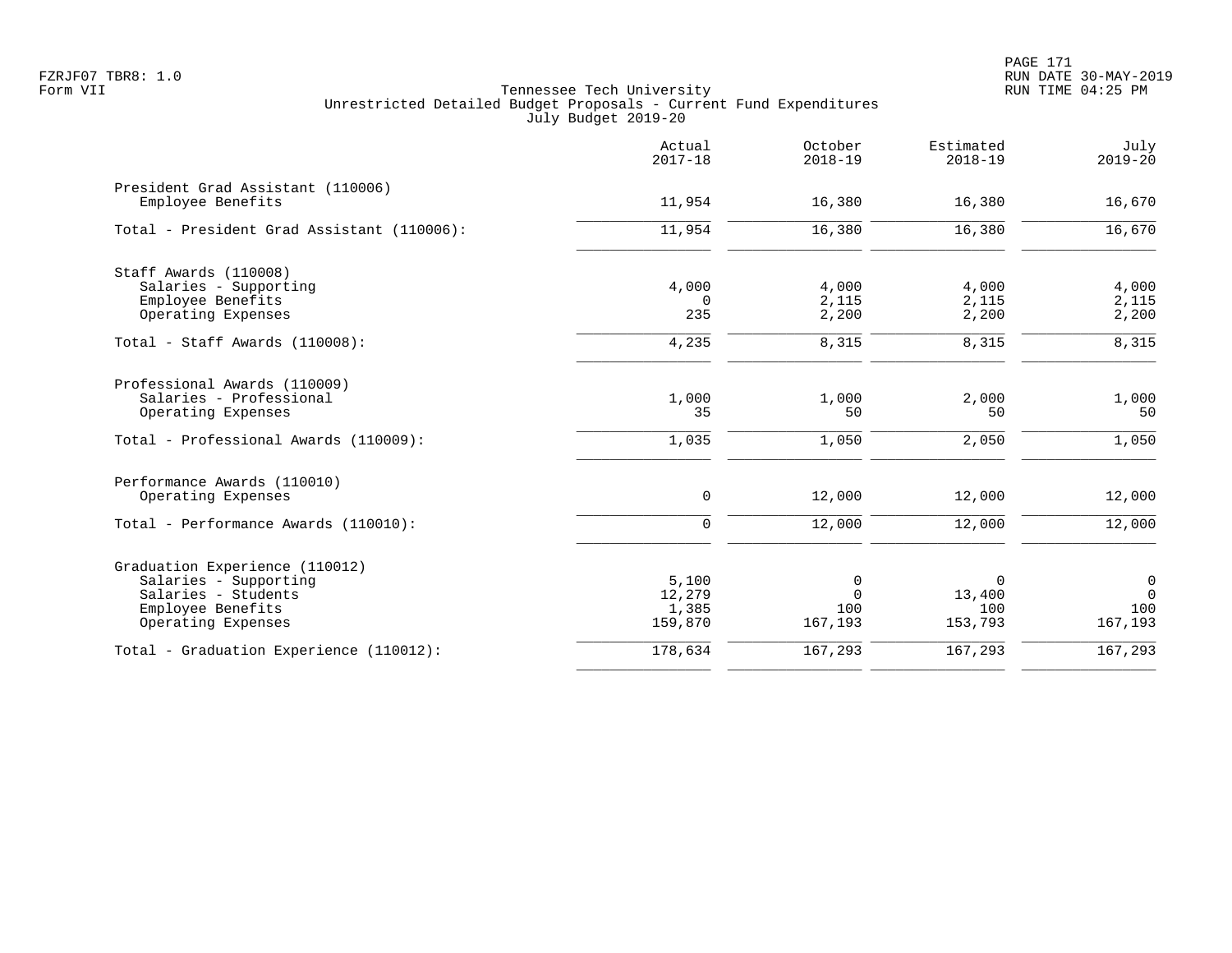PAGE 172 FZRJF07 TBR8: 1.0 RUN DATE 30-MAY-2019

|                                                                                                                                                                 | Actual<br>$2017 - 18$                               | October<br>$2018 - 19$                                    | Estimated<br>$2018 - 19$                                  | July<br>$2019 - 20$                                             |
|-----------------------------------------------------------------------------------------------------------------------------------------------------------------|-----------------------------------------------------|-----------------------------------------------------------|-----------------------------------------------------------|-----------------------------------------------------------------|
| Exec Mgt Strategic Initiatives (110016)<br>Travel<br>Operating Expenses                                                                                         | $\mathbf 0$<br>34,098                               | 0<br>113,259                                              | 11,720<br>42,954                                          | $\mathbf 0$<br>263,488                                          |
| Total - Exec Mgt Strategic Initiatives (110016):                                                                                                                | 34,098                                              | 113,259                                                   | 54,674                                                    | 263,488                                                         |
| Marketing Strategic Plans (110017)<br>Operating Expenses                                                                                                        | 859,799                                             | 500,000                                                   | 767,631                                                   | 300,000                                                         |
| Total - Marketing Strategic Plans (110017):                                                                                                                     | 859,799                                             | 500,000                                                   | 767,631                                                   | 300,000                                                         |
| President GIK Chartwells (110025)<br>Operating Expenses<br>Total - President GIK Chartwells (110025):                                                           | 7,701<br>7,701                                      | 0<br>$\mathbf 0$                                          | 0<br>$\mathbf 0$                                          | $\mathbf 0$<br>$\Omega$                                         |
| LSP-President (110027)<br>Operating Expenses                                                                                                                    | 0                                                   | 0                                                         | 2,754                                                     | $\mathbf 0$                                                     |
| Total - LSP-President (110027):                                                                                                                                 | $\Omega$                                            | $\Omega$                                                  | 2,754                                                     | $\Omega$                                                        |
| University Counsel (110100)<br>Salaries - Administrative<br>Salaries - Students<br>Salaries - Professional<br>Employee Benefits<br>Travel<br>Operating Expenses | 160,928<br>11<br>77,754<br>73,263<br>3,130<br>6,545 | 169,900<br>$\Omega$<br>79,804<br>64,510<br>5,000<br>6,000 | 169,900<br>$\Omega$<br>79,804<br>71,860<br>2,025<br>8,975 | 170,000<br>$\overline{0}$<br>79,804<br>64,510<br>5,000<br>6,000 |
| Total - University Counsel (110100):                                                                                                                            | 321,631                                             | 325,214                                                   | 332,564                                                   | 325,314                                                         |
|                                                                                                                                                                 |                                                     |                                                           |                                                           |                                                                 |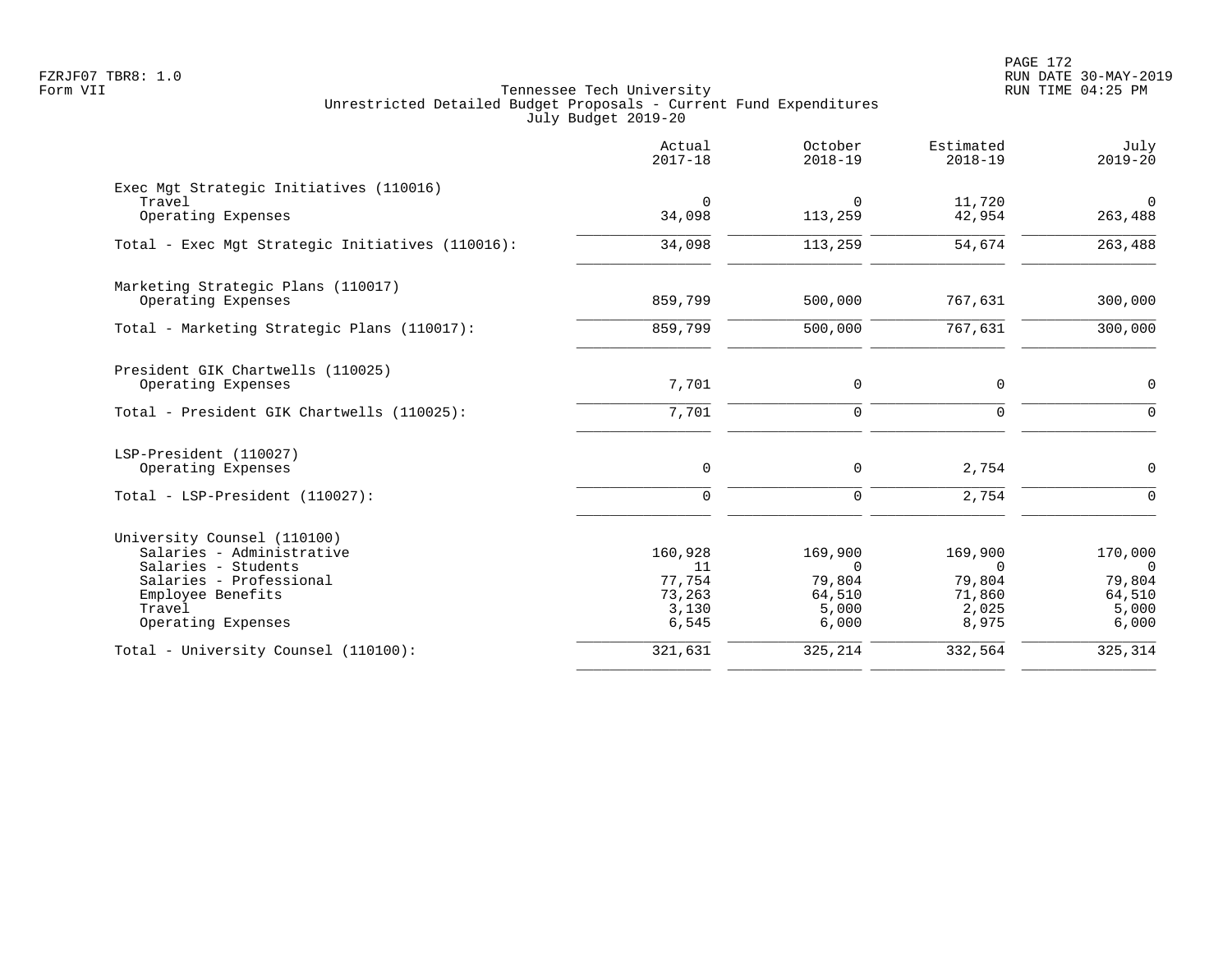|                                                  | Actual<br>$2017 - 18$ | October<br>$2018 - 19$ | Estimated<br>$2018 - 19$ | July<br>$2019 - 20$ |
|--------------------------------------------------|-----------------------|------------------------|--------------------------|---------------------|
| Legislative Liaison (110200)                     |                       |                        |                          |                     |
| Salaries - Administrative                        | $\mathbf 0$           | 192,500                | 192,500                  | 193,100             |
| Employee Benefits                                | $\mathbf 0$           | 0                      | 62,500                   | 0                   |
| Travel                                           | 0                     | 0                      | 9,500                    | $\mathbf 0$         |
| Operating Expenses                               | $\mathbf 0$           | $\mathbf 0$            | 120                      | $\mathbf 0$         |
| Total - Legislative Liaison (110200):            | 0                     | 192,500                | 264,620                  | 193,100             |
| Office of Internal Audit (111000)                |                       |                        |                          |                     |
| Salaries - Administrative                        | 104,167               | 106,879                | 106,879                  | 106,879             |
| Salaries - Professional                          | 90,295                | 115,525                | 115,525                  | 115,125             |
| Employee Benefits                                | 84,726                | 79,540                 | 91,240                   | 79,540              |
| Travel                                           | 7,874                 | 6,300                  | 6,700                    | 6,300               |
| Operating Expenses                               | 13,382                | 3,650                  | 3,250                    | 3,650               |
| Total - Office of Internal Audit (111000):       | 300,444               | 311,894                | 323,594                  | 311,494             |
| Commission on Status of Women (112001)           |                       |                        |                          |                     |
| Operating Expenses                               | 2,522                 | 2,000                  | 2,000                    | 2,000               |
| Total - Commission on Status of Women (112001):  | 2,522                 | 2,000                  | 2,000                    | 2,000               |
| Ofc VP Research & Economic Dev (118000)          |                       |                        |                          |                     |
| Salaries - Administrative                        | 315,605               | 316,000                | 250,500                  | 250,300             |
| Salaries - Supporting                            | 38,722                | 43,527                 | 43,527                   | 43,627              |
| Salaries - Professional                          | 69,570                | 106,066                | 89,078                   | 117,561             |
| Employee Benefits                                | 129,846               | 138,216                | 107,018                  | 126,917             |
| Operating Expenses                               | $\Omega$              | $\Omega$               |                          | $\Omega$            |
| Total - Ofc VP Research & Economic Dev (118000): | 553,743               | 603,809                | 490,130                  | 538,405             |
|                                                  |                       |                        |                          |                     |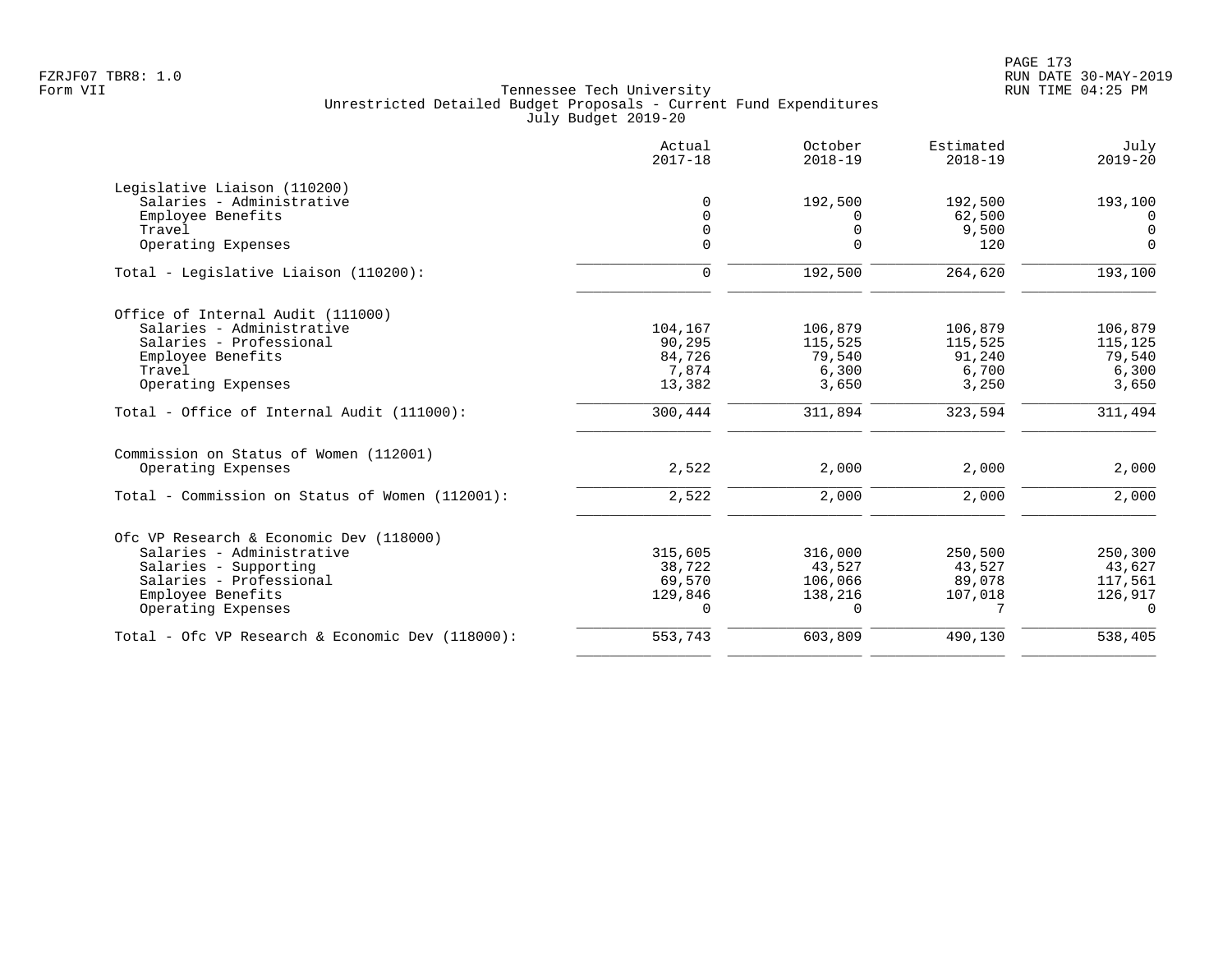|                                                      | Actual<br>$2017 - 18$ | October<br>$2018 - 19$ | Estimated<br>$2018 - 19$ | July<br>$2019 - 20$ |
|------------------------------------------------------|-----------------------|------------------------|--------------------------|---------------------|
| Office of the Provost (120000)                       |                       |                        |                          |                     |
| Salaries - Administrative                            | 124,103               | 256,300                | 256,300                  | 256,300             |
| Salaries - Supporting                                | $\Omega$              | $\Omega$               | $\cap$                   | 35,868              |
| Salaries - Professional                              | 174,626               | 180,752                | 228,625                  | 180,952             |
| Employee Benefits<br>Travel                          | 93,210<br>17,708      | 156,870<br>1,920       | 167,270<br>11,920        | 156,870             |
| Operating Expenses                                   | 18,337                | 9,500                  | 22,416                   | 1,920<br>9,500      |
| Department Revenues                                  | $-1$                  | $\Omega$               | $\Omega$                 | $\Omega$            |
| Total - Office of the Provost (120000):              | 427,983               | 605,342                | 686,531                  | 641,410             |
| Self Study (120001)                                  |                       |                        |                          |                     |
| Salaries - Academic                                  | 509                   | 0                      | 0                        | $\overline{0}$      |
| Salaries - Professional                              | 2,312                 | $\Omega$               | $\Omega$                 | $\Omega$            |
| Employee Benefits                                    | $-406$                | 5,800                  | 5,800                    | 5,800               |
| Travel                                               | 11,228                | 4,000                  | 11,957                   | 4,000               |
| Operating Expenses                                   | 39,465                | 75,960                 | 68,003                   | 75,960              |
| Total - Self Study $(120001)$ :                      | 53,108                | 85,760                 | 85,760                   | 85,760              |
| Federal College Work Study Program (122001)          |                       |                        |                          |                     |
| Salaries - Students                                  | 6,015                 | 20,410                 | 20,410                   | 20,410              |
| Employee Benefits                                    | 0                     | 3,000                  | 3,000                    | 3,000               |
| Total - Federal College Work Study Program (122001): | 6,015                 | 23,410                 | 23,410                   | 23,410              |
| African Am Undergrad Sch (123017)                    |                       |                        |                          |                     |
| Employee Benefits                                    | 7,945                 | $\mathsf{O}$           | 0                        | 0                   |
| Total - African Am Undergrad Sch (123017):           | 7,945                 | $\mathbf 0$            | $\mathbf 0$              | $\mathbf 0$         |
|                                                      |                       |                        |                          |                     |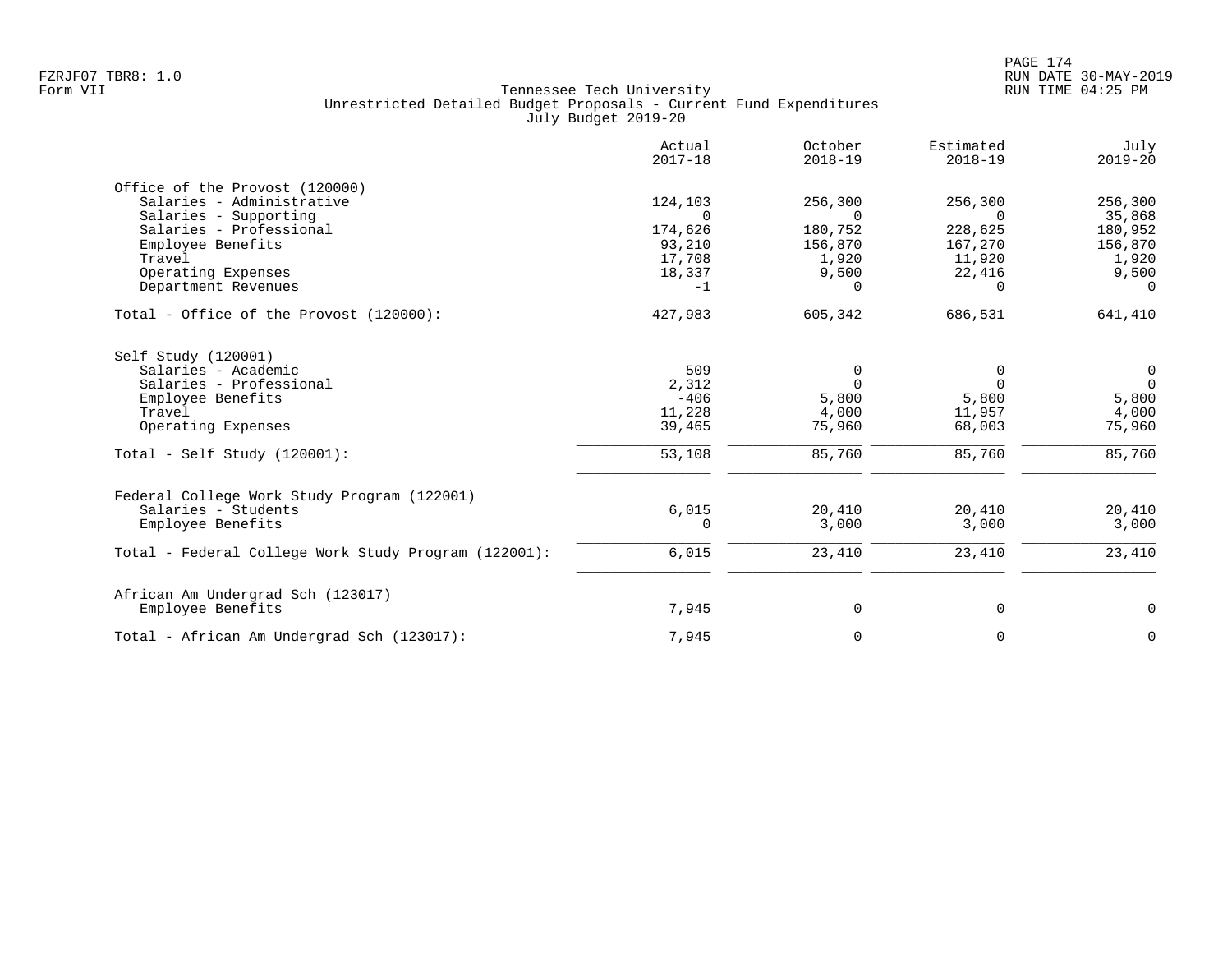|                                                     | Actual<br>$2017 - 18$ | October<br>$2018 - 19$ | Estimated<br>$2018 - 19$ | July<br>$2019 - 20$ |
|-----------------------------------------------------|-----------------------|------------------------|--------------------------|---------------------|
| Institutional Research Office (125000)              |                       |                        |                          |                     |
| Salaries - Administrative                           | 98,598                | 90,391                 | 40,476                   | 97,456              |
| Salaries - Professional                             | 119,592               | 122,521                | 103,856                  | 122,021             |
| Employee Benefits                                   | 68,495                | 64,675                 | 69,795                   | 64,675              |
| Travel                                              | 6,236                 | 2,300                  | 2,300                    | 2,300               |
| Operating Expenses                                  | 7,173                 | 12,220                 | 25,835                   | 12,220              |
| Total - Institutional Research Office (125000):     | 300,094               | 292,107                | 242,262                  | 298,672             |
| Institutional Res Graduate Assist (125001)          |                       |                        |                          |                     |
| Employee Benefits                                   | 0                     | 9,640                  | 9,640                    | 9,640               |
| Total - Institutional Res Graduate Assist (125001): | $\Omega$              | 9,640                  | 9,640                    | 9,640               |
| Student Affairs Administration (127000)             |                       |                        |                          |                     |
| Salaries - Administrative                           | 165,551               | 170,000                | 169,290                  | 170,000             |
| Salaries - Supporting                               | 33,822                | 57,752                 | 46,787                   | 62,570              |
| Salaries - Students                                 | 4,088                 | 1,200                  | 4,100                    | 1,200               |
| Salaries - Professional                             | 42,844                | 40,981                 | 52,779                   | 46,030              |
| Employee Benefits                                   | 75,651                | 89,666                 | 89,666                   | 89,666              |
| Travel                                              | 566                   | 480                    | 480                      | 480                 |
| Operating Expenses                                  | 8,639                 | 16,647                 | 19,679                   | 37,568              |
| Total - Student Affairs Administration (127000):    | 331,161               | 376,726                | 382,781                  | 407,514             |
| Student Affairs Grad Assist (127001)                |                       |                        |                          |                     |
| Employee Benefits                                   | 43,665                | 46,300                 | 52,320                   | 47,370              |
| Total - Student Affairs Grad Assist (127001):       | 43,665                | 46,300                 | 52,320                   | 47,370              |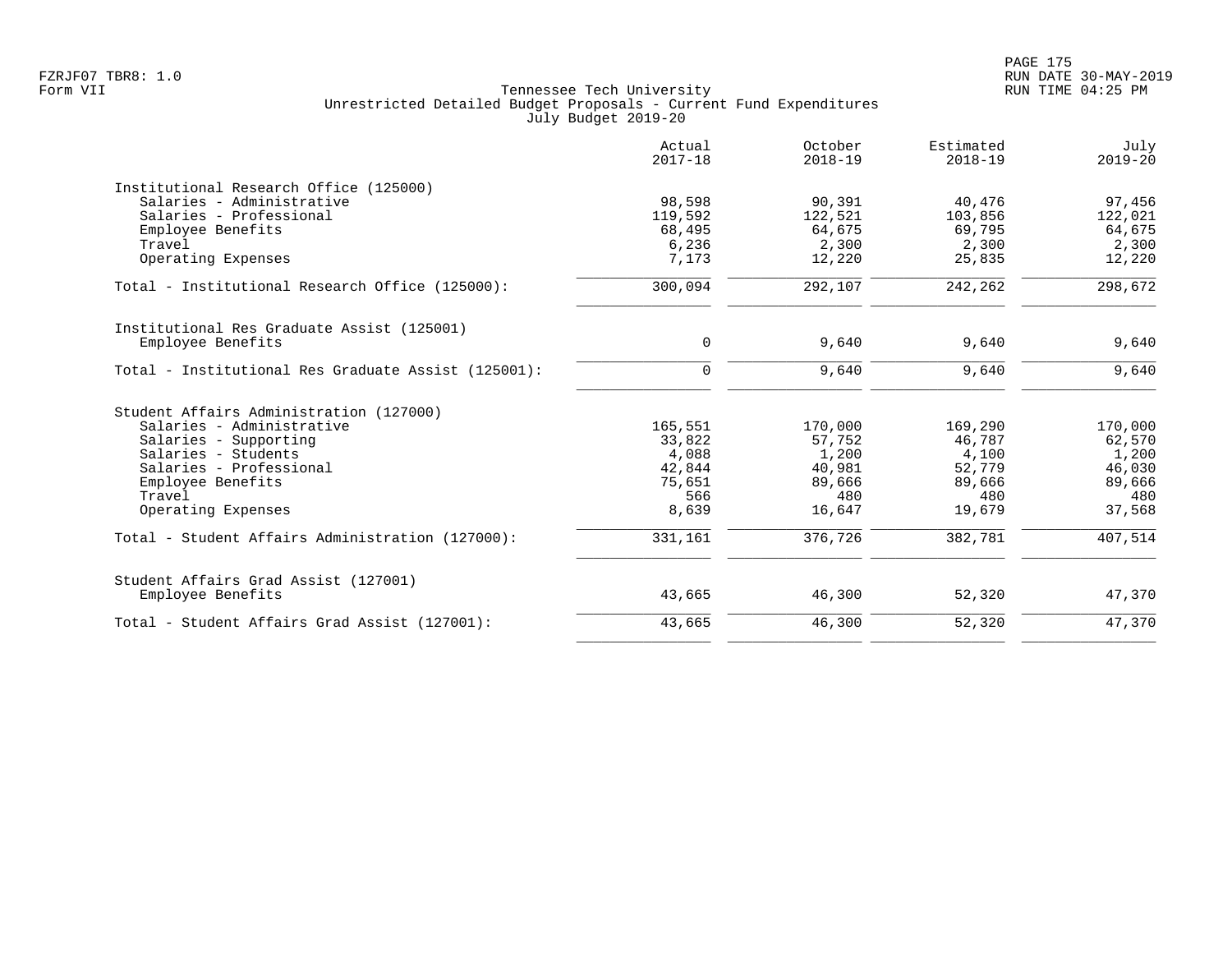|                                                      | Actual<br>$2017 - 18$ | October<br>$2018 - 19$ | Estimated<br>$2018 - 19$ | July<br>$2019 - 20$ |
|------------------------------------------------------|-----------------------|------------------------|--------------------------|---------------------|
| Commission on Status of Blacks (127002)              |                       |                        |                          |                     |
| Operating Expenses                                   | 1,992                 | 2,010                  | 2,010                    | 2,010               |
| Total - Commission on Status of Blacks (127002):     | 1,992                 | 2,010                  | 2,010                    | 2,010               |
| Vice Pres for Planning and Finance (200000)          |                       |                        |                          |                     |
| Salaries - Administrative                            | 214,962               | 221,100                | 221,100                  | 221,200             |
| Salaries - Supporting                                | 27,403                | 2,200                  | 2,200                    | 600                 |
| Salaries - Professional                              | 58,519                | 64,410                 | 64,410                   | 64,510              |
| Employee Benefits                                    | 72,243                | 79,340                 | 79,340                   | 79,340              |
| Travel                                               | 6,699                 | 750                    | 3,250                    | 750                 |
| Operating Expenses                                   | 11,506                | 3,760                  | 13,760                   | 3,760               |
| Total - Vice Pres for Planning and Finance (200000): | 391,332               | 371,560                | 384,060                  | 370,160             |
| Business Office (200001)                             |                       |                        |                          |                     |
| Salaries - Administrative                            | 167,571               | 129,494                | 129,494                  | 140,700             |
| Salaries - Supporting                                | 364,609               | 336,492                | 342,720                  | 329,932             |
| Salaries - Students                                  | 2,890                 | 4,448                  | 6,448                    | 4,448               |
| Salaries - Professional                              | 629,475               | 858,194                | 733,786                  | 829,564             |
| Employee Benefits                                    | 533,742               | 539,535                | 533,035                  | 539,535             |
| Travel                                               | 14,584                | 25,670                 | 25,670                   | 25,670              |
| Operating Expenses                                   | 79,570                | 82,240                 | 112,582                  | 82,240              |
| Department Revenues                                  | $-3$                  | $\Omega$               | $\Omega$                 | $\Omega$            |
| Total - Business Office (200001):                    | 1,792,438             | 1,976,073              | 1,883,735                | 1,952,089           |
|                                                      |                       |                        |                          |                     |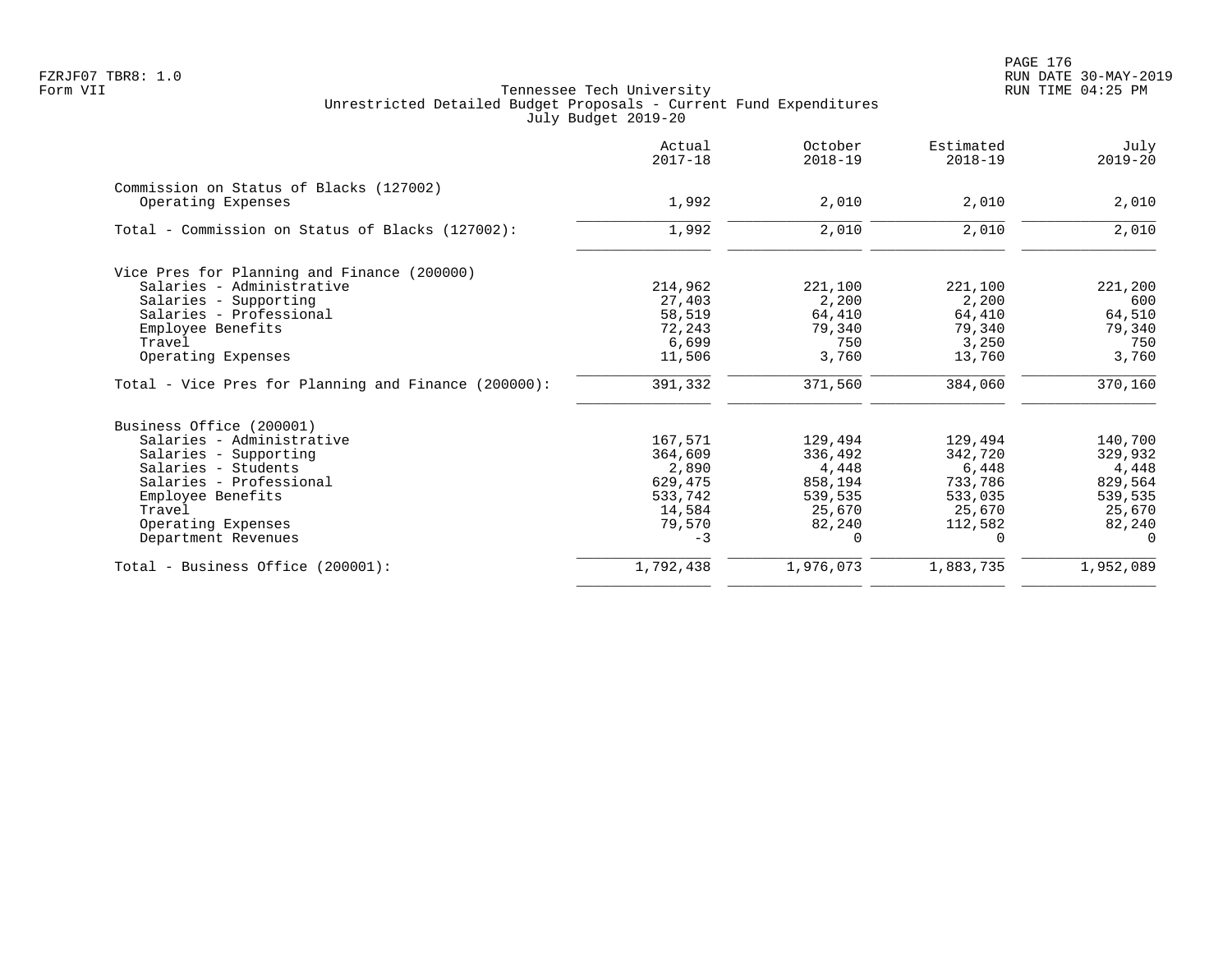|                                                  | Actual<br>$2017 - 18$ | October<br>$2018 - 19$ | Estimated<br>$2018 - 19$ | July<br>$2019 - 20$ |
|--------------------------------------------------|-----------------------|------------------------|--------------------------|---------------------|
| Human Resources (200002)                         |                       |                        |                          |                     |
| Salaries - Administrative                        | 132,362               | 136,036                | 136,036                  | 136,136             |
| Salaries - Supporting                            | 171,012               | 172,917                | 146,549                  | 159,197             |
| Salaries - Professional                          | 578,542               | 595,746                | 607,199                  | 615,650             |
| Employee Benefits                                | 321,517               | 313,090                | 313,090                  | 313,090             |
| Travel                                           | 15,515                | 1,780                  | 21,502                   | 9,156               |
| Operating Expenses                               | 51,934                | 114,489                | 97,991                   | 61,629              |
| Total - Human Resources (200002):                | 1,270,882             | 1,334,058              | 1,322,367                | 1,294,858           |
| Business Office GA (200008)                      |                       |                        |                          |                     |
| Employee Benefits                                | 33,414                | 13,271                 | 21,771                   | 25,254              |
| Total - Business Office GA (200008):             | 33,414                | 13,271                 | 21,771                   | 25,254              |
| Planning Strategic Initiatives (200009)          |                       |                        |                          |                     |
| Travel                                           | 259                   | $\Omega$               | 0                        | $\mathsf 0$         |
| Operating Expenses                               | 438,158               | 300,000                | 300,000                  | $\Omega$            |
| Total - Planning Strategic Initiatives (200009): | 438,417               | 300,000                | 300,000                  | $\Omega$            |
| Facilities Rental (200011)                       |                       |                        |                          |                     |
| Salaries - Administrative                        | $\mathbf 0$           | 700                    | 700                      | 700                 |
| Salaries - Supporting                            | 671                   | 800                    | 800                      | 800                 |
| Salaries - Students                              | $\Omega$              | 450                    | 450                      | 450                 |
| Salaries - Professional                          | 1,920                 | 1,000                  | 1,000                    | 1,000               |
| Employee Benefits                                | 454                   | 600                    | 600                      | 600                 |
| Total - Facilities Rental (200011):              | 3,045                 | 3,550                  | 3,550                    | 3,550               |
|                                                  |                       |                        |                          |                     |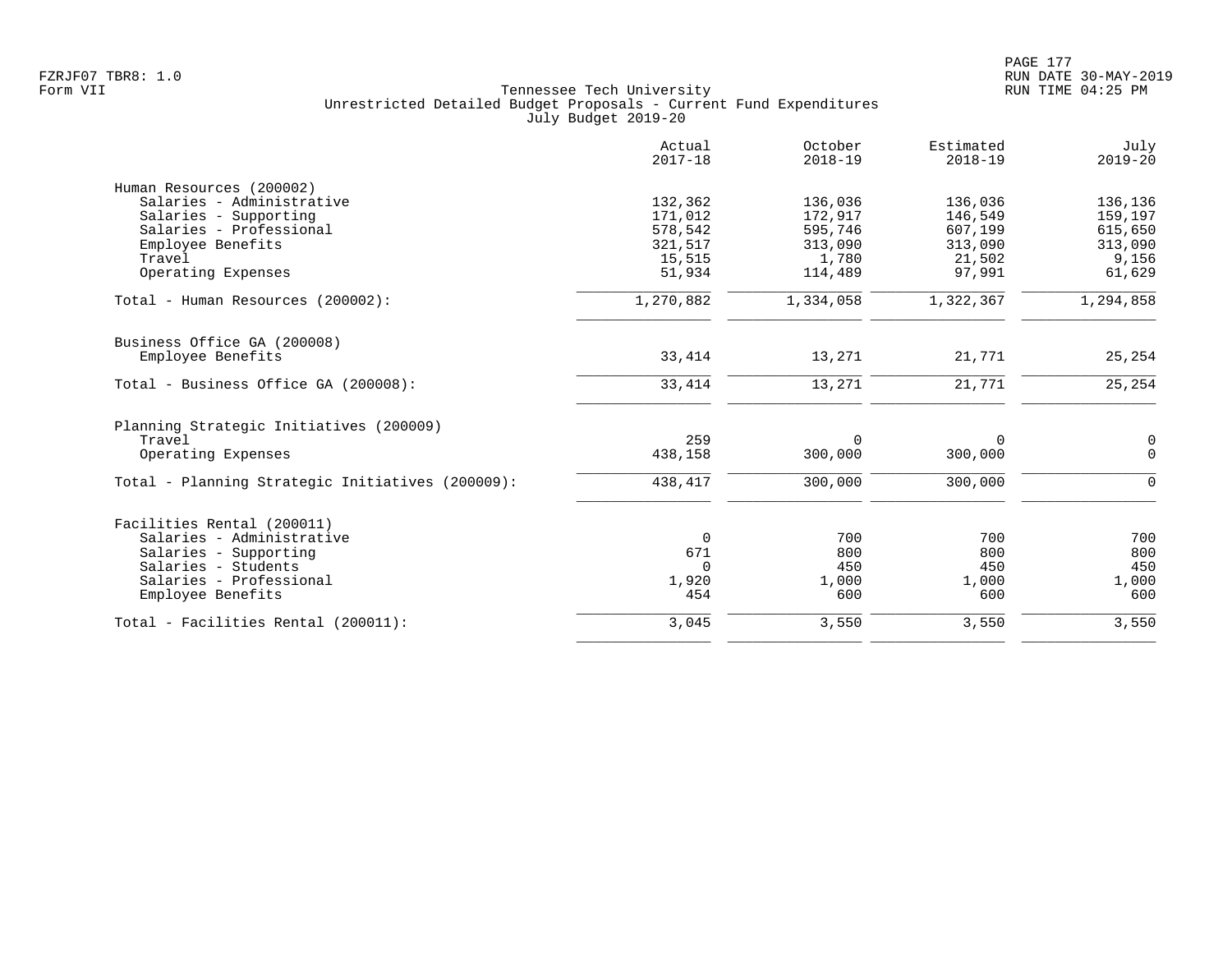|                                                | Actual<br>$2017 - 18$ | October<br>$2018 - 19$ | Estimated<br>$2018 - 19$ | July<br>$2019 - 20$ |
|------------------------------------------------|-----------------------|------------------------|--------------------------|---------------------|
| CHEC Management (200012)                       | 101,370               | 93,820                 | 93,820                   | 93,820              |
| Operating Expenses                             |                       |                        |                          |                     |
| Total - CHEC Management (200012):              | 101,370               | 93,820                 | 93,820                   | 93,820              |
| LSP-VP Finance (200020)                        |                       |                        |                          |                     |
| Operating Expenses                             | 0                     | 0                      | 51,362                   | 0                   |
| Total - LSP-VP Finance (200020):               | $\mathbf 0$           | $\mathbf 0$            | 51,362                   | $\mathbf 0$         |
| University Budget & Planning (200025)          |                       |                        |                          |                     |
| Salaries - Professional                        | 158,828               | 118,588                | 117,881                  | 178,471             |
| Employee Benefits                              | 51,537                | 53,000                 | 59,500                   | 53,000              |
| Travel                                         | 0                     | $\Omega$               | 785                      | $\Omega$            |
| Operating Expenses                             | $\Omega$              | 5,975                  | 5,975                    | $\Omega$            |
| Total - University Budget & Planning (200025): | 210,365               | 177,563                | 184,141                  | 231,471             |
| Compliance Office (200026)                     |                       |                        |                          |                     |
| Salaries - Administrative                      | 104,361               | 106,565                | 106,565                  | 106,665             |
| Salaries - Supporting                          | 26,385                | 35,700                 | 35,700                   | 35,700              |
| Salaries - Professional                        | 32,109                | 58,600                 | 58,600                   | 58,600              |
| Employee Benefits<br>Travel                    | 64,698<br>7,288       | 51,050                 | 75,050<br>1,000          | 51,050<br>3,000     |
| Operating Expenses                             | 15,286                | 0<br>$\Omega$          | 7,000                    | 7,000               |
| Total - Compliance Office (200026):            | 250,127               | 251,915                | 283,915                  | 262,015             |
|                                                |                       |                        |                          |                     |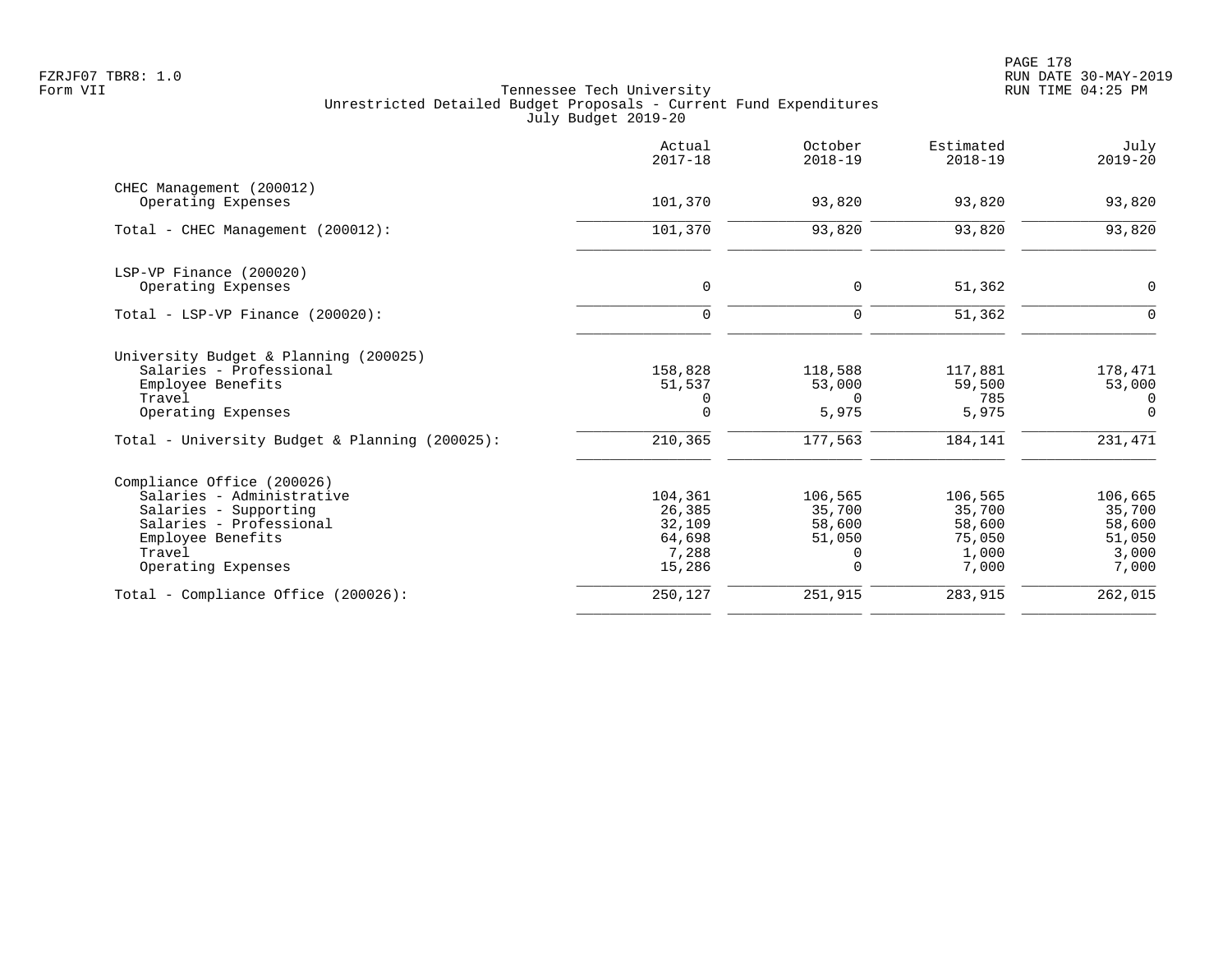PAGE 179 FZRJF07 TBR8: 1.0 RUN DATE 30-MAY-2019

|                                                   | Actual<br>$2017 - 18$ | October<br>$2018 - 19$ | Estimated<br>$2018 - 19$ | July<br>$2019 - 20$ |
|---------------------------------------------------|-----------------------|------------------------|--------------------------|---------------------|
| PCI Compliance (200030)                           |                       |                        |                          |                     |
| Operating Expenses                                | $\mathbf 0$           | 5,000                  | 5,000                    | 5,000               |
| Total - PCI Compliance (200030):                  | $\mathbf 0$           | 5,000                  | 5,000                    | 5,000               |
| Postage and Mailing (203007)                      |                       |                        |                          |                     |
| Operating Expenses                                | 138,027               | 170,000                | 170,000                  | 170,000             |
| Total - Postage and Mailing (203007):             | 138,027               | 170,000                | 170,000                  | 170,000             |
| Postage and Mailing Transfer In (203008)          |                       |                        |                          |                     |
| Operating Expenses<br>Department Revenues         | $-131, 116$<br>$-207$ | $\Omega$<br>$-170,000$ | $-170,000$               | 0<br>$-170,000$     |
| Total - Postage and Mailing Transfer In (203008): | $-131, 323$           | $-170,000$             | $-170,000$               | $-170,000$          |
| Printing Services (203009)                        |                       |                        |                          |                     |
| Salaries - Supporting                             |                       | 2,610                  | 2,610                    | 2,610               |
| Salaries - Students                               |                       | 2,120                  | 2,120                    | 2,120               |
| Employee Benefits                                 | $\overline{0}$        | 46,190                 | 22,190                   | 46,190              |
| Travel                                            |                       | 140                    | 140                      | 140                 |
| Operating Expenses<br>Department Revenues         | 466,570<br>8,300      | 68,320<br>8,300        | 329,520<br>8,300         | 313,320<br>8,300    |
| Total - Printing Services (203009):               | 474,870               | 127,680                | 364,880                  | 372,680             |
|                                                   |                       |                        |                          |                     |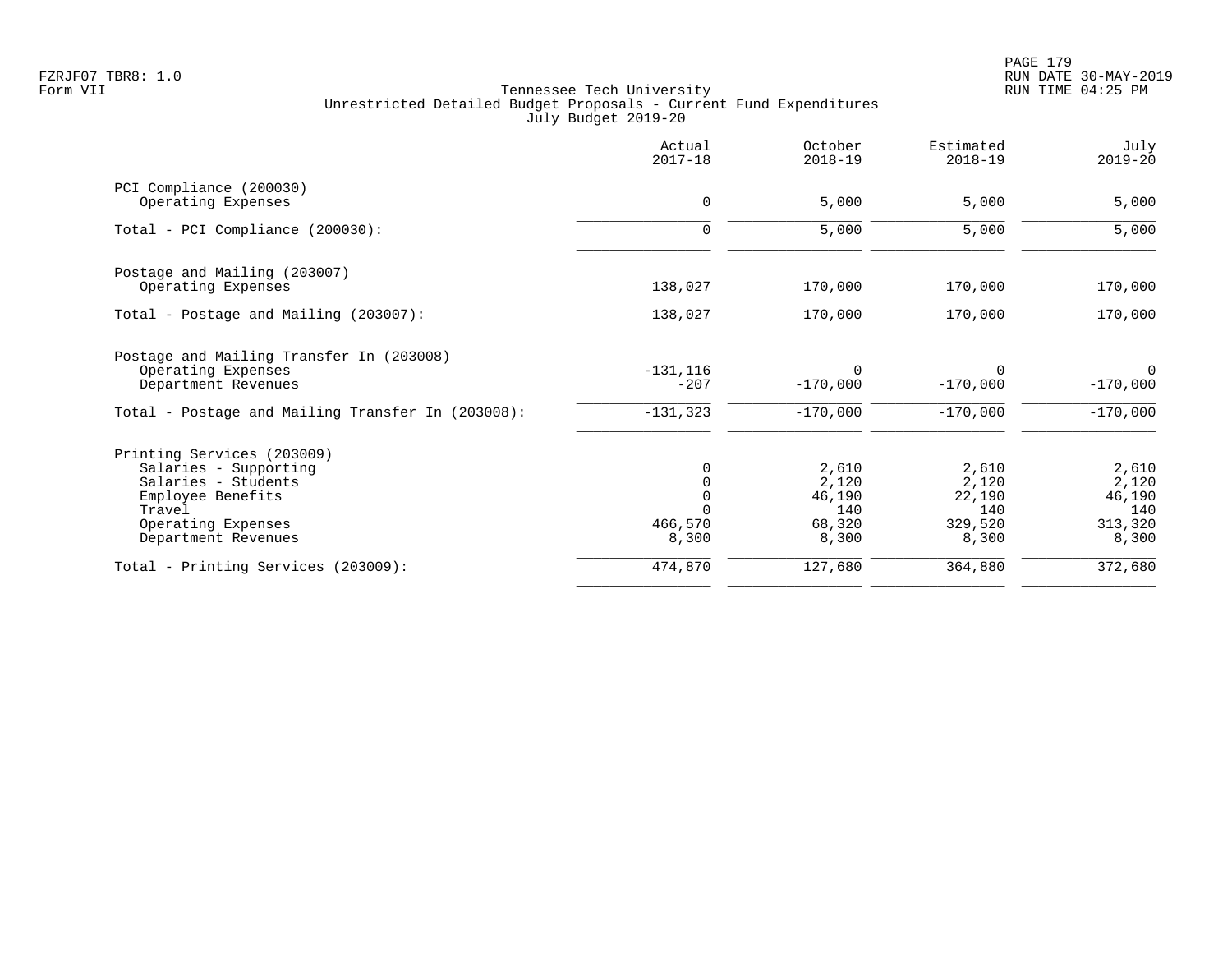|                                                                                       | Actual<br>$2017 - 18$   | October<br>$2018 - 19$ | Estimated<br>$2018 - 19$ | July<br>$2019 - 20$         |
|---------------------------------------------------------------------------------------|-------------------------|------------------------|--------------------------|-----------------------------|
| Printing Serv Transf In (203010)<br>Operating Expenses<br>Department Revenues         | $-309, 135$<br>$\Omega$ | $\Omega$<br>$-15,520$  | $\Omega$<br>$-251,720$   | $\Omega$<br>$-235,520$      |
| Total - Printing Serv Transf In (203010):                                             | $-309, 135$             | $-15,520$              | $-251,720$               | $-235,520$                  |
| Printing Serv Allocation Offset (203011)<br>Operating Expenses<br>Department Revenues | $-44,316$<br>$\Omega$   | 0<br>$-39,999$         | $\Omega$<br>$-16,000$    | $\overline{0}$<br>$-40,000$ |
| Total - Printing Serv Allocation Offset (203011):                                     | $-44,316$               | $-39,999$              | $-16,000$                | $-40,000$                   |
| Mail Services Spouse Dependent (203014)<br>Employee Benefits                          | 436                     | 10,830                 | 10,830                   | 10,830                      |
| Total - Mail Services Spouse Dependent (203014):                                      | 436                     | 10,830                 | 10,830                   | 10,830                      |
| Mail Services PC191 (203015)<br>Employee Benefits                                     | 0                       | 3,300                  | 3,300                    | 3,300                       |
| Total - Mail Services PC191 (203015):                                                 | $\mathbf 0$             | 3,300                  | 3,300                    | 3,300                       |
| Mail Services E&G Operations (203027)<br>Operating Expenses<br>Department Revenues    | 354,425<br>0            | 309,778<br>$-11,659$   | 309,778<br>$-7,332$      | 309,778<br>$-9,367$         |
| Total - Mail Services E&G Operations (203027):                                        | 354,425                 | 298,119                | 302,446                  | 300,411                     |
|                                                                                       |                         |                        |                          |                             |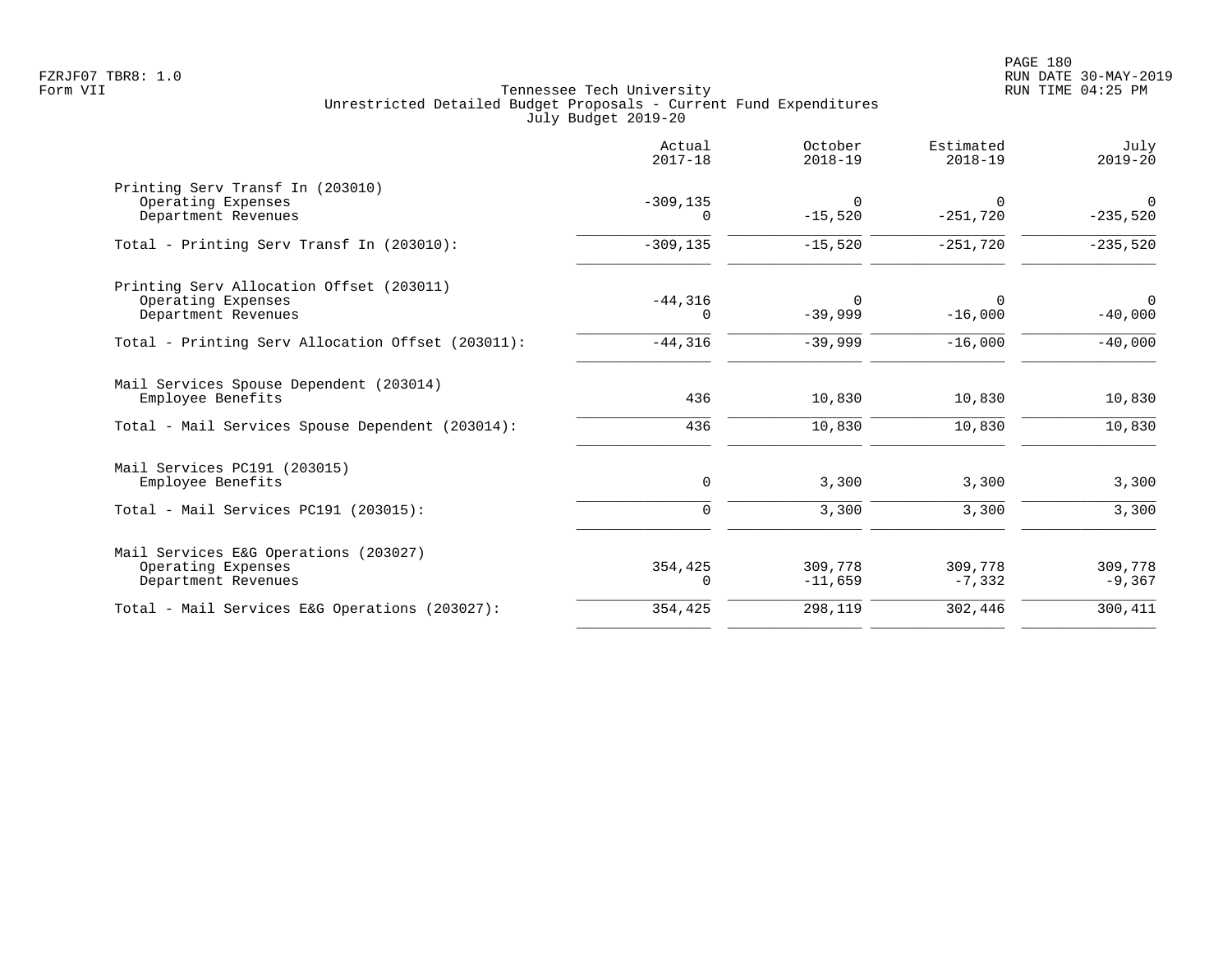PAGE 181 FZRJF07 TBR8: 1.0 RUN DATE 30-MAY-2019

|                                                                | Actual<br>$2017 - 18$ | October<br>$2018 - 19$ | Estimated<br>$2018 - 19$ | July<br>$2019 - 20$ |
|----------------------------------------------------------------|-----------------------|------------------------|--------------------------|---------------------|
| Mail Services Svc Ctr Allocation (203028)                      |                       |                        |                          |                     |
| Operating Expenses<br>Department Revenues                      | 40,091<br>$-54,000$   | 0<br>$\mathbf 0$       | 0<br>$\Omega$            | 0<br>$\Omega$       |
| Total - Mail Services Svc Ctr Allocation (203028):             | $-13,909$             | $\mathbf 0$            | $\mathbf 0$              | $\Omega$            |
| CHEC Administrative Services (210000)<br>Department Revenues   | $-1,649$              | 0                      | $\mathbf 0$              | 0                   |
|                                                                |                       |                        |                          |                     |
| Total - CHEC Administrative Services (210000):                 | $-1,649$              | $\mathbf 0$            | $\Omega$                 | $\Omega$            |
| CHEC Marketing & Communications (210003)<br>Operating Expenses | 17,273                | $\mathbf 0$            | $\Omega$                 | 0                   |
| Total - CHEC Marketing & Communications (210003):              | 17,273                | $\mathbf 0$            | $\mathbf 0$              | 0                   |
| Purchasing & Contracts Office (221001)                         |                       |                        |                          |                     |
| Salaries - Administrative                                      | 97,525                | 100,961                | 100,961                  | 100,961             |
| Salaries - Supporting                                          | 98,238                | 106,897                | 94,127                   | 111,654             |
| Salaries - Professional                                        | 57,169                | 58,360                 | 58,360                   | 58,460              |
| Employee Benefits<br>Travel                                    | 129,668<br>100        | 130,365<br>4,200       | 130,365<br>1,943         | 130,365<br>1,943    |
| Operating Expenses                                             | 10,454                | 14,210                 | 11,210                   | 11,210              |
| Total - Purchasing & Contracts Office (221001):                | 393,154               | 414,993                | 396,966                  | 414,593             |
|                                                                |                       |                        |                          |                     |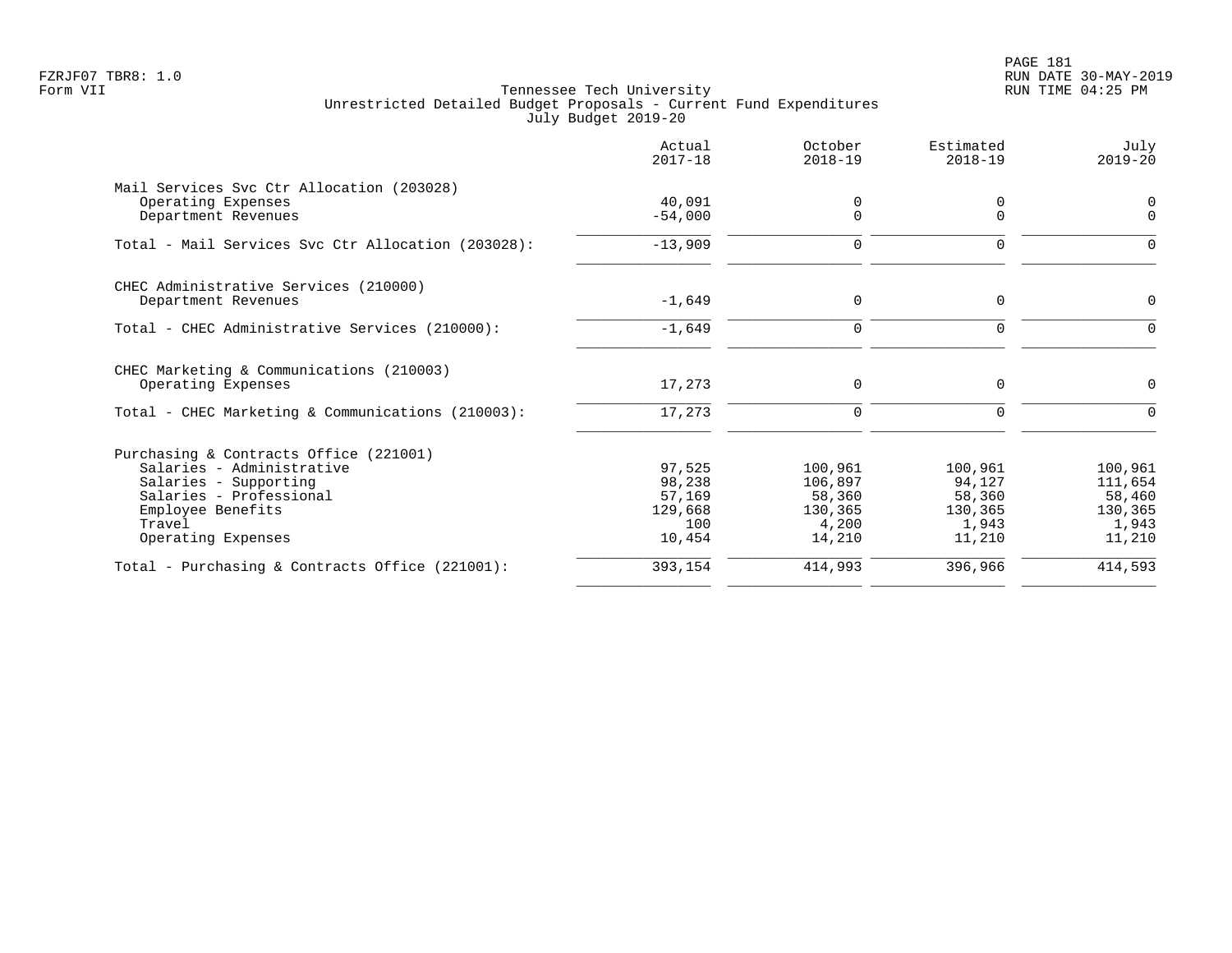|                                                      | Actual<br>$2017 - 18$ | October<br>$2018 - 19$ | Estimated<br>$2018 - 19$ | July<br>$2019 - 20$ |
|------------------------------------------------------|-----------------------|------------------------|--------------------------|---------------------|
| Environmental Health and Safety (221003)             |                       |                        |                          |                     |
| Salaries - Supporting                                | 2,100                 | $\overline{0}$         | $\Omega$                 | $\overline{0}$      |
| Salaries - Students                                  | 8,820                 | 11,000                 | 10,850                   | 11,000              |
| Salaries - Professional                              | 113,133               | 113,069                | 113,069                  | 111,869             |
| Employee Benefits                                    | 39,428                | 43,165                 | 43,165                   | 43,165              |
| Travel                                               | 3,690                 | 2,000                  | 2,090                    | $\Omega$            |
| Operating Expenses                                   | 17,442                | 31,581                 | 43,201                   | 33,581              |
| Total - Environmental Health and Safety (221003):    | 184,613               | 200,815                | 212,375                  | 199,615             |
| Motor Pool Fuel (221006)                             |                       |                        |                          |                     |
| Operating Expenses                                   | 100,135               | 150,000                | 150,000                  | 150,000             |
| Total - Motor Pool Fuel (221006):                    | 100,135               | 150,000                | 150,000                  | 150,000             |
| Motor Pool Fuel Transfer In (221007)                 |                       |                        |                          |                     |
| Operating Expenses                                   | $-100, 135$           | $-150,000$             | $-150,000$               | $-150,000$          |
| Total - Motor Pool Fuel Transfer In (221007):        | $-100, 135$           | $-150,000$             | $-150,000$               | $-150,000$          |
|                                                      |                       |                        |                          |                     |
| Telephone Services (231000)<br>Salaries - Supporting | 65,860                | 74,809                 | 78,973                   | 75,009              |
| Salaries - Students                                  | 1,981                 | 5,140                  | 5,140                    | 5,140               |
| Salaries - Professional                              | 139,938               | 142,876                | 142,876                  | 142,876             |
| Employee Benefits                                    | 112,407               | 123,990                | 123,990                  | 123,990             |
| Travel                                               | $\Omega$              | 1,000                  | 1,000                    | 1,000               |
| Operating Expenses                                   | 254,363               | 554,470                | 550,306                  | 554,470             |
| Department Revenues                                  | 99,908                | 100,000                | 100,000                  | 100,000             |
| Total - Telephone Services (231000):                 | 674,457               | 1,002,285              | 1,002,285                | 1,002,485           |
|                                                      |                       |                        |                          |                     |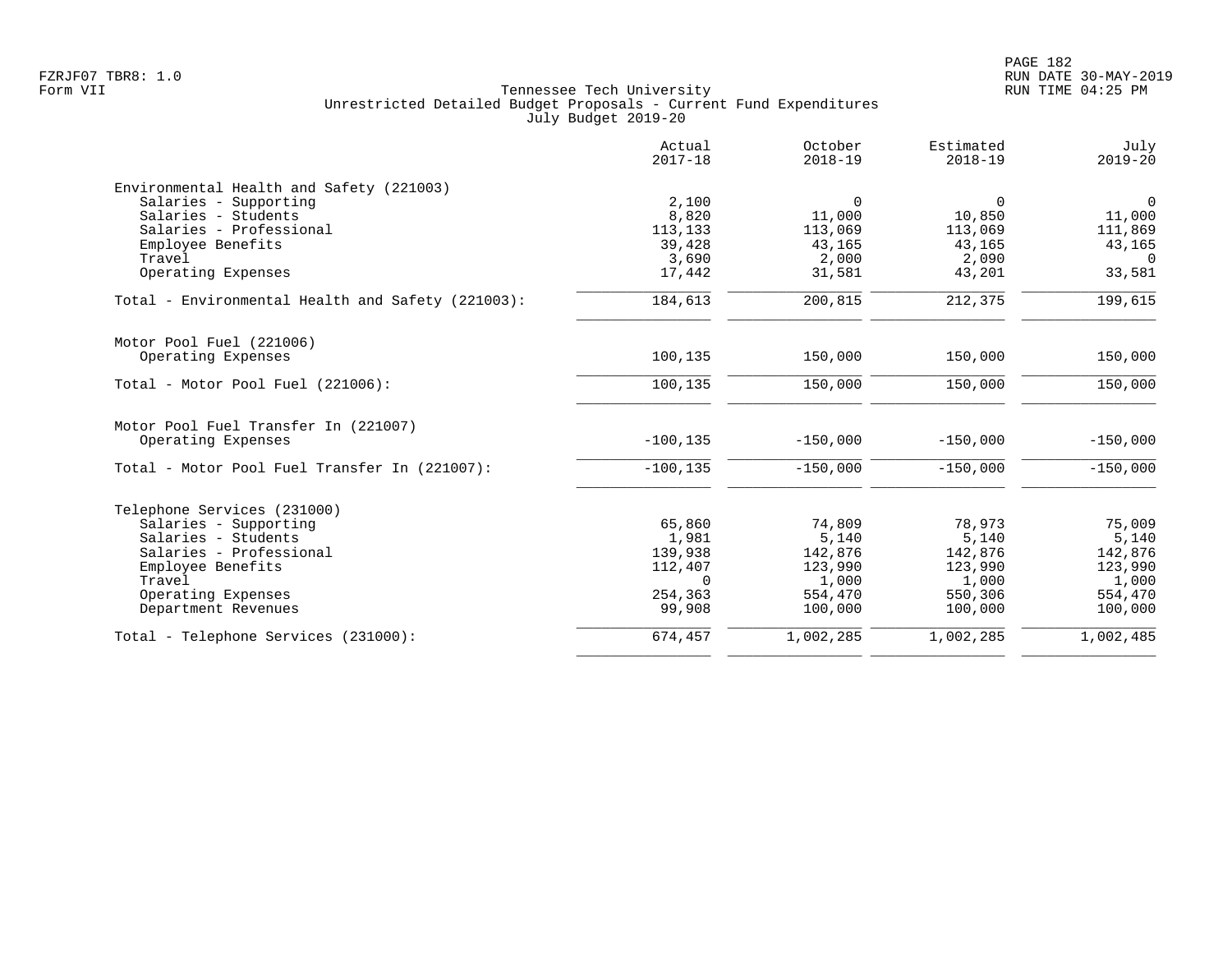|                                                  | Actual<br>$2017 - 18$  | October<br>$2018 - 19$        | Estimated<br>$2018 - 19$   | July<br>$2019 - 20$        |
|--------------------------------------------------|------------------------|-------------------------------|----------------------------|----------------------------|
| Telephone Transfer In (231001)                   |                        |                               |                            |                            |
| Operating Expenses<br>Department Revenues        | $-659,928$<br>$\Omega$ | $\overline{0}$<br>$-981, 284$ | 0<br>$-981, 284$           | $\mathbf 0$<br>$-981, 485$ |
|                                                  |                        |                               |                            |                            |
| Total - Telephone Transfer In (231001):          | $-659,928$             | $-981, 284$                   | $-981, 284$                | $-981, 485$                |
| Cable TV (231002)                                |                        |                               |                            |                            |
| Operating Expenses                               | 129,645                | 127,000                       | 127,000                    | 127,000                    |
| Total - Cable TV $(231002)$ :                    | 129,645                | 127,000                       | 127,000                    | 127,000                    |
| Cable TV Transfer In (231003)                    |                        |                               |                            |                            |
| Operating Expenses<br>Department Revenues        | $-174,090$<br>0        | $\Omega$<br>$-127,000$        | <sup>0</sup><br>$-127,000$ | $\Omega$<br>$-127,000$     |
| Total - Cable TV Transfer In (231003):           | $-174,090$             | $-127,000$                    | $-127,000$                 | $-127,000$                 |
| Regulated Waste Disposal (255001)                |                        |                               |                            |                            |
| Operating Expenses                               | 39,381                 | 42,500                        | 42,500                     | 42,500                     |
| Total - Regulated Waste Disposal (255001):       | 39,381                 | 42,500                        | 42,500                     | 42,500                     |
| VP for Univ Advancement Office (300000)          |                        |                               |                            |                            |
| Salaries - Administrative                        | 293,109                | 300,674                       | 300,674                    | 300,774                    |
| Salaries - Supporting<br>Salaries - Students     | 208,642<br>30,894      | 201,350<br>1,940              | 191,014<br>15,370          | 187,844<br>1,940           |
| Salaries - Professional                          | 1,008,982              | 1,062,348                     | 1,013,324                  | 1,084,860                  |
| Employee Benefits                                | 541,471                | 589,877                       | 549,877                    | 589,877                    |
| Travel                                           | 29,906                 | 12,310                        | 23,310                     | 12,310                     |
| Operating Expenses<br>Capital Outlay             | 114,805<br>$\Omega$    | 182,752<br>6,970              | 165,670<br>$\Omega$        | 141,782<br>$\Omega$        |
| Total - VP for Univ Advancement Office (300000): | 2,227,809              | 2,358,221                     | 2,259,239                  | 2,319,387                  |
|                                                  |                        |                               |                            |                            |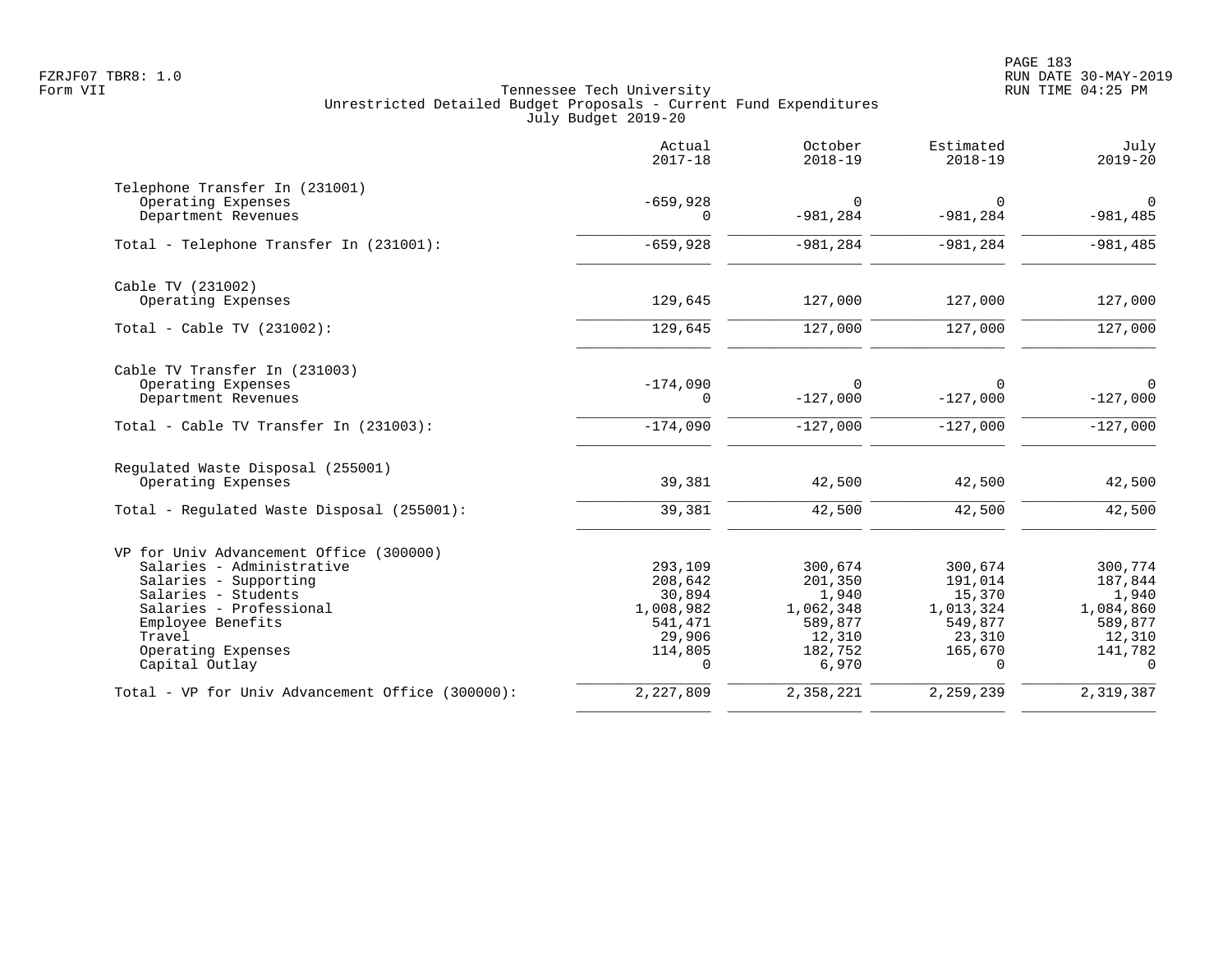| Actual<br>$2017 - 18$      | October<br>$2018 - 19$       | Estimated<br>$2018 - 19$     | July<br>$2019 - 20$          |
|----------------------------|------------------------------|------------------------------|------------------------------|
| 0                          | 0                            | 5,781                        | $\mathbf 0$                  |
| $\Omega$                   | $\mathbf 0$                  | 5,781                        | $\Omega$                     |
| 0                          | 3,490                        | 20                           | 0                            |
| $\mathbf 0$                | 3,490                        | 20                           | $\mathbf 0$                  |
| 114,562                    | 114,560                      | 114,560                      | 114,560                      |
| 114,562                    | 114,560                      | 114,560                      | 114,560                      |
| 0                          | 25,440                       | 25,440                       | 25,440                       |
| $\mathbf 0$                |                              |                              | 25,440                       |
| 69,084<br>19,751<br>39,560 | 70,942<br>19,700<br>$\Omega$ | 70,942<br>19,700<br>$\Omega$ | 71,042<br>19,700<br>$\Omega$ |
| 128,395                    | 90,642                       | 90,642                       | 90,742                       |
|                            |                              | 25,440                       | 25,440                       |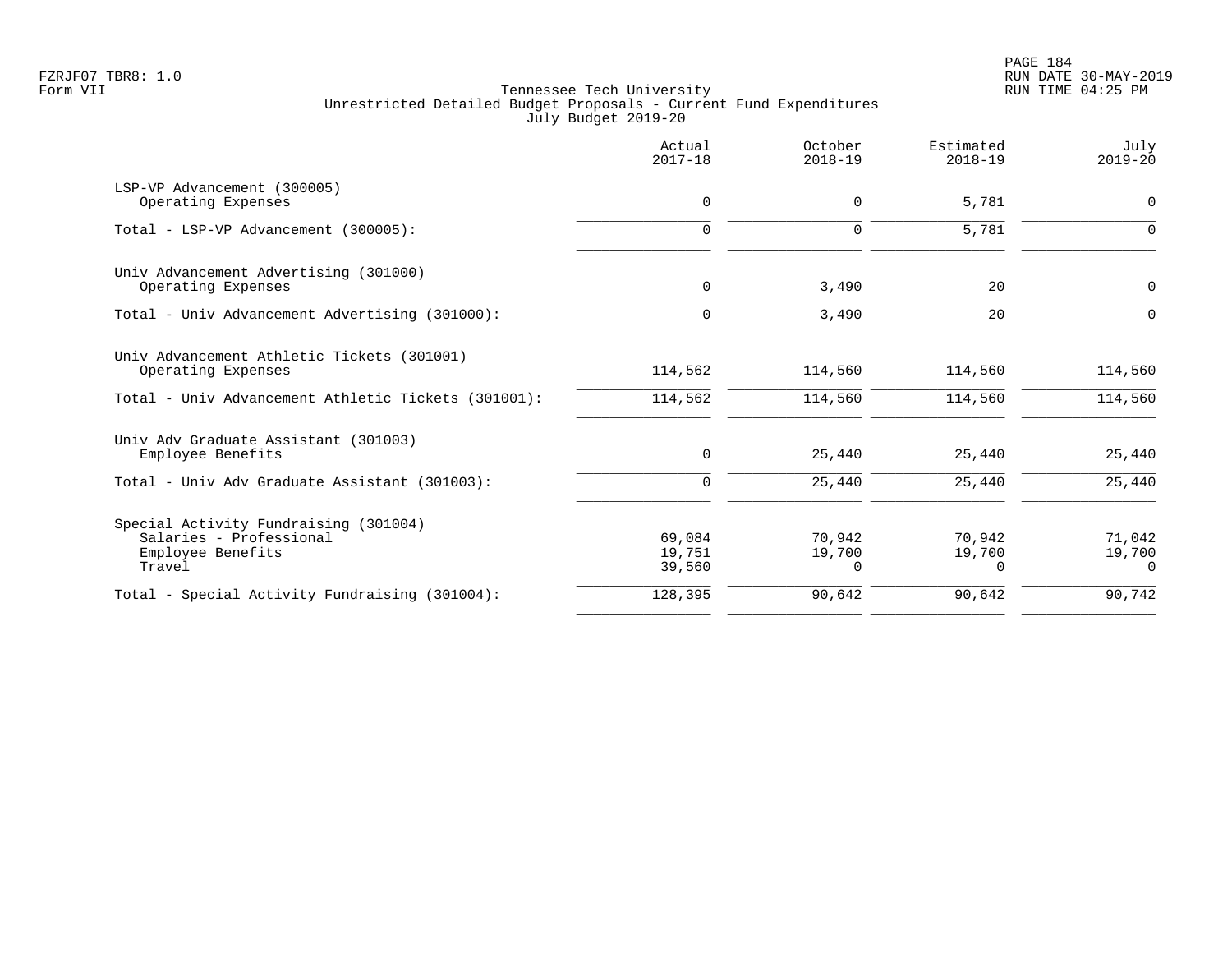| 0<br>$\Omega$ | 500                                                                      |                                                      |                                                             |
|---------------|--------------------------------------------------------------------------|------------------------------------------------------|-------------------------------------------------------------|
|               |                                                                          |                                                      |                                                             |
|               |                                                                          | $\Omega$                                             | 500                                                         |
|               | 110                                                                      | 110                                                  | 110                                                         |
| 16,753        | 6,170                                                                    | 31,965                                               | 21,170                                                      |
| 17,220        | 18,670                                                                   | 22,375                                               | 18,670                                                      |
| $-40$         | $\Omega$                                                                 | $\Omega$                                             | $\Omega$                                                    |
| 33,933        | 25,450                                                                   | 54,450                                               | 40,450                                                      |
|               |                                                                          |                                                      |                                                             |
| 920           | $\Omega$                                                                 | $\Omega$                                             | $\overline{0}$                                              |
| 10,378        | 2,500                                                                    | 9,651                                                | 2,500                                                       |
| 11,298        | 2,500                                                                    | 9,651                                                | 2,500                                                       |
|               |                                                                          |                                                      |                                                             |
|               |                                                                          |                                                      | 129,800                                                     |
|               |                                                                          |                                                      | 135,128                                                     |
|               |                                                                          |                                                      | $\Omega$                                                    |
|               |                                                                          |                                                      | 553,151                                                     |
|               |                                                                          |                                                      | 324,270                                                     |
|               | 820                                                                      |                                                      | 820                                                         |
| 150,727       | 17,435                                                                   | 24,625                                               | 17,435                                                      |
| 1,196,416     | 1,159,410                                                                | 1,148,893                                            | 1,160,604                                                   |
|               |                                                                          |                                                      |                                                             |
|               | $\Omega$                                                                 | $\Omega$                                             | $\overline{0}$                                              |
| 0             | $-4,120$                                                                 | $-24,120$                                            | $-4,120$                                                    |
| $-39,275$     | $-4,120$                                                                 | $-24,120$                                            | $-4,120$                                                    |
|               | 125,400<br>252,931<br>13,405<br>339,851<br>307,460<br>6,642<br>$-39,275$ | 129,700<br>221,052<br>$\Omega$<br>466,133<br>324,270 | 129,700<br>175,858<br>11,500<br>480,319<br>324,270<br>2,621 |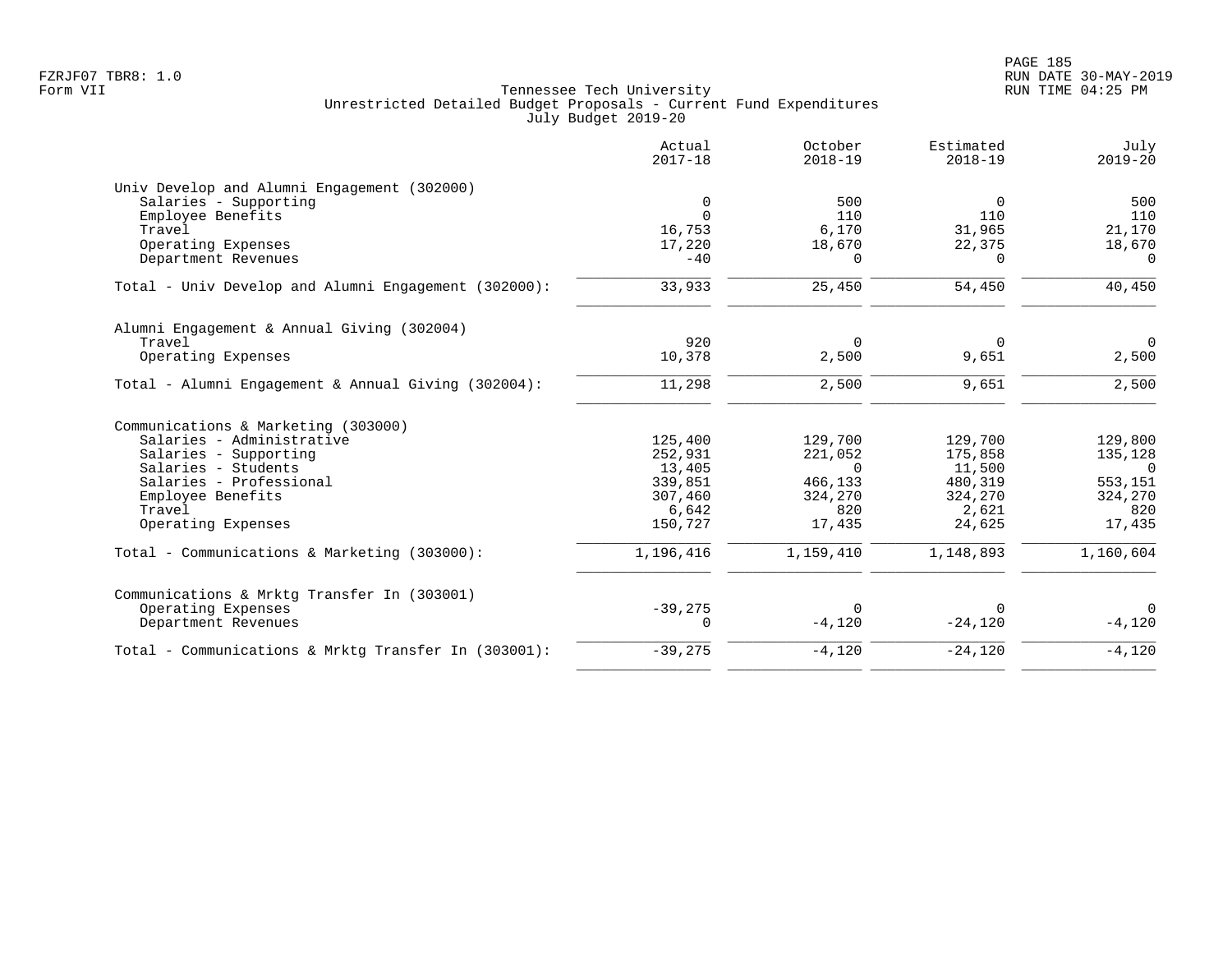PAGE 186 FZRJF07 TBR8: 1.0 RUN DATE 30-MAY-2019

|                                                    | Actual<br>$2017 - 18$ | October<br>$2018 - 19$ | Estimated<br>$2018 - 19$ | July<br>$2019 - 20$ |
|----------------------------------------------------|-----------------------|------------------------|--------------------------|---------------------|
| Web & Digital Media (303003)<br>Operating Expenses | 14                    | $\mathbf 0$            | $\mathbf 0$              | 0                   |
|                                                    |                       |                        |                          |                     |
| Total - Web & Digital Media (303003):              | 14                    | 0                      | $\mathbf 0$              | 0                   |
| LSP-OCM (303005)                                   |                       |                        |                          |                     |
| Operating Expenses                                 | $\mathbf 0$           | $\mathbf 0$            | 2,113                    | $\mathbf 0$         |
| Total - LSP-OCM (303005):                          | $\Omega$              | $\mathbf 0$            | 2,113                    | $\mathbf 0$         |
| Photo Services Office (304000)                     |                       |                        |                          |                     |
| Salaries - Supporting                              | 35,932                | 42,400                 | 42,400                   | 42,400              |
| Salaries - Professional                            | 12,574                | $\Omega$               | 7,030                    | $\Omega$            |
| Employee Benefits                                  | 14,194                | 62,960                 | 42,960                   | 62,960              |
| Travel                                             | 4,972                 | 420                    | 420                      | 420                 |
| Operating Expenses                                 | 13,735                | 24,688                 | 7,458                    | 24,688              |
| Department Revenues                                | 1,500                 | 1,500                  | 1,500                    | 1,500               |
| Total - Photo Services Office (304000):            | 82,907                | 131,968                | 101,768                  | 131,968             |
| Photo Svc Transfer In Revenue (304001)             |                       |                        |                          |                     |
| Operating Expenses                                 | $-5,514$              | $-22,500$              | $-22,500$                | $-22,500$           |
| Department Revenues                                | $\Omega$              | $-580$                 | $-580$                   | $-580$              |
| Total - Photo Svc Transfer In Revenue (304001):    | $-5,514$              | $-23,080$              | $-23,080$                | $-23,080$           |
|                                                    |                       |                        |                          |                     |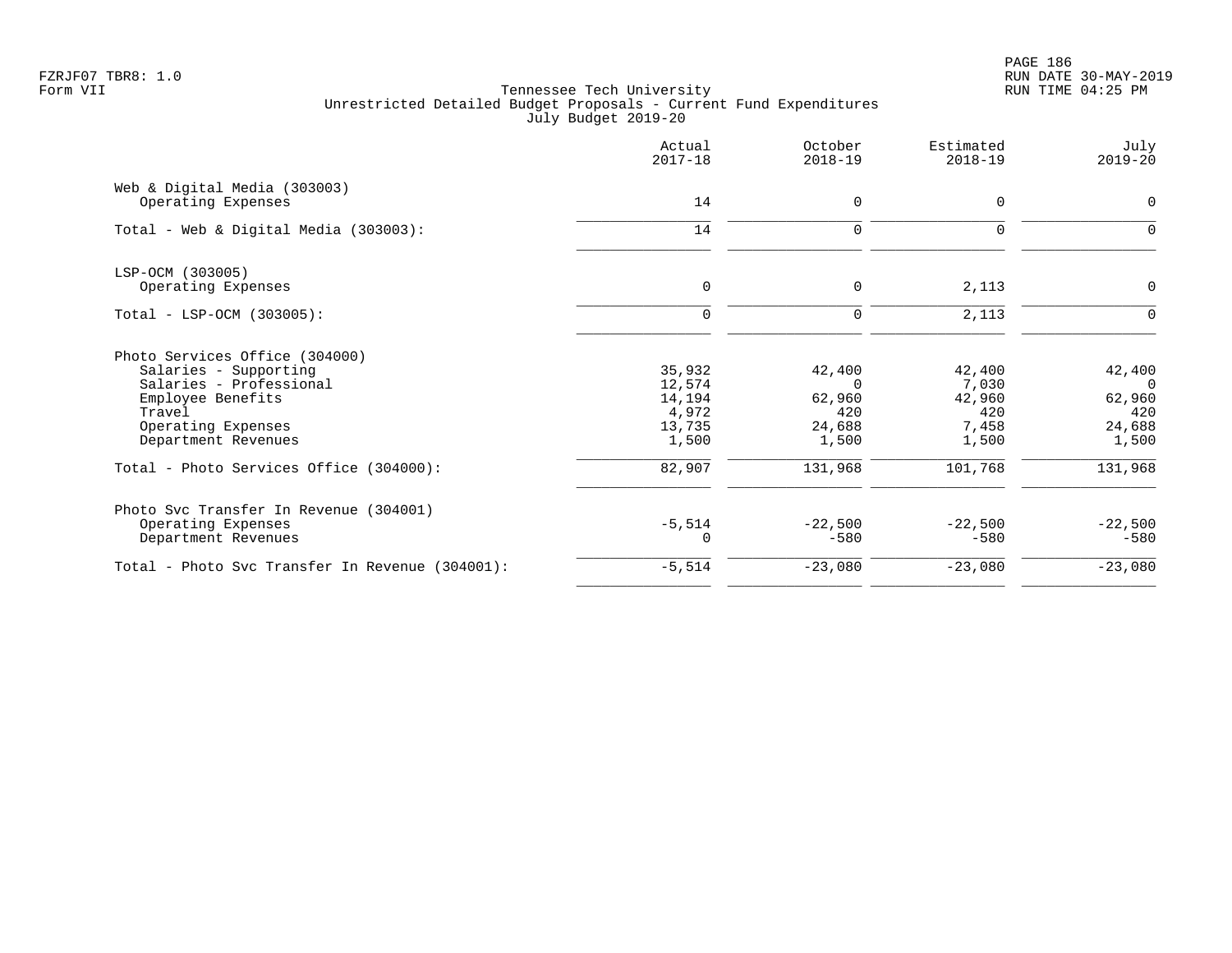|                                                                                   | Actual<br>$2017 - 18$ | October<br>$2018 - 19$ | Estimated<br>$2018 - 19$ | July<br>$2019 - 20$  |
|-----------------------------------------------------------------------------------|-----------------------|------------------------|--------------------------|----------------------|
| Photo Svc Allocation Offset (304002)<br>Operating Expenses<br>Department Revenues | $-52,526$<br>$\Omega$ | 28,250<br>$-104,648$   | 28,250<br>$-74,446$      | 28,250<br>$-104,649$ |
| Total - Photo Syc Allocation Offset (304002):                                     | $-52,526$             | $-76,398$              | $-46,196$                | $-76,399$            |
| TBR Spouse Dependent Discount (700000)<br>Employee Benefits                       | 75,636                | 74,600                 | 76,100                   | 74,600               |
| Total - TBR Spouse Dependent Discount (700000):                                   | 75,636                | 74,600                 | 76,100                   | 74,600               |
| TBR Employ Remission PC191 (700001)<br>Employee Benefits                          | 56,564                | 33,940                 | 33,940                   | 33,940               |
| Total - TBR Employ Remission PC191 (700001):                                      | 56,564                | 33,940                 | 33,940                   | 33,940               |
| E and G Data Processing Allocation (700003)<br>Department Revenues                | 498,385               | 530,960                | 520,470                  | 554,920              |
| Total - E and G Data Processing Allocation (700003):                              | 498,385               | 530,960                | 520,470                  | 554,920              |
| E and G Claims Adjustment (700004)<br>Operating Expenses                          | 45,826                | 56,480                 | 56,480                   | 56,480               |
| Total - E and G Claims Adjustment $(700004)$ :                                    | 45,826                | 56,480                 | 56,480                   | 56,480               |
|                                                                                   |                       |                        |                          |                      |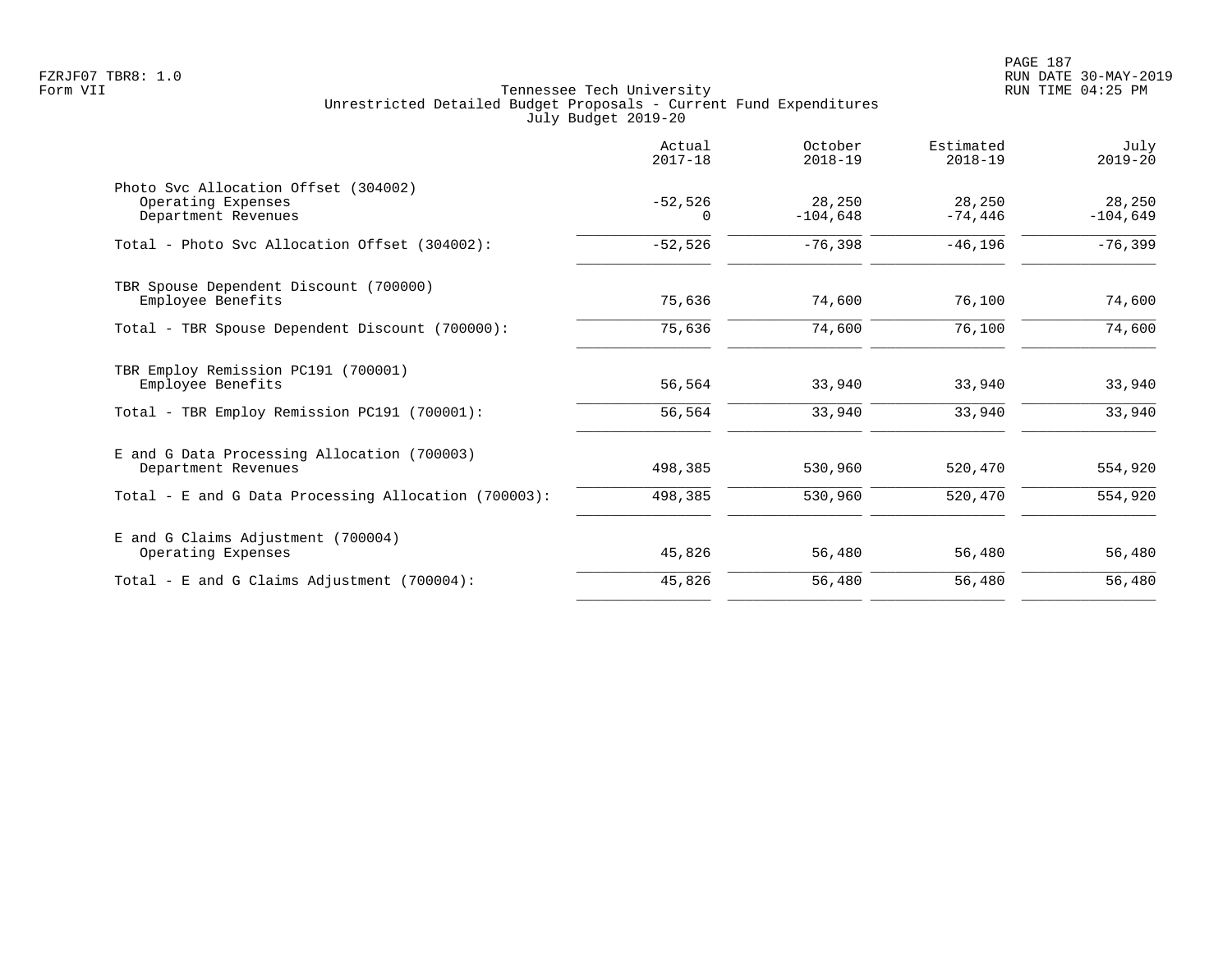| 0<br>$\mathbf 0$<br>$\Omega$<br>23,790<br>$-102, 253$ | 13,969<br>4,148<br>10,081 | 13,969<br>4,148 | 70,139     |
|-------------------------------------------------------|---------------------------|-----------------|------------|
|                                                       |                           |                 |            |
|                                                       |                           |                 |            |
|                                                       |                           |                 | 29,158     |
|                                                       |                           | 24,031          | 98,591     |
|                                                       | 686,945                   | 336,945         | 1,546,025  |
|                                                       | $-534, 362$               | $-425,685$      | $-109,500$ |
| $-78,463$                                             | 180,781                   | $-46,592$       | 1,634,413  |
|                                                       |                           |                 |            |
| 0                                                     | 15,220                    |                 | 15,220     |
| $\mathbf 0$                                           | 15,220                    | 15,220          | 15,220     |
|                                                       |                           |                 |            |
| 163,037                                               | 73,840                    | 74,040          | 74,040     |
| 163,037                                               | 73,840                    | 74,040          | 74,040     |
|                                                       |                           |                 |            |
| 26,597                                                | 29,000                    | 29,000          | 29,000     |
| 26,597                                                | 29,000                    | 29,000          | 29,000     |
|                                                       |                           |                 |            |
| 19,055                                                | 20,000                    | 20,000          | 20,000     |
| 19,055                                                | 20,000                    | 20,000          | 20,000     |
|                                                       |                           |                 | 15,220     |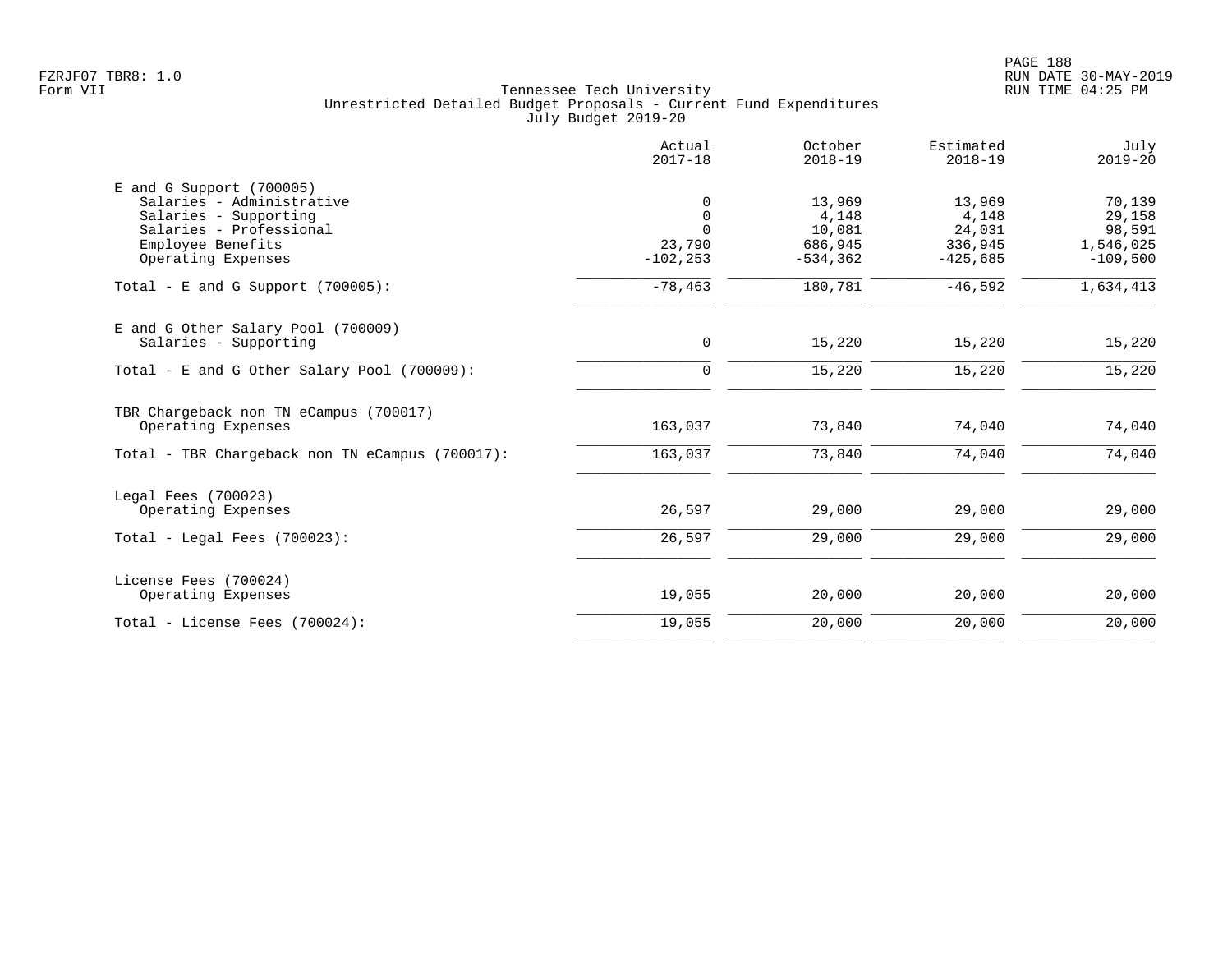|                                                             | Actual<br>$2017 - 18$ | October<br>$2018 - 19$ | Estimated<br>$2018 - 19$ | July<br>$2019 - 20$ |
|-------------------------------------------------------------|-----------------------|------------------------|--------------------------|---------------------|
| Membership Fees (700025)<br>Operating Expenses              | 159,146               | 164,017                | 164,017                  | 159,632             |
| Total - Membership Fees (700025):                           | 159,146               | 164,017                | 164,017                  | 159,632             |
| Consultation Services (700026)<br>Operating Expenses        | $\mathbf 0$           | 7,800                  | 7,800                    | 7,800               |
| Total - Consultation Services (700026):                     | 0                     | 7,800                  | 7,800                    | 7,800               |
| Banking Services (700027)<br>Operating Expenses             | 502,767               | 497,700                | 497,700                  | 97,700              |
| Total - Banking Services (700027):                          | 502,767               | 497,700                | 497,700                  | 97,700              |
| Collection of Debts (700028)<br>Operating Expenses          | 13,831                | 26,770                 | 26,770                   | 26,770              |
| Total - Collection of Debts (700028):                       | 13,831                | 26,770                 | 26,770                   | 26,770              |
| Provision for Doubtful Accts (700029)<br>Operating Expenses | 7,726                 | 80,000                 | 80,000                   | 80,000              |
| Total - Provision for Doubtful Accts (700029):              | 7,726                 | 80,000                 | 80,000                   | 80,000              |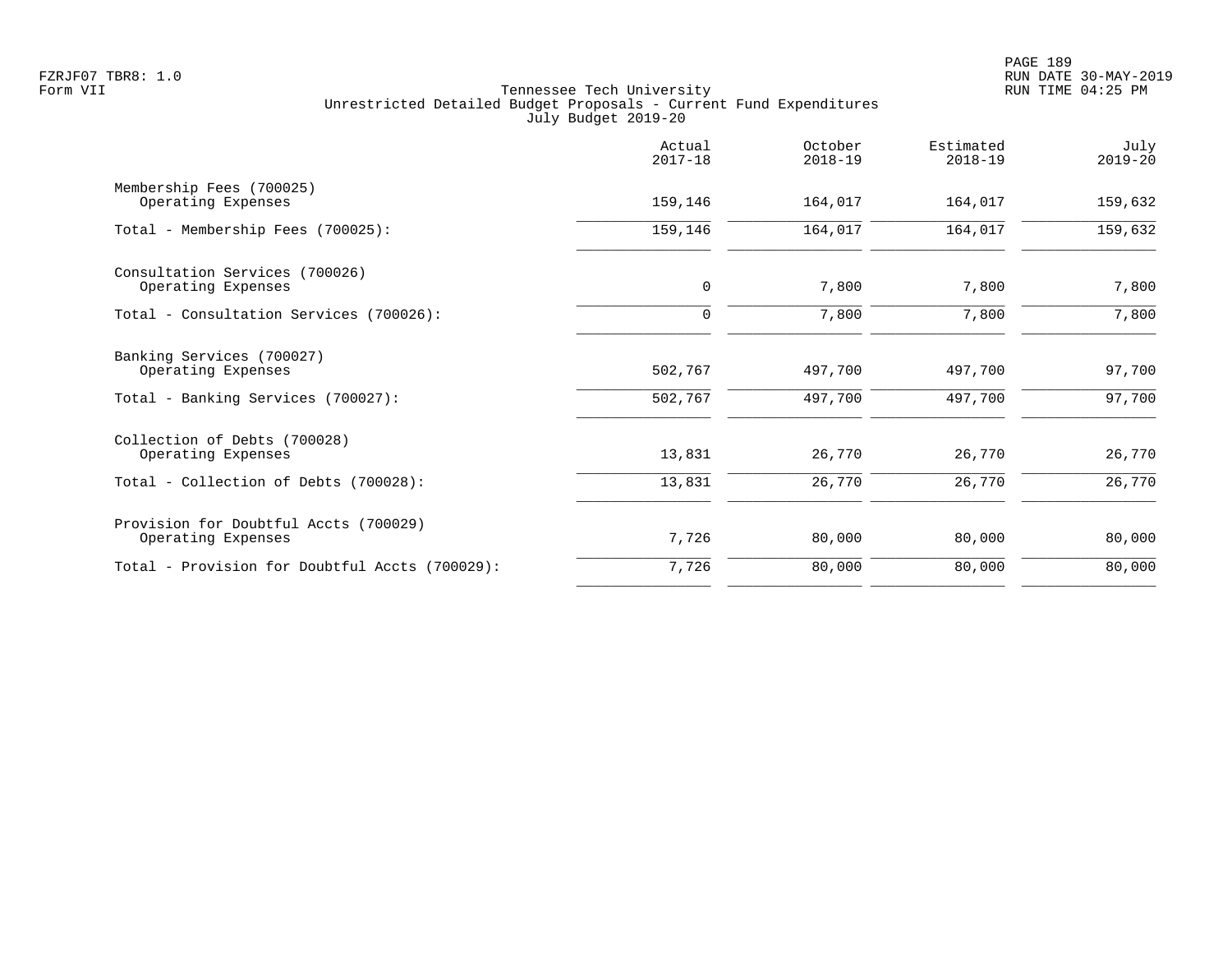|                                                       | Actual<br>$2017 - 18$ | October<br>$2018 - 19$ | Estimated<br>$2018 - 19$ | July<br>$2019 - 20$ |
|-------------------------------------------------------|-----------------------|------------------------|--------------------------|---------------------|
| External Audit (700030)<br>Operating Expenses         | 0                     | 75,000                 | 75,000                   | 75,000              |
| Total - External Audit (700030):                      | $\mathbf 0$           | 75,000                 | 75,000                   | 75,000              |
| Training (700031)<br>Operating Expenses               | $\mathsf{O}$          | 1,360                  | 1,360                    | 1,360               |
| Total - Training $(700031)$ :                         | 0                     | 1,360                  | 1,360                    | 1,360               |
| Cafeteria Benefits (700032)<br>Operating Expenses     | 4,208                 | 15,000                 | 15,000                   | 15,000              |
| Total - Cafeteria Benefits (700032):                  | 4,208                 | 15,000                 | 15,000                   | 15,000              |
| Background Checks (700033)<br>Operating Expenses      | 12,925                | 22,700                 | 22,700                   | 22,700              |
| Total - Background Checks (700033):                   | 12,925                | 22,700                 | 22,700                   | 22,700              |
| Allocation to Aux Ent (700037)<br>Department Revenues | $-316, 459$           | $-340, 420$            | $-351,010$               | $-345,130$          |
| Total - Allocation to Aux Ent (700037):               | $-316, 459$           | $-340, 420$            | $-351,010$               | $-345,130$          |
|                                                       |                       |                        |                          |                     |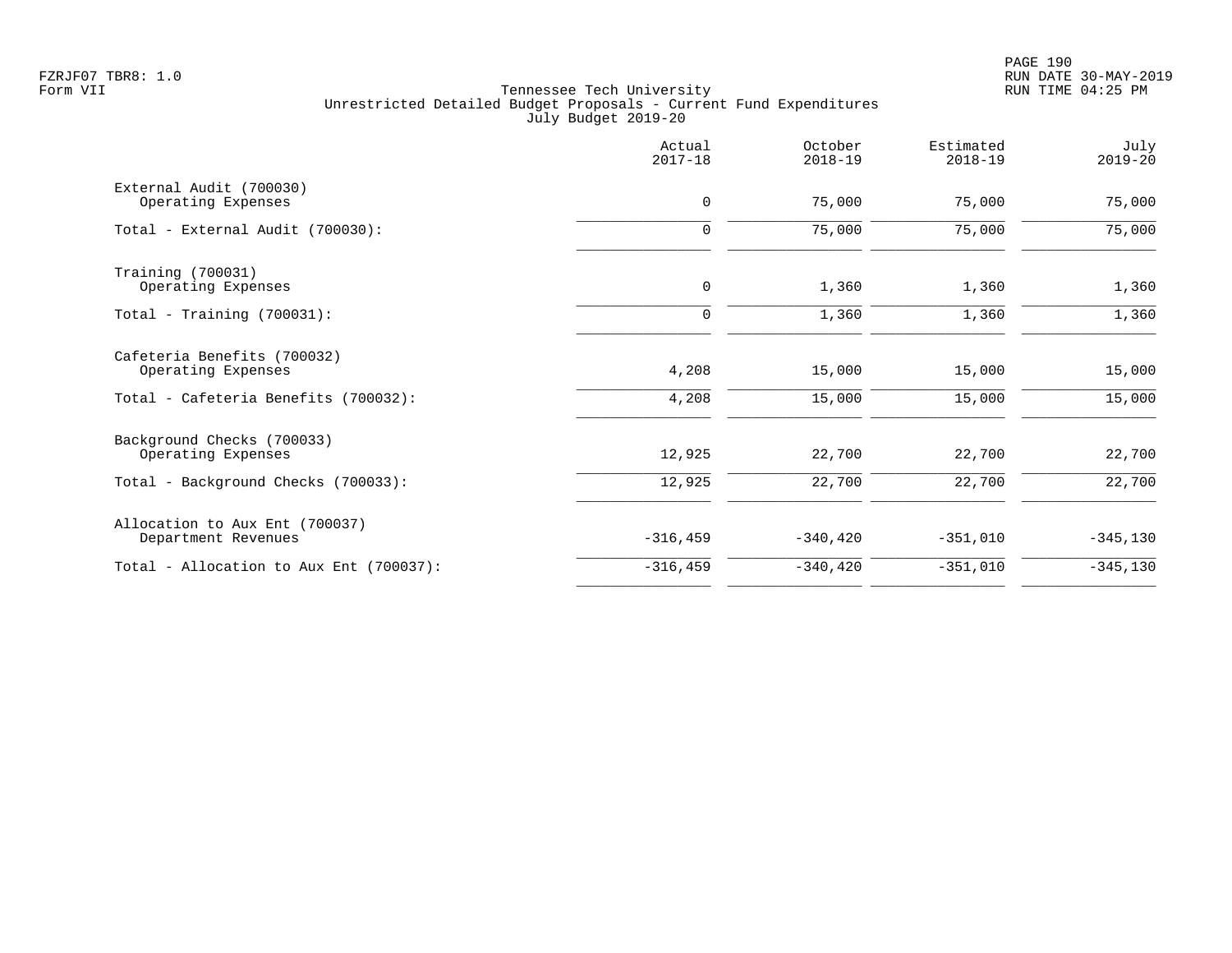|                                                                              | Actual<br>$2017 - 18$ | October<br>$2018 - 19$ | Estimated<br>$2018 - 19$ | July<br>$2019 - 20$ |
|------------------------------------------------------------------------------|-----------------------|------------------------|--------------------------|---------------------|
| Post Office Allocation (700045)<br>Operating Expenses<br>Department Revenues | 0<br>21,559           | 6,650<br>$\Omega$      | 6,650<br>0               | 6,650               |
| Total - Post Office Allocation (700045):                                     |                       |                        |                          |                     |
|                                                                              | 21,559                | 6,650                  | 6,650                    | 6,650               |
| TTU Staff Scholarships (700067)                                              |                       |                        |                          |                     |
| Employee Benefits                                                            | 3,834                 | $\mathbf 0$            | $\mathbf 0$              | 0                   |
| Total - TTU Staff Scholarships (700067):                                     | 3,834                 | $\mathbf 0$            | $\mathbf 0$              | $\Omega$            |
| TTU Staff Tuit Maint Reimbursment (700068)<br>Employee Benefits              | 28,610                | 7,736                  | 19,736                   | 27,736              |
| Total - TTU Staff Tuit Maint Reimbursment (700068):                          | 28,610                | 7,736                  | 19,736                   | 27,736              |
| Total - Institutional Support (450):                                         |                       |                        |                          |                     |
| Salaries - Administrative                                                    | 2,714,053             | 2,890,692              | 2,774,567                | 2,901,774           |
| Salaries - Academic                                                          | 4,525                 | 4,000                  | 4,000                    | 4,000               |
| Salaries - Supporting<br>Salaries - Students                                 | 1,369,362<br>81,514   | 1,360,514<br>49,898    | 1,239,359<br>92,393      | 1,309,657<br>49,898 |
| Salaries - Professional                                                      | 3,960,855             | 4, 432, 159            | 4,327,767                | 4,696,400           |
| Employee Benefits                                                            | 3, 247, 160           | 4, 116, 931            | 3,740,823                | 4,998,055           |
| Travel                                                                       | 212,316               | 79,660                 | 181,425                  | 100,779             |
| Operating Expenses                                                           | 3,228,648             | 3,852,949              | 4,481,229                | 3,664,961           |
| Capital Outlay                                                               | $\Omega$              | 6,970                  | $\Omega$                 |                     |
| Department Revenues                                                          | 257,293               | $-1, 154, 470$         | $-1, 373, 222$           | $-1, 353, 131$      |
| Total                                                                        | 15,075,726            | 15,639,303             | 15,468,341               | 16, 372, 393        |
|                                                                              |                       |                        |                          |                     |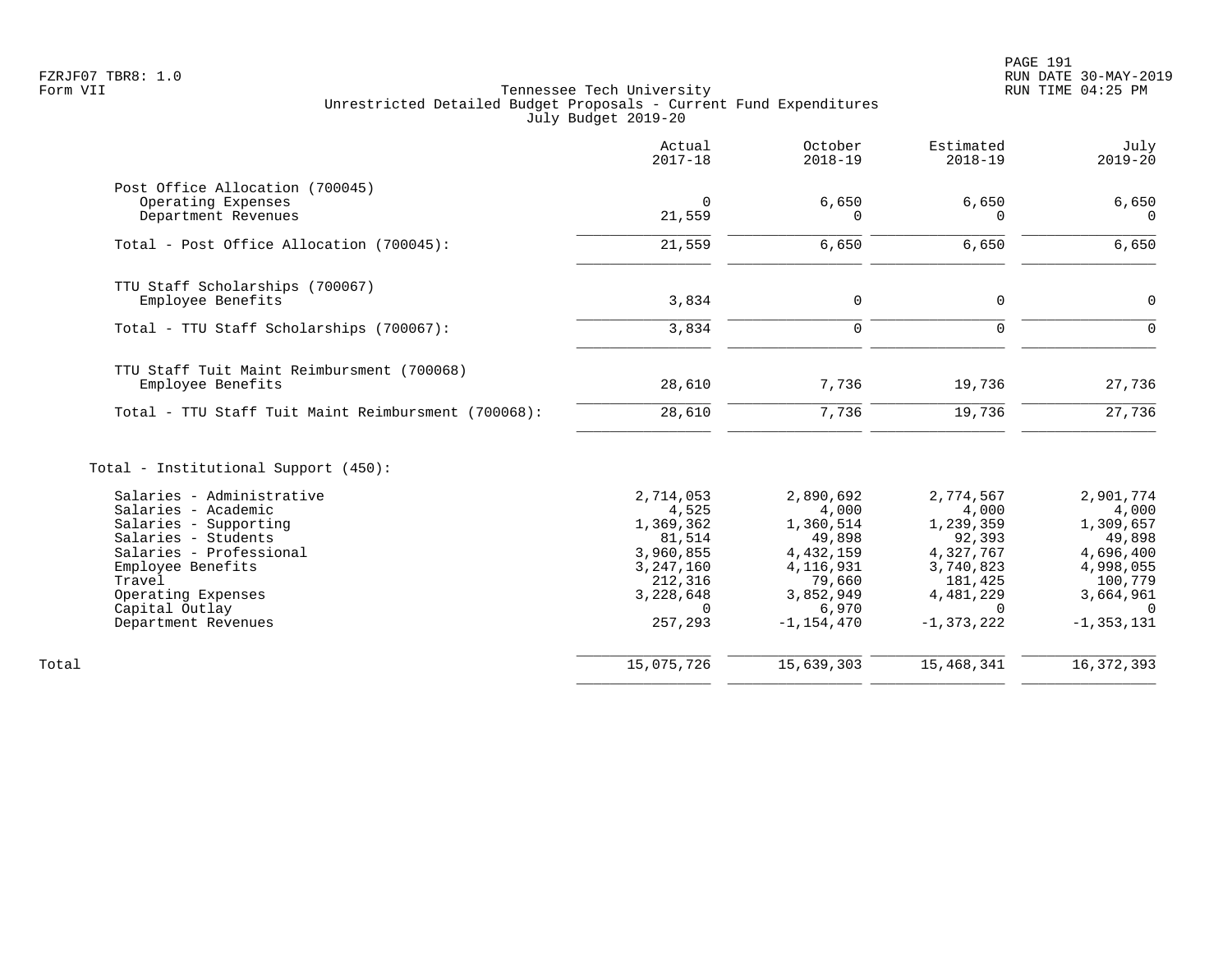|                                                                                                                                                                                                                          | Actual<br>$2017 - 18$                                                                                              | October<br>$2018 - 19$                                                                                                  | Estimated<br>$2018 - 19$                                                                                           | July<br>$2019 - 20$                                                                                                       |
|--------------------------------------------------------------------------------------------------------------------------------------------------------------------------------------------------------------------------|--------------------------------------------------------------------------------------------------------------------|-------------------------------------------------------------------------------------------------------------------------|--------------------------------------------------------------------------------------------------------------------|---------------------------------------------------------------------------------------------------------------------------|
| Total - Institutional Support (45):                                                                                                                                                                                      |                                                                                                                    |                                                                                                                         |                                                                                                                    |                                                                                                                           |
| Salaries - Administrative<br>Salaries - Academic<br>Salaries - Supporting<br>Salaries - Students<br>Salaries - Professional<br>Employee Benefits<br>Travel<br>Operating Expense<br>Capital Outlay<br>Department Revenues | 2,714,053<br>4,525<br>1,369,362<br>81,514<br>3,960,855<br>3,247,160<br>212,316<br>3,228,648<br>$\Omega$<br>257,293 | 2,890,692<br>4,000<br>1,360,514<br>49,898<br>4,432,159<br>4, 116, 931<br>79,660<br>3,852,949<br>6,970<br>$-1, 154, 470$ | 2,774,567<br>4,000<br>1,239,359<br>92,393<br>4,327,767<br>3,740,823<br>181,425<br>4,481,229<br>0<br>$-1, 373, 222$ | 2,901,774<br>4,000<br>1,309,657<br>49,898<br>4,696,400<br>4,998,055<br>100,779<br>3,664,961<br>$\Omega$<br>$-1, 353, 131$ |
| Total                                                                                                                                                                                                                    | 15,075,726                                                                                                         | 15,639,303                                                                                                              | 15,468,341                                                                                                         | 16, 372, 393                                                                                                              |
| Physical Plant (50)<br>Physical Plant (500)<br>Craft Center Security (121771)<br>Salaries - Supporting<br>Salaries - Students<br>Employee Benefits<br>Operating Expenses                                                 | 49,876<br>$\Omega$<br>18,359<br>2,463                                                                              | 46,986<br>$\Omega$<br>18,460<br>1,100                                                                                   | 51,986<br>$\Omega$<br>18,460<br>2,500                                                                              | 24,816<br>4,000<br>18,460<br>100                                                                                          |
| Total - Craft Center Security (121771):                                                                                                                                                                                  | 70,698                                                                                                             | 66,546                                                                                                                  | 72,946                                                                                                             | 47,376                                                                                                                    |
| Craft Center Property Insur (121772)<br>Operating Expenses                                                                                                                                                               | 41,863                                                                                                             | 37,700                                                                                                                  | 37,700                                                                                                             | 37,700                                                                                                                    |
| Total - Craft Center Property Insur (121772):                                                                                                                                                                            | 41,863                                                                                                             | 37,700                                                                                                                  | 37,700                                                                                                             | 37,700                                                                                                                    |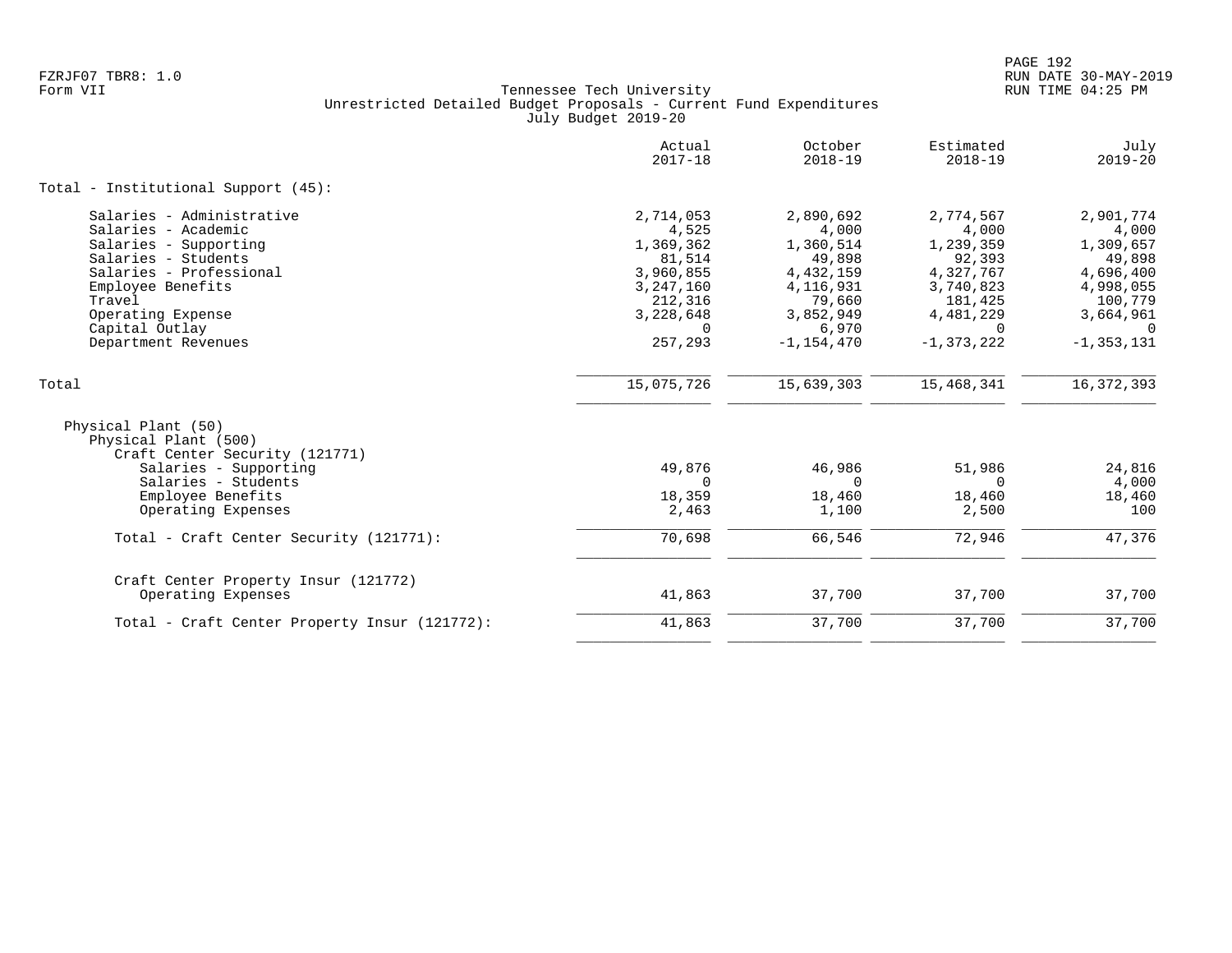|                                                      | Actual<br>$2017 - 18$ | October<br>$2018 - 19$ | Estimated<br>$2018 - 19$ | July<br>$2019 - 20$ |
|------------------------------------------------------|-----------------------|------------------------|--------------------------|---------------------|
| M and R Craft Center (121773)                        |                       |                        |                          |                     |
| Salaries - Supporting                                | 127,133               | 129,755                | 130,755                  | 134,935             |
| Salaries - Students                                  | $\Omega$              | $\Omega$               | $\Omega$                 | 3,400               |
| Salaries - Professional<br>Employee Benefits         | 54,873<br>87,239      | 56,290<br>81,960       | 56,290<br>81,960         | 56,390<br>81,960    |
| Travel                                               | $\Omega$              | 200                    | $\Omega$                 | 200                 |
| Operating Expenses                                   | 43,436                | 43,050                 | 43,050                   | 43,050              |
| Total - M and R Craft Center $(121773)$ :            | 312,681               | 311,255                | 312,055                  | 319,935             |
| Utilities Craft Center (121774)                      |                       |                        |                          |                     |
| Operating Expenses                                   | 237,603               | 260,000                | 260,000                  | 260,000             |
| Total - Utilities Craft Center (121774):             | 237,603               | 260,000                | 260,000                  | 260,000             |
| Craft Center Repairs and Renov (121775)              |                       |                        |                          |                     |
| Operating Expenses                                   | $\mathbf 0$           | 47,422                 | 27,322                   | 47,422              |
| Total - Craft Center Repairs and Renov (121775):     | $\mathbf 0$           | 47,422                 | 27,322                   | 47,422              |
| Federal College Work Study Program (122001)          |                       |                        |                          |                     |
| Salaries - Students                                  | 0                     | 550                    | 550                      | 550                 |
| Total - Federal College Work Study Program (122001): | $\mathbf 0$           | 550                    | 550                      | 550                 |
| M and R University Progrms (127604)                  |                       |                        |                          |                     |
| Operating Expenses                                   | 2,747                 | 12,750                 | 12,750                   | 12,750              |
| Total - M and R University Progrms (127604):         | 2,747                 | 12,750                 | 12,750                   | 12,750              |
|                                                      |                       |                        |                          |                     |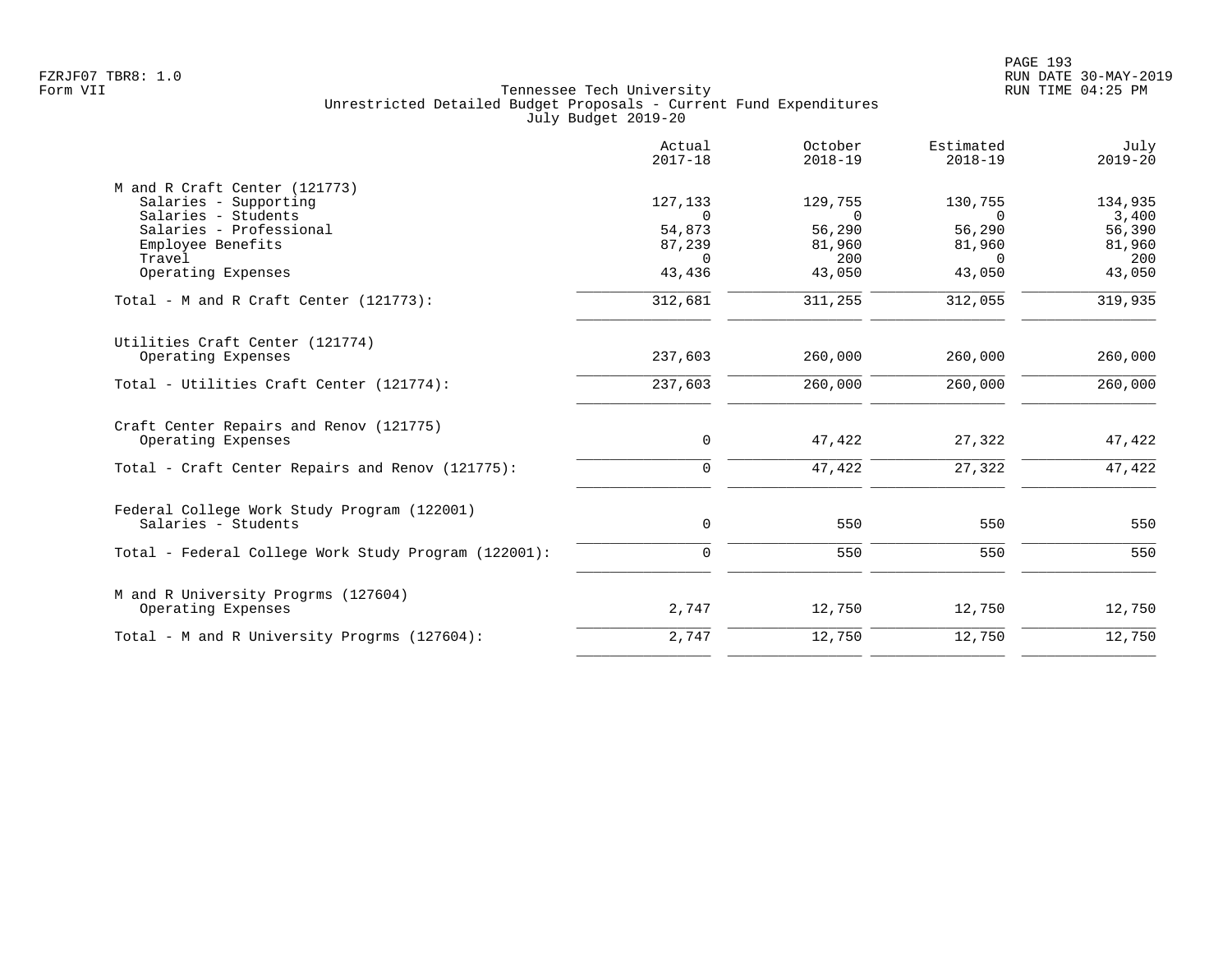PAGE 194 FZRJF07 TBR8: 1.0 RUN DATE 30-MAY-2019

|                                                                                                                       | Actual<br>$2017 - 18$                     | October<br>$2018 - 19$       | Estimated<br>$2018 - 19$     | July<br>$2019 - 20$          |
|-----------------------------------------------------------------------------------------------------------------------|-------------------------------------------|------------------------------|------------------------------|------------------------------|
| Match Ag and Human Ecology (160025)<br>Capital Outlay                                                                 | $\mathbf 0$                               | 0                            | 98,293                       | $\mathbf 0$                  |
| Total - Match Ag and Human Ecology (160025):                                                                          | $\mathbf 0$                               | 0                            | 98,293                       | $\mathbf 0$                  |
| M and R Ag Pavilion (161001)<br>Salaries - Supporting<br>Employee Benefits<br>Operating Expenses                      | 70,243<br>44,776<br>2,580                 | 73,612<br>41,720<br>$\Omega$ | 64,860<br>41,720<br>$\Omega$ | 65,205<br>41,720<br>$\Omega$ |
| Total - M and R Aq Pavilion $(161001)$ :                                                                              | 117,599                                   | 115,332                      | 106,580                      | 106,925                      |
| Greenhouse (162002)<br>Salaries - Students<br>Employee Benefits<br>Operating Expenses<br>Total - Greenhouse (162002): | $\mathbf 0$<br>$\Omega$<br>1,995<br>1,995 | 668<br>52<br>3,500<br>4,220  | 668<br>52<br>5,265<br>5,985  | 668<br>52<br>3,500<br>4,220  |
| Greenhouse Transfer In (162003)<br>Department Revenues<br>Total - Greenhouse Transfer In (162003):                    | $-859$<br>$-859$                          | 0<br>$\mathbf 0$             | 0<br>$\mathbf 0$             | $\mathbf 0$<br>$\Omega$      |
| M and R Farm (162004)<br>Operating Expenses                                                                           | 3,300                                     | 6,650                        | 6,650                        | 6,650                        |
| Total - M and R Farm $(162004)$ :                                                                                     | 3,300                                     | 6,650                        | 6,650                        | 6,650                        |
|                                                                                                                       |                                           |                              |                              |                              |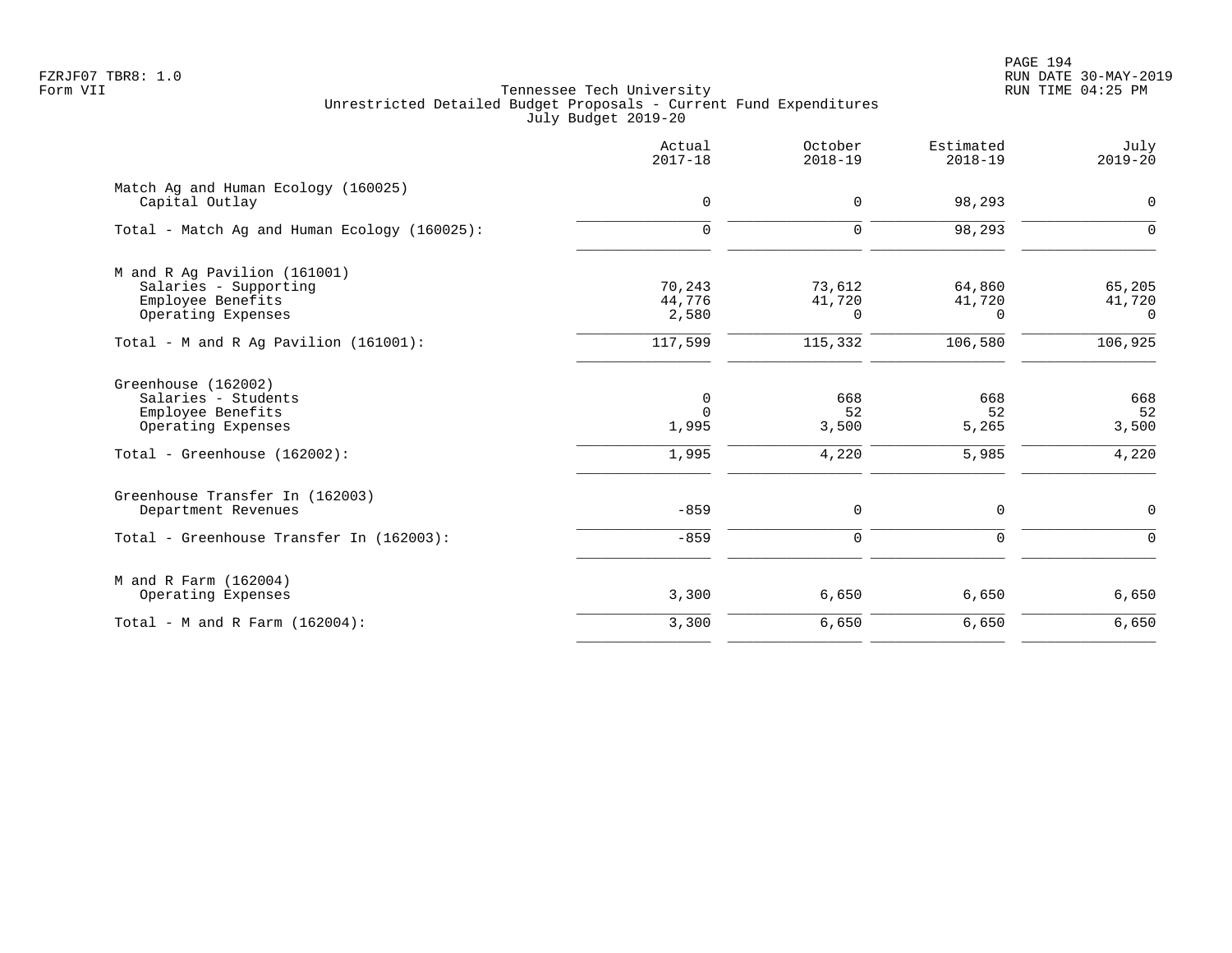|                                                                                                                                                            | Actual<br>$2017 - 18$                                      | October<br>$2018 - 19$                               | Estimated<br>$2018 - 19$                             | July<br>$2019 - 20$                                         |
|------------------------------------------------------------------------------------------------------------------------------------------------------------|------------------------------------------------------------|------------------------------------------------------|------------------------------------------------------|-------------------------------------------------------------|
| University Police (200004)<br>Salaries - Supporting<br>Salaries - Professional<br>Employee Benefits<br>Travel<br>Operating Expenses<br>Department Revenues | 590,505<br>81,590<br>366,916<br>1,050<br>128,603<br>$-694$ | 630,236<br>76,457<br>355,100<br>2,710<br>83,370<br>0 | 622,718<br>76,457<br>355,100<br>2,710<br>89,962<br>0 | 574,663<br>76,557<br>355,100<br>2,710<br>81,870<br>$\Omega$ |
| Total - University Police (200004):                                                                                                                        | 1,167,970                                                  | 1,147,873                                            | 1,146,947                                            | 1,090,900                                                   |
| CHEC Security Services (210010)<br>Operating Expenses                                                                                                      | 1,357                                                      | 1,500                                                | 1,500                                                | 1,500                                                       |
| Total - CHEC Security Services (210010):                                                                                                                   | 1,357                                                      | 1,500                                                | 1,500                                                | 1,500                                                       |
| CHEC Bldg Maintenance and Repairs (210012)<br>Operating Expenses                                                                                           | 1,146                                                      | 1,200                                                | 1,200                                                | 1,200                                                       |
| Total - CHEC Bldg Maintenance and Repairs (210012):                                                                                                        | 1,146                                                      | 1,200                                                | 1,200                                                | 1,200                                                       |
| CHEC Utilities (210017)<br>Operating Expenses                                                                                                              | 3,560                                                      | 5,000                                                | 5,000                                                | 5,000                                                       |
| Total - CHEC Utilities (210017):                                                                                                                           | 3,560                                                      | 5,000                                                | 5,000                                                | 5,000                                                       |
| Central Receiving (221005)<br>Salaries - Supporting<br>Salaries - Students<br>Employee Benefits<br>Operating Expenses<br>Department Revenues               | 32,323<br>993<br>20,628<br>9,088<br>$-588$                 | 33,106<br>6,000<br>19,600<br>3,680<br>$\Omega$       | 27,053<br>$\Omega$<br>19,600<br>5,680<br>$\Omega$    | 31,024<br>6,000<br>19,600<br>3,680<br>$\Omega$              |
| Total - Central Receiving (221005):                                                                                                                        | 62,444                                                     | 62,386                                               | 52,333                                               | 60,304                                                      |
|                                                                                                                                                            |                                                            |                                                      |                                                      |                                                             |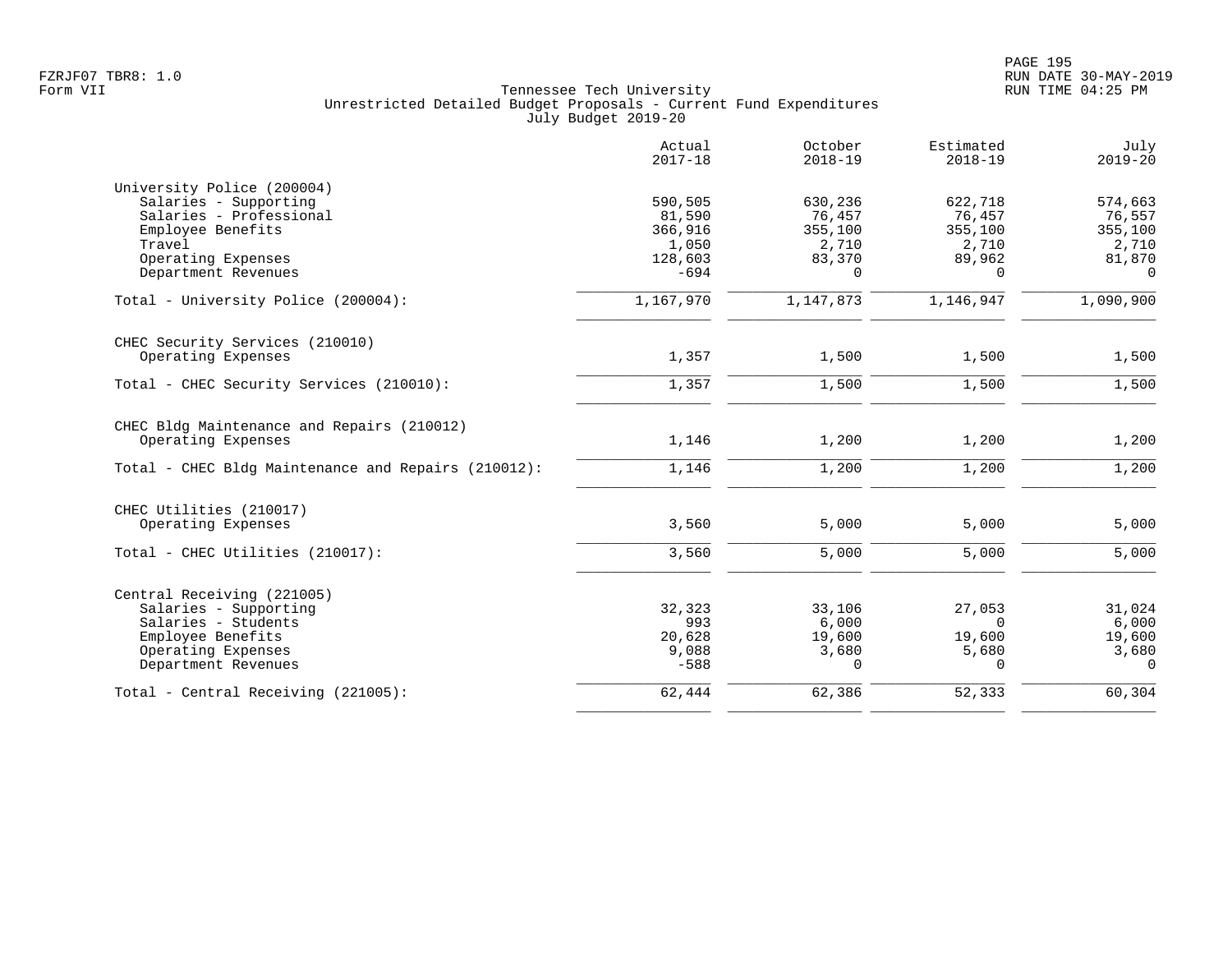|                                              | Actual<br>$2017 - 18$ | October<br>$2018 - 19$ | Estimated<br>$2018 - 19$ | July<br>$2019 - 20$ |
|----------------------------------------------|-----------------------|------------------------|--------------------------|---------------------|
| Facilities Administration (241000)           |                       |                        |                          |                     |
| Salaries - Administrative                    | 122,940               | 126,248                | 110,623                  | 140,000             |
| Salaries - Supporting                        | 86,239                | 92,504                 | 81,983                   | 63,960              |
| Salaries - Students                          | 891                   | 6,820                  | 3,880                    | 6,820               |
| Salaries - Professional                      | 97,427                | 100,220                | 100,220                  | 97,817              |
| Employee Benefits                            | 126,249               | 125,305                | 125,305                  | 125,305             |
| Travel                                       | 4,731                 | 5,230                  | 4,380                    | 5,230               |
| Operating Expenses                           | 41,900                | 59,573                 | 26,918                   | 59,573              |
| Total - Facilities Administration (241000):  | 480,377               | 515,900                | 453,309                  | 498,705             |
| Vehicle Maintenance (241001)                 |                       |                        |                          |                     |
| Operating Expenses                           | 41,828                | 22,500                 | 35,220                   | 22,500              |
| Total - Vehicle Maintenance (241001):        | 41,828                | 22,500                 | 35,220                   | 22,500              |
| Property Insurance (241002)                  |                       |                        |                          |                     |
| Operating Expenses                           | 311,337               | 294,800                | 294,800                  | 294,800             |
| Total - Property Insurance (241002):         | 311,337               | 294,800                | 294,800                  | 294,800             |
| Facilities Development Fee (241003)          |                       |                        |                          |                     |
| Operating Expenses                           | 142,500               | 104,900                | 104,900                  | 104,900             |
| Total - Facilities Development Fee (241003): | 142,500               | 104,900                | 104,900                  | 104,900             |
|                                              |                       |                        |                          |                     |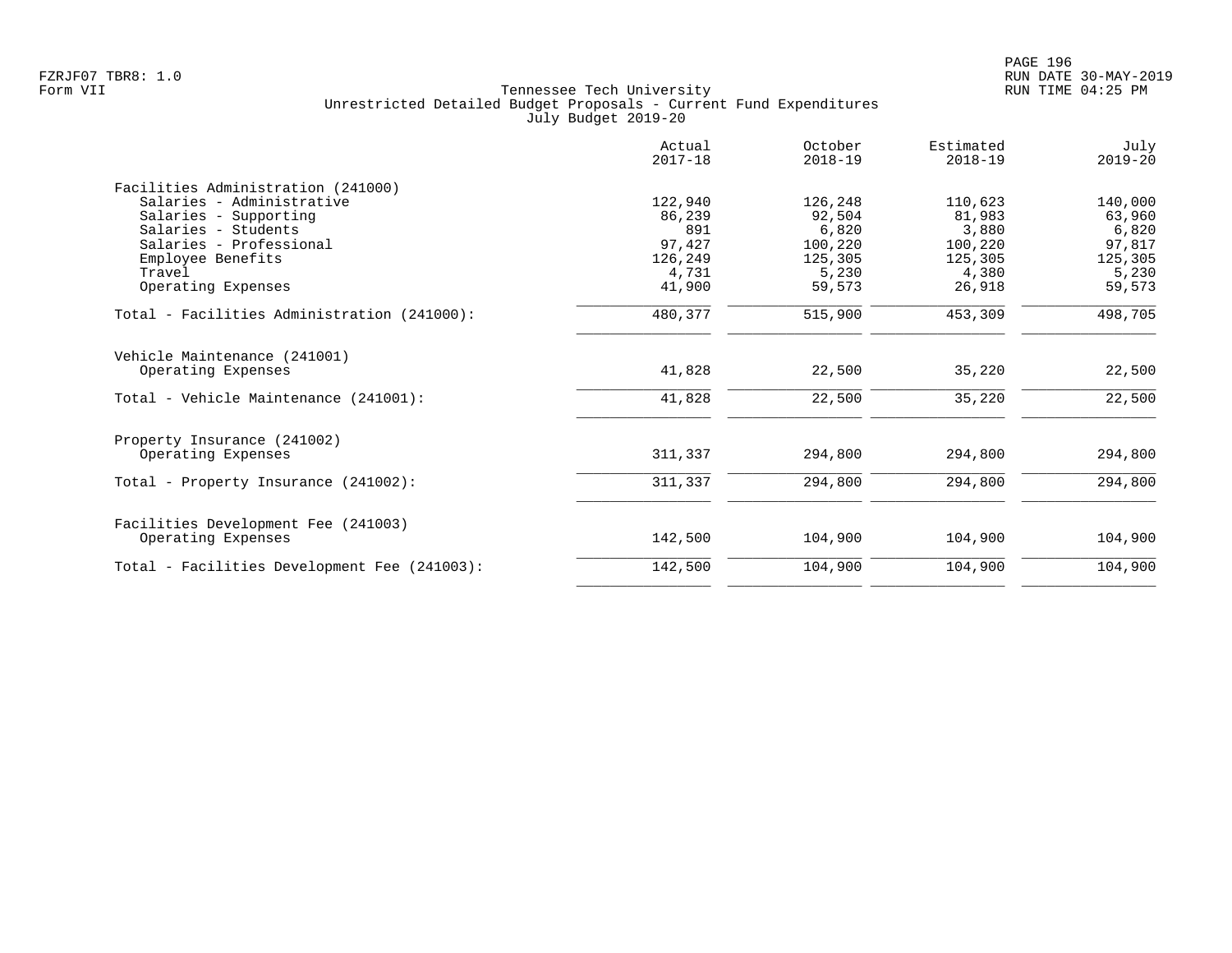|                                                      | Actual<br>$2017 - 18$ | October<br>$2018 - 19$ | Estimated<br>$2018 - 19$ | July<br>$2019 - 20$ |
|------------------------------------------------------|-----------------------|------------------------|--------------------------|---------------------|
| Project Managers (241005)                            |                       |                        |                          |                     |
| Salaries - Professional                              | 223,340               | 250,571                | 250,571                  | 250,971             |
| Employee Benefits                                    | 96,670                | 100,000                | 100,000                  | 100,000             |
| Travel                                               | 247                   | 0                      | $\left( \right)$         | $\Omega$            |
| Operating Expenses                                   | 14,055                | $\Omega$               | $\Omega$                 | $\Omega$            |
| Total - Project Managers (241005):                   | 334,312               | 350,571                | 350,571                  | 350,971             |
| Facilities Property Rental (241017)                  |                       |                        |                          |                     |
| Operating Expenses                                   | 26,220                | 0                      | 0                        | $\Omega$            |
| Total - Facilities Property Rental (241017):         | 26,220                | $\mathbf 0$            | $\mathbf 0$              | $\Omega$            |
| Sustainable Campus Recycle Program (242001)          |                       |                        |                          |                     |
| Operating Expenses                                   | 44                    | 0                      | 0                        | $\Omega$            |
| Total - Sustainable Campus Recycle Program (242001): | 44                    | 0                      | $\mathbf 0$              | $\Omega$            |
| Maintenance and Repairs (251000)                     |                       |                        |                          |                     |
| Salaries - Supporting                                | $\Omega$              | 43,290                 | $\Omega$                 | 43,290              |
| Salaries - Professional                              | 65,505                | 68,538                 | 68,538                   | 68,638              |
| Employee Benefits                                    | 35,900                | 103,605                | 103,605                  | 103,605             |
| Travel                                               | 2,244                 | 1,000                  | 1,000                    | 1,000               |
| Operating Expenses                                   | 38,744                | 8,410                  | 34,179                   | 8,410               |
| Department Revenues                                  | $\Omega$              | $-9,000$               | $-9,000$                 | $-9,000$            |
| Total - Maintenance and Repairs (251000):            | 142,393               | 215,843                | 198,322                  | 215,943             |
|                                                      |                       |                        |                          |                     |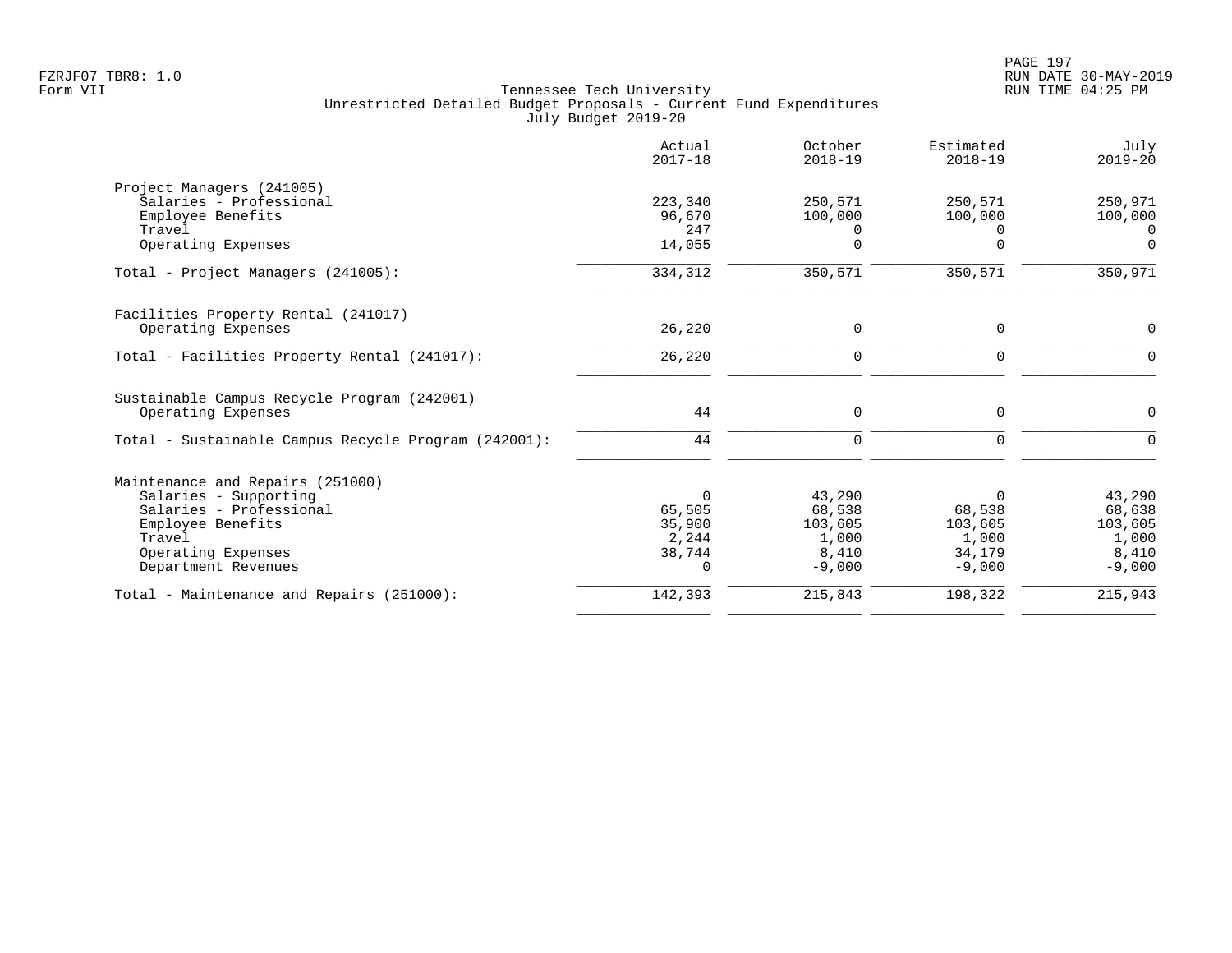|                                                                       | Actual<br>$2017 - 18$        | October<br>$2018 - 19$         | Estimated<br>$2018 - 19$    | July<br>$2019 - 20$            |
|-----------------------------------------------------------------------|------------------------------|--------------------------------|-----------------------------|--------------------------------|
| M and R Projects (251001)<br>Operating Expenses                       | 8,804                        | 28,419                         | 18,962                      | $\mathbf 0$                    |
| Total - M and R Projects (251001):                                    | 8,804                        | 28,419                         | 18,962                      | $\Omega$                       |
| American Disability Act (251002)<br>Operating Expenses                | $\mathbf 0$                  | 10,000                         | 0                           | 10,000                         |
| Total - American Disability Act (251002):                             | $\mathbf 0$                  | 10,000                         | 0                           | 10,000                         |
|                                                                       |                              |                                |                             |                                |
| Fire Alarm System (251004)<br>Operating Expenses                      | 116,514                      | 87,800                         | 103,300                     | 87,800                         |
| Total - Fire Alarm System (251004):                                   | 116,514                      | 87,800                         | 103,300                     | 87,800                         |
| Building Controls (251005)                                            |                              |                                |                             |                                |
| Salaries - Students<br>Operating Expenses<br>Department Revenues      | $\Omega$<br>34,538<br>$-240$ | $\Omega$<br>75,000<br>$\Omega$ | 1,409<br>43,361<br>$\Omega$ | $\Omega$<br>75,000<br>$\Omega$ |
| Total - Building Controls (251005):                                   | 34,298                       | 75,000                         | 44,770                      | 75,000                         |
|                                                                       |                              |                                |                             |                                |
| M and R HVAC (251006)<br>Salaries - Supporting<br>Salaries - Students | 264,705<br>5,702             | 313,942<br>$\Omega$            | 285,971<br>4,520            | 298,608<br>$\Omega$            |
| Salaries - Professional                                               | 38,519                       | 39,344                         | 39,344                      | 39,344                         |
| Employee Benefits<br>Travel                                           | 184,579<br>230               | 189,260<br>$\Omega$            | 189,260<br>300              | 189,260<br>$\Omega$            |
| Operating Expenses                                                    | 304,570                      | 140,760                        | 235,660                     | 140,760                        |
| Department Revenues                                                   | $-1,634$                     | $\Omega$                       | $\Omega$                    | $\Omega$                       |
| Total - M and R HVAC (251006):                                        | 796,671                      | 683,306                        | 755,055                     | 667,972                        |
|                                                                       |                              |                                |                             |                                |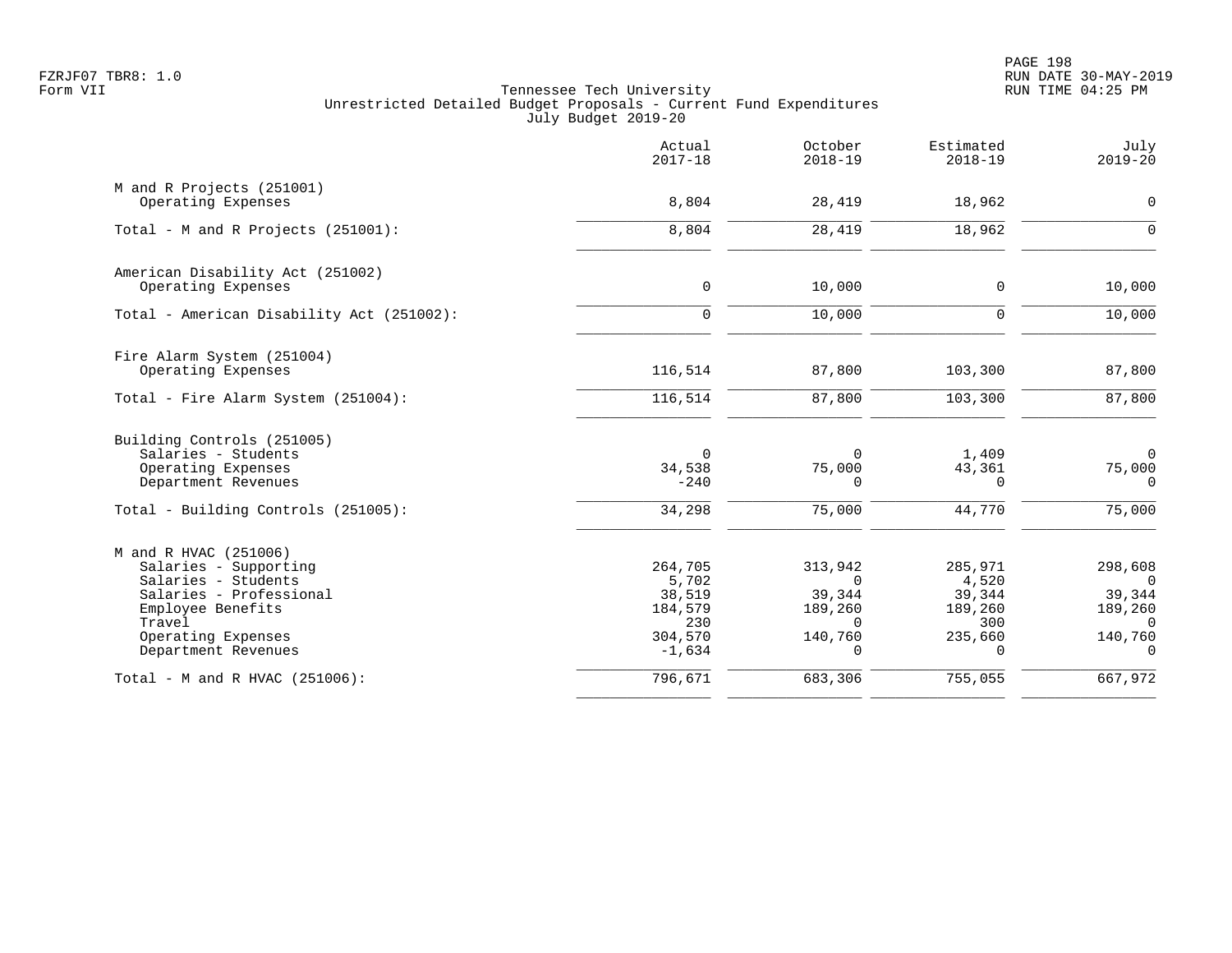| Actual<br>$2017 - 18$                     | October<br>$2018 - 19$                   | Estimated<br>$2018 - 19$     | July<br>$2019 - 20$                    |
|-------------------------------------------|------------------------------------------|------------------------------|----------------------------------------|
| 178,141                                   | 290,000                                  | 290,000                      | 290,000                                |
| 178,141                                   | 290,000                                  | 290,000                      | 290,000                                |
| $-177,964$                                | $\Omega$<br>$-290,000$                   | $-290,000$                   | $-290,000$                             |
| $-177,964$                                | $-290,000$                               | $-290,000$                   | $-290,000$                             |
| 1,443<br>110<br>25,722                    | 7,150<br>0<br>$\Omega$                   | 7,150<br>U<br>$\Omega$       | 7,150<br>$\Omega$<br>$\Omega$          |
| 27,275                                    | 7,150                                    | 7,150                        | 7,150                                  |
| 199,995<br>125,465<br>85,765<br>$-45,747$ | 205,391<br>126,000<br>93,800<br>$\Omega$ | 203,355<br>126,000<br>61,650 | 204,082<br>126,000<br>93,800<br>$\cap$ |
| 365,478                                   | 425,191                                  | 391,005                      | 423,882                                |
|                                           |                                          |                              |                                        |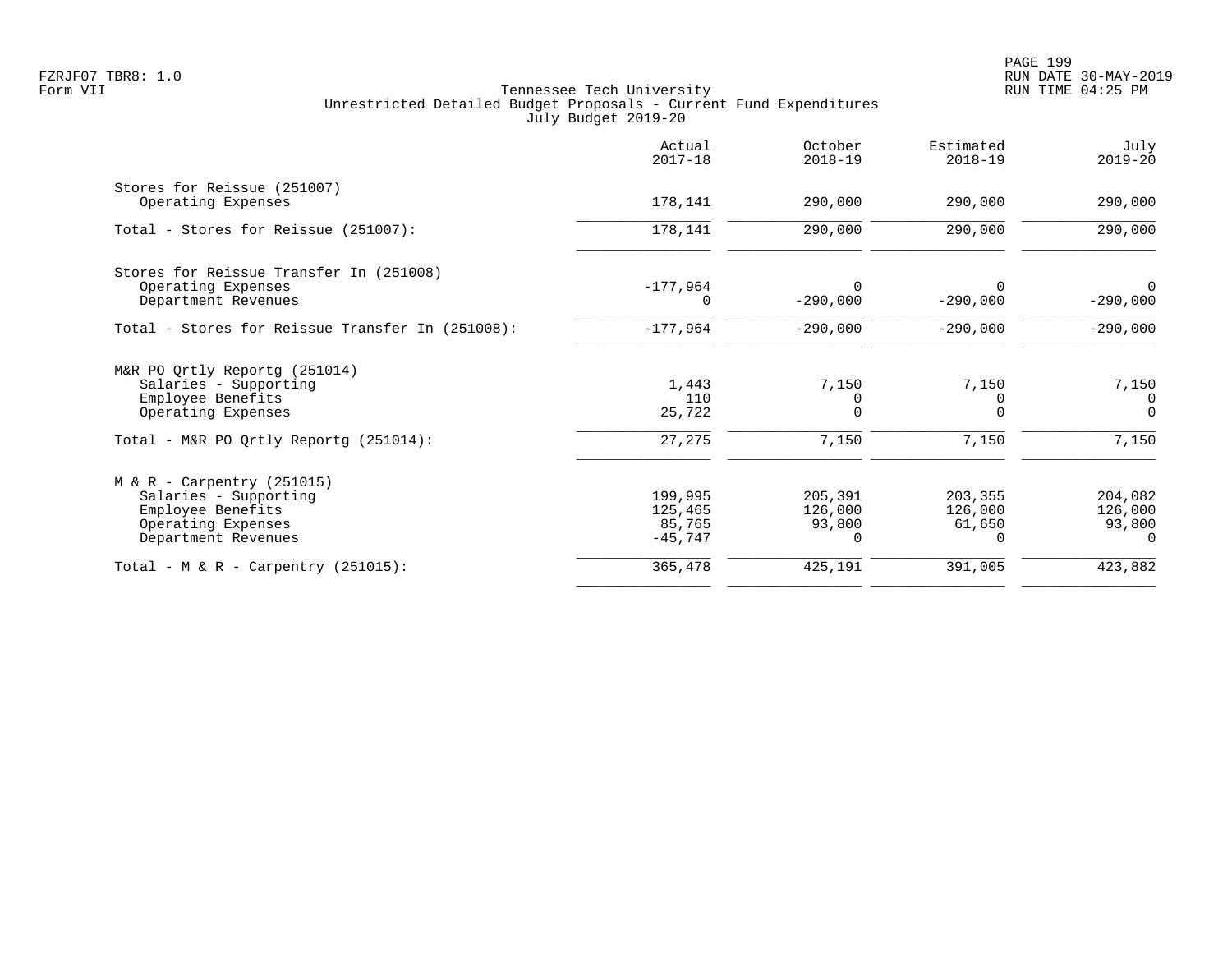|                                         | Actual<br>$2017 - 18$ | October<br>$2018 - 19$ | Estimated<br>$2018 - 19$ | July<br>$2019 - 20$ |
|-----------------------------------------|-----------------------|------------------------|--------------------------|---------------------|
| $M & R - Electrical (251016)$           |                       |                        |                          |                     |
| Salaries - Supporting                   | 184,262               | 184,877                | 193,027                  | 184,916             |
| Employee Benefits                       | 120,132               | 115,000                | 115,000                  | 115,000             |
| Travel                                  | 230                   | $\Omega$               | $\Omega$                 | $\Omega$            |
| Operating Expenses                      | 53,567                | 33,500                 | 53,250                   | 33,500              |
| Capital Outlay                          | 11,853                | 0                      | $\Omega$                 | $\Omega$            |
| Department Revenues                     | $-17,386$             | $\Omega$               | $\Omega$                 | $\Omega$            |
| Total - $M & R - Electrical (251016)$ : | 352,658               | 333,377                | 361,277                  | 333,416             |
| $M & R - Locksmith (251017)$            |                       |                        |                          |                     |
| Salaries - Supporting                   | 36,245                | 43,720                 | 43,880                   | 36,375              |
| Employee Benefits                       | 20,611                | 21,000                 | 27,000                   | 21,000              |
| Travel                                  | 230                   | $\Omega$               | $\Omega$                 | $\Omega$            |
| Operating Expenses                      | 51,590                | 33,500                 | 33,970                   | 33,500              |
| Department Revenues                     | $-5,669$              | $\Omega$               |                          | $\Omega$            |
| Total - M & R - Locksmith $(251017)$ :  | 103,007               | 98,220                 | 104,850                  | 90,875              |
| $M & R - Massonry (251018)$             |                       |                        |                          |                     |
| Salaries - Supporting                   | 43,488                | 43,582                 | 43,702                   | 41,587              |
| Employee Benefits                       | 12,169                | 10,000                 | 16,500                   | 10,000              |
| Travel                                  | 230                   | $\Omega$               | $\Omega$                 | $\Omega$            |
| Operating Expenses                      | 36,821                | 67,000                 | 56,250                   | 67,000              |
| Department Revenues                     | $-1,810$              | $\Omega$               |                          |                     |
| Total - M & R - Masonry $(251018)$ :    | 90,898                | 120,582                | 116,452                  | 118,587             |
|                                         |                       |                        |                          |                     |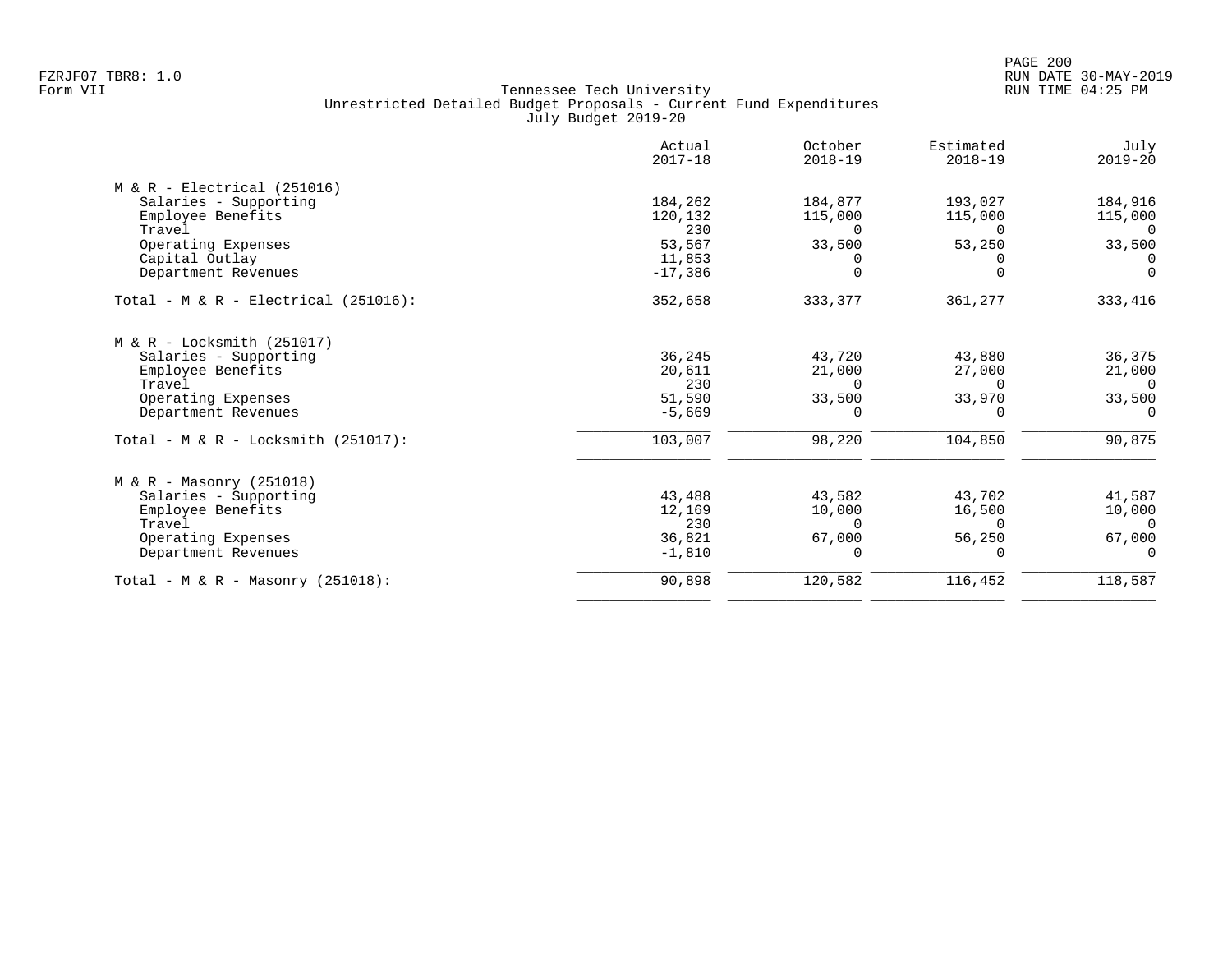| Actual<br>$2017 - 18$ | October<br>$2018 - 19$                                                  | Estimated<br>$2018 - 19$                                                          | July<br>$2019 - 20$                                                  |
|-----------------------|-------------------------------------------------------------------------|-----------------------------------------------------------------------------------|----------------------------------------------------------------------|
|                       |                                                                         |                                                                                   |                                                                      |
| 122,416               | 128,703                                                                 | 128,983                                                                           | 129,103                                                              |
| 11,345                | $\Omega$                                                                | 11,860                                                                            | $\Omega$                                                             |
| 65,679                |                                                                         | 62,500                                                                            | 57,000<br>$\Omega$                                                   |
|                       |                                                                         |                                                                                   | 33,500                                                               |
| $-25,570$             | $\Omega$                                                                | $\Omega$                                                                          | $\Omega$                                                             |
| 188,598               | 219,203                                                                 | 225,693                                                                           | 219,603                                                              |
|                       |                                                                         |                                                                                   |                                                                      |
|                       |                                                                         |                                                                                   | 148,540                                                              |
|                       |                                                                         |                                                                                   | 70,000                                                               |
|                       |                                                                         |                                                                                   | 73,700                                                               |
| $-7,420$              | 0                                                                       | $\Omega$                                                                          | $\Omega$                                                             |
| 288,637               | 291,840                                                                 | 259,585                                                                           | 292,240                                                              |
|                       |                                                                         |                                                                                   |                                                                      |
|                       |                                                                         |                                                                                   | 241,426                                                              |
|                       |                                                                         |                                                                                   | 140,000                                                              |
| 68,269                | 100,000                                                                 | 47,740                                                                            | 100,000                                                              |
| 457,364               | 484,976                                                                 | 444,976                                                                           | 481,426                                                              |
|                       |                                                                         |                                                                                   |                                                                      |
| 19,634                | 0                                                                       | 17,500                                                                            | 0                                                                    |
| 19,634                | $\mathbf 0$                                                             | 17,500                                                                            | $\mathbf 0$                                                          |
|                       | $\Omega$<br>14,728<br>143,545<br>75,872<br>76,640<br>241,960<br>147,135 | 57,000<br>$\Omega$<br>33,500<br>148,140<br>70,000<br>73,700<br>244,976<br>140,000 | 4,750<br>17,600<br>148,345<br>70,000<br>41,240<br>257,236<br>140,000 |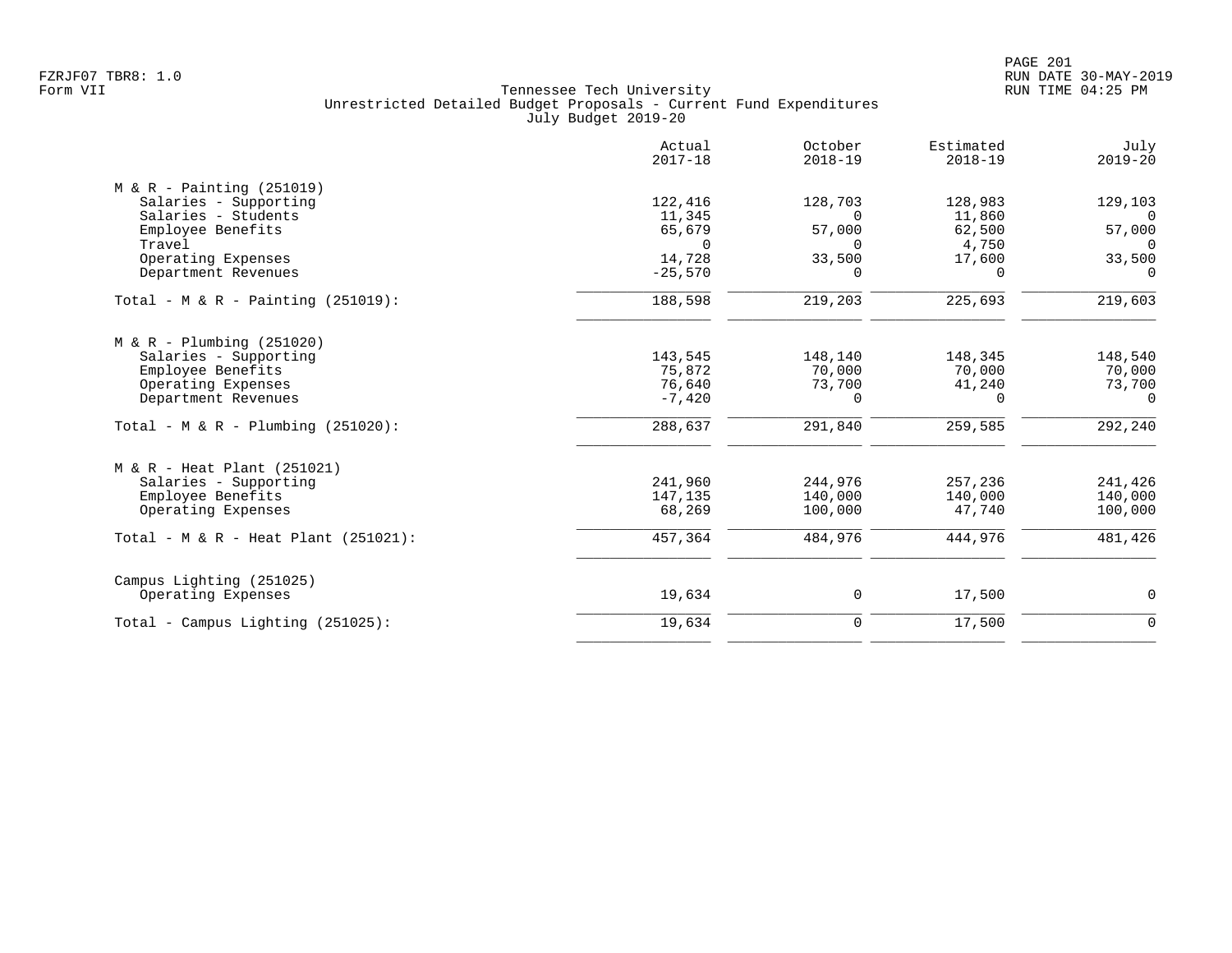|                                                     | Actual<br>$2017 - 18$ | October<br>$2018 - 19$ | Estimated<br>$2018 - 19$ | July<br>$2019 - 20$ |
|-----------------------------------------------------|-----------------------|------------------------|--------------------------|---------------------|
| Custodial Services (255000)                         |                       |                        |                          |                     |
| Salaries - Supporting                               | 33,284                | 33,723                 | 40,873                   | 33,823              |
| Salaries - Students                                 | 1,232                 | $\Omega$               | 2,020                    | $\Omega$            |
| Employee Benefits                                   | 14,911                | 49,000                 | 31,000                   | 49,000              |
| Operating Expenses                                  | 1,378,503             | 1,345,266              | 1,343,246                | 1,345,266           |
| Department Revenues                                 | $-50$                 | $\Omega$               | $\Omega$                 | $\Omega$            |
| Total - Custodial Services (255000):                | 1,427,880             | 1,427,989              | 1,417,139                | 1,428,089           |
| Recycling (255003)                                  |                       |                        |                          |                     |
| Operating Expenses                                  | 9,358                 | 22,000                 | $-500$                   | 22,000              |
| Total - Recycling $(255003)$ :                      | 9,358                 | 22,000                 | $-500$                   | 22,000              |
| Special Event Cost Center (255004)                  |                       |                        |                          |                     |
| Operating Expenses                                  | 67,810                | 142,850                | 142,850                  | 142,850             |
| Total - Special Event Cost Center (255004):         | 67,810                | 142,850                | 142,850                  | 142,850             |
| Outside Special Event Cost Center (255007)          |                       |                        |                          |                     |
| Operating Expenses                                  | 7,835                 | 16,699                 | 16,699                   | 16,699              |
| Total - Outside Special Event Cost Center (255007): | 7,835                 | 16,699                 | 16,699                   | 16,699              |
| Capital Projects Administration (256001)            |                       |                        |                          |                     |
| Salaries - Supporting                               | 74,452                | 78,649                 | 78,649                   | 80,334              |
| Salaries - Professional                             | 236,022               | 165,724                | 165,724                  | 165,824             |
| Employee Benefits                                   | 102,847               | 96,145                 | 96,145                   | 96,145              |
| Travel                                              | 1,747                 | $\Omega$               | 1,551                    | $\Omega$            |
| Operating Expenses                                  | 22,497                | 24,525                 | 27,296                   | 24,525              |
| Total - Capital Projects Administration (256001):   | 437,565               | 365,043                | 369,365                  | 366,828             |
|                                                     |                       |                        |                          |                     |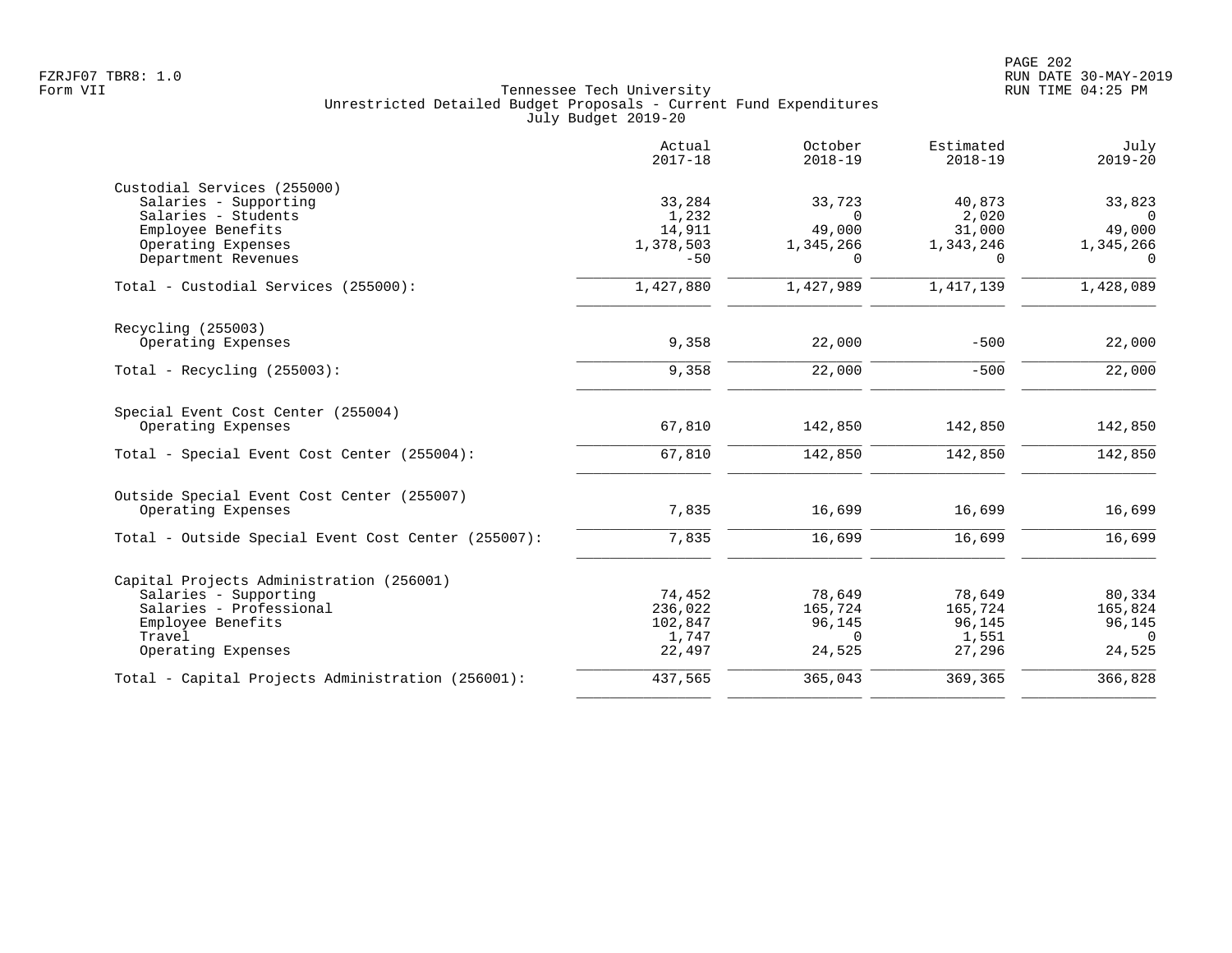|                                                               | Actual<br>$2017 - 18$ | October<br>$2018 - 19$ | Estimated<br>$2018 - 19$ | July<br>$2019 - 20$ |
|---------------------------------------------------------------|-----------------------|------------------------|--------------------------|---------------------|
| CP Major Repairs & Renovations (256003)<br>Operating Expenses | 1,309                 | 0                      | 6,682                    | $\mathsf{O}$        |
| Total - CP Major Repairs & Renovations (256003):              | 1,309                 | $\mathbf 0$            | 6,682                    | $\mathbf 0$         |
| Utilities Admin (260000)                                      |                       |                        |                          |                     |
| Salaries - Supporting                                         | $\overline{0}$        | 20,890                 | 20,890                   | 20,890              |
| Salaries - Professional                                       | 40,819                | 41,744                 | 41,744                   | 41,844              |
| Employee Benefits                                             | 16,644                | 154,350                | 114,350                  | 154,350             |
| Travel<br>Operating Expenses                                  | 158<br>10,824         | 500<br>29,500          | 500<br>9,530             | 500<br>29,500       |
| Total - Utilities Admin (260000):                             | 68,445                | 246,984                | 187,014                  | 247,084             |
| Utilities Main Campus (260001)<br>Operating Expenses          | 4,702,792             | 5,657,400              | 5,157,400                | 6,228,678           |
| Total - Utilities Main Campus (260001):                       | 4,702,792             | 5,657,400              | 5,157,400                | 6,228,678           |
| Utilities Farm (260002)                                       |                       |                        |                          |                     |
| Operating Expenses                                            | 59,777                | 51,680                 | 51,680                   | 51,680              |
| Total - Utilities Farm (260002):                              | 59,777                | 51,680                 | 51,680                   | 51,680              |
| Utilities Ag Pavilion (260003)                                |                       |                        |                          |                     |
| Operating Expenses                                            | 53,080                | 106,600                | 106,600                  | 106,600             |
| Total - Utilities Aq Pavilion (260003):                       | 53,080                | 106,600                | 106,600                  | 106,600             |
|                                                               |                       |                        |                          |                     |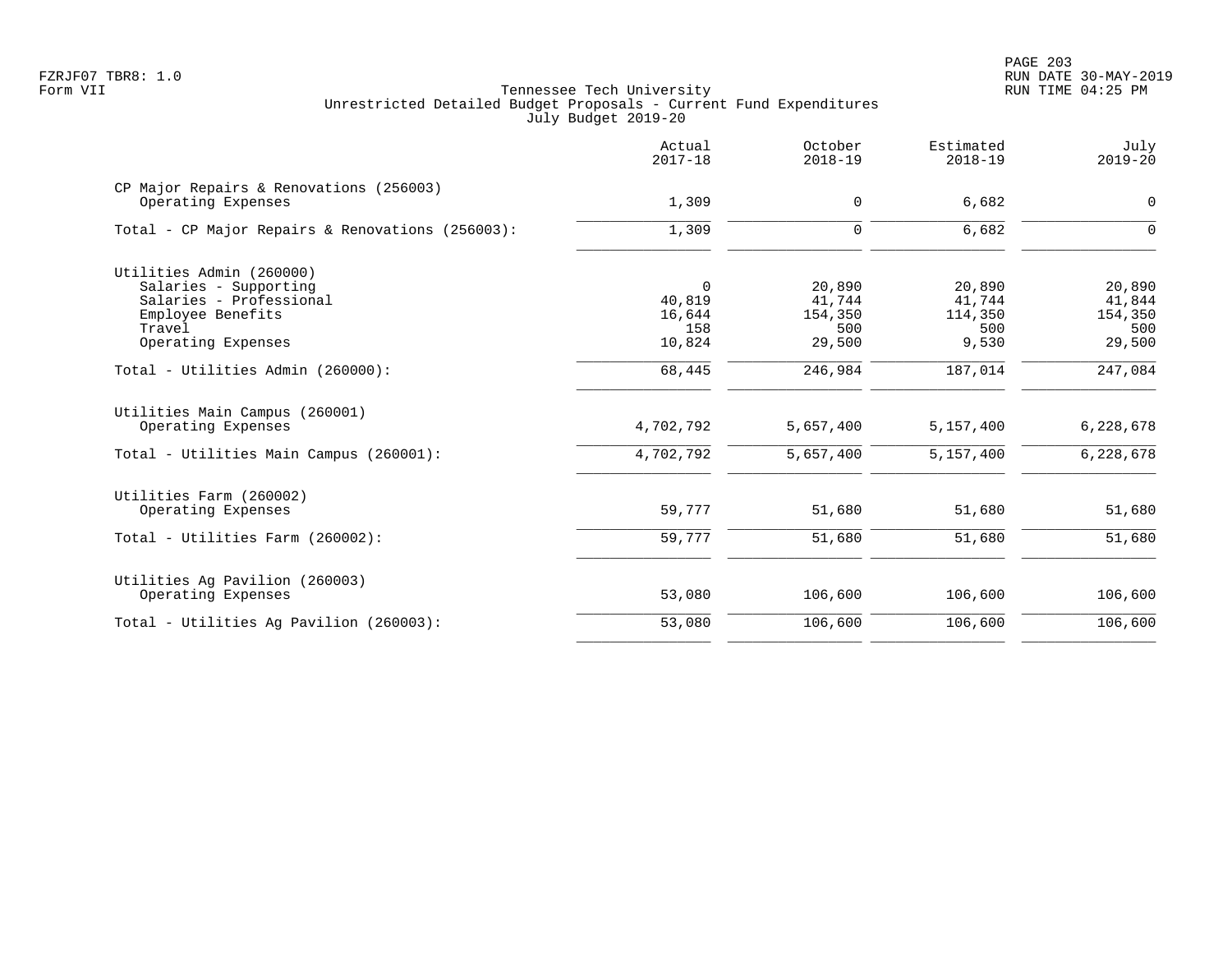|                                              | Actual<br>$2017 - 18$ | October<br>$2018 - 19$ | Estimated<br>$2018 - 19$ | July<br>$2019 - 20$ |
|----------------------------------------------|-----------------------|------------------------|--------------------------|---------------------|
| SAF Sustainable Campus Fee (260004)          |                       |                        |                          |                     |
| Salaries - Students                          | 49,958                | 0                      | 32,000                   | $\overline{0}$      |
| Salaries - Professional                      | 750                   | $\Omega$               | $\Omega$                 | $\Omega$            |
| Employee Benefits                            | 751                   | 700                    | 700                      | 700                 |
| Travel                                       | 7,265                 | $\Omega$               | $\Omega$                 | $\Omega$            |
| Operating Expenses                           | 279,195               | 199,571                | 169,783                  | 160,112             |
| Capital Outlay                               | 17,109                | 0                      | 0                        | 0                   |
| Total - SAF Sustainable Campus Fee (260004): | 355,028               | 200,271                | 202,483                  | 160,812             |
| Utilities TVA Energy Reimb (260005)          |                       |                        |                          |                     |
| Operating Expenses                           | $-311,298$            | $-260,000$             | $-260,000$               | $-260,000$          |
| Total - Utilities TVA Energy Reimb (260005): | $-311,298$            | $-260,000$             | $-260,000$               | $-260,000$          |
| Utilities TVA Energy Exp (260006)            |                       |                        |                          |                     |
| Operating Expenses                           | 63,325                | 118,967                | 118,967                  | 111,800             |
| Total - Utilities TVA Energy Exp (260006):   | 63,325                | 118,967                | 118,967                  | 111,800             |
| Sustainability Office (260008)               |                       |                        |                          |                     |
| Salaries - Professional                      | 75,347                | 77,024                 | 77,024                   | 77,124              |
| Employee Benefits                            | 30,417                | 26,700                 | 26,700                   | 26,700              |
| Travel                                       | $\Omega$              | 0                      | 540                      | 0                   |
| Operating Expenses                           | 1,580                 | $\Omega$               | 1,830                    | $\Omega$            |
| Total - Sustainability Office (260008):      | 107,344               | 103,724                | 106,094                  | 103,824             |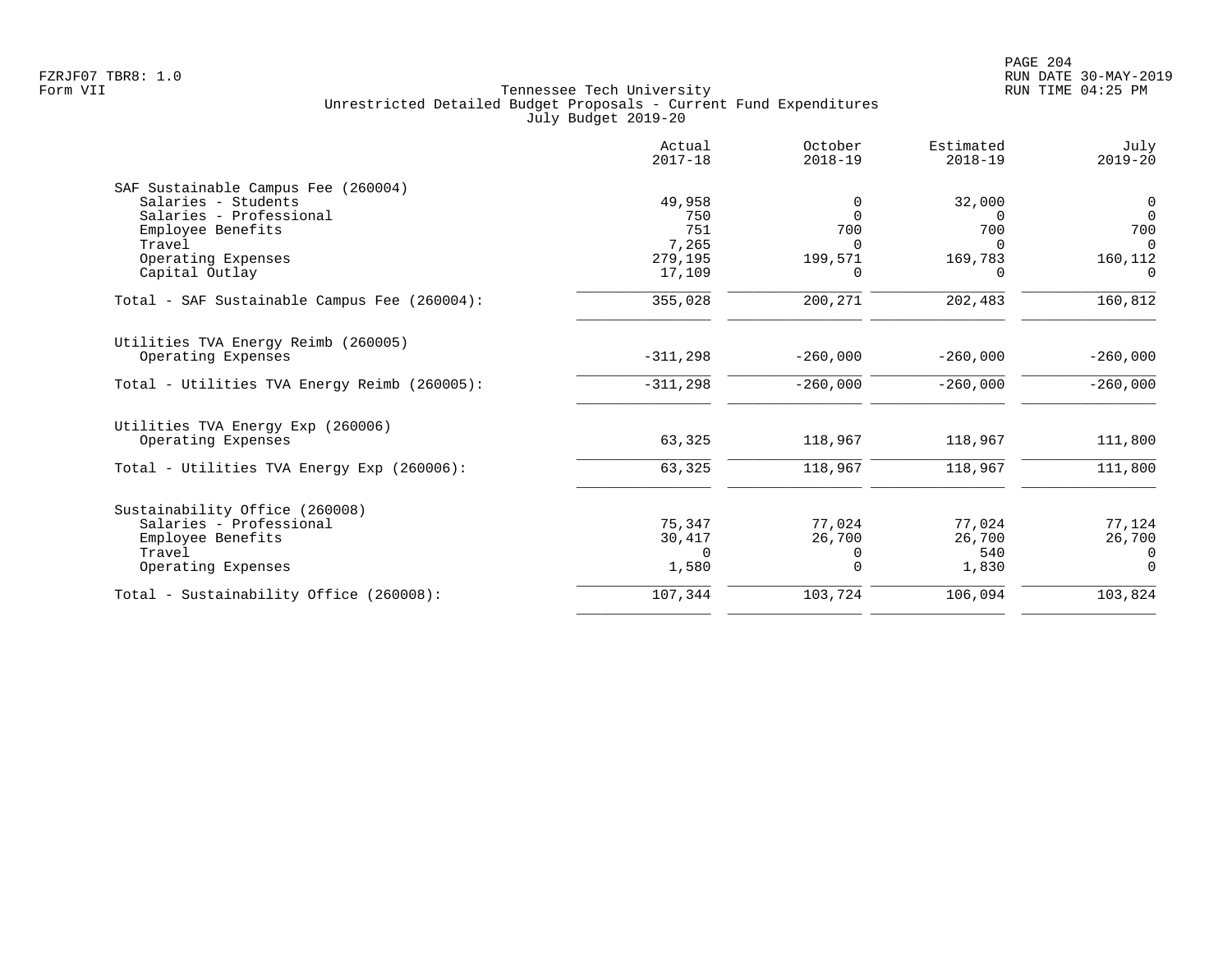|                                           | Actual<br>$2017 - 18$ | October<br>$2018 - 19$ | Estimated<br>$2018 - 19$ | July<br>$2019 - 20$ |
|-------------------------------------------|-----------------------|------------------------|--------------------------|---------------------|
| Grounds Roads and Walks (265000)          |                       |                        |                          |                     |
| Salaries - Supporting                     | $\overline{0}$        | 12,620                 | 12,620                   | 12,620              |
| Salaries - Professional                   | 62,770                | 65,726                 | 65,726                   | 65,226              |
| Employee Benefits                         | 31,865                | 62,019                 | 62,019                   | 62,019              |
| Travel                                    | 2,657                 | $\Omega$               | $\Omega$                 | $\Omega$            |
| Operating Expenses                        | 1,848                 | 5,000                  | 980                      | 5,000               |
| Total - Grounds Roads and Walks (265000): | 99,140                | 145,365                | 141,345                  | 144,865             |
| Grounds Refuse Disposal (265001)          |                       |                        |                          |                     |
| Operating Expenses                        | 47,805                | 57,500                 | 42,500                   | 57,500              |
| Total - Grounds Refuse Disposal (265001): | 47,805                | 57,500                 | 42,500                   | 57,500              |
| $M & R -$ Landscape (265002)              |                       |                        |                          |                     |
| Salaries - Supporting                     | 139,572               | 202,433                | 199,126                  | 169,034             |
| Salaries - Students                       | 25                    | $\Omega$               | $\Omega$                 | $\Omega$            |
| Employee Benefits                         | 106,404               | 117,000                | 117,000                  | 117,000             |
| Travel                                    | $\Omega$              | $\Omega$               | 300                      | $\Omega$            |
| Operating Expenses                        | 32,497                | 15,500                 | 30,875                   | 15,500              |
| Department Revenues                       | $-980$                | $\Omega$               | $\Omega$                 | $\Omega$            |
| Total - M & R - Landscape $(265002)$ :    | 277,518               | 334,933                | 347,301                  | 301,534             |
| $M & R -$ Logistics (265003)              |                       |                        |                          |                     |
| Salaries - Supporting                     | 116,098               | 133,329                | 128,557                  | 113,229             |
| Employee Benefits                         | 63,042                | 64,000                 | 64,000                   | 64,000              |
| Operating Expenses                        | 34,437                | 20,800                 | 29,700                   | 20,800              |
| Department Revenues                       | $-3,638$              | $\Omega$               | $\Omega$                 | $\Omega$            |
| Total - M & R - Logistics (265003):       | 209,939               | 218,129                | 222, 257                 | 198,029             |
|                                           |                       |                        |                          |                     |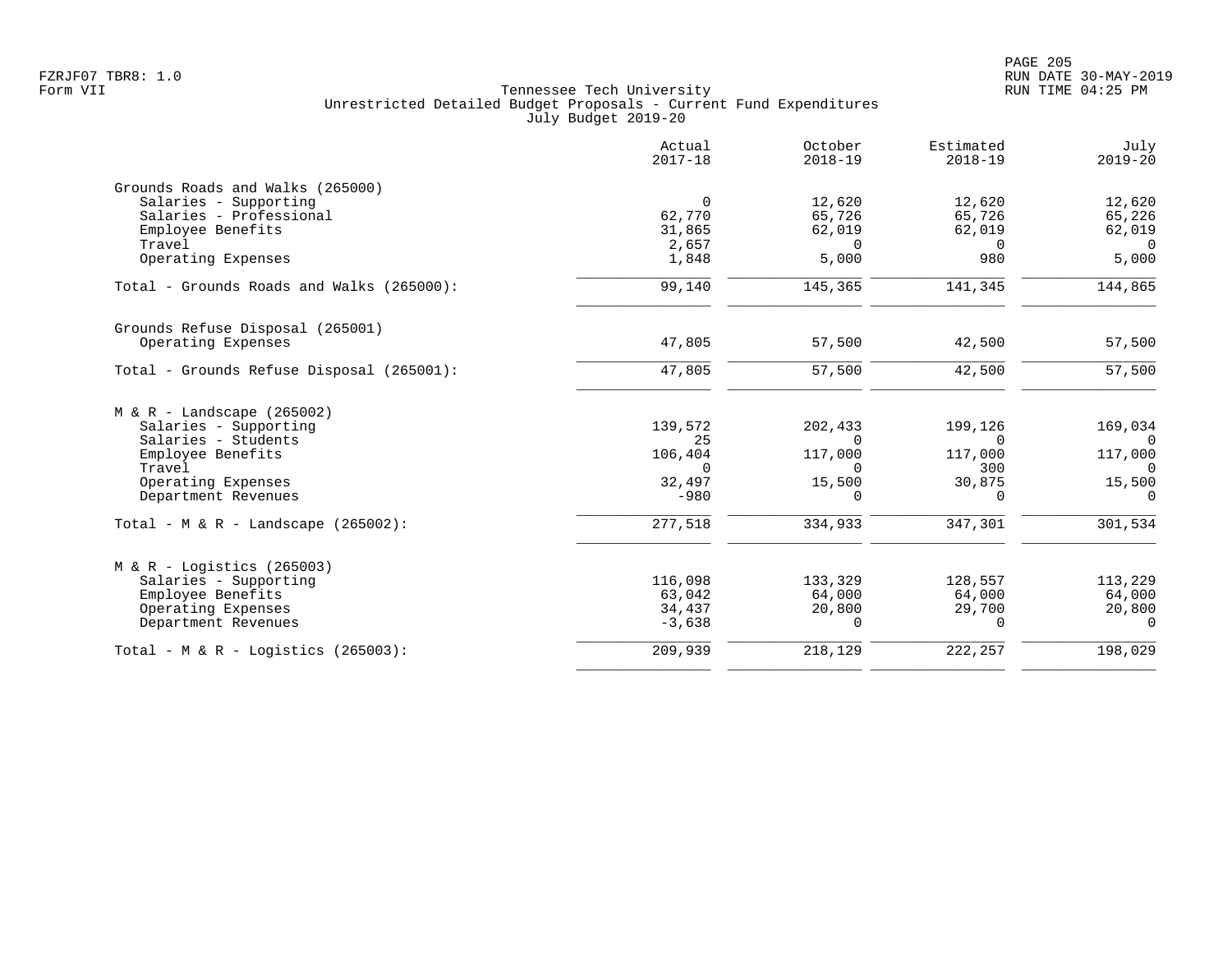|                                                              | Actual<br>$2017 - 18$ | October<br>$2018 - 19$ | Estimated<br>$2018 - 19$ | July<br>$2019 - 20$ |
|--------------------------------------------------------------|-----------------------|------------------------|--------------------------|---------------------|
| $M & R - Parking$ and Paving (265004)<br>Operating Expenses  | 6,567                 | 12,780                 | 6,580                    | 12,780              |
| Total - M & R - Parking and Paving $(265004)$ :              | 6,567                 | 12,780                 | 6,580                    | 12,780              |
| M & R - Turf (265005)                                        |                       |                        |                          |                     |
| Salaries - Supporting                                        | 142,667               | 149,665                | 149,131                  | 151,352             |
| Employee Benefits                                            | 72,147                | 74,000                 | 74,000                   | 74,000              |
| Travel                                                       | 840                   | $\Omega$               | 800                      | $\Omega$            |
| Operating Expenses                                           | 43,541                | 14,300                 | 8,700                    | 14,300              |
| Department Revenues                                          | $-3,210$              | $\Omega$               | $\Omega$                 | $\Omega$            |
| Total - M & R - Turf (265005):                               | 255,985               | 237,965                | 232,631                  | 239,652             |
| Major Repairs and Renovations (270000)<br>Operating Expenses | 50,235                | 428,318                | 406,657                  | 160,120             |
| Total - Major Repairs and Renovations (270000):              | 50,235                | 428,318                | 406,657                  | 160,120             |
| TBR Spouse Dependent Discount (700000)                       |                       |                        |                          |                     |
| Employee Benefits                                            | 111,613               | 109,160                | 79,160                   | 108,330             |
| Total - TBR Spouse Dependent Discount (700000):              | 111,613               | 109,160                | 79,160                   | 108,330             |
| TBR Employ Remission PC191 (700001)                          |                       |                        |                          |                     |
| Employee Benefits                                            | 8,579                 | 6,530                  | 6,530                    | 6,530               |
| Total - TBR Employ Remission PC191 (700001):                 | 8,579                 | 6,530                  | 6,530                    | 6,530               |
|                                                              |                       |                        |                          |                     |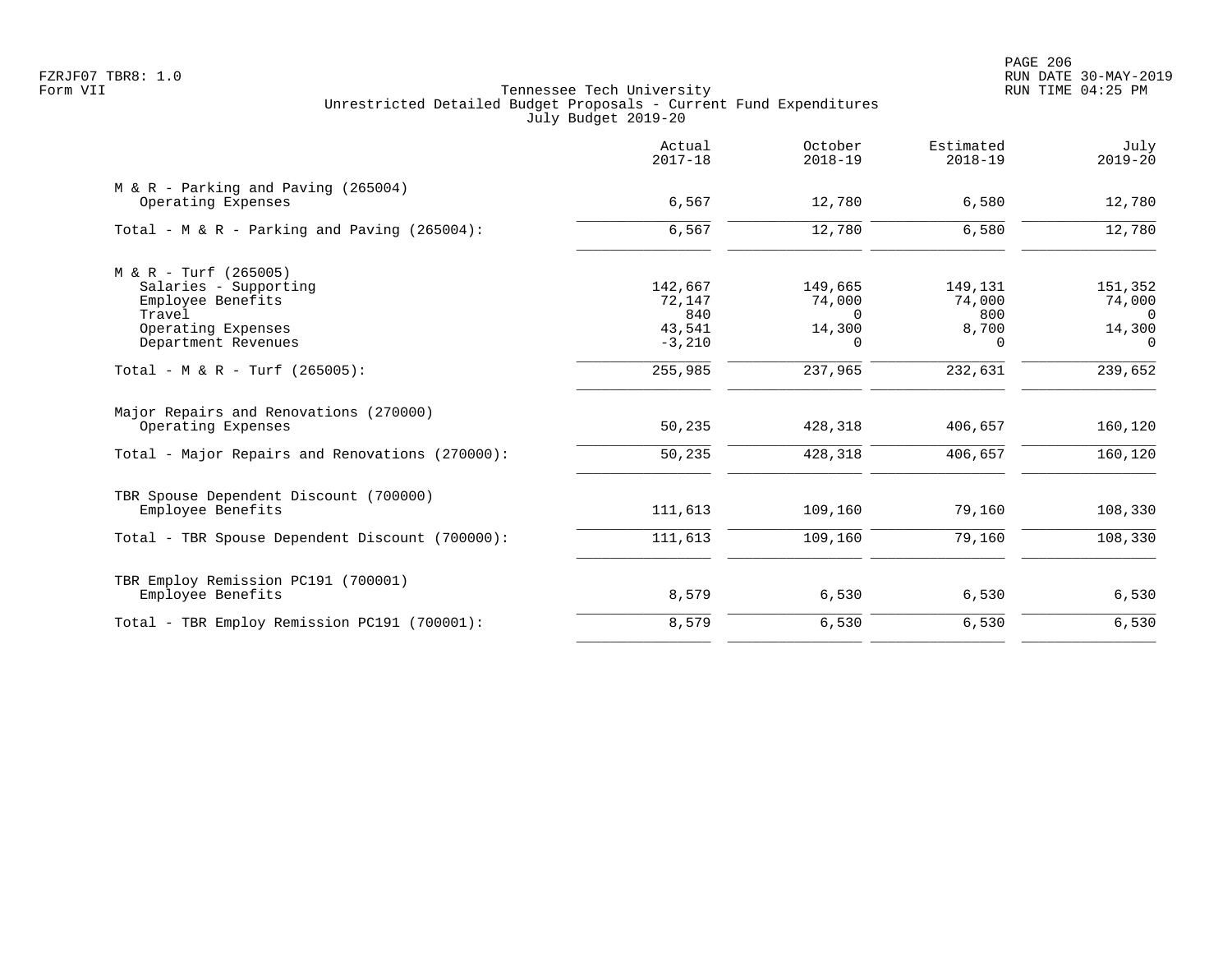PAGE 207 FZRJF07 TBR8: 1.0 RUN DATE 30-MAY-2019

|                                                                                                                                                                                                | Actual<br>$2017 - 18$                                           | October<br>$2018 - 19$                              | Estimated<br>$2018 - 19$                            | July<br>$2019 - 20$                                        |
|------------------------------------------------------------------------------------------------------------------------------------------------------------------------------------------------|-----------------------------------------------------------------|-----------------------------------------------------|-----------------------------------------------------|------------------------------------------------------------|
| E and G Data Processing Allocation (700003)<br>Department Revenues                                                                                                                             | 39,871                                                          | 42,480                                              | 41,640                                              | 44,390                                                     |
| Total - E and G Data Processing Allocation (700003):                                                                                                                                           | 39,871                                                          | 42,480                                              | 41,640                                              | 44,390                                                     |
| E and G Claims Adjustment (700004)<br>Operating Expenses                                                                                                                                       | 19,943                                                          | 24,410                                              | 24,410                                              | 24,410                                                     |
| Total - E and G Claims Adjustment (700004):                                                                                                                                                    | 19,943                                                          | 24,410                                              | 24,410                                              | 24,410                                                     |
| $E$ and G Support (700005)<br>Salaries - Administrative<br>Salaries - Supporting<br>Salaries - Professional<br>Employee Benefits<br>Operating Expenses<br>Total - E and G Support $(700005)$ : | 0<br>$\mathbf 0$<br>$\Omega$<br>11,591<br>$-13,911$<br>$-2,320$ | 65<br>25,400<br>203<br>38,270<br>$-8,167$<br>55,771 | 65<br>25,400<br>203<br>38,270<br>$-8,351$<br>55,587 | 2,865<br>77,820<br>18,708<br>67,765<br>$-8,160$<br>158,998 |
| E and G Other Salary Pool (700009)<br>Salaries - Supporting                                                                                                                                    | 0                                                               | 19,520                                              | 19,520                                              | 19,520                                                     |
| Total - E and G Other Salary Pool (700009):                                                                                                                                                    | $\Omega$                                                        | 19,520                                              | 19,520                                              | 19,520                                                     |
| C C Security Trans (700015)<br>Operating Expenses                                                                                                                                              | $-60,000$                                                       | $-60,000$                                           | $-60,000$                                           | $-60,000$                                                  |
| Total - C C Security Trans $(700015)$ :                                                                                                                                                        | $-60,000$                                                       | $-60,000$                                           | $-60,000$                                           | $-60,000$                                                  |
|                                                                                                                                                                                                |                                                                 |                                                     |                                                     |                                                            |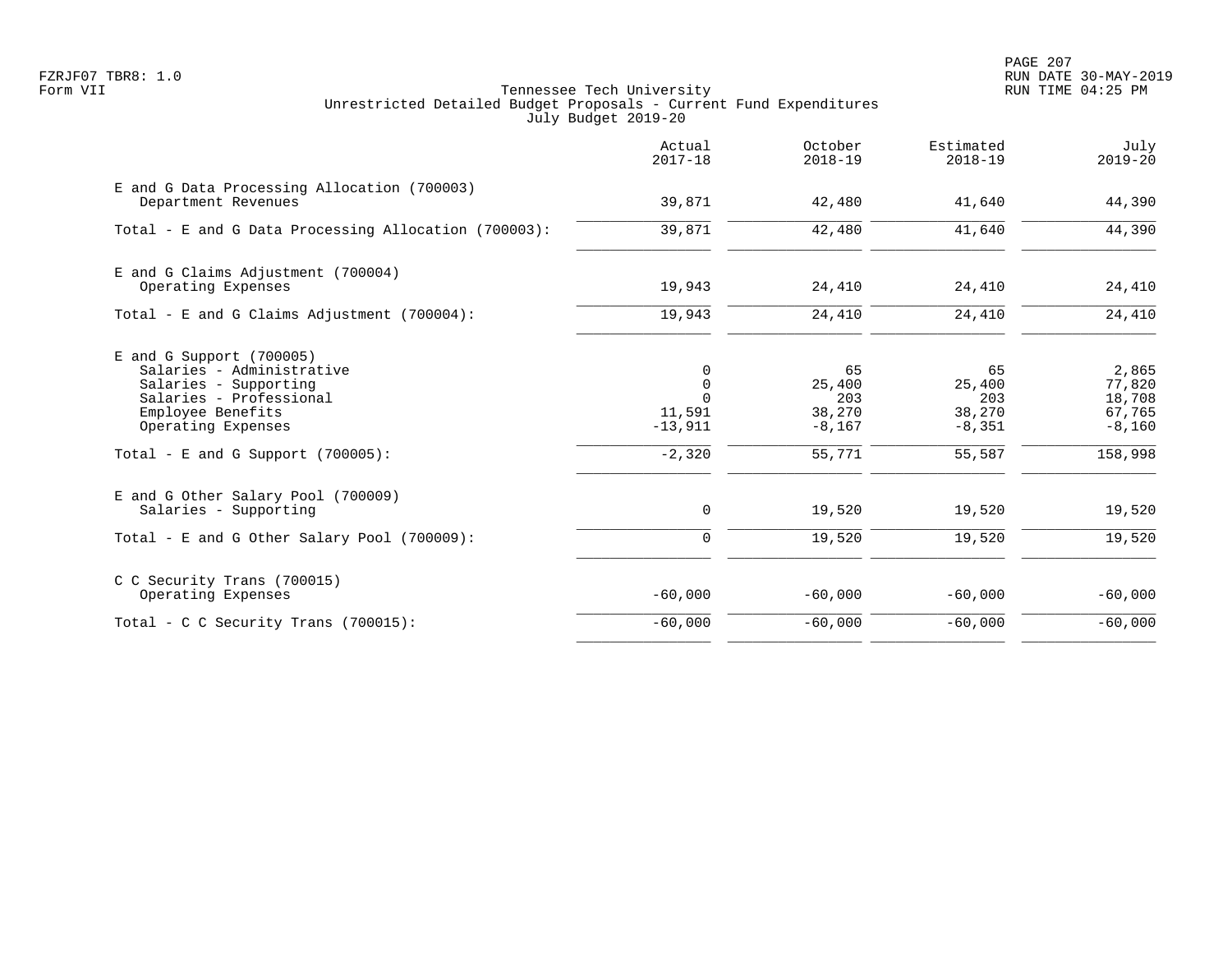|                                                                              | Actual<br>$2017 - 18$ | October<br>$2018 - 19$ | Estimated<br>$2018 - 19$ | July<br>$2019 - 20$ |
|------------------------------------------------------------------------------|-----------------------|------------------------|--------------------------|---------------------|
| App Plant Non Utility Allocation (700038)<br>Department Revenues             | $-1,018,470$          | $-928,380$             | $-883,570$               | $-938,530$          |
| Total - App Plant Non Utility Allocation (700038):                           | $-1,018,470$          | $-928,380$             | $-883,570$               | $-938,530$          |
| App Plant Utilities Allocation (700039)<br>Department Revenues               | $-712,880$            | $-885,370$             | $-805, 120$              | $-975,910$          |
| Total - App Plant Utilities Allocation (700039):                             | $-712,880$            | $-885,370$             | $-805, 120$              | $-975,910$          |
| App Plant CC Utility Alloc (700042)<br>Department Revenues                   | $-18,200$             | $-21,340$              | $-21,340$                | $-21,340$           |
| Total - App Plant CC Utility Alloc (700042):                                 | $-18,200$             | $-21,340$              | $-21,340$                | $-21,340$           |
| App Plant CC Non Utility Alloc (700043)<br>Department Revenues               | $-66,960$             | $-68,730$              | $-68,580$                | $-67,020$           |
| Total - App Plant CC Non Utility Alloc (700043):                             | $-66,960$             | $-68,730$              | $-68,580$                | $-67,020$           |
| Post Office Allocation (700045)<br>Operating Expenses<br>Department Revenues | $\Omega$<br>14,970    | 4,810<br>$\Omega$      | 4,810<br>$\Omega$        | 4,810<br>$\Omega$   |
| Total - Post Office Allocation (700045):                                     | 14,970                | 4,810                  | 4,810                    | 4,810               |
|                                                                              |                       |                        |                          |                     |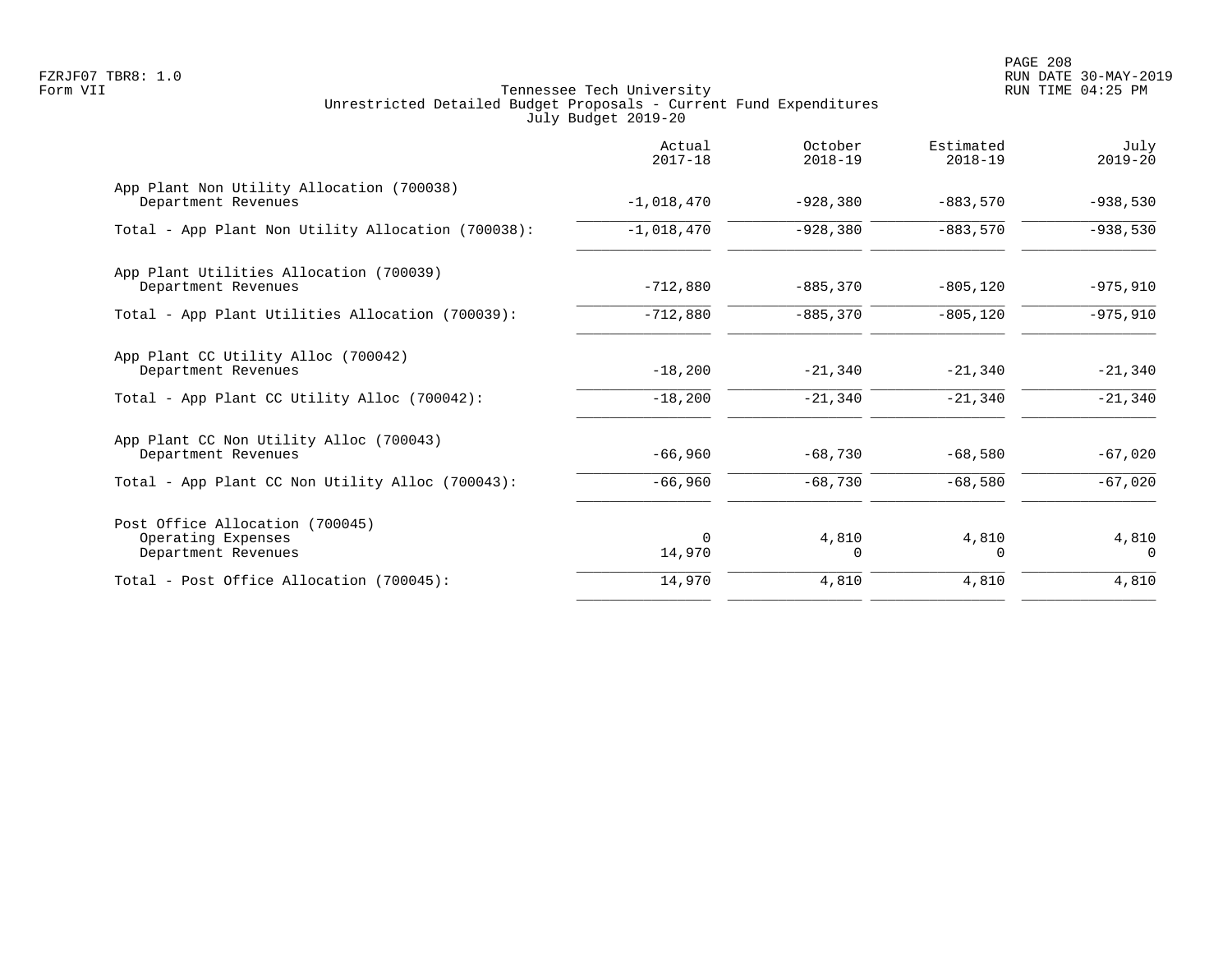PAGE 209 FZRJF07 TBR8: 1.0 RUN DATE 30-MAY-2019

|                                                                                                                                                                                                                                     | Actual<br>$2017 - 18$                                                                                   | October<br>$2018 - 19$                                                                        | Estimated<br>$2018 - 19$                                                                                | July<br>$2019 - 20$                                                                                    |
|-------------------------------------------------------------------------------------------------------------------------------------------------------------------------------------------------------------------------------------|---------------------------------------------------------------------------------------------------------|-----------------------------------------------------------------------------------------------|---------------------------------------------------------------------------------------------------------|--------------------------------------------------------------------------------------------------------|
| Building Maintenance Support (700052)<br>Employee Benefits                                                                                                                                                                          | $\mathbf 0$                                                                                             | 7,900                                                                                         | 7,900                                                                                                   | 7,900                                                                                                  |
| Total - Building Maintenance Support (700052):                                                                                                                                                                                      | $\mathbf 0$                                                                                             | 7,900                                                                                         | 7,900                                                                                                   | 7,900                                                                                                  |
| TTU Staff Tuit Maint Reimbursment (700068)<br>Employee Benefits                                                                                                                                                                     | 12,314                                                                                                  | 0                                                                                             | 14,000                                                                                                  | 7,000                                                                                                  |
| Total - TTU Staff Tuit Maint Reimbursment (700068):                                                                                                                                                                                 | 12,314                                                                                                  | $\mathbf 0$                                                                                   | 14,000                                                                                                  | 7,000                                                                                                  |
| Total - Physical Plant (500):<br>Salaries - Administrative<br>Salaries - Supporting<br>Salaries - Students<br>Salaries - Professional<br>Employee Benefits<br>Travel<br>Operating Expenses<br>Capital Outlay<br>Department Revenues | 122,940<br>2,700,451<br>70,146<br>976,962<br>2,131,614<br>21,859<br>8,503,257<br>28,962<br>$-1,877,164$ | 126,313<br>3,046,199<br>14,038<br>941,841<br>2,379,836<br>9,640<br>10,034,393<br>$-2,160,340$ | 110,688<br>2,965,770<br>56,907<br>941,841<br>2,323,836<br>16,831<br>9,394,003<br>98,293<br>$-2,035,970$ | 142,865<br>2,908,302<br>21,438<br>958,443<br>2,415,501<br>9,640<br>10,259,935<br>- 0<br>$-2, 257, 410$ |
| Total                                                                                                                                                                                                                               | 12,679,027                                                                                              | 14,391,920                                                                                    | 13,872,199                                                                                              | 14, 458, 714                                                                                           |
|                                                                                                                                                                                                                                     |                                                                                                         |                                                                                               |                                                                                                         |                                                                                                        |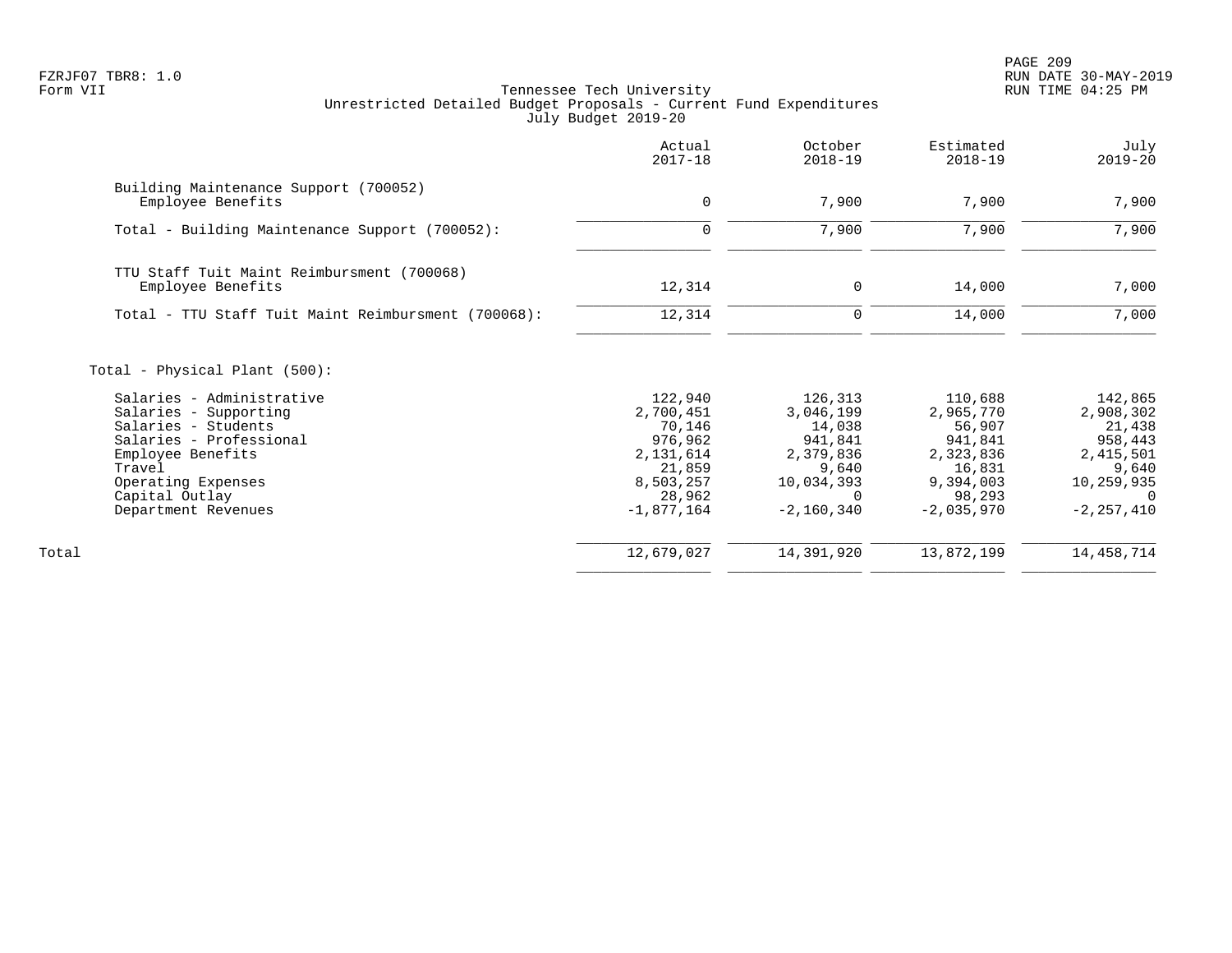|                                                                                                                                                                                                   | Actual<br>$2017 - 18$                                                                                   | October<br>$2018 - 19$                                                                                    | Estimated<br>$2018 - 19$                                                                                | July<br>$2019 - 20$                                                                                  |
|---------------------------------------------------------------------------------------------------------------------------------------------------------------------------------------------------|---------------------------------------------------------------------------------------------------------|-----------------------------------------------------------------------------------------------------------|---------------------------------------------------------------------------------------------------------|------------------------------------------------------------------------------------------------------|
| Total - Physical Plant (50):                                                                                                                                                                      |                                                                                                         |                                                                                                           |                                                                                                         |                                                                                                      |
| Salaries - Administrative<br>Salaries - Supporting<br>Salaries - Students<br>Salaries - Professional<br>Employee Benefits<br>Travel<br>Operating Expense<br>Capital Outlay<br>Department Revenues | 122,940<br>2,700,451<br>70,146<br>976,962<br>2,131,614<br>21,859<br>8,503,257<br>28,962<br>$-1,877,164$ | 126,313<br>3,046,199<br>14,038<br>941,841<br>2,379,836<br>9,640<br>10,034,393<br>$\Omega$<br>$-2,160,340$ | 110,688<br>2,965,770<br>56,907<br>941,841<br>2,323,836<br>16,831<br>9,394,003<br>98,293<br>$-2,035,970$ | 142,865<br>2,908,302<br>21,438<br>958,443<br>2,415,501<br>9,640<br>10,259,935<br>0<br>$-2, 257, 410$ |
| Total                                                                                                                                                                                             | 12,679,027                                                                                              | 14,391,920                                                                                                | 13,872,199                                                                                              | 14,458,714                                                                                           |
| Scholarships and Fellowships (55)<br>Scholarships and Fellowships (550)<br>Alumni Scholarships (120019)<br>Operating Expenses                                                                     | 8,000                                                                                                   | 12,780                                                                                                    | 12,780                                                                                                  | 12,780                                                                                               |
| Total - Alumni Scholarships (120019):                                                                                                                                                             | 8,000                                                                                                   | 12,780                                                                                                    | 12,780                                                                                                  | 12,780                                                                                               |
| Honors Scholarship (121901)<br>Operating Expenses                                                                                                                                                 | 243,888                                                                                                 | 610,640                                                                                                   | 260,640                                                                                                 | 610,640                                                                                              |
| Total - Honors Scholarship (121901):                                                                                                                                                              | 243,888                                                                                                 | 610,640                                                                                                   | 260,640                                                                                                 | 610,640                                                                                              |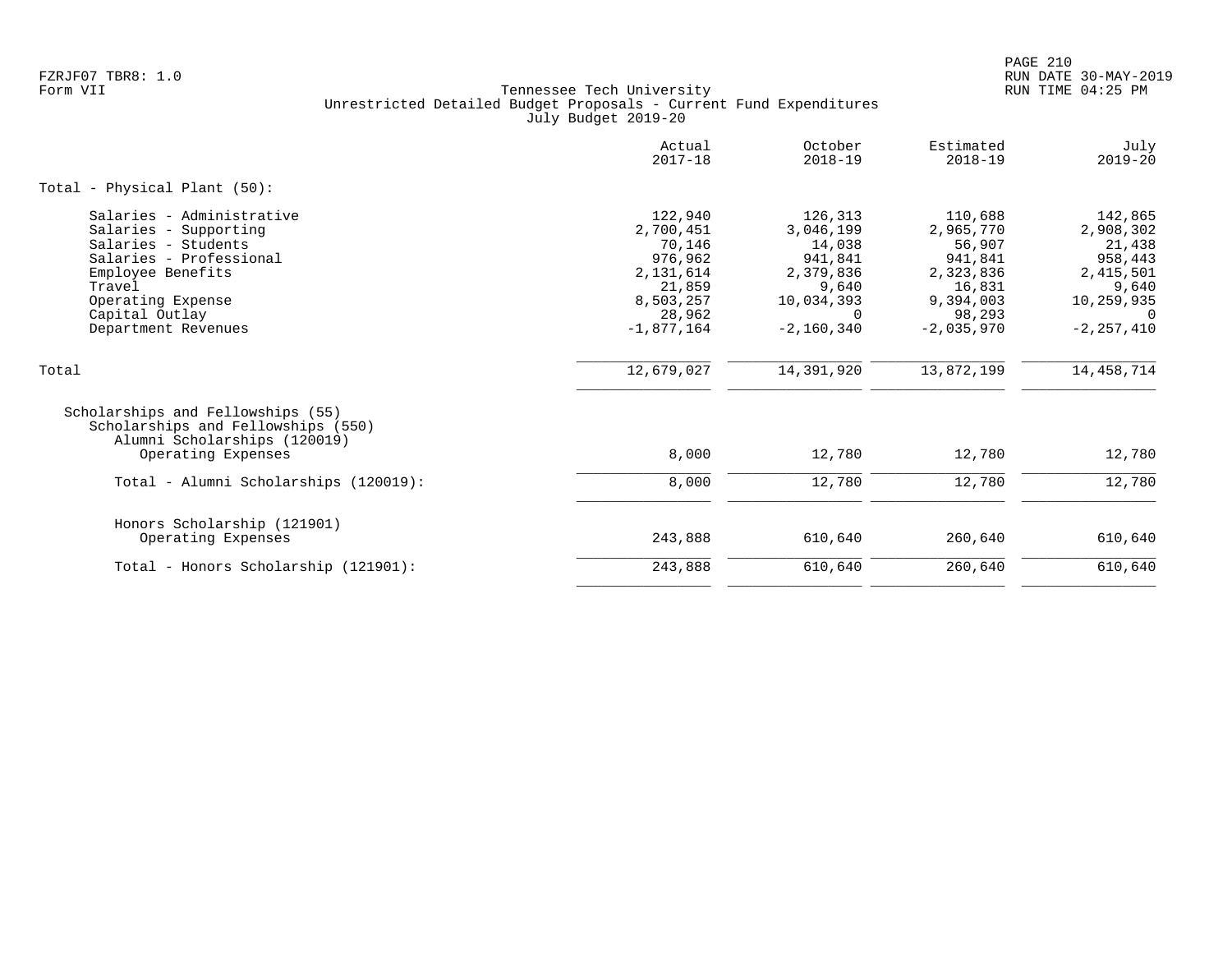|                                                                                 | Actual<br>$2017 - 18$  | October<br>$2018 - 19$ | Estimated<br>$2018 - 19$ | July<br>$2019 - 20$    |
|---------------------------------------------------------------------------------|------------------------|------------------------|--------------------------|------------------------|
| Comm Coll Scholarship (121902)<br>Operating Expenses                            | 967,000                | 1,019,230              | 519,230                  | 1,019,230              |
| Total - Comm Coll Scholarship (121902):                                         | 967,000                | 1,019,230              | 519,230                  | 1,019,230              |
| Financial Aid Housing Scholarship (122003)<br>Operating Expenses                | $\mathbf 0$            | 39,600                 | 39,600                   | 39,600                 |
| Total - Financial Aid Housing Scholarship (122003):                             | 0                      | 39,600                 | 39,600                   | 39,600                 |
| SEOG Matching (122004)<br>Operating Expenses<br>Total - SEOG Matching (122004): | 79,601<br>79,601       | 64,690<br>64,690       | 64,690<br>64,690         | 64,690<br>64,690       |
| UAS (122005)<br>Operating Expenses<br>$Total - UAS (122005):$                   | 5,684,876<br>5,684,876 | 5,602,330<br>5,602,330 | 5,602,330<br>5,602,330   | 5,602,330<br>5,602,330 |
| Science Fair Scholarship (123011)<br>Operating Expenses                         | 0                      | 31,650                 | 31,650                   | 31,650                 |
| Total - Science Fair Scholarship (123011):                                      | $\Omega$               | 31,650                 | 31,650                   | 31,650                 |
|                                                                                 |                        |                        |                          |                        |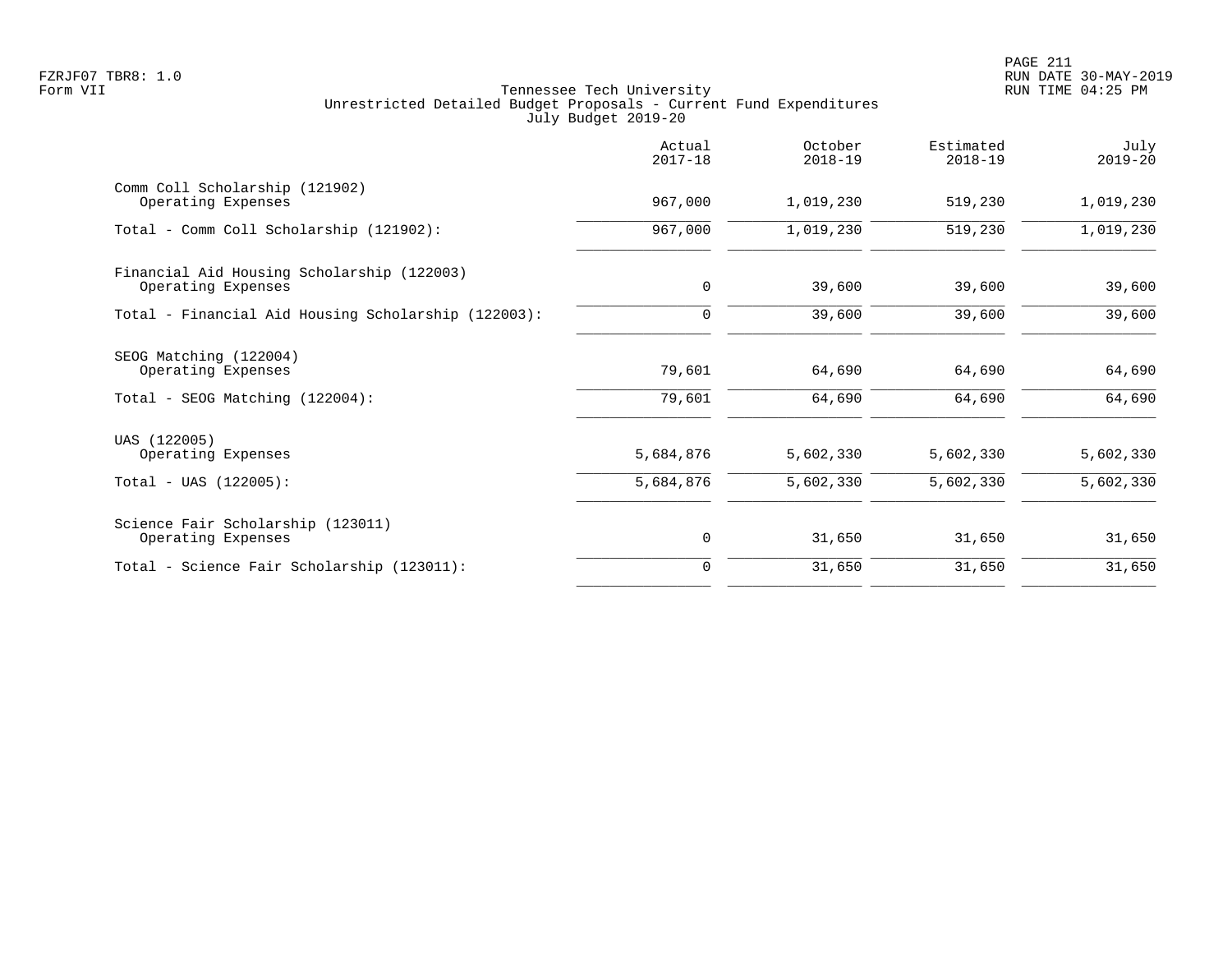PAGE 212 FZRJF07 TBR8: 1.0 RUN DATE 30-MAY-2019

|                                                         | Actual<br>$2017 - 18$ | October<br>$2018 - 19$ | Estimated<br>$2018 - 19$ | July<br>$2019 - 20$ |
|---------------------------------------------------------|-----------------------|------------------------|--------------------------|---------------------|
| Alumni OST Scholarship (123012)<br>Operating Expenses   | 24,000                | 38,310                 | 38,310                   | 38,310              |
| Total - Alumni OST Scholarship (123012):                | 24,000                | 38,310                 | 38,310                   | 38,310              |
| Boys Girls State Sch (123014)<br>Operating Expenses     | $\mathbf 0$           | 11,780                 | 11,780                   | 11,780              |
| Total - Boys Girls State Sch (123014):                  | $\mathbf 0$           | 11,780                 | 11,780                   | 11,780              |
| Admissions Hounsing Sch (123015)<br>Operating Expenses  | 141,000               | 267,440                | 142,440                  | 267,440             |
| Total - Admissions Hounsing Sch (123015):               | 141,000               | 267,440                | 142,440                  | 267,440             |
| African Am Undergrad Sch (123017)<br>Operating Expenses | 28,141                | 251,300                | 251,300                  | 251,300             |
| Total - African Am Undergrad Sch (123017):              | 28,141                | 251,300                | 251,300                  | 251,300             |
| Minority Housing Sch (123018)<br>Operating Expenses     | 0                     | 810                    | 810                      | 810                 |
| Total - Minority Housing Sch (123018):                  | $\Omega$              | 810                    | 810                      | 810                 |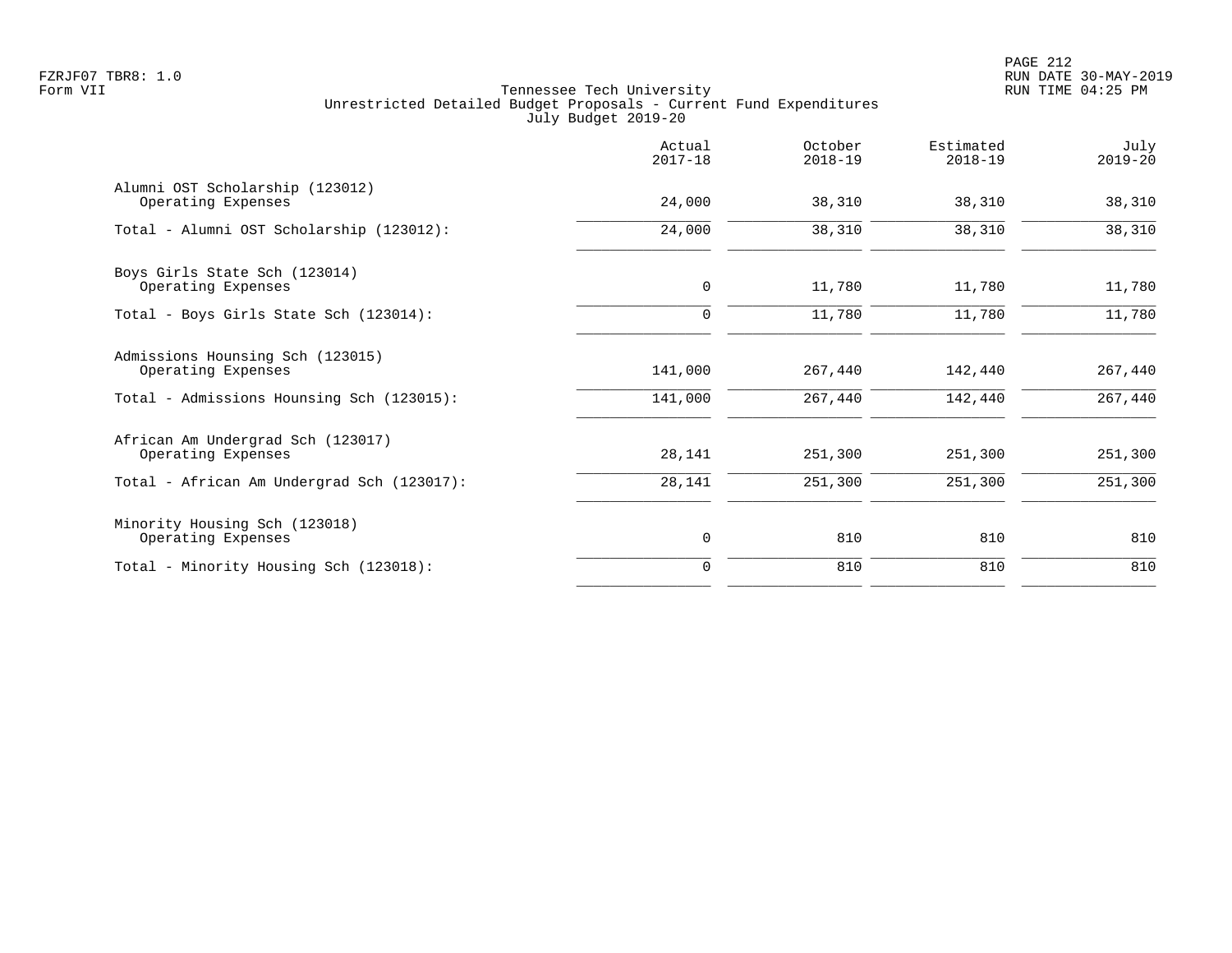PAGE 213 FZRJF07 TBR8: 1.0 RUN DATE 30-MAY-2019

|                                                                | Actual<br>$2017 - 18$ | October<br>$2018 - 19$ | Estimated<br>$2018 - 19$ | July<br>$2019 - 20$ |
|----------------------------------------------------------------|-----------------------|------------------------|--------------------------|---------------------|
| Veterans Yellow Ribbon Program (123020)<br>Operating Expenses  | $\mathbf 0$           | 44,542                 | 44,542                   | 44,542              |
| Total - Veterans Yellow Ribbon Program (123020):               | 0                     | 44,542                 | 44,542                   | 44,542              |
| University Summer Scholarships (123021)<br>Operating Expenses  | 27,363                | 115,000                | 115,000                  | 115,000             |
| Total - University Summer Scholarships (123021):               | 27,363                | 115,000                | 115,000                  | 115,000             |
| TnCIS Study Abroad Scholarship (123708)<br>Operating Expenses  | 2,843                 | $\mathbf 0$            | 0                        | $\mathbf 0$         |
| Total - TnCIS Study Abroad Scholarship (123708):               | 2,843                 | $\mathbf 0$            | 0                        | $\Omega$            |
| UAS International (123720)<br>Operating Expenses               | 0                     | 12,200                 | 12,200                   | 12,200              |
| Total - UAS International (123720):                            | 0                     | 12,200                 | 12,200                   | 12,200              |
| International Merit Scholarship (123721)<br>Operating Expenses | 594,441               | 542,880                | 542,880                  | 542,880             |
| Total - International Merit Scholarship (123721):              | 594,441               | 542,880                | 542,880                  | 542,880             |
|                                                                |                       |                        |                          |                     |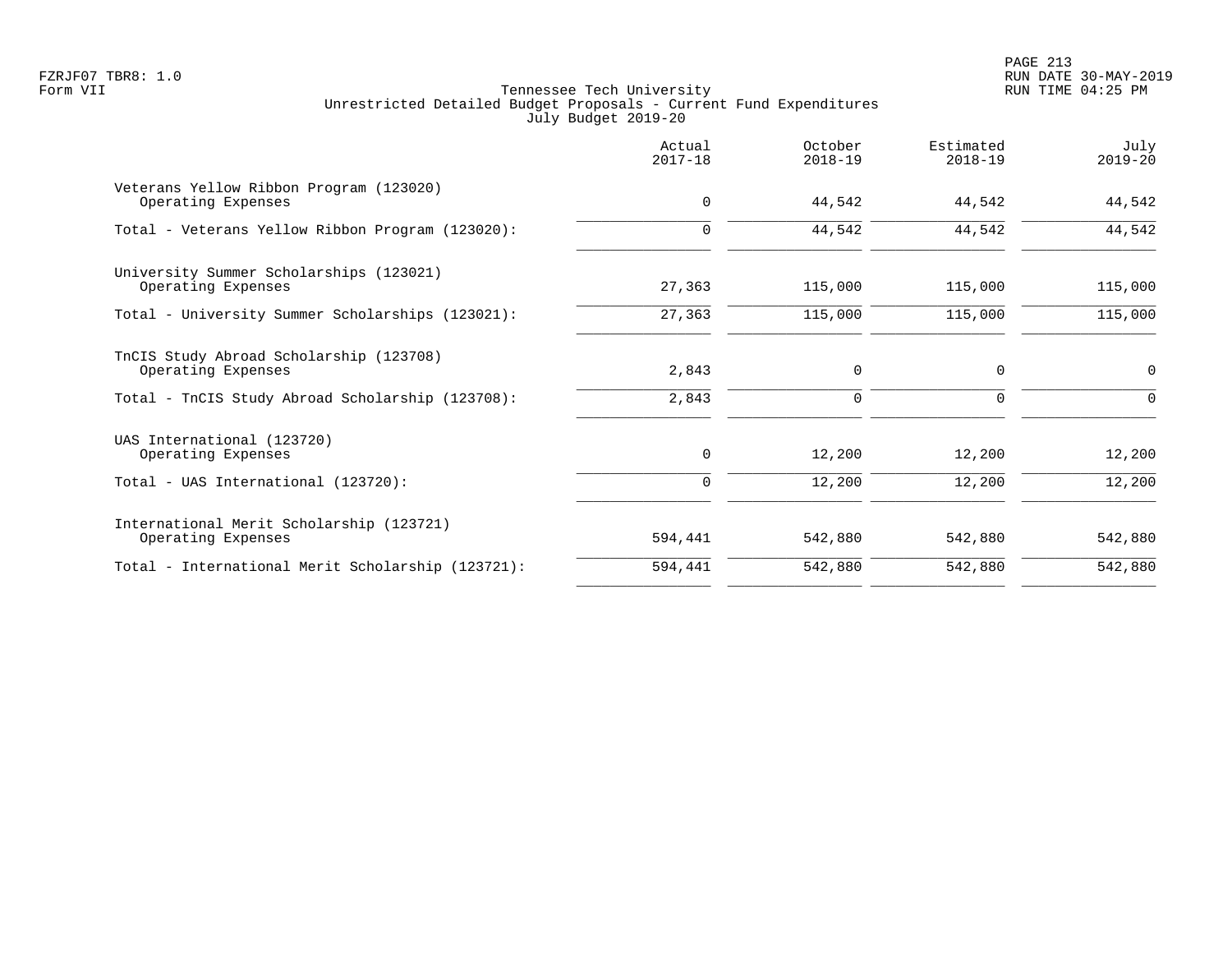PAGE 214 FZRJF07 TBR8: 1.0 RUN DATE 30-MAY-2019

|                                                                    | Actual<br>$2017 - 18$ | October<br>$2018 - 19$ | Estimated<br>$2018 - 19$ | July<br>$2019 - 20$ |
|--------------------------------------------------------------------|-----------------------|------------------------|--------------------------|---------------------|
| International Legacy Scholarship (123722)<br>Operating Expenses    | 5,000                 | 13,920                 | 13,920                   | 13,920              |
| Total - International Legacy Scholarship (123722):                 | 5,000                 | 13,920                 | 13,920                   | 13,920              |
| Multinational Enhancement Svc Schol (123723)<br>Operating Expenses | 172,750               | 171,200                | 171,200                  | 171,200             |
| Total - Multinational Enhancement Svc Schol (123723):              | 172,750               | 171,200                | 171,200                  | 171,200             |
| Fulbright Scholars OST (123724)<br>Operating Expenses              | 106,774               | 118,200                | 118,200                  | 118,200             |
| Total - Fulbright Scholars OST (123724):                           | 106,774               | 118,200                | 118,200                  | 118,200             |
| Institutional Scholarship Fund (123800)<br>Operating Expenses      | 16,633                | 20,000                 | 20,000                   | 20,000              |
| Total - Institutional Scholarship Fund (123800):                   | 16,633                | 20,000                 | 20,000                   | 20,000              |
| ROTC Housing Scholarship (125601)<br>Operating Expenses            | 108,190               | 123,810                | 123,810                  | 123,810             |
| Total - ROTC Housing Scholarship (125601):                         | 108,190               | 123,810                | 123,810                  | 123,810             |
|                                                                    |                       |                        |                          |                     |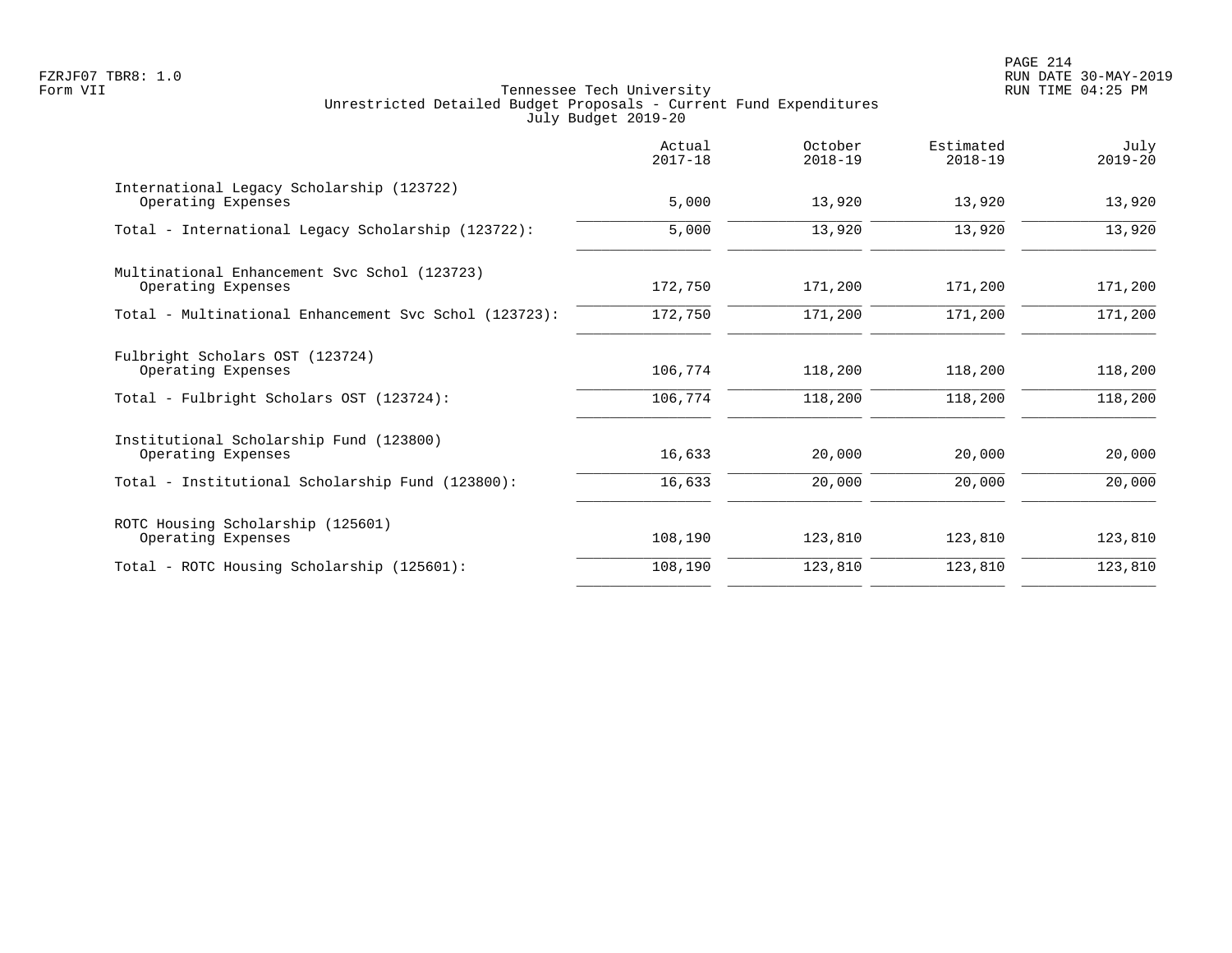|                                                           | Actual<br>$2017 - 18$ | October<br>$2018 - 19$ | Estimated<br>$2018 - 19$ | July<br>$2019 - 20$ |
|-----------------------------------------------------------|-----------------------|------------------------|--------------------------|---------------------|
| ROTC STEM Scholarships (125604)<br>Operating Expenses     | 83,000                | 100,000                | 100,000                  | 100,000             |
| Total - ROTC STEM Scholarships (125604):                  | 83,000                | 100,000                | 100,000                  | 100,000             |
| Varsity Spirit Scholarship (129008)<br>Operating Expenses | $\mathbf 0$           | 5,000                  | 5,000                    | 5,000               |
| Total - Varsity Spirit Scholarship (129008):              | 0                     | 5,000                  | 5,000                    | 5,000               |
| Chemistry LM Scholarships (131509)<br>Operating Expenses  | 10,375                | 47,889                 | 47,889                   | 12,613              |
| Total - Chemistry LM Scholarships (131509):               | 10,375                | 47,889                 | 47,889                   | 12,613              |
| Physics LM Scholarships (135009)<br>Operating Expenses    | 8,913                 | 14,464                 | 14,464                   | 3,005               |
| Total - Physics LM Scholarships (135009):                 | 8,913                 | 14,464                 | 14,464                   | 3,005               |
| Don Cook Scholarship (140020)<br>Operating Expenses       | $\mathbf 0$           | 500                    | 500                      | 500                 |
| Total - Don Cook Scholarship (140020):                    | $\Omega$              | 500                    | 500                      | 500                 |
|                                                           |                       |                        |                          |                     |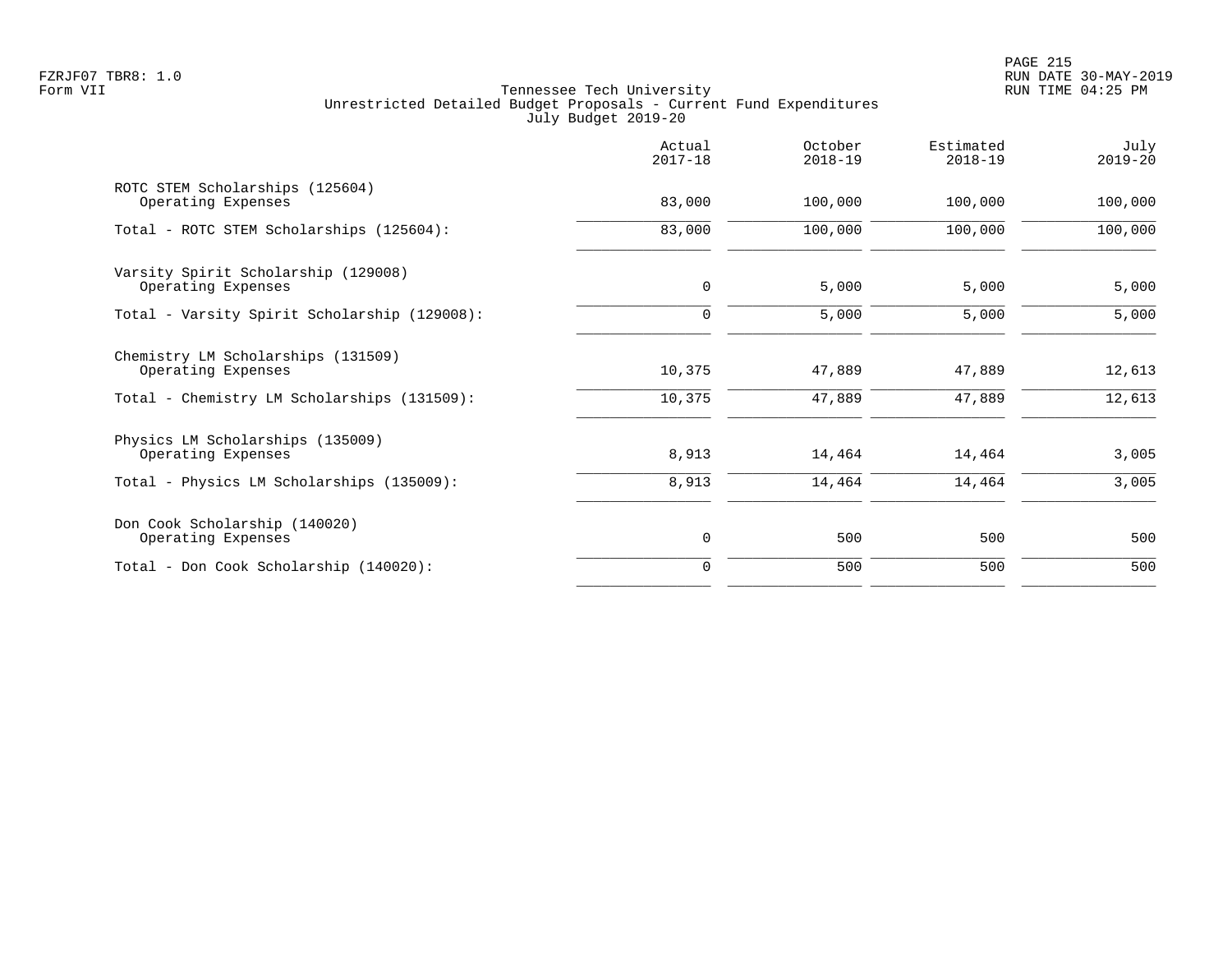PAGE 216 FZRJF07 TBR8: 1.0 RUN DATE 30-MAY-2019

|                                                             | Actual<br>$2017 - 18$ | October<br>$2018 - 19$ | Estimated<br>$2018 - 19$ | July<br>$2019 - 20$ |
|-------------------------------------------------------------|-----------------------|------------------------|--------------------------|---------------------|
| Restricted Ext Prog Regl Dev (180013)<br>Operating Expenses | $\mathbf 0$           | 910                    | 910                      | 910                 |
| Total - Restricted Ext Prog Regl Dev (180013):              | $\Omega$              | 910                    | 910                      | 910                 |
| Athletic Book Account (600057)<br>Operating Expenses        | 194,593               | 125,000                | 125,000                  | 125,000             |
| Total - Athletic Book Account (600057):                     | 194,593               | 125,000                | 125,000                  | 125,000             |
| Athletic Book Trans Out (600058)<br>Operating Expenses      | $-194,594$            | $-125,000$             | $-125,000$               | $-125,000$          |
| Total - Athletic Book Trans Out (600058):                   | $-194,594$            | $-125,000$             | $-125,000$               | $-125,000$          |
| Football Scholarships (601060)<br>Operating Expenses        | 1,789,120             | 1,815,330              | 1,829,870                | 1,835,506           |
| Total - Football Scholarships (601060):                     | 1,789,120             | 1,815,330              | 1,829,870                | 1,835,506           |
| Mens Basketball Scholarships (601061)<br>Operating Expenses | 439,954               | 478,660                | 418,990                  | 490,620             |
| Total - Mens Basketball Scholarships (601061):              | 439,954               | 478,660                | 418,990                  | 490,620             |
|                                                             |                       |                        |                          |                     |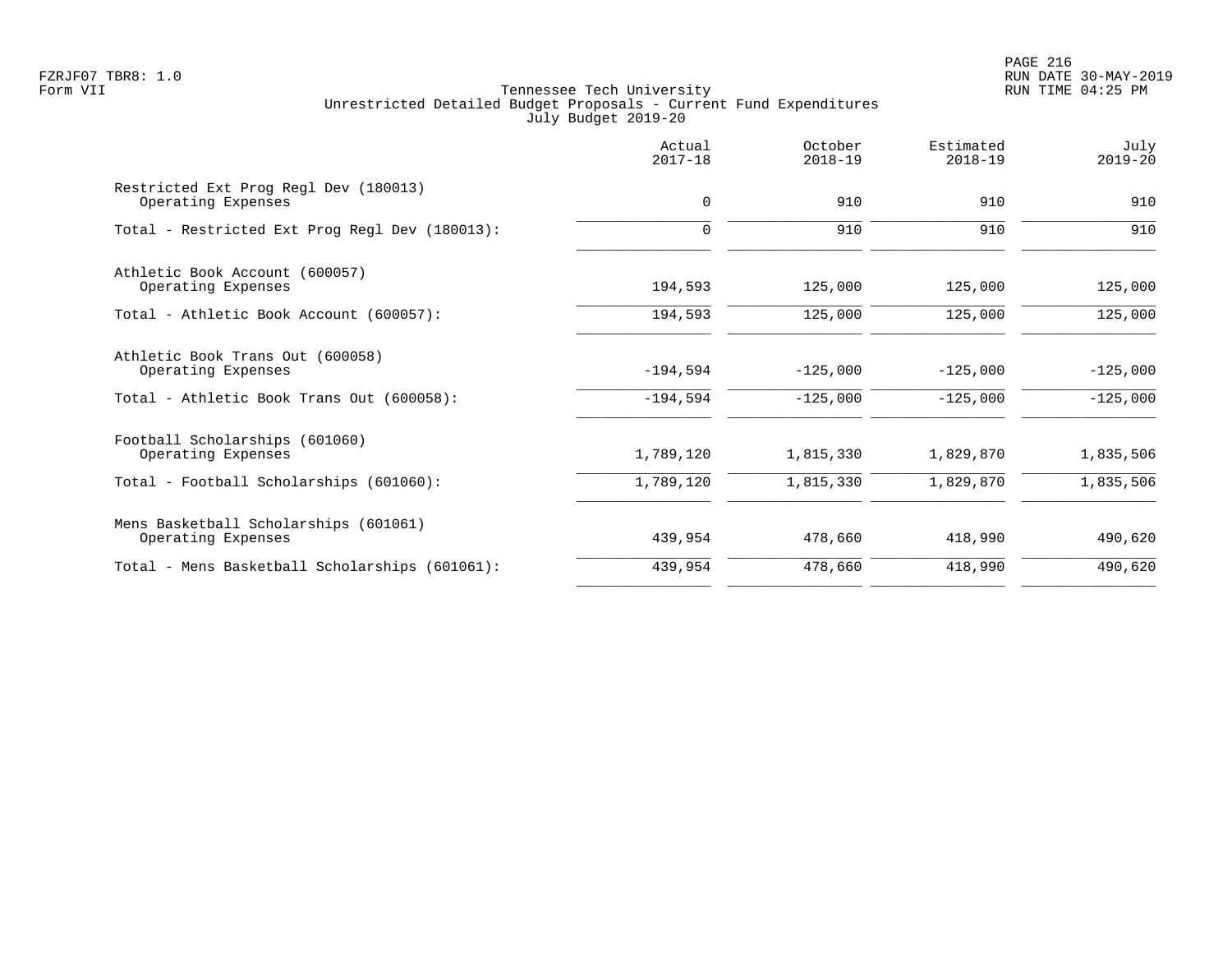|                                                                              | Actual<br>$2017 - 18$ | October<br>$2018 - 19$ | Estimated<br>$2018 - 19$ | July<br>$2019 - 20$    |
|------------------------------------------------------------------------------|-----------------------|------------------------|--------------------------|------------------------|
| Baseball Scholarships (601062)<br>Operating Expenses                         | 290,269               | 347,730                | 320,385                  | 356,410                |
| Total - Baseball Scholarships (601062):                                      | 290,269               | 347,730                | 320,385                  | 356,410                |
| Mens Tennis Scholarships (601064)<br>Employee Benefits<br>Operating Expenses | $\Omega$<br>154,984   | $\Omega$<br>163,060    | 8,835<br>142,910         | $\mathbf 0$<br>167,130 |
| Total - Mens Tennis Scholarships (601064):                                   | 154,984               | 163,060                | 151,745                  | 167,130                |
| Mens Golf Scholarships (601065)<br>Operating Expenses                        | 63,537                | 88,100                 | 91,090                   | 90,300                 |
| Total - Mens Golf Scholarships (601065):                                     | 63,537                | 88,100                 | 91,090                   | 90,300                 |
| Mens Cross Country Scholarships (601066)<br>Operating Expenses               | 151,828               | 164,520                | 186,700                  | 168,630                |
| Total - Mens Cross Country Scholarships (601066):                            | 151,828               | 164,520                | 186,700                  | 168,630                |
| Womens Basketball Scholarships (602060)<br>Operating Expenses                | 440,286               | 507,595                | 405,370                  | 520,275                |
| Total - Womens Basketball Scholarships (602060):                             | 440,286               | 507,595                | 405,370                  | 520,275                |
|                                                                              |                       |                        |                          |                        |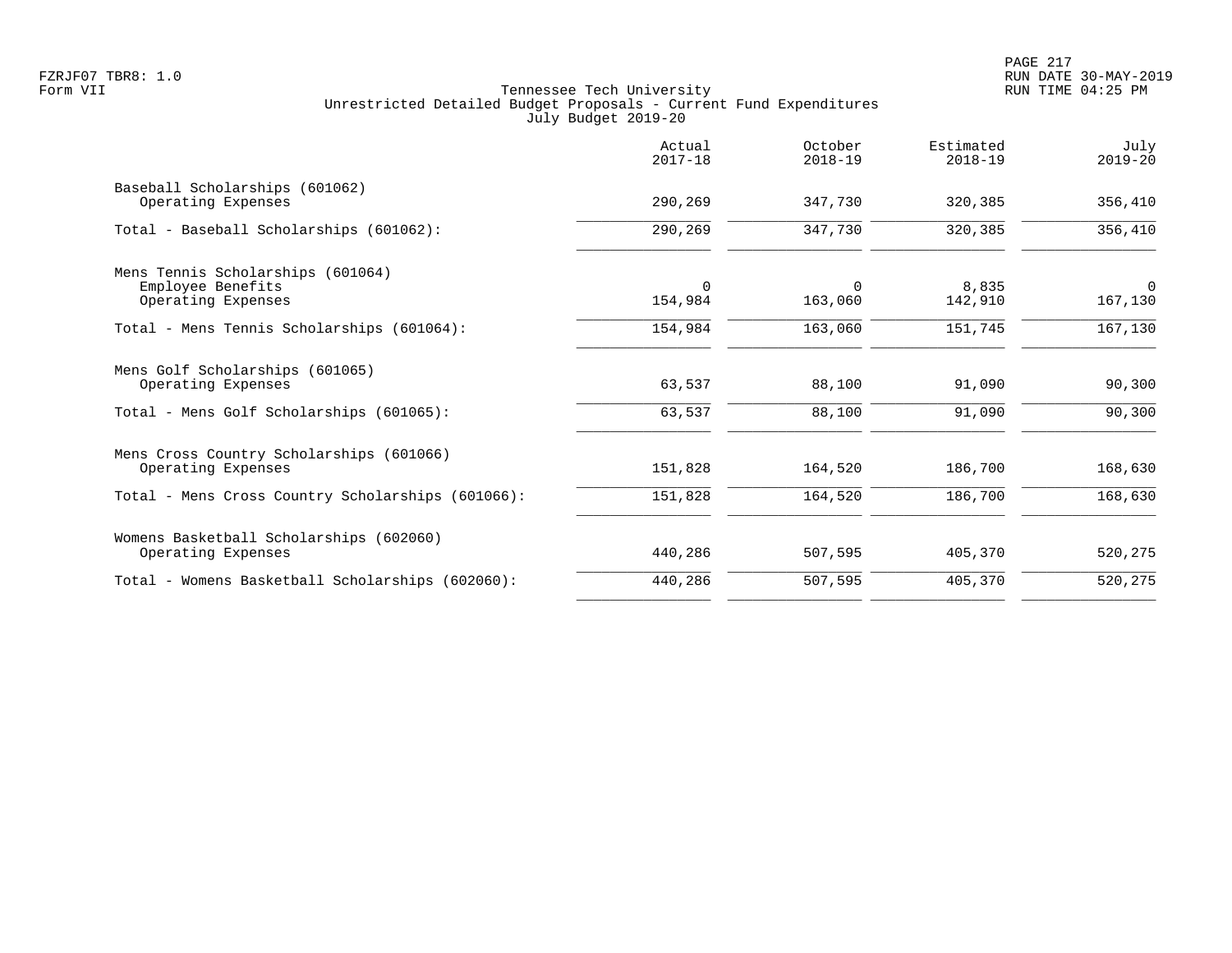PAGE 218 FZRJF07 TBR8: 1.0 RUN DATE 30-MAY-2019

|                                                                  | Actual<br>$2017 - 18$ | October<br>$2018 - 19$ | Estimated<br>$2018 - 19$ | July<br>$2019 - 20$ |
|------------------------------------------------------------------|-----------------------|------------------------|--------------------------|---------------------|
| Womens Volleyball Scholarships (602061)<br>Operating Expenses    | 398,132               | 432,870                | 413,860                  | 443,690             |
| Total - Womens Volleyball Scholarships (602061):                 | 398,132               | 432,870                | 413,860                  | 443,690             |
| Womens Golf Scholarships (602063)<br>Operating Expenses          | 116,039               | 157,530                | 118,935                  | 161,460             |
| Total - Womens Golf Scholarships (602063):                       | 116,039               | 157,530                | 118,935                  | 161,460             |
| Womens Softball Scholarships (602064)<br>Operating Expenses      | 277,917               | 377,560                | 284,275                  | 387,000             |
| Total - Womens Softball Scholarships (602064):                   | 277,917               | 377,560                | 284,275                  | 387,000             |
| Womens Cross Country Scholarships (602065)<br>Operating Expenses | 366,969               | 518,980                | 414,465                  | 531,950             |
| Total - Womens Cross Country Scholarships (602065):              | 366,969               | 518,980                | 414,465                  | 531,950             |
| Womens Soccer Scholarships (602066)<br>Operating Expenses        | 427,580               | 495,310                | 372,935                  | 507,690             |
| Total - Womens Soccer Scholarships (602066):                     | 427,580               | 495,310                | 372,935                  | 507,690             |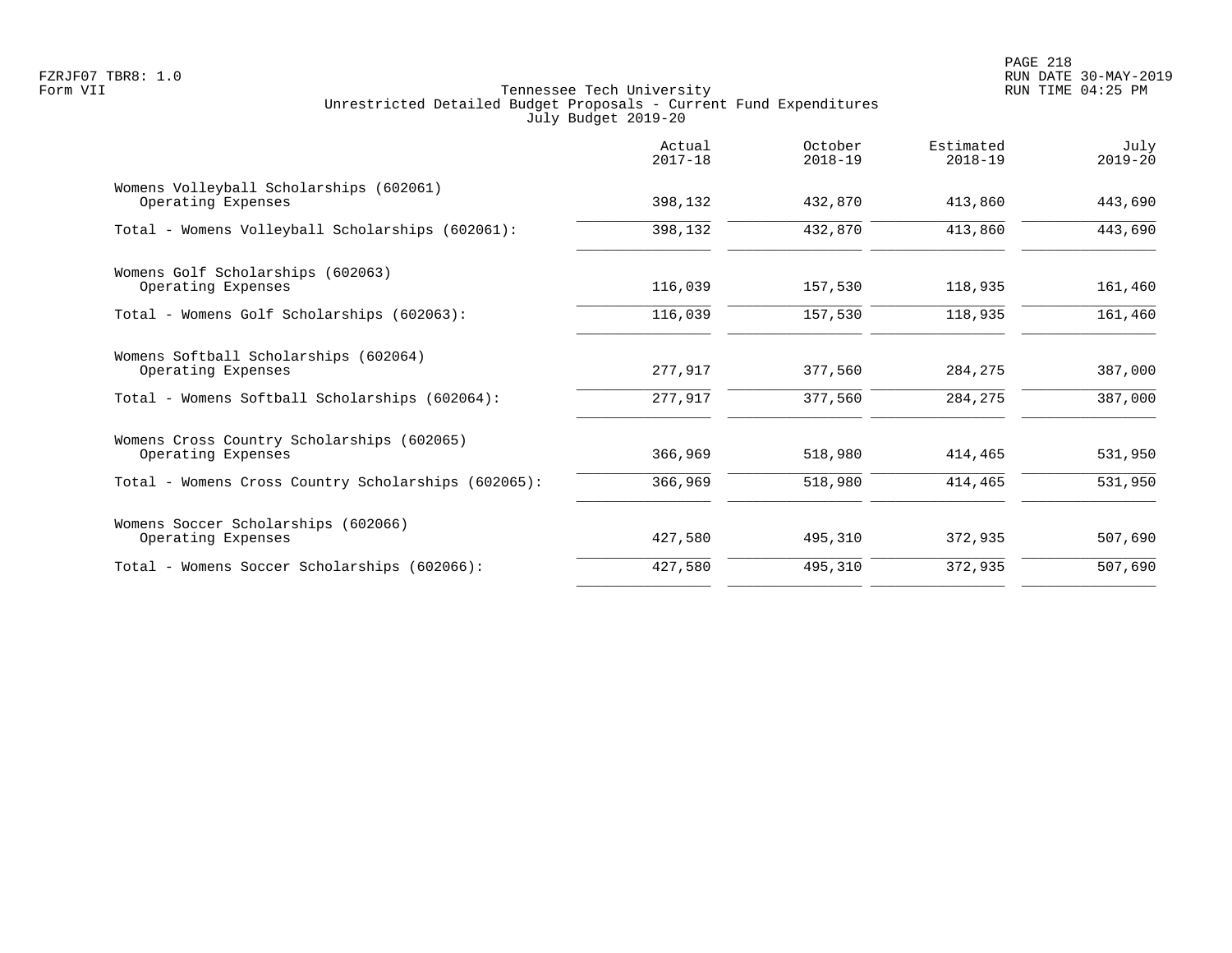|                                                                  | Actual<br>$2017 - 18$ | October<br>$2018 - 19$ | Estimated<br>$2018 - 19$ | July<br>$2019 - 20$ |
|------------------------------------------------------------------|-----------------------|------------------------|--------------------------|---------------------|
| Graduation Incentive Sch (650006)<br>Operating Expenses          | 145,584               | 146,530                | 146,530                  | 146,530             |
| Total - Graduation Incentive Sch (650006):                       | 145,584               | 146,530                | 146,530                  | 146,530             |
| TBR Spouse Dependent Discount (700000)<br>Operating Expenses     | 1,502                 | 8,960                  | 11,960                   | 8,960               |
| Total - TBR Spouse Dependent Discount (700000):                  | 1,502                 | 8,960                  | 11,960                   | 8,960               |
| TBR Employ Remission PC191 (700001)<br>Operating Expenses        | 157,043               | 87,216                 | 104,216                  | 87,216              |
| Total - TBR Employ Remission PC191 (700001):                     | 157,043               | 87,216                 | 104,216                  | 87,216              |
| Non TTU Staff Scholarships (700053)<br>Operating Expenses        | 6,912                 | 2,148                  | 7,148                    | 2,148               |
| Total - Non TTU Staff Scholarships (700053):                     | 6,912                 | 2,148                  | 7,148                    | 2,148               |
| Armed Forces Dependent Schoarship (700054)<br>Operating Expenses | 0                     | 12,410                 | 12,410                   | 12,410              |
| Total - Armed Forces Dependent Schoarship (700054):              | $\Omega$              | 12,410                 | 12,410                   | 12,410              |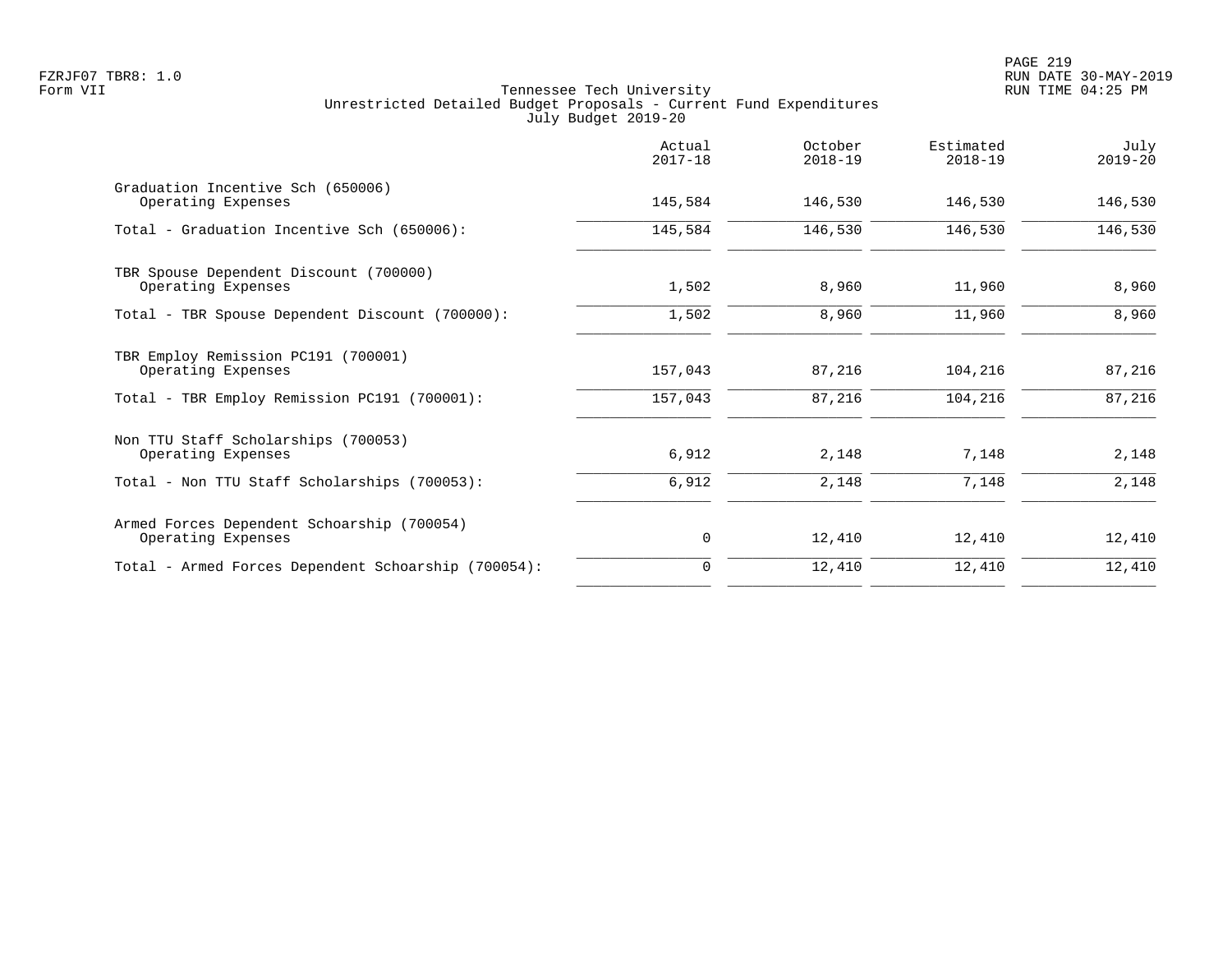|                                                               | Actual<br>$2017 - 18$ | October<br>$2018 - 19$ | Estimated<br>$2018 - 19$ | July<br>$2019 - 20$ |
|---------------------------------------------------------------|-----------------------|------------------------|--------------------------|---------------------|
| TSAC Scholarship Match (700055)<br>Operating Expenses         | $\mathbf 0$           | 6,270                  | 6,270                    | 6,270               |
| Total - TSAC Scholarship Match (700055):                      | $\mathbf 0$           | 6,270                  | 6,270                    | 6,270               |
| State Employee Fee Waiver (700056)<br>Operating Expenses      | 407,316               | 202,001                | 358,001                  | 251,049             |
| Total - State Employee Fee Waiver (700056):                   | 407,316               | 202,001                | 358,001                  | 251,049             |
| Public Schl Teach Dep Discount (700057)<br>Operating Expenses | 1,527,315             | 1,447,735              | 1,602,735                | 1,447,735           |
| Total - Public Schl Teach Dep Discount (700057):              | 1,527,315             | 1,447,735              | 1,602,735                | 1,447,735           |
| State Employee Dep Discount (700058)<br>Operating Expenses    | 514,574               | 493,778                | 493,778                  | 493,778             |
| Total - State Employee Dep Discount (700058):                 | 514,574               | 493,778                | 493,778                  | 493,778             |
| RIF Educ Assistance MOE Funds (700065)<br>Operating Expenses  | 6,207                 | 0                      | 0                        | $\mathbf 0$         |
| Total - RIF Educ Assistance MOE Funds (700065):               | 6,207                 | 0                      | 0                        | $\Omega$            |
|                                                               |                       |                        |                          |                     |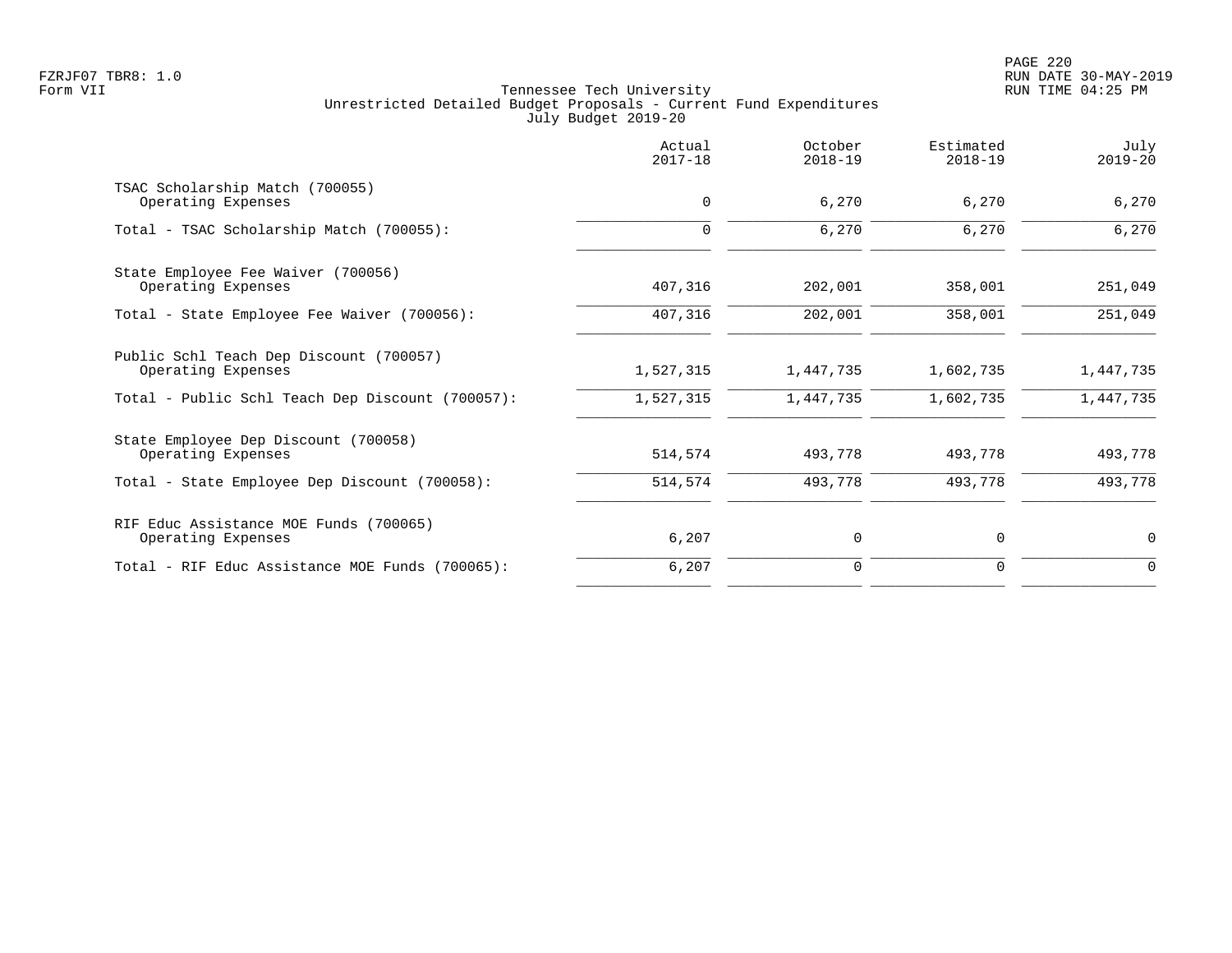| FZRJF07 TBR8: 1.0<br>Form VII<br>Tennessee Tech University<br>Unrestricted Detailed Budget Proposals - Current Fund Expenditures<br>July Budget 2019-20                                                                                                 |                                                                                                                                      | PAGE 221<br>RUN DATE 30-MAY-2019<br>RUN TIME 04:25 PM                                                                                      |                                                                                                                                      |                                                                                                                                          |
|---------------------------------------------------------------------------------------------------------------------------------------------------------------------------------------------------------------------------------------------------------|--------------------------------------------------------------------------------------------------------------------------------------|--------------------------------------------------------------------------------------------------------------------------------------------|--------------------------------------------------------------------------------------------------------------------------------------|------------------------------------------------------------------------------------------------------------------------------------------|
|                                                                                                                                                                                                                                                         | Actual<br>$2017 - 18$                                                                                                                | October<br>$2018 - 19$                                                                                                                     | Estimated<br>$2018 - 19$                                                                                                             | July<br>$2019 - 20$                                                                                                                      |
| Total - Scholarships and Fellowships (550):                                                                                                                                                                                                             |                                                                                                                                      |                                                                                                                                            |                                                                                                                                      |                                                                                                                                          |
| Employee Benefits<br>Operating Expenses                                                                                                                                                                                                                 | $\Omega$<br>15,995,855                                                                                                               | $\Omega$<br>17, 235, 368                                                                                                                   | 8,835<br>16,048,908                                                                                                                  | $\Omega$<br>17,351,097                                                                                                                   |
| Total                                                                                                                                                                                                                                                   | 15,995,855                                                                                                                           | 17, 235, 368                                                                                                                               | 16,057,743                                                                                                                           | 17,351,097                                                                                                                               |
| Total - Scholarships and Fellowships (55):                                                                                                                                                                                                              |                                                                                                                                      |                                                                                                                                            |                                                                                                                                      |                                                                                                                                          |
| Employee Benefits<br>Operating Expense                                                                                                                                                                                                                  | $\Omega$<br>15,995,855                                                                                                               | $\Omega$<br>17, 235, 368                                                                                                                   | 8,835<br>16,048,908                                                                                                                  | $\Omega$<br>17,351,097                                                                                                                   |
| Total                                                                                                                                                                                                                                                   | 15,995,855                                                                                                                           | 17, 235, 368                                                                                                                               | 16,057,743                                                                                                                           | 17,351,097                                                                                                                               |
| Total Education and General<br>Salaries - Administrative<br>Salaries - Academic<br>Salaries - Supporting<br>Salaries - Students<br>Salaries - Professional<br>Employee Benefits<br>Travel<br>Operating Expense<br>Capital Outlay<br>Department Revenues | 5,625,799<br>38,595,380<br>10,180,406<br>1,556,153<br>20,096,869<br>30,787,779<br>2,724,987<br>40,942,259<br>521,943<br>$-1,838,728$ | 5,830,287<br>41, 174, 837<br>10,680,385<br>1,244,137<br>21, 376, 173<br>32, 343, 681<br>2,002,868<br>47,827,476<br>382,619<br>$-3,496,150$ | 5,548,563<br>39,078,532<br>10,402,706<br>1,647,386<br>20,911,142<br>31,799,863<br>2,669,768<br>48,774,553<br>488,220<br>$-3,662,835$ | 5,641,321<br>42, 479, 021<br>10,517,680<br>1,196,706<br>22,009,252<br>34,019,381<br>2,083,134<br>45, 419, 287<br>331,500<br>$-3,819,551$ |
| Total                                                                                                                                                                                                                                                   | 149, 192, 847                                                                                                                        | 159, 366, 313                                                                                                                              | 157,657,898                                                                                                                          | 159,877,731                                                                                                                              |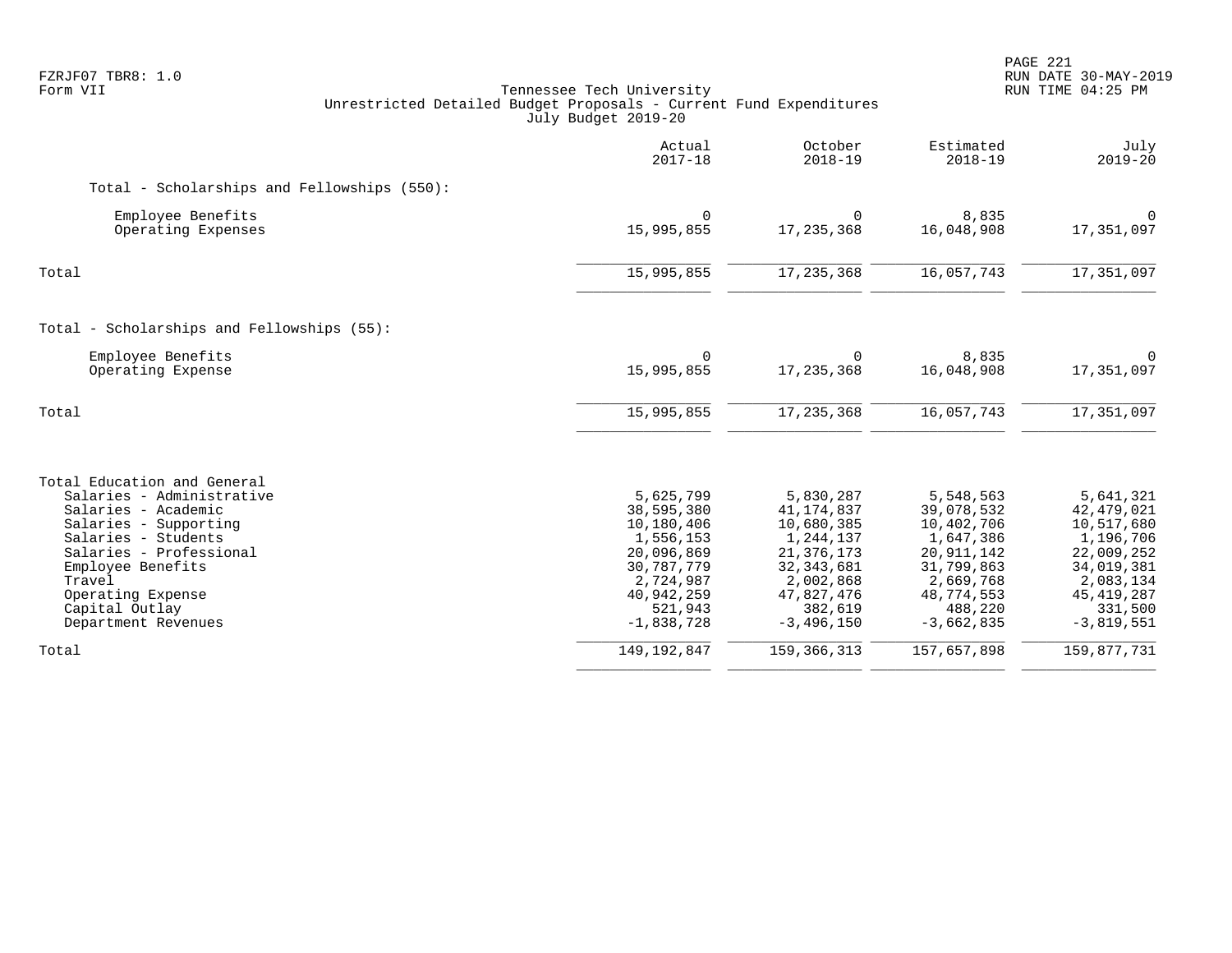|                                                                    | Actual<br>$2017 - 18$ | October<br>$2018 - 19$ | Estimated<br>$2018 - 19$ | July<br>$2019 - 20$     |
|--------------------------------------------------------------------|-----------------------|------------------------|--------------------------|-------------------------|
| E & G Transfers                                                    |                       |                        |                          |                         |
| Mandatory Transfers                                                |                       |                        |                          |                         |
| ROI Energy Performance Contract                                    | 5,875                 | 6,350                  | 6,350                    | 6,350                   |
| ROI Performance Contr Order 2                                      | 156,224               | 158,970                | 158,970                  | 158,970                 |
| ROI Energy Perf 2014B 08B 915                                      | 63,533                | 63,530                 | 63,530                   | 63,530                  |
| ROI Energy Perf 2014B 09A 918                                      | 43,576                | 43,580                 | 43,580                   | 43,580                  |
| ROI Parking & Transportation P927                                  | 53,469                | 38,500                 | 38,500                   | 38,500                  |
| ROI Lab Science Building P928                                      | 104,847               | 59,000                 | 59,000                   | 59,000                  |
| Total E & G Mandatory Transfers:                                   | 427,524               | 369,930                | 369,930                  | 369,930                 |
|                                                                    |                       |                        |                          |                         |
| Non-Mandatory Transfers                                            |                       |                        |                          |                         |
| Transf to Un Ex Plant Extra Maint                                  | 90,000                | 90,000                 | 90,000                   | 90,000                  |
| Trf to Un Ex Plt Library 110                                       | 17,650                | 0                      | $\mathbf 0$              | 0                       |
| Trf to Un Ex Plt Penn 406 Generator                                | 20,651                | $\Omega$               | 1,306                    | $\mathbf 0$             |
| Transf to Un Ex Plant Presc CEROC                                  | 20,034                | $\Omega$               | $\Omega$                 | $\Omega$                |
| Transf to Un Ex Plant Parkg Paving                                 | 214,800               | 214,800                | 214,800                  | 214,800                 |
| Trf to Un Ex Plt Libr 140 Cubical                                  | 11,110                | $\Omega$               | $\mathbf 0$              | 0                       |
| Transf to Un Ex Plant RUC Move                                     | 10,000                | $\Omega$               | $\mathbf 0$              | $\mathbf 0$             |
| Transf to Un Ex Plant Landscaping                                  | $\Omega$              | $\Omega$               | 554,070                  | $\mathbf 0$             |
| Trf to Un Ex Plnt Volpe Library Exp                                | 200,000               | $\Omega$               | $\Omega$                 | $\mathbf 0$             |
| Trf to Un Ex Plt Extra Maint Local                                 | 1,060,000             | 560,000                | 560,000                  | 560,000                 |
| Trf to Un Ex Plt Var Acad Bldg                                     | 893,262               | 841,000                | 841,000                  | 841,000                 |
| Trf to Un Ex Plt Clement Hall ITS                                  | 7,900                 | 0                      | 2,500                    | $\mathbf 0$             |
| Trf to Un Ex Plt Research                                          | 13,839                | $\overline{0}$         | $\mathbf 0$              | $\mathbf 0$             |
| Trf to CEROC Presc 416                                             | 25,704                | $\Omega$               | $\Omega$                 | $\mathbf 0$             |
| Trf to Un Ex Plt West Stadium Door                                 | 2,550                 | $\Omega$               | $\Omega$                 | $\Omega$                |
| Trf to Un Ex Plt Facilities Develop                                | 946,687               | 856,000                | 867,000<br>$\Omega$      | 845,500                 |
| Trf to Un Ex Plt Ion Beam Test Fac<br>Trf to Un Ex Plt Alumni Bldg | 50,363                | $\Omega$<br>$\Omega$   | $\mathbf 0$              | $\Omega$<br>$\mathbf 0$ |
| Trf to Un Ex Plt W TV Dixie Prkg Pr                                | 3,644<br>725,797      | 863,475                | 828,475                  | 854,492                 |
| Trf to Un Ex Plt WTTU Radio Antenna                                | 11,528                | $\Omega$               | 0                        | 0                       |
| Trf to Un Ex Plt HEND 101 Off Recon                                | 6,406                 | $\Omega$               | $\Omega$                 | $\mathbf 0$             |
| Trf to Un Ex Plt Baseball Complex                                  | $\Omega$              | $\Omega$               | 7,500                    | $\Omega$                |
| Trf to Un Ex Plt Tucker Stad Renov                                 | $\Omega$              | $\Omega$               | 6,500                    | $\mathbf 0$             |
| Trf to Un Ex Plt Data Ctr Fire Prot                                | $\Omega$              | $\Omega$               | 312,000                  | $\mathbf 0$             |
| Tfr to Un Ex Plt Aq Facility                                       | $\Omega$              | $\Omega$               | 235,000                  | $\mathbf 0$             |
| Tfr to Un Ex Plt HEC Roof Replace                                  | $\Omega$              | $\Omega$               | 1,550,000                | $\mathbf 0$             |
| Trf to Un Ex Plt Engr Vehicle                                      | $\Omega$              | $\Omega$               | 490,000                  | $\mathbf 0$             |
| Tfr to Un Ex Plt RUC Upgrades Furn                                 | $\Omega$              | $\Omega$               | 225,400                  | $\mathbf 0$             |
| Tfr to Un Ex Plt Master Plan Amend                                 | 200,000               | 300,000                | 300,000                  | 300,000                 |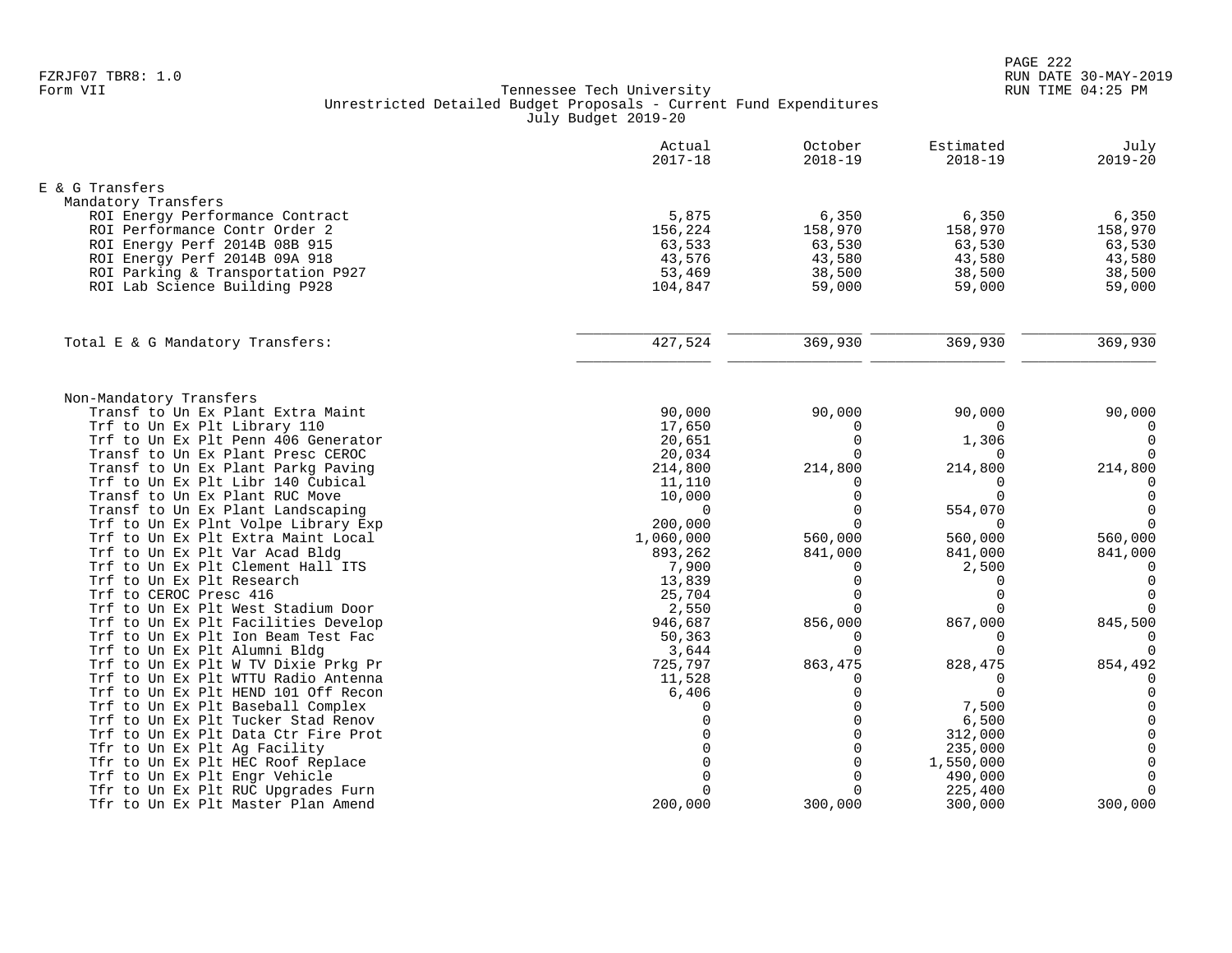|                                      | Actual<br>$2017 - 18$ | October<br>$2018 - 19$ | Estimated<br>$2018 - 19$ | July<br>$2019 - 20$ |
|--------------------------------------|-----------------------|------------------------|--------------------------|---------------------|
| Tfr to Un Ex Plt Old FIT Reprog/Pla  | $\Omega$              | $\Omega$               | 20,000                   | $\overline{0}$      |
| Transfers to RR MP Athletics         | 4,460                 | 2,000                  | 2,000                    | 2,000               |
| Transfers to RR MP Ext Educ          | $\Omega$              | 1,000                  | 1,000                    | 1,000               |
| Transfers to RR MP Arts n Sci        | 5,594                 | 10,000                 | 10,000                   | 10,000              |
| Transfers to RR MP Water Ctr         | 17,705                | 10,000                 | 10,000                   | 10,000              |
| Transfers to RR Post Office          | 40,091                | 30,000                 | 30,000                   | 30,000              |
| Transfers to RR Reserves             | $\Omega$              | $\Omega$               | 26,800                   | 1,000,000           |
| Transfers to RR Craft Ctr E&G        | 190,000               | 190,000                | 190,000                  | 190,000             |
| Transfers to RR Com Equipment Repl   | 77,110                | 77,110                 | 77,110                   | 77,110              |
| Transfers to RR University Police    | 31,820                | 30,000                 | 30,000                   |                     |
| Transfers to RR Electronic Updates   | 350,000               | 350,000                | 350,000                  | 350,000             |
| Transfers to RR MP Engineering       | 1,112                 |                        |                          |                     |
| Transfers to RR MP Ag HEC            | 1,615                 |                        |                          | $\Omega$            |
| Trf to RR RUC Suite 121-Student Aff  | 26,587                |                        |                          |                     |
| Transfers to Restricted              | 44,596                |                        |                          |                     |
| Transfers to ROI Fitness Center      | 2,066,886             | 2,021,730              | 2,021,730                | 2,021,730           |
| Transfers to ROI Univ Center         | 91,452                | 89,460                 | 89,460                   | 89,460              |
| Transfers to ROI Eblen Center        | 201,195               | 196,810                | 196,810                  | 196,810             |
| Transfers from RR Reserves           | $\Omega$              | $-2,668,820$           | $-3.174.500$             | $-3,000,000$        |
|                                      |                       |                        |                          |                     |
| Total E & G Non-Mandatory Transfers: | 7,682,148             | 4,064,565              | 6,965,961                | 4,683,902           |
|                                      |                       |                        |                          |                     |
| Total E & G Transfers                | 8,109,672             | 4,434,495              | 7,335,891                | 5,053,832           |
|                                      |                       |                        |                          |                     |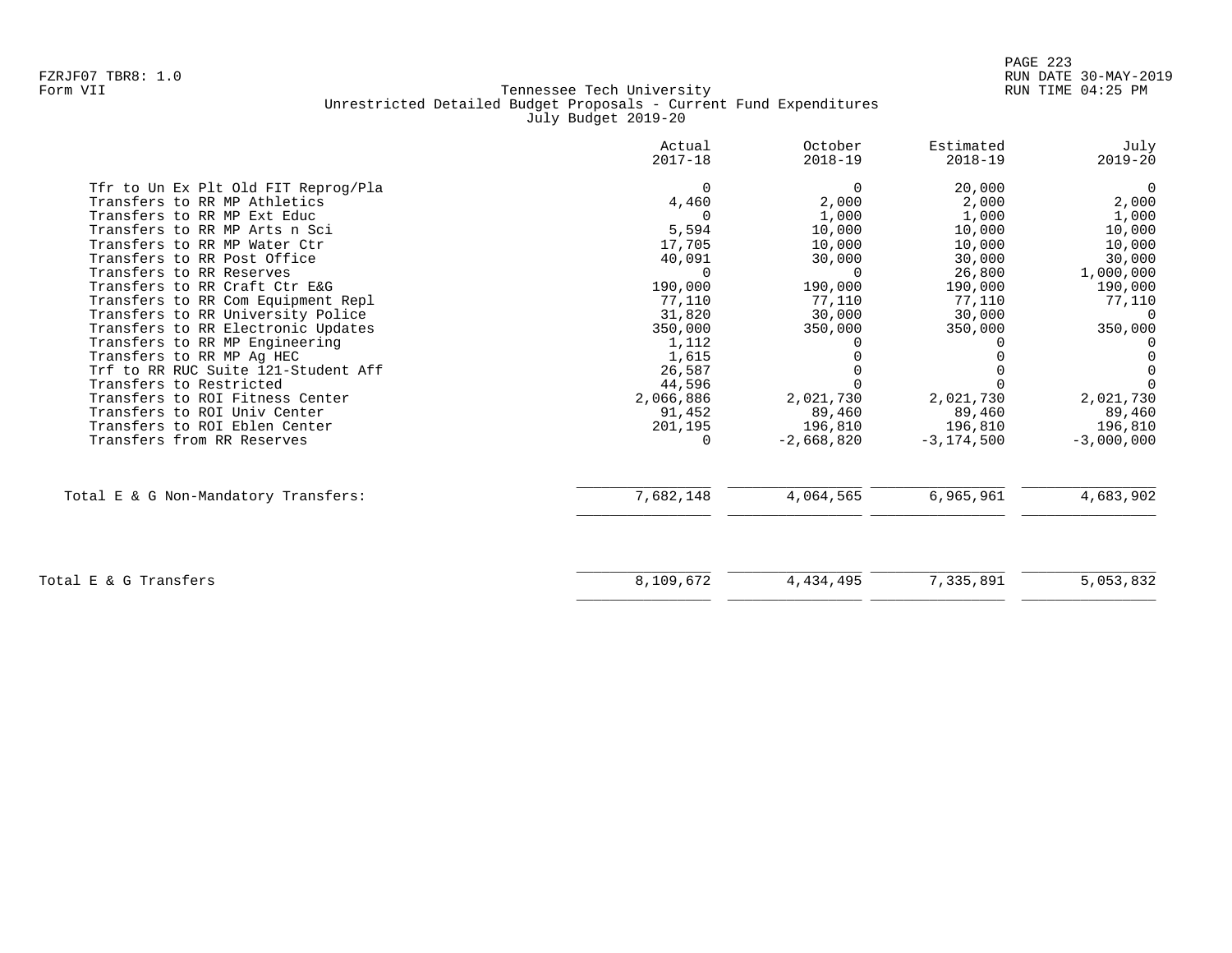|                                                        | Actual<br>$2017 - 18$ | October<br>$2018 - 19$ | Estimated<br>$2018 - 19$ | July<br>$2019 - 20$ |
|--------------------------------------------------------|-----------------------|------------------------|--------------------------|---------------------|
| Total Education and General (Expenditures & Transfers) |                       |                        |                          |                     |
| Salaries - Administrative                              | 5,625,799             | 5,830,287              | 5,548,563                | 5,641,321           |
| Salaries - Academic                                    | 38,595,380            | 41,174,837             | 39,078,532               | 42,479,021          |
| Salaries - Supporting                                  | 10,180,406            | 10,680,385             | 10,402,706               | 10,517,680          |
| Salaries - Students                                    | 1,556,153             | 1,244,137              | 1,647,386                | 1,196,706           |
| Salaries - Professional                                | 20,096,869            | 21, 376, 173           | 20,911,142               | 22,009,252          |
| Employee Benefits                                      | 30,787,779            | 32, 343, 681           | 31,799,863               | 34,019,381          |
| Travel                                                 | 2,724,987             | 2,002,868              | 2,669,768                | 2,083,134           |
| Operating Expense                                      | 40,942,259            | 47,827,476             | 48,774,553               | 45, 419, 287        |
| Capital Outlay                                         | 521,943               | 382,619                | 488,220                  | 331,500             |
| Department Revenues                                    | $-1,838,728$          | $-3,496,150$           | $-3,662,835$             | $-3,819,551$        |
| E & G Transfers                                        | 8,109,672             | 4,434,495              | 7,335,891                | 5,053,832           |
| Total                                                  | 157,302,519           | 163,800,808            | 164,993,789              | 164, 931, 563       |
|                                                        |                       |                        |                          |                     |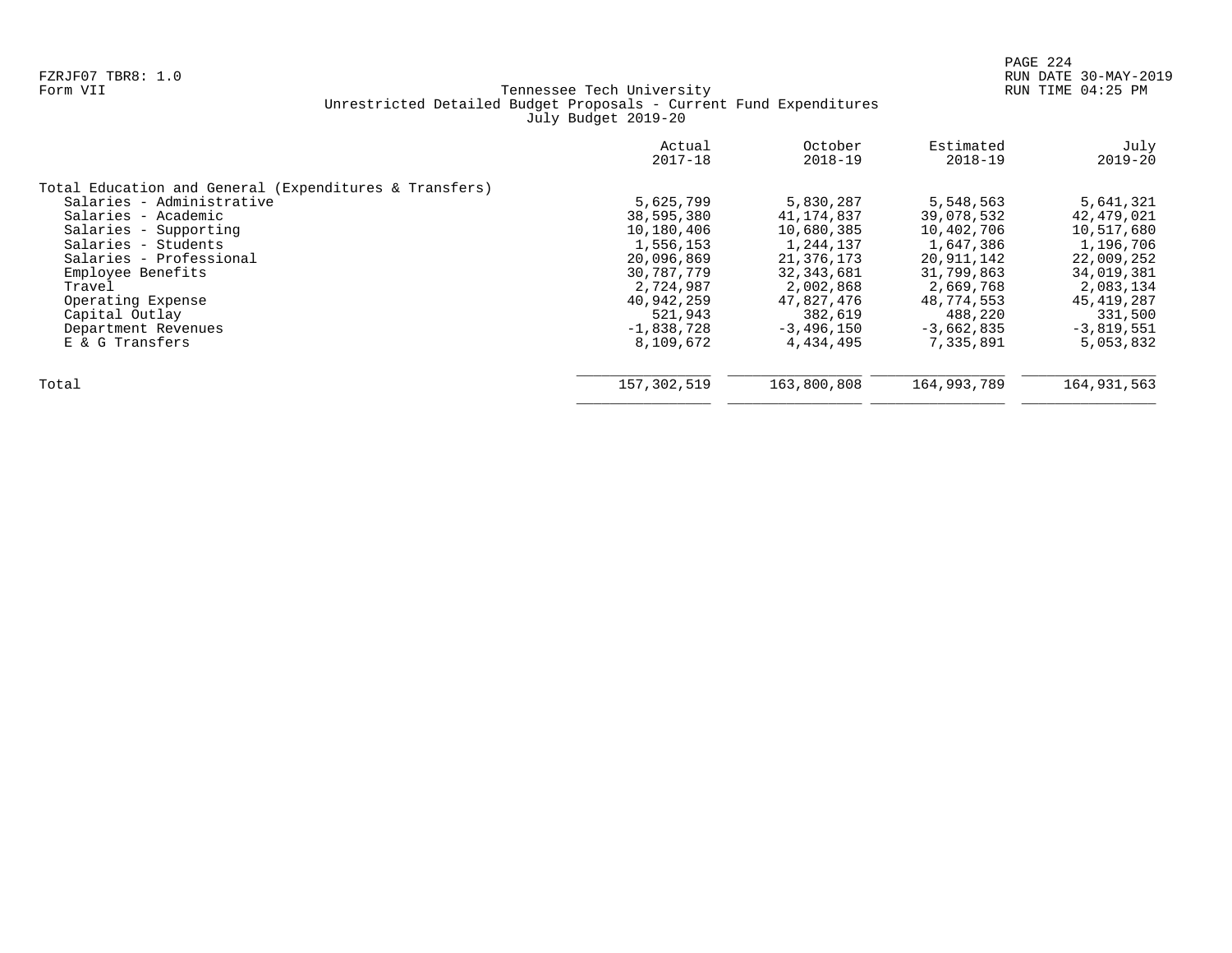| Actual<br>$2017 - 18$     | October<br>$2018 - 19$      | Estimated<br>$2018 - 19$    | July<br>$2019 - 20$    |
|---------------------------|-----------------------------|-----------------------------|------------------------|
|                           |                             |                             |                        |
| 266<br>14,059<br>$\Omega$ | 29,660<br>9,920<br>$\Omega$ | 27,130<br>6,990<br>$\Omega$ | 35,830<br>4,000<br>360 |
| 109,277                   | 75,682                      | 81,142                      | 13,960<br>75,682       |
| 124,262                   | 128,977                     | 128,977                     | 129,832                |
| 1,791<br>3,823            | 2,849<br>$\Omega$           | 2,849<br>0                  | 3,136<br>$\Omega$      |
| 5,614                     | 2,849                       | 2,849                       | 3,136                  |
| 590                       | 1,200                       | 1,200                       | $\mathbf 0$            |
| 590                       | 1,200                       | 1,200                       | $\Omega$               |
| 43                        | 142,840                     | 142,840                     | 142,840                |
| 43                        | 142,840                     | 142,840                     | 142,840                |
|                           | 660                         | 13,715                      | 13,715                 |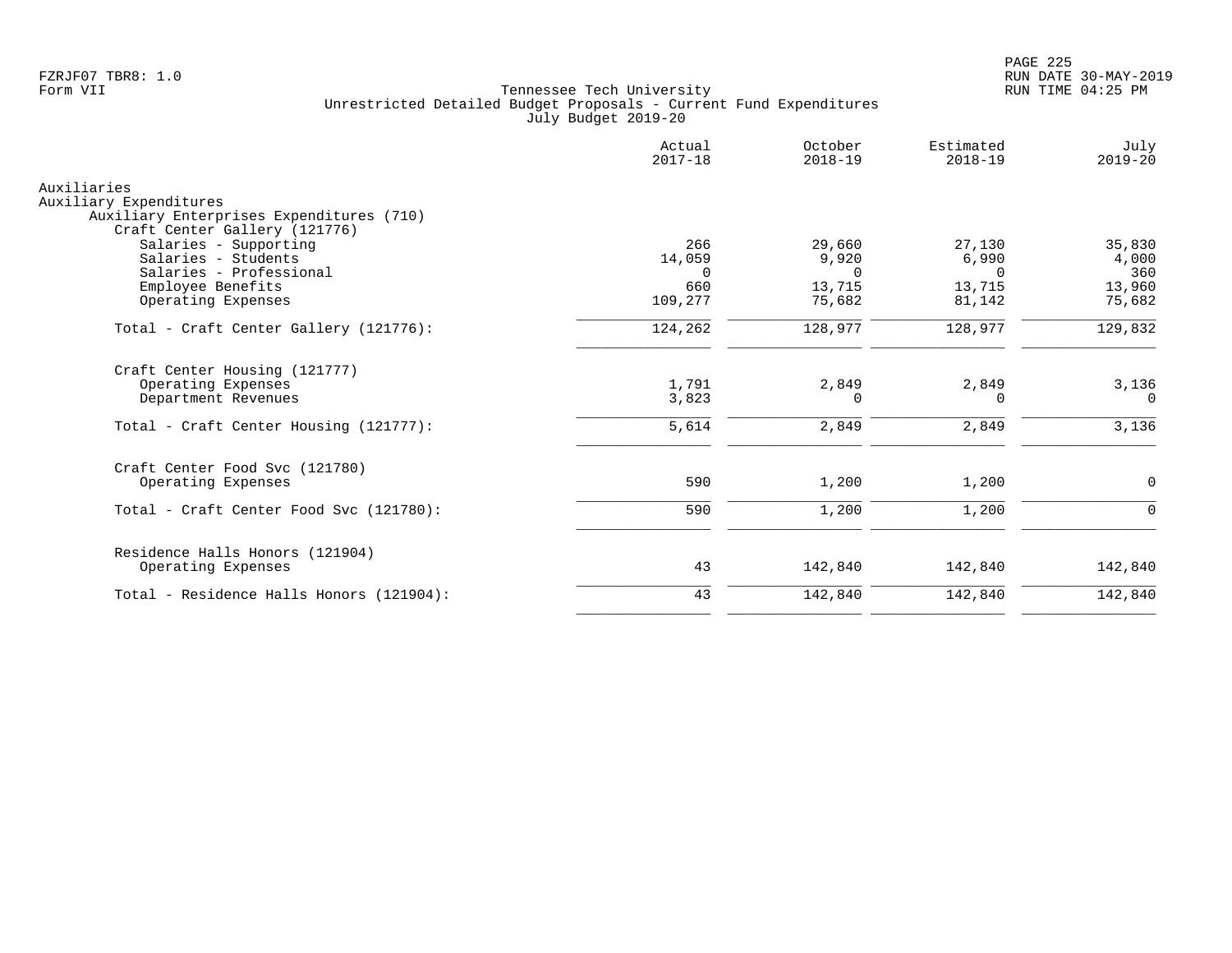PAGE 226 FZRJF07 TBR8: 1.0 RUN DATE 30-MAY-2019

|                                                              | Actual<br>$2017 - 18$ | October<br>$2018 - 19$ | Estimated<br>$2018 - 19$ | July<br>$2019 - 20$ |
|--------------------------------------------------------------|-----------------------|------------------------|--------------------------|---------------------|
| Residence Halls International (123705)<br>Operating Expenses | $\mathbf 0$           | 3,420                  | 3,420                    | 3,420               |
| Total - Residence Halls International (123705):              | $\mathbf 0$           | 3,420                  | 3,420                    | 3,420               |
| Housing Administration (128000)                              |                       |                        |                          |                     |
| Salaries - Supporting                                        | 93,972                | 104,382                | 104,382                  | 106,404             |
| Salaries - Students                                          | 5,853                 | 14,690                 | 14,690                   | 14,690              |
| Salaries - Professional                                      | 183,864               | 207,700                | 207,700                  | 193,018             |
| Employee Benefits                                            | 128,658               | 89,280                 | 89,280                   | 91,570              |
| Travel                                                       | 28                    | 500                    | 500                      | 500                 |
| Operating Expenses                                           | 31,416                | 69,865                 | 69,865                   | 69,865              |
| Total - Housing Administration (128000):                     | 443,791               | 486,417                | 486,417                  | 476,047             |
| Housing Admin Allocation (128001)<br>Operating Expenses      | $-459, 416$           | $-476.791$             | $-476,791$               | $-474,513$          |
|                                                              |                       |                        |                          |                     |
| Total - Housing Admin Allocation (128001):                   | $-459, 416$           | $-476,791$             | $-476,791$               | $-474,513$          |
| Residential Halls General (128002)                           |                       |                        |                          |                     |
| Salaries - Students                                          | 0                     | 19,385                 | 19,385                   | 19,385              |
| Salaries - Professional                                      | 301,392               | 310,955                | 310,955                  | 315,198             |
| Employee Benefits                                            | 125,232               | 95,395                 | 95,395                   | 97,830              |
| Travel                                                       | 8,821                 | 13,500                 | 13,500                   | 13,500              |
| Operating Expenses                                           | 610,574               | 583,152                | 583,152                  | 582,361             |
| Department Revenues                                          | 15,294                | 0                      | $\Omega$                 | $\mathbf 0$         |
| Total - Residential Halls General (128002):                  | 1,061,313             | 1,022,387              | 1,022,387                | 1,028,274           |
|                                                              |                       |                        |                          |                     |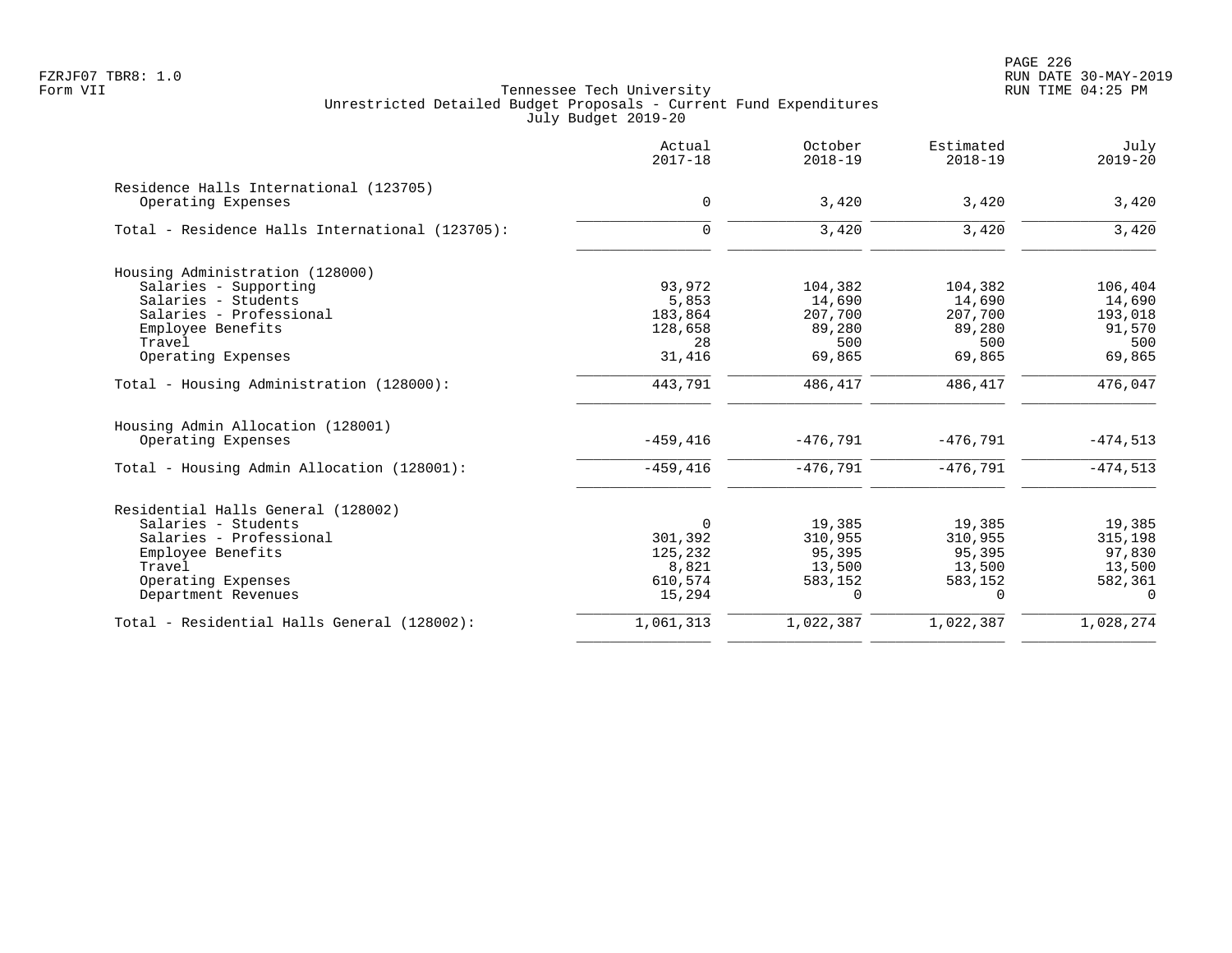PAGE 227 FZRJF07 TBR8: 1.0 RUN DATE 30-MAY-2019

|                                                                                                         | Actual<br>$2017 - 18$       | October<br>$2018 - 19$      | Estimated<br>$2018 - 19$    | July<br>$2019 - 20$         |
|---------------------------------------------------------------------------------------------------------|-----------------------------|-----------------------------|-----------------------------|-----------------------------|
| Residential Halls Telephone (128003)<br>Operating Expenses                                              | 372,040                     | 419,900                     | 419,900                     | 419,900                     |
| Total - Residential Halls Telephone (128003):                                                           | 372,040                     | 419,900                     | 419,900                     | 419,900                     |
| Res Life GIK Chartwells (128004)<br>Operating Expenses                                                  | 4,258                       | $\mathbf 0$                 | $\mathbf 0$                 | $\mathbf 0$                 |
| Total - Res Life GIK Chartwells (128004):                                                               | 4,258                       | $\mathbf 0$                 | $\Omega$                    | $\Omega$                    |
| Counselor Fees (128009)<br>Salaries - Students<br>Employee Benefits<br>Total - Counselor Fees (128009): | 423,372<br>1,470<br>424,842 | 441,753<br>2,880<br>444,633 | 441,753<br>2,880<br>444,633 | 441,753<br>2,880<br>444,633 |
| Summer Conferences (128010)<br>Salaries - Students<br>Employee Benefits<br>Operating Expenses           | 19,992<br>940<br>39,916     | 22,400<br>900<br>52,500     | 22,400<br>900<br>52,500     | 22,400<br>900<br>52,500     |
| Total - Summer Conferences (128010):                                                                    | 60,848                      | 75,800                      | 75,800                      | 75,800                      |
| Residential Halls Sp Dep Disc (128011)<br>Employee Benefits                                             | 2,213                       | 23,640                      | 23,640                      | 3,640                       |
| Total - Residential Halls Sp Dep Disc (128011):                                                         | 2,213                       | 23,640                      | 23,640                      | 3,640                       |
|                                                                                                         |                             |                             |                             |                             |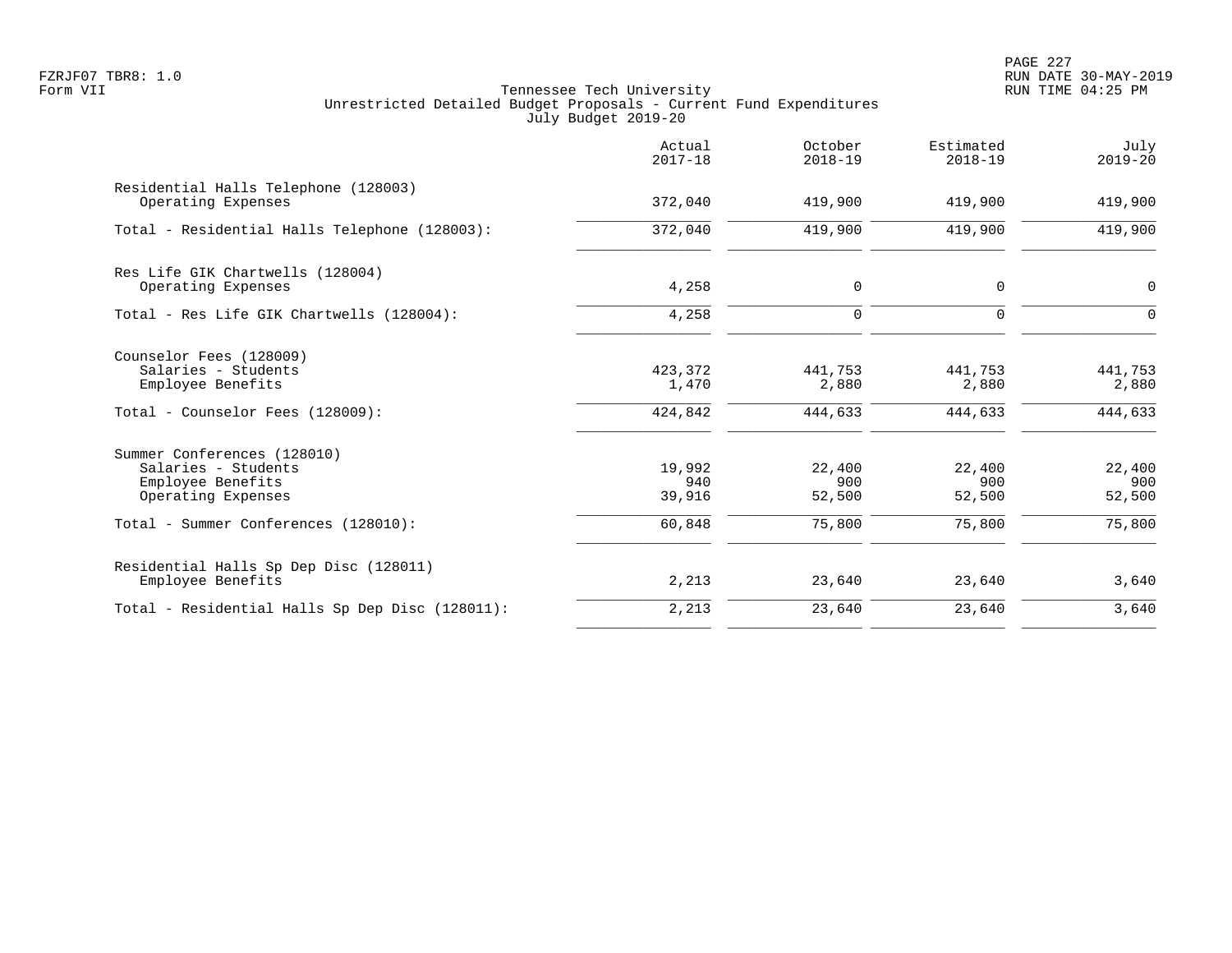PAGE 228 FZRJF07 TBR8: 1.0 RUN DATE 30-MAY-2019

|                                                     | Actual<br>$2017 - 18$ | October<br>$2018 - 19$ | Estimated<br>$2018 - 19$ | July<br>$2019 - 20$ |
|-----------------------------------------------------|-----------------------|------------------------|--------------------------|---------------------|
| Residential Hall PC 191 (128012)                    |                       |                        |                          |                     |
| Employee Benefits                                   | 3,514                 | 7,260                  | 7,260                    | 7,260               |
| Total - Residential Hall PC 191 (128012):           | 3,514                 | 7,260                  | 7,260                    | 7,260               |
| Tech Village Administration (128100)                |                       |                        |                          |                     |
| Salaries - Supporting                               | $\Omega$              | 480                    | 480                      | 480                 |
| Salaries - Students                                 | 63,117                | 87,407                 | 87,407                   | 87,407              |
| Salaries - Professional                             | 24,531                | 26,245                 | 26,245                   | 26,765              |
| Employee Benefits                                   | 5,139                 | 35,390                 | 35,390                   | 35,600              |
| Operating Expenses                                  | 97,303                | 84,078                 | 84,078                   | 84,027              |
| Department Revenues                                 | 3,823                 | $\Omega$               | $\Omega$                 | $\Omega$            |
| Total - Tech Village Administration (128100):       | 193,913               | 233,600                | 233,600                  | 234,279             |
| Tech Village Telephone (128102)                     |                       |                        |                          |                     |
| Operating Expenses                                  | 72,819                | 90,200                 | 90,200                   | 90,200              |
| Total - Tech Village Telephone (128102):            | 72,819                | 90,200                 | 90,200                   | 90,200              |
| University Recreation Fitness Ctr (128500)          |                       |                        |                          |                     |
| Salaries - Academic                                 | $\mathbf 0$           | 1,000                  | 1,000                    | 1,000               |
| Salaries - Supporting                               | 128,077               | 139,376                | 141,276                  | 142,506             |
| Salaries - Students                                 | 121,528               | 111,000                | 122,000                  | 111,000             |
| Salaries - Professional                             | 169,482               | 182,833                | 179,063                  | 186,243             |
| Employee Benefits                                   | 151,276               | 155,765                | 155,765                  | 158,065             |
| Travel                                              | 290                   | $\Omega$               | 1,100                    | $\Omega$            |
| Operating Expenses                                  | 69,747                | 57,443                 | 59,683                   | 57,730              |
| Department Revenues                                 | 3,473                 | $\Omega$               | $\Omega$                 | $\Omega$            |
| Total - University Recreation Fitness Ctr (128500): | 643,873               | 647,417                | 659,887                  | 656,544             |
|                                                     |                       |                        |                          |                     |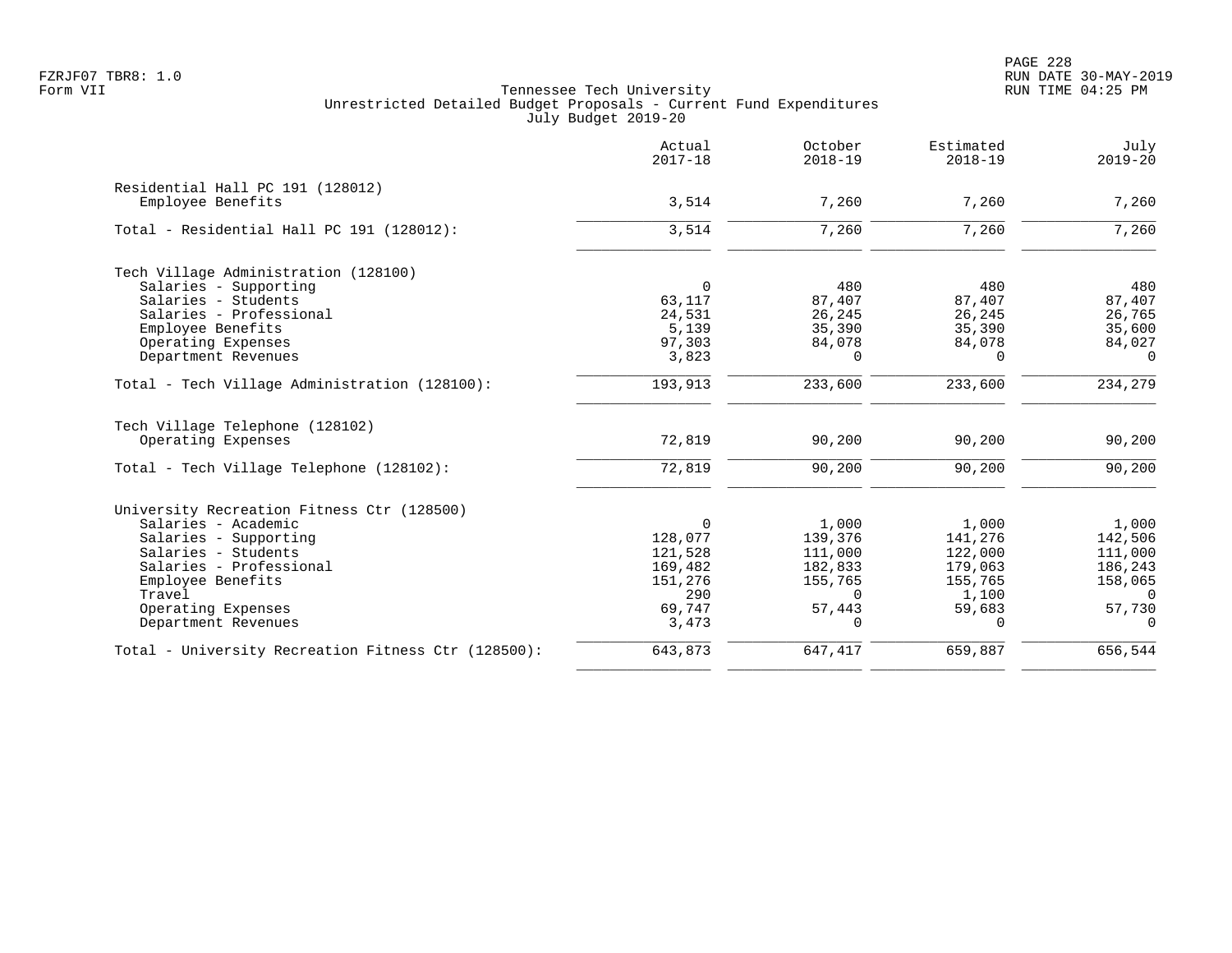PAGE 229 FZRJF07 TBR8: 1.0 RUN DATE 30-MAY-2019

|                                                           | Actual<br>$2017 - 18$ | October<br>$2018 - 19$ | Estimated<br>$2018 - 19$ | July<br>$2019 - 20$ |
|-----------------------------------------------------------|-----------------------|------------------------|--------------------------|---------------------|
| Fitness Ctr Spouse Dep Disc (128501)<br>Employee Benefits | $\mathbf 0$           | 4,160                  | 2,160                    | 2,160               |
| Total - Fitness Ctr Spouse Dep Disc (128501):             | $\Omega$              | 4,160                  | 2,160                    | 2,160               |
| Fitness Ctr PC191 (128502)                                |                       |                        |                          |                     |
| Employee Benefits                                         | 3,660                 | 0                      | 3,770                    | $\mathbf 0$         |
| Total - Fitness Ctr PC191 $(128502)$ :                    | 3,660                 | 0                      | 3,770                    | $\Omega$            |
| Fitness Cheer Clinic (128503)                             |                       |                        |                          |                     |
| Salaries - Supporting                                     | 12,604                | 19,195                 | 19,195                   | 19,365              |
| Salaries - Students                                       | 15,638                | 26,850                 | 13,200                   | 26,850              |
| Salaries - Professional                                   | 10,372                | 14,272                 | 14,272                   | 14,492              |
| Employee Benefits                                         | 20,942                | 23,735                 | 37,385                   | 23,895              |
| Travel                                                    | 24,731                | 2,000                  | 2,000                    | 2,000               |
| Operating Expenses<br>Capital Outlay                      | 241,228<br>0          | 234,700<br>2,500       | 234,700<br>2,500         | 234,700<br>2,500    |
| Total - Fitness Cheer Clinic (128503):                    | 325,515               | 323,252                | 323,252                  | 323,802             |
| Residence Halls Engineering (137204)                      |                       |                        |                          |                     |
| Operating Expenses                                        | 38,197                | 41,400                 | 41,400                   | 41,400              |
| Total - Residence Halls Engineering (137204):             | 38,197                | 41,400                 | 41,400                   | 41,400              |
|                                                           |                       |                        |                          |                     |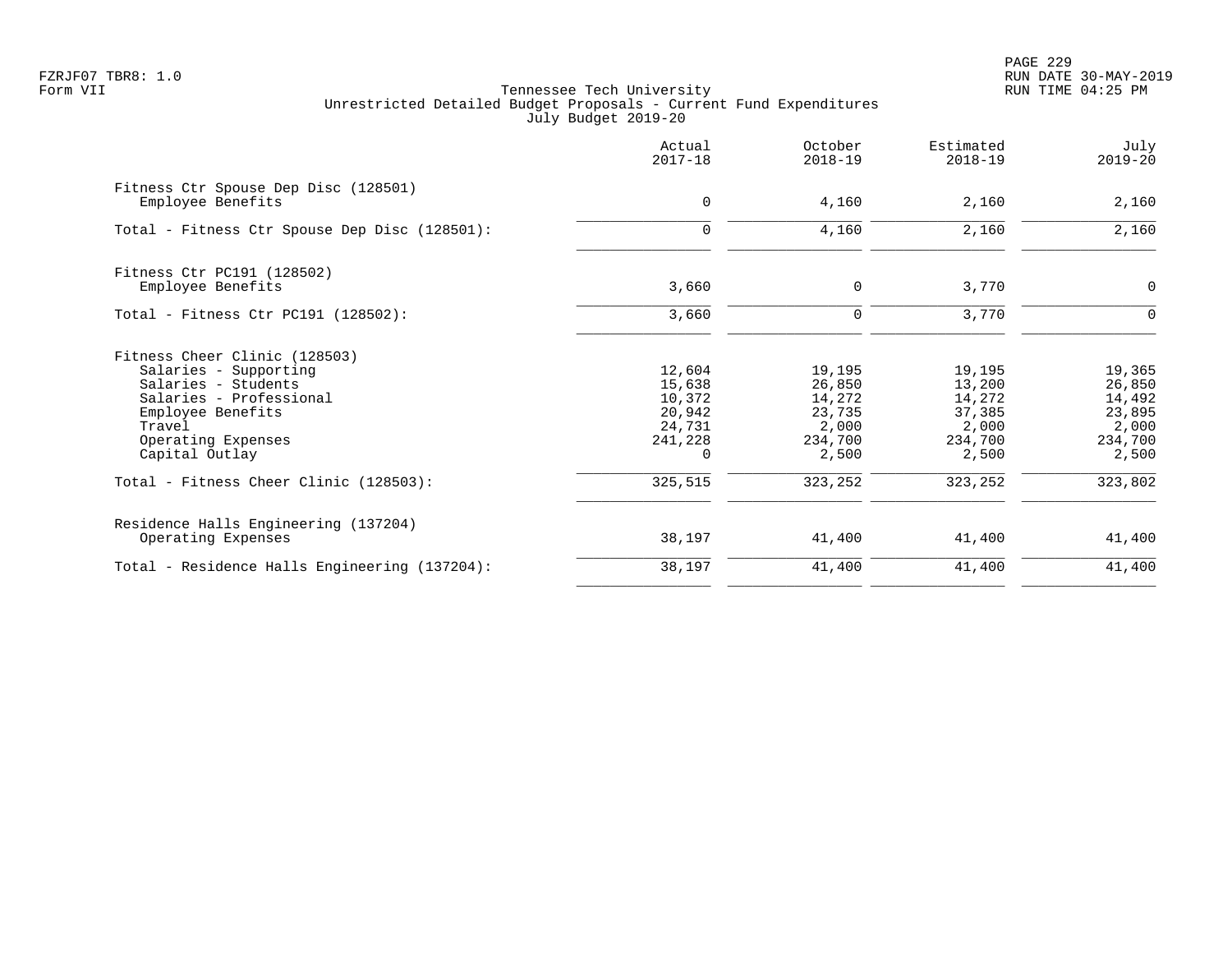| Actual<br>$2017 - 18$ | October<br>$2018 - 19$ | Estimated<br>$2018 - 19$ | July<br>$2019 - 20$ |
|-----------------------|------------------------|--------------------------|---------------------|
|                       |                        |                          |                     |
|                       |                        |                          | 6,460               |
| $\mathbf 0$           | 6,460                  | 6,460                    | 6,460               |
|                       |                        |                          |                     |
| 58,577                | 62,686                 | 62,686                   | 62,408              |
| 32,289                | 43,180                 | 43,180                   | 43,670              |
| 8,530                 | 8,530                  | 8,530                    | 8,530               |
| 99,396                | 114,396                | 114,396                  | 114,608             |
|                       |                        |                          |                     |
| 60,243                | 53,679                 | 53,679                   | 58,966              |
| 21,540                | 15,025                 | 15,025                   | 15,485              |
| 2,669                 | 4,010                  | 4,010                    | 4,010               |
| 1,477                 | 1,660                  | 1,660                    | 1,560               |
| 85,929                | 74,374                 | 74,374                   | 80,021              |
|                       |                        |                          |                     |
| $\Omega$              |                        |                          | $-80,121$           |
| $-76, 468$            | 0                      | $\Omega$                 | $\Omega$            |
| $-76,468$             | $-74, 374$             | $-74, 374$               | $-80,121$           |
|                       | $\mathbf 0$            | 6,460<br>$-74, 374$      | 6,460<br>$-74,374$  |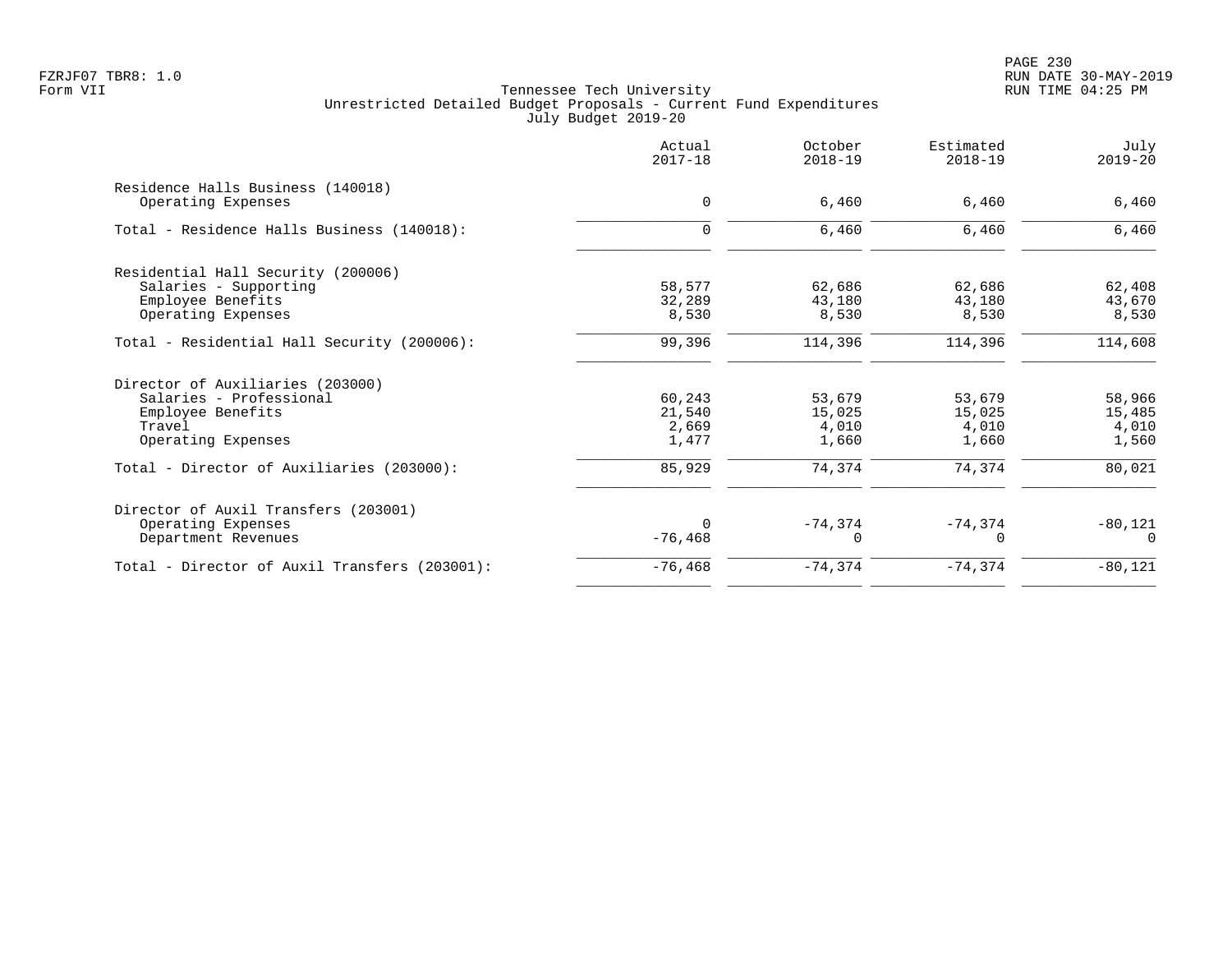|                                                | Actual<br>$2017 - 18$ | October<br>$2018 - 19$ | Estimated<br>$2018 - 19$ | July<br>$2019 - 20$ |
|------------------------------------------------|-----------------------|------------------------|--------------------------|---------------------|
| Dining Services (203002)                       |                       |                        |                          |                     |
| Salaries - Supporting                          | 100                   | 15,584                 | 15,584                   | 70                  |
| Employee Benefits                              | 20                    | 16,815                 | 16,815                   | 16,815              |
| Operating Expenses                             | 26,399                | 42,048                 | 42,048                   | 43,772              |
| Department Revenues                            | 22,940                | $\Omega$               | $\Omega$                 | $\Omega$            |
| Total - Dining Services (203002):              | 49,459                | 74,447                 | 74,447                   | 60,657              |
| Cafeteria Insurance (203003)                   |                       |                        |                          |                     |
| Operating Expenses                             | 2                     | 10                     | 10                       | 10                  |
| Total - Cafeteria Insurance (203003):          | 2                     | 10                     | 10                       | 10                  |
| Cafe Spouse Depend Discount (203004)           |                       |                        |                          |                     |
| Employee Benefits                              | 4,586                 | 8,320                  | 3,320                    | 5,820               |
| Total - Cafe Spouse Depend Discount (203004):  | 4,586                 | 8,320                  | 3,320                    | 5,820               |
| Mail Services Administration (203012)          |                       |                        |                          |                     |
| Operating Expenses                             | 271                   | 650                    | 650                      | 650                 |
| Total - Mail Services Administration (203012): | 271                   | 650                    | 650                      | 650                 |
| Bookstore Operating (203016)                   |                       |                        |                          |                     |
| Operating Expenses                             | 2,625                 | 23,884                 | 23,884                   | 25,321              |
| Department Revenues                            | 19,117                | $\Omega$               | $\Omega$                 | $\Omega$            |
| Total - Bookstore Operating (203016):          | 21,742                | 23,884                 | 23,884                   | 25,321              |
|                                                |                       |                        |                          |                     |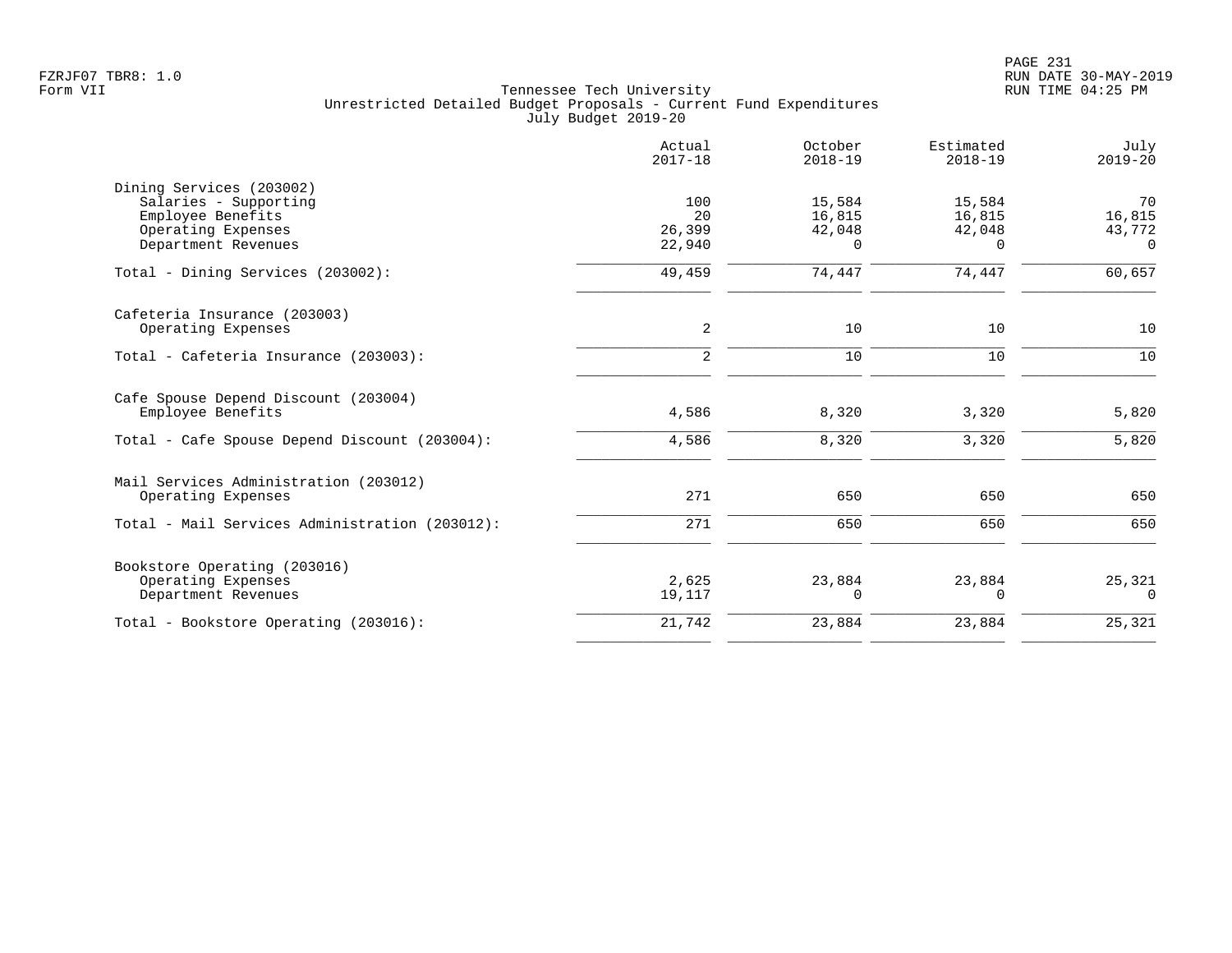|                                               | Actual<br>$2017 - 18$ | October<br>$2018 - 19$ | Estimated<br>$2018 - 19$ | July<br>$2019 - 20$ |
|-----------------------------------------------|-----------------------|------------------------|--------------------------|---------------------|
| Vending General (203017)                      |                       |                        |                          |                     |
| Operating Expenses                            | 10,575                | 18,547                 | 18,547                   | 19,122              |
| Department Revenues                           | 7,647                 | $\Omega$               | $\Omega$                 | $\Omega$            |
| Total - Vending General (203017):             | 18,222                | 18,547                 | 18,547                   | 19,122              |
| Tech Village General (221010)                 |                       |                        |                          |                     |
| Salaries - Supporting                         | 39,298                | 58,325                 | 60,870                   | 59,130              |
| Employee Benefits                             | 29,060                | 58,590                 | 58,590                   | 58,875              |
| Operating Expenses                            | 68,318                | 85,000                 | 82,455                   | 85,000              |
| Total - Tech Village General (221010):        | 136,676               | 201,915                | 201,915                  | 203,005             |
| Residence Halls Maintenance (251009)          |                       |                        |                          |                     |
| Salaries - Supporting                         | 295,045               | 330,807                | 336,807                  | 319,971             |
| Salaries - Students                           | 10,394                | $\Omega$               | 6,690                    |                     |
| Employee Benefits                             | 164,599               | 118,365                | 118,365                  | 120,775             |
| Travel                                        | 230                   | $\Omega$               | $\Omega$                 | $\overline{0}$      |
| Operating Expenses                            | 267,715               | 125,000                | 112,310                  | 125,000             |
| Department Revenues                           | $-175$                | $\Omega$               | $\Omega$                 | $\Omega$            |
| Total - Residence Halls Maintenance (251009): | 737,808               | 574,172                | 574,172                  | 565,746             |
| Residential Life Lighting (251026)            |                       |                        |                          |                     |
| Operating Expenses                            | 5,555                 | 0                      | 0                        | 0                   |
| Total - Residential Life Lighting (251026):   | 5,555                 | $\mathbf 0$            | 0                        | $\mathbf 0$         |
|                                               |                       |                        |                          |                     |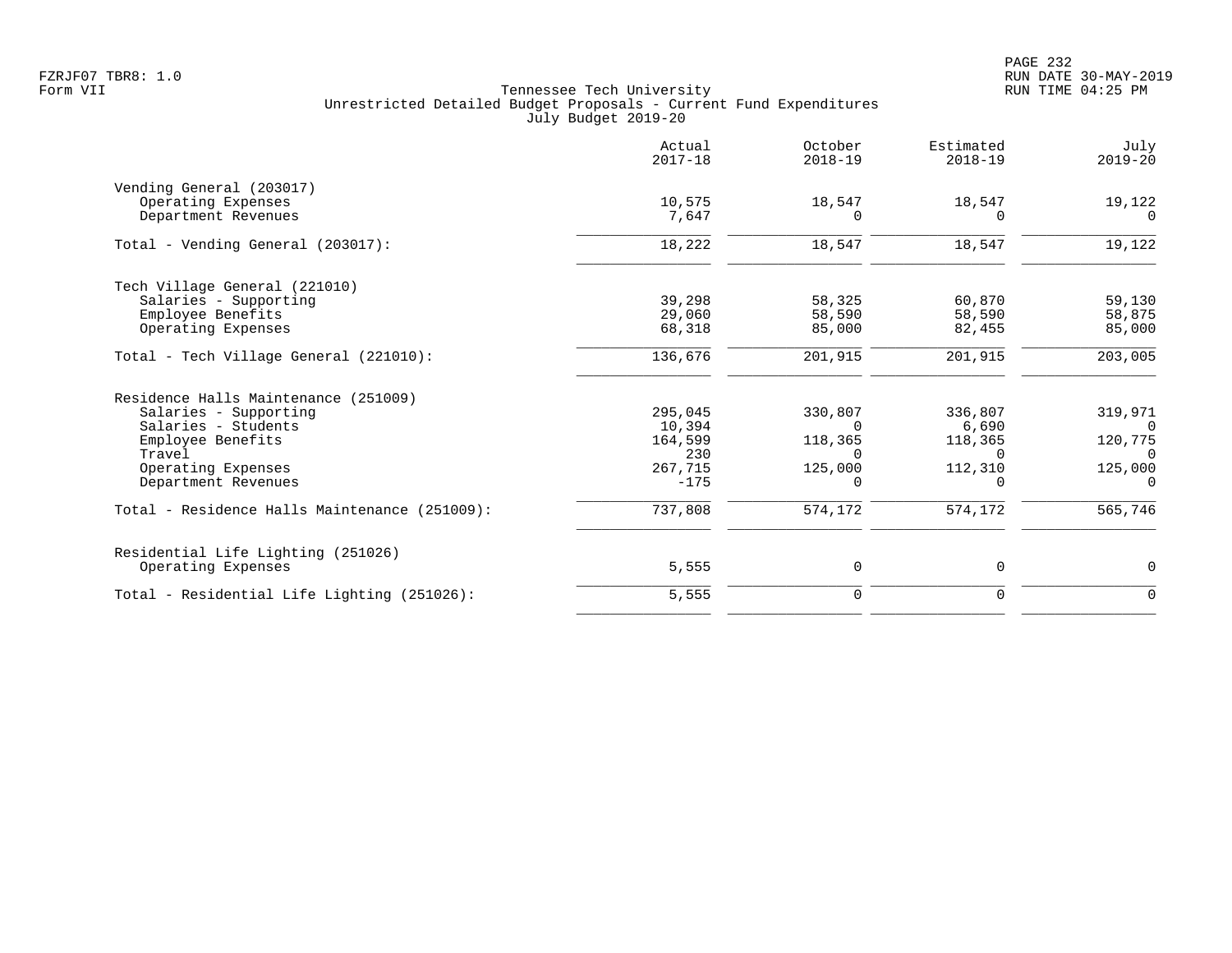PAGE 233 FZRJF07 TBR8: 1.0 RUN DATE 30-MAY-2019

|                                                       | Actual<br>$2017 - 18$ | October<br>$2018 - 19$ | Estimated<br>$2018 - 19$ | July<br>$2019 - 20$ |
|-------------------------------------------------------|-----------------------|------------------------|--------------------------|---------------------|
| Tech Village Lighting (251027)<br>Operating Expenses  | 15                    | $\mathbf 0$            | $\mathbf 0$              | 0                   |
| Total - Tech Village Lighting (251027):               | 15                    | $\mathbf 0$            | $\Omega$                 | $\Omega$            |
|                                                       |                       |                        |                          |                     |
| Residence Hall Custodial (255002)                     |                       |                        |                          |                     |
| Salaries - Supporting                                 | 7,871                 | 9,171                  | 10,311                   | 9,331               |
| Employee Benefits                                     | 3,549                 | 65,145                 | 65,145                   | 65,210              |
| Operating Expenses                                    | 320,838               | 238,750                | 237,610                  | 238,750             |
| Total - Residence Hall Custodial (255002):            | 332,258               | 313,066                | 313,066                  | 313,291             |
| Tech Village Custodial (255005)<br>Operating Expenses | 11,279                | 29,000                 | 29,000                   | 29,000              |
| Total - Tech Village Custodial (255005):              | 11,279                | 29,000                 | 29,000                   | 29,000              |
| Fitness Center Custodial (255006)                     |                       |                        |                          |                     |
| Operating Expenses                                    | 73,760                | 75,000                 | 75,000                   | 75,000              |
| Total - Fitness Center Custodial (255006):            | 73,760                | 75,000                 | 75,000                   | 75,000              |
| Auxil Inst Supp Allocation (700046)                   |                       |                        |                          |                     |
| Department Revenues                                   | 316,459               | 340,420                | 351,010                  | 345,130             |
| Total - Auxil Inst Supp Allocation (700046):          | 316,459               | 340,420                | 351,010                  | 345,130             |
|                                                       |                       |                        |                          |                     |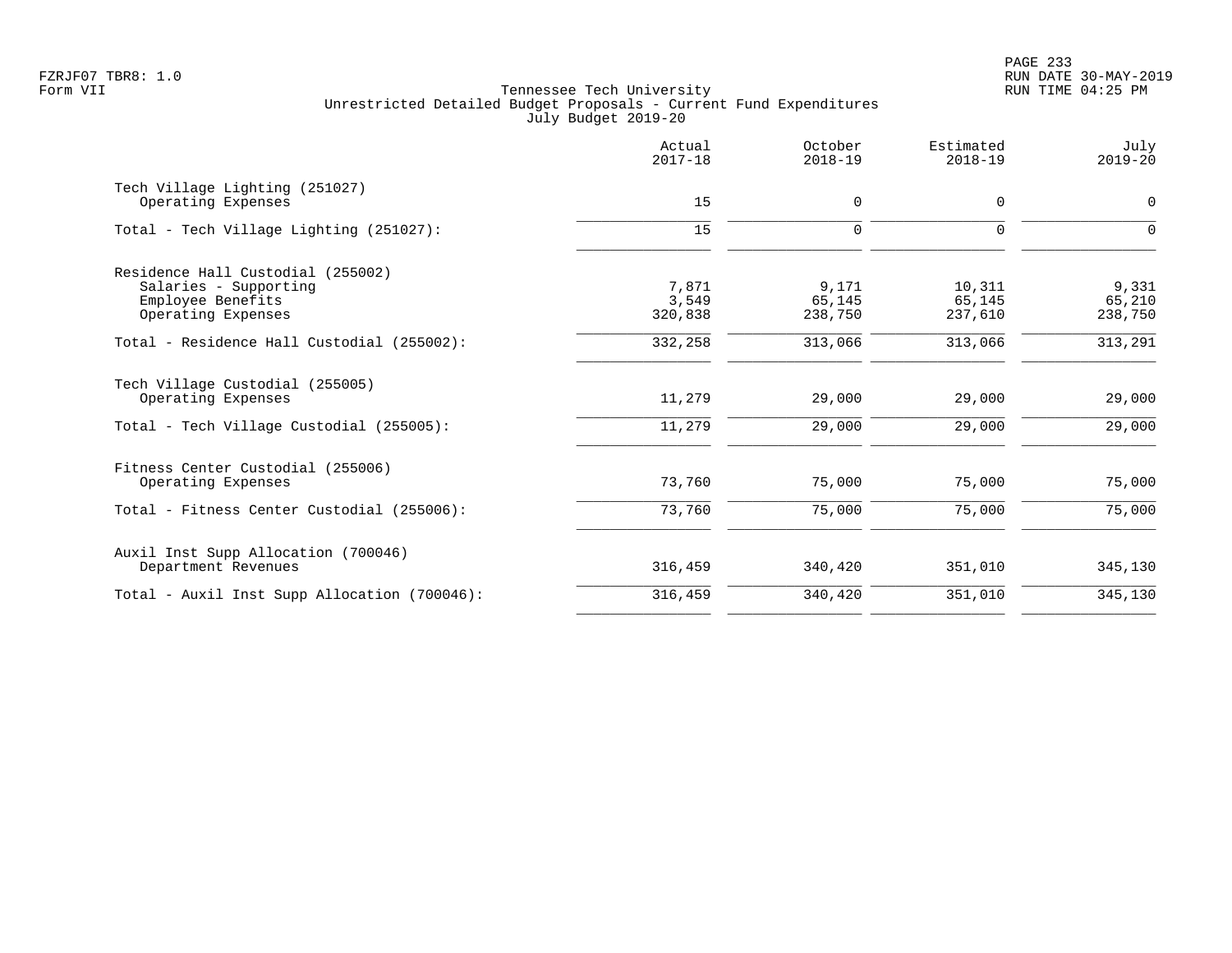PAGE 234 FZRJF07 TBR8: 1.0 RUN DATE 30-MAY-2019

# Form VII Tennessee Tech University RUN TIME 04:25 PM Unrestricted Detailed Budget Proposals - Current Fund Expenditures July Budget 2019-20

|                                                                                              | Actual<br>$2017 - 18$                        | October<br>$2018 - 19$                            | Estimated<br>$2018 - 19$                          | July<br>$2019 - 20$                               |
|----------------------------------------------------------------------------------------------|----------------------------------------------|---------------------------------------------------|---------------------------------------------------|---------------------------------------------------|
| Auxil Data Processing Allocation (700047)<br>Department Revenues                             | 37,379                                       | 39,820                                            | 39,030                                            | 41,620                                            |
| Total - Auxil Data Processing Allocation (700047):                                           | 37,379                                       | 39,820                                            | 39,030                                            | 41,620                                            |
| Auxil Pro Rata Allocation (700048)<br>Department Revenues                                    | 1,816,510                                    | 1,903,830                                         | 1,778,620                                         | 2,002,810                                         |
| Total - Auxil Pro Rata Allocation (700048):                                                  | 1,816,510                                    | 1,903,830                                         | 1,778,620                                         | 2,002,810                                         |
| Auxil Insurance Allocation (700049)<br>Operating Expenses                                    | 11,446                                       | 10,790                                            | 10,790                                            | 10,790                                            |
| Total - Auxil Insurance Allocation (700049):                                                 | 11,446                                       | 10,790                                            | 10,790                                            | 10,790                                            |
| TTU Staff Tuit Maint Reimbursment (700068)<br>Employee Benefits                              | 6,033                                        | 3,474                                             | 10,974                                            | 3,474                                             |
| Total - TTU Staff Tuit Maint Reimbursment (700068):                                          | 6,033                                        | 3,474                                             | 10,974                                            | 3,474                                             |
| Total - Auxiliary Enterprises Expenditures (710):<br>Salaries - Academic                     | $\Omega$                                     |                                                   |                                                   |                                                   |
| Salaries - Supporting<br>Salaries - Students<br>Salaries - Professional<br>Employee Benefits | 635,810<br>673,953<br>749,884<br>705,380     | 1,000<br>769,666<br>733,405<br>795,684<br>781,034 | 1,000<br>778,721<br>734,515<br>791,914<br>798,954 | 1,000<br>755,495<br>727,485<br>795,042<br>767,884 |
| Travel<br>Operating Expenses<br>Capital Outlay<br>Department Revenues                        | 36,769<br>2,038,588<br>$\Omega$<br>2,169,822 | 20,010<br>1,973,393<br>2,500<br>2,284,070         | 21,110<br>1,964,718<br>2,500<br>2,168,660         | 20,010<br>1,972,092<br>2,500<br>2,389,560         |
| Total                                                                                        | 7,010,206                                    | 7,360,762                                         | 7,262,092                                         | 7,431,068                                         |
|                                                                                              |                                              |                                                   |                                                   |                                                   |

Auxiliary Mandatory Transfers (720)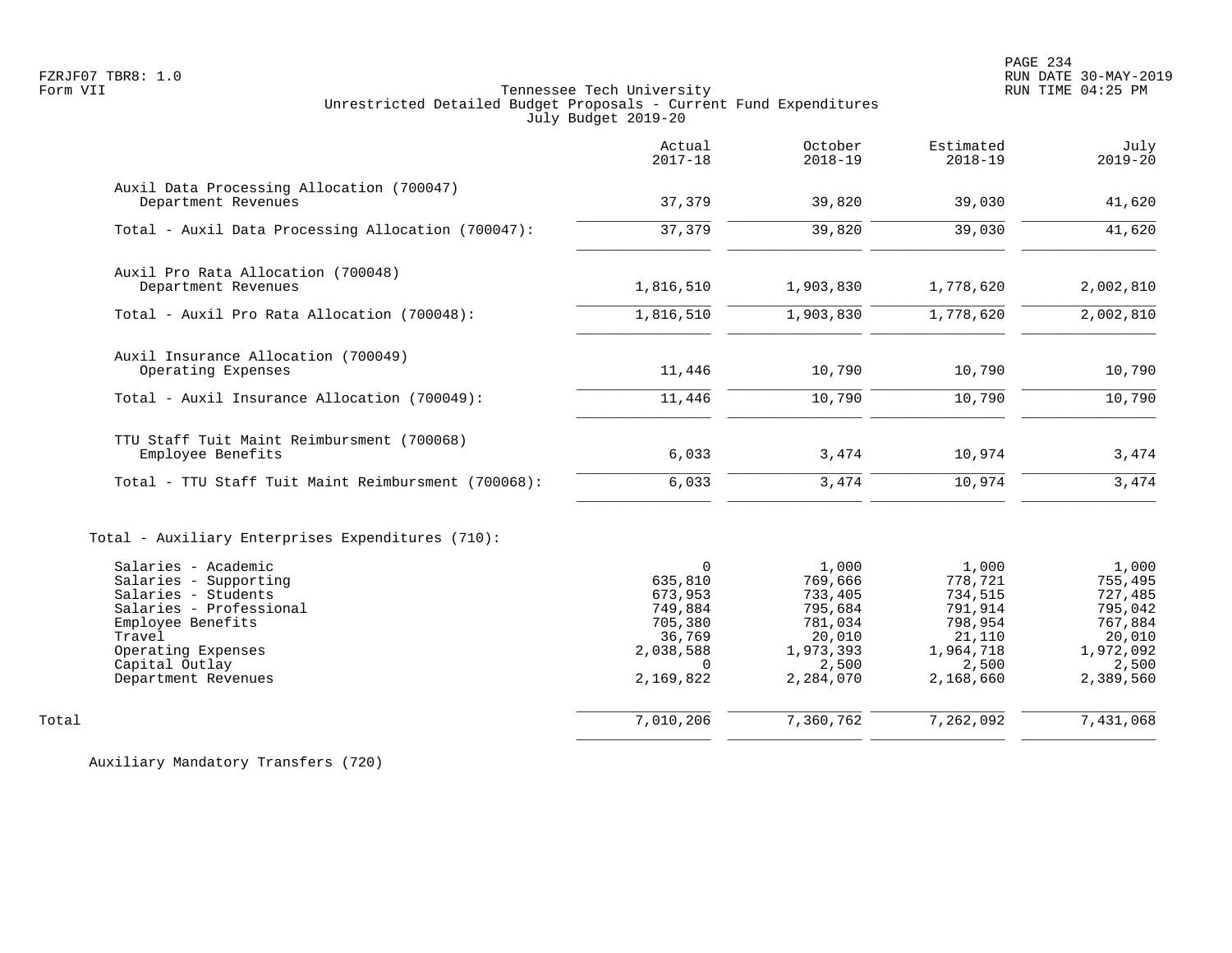|                                        | Actual<br>$2017 - 18$ | October<br>2018-19 | Estimated<br>$2018 - 19$ | July<br>$2019 - 20$ |
|----------------------------------------|-----------------------|--------------------|--------------------------|---------------------|
| Auxiliary Nonmandatory Transfers (730) |                       |                    |                          |                     |
| Total Auxiliary Expenditures           |                       |                    |                          |                     |
| Salaries - Academic                    | $\mathbf 0$           | 1,000              | 1,000                    | 1,000               |
| Salaries - Supporting                  | 635,810               | 769,666            | 778,721                  | 755,495             |
| Salaries - Students                    | 673,953               | 733,405            | 734,515                  | 727,485             |
| Salaries - Professional                | 749,884               | 795,684            | 791,914                  | 795,042             |
| Employee Benefits                      | 705,380               | 781,034            | 798,954                  | 767,884             |
| Travel                                 | 36,769                | 20,010             | 21,110                   | 20,010              |
| Operating Expense                      | 2,038,588             | 1,973,393          | 1,964,718                | 1,972,092           |
| Capital Outlay                         |                       | 2,500              | 2,500                    | 2,500               |
| Department Revenues                    | 2,169,822             | 2,284,070          | 2,168,660                | 2,389,560           |
| Total                                  | 7,010,206             | 7,360,762          | 7,262,092                | 7,431,068           |
|                                        |                       |                    |                          |                     |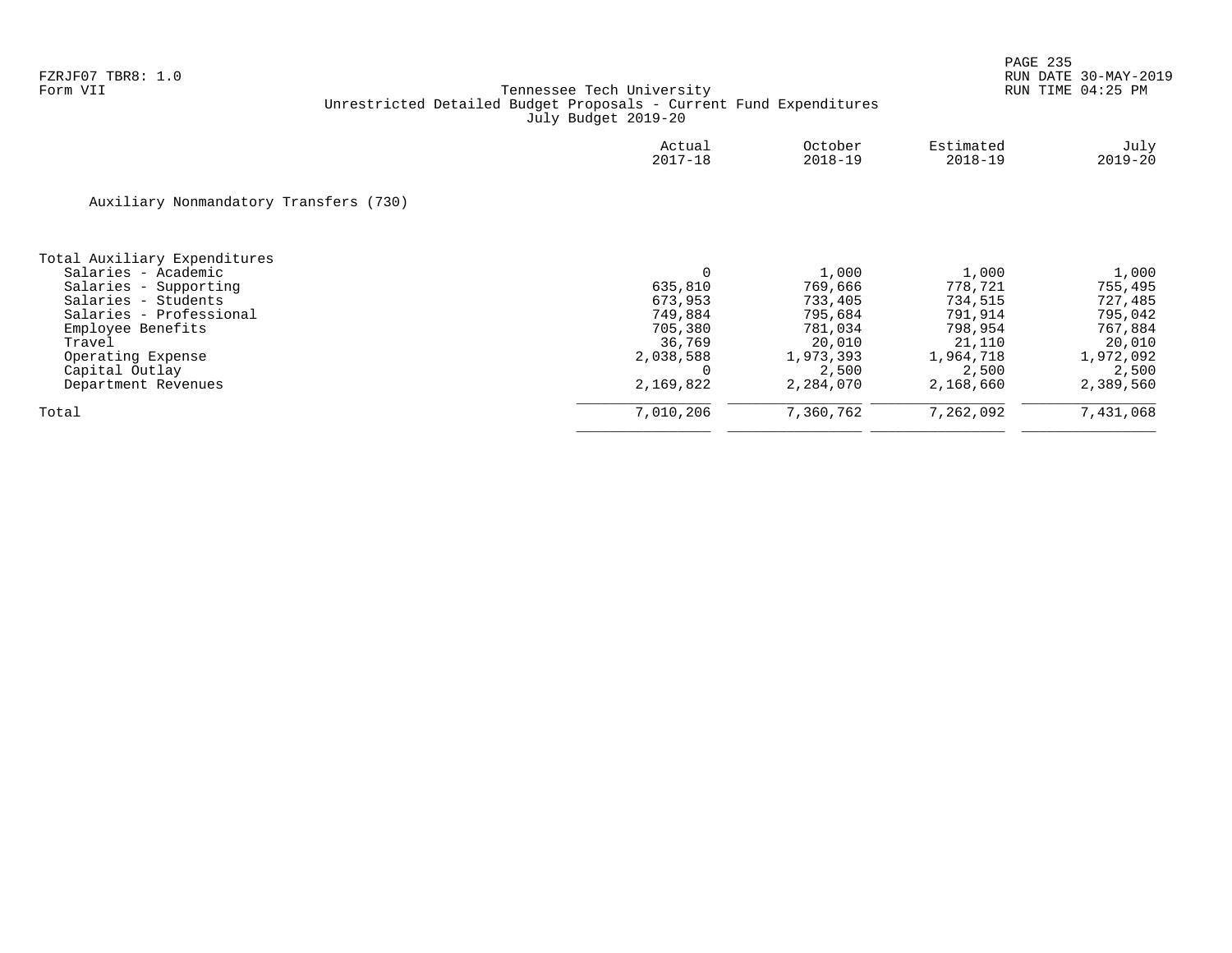|                                          | Actual<br>$2017 - 18$ | October<br>$2018 - 19$ | Estimated<br>$2018 - 19$ | July<br>$2019 - 20$ |
|------------------------------------------|-----------------------|------------------------|--------------------------|---------------------|
| Auxiliary Transfers                      |                       |                        |                          |                     |
| Mandatory Transfers                      |                       |                        |                          |                     |
| ROI Dorms 10TH D 2012C 914 (2004B)       | 343,957               | 347,820                | 347,820                  | 347,820             |
| ROI R H Rep 2007C 914 Bd                 | 178,518               | 178,860                | 178,860                  | 178,860             |
| ROI TV Apts 2012A 920                    | 339,813               | 344,570                | 344,570                  | 344,570             |
| ROI TV Apts Renov PH2 P921               | 405,327               | 413,770                | 413,770                  | 413,770             |
| ROI Warf Ellington P922                  | 401,169               | 391,420                | 391,420                  | 391,420             |
| ROI Jobe Murphy RH P924                  | 809,297               | 789,560                | 789,560                  | 789,560             |
| ROI TV P3 2017A P923 390250 76121        | 259,552               | 247,070                | 247,070                  | 247,070             |
| ROI RH 2015A 914 07C 076125 390252       | 66,782                | 69,910                 | 69,910                   | 69,910              |
| ROI RH 2015B 917 10A 076126 390253       | 581,261               | 581,260                | 581,260                  | 581,260             |
| ROI M McCord B Evans P926                | 783,432               | 756,320                | 756,320                  | 756,320             |
| ROI RH 2017B 914 07C 076128 390255       | 82,481                | 85,910                 | 85,910                   | 85,910              |
| ROI RH 2017B 917 10A 076129 390256       | 786,332               | 792,780                | 792,780                  | 792,780             |
| ROI TV1 2017B 920 12A 076130 390257      | 101,616               | 105,900                | 105,900                  | 105,900             |
| ROI TV2 2017B 921 13A 076131 390258      | 45,278                | 47,120                 | 47,120                   | 47,120              |
| Total Auxiliary Mandatory Transfers:     | 5, 184, 815           | 5, 152, 270            | 5,152,270                | 5,152,270           |
|                                          |                       |                        |                          |                     |
|                                          |                       |                        |                          |                     |
| Non-Mandatory Transfers                  |                       |                        |                          |                     |
| Transfers to RR Housing                  | 2,590,690             | 2,467,561              | 2,552,131                | 2,412,636           |
| Transfers to RR Aptments                 | 181,900               | $\Omega$               | $\Omega$                 | $\overline{0}$      |
| Transfers to RR Bookstore                | 442,923               | 412,735                | 414,825                  | 408,948             |
| Transfers to RR Cafeteria                | 2,730,700             | 2,856,791              | 2,860,459                | 2,737,344           |
| Transfers to RR Vending                  | 114,091               | 91,063                 | 93,653                   | 88,068              |
| Transfers to RR Post Office              | 3,601                 | 4,100                  | 4,100                    | 4,100               |
| Transfers to RR Fitness Center           | 163,777               | 81,001                 | 109,901                  | 43,114              |
| Transfers to RR CC Housing               | 24,586                | 41,934                 | 42,764                   | 43,172              |
| Transfers to RR CC Contr SR              | 606                   | $\Omega$               | $\Omega$                 | $\Omega$            |
| Total Auxiliary Non-Mandatory Transfers: | 6, 252, 874           | 5,955,185              | 6,077,833                | 5,737,382           |
|                                          |                       |                        |                          |                     |
|                                          |                       |                        |                          |                     |
| Total Auxiliary Transfers                | 11, 437, 689          | 11,107,455             | 11,230,103               | 10,889,652          |
|                                          |                       |                        |                          |                     |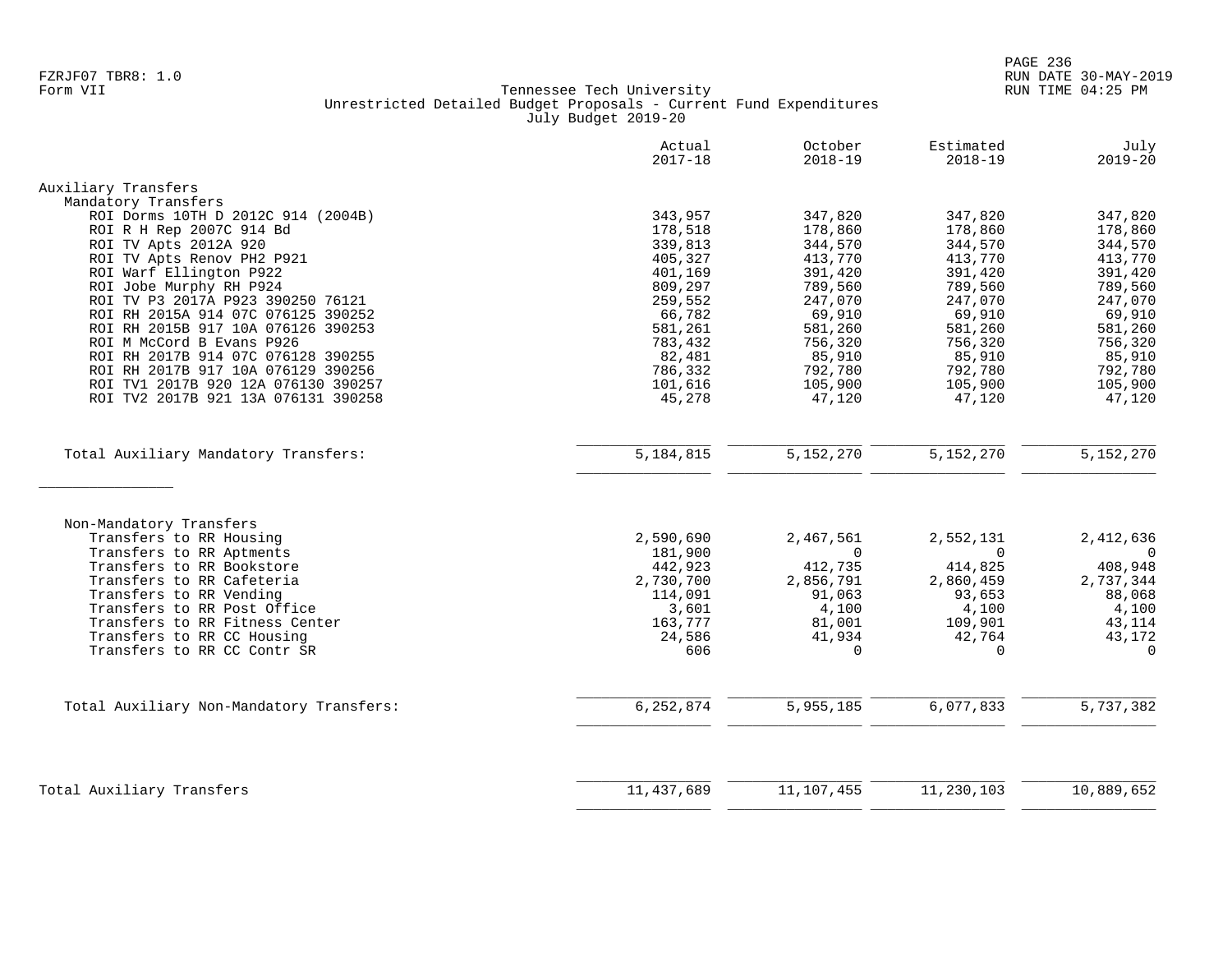|                                                        | Actual<br>$2017 - 18$ | October<br>$2018 - 19$ | Estimated<br>$2018 - 19$ | July<br>$2019 - 20$ |
|--------------------------------------------------------|-----------------------|------------------------|--------------------------|---------------------|
| Total Auxiliary Enterprises (Expenditures & Transfers) |                       |                        |                          |                     |
| Salaries - Academic                                    | $\Omega$              | 1,000                  | 1,000                    | 1,000               |
| Salaries - Supporting                                  | 635,810               | 769,666                | 778,721                  | 755,495             |
| Salaries - Students                                    | 673,953               | 733,405                | 734,515                  | 727,485             |
| Salaries - Professional                                | 749,884               | 795,684                | 791,914                  | 795,042             |
| Employee Benefits                                      | 705,380               | 781,034                | 798,954                  | 767,884             |
| Travel                                                 | 36,769                | 20,010                 | 21,110                   | 20,010              |
| Operating Expense                                      | 2,038,588             | 1,973,393              | 1,964,718                | 1,972,092           |
| Capital Outlay                                         | $\Omega$              | 2,500                  | 2,500                    | 2,500               |
| Department Revenues                                    | 2,169,822             | 2,284,070              | 2,168,660                | 2,389,560           |
| Auxiliary Transfers                                    | 11,437,689            | 11,107,455             | 11,230,103               | 10,889,652          |
| Total                                                  | 18,447,895            | 18,468,217             | 18,492,195               | 18,320,720          |
|                                                        |                       |                        |                          |                     |
| Total Unrestricted                                     |                       |                        |                          |                     |
| Salaries - Administrative                              | 5,625,799             | 5,830,287              | 5,548,563                | 5,641,321           |
| Salaries - Academic                                    | 38,595,380            | 41, 175, 837           | 39,079,532               | 42,480,021          |
| Salaries - Supporting                                  | 10,816,216            | 11,450,051             | 11,181,427               | 11,273,175          |
| Salaries - Students                                    | 2,230,106             | 1,977,542              | 2,381,901                | 1,924,191           |
| Salaries - Professional                                | 20,846,753            | 22, 171, 857           | 21,703,056               | 22,804,294          |
| Employee Benefits                                      | 31, 493, 159          | 33, 124, 715           | 32,598,817               | 34,787,265          |
| Travel                                                 | 2,761,756             | 2,022,878              | 2,690,878                | 2,103,144           |
| Operating Expenses                                     | 42,980,847            | 49,800,869             | 50,739,271               | 47,391,379          |
| Capital Outlay                                         | 521,943               | 385,119                | 490,720                  | 334,000             |
| Department Revenues                                    | 331,094               | $-1, 212, 080$         | $-1,494,175$             | $-1,429,991$        |
| E & G Transfers and Auxiliary Transfers                | 19,547,361            | 15,541,950             | 18,565,994               | 15,943,484          |
| Total                                                  | 175,750,414           | 182, 269, 025          | 183,485,984              | 183, 252, 283       |
|                                                        |                       |                        |                          |                     |